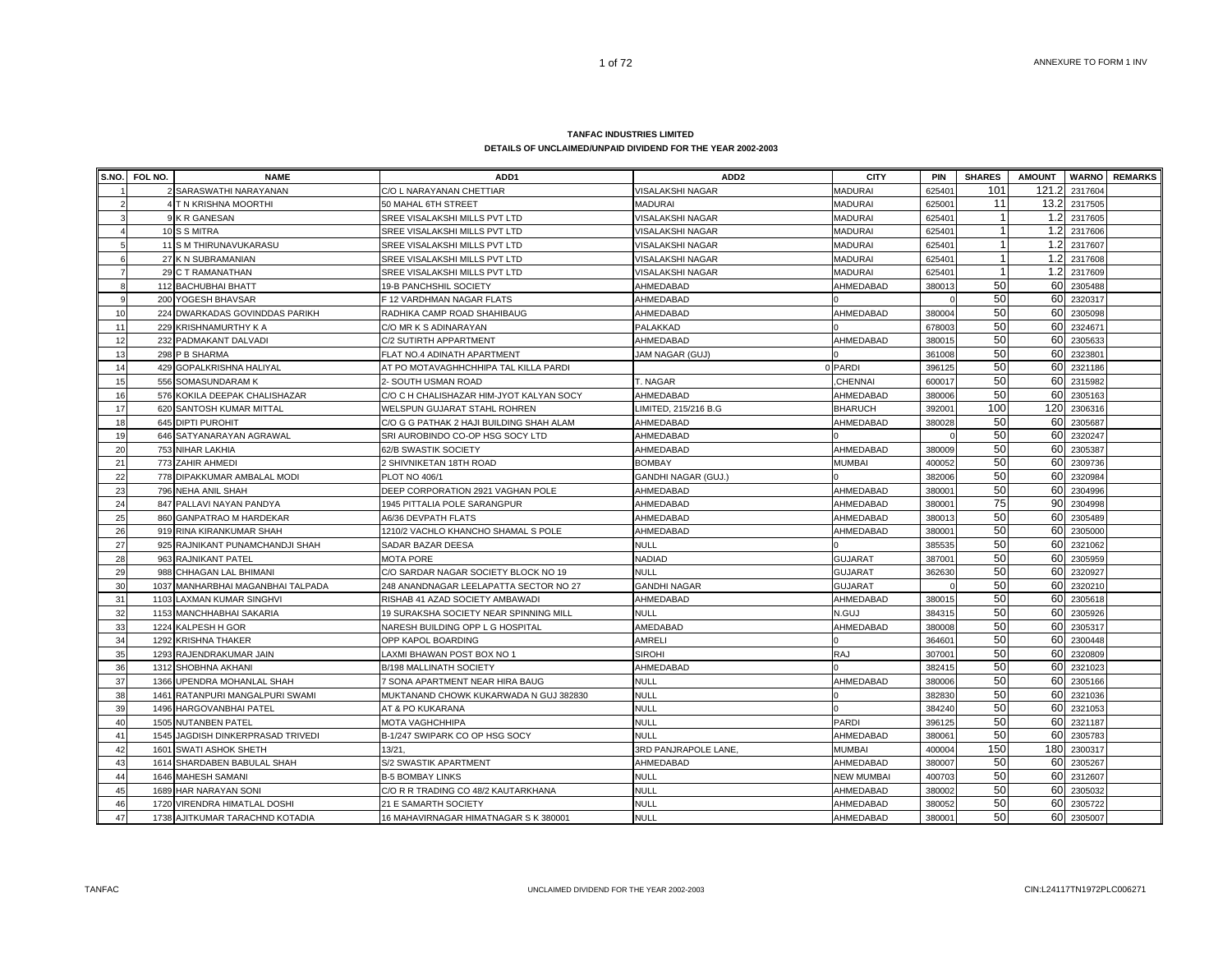| S.NO.    | FOL NO. | <b>NAME</b>                              | ADD <sub>1</sub>                                                             | ADD <sub>2</sub>         | <b>CITY</b>            | PIN                | <b>SHARES</b> | <b>AMOUNT</b> |                    | <b>WARNO</b> REMARKS |
|----------|---------|------------------------------------------|------------------------------------------------------------------------------|--------------------------|------------------------|--------------------|---------------|---------------|--------------------|----------------------|
| 48       |         | 1749 V KRISHNAN                          | 5 UDYAN                                                                      | <b>NULL</b>              | <b>MUMBAI</b>          | 400006             | 50            | 60            | 2307503            |                      |
| 49       |         | 1753 KAMLA LAXMICHAND ASARPOTA           | 28 ADARSH SOCIETY                                                            | <b>NULL</b>              | AHMEDABAD              | 380009             | 50            | 60            | 2305394            |                      |
| 50       |         | 1784 M NAGESWARA RAO                     | PHYSICAL RESEARCH LAB                                                        | <b>NULL</b>              | AHMEDABAD              | 380009             | 50            | 60            | 2305395            |                      |
| 51       |         | 1785 M SITA RAO                          | C/O PROF M N RAO PHYSICAL RESEARCH LAB                                       | <b>NULL</b>              | AHMEDABAD              | 380009             | 50            | 60            | 2305396            |                      |
| 52       |         | 1797 BHAGWANDAS H ASNANI                 | M 52/309 PRAGATI NAGAR AHMEDABAD 380013                                      | <b>NULL</b>              | AHMEDABAD              | 38001              | 50            | 60            | 2305501            |                      |
| 53       |         | 1855 NAVINCHANDRA J PAEL                 | <b>NAVINMAMA</b>                                                             | <b>BARODA</b>            | <b>BARODA</b>          | 39000 <sup>-</sup> | 50            | 60            | 2306060            |                      |
| 54       |         | 1892 GITABEN DASHRATHBHAI PATEL          | 18TH GHUMALIA S KHADKI AT BAVLA TA DHOLKA                                    | <b>NULL</b>              |                        | 382220             | 50            | 60            | 2321011            |                      |
| 55       |         | 1971 INDIRA RAMNIWAS RATHI               | 1A HARI KRIPA APPARTMENT                                                     | <b>NULL</b>              | AHMEDABAD              | 38001              | 50            | 60            | 2305502            |                      |
| 56       |         | 2008 JIENDRA THAKKAR                     | SHIV SHAKTI SADAN BAROT WADO DEHGAM                                          | <b>DIST AHMEDABAD</b>    |                        | 382305             | 50            | 60            | 2321013            |                      |
| 57       |         | 2034 HARI VADANBHAI PARIKH               | E/33-34 TARU NAGAR                                                           | AHMEDABAD                | AHMEDABAD              | 38005              | 50            | 60            | 2305727            |                      |
| 58       | 2068    | YASMIN SYED                              | 18 KETAN SOCIETY                                                             | AHMEDABAD                | AHMEDABAD              | 38001              | 50            | 60            | 230552             |                      |
| 59       |         | 2073 KRISHNAVADAN JETLEY                 | 20 PRITAM NAGAR                                                              | AHMEDABAD                | AHMEDABAD              | 380006             | 50            | 60            | 2305169            |                      |
| 60       |         | 2261 BIPIN CHANDRA PATEL                 | 104 FAIRWAY AVE KINGS BURY LONDON NWG                                        | <b>NULL</b>              |                        |                    | 50            | 60            | 2300175            |                      |
| 61       |         | 2278 MULJIBHAI VANKAR                    | DEPUTY TOWN PLANNER S OFFICE                                                 | AHMEDABAD 380001         | AHMEDABAD              | 38000              | 50            | 60            | 2305009            |                      |
| 62       |         | 2381 SUMITRA TRIVEDI                     | 15 DHAVAL SOCIETY NO 2                                                       | <b>NULL</b>              | AHMEDABAD              | 380009             | 100           | 120           | 2305400            |                      |
| 63       |         | 2382 VASUDEO TRIVEDI                     | 15 DHAVAL SOCIETY NO 2                                                       | <b>NULL</b>              | AHMEDABAD              | 380009             | 100           | 120           | 2305401            |                      |
| 64       |         | 2456 SUDHANSHU PATHAK                    | A/2 NEW GIRDHAR PARK SOCIETY                                                 | <b>NULL</b>              | AHMEDABAD              | 380006             | 50            | 60            | 2305171            |                      |
| 65       |         | 2476 RAJNIKANT KANTILAL SHAH             | NO 7 SHAH COLONY SHAH SADAN                                                  | <b>NULL</b>              | AHMEDABAD              | 380004             | 50            | 60            | 2305103            |                      |
| 66       |         | 2479 AVNISH CHANDULAL PARIKH             | NO 7 SHAH COLONY SHAH SADAN                                                  | NULL                     | AHMEDABAD              | 38000              | 50            | 60            | 2305106            |                      |
| 67       |         | 2483 URMILA SANKALCHAND SHAH             | NO 7 SHAH COLONY SHAH SADAN                                                  | <b>NULL</b>              | AHMEDABAD              | 38000              | 50            | 60            | 2305108            |                      |
| 68       |         | 2485 SUMANTRAI GOVINDJI PATEL            | NO 7 SHAH COLONY 7/449 NEAR TOWER                                            | <b>NULL</b>              | AHMEDABAD              | 38000              | 50            | 60            | 2305109            |                      |
| 69       |         | 2495 NIRU RAMNIKLAL MEHTA                | NO 7 SHAH COLONY SHAH SADAN                                                  | <b>NULL</b>              | AHMEDABAD              | 38000              | 50            | 60            | 2305110            |                      |
| 70       |         | 2496 HANSABEN RAMNIKLAL MEHTA            | NO 7 SHAH COLONY SHAH SADAN                                                  | <b>NULL</b>              | AHMEDABAD              | 38000              | 50            | 60            | 2305111            |                      |
| 71       |         | 2497 JASUBHAI FULCHAND SHAH              | NO 7 SHAH COLONY SHAH SADAN                                                  | <b>NULL</b>              | AHMEDABAD              | 380004             | 50            | 60            | 2305112            |                      |
| 72       |         | 2500 NATVARLAL MAFATLAL SHAH             | NO 7 SHAH COLONY SHAH SADAN                                                  | <b>NULL</b>              | AHMEDABAD              | 380004             | 50            | 60            | 2305113            |                      |
| 73       |         | 2501 CHANDULAL CHIMANLAL SHAH            | NO 7 SHAH COLONY SHAH SADAN                                                  | <b>NULL</b>              | AHMEDABAD              | 380004             | 50            | 60            | 2305114            |                      |
| 74       |         | 2505 RAMNIKLAL PREMCHAND MEHTA           | NO 7 SHAH COLONY SHAH SADAN                                                  | NULL                     | AHMEDABAD              | 380004             | 50            | 60            | 2305116            |                      |
| 75       |         | 2507 VIRBALA RAMNIKLAL MEHTA             | NO 7 SHAH COLONY SHAH SADAN                                                  | NULL                     | AHMEDABAD              | 380004             | 50            | 60            | 2305117            |                      |
| 76       |         | 2713 MANISHA BHANUSHALI                  | 2 GORDHAN NAGAR OPP OLD DHORBAZAR                                            | NULL                     | AHMEDABAD              | 380028             | 50            | 60            | 2305692            |                      |
| 77       |         | 2715 NARENDRA SHAH                       | 2 GORDHAN NAGAR OPP OLD DHORBAZAR                                            | <b>NULL</b>              | AHMEDABAD              | 38002              | 50            | 60            | 230569             |                      |
| 78       |         | 2716 SUDHA SHAH                          | 2 GORDHAN NAGAR OPP OLD DHORBAZAR                                            | <b>NULL</b>              | AHMEDABAD              | 380028             | 50            | 60            | 230569             |                      |
| 79       |         | 2717 JAWAHAR PUROHIT                     | C/O G G PATHAK 2 HAJI BUILDING                                               | <b>NULL</b>              | AHMEDABAD              | 380028             | 50            | 60            | 2305695            |                      |
| 80       |         | 2730 NARENDER O VASHISTHA                | SFX 140 GURUNAGAR                                                            | KUTCH                    |                        | 37020 <sup>-</sup> | 50            | 60            | 2304879            |                      |
| 81       |         | 2750 RENU GUPTA                          | $G - 66$                                                                     | WEST PATEL NAGAR         | <b>NEW DELHI</b>       | 110008             | 300           | 360           | 2301062            |                      |
| 82       |         | 2790 MANILAL RAMNARAYAN BHAVSAR          | 11/B GREEN SOCY                                                              | AHMEDABAD                | AHMEDABAD              | 380022             | 50            | 60            | 2305661            |                      |
| 83       |         | 2823 VASANT CHHANALAL BHAVSAR            | CHHIPWAD MEHSANA N G 384001                                                  | <b>NULL</b>              | N.GUJ                  | 38400              | 50            | 60            | 2305858            |                      |
| 84       |         | 2824 KAPILABEN VASANTLAL BHAVSAR         | CHHIPWAD MEHSANA N G 384001                                                  | <b>NULL</b>              | N.GUJ                  | 38400              | 50<br>50      | 60<br>60      | 2305859            |                      |
| 85       |         | 2826 KANUBHAI MANJIBHAI GAJERA           | 450/2610 BAPUNAGAR NIKOL ROAD                                                | <b>NULL</b>              | AHMEDABAD              | 380024             | 10            |               | 2305671            |                      |
| 86       | 2843    | S. Ramesh                                | 6, Second Lane.                                                              | Baroda Street            | CHENNAI                | 60003              | 50            | 12            | 2316447            |                      |
| 87       | 2852    | VINODKUMAR KANJIBHAI PATEL               | C/O NEW ILAJ MEDICAL STORES                                                  | AHMEDABAD                |                        | 380008             |               | 60            | 2300455            |                      |
| 88       | 2909    | JYOTSNA SHAH                             | <b>B/4 RAJGURU DUPLEX</b>                                                    | AHMEDABAD                | AHMEDABAD              | 380007             | 50<br>50      | 60            | 2305272            |                      |
| 89       |         | 2916 DIPAK SHAH                          | C/O VASUDEV G DAPKI 2166 MANKODI S POLE                                      | <b>NULL</b>              | AHMEDABAD              | 38000 <sup>-</sup> | 50            | 60            | 2305010            |                      |
| 90       |         | 2934 SANDHYA SHAH                        | <b>B/4 RAJGURU DUPLEX</b>                                                    | AHMEDABAD                | AHMEDABAD              | 38000              | 50            | 60<br>60      | 2305273            |                      |
| 91       |         | 2959 DIXIT SHAH                          | B/4 RAJGURU DUPLEX                                                           | AHMEDABAD                | AHMEDABAD              | 380007             | 50            | 60            | 2305274<br>2323462 |                      |
| 92<br>93 |         | 3017 PRAHLAD DAS AGARWAL                 | 37                                                                           | ALLAHABAD<br><b>NULL</b> | ALLAHABAD<br>ALLAHABAD | 211002             | 50            | 60            | 2323452            |                      |
| 94       |         | 3036 H SANKARAN<br>3052 KANTA MAHESHWARI | C/O BANK OF BARODA 30 M G MARG CIVIL LINE<br>75 LEADER ROAD ALLAHABAD 211003 | <b>NULL</b>              |                        | 211001             | 25            | 30            | 2323472            |                      |
| 95       |         | 3087 VIRENDRANATH PANDEY                 | P 37/1 OLD M H AREA                                                          | <b>NULL</b>              | ALLAHABAD              | 211003<br>208004   | 50            | 60            | 2303942            |                      |
| 96       |         | 3116 GHAZALA RIZVI                       | 3D BELI ROAD NEW KATRA ALLAHABAD                                             | <b>NULL</b>              |                        |                    | 50            | 60            | 232023             |                      |
| 97       |         | 3117 IFTIKHAR AHMAD RIZVI                | 3D BELI ROAD NEW KATRA ALLAHABAD                                             | <b>NULL</b>              |                        |                    | 50            | 60            | 2320249            |                      |
|          |         |                                          |                                                                              |                          |                        |                    |               |               |                    |                      |

TANFAC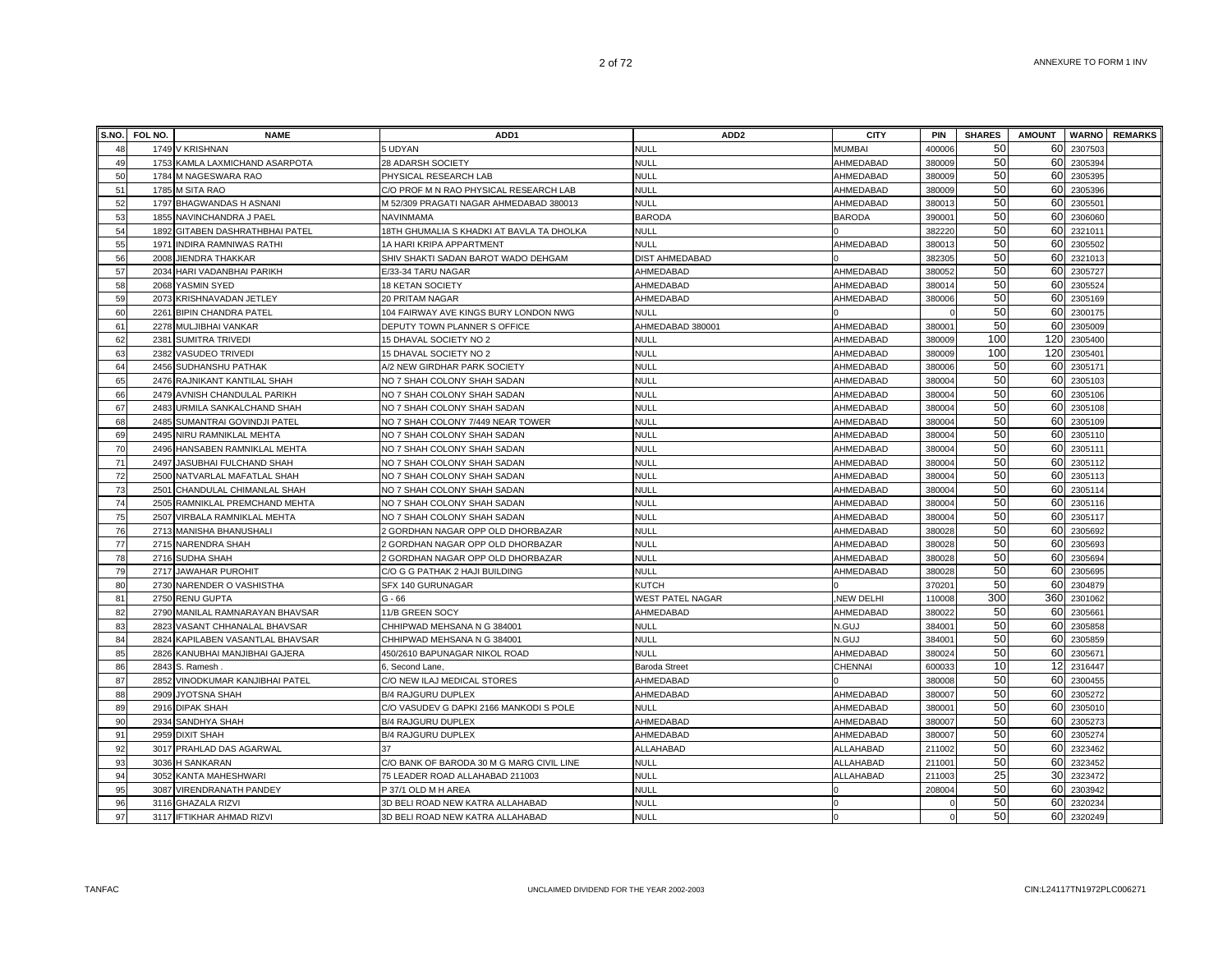|     | S.NO. FOL NO. | <b>NAME</b>                        | ADD1                                     | ADD <sub>2</sub>   | <b>CITY</b>      | <b>PIN</b> | <b>SHARES</b> | <b>AMOUNT</b> | <b>WARNO</b> | <b>REMARKS</b> |
|-----|---------------|------------------------------------|------------------------------------------|--------------------|------------------|------------|---------------|---------------|--------------|----------------|
| 98  | 3121          | <b>DEEPMALA KOHLI</b>              | A-102 U P AVAS VIKAS COLONY              | <b>NULL</b>        |                  | 211004     | 50            | 60            | 2324420      |                |
| 99  |               | 3179 DEVINDER KUMAR AGGARWAL       | 5/48 MATHURA REFINERY NAGAR              | <b>NULL</b>        |                  | 281006     | 50            | 60            | 2320757      |                |
| 100 |               | 3180 ARUN KUMAR AGGARWAL           | 5/48 MATHURA REFINERY NAGAR              | <b>NULL</b>        |                  | 281006     | 50            | 60            | 2320758      |                |
| 101 |               | 3181 ASHOK ROHATGI                 | HOUSE NO.170-C                           | <b>RANCHI</b>      |                  |            | 100           | 120           | 2320250      |                |
| 102 |               | 3190 Dinesh Kumar Shah             | C/O- Sojiram Hansraj                     | Naya Sarak         | Cuttack          | 753002     | 50            | 60            | 2324363      |                |
| 103 |               | 3199 P RAMACHANDRA MURTHY          | HOUSE NO 216 V `B' MAIN ROAD             | <b>NULL</b>        |                  | 560064     | 50            | 60            | 2322103      |                |
| 104 |               | 3237 SRINIVAS SAMANTH M            | C/O CORPORATION BANK DURGADBAIL HUBLI    | <b>NULL</b>        | <b>HUBLI</b>     | 580028     | 50            | 60            | 2315362      |                |
| 105 | 3238          | LATHA SRINIVAS M                   | DOOR NO B-3/2 HEGGERY COLONY             | <b>NULL</b>        |                  | 580024     | 50            | 60            | 2322241      |                |
| 106 |               | 3249 SHASHIKANT LOTIA              | BUNGALOW NO 13                           | DIST U K KARNATAKA |                  | 581325     | 50            | 60            | 2315380      |                |
| 107 | 3258          | PETER DENNIS ANTONY ALBUQUERQUE    | 23 RICHMOND ROAD BANGALORE 560025        | <b>NULL</b>        |                  | 560025     | 50            | 60            | 2300557      |                |
| 108 | 3291          | RAJIV PANCHAL                      | KAUSHAL HOUSE GANESH COLONY              | <b>NULL</b>        |                  | 33303      | 50            | 60            | 2320853      |                |
| 109 | 3295          | NAGAR NAGABHUSHAN                  | 133 7TH MAIN ROAD 5TH BLOCK JAYANAGAR    | <b>NULL</b>        | <b>BANGALORE</b> | 56004      | 50            | 60            | 2315003      |                |
| 110 |               | 3327 N K VISWANATHAN               | 6 LWEIS ROAD COOKE TOWN BANGALORE 560005 | <b>NULL</b>        | <b>BANGALORE</b> | 560005     | 50            | 60            | 2314747      |                |
| 111 |               | 3335 N V VENKATESHA                | C/O CANARA BANK TUMKUR ROAD              | <b>NULL</b>        |                  | 56002      | 50            | 60            | 2322075      |                |
| 112 |               | 3340 B V SEETHA RAMA RAO           | 2230/83 ARUNADRI                         | <b>BANGALORE</b>   | <b>BANGALORE</b> | 560010     | 75            | 90            | 2314810      |                |
| 113 | 3343          | KUNIGAL NARASIMHAIAH NARAYAN       | NO 4 MALINI IV CROSS LAKSHMI ROAD        | <b>NULL</b>        | <b>BANGALORE</b> | 560027     | 50            | 60            | 2314935      |                |
| 114 | 3386          | S G SUBBA RAO                      | 3/21 NAGALAYAM MILLER TANKBUND ROAD      | <b>NULL</b>        | BANGALORE        | 560052     | 50            | 60            | 2315062      |                |
| 115 |               | 3389 F FRANCIS PAULRAJ             | AEE COMPUTER DEPT                        | <b>NULL</b>        |                  | 560016     | 50            | 60            | 2322072      |                |
| 116 | 3391          | <b>GOPAL RAO</b>                   | 14/1 FIRST FLOOR INFANTRY ROAD           | <b>NULL</b>        | BANGALORE        | 560055     | 75            | 90            | 2315104      |                |
| 117 | 3406          | NADEEM                             | UNIVERSAL CLINIC P O BOX 11086           | <b>NULL</b>        |                  |            | 50            | 60            | 2300191      |                |
| 118 | 3412          | <b>G NARASIMHAN</b>                | ASST CHEMIST AMSE - WING GSI             | <b>NULL</b>        |                  | 56004      | 50            | 60            | 2323418      |                |
| 119 |               | 3422 NIRANJAN MANEL                | 47 SHYAM VIHAR 15TH CROSS MARGOSA ROAD   | NULL               | <b>BANGALORE</b> | 560003     | 50            | 60            | 2314697      |                |
| 120 | 3430          | SARASWATI GOPAL RAO                | W/O A GOPAL RAO                          | <b>BANGALORE</b>   | <b>BANGALORE</b> | 56000      | 100           | 120           | 2314644      |                |
| 121 |               | 3447 VISHWAMBHAR DOIPHODE          | M-219 FLAT NO.6                          | <b>NULL</b>        |                  | 110048     | 50            | 60            | 2302119      |                |
| 122 | 3473          | H B JAYASHREE                      | 53 SHOP STREET BASAVANAGUDI              | <b>NULL</b>        | <b>BANGALORE</b> | 560004     | 50            | 60            | 2314732      |                |
| 123 | 3480          | LAKSHMI NAGABHUSHAN                | 133 7TH MAIN 5TH FLOOR JAYANAGAR         | <b>NULL</b>        | BANGALORE        | 560041     | 50            | 60            | 2315006      |                |
| 124 | 3501          | LADAPURAM SOUNDARARAJAN            | CHIEF MANAGER[ADMN] STATE BANK OF INDIA  | <b>CHENNAI</b>     | CHENNAI          | 600002     | 50            | 60            | 2315551      |                |
| 125 |               | 3503 ABHAY NATH PATHAK             | MARKETING MANAGER                        | CALCUTTA           | KOLKATA          | 700071     | 50            | 60            | 2319412      |                |
| 126 | 3504          | K GOPINATHA PANICKER               | 1108 SAKAMMA HANUMANTHAPPA LAYOUT        | BANGALORE-560 032  | <b>BANGALORE</b> | 560032     | 50            | 60            | 2314946      |                |
| 127 | 3540          | C N MALLAYYA                       | VRANDA                                   | DHANWAD            | DHANWAD          | 580001     | 50            | 60            | 2315326      |                |
| 128 |               | 3548 C S RAMASWAMY SETTY           | C/O SRI VENKATESHA COFFEE WORKS          | <b>NULL</b>        |                  | 577432     | 50            | 60            | 2322225      |                |
| 129 |               | 3555 C KRISHNA RAO                 | SENIOR MANAGER CANARA BANK               | <b>BANGALORE</b>   | <b>BANGALORE</b> | 560001     | 50            | 60            | 2314645      |                |
| 130 |               | 3573 M V MADHAVA RAO               | U 50/2 III CROSS MALLSWARAM PIPELINE     | <b>NULL</b>        | <b>BANGALORE</b> | 560003     | 50            | 60            | 2314698      |                |
| 131 | 3581          | D RATNAKAR PRABHU                  | C/O CANARA BANK NO 88 M G ROAD           | <b>NULL</b>        | <b>BANGALORE</b> | 56000      | 75            |               | 90 2314641   |                |
| 132 |               | 3584 S VISWANATHAN                 | TC 2/1565 (2)                            | TRIVANDRUM         | CHENNAI          | 695004     | 100           | 120           | 2316296      |                |
| 133 | 3590          | K VIJAYALAKSHMI                    | C/O RAMANATHAN 1049 II CROSS SRIRAMPURAM | <b>NULL</b>        | <b>BANGALORE</b> | 560021     | 50            | 60            | 2314902      |                |
| 134 | 3591          | VASANTHA GOVINDAN                  | C/O INDROL LUBRICANTS AND SPECIALITIES   | <b>NULL</b>        | CHENNAI          | 600001     | 50            | 60            | 2315509      |                |
| 135 |               | 3594 M KRISHNA MURTHY              | A G M CANARA BANK HEAD OFFICE            | <b>NULL</b>        | BANGALORE        | 560021     | 50            | 60            | 2314903      |                |
| 136 |               | 3599 B V BHANU MURTHY              | C/O BHARAT FRITZ WERNER P LTD            | NULL               |                  | 560022     | 50            | 60            | 2322076      |                |
| 137 |               | 3600 B V RAJASEKHAR                | C/O B V BHANU MURTHY                     | <b>NULL</b>        |                  | 560022     | 50            | 60            | 2322077      |                |
| 138 |               | 3605 D DEVARAJ                     | N A L AERO BELUR BANGALORE 560037        | <b>NULL</b>        |                  | 560037     | 50            | 60            | 2322095      |                |
| 139 |               | 3618 B S NEELAKANTA                | 57 PRATHIBA LOWER PALACE ORCHARDS        | NULL               | <b>BANGALORE</b> | 560003     | 50            | 60            | 2314679      |                |
| 140 |               | 3618 B S NEELAKANTA                | 57 PRATHIBA LOWER PALACE ORCHARDS        | NULL               | <b>BANGALORE</b> | 560003     | 50            | 60            | 2314699      |                |
| 141 |               | 3650 P K MUSTAFA                   | 329/4 17TH MAIN                          | <b>NULL</b>        | <b>BANGALORE</b> | 560040     | 50            | 60            | 2314989      |                |
| 142 | 3652          | ASHOKA KUMAR KHETAN                | C/O SUJATA TEXTILE MILLS                 | <b>NULL</b>        |                  | 571301     | 50            | 60            | 2322140      |                |
| 143 | 3655          | <b>OMWATI SINHAL</b>               | C/O R C SINHAL SUPDT CHIEF ENGINEER      | <b>NULL</b>        | NAGDA            | 456331     | 50            | 60            | 2313882      |                |
| 144 | 3673          | A V LOKENDRA RAO                   | 140 DR D V G ROAD BASAVANAGUDI           | <b>NULL</b>        | <b>BANGALORE</b> | 560004     | 50            | 60            | 2314734      |                |
| 145 | 3698          | SUBRAMANIAN VALAVANUR VASUDEVAN    | 8/1 MUNISWAMAPPA LAYOUT                  | <b>NULL</b>        | <b>BANGALORE</b> | 560008     | 50            | 60            | 2314765      |                |
| 146 | 3699          | <b>JAYALAKSHMI SUBRAMANIAN</b>     | 8/1 MUNISWAMAPPA LAY OUT                 | <b>NULL</b>        | <b>BANGALORE</b> | 560008     | 50            | 60            | 2314766      |                |
| 147 |               | 3703 VIJAYA KRISHNA PRASAD BOPPANA | C/O B H MADHAVA RAO TAMIRISA P O         | <b>NULL</b>        |                  | 521327     | 50            | 60            | 2321909      |                |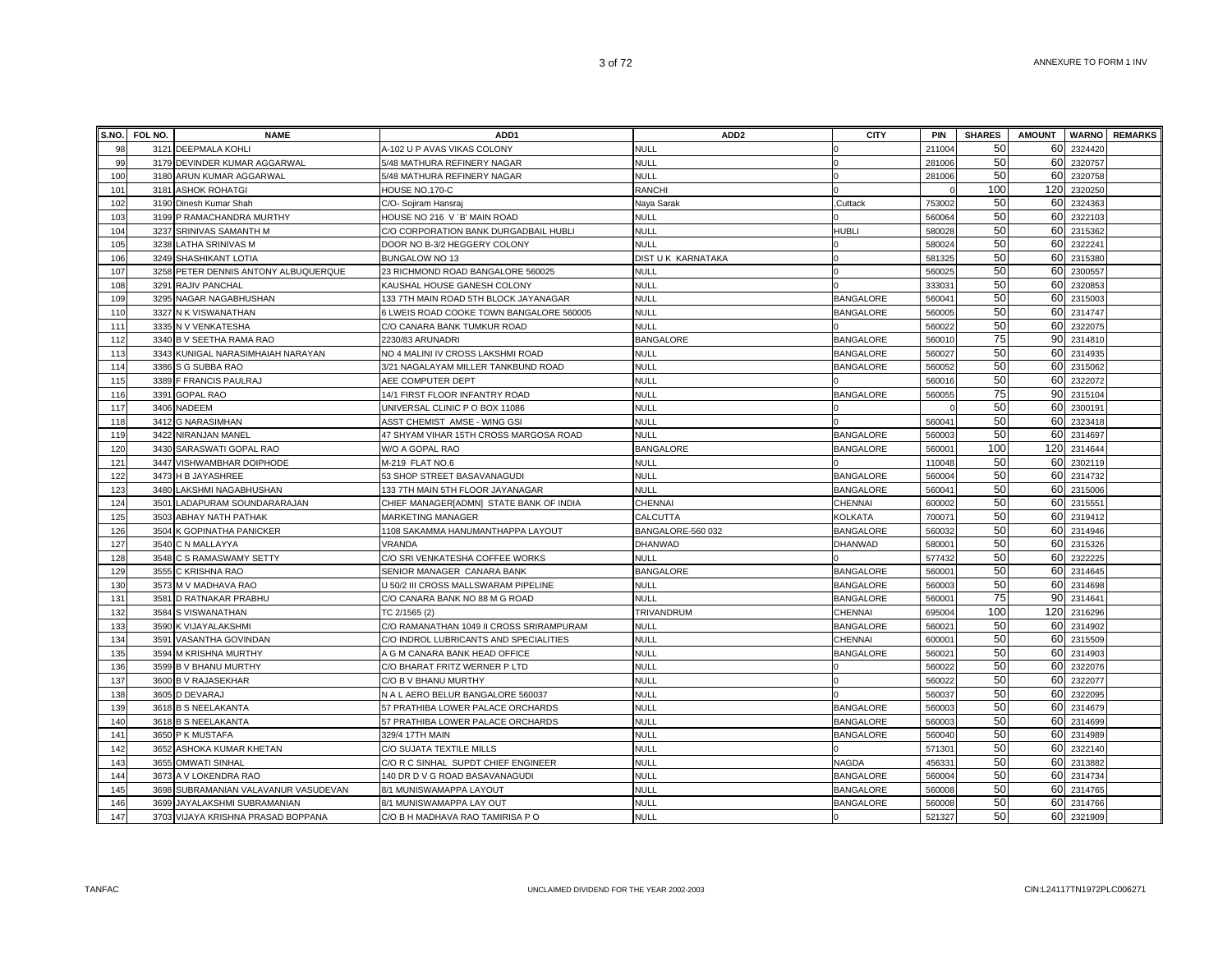|            | S.NO. FOL NO. | <b>NAME</b>                            | ADD <sub>1</sub>                                                           | ADD <sub>2</sub>           | <b>CITY</b>                      | <b>PIN</b>       | <b>SHARES</b> | <b>AMOUNT</b> |                    | <b>WARNO</b> REMARKS |
|------------|---------------|----------------------------------------|----------------------------------------------------------------------------|----------------------------|----------------------------------|------------------|---------------|---------------|--------------------|----------------------|
| 148        |               | 3710 SUSHEELA V MURTHY                 | P 48 S M Q TRAINING COMMAND                                                | <b>NULL</b>                |                                  | 560006           | 50            | 60            | 232206             |                      |
| 149        | 3731          | SANGEETA DATTATRAYA KULKARNI           | C/O VENKATESH D SARNOBAT                                                   | <b>BELGAUM</b>             | <b>BELGAUM</b>                   | 590006           | 50            | 60            | 2324089            |                      |
| 150        | 3753          | V SATYANARAYANA                        | DEPUTY LAW OFFICER                                                         | <b>NULL</b>                |                                  |                  | 50            | 60            | 2320242            |                      |
| 151        | 3800          | SUDHA THIRUVENGADAM                    | 33/2 8TH MAIN ROAD                                                         | <b>NULL</b>                | <b>BANGALORE</b>                 | 560003           | 50            | 60            | 2314700            |                      |
| 152        |               | 3807 B SMITHA U PAI                    | W/O DR B UPENDRA RAO VETY ASST SURGEON                                     | <b>NULL</b>                |                                  | 57622            | 50            | 60            | 2322203            |                      |
| 153        | 3811          | SUDHA HEBBAR                           | 375 41ST CROSS VI BLOCK                                                    | <b>NULL</b>                | <b>BANGALORE</b>                 | 560034           | 50            | 60            | 2314956            |                      |
| 154        |               | 3816 LUELLA LOBO                       | 59 XAVIER LAYOUT                                                           | <b>NULL</b>                | <b>BANGALORE</b>                 | 560047           | 50            | 60            | 2315039            |                      |
| 155        |               | 3827 MANJUNATH INDI                    | 2918 E MAGADI CHORD ROAD                                                   | <b>NULL</b>                | <b>BANGALORE</b>                 | 560040           | 50            | 60            | 2314990            |                      |
| 156        | 3843          | V HYMAVATHI                            | FLAT NO.4 P G P (MARRIED ACOMMODATION)                                     | <b>BOMBAY</b>              | <b>MUMBAI</b>                    | 400087           | 50            | 60            | 2321233            |                      |
| 157        | 3851          | RAVINDRA D N                           | <b>B31 RUSTON COLONY</b>                                                   | <b>NULL</b>                | <b>PUNE</b>                      | 411033           | 50            | 60            | 2313197            |                      |
| 158        | 3873          | P C BENJAMIN                           | C/O DR V BENJAMIN 8 CLINE ROAD COOKETOWN                                   | <b>NULL</b>                | <b>BANGALORE</b>                 | 560005           | 50            | 60            | 2314748            |                      |
| 159        | 3877          | TIRUMALAI NARAYANASWAMY C SUNDARAM     | C/O SRI SATHYANARAYANASWAMY OIL STO                                        | <b>NULL</b>                | <b>MYSORE</b>                    | 57000            | 50            | 60            | 2324039            |                      |
| 160        | 3903          | LAXMI MADHULIKA JARUBULA               | 4-16-25/41                                                                 | <b>GUNTUR</b>              | <b>GUNTUR</b>                    | 522002           | 50            | 60            | 232396             |                      |
| 161        |               | 3915 RAVINDRA MALAGI                   | H NO 28 MALTESH KRUPA BLDG                                                 | NARAYANAPUR DHARWAD        |                                  | 580009           | 50            | 60            | 2322238            |                      |
| 162        |               | 3917 RADHA SUBRAMANIAN                 | 8/1 MUNISWAMAPPA LAYOUT                                                    | <b>NULL</b>                | <b>BANGALORE</b>                 | 560008           | 50            | 60            | 2314767            |                      |
| 163        |               | 3993 DIVAKARAN IYYATTIL                | 28 D-1 NANDIDURG ROAD                                                      | <b>NULL</b>                | <b>BANGALORE</b>                 | 560046           | 100           | 120           | 2315032            |                      |
| 164        |               | 4014 B S RUKMINI                       | O-100 HMT COLONY                                                           | <b>NULL</b>                |                                  | 560031           | 50            | 60            | 2322090            |                      |
| 165        |               | 4018 SELVI MURUGESAN                   | PLOT NO 7 DOOR NO 26 A                                                     | <b>MADRAS</b>              | CHENNAI                          | 600041           | 50            | 60            | 2316676            |                      |
| 166        |               | 4023 M N VISWANATHA SETTY              | 851/B 5TH BLOCK RAJAJINAGAR                                                | <b>NULL</b>                | <b>BANGALORE</b>                 | 560010           | 50            | 60            | 2314807            |                      |
| 167        | 4024          | P PARAMESWARI                          | NO 708 6TH BLOCK RAJAJINAGAR                                               | <b>NULL</b>                | <b>BANGALORE</b>                 | 560010           | 50            | 60            | 2314808            |                      |
| 168        | 4027          | <b>GURVINDER SINGH AHLUWALIA</b>       | C/O SMT SURINDER GUJRAL                                                    | <b>NULL</b>                | <b>JABALPUR</b>                  | 482005           | 50            | 60            | 2314082            |                      |
| 169        | 4036          | MAQBOOL BEGUM                          | 632 INDIRA NAGAR II BANGALORE 560038                                       | <b>NULL</b>                | <b>BANGALORE</b>                 | 560038           | 50            | 60            | 231497             |                      |
| 170        | 4049          | KUMUDA PRAKASH CHITGUPI                | KATTI COMPOUND NEAR SRASWATPUR P O                                         | <b>NULL</b>                |                                  | 580002           | 50            | 60            | 2322232            |                      |
| 171        | 4071          | NEETA JIVAJI SARDESH PANDE             | 1932 KADOLKAR GALLI BELGAUM 590002                                         | <b>NULL</b>                | <b>BELGAUM</b>                   | 590002           | 100           | 120           | 2324545            |                      |
| 172        | 4085          | RUKMANI JAGANNATHAN                    | C/O R JAGANNATHAN I P S MD S HOUSE                                         | <b>NULL</b>                | <b>BANGALORE</b>                 | 56001            | 50            | 60            | 2314840            |                      |
| 173        | 4114          | <b>KASTURI</b>                         | 14 CHINMAYA MISSION HOSPITAL RD                                            | <b>NULL</b>                | <b>BANGALORE</b>                 | 560008           | 50            | 60            | 2314768            |                      |
| 174        |               | 4124 A C ABRAHAM                       | <b>EJIPURAM</b>                                                            | <b>NULL</b>                | <b>BANGALORE</b>                 | 560047           | 100           | 120           | 2315040            |                      |
| 175        |               | 4127 C ASHOK                           | 1112/D 8TH OLD CROSS                                                       | BANGALORE-560 050          | <b>BANGALORE</b>                 | 560050           | 50            | 60            | 2315048            |                      |
| 176        |               | 4138 ISHVERLAL N PANDYA                | C/O K P SARAIYA M G ROAD BARODA 390001                                     | <b>NULL</b>                | <b>BARODA</b>                    | 390001           | 50            | 60            | 2306031            |                      |
| 177        |               | 4393 PARESH BHATT                      | A/5 E R I RESIDENCE RACE COURSE                                            | <b>NULL</b>                | <b>BARODA</b>                    | 390007           | 50            | 60            | 2306170            |                      |
| 178        | 4856          | HANSHABEN L PATEL                      | AT PO KHAKHARIA                                                            | <b>NULL</b>                | GUJARAT                          | 391520           | 50            | 60            | 2321134            |                      |
| 179        | 4871          | <b>DOLLYBEN SHAH</b>                   | C/O NANDLAL MOHANLAL GANDHI                                                | <b>NULL</b>                |                                  | 39000            | 50            | 60            | 2300457            |                      |
| 180        | 4872          | <b>ANIKA SHAH</b>                      | C/O NANDLAL MOHANLAL GANDHI                                                | <b>NULL</b>                |                                  | 390001           | 50            | 60            | 2300458            |                      |
| 181        | 4873          | <b>MUKUL SHAH</b>                      | C/O NANDLAL MOHANLAL GANDHI                                                | <b>NULL</b>                |                                  | 390001           | 50            | 60            | 2300459            |                      |
| 182        |               | 4874 NATVERLAL SONI                    | C/O NANDLAL MOHANLAL GANDHI                                                | <b>NULL</b>                |                                  | 390001           | 50            | 60            | 2300460            |                      |
| 183        | 4875          | <b>GOPAL SONI</b>                      | C/O NANDLAL MOHANLAL GANDHI                                                | <b>NULL</b>                |                                  | 39000            | 50            | 60            | 2300461            |                      |
| 184        |               | 4876 DAMINI SHAH                       | C/O NANDLAL MOHANLAL GANDHI                                                | <b>NULL</b>                |                                  | 390001           | 50            | 60            | 2300462            |                      |
| 185        |               | 4878 CHANDRIKA GANDHI                  | C/O NANDLAL MOHANLAL GANDHI                                                | <b>NULL</b>                |                                  | 390001           | 50            | 60            | 2300463            |                      |
| 186        | 4880          | <b>LATABEN GANDHI</b>                  | C/O NANDLAL MOHANLAL GANDHI                                                | <b>NULL</b>                |                                  | 390001           | 50            | 60            | 2300464            |                      |
| 187        | 4887          | CHANDRAKANT SHAH                       | C/O NARENDRA TRADERS OLD LAKKADPITHA ROAD                                  | <b>NULL</b>                |                                  | 390001           | 50            | 60            | 2300465            |                      |
| 188        | 4887          | CHANDRAKANT SHAH                       | C/O NARENDRA TRADERS OLD LAKKADPITHA ROAD                                  | <b>NULL</b>                | AHMEDABAD                        | 390001           | 50<br>50      | 60            | 2304960            |                      |
| 189        | 4889          | CHATURBHAI PATEL                       | C/O NARENDRA TRADERS OLD LAKKADPITHA ROAD                                  | <b>NULL</b>                |                                  | 390001           | 50            | 60            | 2300466            |                      |
| 190        | 4900          | <b>MAHESH GANDHI</b>                   | C/O NARENDRA GRAIN SHOP                                                    | <b>NULL</b>                |                                  | 39000            |               | 60            | 2300467            |                      |
| 191        | 4902          | SHANTABEN S GANDHI                     | C/O NARENDRA GRAIN SHOP                                                    | <b>NULL</b>                | <b>BARODA</b>                    | 390001           | 50            | 60            | 2306065            |                      |
| 192        | 4904          | ASHOK GANDHI                           | C/O NARENDRA GRAIN SHOP                                                    | <b>NULL</b>                | <b>BARODA</b>                    | 390001           | 50<br>50      | 60<br>60      | 2306067            |                      |
| 193        | 4905          | CHAMPAKLAL GANDHI                      | C/O NARENDRA GRAIN SHOP                                                    | <b>NULL</b>                | <b>BARODA</b>                    | 390001           | 50            |               | 2306068            |                      |
| 194<br>195 | 5088<br>5941  | SHANABHAI V PATEL                      | AT PO KHAKHARIA TA SALVI                                                   | <b>NULL</b><br><b>NULL</b> | <b>GUJARAT</b><br><b>GUJARAT</b> | 391520           | 50            | 60<br>60      | 2321135<br>2321129 |                      |
| 196        |               | <b>SANKAR BASU</b><br>5942 RAJESH JAIN | QR NO C-755 PETROCHEMICALS TOWNSHIP PT<br>370 JAIKISAN WADI JALGAON 425001 | <b>NULL</b>                | <b>NASHIK</b>                    | 391345<br>425001 | 50            | 60            | 2323925            |                      |
| 197        |               |                                        |                                                                            | <b>NULL</b>                |                                  | 391345           | 50            | 60            | 2321130            |                      |
|            |               | 5943 DIPAK KUMAR DAS                   | C/O S BASU C-755 SECTOR I                                                  |                            | <b>GUJARAT</b>                   |                  |               |               |                    |                      |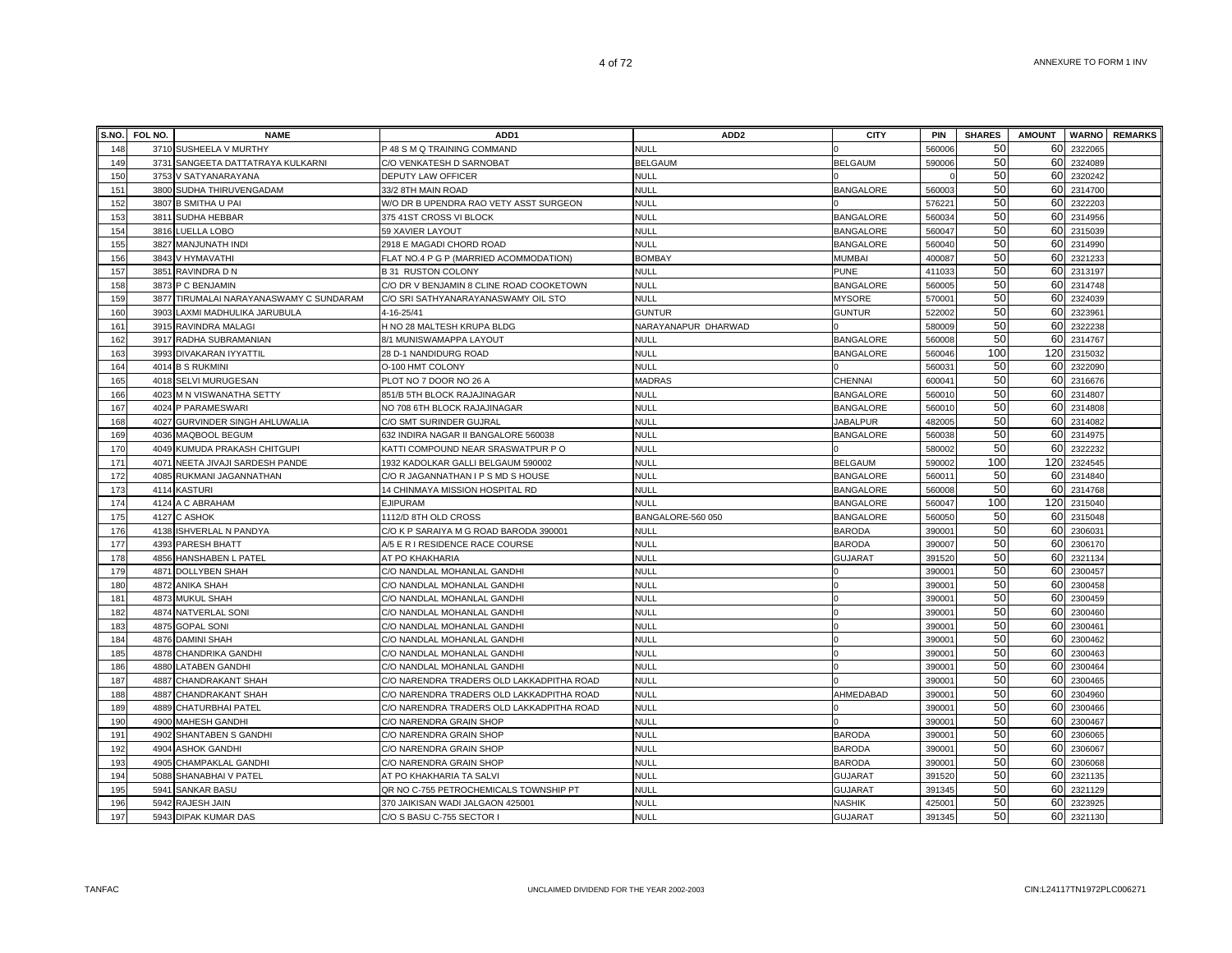|     | S.NO. FOL NO. | <b>NAME</b>                       | ADD <sub>1</sub>                          | ADD <sub>2</sub>          | <b>CITY</b>      | <b>PIN</b> | <b>SHARES</b> | <b>AMOUNT</b> | <b>WARNO</b> | <b>REMARKS</b> |
|-----|---------------|-----------------------------------|-------------------------------------------|---------------------------|------------------|------------|---------------|---------------|--------------|----------------|
| 198 | 6026          | <b>MANGUBEN PATEL</b>             | 56 KUBER BHUVAN HARIBHAKTI COLONY         | NULL                      | <b>BARODA</b>    | 39001      | 50            | 60            | 2306226      |                |
| 199 |               | 6100 VIJAY GOVIND JOSHI           | A M LOKHANDWALA BUILDING IDGA ROAD        | <b>NULL</b>               | <b>BARODA</b>    | 390004     | 50            | 60            | 2306104      |                |
| 200 | 6104          | JAYESHCHANDRA NAGINLAL JOSHI      | JANARDAN COLD STORAGE COMPOUND            | NULL                      | <b>BARODA</b>    | 390002     | 50            | 60            | 2306086      |                |
| 201 |               | 6117 MADHUBEN PATEL               | MAIN ROAD P O BAJWA DIST BARODA 390391    | NULL                      | <b>BARODA</b>    | 390391     | 50            |               | 60 2321119   |                |
| 202 |               | 6118 RAJYALAKSHMI KOGANTI         | D NO 4-16-3/1 GROUND FLOOR                | NAIDUPET NELLORE DIST AP  |                  | 524126     | 50            | 60            | 2321979      |                |
| 203 |               | 6132 GITADAVI RAMNIVAS MUNDRA     | C/O MUNDRA BROTHERS                       | NULL                      | <b>GUJARAT</b>   | 391110     | 75            | 90            | 2321121      |                |
| 204 |               | 6151 SHILA SURESH YALGI           | HOUSE NO.540/50/1                         | <b>DIST BELGAUM</b>       | <b>BELGAUM</b>   | 590007     | 100           | 120           | 2324551      |                |
| 205 |               | 6190 VAISHALI VIJAY JOSHI         | A M LOKHANDIWALA BUILDING IDGA ROAD       | NULL                      | <b>BARODA</b>    | 390004     | 50            | 60            | 2306106      |                |
| 206 | 6232          | <b>BHUPENDRA SONI</b>             | C/O KISHOR TAILOR AT PO KALOL PANCHMAHALS | null                      | KALOL            | 389330     | 50            | 60            | 2321106      |                |
| 207 |               | 6235 CHANDAN SONI                 | C/O KISHOR TAILOR AT PO KALOL PANCHMAHALS | <b>NULL</b>               | KALOL            | 389330     | 50            | 60            | 2321107      |                |
| 208 | 6237          | <b>ANIL SONI</b>                  | C/O KISHOR TAILOR AT PO KALOL PANCHMAHALS | VULL                      | KALOL            | 389330     | 50            | 60            | 2321108      |                |
| 209 | 6696          | RAMESH KASHIKAR                   | HB-677 SECTOR 1 PETROCHEMICALS TOWNSHIP   | NULL                      | <b>GUJARAT</b>   | 391345     | 50            | 60            | 2321131      |                |
| 210 | 6702          | NIMISH AMRIT SHAH                 | 33 CHETANCE SOCIETY                       | <b>NULL</b>               |                  | 363001     | 50            | 60            | 2304814      |                |
| 211 |               | 6744 ALIAHMED ISMAIL GHADIYALI    | AT PO HALDARVA VIA PALEJ TAL KARJAN       | NULL                      | <b>BHARUCH</b>   | 392220     | 50            | 60            | 2321145      |                |
| 212 |               | 6788 YOGESH HIMMATLAL PANDYA      | 1196 GUJRAT HOUSING BOARD VISHALNAGAR     | NULL                      | <b>BARODA</b>    | 390009     | 50            |               | 60 2306193   |                |
| 213 |               | 6789 KANTABEN MAKWANA             | <b>5 UTTARA SOCIETY</b>                   | NULL                      | AHMEDABAD        | 380027     | 50            | 60            | 2305679      |                |
| 214 |               | 6820 M D PATEL                    | MOTA DAVA KHANA QUARTERS                  | <b>NULL</b>               |                  | 388370     | 50            | 60            | 2321088      |                |
| 215 | 6843          | <b>AJAY GUPTA</b>                 | 37/A GOKULNAGAR                           | <b>NULL</b>               | <b>BARODA</b>    | 390009     | 50            | 60            | 2306194      |                |
| 216 | 6843          | <b>AJAY GUPTA</b>                 | 37/A GOKULNAGAR                           | VULL                      | KOLKATA          | 390009     | 200           | 240           | 2318625      |                |
| 217 |               | 6844 CHANDRESH PATEL              | 139 VIJAY CO OP H S LTD NO 2              | NULL                      | <b>BARODA</b>    | 390001     | 50            | 60            | 2306052      |                |
| 218 | 6892          | JITENDRA KUMAR BAID               | C/O.SETHIA BHAWAN                         | 38, BARANASHI GHOSH S     | <b>KOLKATA</b>   | 700007     | 200           | 240           | 2318382      |                |
| 219 | 6918          | <b>ANAND MAKWANA</b>              | 113/C RAILWAY COLONY                      | NULL                      | <b>BARODA</b>    | 390004     | 50            | 60            | 2306107      |                |
| 220 | 6996          | CHANDULAL SHAH                    | 48/B ANUPAM NAGAR HSG SOCY                | <b>BARODA</b>             | AHMEDABAD        | 390020     | 50            | 60            | 2304962      |                |
| 221 |               | 7017 MAYABEN RAMESHCHANDRA MISTRY | 15 SHREYAS CO SOCY                        | <b>NULL</b>               |                  | 388540     | 50            | 60            | 2321095      |                |
| 222 | 7018          | KALPANA LAXMAN SHANGHVI           | C/O AMUL APARTMENT                        | VULL                      | <b>BARODA</b>    | 390007     | 50            | 60            | 2306174      |                |
| 223 | 7028          | RATILAL KHIMJIBHAI RAIYANI        | 320 SYNBIOTICS SOCIETY                    | <b>BARODA</b>             |                  | 390008     | 50            | 60            | 2300469      |                |
| 224 |               | 7136 RAKESH KUMAR ARORA.          | NEELKANTH TIMBER                          | 72/17, SWARN PARK,        | NEW DELHI        | 110041     |               | 8.4           | 2301994      |                |
| 225 | 7151          | CHHOTABHAI PATEL                  | <b>VILLAGE &amp; POST GORIAD</b>          | DIST BARODA GUJARAT       | <b>BARODA</b>    | 391440     | 50            | 60            | 2306313      |                |
| 226 | 7161          | JAGDISH SHARAN MITTAL             | B-277 VIVEK VIHAR                         | NULL                      |                  | 110032     | 150           | 180           | 2300417      |                |
| 227 |               | 7179 GOWTHAM DAS SHAW             | HB 653 PETROCHEMICAL TOWNSHIP             | <b>NULL</b>               | <b>GUJARAT</b>   | 391345     | 50            | 60            | 2321132      |                |
| 228 | 7183          | <b>SUSHIL KUMAR SAHAI</b>         | D.66 GOLDEN ENCLAVE                       | <b>BANGALORE</b>          | <b>BANGALORE</b> | 560017     | 50            | 60            | 2314852      |                |
| 229 | 7205          | SONAL J PATEL                     | 6 ALAKNANDA SOCIETY SUBHANPURA ROAD       | NULL                      |                  | 390007     | 100           | 120           | 2300468      |                |
| 230 | 7252          | NATWERLAL KUBERDAS UPADHYAYA      | SACHIMATA STREET P O DAKOR DIST KAIRA     | NULL                      |                  | 388225     | 50            | 60            | 2321080      |                |
| 231 | 7288          | MADHUSUDAN JUGALBHAI DESAI        | <b>GHANHADR GHADIALI POLE</b>             | NULL                      |                  |            | 50            | 60            | 2320237      |                |
| 232 | 7351          | RATAMAMBA VELLANKI                | FLAT 201 PLOT 31                          | HYDERABAD                 |                  | 500073     | 100           | 120           | 2300551      |                |
| 233 |               | 7359 K N SHARMA                   | NEAR RLY STATION BAZARIA                  | NULL                      |                  | 462010     | 50            |               | 60 2321593   |                |
| 234 |               | 7385 VIJAY KRISHNA CHAUDHRY       | 90-A PADAMNABH NAGAR                      | <b>BHOPAL</b>             | <b>BHOPAL</b>    | 462023     | 50            |               | 60 2313933   |                |
| 235 |               | 7391 EAPEN NINAN                  | C/O INDIAN SEWING MACHINE CO              | <b>NULL</b>               | <b>BHOPAL</b>    | 462001     | 50            |               | 60 2313896   |                |
| 236 |               | 7461 BHARAT BHUSHAN               | E3/156 ARERA COLONY BHOPAL M P 462016     | <b>NULL</b>               |                  | 462016     | 50            | 60            | 2301165      |                |
| 237 |               | 7525 SRI KUMAR KOTHARI            | C/O KOHINOOR KNITTING MILLS               | VULL                      | KOLKATA          | 700007     | 50            | 60            | 2318529      |                |
| 238 |               | 7537 SURESH KUMAR PILANIWALA      | 34 A RATU SARKAR LANE CALCUTTA 700073     | NULL                      | <b>KOLKATA</b>   | 700073     | 50            | 60            | 2319460      |                |
| 239 |               | 7579 DILIP KUMAR CHATTERJEE       | 9 A DHRUBA KUMAR PAUL LANE P O SHIBPUR    | NULL                      | <b>SHIBPUR</b>   | 711102     | 50            | 60            | 2319277      |                |
| 240 | 7619          | A K SRIVASTAVA                    | $E-60$                                    | <b>NULL</b>               |                  | 110049     | 50            | 60            | 2302162      |                |
| 241 | 7628          | KURIAN JACOB                      | THE FEDERAL BANK LTD                      | <b>BOMBAY</b>             | CHENNAI          | 400014     | 50            | 60            | 2316330      |                |
| 242 | 7639          | CHHANDA ROY                       | <b>C/OSOUMEN ROY</b>                      | POST BURDWAN DIST BURDWAN |                  | 71310      | 50            | 60            | 2300597      |                |
| 243 | 7661          | NARESH KUMAR BAGARIA              | 14 KALAKAR STREET CALCUTTA 700070         | NULL                      |                  | 700070     | 50            | 60            | 2300592      |                |
| 244 | 7662          | SURESH KUMAR BAGARIA              | 14 KALAKAR STREET CALCUTTA 700070         | NULL                      |                  | 700070     | 50            | 60            | 2300593      |                |
| 245 | 7676          | SURATH CHANDRA ROY                | 56 CHOWRINGHEE ROAD CALCUTTA 700071       | NULL                      | KOLKATA          | 700071     | 100<br>50     | 120           | 2319406      |                |
| 246 |               | 7694 BHAGIRATHI WAGHELA           | C/O DAYAL CREDIT CORPORATION CINEMA ROAD  | NULL                      |                  | 712101     | 300           | 60            | 2319630      |                |
| 247 |               | 7708 PRAJESH RAWAT                | 23-A NETAJI SUBHAS ROAD CALCUTTA 700001   | NULL                      | KOLKATA          | 700001     |               |               | 360 2318211  |                |

TANFAC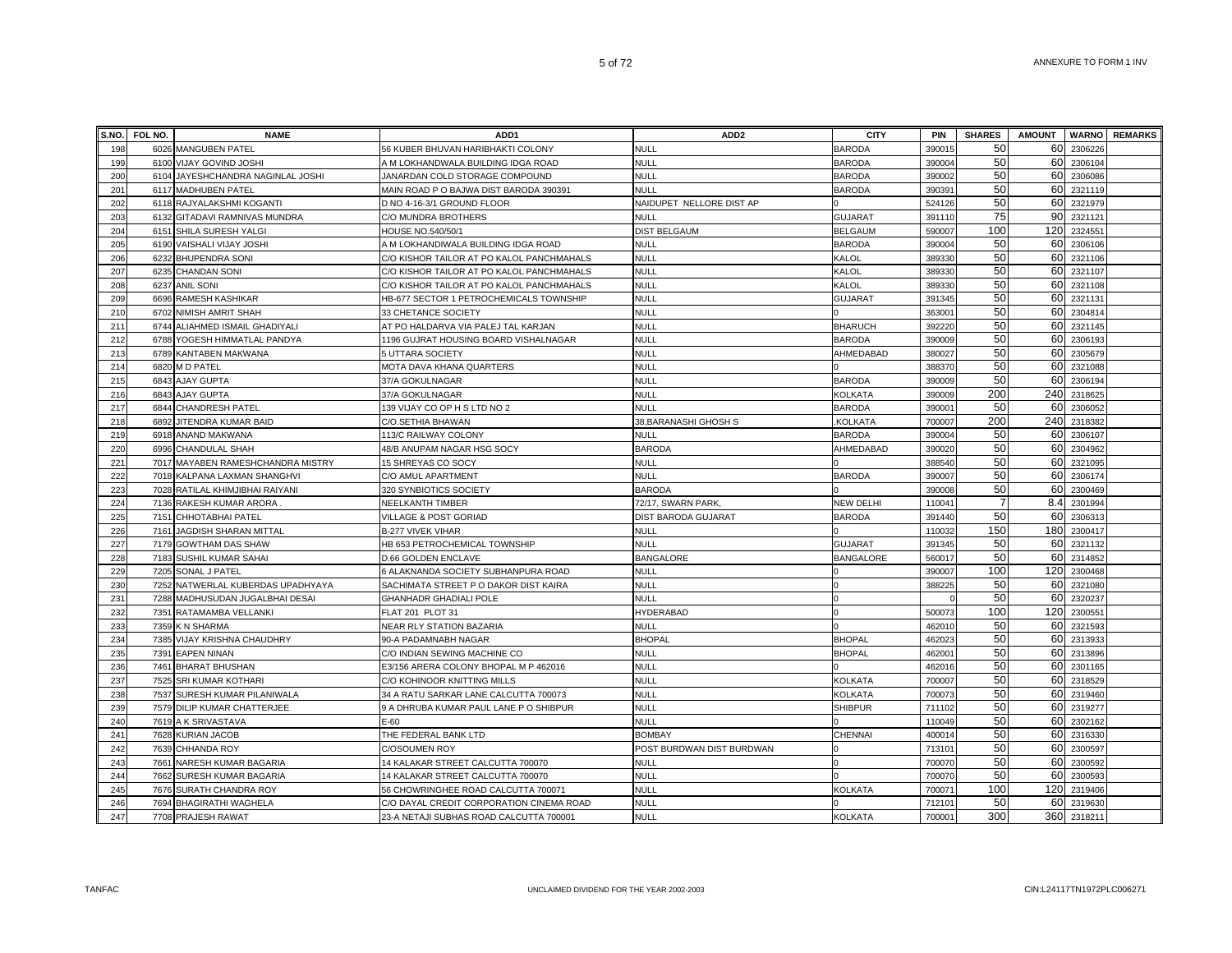|            | S.NO. FOL NO. | <b>NAME</b>                                  | ADD1                                                             | ADD2                 | <b>CITY</b>    | <b>PIN</b>         | <b>SHARES</b> | <b>AMOUNT</b> |                    | <b>WARNO</b> REMARKS |
|------------|---------------|----------------------------------------------|------------------------------------------------------------------|----------------------|----------------|--------------------|---------------|---------------|--------------------|----------------------|
| 248        |               | 7716 INDIRA INGUVA                           | C/O SRI I L N MURTY 118 OFFICER S COLONY                         | <b>NULL</b>          |                | 743145             | 50            | 60            | 2323191            |                      |
| 249        |               | 7717 YAGNANARAYANA SARMA INGUVA              | C/O SRI I L N MURTY 118 OFFICER S COLONY                         | <b>NULL</b>          | $\Omega$       | 743145             | 50            | 60            | 2323192            |                      |
| 250        |               | 7718 I L N MURTY                             | 118 OFFICERS COLONY                                              | NULL                 |                | 743145             | 50            | 60            | 2323193            |                      |
| 251        |               | 7724 URMILA GUPTA                            | 58/68 LAKE GARDENS CALCUTTA 700045                               | NULL                 | <b>KOLKATA</b> | 700045             | 50            | 60            | 2319173            |                      |
| 252        |               | 7763 SUMITA ROY                              | C/O D ROY                                                        | SECTOR-III CALCUTTA  | KOLKATA        | 700091             | 50            | 60            | 2319529            |                      |
| 253        |               | 7832 NAND LALL RAM                           | 20 RAJANI KUMAR SEN LANE HOWRAH 711101                           | <b>NULL</b>          |                | 711101             | 50            | 60            | 2300596            |                      |
| 254        |               | 7871 PARAMJIT SINGH                          | 61 KUSUM APARTMENTS                                              | <b>NULL</b>          | <b>KOLKATA</b> | 700019             | 50            | 60            | 2318806            |                      |
| 255        |               | 7890 SHANKARLAL KEYAL                        | 2E RAJNIGANDHA 25 BALLYGUNGE PARK                                | NULL                 | <b>KOLKATA</b> | 700019             | 100           | 120           | 2318809            |                      |
| 256        |               | 7912 BAKRA PRATISTHAN LTD                    | 51 STEPHEN HOUSE                                                 | CALCUTTA             | KOLKATA        | 700001             | 100           | 120           | 2318223            |                      |
| 257        |               | 7914 SANJAY KUMAR JAIN                       | 8 DURGA CHARAN MUKHERJEE STREET                                  | NULL                 | KOLKATA        | 700003             | 50            | 60            | 2318250            |                      |
| 258        |               | 7931 SHANKAR DEVI PANDEY                     | 705A BLOCK P NEW ALIPORE CALCUTTA 700053                         | NULL                 | KOLKATA        | 700053             | 50            | 60            | 2319228            |                      |
| 259        |               | 7939 POONAM CHAND DUJARI                     | 5-B BASANTI VIHAR 17/S BLOCK A                                   | NULL                 | KOLKATA        | 700053             | 50            | 60            | 2319229            |                      |
| 260        |               | 7948 VENGAYIL LEELAVATNY NAMBIAR             | <b>7C MONA LISA</b>                                              | <b>NULL</b>          | KOLKATA        | 700017             | 100           | 120           | 2318729            |                      |
| 261        |               | 7959 MARYANN SHOHAL                          | KAILASHPUR TEA ESTATE                                            | WEST BENGAL          |                | 735218             | 25            | 30            | 2323175            |                      |
| 262        |               | 7972 SUSAMA RUDRA                            | 6 B SANKAER GHOSH LANE                                           | NULL                 | <b>KOLKATA</b> | 700006             | 50            | 60            | 2318362            |                      |
| 263        |               | 7982 SHANTI DEVI KHANDELWAL                  | C/O KESORAM REFRACTORIES P O KULTI                               | <b>NULL</b>          |                | 713343             | 50            | 60            | 2323135            |                      |
| 264        |               | 7986 PARTHADEB ROY                           | 71 ROY BAHADUR ROAD                                              | <b>NULL</b>          | <b>KOLKATA</b> | 700034             | 50            | 60            | 2319145            |                      |
| 265        |               | 7987 GOPAL KHANDELWAL                        | C/O KESORAM REFRACTORIES P O KULTI                               | <b>NULL</b>          | ın             | 713343             | 50            | 60            | 2323136            |                      |
| 266        |               | 7988 NEELA GUPTA                             | <b>MRINALINI APTS</b>                                            | CALCUTTA             | $\Omega$       | 700040             | 50            | 60            | 2300591            |                      |
| 267        |               | 8020 SISIR KUMAR MUKHERJEA                   | 79/26/1B ACHARYA JAGADISH                                        | <b>NULL</b>          | KOLKATA        | 700014             | 50            | 60            | 2318642            |                      |
| 268        |               | 8022 M G SUBRAMANIAN                         | <b>19 PARK SIDE ROAD</b>                                         | CALCUTTA             | <b>KOLKATA</b> | 700026             | 50            | 60            | 2318970            |                      |
| 269        |               | 8028 MADAN LAL ASSOPA                        | C/O ORIENT GENERAL INDUSTRIES LTD                                | NULL                 | <b>KOLKATA</b> | 700054             | 50            | 60            | 2319264            |                      |
| 270        |               | 8030 SAMAR MUKHERJEE                         | FLAT NO 5                                                        | <b>NULL</b>          | KOLKATA        | 700019             | 50            | 60            | 231881             |                      |
| 271        |               | 8033 RAJENDRA PRASAD SWAIKA                  | C/O S K SWAIKA WINDOW GLASS LTD                                  | <b>NULL</b>          |                | 712121             | 50            | 60            | 2323089            |                      |
| 272        |               | 8055 SUNIL GADHIA                            | C/O M/S D P BHAIYA AND CO                                        | CALCUTTA             | $\Omega$       | 700007             | 50            | 60            | 2300588            |                      |
| 273        |               | 8065 ASHUTOSH KUMAR SINGH                    | 14-C RAILWAY BOARD QUARTERS                                      | NEW DELHI            | $\Omega$       | 110021             | 50            |               | 60 2301571         |                      |
| 274        |               | 8090 GOPAL CHANDRA ROY                       | ANANDA COMPLEX BLOCK A                                           | CALCUTTA             | $\overline{0}$ | 700002             | 100           |               | 120 2300370        |                      |
| 275        |               | 8140 AMITAVA CHAKRABORTY                     | CANARA BANK                                                      | <b>NULL</b>          | $\Omega$       | 811201             | 50            | 60            | 2323298            |                      |
| 276        |               | 8160 K CHANDRAN                              | KRISHNA KUNJ                                                     | NULL                 | $\Omega$       | 680664             | 50            | 60            | 2322824            |                      |
| 277        |               | 8162 K RATNAM                                | KRISHNA KUNJ                                                     | <b>NULL</b>          |                | 680664             | 50            | 60            | 2322825            |                      |
| 278        |               | 8165 M P RADHAKRISHNAN                       | <b>GENERAL MANAGER (OPERATIONS)</b>                              | <b>NULL</b>          | <b>PATNA</b>   | 800001             | 50            | 60            | 2319731            |                      |
| 279        |               | 8167 JASKARAN DOSI                           | C/O PADMARAM OMPRAKASH                                           | <b>NULL</b>          |                | 78500 <sup>-</sup> | 50            | 60            | 2319695            |                      |
| 280        |               | 8172 NITA GUPTA                              | 256/1 VIJAY PARK EXTENSION                                       | DEHRADUN             |                | 248001             | 100           | 120           | 2300441            |                      |
| 281        |               | 8190 BIMAL KUMAR BASAK                       | P-110/A NANI GOPAL ROAD                                          | NULL                 | <b>KOLKATA</b> | 70001              | 50            | 60            | 2318645            |                      |
| 282        |               | 8207 PURNENDU BIKASH DAS GUPTA               | NANDAN KANAN DESHAPRIYA ROAD                                     | <b>WEST BENGAL</b>   |                | 743203             | 50            | 60            | 2323200            |                      |
| 283        |               | 8270 NIRANJAN C MODI                         | C/O INTERNATIONAL TRADING CO                                     | CALCUTTA             | <b>KOLKATA</b> | 700073             | 50            | 60            | 2319461            |                      |
| 284        |               | 8271 NAVINCHANDRA C SHAH H U F               | C/O INTERNATIONAL TRADING CO                                     | CALCUTTA             | <b>KOLKATA</b> | 700073             | 50<br>50      | 60            | 2319462            |                      |
| 285        |               | 8272 AJAY N MODI                             | C/O INTERNATIONAL TRADING CO                                     | CALCUTTA             | <b>KOLKATA</b> | 700073             |               | 60            | 2319463            |                      |
| 286        |               | 8273 NIRANJAN C MODI H U F                   | C/O INTERNATIONAL TRADING CO                                     | CALCUTTA             | <b>KOLKATA</b> | 700073             | 50<br>50      | 60            | 2319464            |                      |
| 287        |               | 8274 ELA N MODI                              | C/O INTERNATIONAL TRADING CO                                     | CALCUTTA             | KOLKATA        | 700073             | 50            | 60            | 2319465            |                      |
| 288<br>289 |               | 8275 SONAL A MODI<br>8330 AMY CHAKRABARTI    | C/O INTERNATIONAL TRADING CO                                     | CALCUTTA<br>CALCUTTA | <b>KOLKATA</b> | 700073<br>700039   | 50            | 60<br>60      | 2319466<br>2323025 |                      |
| 290        |               | 8332 KUNJAVARA E O                           | P-104 SECTOR-A<br>C/O BRENTFORD ELECTRIC INDIA LTD               | <b>NULL</b>          | $\Omega$       | 700088             | 50            | 60            | 2323055            |                      |
| 291        |               |                                              |                                                                  | <b>NULL</b>          |                | 700088             | 50            | 60            | 2323056            |                      |
| 292        |               | 8333 ANNIE KUNJAVARA<br>8361 SUBHADRA N SHAH | C/O BRENTFORD ELECTRIC INDIA LTD<br>C/O INTERNATIONAL TRADING CO | <b>NULL</b>          | <b>KOLKATA</b> | 700073             | 50            | 60            | 2319467            |                      |
| 293        |               | 8362 NAVINCHANDRA C SHAH                     | C/O INTERNATIONAL TRADING CO                                     | CALCUTTA             | <b>KOLKATA</b> | 700073             | 50            |               | 60 2319468         |                      |
| 294        |               | 8366 M MEENAKSHI                             | 6 DESHPRIYA PARK WEST CALCUTTA 700026                            | NULL                 |                | 700026             | 100           |               | 120 2317503        |                      |
| 295        |               | 8374 GOPAL DAS AGARWALA                      | 5/3 GUHA PARK                                                    | NULL                 |                | 711204             | 100           | 120           | 2319624            |                      |
| 296        |               | 8393 ASIT KUMAR MUKHERJEE                    | 69/2 GHOL SAHAPUR RLY QUATER                                     | <b>NULL</b>          | <b>KOLKATA</b> | 700034             | 50            | 60            | 2319146            |                      |
| 297        |               | 8402 PARVINDER SINGH DANG                    | 214/14 ACHARYA JAGDISH CH BOSE ROAD                              | NULL                 | <b>KOLKATA</b> | 700017             | 50            |               | 60 2318735         |                      |
|            |               |                                              |                                                                  |                      |                |                    |               |               |                    |                      |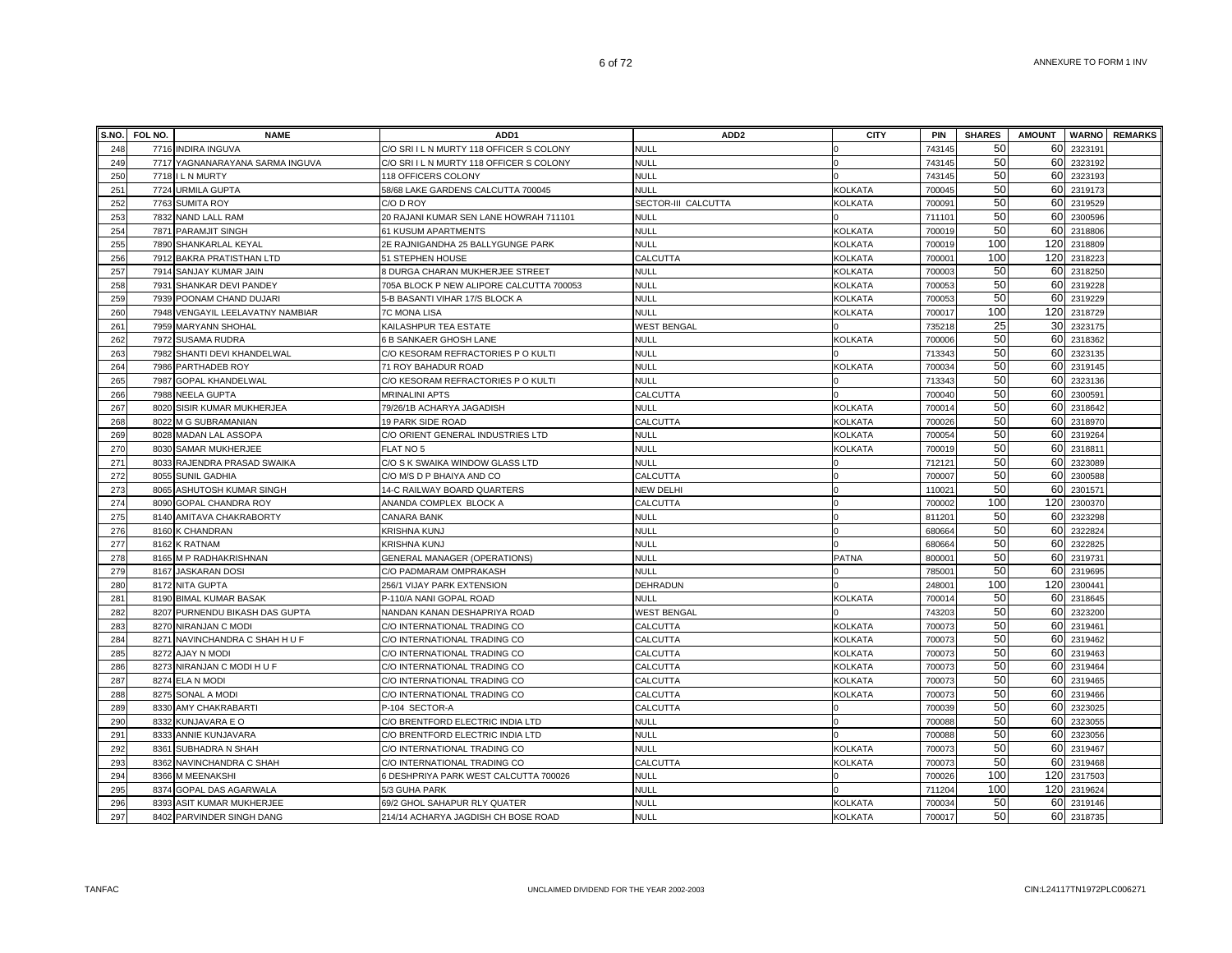| S.NO. | FOL NO. | <b>NAME</b>                       | ADD <sub>1</sub>                         | ADD <sub>2</sub>           | <b>CITY</b>       | <b>PIN</b> | <b>SHARES</b> | <b>AMOUNT</b>   | <b>WARNO</b> | <b>REMARKS</b> |
|-------|---------|-----------------------------------|------------------------------------------|----------------------------|-------------------|------------|---------------|-----------------|--------------|----------------|
| 298   |         | 8417 NISHA RANJAN MUKERJEE        | 278/1 NETAJI SUBHASH CHANDRA BOSE RD     | <b>NULL</b>                | KOLKATA           | 700047     | 50            | 60              | 2319180      |                |
| 299   | 8419    | LAKSHMI NARASIMHA RAO DEVARAKONDA | 201 RAJESWARI APARTMENTS                 | HYDERABAD                  | HYDERABAD         | 500016     | 100           | 120             | 2314261      |                |
| 300   | 8440    | JOGINDER JIT SINGH                | 30 CIRCUIT HOUSE AREA EAST               | NULL                       |                   | 831001     | 50            | 60              | 2319788      |                |
| 301   | 8446    | MOHAMED HOSSAIN                   | 17/A HOSSAIN SHAH ROAD CALCUTTA 700023   | <b>NULL</b>                | KOLKATA           | 700023     | 100           | 120             | 2318885      |                |
| 302   | 8447    | MOHAMMAD YOUSUF                   | 17/A HOSSAIN SHAH ROAD CALCUTTA 700023   | NULL                       | KOLKATA           | 700023     | 100           | 120             | 2318886      |                |
| 303   |         | 8453 SANKARA RAO DONTAMSETTI      | BHEL SITE OFFICE KOLAGHAT T P P          | NULL                       |                   | 721137     | 50            | 60              | 2323143      |                |
| 304   |         | 8458 N K DHIMAN                   | $F-405$                                  | <b>NEW DELHI</b>           |                   | 110022     | 50            | 60              | 2301582      |                |
| 305   |         | 8459 JAYA DHIMAN                  | F-405 SOM VIHAR                          | NEW DELHI                  |                   | 110022     | 50            | 60              | 2301583      |                |
| 306   |         | 8468 MITHILESH KUMAR SINHA        | <b>GENERAL MANAGER</b>                   | DIST BETUL M P             |                   | 460449     | 150           | 180             | 2321585      |                |
| 307   | 8508    | LOKNATH MUTREJA                   | 1074 SECTOR 18 C CHANDIGARH 160018       | <b>NULL</b>                |                   | 16001      | 50            | 60              | 230344       |                |
| 308   | 8524    | MAHESH KUMAR VERMA                | C/O THE PEERLESS GEN.FIN & INVEST CO LTD | DELHI                      |                   | 11003      | 75            | 90 <sup>1</sup> | 2301904      |                |
| 309   | 8552    | K SWAMINATHAN                     | INSPECTOR OF CENTRAL EXCISE              | VENKATA NAGAR PONDICHERRY  | PONDICHERRY       | 60501      | 50            | 60              | 2324119      |                |
| 310   | 8600    | <b>SATYAVATI</b>                  | 113 MODEL TOWN                           | <b>NULL</b>                |                   | 134003     | 50            | 60              | 2303181      |                |
| 311   | 8623    | SURINDER KUMAR                    | 61 B I BAZAR AMBALA CANTT HARYANA 133001 | <b>NULL</b>                |                   | 13300      | 50            | 60              | 2303170      |                |
| 312   |         | 8642 NARINDER KAUR                | C/O CAPT S J SINGH 234 ENGR REGT         | <b>NULL</b>                |                   |            | 50            | 60              | 2320202      |                |
| 313   |         | 8668 USHA GUPTA                   | C/O GHAN SHYAM GUPTA                     | <b>NULL</b>                |                   | 171003     | 50            | 60              | 2320173      |                |
| 314   |         | 8668 USHA GUPTA                   | C/O GHAN SHYAM GUPTA                     | <b>NULL</b>                |                   | 171003     | 50            | 60              | 2324419      |                |
| 315   |         | 8671 RAMNIWAS BANSAL              | 51 V BLOCK 8                             | <b>NULL</b>                |                   | 110003     | 50            | 60              | 2300764      |                |
| 316   |         | 8687 BRIJ MOHAN BAKSHI            | 64 SECTOR 27A CHANDIGARH                 | <b>NULL</b>                |                   |            | 50            | 60              | 2320222      |                |
| 317   |         | 8690 NALIN KAPIL                  | C/O SH D S CHANDEL                       | <b>NULL</b>                |                   | 160022     | 50            | 60              | 2303474      |                |
| 318   | 8729    | VIDYA SAGAR AGGARWAL              | 1514 SECTOR 34                           | <b>NULL</b>                |                   | 16002      | 200           |                 | 240 2303477  |                |
| 319   | 8758    | MOHINDER SINGH SIDHU              | C/O SH G S BAKSHI                        | <b>NULL</b>                |                   | 16001      | 50            | 60              | 2303430      |                |
| 320   |         | 8773 SATWANT REDDY                | 52 SECTOR 7A                             | <b>NULL</b>                |                   | 16001      | 50            | 60              | 2303453      |                |
| 321   |         | 8780 RAKESH MOHAN ARORA           | <b>BANK OF BARODA</b>                    | DIST KAPURTHALA PUNJAB     |                   | 144401     | 50            | 60              | 2303372      |                |
| 322   | 8789    | LACHHMAN DAS AGARWAL              | 605 SECTOR 10-D CHANDIGARH 160010        | <b>NULL</b>                |                   | 16001      | 50            | 60              | 2303413      |                |
| 323   | 8827    | <b>AMRIK SINGH BARHOK</b>         | 44-A/373                                 | <b>NULL</b>                |                   | 160022     | 50            | 60              | 2303478      |                |
| 324   |         | 8830 MANOHAR LALL KHOSLA          | 41 DELITE COLONY PATIALA 147001          | <b>NULL</b>                |                   | 147001     | 50            | 60              | 2303400      |                |
| 325   |         | 8836 PARMODH SINGH                | 1070 SECTOR 27-B CHANDIGARH 160019       | <b>NULL</b>                |                   | 160019     | 50            | 60              | 2303454      |                |
| 326   |         | 8866 SHIVBIR SINGH GREWAL         | 286                                      | NULL                       |                   | 160011     | 50            | 60              | 2300426      |                |
| 327   |         | 8900 UMAR HAIDAR                  | P B NO 940 SHARJAH U A E                 | NULL                       |                   |            | 100           | 120             | 2300290      |                |
| 328   | 8926    | A SRINIVASAN                      | 38 B 3 & 4 VENKATESWARA APPTS            | 641025                     |                   | 641025     | 50            | 60              | 2322716      |                |
| 329   | 8951    | V PAULOSE                         | SNCO S MESS AIR FORCE SULUR              | <b>NULL</b>                |                   | 641401     | 50            | 60              | 2322742      |                |
| 330   | 8953    | ANNAMMA PAULOSE                   | 129/6 KALPAVIHAR A F SULUR               | NULL                       |                   | 641401     | 50            | 60              | 2322743      |                |
| 331   | 8959    | MANONMANI SHANMUGHAM              | C/O PERUMAL SHANMUGHAM                   | DUBAI UNITED ARAB EMIRATES |                   |            | 50            | 60              | 2300404      |                |
| 332   | 8960    | SHANMUGHAM PERUMAL                | C/O SOUTHWIND MARINE SERVICES            | UNITED ARAB EMIRATES       |                   |            | 100           | 120             | 2300405      |                |
| 333   | 8979    | V SUBRAMANIAN                     | 43 3RD STREET GANDHIPURAM EXTN           | <b>NULL</b>                | <b>COIMBATORE</b> | 64101      | 50            | 60              | 2317784      |                |
| 334   | 9004    | S GOVINDARAJAN                    | VASANTHAM 6 RAJALAKSHMI NAGAR            | <b>NULL</b>                |                   | 641004     | 100           | 120             | 2317719      |                |
| 335   | 9008    | HARIDAS MOOLCHAND                 | NO 70 MEGRICAR ROAD R S PURAM            | <b>NULL</b>                | COIMBATORE        | 641002     | 50            | 60              | 2317744      |                |
| 336   | 9031    | L SHANMUGAM                       | 33 KAMATCHIAMMAN KOIL STREET             | <b>NULL</b>                |                   | 638604     | 50            | 60              | 2322697      |                |
| 337   |         | 9053 V V RATHNAM                  | OLD DOOR NO 30 NEW DOOR NO 42            | <b>NULL</b>                | COIMBATORE        | 641001     | 75            | 90              | 2317725      |                |
| 338   |         | 9060 R K VENKATACHALAM            | 8/26 RACE COURSE COIMBATORE 641018       | NULL                       | COIMBATORE        | 641018     | 50            |                 | 60 2317801   |                |
| 339   |         | 9085 RENGAPATHI CHANDRASEKARAN    | ACCOUNTANT CANARA BANK KOLAPPALUR 638456 | <b>NULL</b>                |                   | 638456     | 50            |                 | 60 2322696   |                |
| 340   | 9129    | DEVAKANNAN NANDH                  | NIRMALA COTTAGE OLD GARDEN ROAD          | <b>NULL</b>                |                   | 64300      | 50            |                 | 60 2322753   |                |
| 341   | 9130    | M DIVAKARAN                       | MOOTHERDATH HOUSE EASWASA                | <b>NULL</b>                |                   | 678101     | 100           | 120             | 2300218      |                |
| 342   | 9163    | K BALADHANDAPANI                  | 5-G RAMAKRISHNAPURAM                     | <b>NULL</b>                | COIMBATORE        | 641001     | 50            | 60              | 2317730      |                |
| 343   | 9194    | SEETHA PARTHASARATHY              | 65/2 PLATINUM APARTMENTS                 | <b>MADRAS</b>              | CHENNAI           | 600101     | 50            | 60              | 2317272      |                |
| 344   | 9197    | NEELIMA SANE                      | C-15A GANGOTRI ENCLAVE                   | <b>NULL</b>                |                   | 11001      | 50            | 60              | 2301525      |                |
| 345   | 9238    | KALYANARAMAN SATHANUR RAMASWAMY   | 52 MARIASUSAI NAGAR CUDDALORE 607001     | <b>NULL</b>                | CUDDALORE         | 607001     | 50            | 60              | 2324154      |                |
| 346   | 9241    | N DHARANIDARAN                    | S/O S V NARAYANASWAMY                    | <b>NULL</b>                | CUDDALORE         | 607003     | 50<br>50      | 60              | 2324211      |                |
| 347   |         | 9254 NIHAL CHAND D K DHANDHA      | 8 VENKATESWARA NAGAR CUDDALORE 607002    | <b>NULL</b>                | CUDDALORE         | 607002     |               | 60              | 2324194      |                |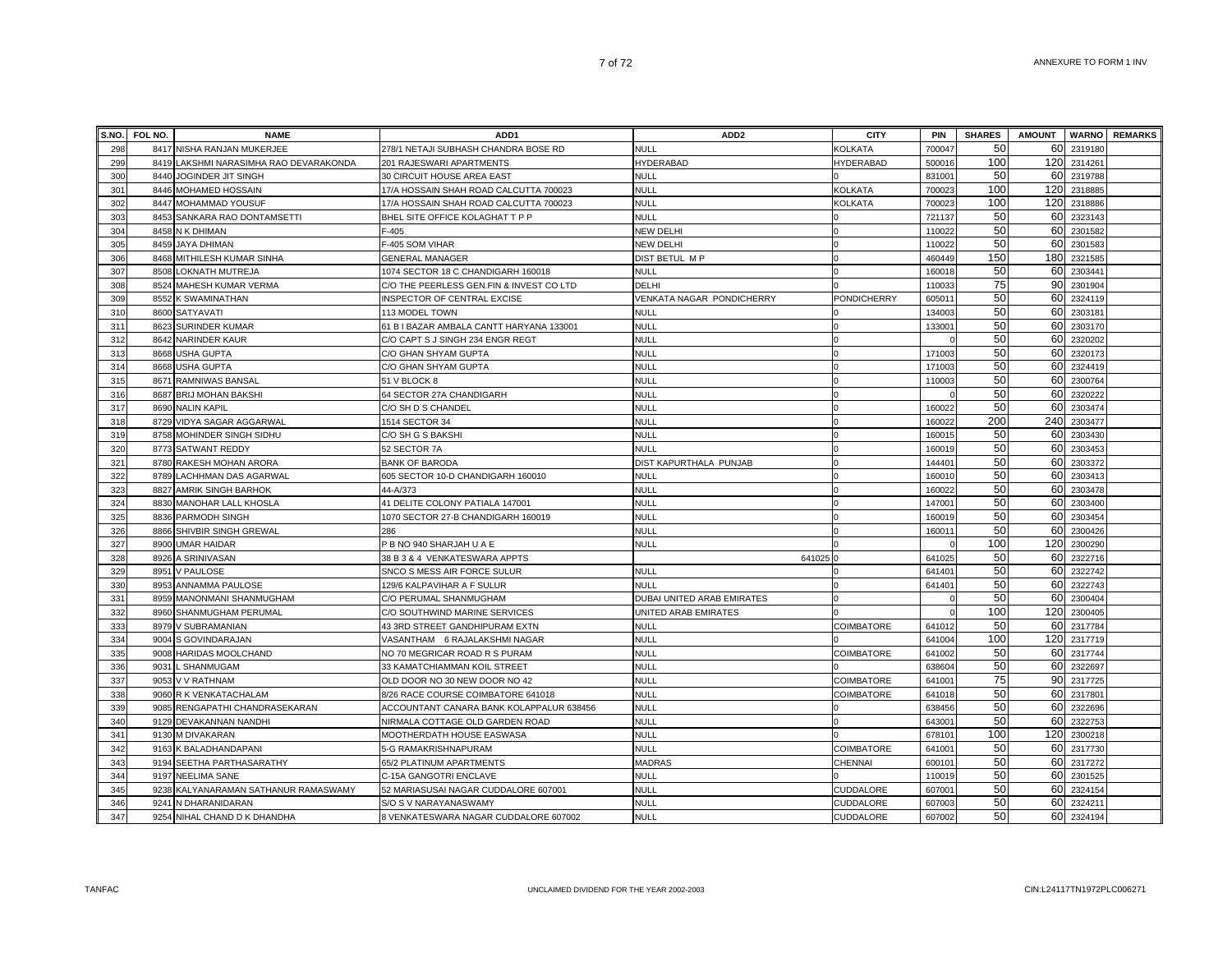| S.NO.      | FOL NO. | <b>NAME</b>                                  | ADD <sub>1</sub>                               | ADD <sub>2</sub>                           | <b>CITY</b>                      | <b>PIN</b>         | <b>SHARES</b> | <b>AMOUNT</b> |                    | <b>WARNO</b> REMARKS |
|------------|---------|----------------------------------------------|------------------------------------------------|--------------------------------------------|----------------------------------|--------------------|---------------|---------------|--------------------|----------------------|
| 348        |         | 9262 R RAJASEKARAN                           | 9 THIRUVARSAMY PILLAI THOTTAY                  | <b>NULL</b>                                | CUDDALORE                        | 607002             | 50            | 60            | 2324195            |                      |
| 349        |         | 9265 R RAJESWARY                             | W/O K RANGANAATHAN                             | <b>NULL</b>                                | PONDICHERRY                      | 605007             | 50            | 60            | 2324559            |                      |
| 350        |         | 9266 A THIAGARAJAN                           | PLOT NO 77 THOZAMBOO STREET                    | <b>CUDDALORE</b>                           | <b>CUDDALORE</b>                 | 607002             | 75            | 90            | 2324198            |                      |
| 351        | 9268    | <b>SEKAR RAMASAMY</b>                        | 4 ANNAMALAI NAGAR                              | <b>NULL</b>                                | CUDDALORE                        | 607002             | 50            | 60            | 2324199            |                      |
| 352        |         | 9276 S SAKUNTALA                             | 8 B KATTIMUTHU MUDALI STREET                   | <b>NULL</b>                                | CUDDALORE                        | 60700              | 50            | 60            | 2324215            |                      |
| 353        |         | 9280 SIVAKUMAR DURAISAMY                     | 36 KATTAIMUTHU MUDALI STREET                   | <b>NULL</b>                                | CUDDALORE                        | 607004             | 50            | 60            | 2324218            |                      |
| 354        |         | 9281 GOVINDARAJULU DORAIRAJULU               | 52 SITARAM NAGAR CUDDALORE                     | <b>NULL</b>                                | CUDDALORE                        | 60700              | 100           | 120           | 2324163            |                      |
| 355        |         | 9284 V P PALANI VELLATHUR CHACKRAPAM         | NO 18A F4 GOWSALYA ILLAM                       | <b>NULL</b>                                | CUDDALORE                        | 60700              | 50            | 60            | 2324164            |                      |
| 356        |         | 9287 K SUMATHI                               | 99 VENKATA NAGAR                               | <b>NULL</b>                                | <b>PONDICHERRY</b>               | 60500              | 50            | 60            | 2324099            |                      |
| 357        |         | 9288 A LOURDS MARY JOSEPH                    | 13 A 1 SUBBARAYA STREET VILLUPURAM 605602      | <b>NULL</b>                                | VILLUPURAM                       | 605602             | 50            | 60            | 2317372            |                      |
| 358        |         | 9289 R KANNAN                                | 38 ERUSAPPA CHEETY ST CUDDALORE                | <b>NULL</b>                                | CHENNAI                          | 607003             | 50            | 60            | 2317091            |                      |
| 359        |         | 9289 R KANNAN                                | 38 ERUSAPPA CHEETY ST CUDDALORE                | NULL                                       | CUDDALORE                        | 607003             | 75            | 90            | 2324213            |                      |
| 360        | 9291    | <b>S MANISANKAR</b>                          | 143 CATTHEDRAL STREET PONDICHERRY 605001       | <b>NULL</b>                                | PONDICHERRY                      | 60500              | 100           | 120           | 2324100            |                      |
| 361        | 9293    | A THAVAMANI                                  | 184 PARK STREET MARIAPPA NAGAR                 | <b>NULL</b>                                |                                  | 608002             | 50            | 60            | 2322419            |                      |
| 362        | 9295    | V RAMACHANDRAN                               | 4 C SCHOOL STREET VANIER KOLUYAM               | <b>NULL</b>                                | CUDDALORE                        | 60700              | 50            | 60            | 2324165            |                      |
| 363        |         | 9354 SHANTA MADHAVAN M D                     | XXXVI/370 MG ROAD ERNAKULAM COCHIN 682011      | <b>NULL</b>                                | <b>COCHIN</b>                    | 68201              | 50            | 60            | 2317865            |                      |
| 364        |         | 9363 K T AUGUSTINE                           | KADUMGAM PARAMBIL HOUSE                        | <b>NULL</b>                                |                                  | 68000              | 50            | 60            | 2324687            |                      |
| 365        |         | 9380 BHAGYA NATH MENON                       | SRI LAXMI TIRUTOOR TEMPLE RD                   | <b>NULL</b>                                |                                  | 680006             | 50            | 60            | 2324692            |                      |
| 366        |         | 9428 NARANDAS DULABHDAS RUPAREL              | 8/2234 ALLATHUKNTY ROAD                        | <b>COCHIN</b>                              | <b>COCHIN</b>                    | 682002             | 50            | 60            | 2317859            |                      |
| 367        |         | 9465 S K DIXIT                               | 22-2-428 NOORKHAN BAZAR                        | <b>NULL</b>                                | HYDERABAD                        | 500024             | 100           | 120           | 2314294            |                      |
| 368        |         | 9466 SUNDER PAIK                             | <b>CORPORATION BANK</b>                        | <b>NULL</b>                                |                                  | 68800              | 50            | 60            | 2324358            |                      |
| 369        |         | 9496 CHANDRASHEKARA PRABHU B                 | MERCHANT BADIADKA P O PERDALA KASARA GOD       | <b>NULL</b>                                |                                  | 67055              | 50            | 60            | 2322768            |                      |
| 370        | 9497    | SUDHAKARA PRABHU B                           | BADIADKA PO PERDALA KASARA GOD                 | NULL                                       |                                  | 67055              | 50            | 60            | 2322769            |                      |
| 371        |         | 9500 MADHAVAN C C                            | NEAR SAPTASWARA                                | DIST CANNANORE KERALA                      |                                  | 670332             | 50            | 60            | 2322767            |                      |
| 372        | 9515    | SUNNY C A                                    | III/332 CASTLE ROCK                            | <b>KERALA</b>                              |                                  | 68012              | 50            | 60            | 2322804            |                      |
| 373        |         | 9532 BARU NARAHARI RAO                       | FLAT NO.201                                    | HYDERABAD                                  | <b>HYDERABAD</b>                 | 500380             | 50            | 60            | 2314449            |                      |
| 374        |         | 9579 MANJU KOCHHAR                           | NO.17 SRI RAM NAGAR COLONY                     | <b>MADRAS</b>                              |                                  | 600113             | 50            | 60            | 2322366            |                      |
| 375        |         | 9620 A J DANIEL                              | P O THOLUR PARAPPUR                            | <b>NULL</b>                                |                                  | 680552             | 100           | 120           | 2322816            |                      |
| 376        |         | 9644 LEELA KAIMAL                            | <b>NYASA</b>                                   | KOCHI                                      | <b>COCHIN</b>                    | 682016             | 150           | 180           | 2317876            |                      |
| 377        |         | 9646 IGNATIUS MALCOLM NETTO                  | NETTO S COTTAGE PALLI THOTTAM                  | NULL                                       |                                  | 691006             | 50            | 60            | 2322955            |                      |
| 378        |         | 9667 NARENDRA KUMAR L GAUR                   | HOUSE NO 31/625A JANATA ROAD                   | <b>NULL</b>                                |                                  | 682019             | 50<br>50      | 60            | 2322848            |                      |
| 379        |         | 9697 ALEXANDER LUKE KOIPURAM                 | SALIN CHATHANOOR P O QUILON KERALA 691572      | NULL                                       |                                  | 691572             |               | 60            | 2322963            |                      |
| 380        |         | 9711 S V BALAKRISHNA IYER                    | 330 N S R ROAD                                 | NULL                                       | <b>COIMBATORE</b>                | 64101              | 50<br>100     | 60<br>120     | 2317780<br>2321142 |                      |
| 381<br>382 | 9753    | <b>G SREENIVAS REDDY</b><br>9801 P N RAIZADA | <b>ENGINEERS INDIA LTD</b><br>427 TANSEN NAGAR | <b>DIST BHARUCH GUJARAT</b><br><b>NULL</b> | <b>BHARUCH</b><br><b>GWALIOR</b> | 39213<br>474002    | 50            | 60            | 2313993            |                      |
| 383        | 9809    | SITALDAS KUNDWANI                            | 33 RATAN COLONY                                | M <sub>P</sub>                             | <b>GWALIOR</b>                   | 47400              | 50            | 60            | 2313973            |                      |
| 384        |         | 9831 SHYAM SUNDER CHHAPARIA                  | C/O SONU ENTERPRISES                           | <b>GWALIOR</b>                             | <b>GWALIOR</b>                   | 474002             | 50            | 60            | 2314000            |                      |
| 385        |         | 9833 NEELAM GUPTA                            | 10 TANSEN ROAD                                 | <b>NULL</b>                                |                                  | 474003             | 50            | 60            | 2300722            |                      |
| 386        |         | 9870 ALOK BHARGAVA                           | B 33 RAJENDRA PRASAD COLONY                    | <b>NULL</b>                                | <b>GWALIOR</b>                   | 474002             | 50            | 60            | 2313994            |                      |
| 387        |         | 9886 SOHAN SINGH MAROO                       | LINE NO 3 Q NO 90/91                           | <b>NULL</b>                                | <b>GWALIOR</b>                   | 474004             | 50            | 60            | 2314038            |                      |
| 388        |         | 9887 MAHENDERA KUMAR MARU                    | LINE NO 3 Q NO 90/91                           | <b>NULL</b>                                | <b>GWALIOR</b>                   | 474004             | 50            | 60            | 2314039            |                      |
| 389        |         | 9893 SATYARAKASH GUPTA                       | E 5/119 ARERA COLONY                           | <b>NULL</b>                                |                                  |                    | 50            | 60            | 2320204            |                      |
| 390        | 9901    | <b>SHASHI DHINGRA</b>                        | <b>C/O N PARTHASARATHY</b>                     | TRIPLICANE CHENNA                          | <b>CHENNAI</b>                   | 600005             | 50            | 60            | 2315729            |                      |
| 391        |         | 9902 HARVINDER DHINGRA                       | G-29 GANDHI NAGAR GWALIOR 474002               | <b>NULL</b>                                | <b>GWALIOR</b>                   | 474002             | 50            | 60            | 2313995            |                      |
| 392        | 9923    | <b>OMWATI AGARWAL</b>                        | C/O NARSINGHDAS HARISH CHAND                   | <b>NULL</b>                                | <b>GWALIOR</b>                   | 474009             | 75            | 90            | 2314052            |                      |
| 393        |         | 9933 LEELAWATI V PHATAK                      | KOTESHWAR ROAD P O LASHKAR GWALIOR 474001      | <b>NULL</b>                                | <b>GWALIOR</b>                   | 47400 <sup>-</sup> | 100           | 120           | 2313950            |                      |
| 394        |         | 9933 LEELAWATI V PHATAK                      | KOTESHWAR ROAD P O LASHKAR GWALIOR 474001      | <b>NULL</b>                                | <b>GWALIOR</b>                   | 47400 <sup>-</sup> | 100           | 120           | 2313968            |                      |
| 395        |         | 9937 USHA TAMBE                              | B 117 PARMAN NAGAR PHASE I                     | PUNE MAHARASHTRA                           | <b>PUNE</b>                      | 41101              | 50            | 60            | 2321322            |                      |
| 396        |         | 9948 RUKMANI DEVI BIYANI                     | C/O GANESHILAL SHRIBALLABHDAS                  | <b>NULL</b>                                |                                  | 476001             | 50            | 60            | 2321625            |                      |
| 397        |         | 9958 LAXMI RANI                              | C/O G C SHARMA TEJENDRA NATH GALI              | <b>NULL</b>                                | <b>GWALIOR</b>                   | 474001             | 50            | 60            | 2313970            |                      |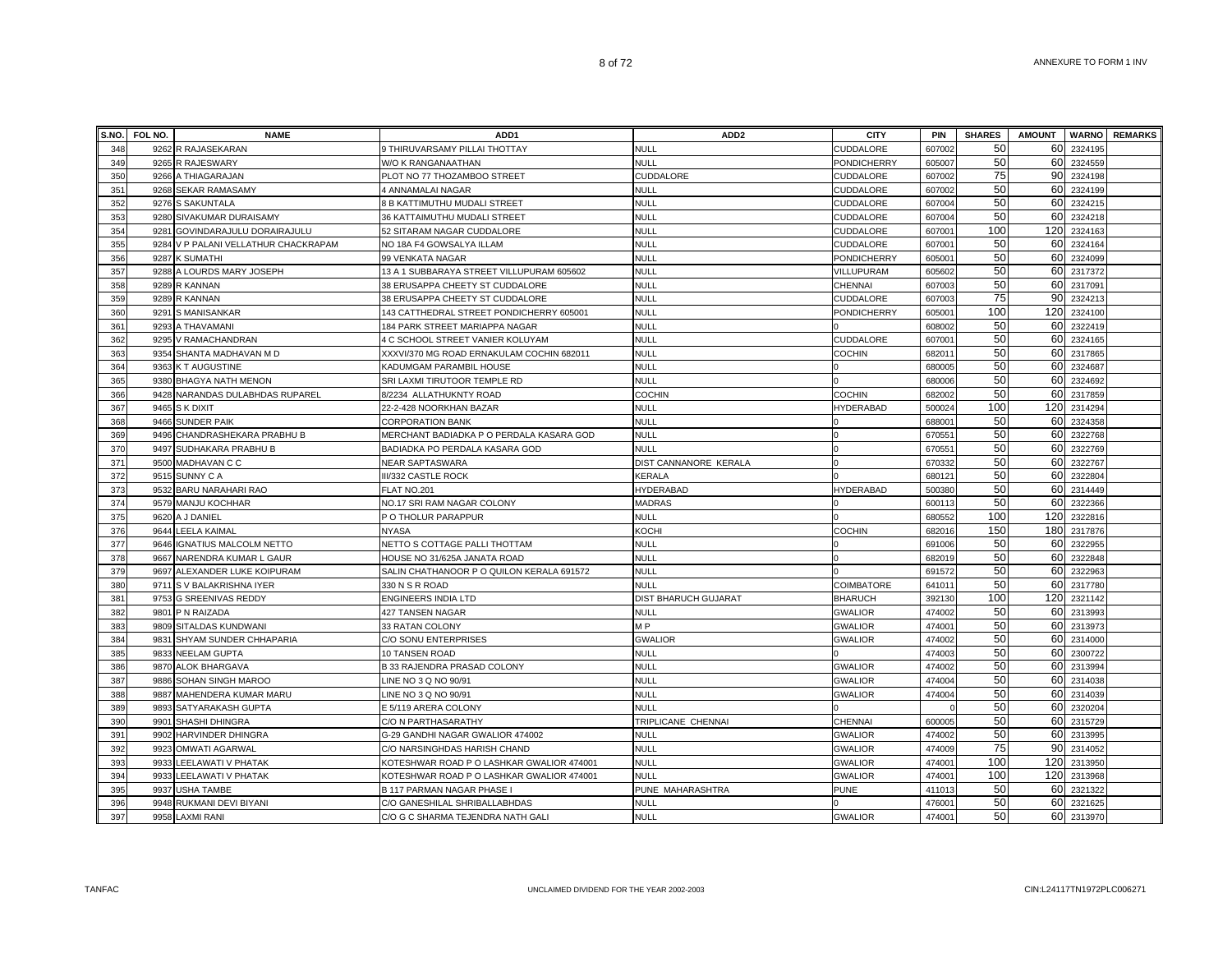|     | S.NO. FOL NO. | <b>NAME</b>                             | ADD1                                      | ADD <sub>2</sub>         | <b>CITY</b>      | <b>PIN</b> | <b>SHARES</b> | <b>AMOUNT</b>   | <b>WARNO</b> | <b>REMARKS</b> |
|-----|---------------|-----------------------------------------|-------------------------------------------|--------------------------|------------------|------------|---------------|-----------------|--------------|----------------|
| 398 | 9964          | RAM MOHANLAL ASHDHIR                    | ISHWARI BHAWAN MAJOR KARTAR SINGH COLONY  | <b>NULL</b>              | <b>GWALIOR</b>   | 47400      | 50            | 60              | 231397       |                |
| 399 | 9965          | SIDDHANTA ASHDHIR                       | ISHWARI BHAWAN MAJOR KARTAR SINGH COLONY  | <b>NULL</b>              | <b>GWALIOR</b>   | 474001     | 50            | 60              | 2313972      |                |
| 400 | 10020         | P A NABHA SHARMA                        | HOUSE NO 2-100                            | <b>NULL</b>              |                  | 533004     | 50            | 60              | 2322039      |                |
| 401 |               | 10064 N VENKAT RAMANAN                  | 3-5-269 VITTALWADI                        | <b>NULL</b>              | HYDERABAD        | 500029     | 50            | 60              | 2314342      |                |
| 402 | 10074         | HANUMANTHA RAO MALLURI                  | P O ALAMURU EG DT                         | <b>NULL</b>              |                  | 533233     | 50            | 60              | 2322042      |                |
| 403 |               | 10089 PRABHAKARA RAO PATNAIK SADASIVUNI | QUARTER NO 2C/79 MOTHUGUDEM               | <b>NULL</b>              |                  | 507113     | 50            | 60              | 2321812      |                |
| 404 |               | 10120 SUMATHI S                         | 301 GOURI APARTMENTS                      | HYDERABAD                | HYDERABAD        | 500029     | 25            | 30              | 2314349      |                |
| 405 |               | 10132 VENKATA RAMA RAO KOMARRAJU        | H NO 2 2 1144/19/C                        | <b>NULI</b>              | HYDERABAD        | 500044     | 50            | 60              | 2314406      |                |
| 406 |               | 10150 VENKATESWARLU BITLA               | H NO 18-6-266                             | NULL                     |                  | 500253     | 50            | 60              | 2321750      |                |
| 407 | 10155         | K ARUN AGARWAL                          | H NO 21-7-103 KHOKHERWADI GHANSI BAZAR    | <b>NULL</b>              | HYDERABAD        | 50000      | 50            |                 | 60 2314177   |                |
| 408 | 10156         | KAILASH NATH                            | H NO 21-7-103 KHOKHERWADI GHANSI BAZAR    | NULL                     | HYDERABAD        | 500002     | 50            | 60              | 2314178      |                |
| 409 | 10157         | KESHAVULU REDDI SETTI                   | H NO 12-1-331/93                          | ASIF NAGAR HYDERABAD     | HYDERABAD        | 500028     | 50            | 60              | 2314330      |                |
| 410 | 10164         | P M DUBE                                | MEDICAL OFFICER AIR FORCE ACADEMY         | <b>NULL</b>              | HYDERABAD        | 500043     | 50            | 60              | 2321719      |                |
| 411 | 10165         | <b>ASHA DUBE</b>                        | C/O WG CDR P M DUBE MEDICAL OFFICER       | <b>NULL</b>              | HYDERABAD        | 500043     | 50            | 60              | 2321720      |                |
| 412 | 10167         | SARASWATHI BOPPANA                      | 3-5-476 VITHALWADI NARAYANA GUDA          | <b>NULL</b>              | HYDERABAD        | 500029     | 50            | 60              | 2314344      |                |
| 413 | 10192         | <b>SUDHA GUPTA</b>                      | 21-6-739 CHELLAPURA HYDERABAD 500002      | <b>NULL</b>              | <b>HYDERABAD</b> | 500002     | 50            | 60              | 2314180      |                |
| 414 |               | 10204 PRATHIBHA AREKAPUDI               | PJ-1 OFFICERS COLONY                      | <b>NULL</b>              | HYDERABAD        | 500482     | 50            | 60              | 2314456      |                |
| 415 |               | 10205 RAMARAO VELAGAPUDI                | 405 VIJAY APARTMENTS                      | HYDERABAD                | HYDERABAD        | 500016     | 50            | 60              | 2314264      |                |
| 416 |               | 10206 SATYAVATI VELAGAPUDI              | PJ-1 OFFICERS COLONY                      | <b>NULL</b>              | HYDERABAD        | 500482     | 50            | 60              | 2314457      |                |
| 417 | 10230         | KRISHNA HUNASGI                         | 191 SRIPURAM COLONY                       | NULL                     | HYDERABAD        | 500036     | 50            | 60              | 2314386      |                |
| 418 | 10234         | LAXMIDAS GOVINDJI MAJETHAIA             | C/O A K C CONTRACTING                     | <b>NULL</b>              |                  |            | 50            | 60              | 2300117      |                |
| 419 | 10240         | <b>B VENKATA LAKSHMI</b>                | 68 MIGH SANTHOSHNAGAR HYDERABAD 500659    | <b>NULL</b>              | HYDERABAD        | 500659     | 50            | 60              | 2314466      |                |
| 420 | 10283         | VENKATESWARARAO MAGULURI                | 11-1-261/1 MYLARA GADDA                   | <b>NULL</b>              |                  |            | 50            | 60              | 2320215      |                |
| 421 | 10297         | KRISHNA MURTHY KAKARALA                 | 25-1-2 PAPA SAHEB ROAD                    | WEST GODAVARI DIST (A P) |                  | 534002     | 200           | 240             | 2324012      |                |
| 422 | 10305         | AMARAVANI KOKKONDA                      | H NO 5-1-885 KOTI HYDERABAD A P 500001    | <b>NULL</b>              | <b>HYDERABAD</b> | 50000      | 50            | 60              | 2314166      |                |
| 423 | 10321         | MANKAWAR LADHA                          | 15-7-235 BEGUM BAZAR HYDERABAD 500012     | <b>NULL</b>              | HYDERABAD        | 50001      | 50            | 60              | 2314167      |                |
| 424 |               | 10329 SUGANA DEVI MADDULA               | BESIDE MOTOR WORKERS UNION OFFICE         | <b>NULL</b>              | VIJAYAWADA       | 520010     | 50            | 60              | 2314567      |                |
| 425 |               | 10330 MURALIDHARA RAO MADDULA           | BESIDE MOTOR WORKERS UNION OFFICE         | <b>NULL</b>              | VIJAYAWADA       | 520010     | 50            | 60              | 2314568      |                |
| 426 |               | 10332 MADHUSUDHAN RAO PATALAY           | Q NO ADE/62 C COLONY KTPS PALONCHA 507115 | <b>NULL</b>              |                  | 507115     | 50            | 60              | 2321814      |                |
| 427 |               | 10333 BAI PATALAY                       | Q NO ADE/62 C COLONY KTPS PALONCHA 507115 | NULL                     |                  | 507115     | 50            |                 | 60 2321815   |                |
| 428 |               | 10376 MEENAKSHI NANDIVADA               | C/O B B SANKARA RAO                       | <b>NULL</b>              | <b>HYDERABAD</b> | 500016     | 50            | 60              | 2314258      |                |
| 429 | 10377         | SHUBHKARAN MOTEKA                       | C/O TUNGABHADRA INDUSTRIES LTD            | <b>NULL</b>              | HYDERABAD        | 50004      | 50            |                 | 60 2314401   |                |
| 430 | 1038'         | ROMESH CHAND                            | 90 VAYUPURI SECUNDERABAD A P 500594       | <b>NULL</b>              |                  | 500594     | 100           | 120             | 2321766      |                |
| 431 | 10382         | SHANTI MALHOTRA                         | 90 VAYUPURI SECUNDERABAD 500594           | <b>NULL</b>              |                  | 500594     | 100           | 120             | 2321767      |                |
| 432 | 10394         | GENGAIYA KULA SEKHAR                    | 33 1ST STREET                             | MADRAS-600 092           | CHENNAI          | 600092     | 50            | 60              | 2317202      |                |
| 433 | 10435         | SATYANARAYANA KARANAM                   | 1-1-261/15                                | <b>NULL</b>              |                  |            | 50            | 60              | 2320254      |                |
| 434 |               | 10439 SATYANARAYANA GANTI               | QR NO 2C/73 MOTHUGUDEM P O                | <b>NULL</b>              |                  | 507113     | 50            | 60              | 2321813      |                |
| 435 |               | 10440 SURENDAR REDDY KUNDURU            | C/O ASST. DIRECTOR OF AGRIL               | ANDHRA PRADESH           |                  | 505001     | 25            | 30 <sub>l</sub> | 2324475      |                |
| 436 |               | 10443 TVS SHARMA                        | 10 1 18/49 SHYAMNAGAR HYDERABAD 500004    | <b>NULL</b>              |                  | 500004     | 50            | 60              | 2300549      |                |
| 437 | 10451         | JAGANNADHA RAO PARITI                   | 12-13-1231/1 FLAT NO.8                    | SECUNDERABAD             | HYDERABAD        | 500017     | 50            | 60              | 2314281      |                |
| 438 | 10457         | TAMMI RAJU VEGESNA                      | C/O DR V T RAJU DEPT OF AG ECONOMICS      | <b>NULL</b>              |                  | 36200      | 50            | 60              | 2304799      |                |
| 439 | 10461         | <b>G P DARSHANLAL</b>                   | IV/78 FOREST LANE ADONI 518301            | <b>NULL</b>              |                  | 518301     | 50            | 60              | 2314505      |                |
| 440 | 10463         | MARY NIRMALA MOHAN                      | C/O S C MOHAN                             | <b>HYDERABAD</b>         | HYDERABAD        | 500593     | 50            | 60              | 2321764      |                |
| 441 | 10478         | <b>VERSHA TANEJA</b>                    | H NO 3 5/3 ST NO 4 OPP S B H HABSI GUDA   | <b>NULL</b>              | HYDERABAD        | 500007     | 50            | 60              | 2321692      |                |
| 442 | 10514         | M SURESH REDDY                          | 6-3-1106 SOMAJIGUDA HYDERABAD 500004      | <b>NULL</b>              | HYDERABAD        | 500004     | 50            | 60              | 2314207      |                |
| 443 | 10529         | RAJA REDDY KANDAKATLA VENKAT            | 18-4-411 ALIABAD HYDERABAD A P 500253     | <b>NULL</b>              |                  | 500253     | 50            | 60              | 2321751      |                |
| 444 | 10541         | CHANDRA SEKHAR T V S                    | CHIEF MANAGER ANDHRA BANK                 | RAJAMUNDRY               | RAJAMUNDRY       | 533101     | 50            | 60              | 2323991      |                |
| 445 | 10584         | NDU NARAYAN RAO JOSHI                   | F-27 JAWAHARLAL NEHRU SALAI               | <b>NULL</b>              | NEYVELI          | 607803     | 50<br>50      | 60<br>60        | 2317391      |                |
| 446 | 10585         | <b>INDERJIT SINGH SODHI</b>             | 5-9-1110/3 KING KOTHI ROAD                | <b>NULL</b>              | HYDERABAD        | 500001     | 50            |                 | 2314169      |                |
| 447 |               | 10599 SHEILA SHEKAR                     | C/O CANARA BANK DIVISIONAL OFFICE         | <b>NULL</b>              | <b>HYDERABAD</b> | 500029     |               |                 | 60 2314346   |                |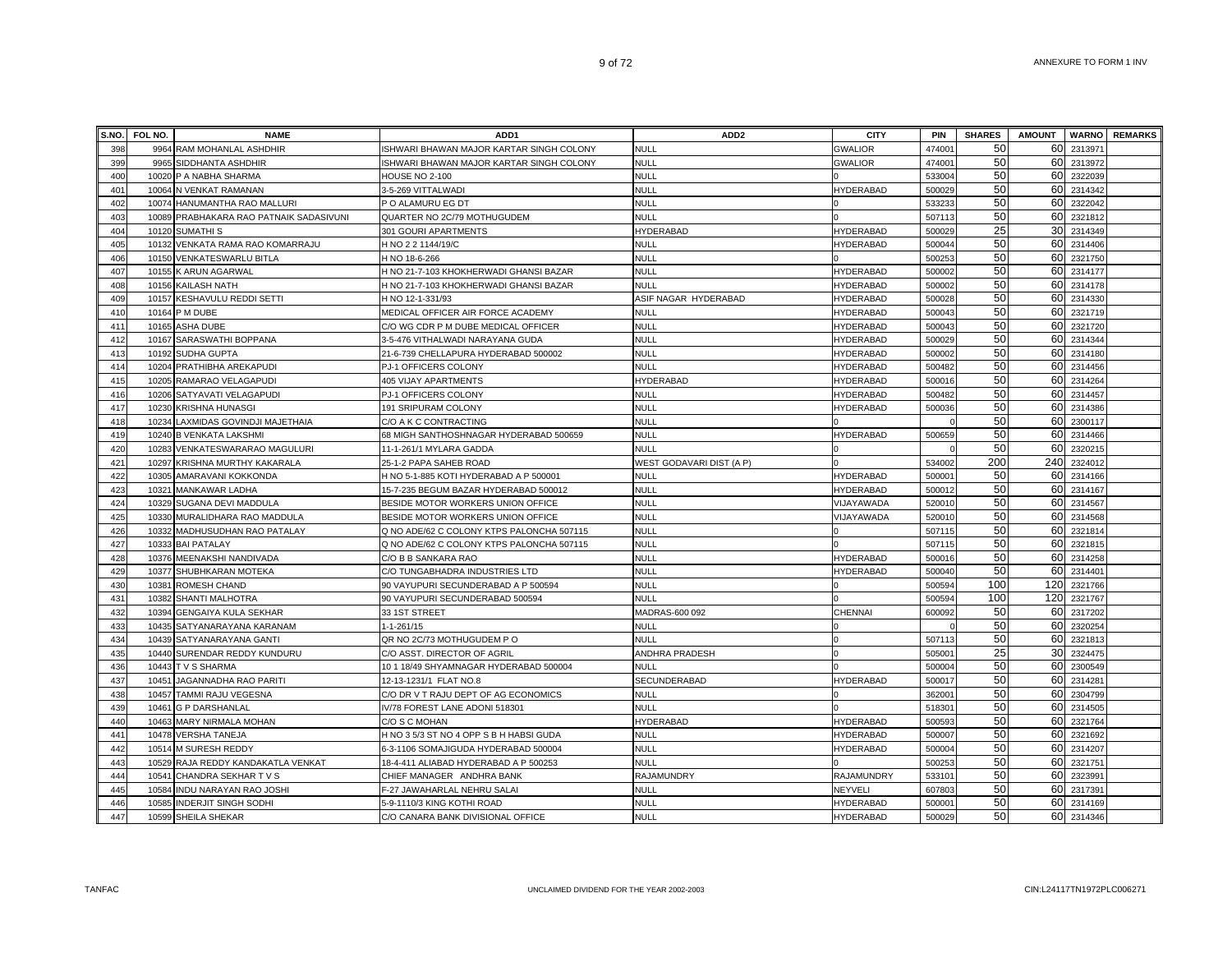|     | S.NO. FOL NO. | <b>NAME</b>                        | ADD <sub>1</sub>                          | ADD <sub>2</sub>       | <b>CITY</b>        | PIN                | <b>SHARES</b> | <b>AMOUNT</b>   |             | <b>WARNO</b> REMARKS |
|-----|---------------|------------------------------------|-------------------------------------------|------------------------|--------------------|--------------------|---------------|-----------------|-------------|----------------------|
| 448 | 10617         | <b>MADANLAL JAIN</b>               | C/O MARUDHER INVESTMENTS 3-6-434          | <b>NULL</b>            | HYDERABAD          | 50002              | 50            | 60              | 2314347     |                      |
| 449 | 10618         | CHANDA DEVI DAGA                   | 3-5-955 NARAYAN GUDA HYDERABAD 500029     | <b>NULL</b>            | HYDERABAD          | 500029             | 50            | 60              | 2314348     |                      |
| 450 | 10625         | KURUTHUKULANGARE LAZAR SEBASTIAN   | FLAT NO.29/2198-C                         | <b>COCHIN (KERALA)</b> | <b>COCHIN</b>      | 682020             | 50            |                 | 60 2317888  |                      |
| 451 | 10663         | KUPPUSWAMY BALASUBRAMANIAN         | ASSISTANT DESIGN ENGINEER                 | <b>NULL</b>            | <b>HYDERABAD</b>   | 500037             | 50            |                 | 60 2321718  |                      |
| 452 | 10685         | <b>MANJUL KHANNA</b>               | C/O LT COL A C KHANNA                     | <b>NULL</b>            |                    | 79300 <sup>-</sup> | 50            | 60              | 2323283     |                      |
| 453 |               | 10710 RAMABRAHMAN POPURI           | 1-1-724/2/5 PADMAJA APARTMENTS            | <b>HYDERABAD</b>       | <b>HYDERABAD</b>   | 500380             | 50            |                 | 60 2314451  |                      |
| 454 |               | 10746 K RAM GOPAL                  | I-10-209 ASHOK NAGAR HYDERABAD 500020     | <b>NULL</b>            | <b>HYDERABAD</b>   | 500020             | 50            |                 | 60 2314286  |                      |
| 455 |               | 10747 K LATHA RAMGOPAL             | 1-10-209 ASHOK NAGAR HYDERABAD 500020     | <b>NULL</b>            | HYDERABAD          | 500020             | 50            |                 | 60 2314287  |                      |
| 456 | 10754         | SAYI SATCHIDANANDA BABU DASARI     | PRINCIPAL GOVT DEGREE COLLEGE             | NULL                   |                    | 504208             | 50            |                 | 60 2321786  |                      |
| 457 | 10761         | BOHARA SHANTILAL JAIN              | C/O BOHRA S J & CO CHARTERED ACCTS        | <b>NULL</b>            |                    | 58410              | 50            | 60              | 2300562     |                      |
| 458 | 10763         | <b>SUREKHA S BOHARA</b>            | C/O BOHARA S J & CO CHARTERED ACCOUNTANTS | <b>NULL</b>            |                    | 58410              | 50            | 60              | 2300563     |                      |
| 459 | 10791         | BELIDE JAYASHREE                   | 9-9-80 GIRMAJEPET WARANGAL 506002         | <b>NULL</b>            |                    | 50600              | 50            | 60              | 2321805     |                      |
| 460 | 10806         | S VINAYAKUMAR                      | DEPT VTS BHEL R & D                       | <b>NULL</b>            |                    | 500593             | 50            | 60              | 2321763     |                      |
| 461 | 10816         | V KAMAKSHI VISWANATHAN             | 16 SARVAMANIA STREET                      | <b>NULL</b>            |                    | 612302             | 50            | 60              | 2322442     |                      |
| 462 | 10822         | <b>KARAN SINGH THAKUR</b>          | 5-10-86 KISHANPURA                        | <b>NULL</b>            |                    | 50600              | 25            | 30 <sup>1</sup> | 2321804     |                      |
| 463 |               | 10878 SATYANARAYANA MURTY CHAMARTY | 22 B-10-6 ADAVI COLNUVARI STREET          | A <sub>P</sub>         |                    | 534002             | 50            | 60              | 2324013     |                      |
| 464 | 10881         | NARAYANA RAVIKANTI                 | C/O STATE BANK OF HYDERABAD               | <b>NULL</b>            |                    | 506002             | 50            | 60              | 2321806     |                      |
| 465 |               | 10902 LATAKA KAUSHIK               | 13 RACE COURSE ROAD                       | <b>NULL</b>            |                    |                    | 50            | 60              | 2320223     |                      |
| 466 |               | 10904 RAKESH KUMAR KAUSHIK         | 13 RACE COURSE ROAD                       | NULL                   |                    |                    | 50            | 60              | 2320220     |                      |
| 467 |               | 10909 RAJENDRA KUMAR GOYAL         | C 247 INDIRA NAGAR                        | <b>NULL</b>            |                    | 22600              | 50            | 60              | 2304126     |                      |
| 468 | 10916         | PRAMOD BALWANT RAO MULEY           | OFFICE ASSTT GR II                        | <b>NULL</b>            |                    | 47355              | 50            | 60              | 2321611     |                      |
| 469 | 10966         | SAJJAN MAL LALWANI                 | SHREE DIGVIJAY CEMENT CO LTD              | <b>NULL</b>            | AHMEDABAD          | 382470             | 50            | 60              | 2305817     |                      |
| 470 | 10967         | <b>VIMLA LALWANI</b>               | C/O S M LALWANI                           | AHMEDABAD              | AHMEDABAD          | 382470             | 50            | 60              | 2305818     |                      |
| 471 | 10968         | JAGDISH CHAND SINGLA               | 13 DATRAHAR COLONY                        | <b>NULL</b>            | <b>INDORE</b>      | 452003             | 50            | 60              | 2313819     |                      |
| 472 | 11025         | VANDANA JAIN                       | C/O SARAF ASHOKKUMAR CHANDMAL             | M <sub>P</sub>         |                    | 458880             | 50            | 60              | 2313893     |                      |
| 473 |               | 11029 BALWANTSINGH MUCHHAL         | 6 ABHISHAKE                               | <b>INDORE</b>          |                    |                    | 50            | 60              | 2320221     |                      |
| 474 |               | 11032 SARLA ZALANI                 | 2 NEW PALASIA STREET NO 2                 | <b>NULL</b>            | <b>INDORE</b>      | 45200 <sup>-</sup> | 50            | 60              | 2313789     |                      |
| 475 |               | 11043 SHEFALI GHOSH                | C/O IISCO STANTON PIPE & FDY CO LTD       | <b>NULL</b>            | <b>NAGDA</b>       | 45601              | 50            | 60              | 2313874     |                      |
| 476 |               | 11134 CHANDRAKANTA PATNI           | 2/33 MALVIYA NAGAR                        | <b>JAIPUR [RAJ]</b>    |                    | 302017             | 50            | 60              | 2304624     |                      |
| 477 |               | 11135 PRADUMN KUMAR PATNI          | 2/33 MALVIYA NAGAR                        | JAIPUR [RAJ]           |                    | 30201              | 50            | 60              | 2304625     |                      |
| 478 |               | 11155 NEMI CHAND JAIN              | 769 GODIKON KA RASTA                      | NULL                   |                    | 302003             | 50            |                 | 60 2301657  |                      |
| 479 |               | 11193 BANWARI LAL VERMA            | 405 AJANTA PARK                           | <b>SURAT</b>           | <b>SURAT</b>       | 39500              | 100           |                 | 120 2306392 |                      |
| 480 |               | 11276 GHANSHYAM LADIWALA           | 155 JOHARI BAZAR JAIPUR 302003            | <b>NULL</b>            |                    | 30200              | 50            | 60              | 2304471     |                      |
| 481 | 11294         | KAILASH CHANDER LADHA              | H N 249 OLD BAZAR                         | <b>NULL</b>            |                    | 34200              | 50            | 60              | 2304757     |                      |
| 482 | 11331         | <b>D DAVID</b>                     | A1 'C' ROAD SARDAR PURA                   | <b>NULL</b>            |                    | 342003             | 50            | 60              | 2304779     |                      |
| 483 | 11333         | <b>BRIJ GOPAL PUROHIT</b>          | 104-105 AMBIKA NAGAR                      | <b>NULL</b>            | <b>ULHAS NAGAR</b> | 421103             | 50            | 60              | 2313411     |                      |
| 484 | 11401         | <b>CHARAN RAWAT</b>                | S B 184 A JAWAHAR LAL NEHRU MARG          | <b>NULL</b>            |                    | 302004             | 100           | 120             | 2304520     |                      |
| 485 |               | 11517 BASHISTH NARAIN SINGH        | RAJ BHAWAN CIVIL LINES JAIPUR 302006      | <b>NULL</b>            |                    | 302006             | 100           | 120             | 2304550     |                      |
| 486 | 11551         | MITHLESH KUMAR GUPTA               | CENTRAL BANK OF INDIA                     | <b>JAIPUR</b>          |                    | 302003             | 50            | 60              | 2300953     |                      |
| 487 |               | 11624 SHANTI CHAND KOTHARI         | 1996 PEETLIYON KA CHOWK                   | <b>NULL</b>            |                    | 302003             | 50            | 60              | 2304478     |                      |
| 488 |               | 11638 VIDYA DHAR JOSHI             | JOSHI BHAWAN F-2 KANTI CHANDRA ROAD       | <b>NULL</b>            |                    | 302006             | 50            | 60              | 2304551     |                      |
| 489 | 11639         | VIMALA DEVI JOSHI                  | JOSHI BHAWAN F-2 KANTI CHANDRA ROAD       | <b>NULL</b>            |                    | 302006             | 50            |                 | 60 2304552  |                      |
| 490 | 11640         | RAGHAVENDRA JOSHI                  | JOSHI BHAWAN F-2 KANTI CHANDRA ROAD       | <b>NULL</b>            |                    | 30200              | 50            |                 | 60 2304553  |                      |
| 491 | 11829         | <b>HARISH KUMAR GUPTA</b>          | 158 COL GURDIAL SINGH ROAD                | LUDHIANA               |                    | 14100              | 150           | 180             | 2303242     |                      |
| 492 | 11876         | RAGHBIR SINGH BHATIA               | 2262 HUDSON LINES                         | <b>NEW DELHI</b>       |                    |                    | 50            | 60              | 2320326     |                      |
| 493 | 11904         | <b>BRIJ BHUSHAN GUPTA</b>          | 180 CIVIL LINES NAYAPURA KOTA 324001      | <b>NULL</b>            |                    | 32400 <sup>-</sup> | 50            | 60              | 2320833     |                      |
| 494 |               | 11916 RAJ KUMAR JAIN               | C/O RATAN LAL PANCHAL                     | <b>NULL</b>            | $\Omega$           | 302002             | 50            | 60              | 2304456     |                      |
| 495 |               | 11924 RAM AUTAR GUPTA              | A-23 AMBA BARI JHOTWARA ROAD              | <b>NULL</b>            |                    | 30201              | 50            | 60              | 2304560     |                      |
| 496 |               | 11936 OM PRAKASH GUPTA             | 7 TA 28                                   | <b>NULL</b>            | $\Omega$           | 302004             | 50            |                 | 60 2321608  |                      |
| 497 |               | 11949 GANPAT LAL AGRAWAL           | $D-113$                                   | NULL                   |                    | 110007             | 50            |                 | 60 2301045  |                      |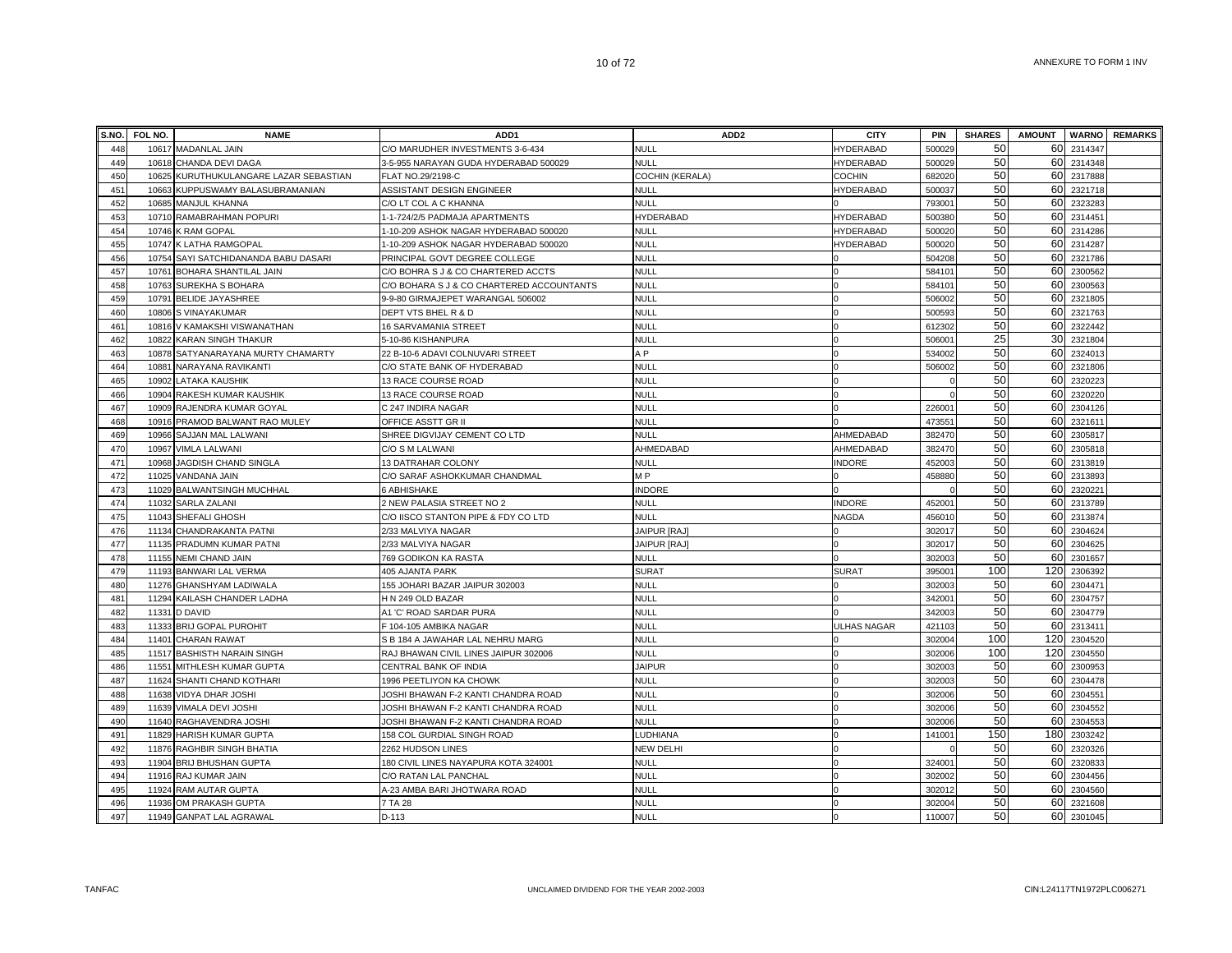|     | S.NO. FOL NO. | <b>NAME</b>                      | ADD <sub>1</sub>                          | ADD <sub>2</sub>         | <b>CITY</b>       | <b>PIN</b> | <b>SHARES</b> | <b>AMOUNT</b>         |            | <b>WARNO</b> REMARKS |
|-----|---------------|----------------------------------|-------------------------------------------|--------------------------|-------------------|------------|---------------|-----------------------|------------|----------------------|
| 498 |               | 12038 PRAHLAD RAI SHARMA         | C/O SHARAMA FINI BHANDAR SHOP NO 61       | <b>NULL</b>              |                   | 302003     | 50            | 60                    | 230448     |                      |
| 499 |               | 12047 RAJEEV RAWAT               | 59 RAM NAGAR SHOPING CENTRE JAIPUR 302016 | <b>NULL</b>              |                   | 302016     | 50            | 60                    | 2300444    |                      |
| 500 |               | 12060 SHYAM SINGH TRIPATHI       | ARJUN VILLAS GUMANPURA KOTA 324007        | NULL                     |                   | 324007     | 50            | 60                    | 2304724    |                      |
| 501 |               | 12085 URMILA SETHI               | SB 3 VASUDEV MARG NEAR T B SANATORIUM     | NULL                     |                   |            | 50            | 60                    | 232025     |                      |
| 502 |               | 12226 PRAMILA SURANA             | E-9 GANDHI NAGAR JAIPUR 302015            | <b>NULL</b>              |                   | 302015     | 50            | 60                    | 230458     |                      |
| 503 |               | 12227 MAHENDRA SURANA            | E-9 GANDHI NAGAR JAIPUR 302015            | <b>NULL</b>              |                   | 302015     | 50            | 60                    | 2304582    |                      |
| 504 |               | 12279 SHAMSHER SINGH             | C-28 KRISHNA KUTIR JYOTIMARG BAPU NAGAR   | <b>NULL</b>              |                   | 302015     | 50            | 60                    | 2304583    |                      |
| 505 |               | 12280 BIMLA KUMARI SHARMA        | C-28 KRISHNA KUTIR JYOTIMARG BAPU NAGAR   | NULL                     |                   | 302015     | 50            | 60                    | 2304584    |                      |
| 506 |               | 12282 SAWAT RAJ BHANSALI         | 7-JHA-11 JAWAHAR NAGAR JAIPUR 302004      | NULL                     |                   | 302004     | 50            | 60                    | 2304526    |                      |
| 507 |               | 12283 RENU BHANSALI              | 7-JHA-11 JAWAHAR NAGAR JAIPUR 302004      | <b>NULL</b>              |                   | 302004     | 50            | 60                    | 2304527    |                      |
| 508 |               | 12304 RAM CHANDRA BHARGAVA       | 33 POLO I FIRST FLOOR                     | NULL                     |                   | 342006     | 50            | 60                    | 2304785    |                      |
| 509 |               | 12349 BRIJ MOHAN SHARMA          | C/O MAHESH RAJWANSHI VAKILON KI GALI      | NULL                     |                   | 33400      | 50            | 60                    | 2304119    |                      |
| 510 |               | 12349 BRIJ MOHAN SHARMA          | C/O MAHESH RAJWANSHI VAKILON KI GALI      | NULL                     |                   | 334001     | 50            | 60                    | 2323583    |                      |
| 511 |               | 12549 HARI NARAIN BATWARA        | A-30 SIKAR HOUSE COLONY                   | <b>AIPUR</b>             |                   | 302001     | 50            | 60                    | 2304452    |                      |
| 512 |               | 12560 RAJENDRA KUMAR GUPTA       | S/O KIRODI LAL GUPTA                      | NULL                     |                   |            | 50            | 60                    | 2320275    |                      |
| 513 |               | 12618 TEJ KANWAR KASLIWAL        | <b>B-24 MOTI MARG</b>                     | NULL                     |                   | 302015     | 50            | 60                    | 2304585    |                      |
| 514 |               | 12660 PREM KUMAR                 | A-12 SARDAR PATEL COLONY                  | <b>NULL</b>              |                   | 334001     | 50            | 60                    | 2302815    |                      |
| 515 |               | 12684 SUDHA AGARWAL              | C/O B L AGARWAL                           | BHUPAL GANJ BHILWARA RAJ |                   | 311001     | 50            | 60                    | 2304677    |                      |
| 516 |               | 12690 ASHOK KUMAR JAIN           | C/O MANGAL CHAND TARA CHAND               | <b>NULL</b>              |                   | 33200      | 50            | 60                    | 2304729    |                      |
| 517 |               | 12702 RAKESH KUMAR AGRAWAL       | JANKIKUNJ CHITRAKOT DISTT BANDA 210204    | NULL                     |                   | 210204     | 50            | 60                    | 2320620    |                      |
| 518 |               | 12796 RAM NARAIN TRIPATHI        | 107/91 B                                  | KANPUR                   |                   | 20800      | 50            |                       | 60 2303809 |                      |
| 519 |               | 12804 B K GUPTA                  | 105/730 GANDHI CHOWK                      | KANPUR                   |                   | 20800      | 50            | 60                    | 230381     |                      |
| 520 |               | 12822 SAROJ GUPTA                | 258 RAIL BAZAR                            | KANPUR                   | <b>KANPUR</b>     | 208004     | 50            | 60                    | 2318065    |                      |
| 521 |               | 12905 LAL BAHADUR SINGH          | 80/4 SAFED COLONY JUHI KANPUR U P 208014  | NULL                     |                   | 208014     | 50            | 60                    | 2304027    |                      |
| 522 |               | 12939 AMAR NATH RASTOGI          | 48/143 GENERAL GANJ KANPUR 208001         | NULL                     |                   | 20800      | 50            | 60                    | 2304145    |                      |
| 523 |               | 12983 BALJEET SINGH WALIA        | 3/9 VIDUT COLONY                          | <b>NULL</b>              |                   | 208006     | 75            | 90                    | 2303964    |                      |
| 524 |               | 13015 VIJAY KHARE                | 7/56 TILAK NAGAR KANPUR                   | <b>NULL</b>              |                   |            | 50            | 60                    | 2320282    |                      |
| 525 |               | 13016 GURDIP SINGH SETHI         | 71W MIG JUHI GAUHSHALA KANPUR U P 208014  | <b>NULL</b>              |                   | 20801      | 50            | 60                    | 2304029    |                      |
| 526 |               | 13023 SUDHIR KAPUR               | 133/244 M BLOCK                           | <b>NULL</b>              |                   | 20801      | 50            | 60                    | 2303988    |                      |
| 527 |               | 13030 RADHEY SHYAM GOEL          | 3/104 MARRIS ROAD                         | ALIGARH                  |                   | 20200      | 50            | 60                    | 2303709    |                      |
| 528 |               | 13051 RANJANA RANI MEHROTRA      | 10/433 KHALASI LINES                      | <b>NULL</b>              |                   | 20800      | 50            | 60                    | 2303852    |                      |
| 529 |               | 13054 UMA GARG                   | 49/85 GOPAL HOUSE NAUGHARA KANPUR 208001  | <b>NULL</b>              |                   | 20800      | 50            | 60                    | 2303828    |                      |
| 530 | 13059         | KAMALESH KUMAR                   | 124 PANKI GANGA GANJ                      | NULL                     |                   |            | 50            | 60                    | 2320305    |                      |
| 531 |               | 13062 AMBER                      | TYPE IV/65 OFFICERS COLONY                | <b>NULL</b>              |                   | 208020     | 50            | 60                    | 2304036    |                      |
| 532 |               | 13081 KAMNI WADHWANI             | FLAT NO 3210 BLDG NO 223                  | <b>MUMBAI</b>            | <b>NEW MUMBAI</b> | 400706     | 50            | 60                    | 2312656    |                      |
| 533 |               | 13083 RAJENDRA NARAIN DWIVEDI    | L-19 MEDICAL COLLEGE CAMPUS KANPUR 208002 | NULL                     |                   | 208002     | 100           | 120                   | 2303894    |                      |
| 534 |               | 13141 SARALA GUPTA               | 111A/79 ASHOK NAGAR                       | KANPUR                   |                   | 208012     | 50            | 60                    | 2304016    |                      |
| 535 |               | 13165 HARDEV AURORA              | ORDINANCE OFFICER CIVILIAN                | KANPUR                   |                   | 208002     | 50            | 60                    | 2303913    |                      |
| 536 |               | 13216 ARUNA JAIN                 | 76/269 SABZI MANDI KANPUR                 | <b>NULL</b>              |                   |            | 50            | 60                    | 2320310    |                      |
| 537 |               | 13230 VISHVESH BAVEJA            | 120/904 LAJPAT NAGAR KANPUR 208005        | NULL                     |                   | 208005     | 50            | 60                    | 2303956    |                      |
| 538 | 13238         | <b>SHARDA VERMA</b>              | C/O VEDRAM SINGH VERMA                    | NULL                     |                   | 229404     | 50            | 60                    | 2320657    |                      |
| 539 |               | 13258 SHANKER DAYAL MALHOTRA     | 70 HIG VEENAGUNJ RATAN LAL NAGAR          | <b>NULL</b>              |                   | 208022     | 50            | 60                    | 2304042    |                      |
| 540 |               | 13272 MANJU AGARWAL              | 113/244 SWAROOP NAGAR KANPUR 208002       | <b>NULL</b>              |                   | 208002     | 50            | 60                    | 2303903    |                      |
| 541 |               | 13279 SUDHA RANI AGRAWALA        | 117/H-1/345 PANDU NAGAR KANPUR 208025     | NULL                     | <b>KANPUR</b>     | 208025     | 50            | 60                    | 2320605    |                      |
| 542 |               | 13340 CHANDRIKA PRASAD PANDEY    | C/O AJANTA PRODUCTS SHUKLA GANJ           | NULL                     |                   | 209861     | 50            | 60                    | 2320617    |                      |
| 543 |               | 13400 BHAGAWATI PRASAD TOSHNIWAL | 64 MOTI BHAWAN COLLECTOR GANJ             | <b>NULL</b>              |                   | 208001     | 50            | 60                    | 2303844    |                      |
| 544 |               | 13412 SUMAN GUPTA                | E-25 JAYKAYLON COLONY                     | KANPUR                   |                   | 208005     | 100           | 120                   | 2303776    |                      |
| 545 |               | 13412 SUMAN GUPTA                | E-25 JAYKAYLON COLONY                     | <b><i>KANPUR</i></b>     | KANPUR            | 208005     | 500           | 600                   | 2320503    |                      |
| 546 |               | 13415 RADHA DUBEY                | 268 H BLOCK KIDWAI NAGAR KANPUR 208011    | NULL                     |                   | 20801      | 50<br>50      | 60<br>60 <sup>1</sup> | 2303991    |                      |
| 547 |               | 13436 VINOD CHANDRA TIWARI       | E-763 FERTILIZER TOWNSHIP                 | NULL                     |                   | 273007     |               |                       | 2320749    |                      |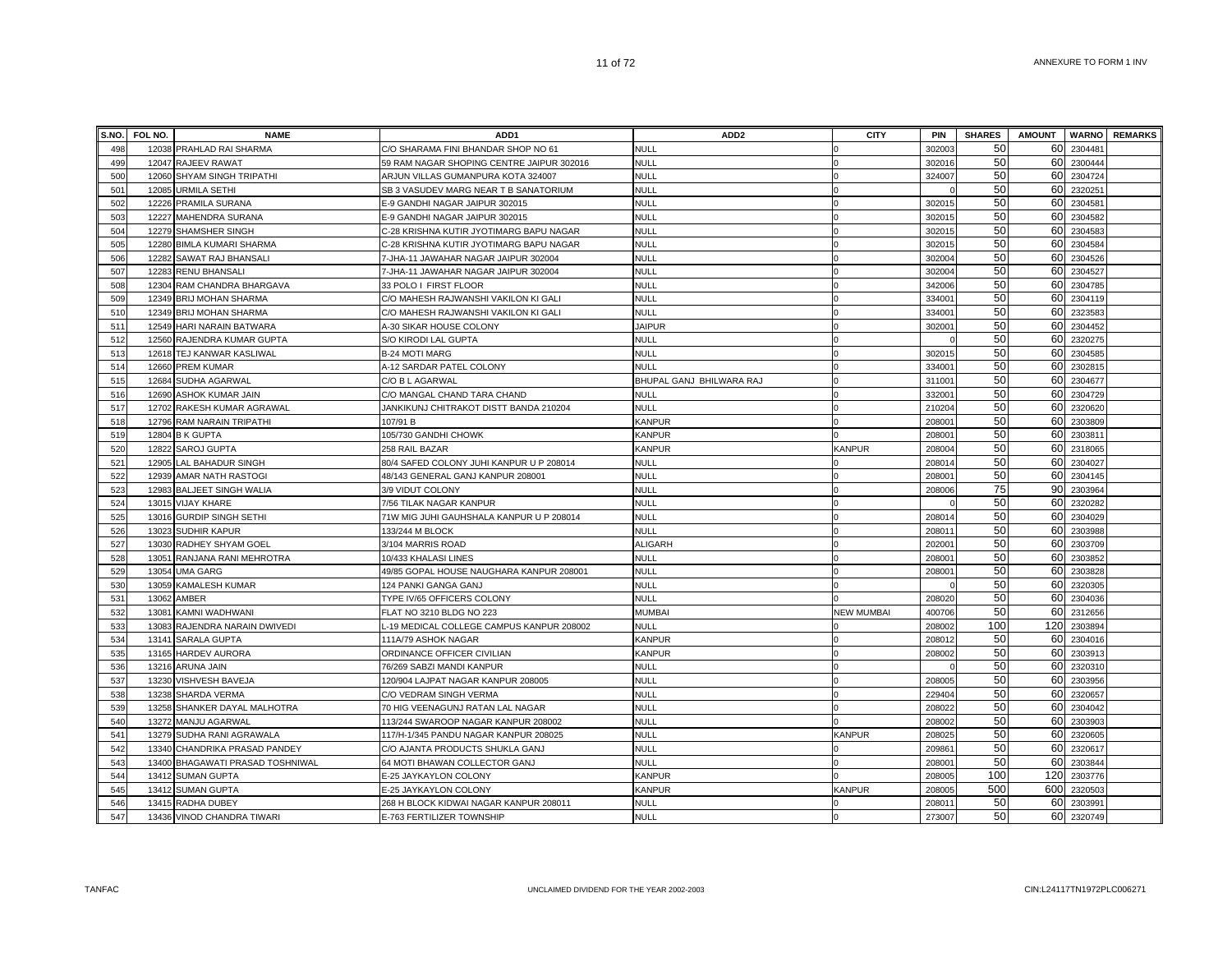|     | S.NO. FOL NO. | <b>NAME</b>                  | ADD <sub>1</sub>                         | ADD <sub>2</sub> | <b>CITY</b>      | <b>PIN</b> | <b>SHARES</b> | <b>AMOUNT</b> |         | <b>WARNO</b> REMARKS |
|-----|---------------|------------------------------|------------------------------------------|------------------|------------------|------------|---------------|---------------|---------|----------------------|
| 548 | 13437         | <b>SARASWATI GUPTA</b>       | C/O MAHARAJA DRY CLEANERS                | <b>NULL</b>      |                  | 20800      | 50            | 60            | 2303846 |                      |
| 549 | 13441         | KAMLA RANI MEHROTRA          | 128/193 K BLOCK                          | <b>NULL</b>      |                  | 208001     | 50            | 60            | 2303854 |                      |
| 550 | 13442         | <b>ALOK MEHROTRA</b>         | 128/193 K BLOCK                          | NULL             |                  | 208001     | 50            | 60            | 2303855 |                      |
| 551 | 13478         | SHYAM GOPAL SRIVASTAVA       | 3A/82 AZAD NAGAR KANPUR 208002           | <b>NULL</b>      |                  | 208002     | 75            | 90            | 2300431 |                      |
| 552 | 13480         | <b>INDERJIT</b>              | 184-N KIDWAI NAGAR KANPUR 208011         | <b>NULL</b>      |                  | 208011     | 50            | 60            | 2303992 |                      |
| 553 | 13512         | ASHIT KUMAR GHOSH            | 445/B CIVIL LINES UNNAO                  | <b>NULL</b>      |                  |            | 50            | 60            | 2320272 |                      |
| 554 |               | 13513 KRISHNA BEHARI AGARWAL | 7/183 I SWARUP NAGAR KANPUR 208002       | <b>NULL</b>      |                  | 208002     | 50            | 60            | 2303906 |                      |
| 555 |               | 13531 RAJIV KUMAR AGARWAL    | 59/43 BIRHANA ROAD KANPUR 208001         | <b>NULL</b>      |                  | 208001     | 50            | 60            | 2300430 |                      |
| 556 | 13552         | <b>ASHA GUPTA</b>            | 117/H-2/87 PANDU NAGAR KANPUR            | <b>NULL</b>      |                  |            | 50            | 60            | 2303425 |                      |
| 557 | 13552         | <b>ASHA GUPTA</b>            | 117/H-2/87 PANDU NAGAR KANPUR            | <b>NULL</b>      |                  |            | 50            | 60            | 232338  |                      |
| 558 | 13559         | <b>BALVIR SAHAI</b>          | V/62 OFFICER S COLONY                    | <b>NULL</b>      |                  | 208020     | 50            | 60            | 2304038 |                      |
| 559 | 13567         | <b>MOHAN LAL JALAN</b>       | C/O M/S MADAN GOPAL JALAN                | <b>NULL</b>      |                  |            | 50            | 60            | 2303754 |                      |
| 560 | 13567         | MOHAN LAL JALAN              | C/O M/S MADAN GOPAL JALAN                | <b>NULL</b>      |                  |            | 50            | 60            | 232030  |                      |
| 561 | 13601         | <b>ASHA RANI KOHLI</b>       | 11 BLOCK F                               | KANPUR           |                  | 208006     | 100           | 120           | 2303968 |                      |
| 562 | 13606         | CHIRUS BHUSHAN LAKRA         | C/O CANARA BANK 51 MAHAVIR MARG          | <b>NULL</b>      |                  | 144001     | 50            | 60            | 2303338 |                      |
| 563 | 13619         | SANJAY ARORA                 | F-39 ASHOK VIHAR                         | <b>NULL</b>      |                  | 110052     | 50            | 60            | 2302256 |                      |
| 564 | 13622         | TARLOCHAN SINGH UPPAL        | 611-R MODEL TOWN LUDHIANA                | <b>NULL</b>      |                  |            | 50            | 60            | 2320273 |                      |
| 565 | 13625         | AMRIT SAGAR PURI             | PARAMJIT GANJ KAPURTHALA PUNJAB 144601   | <b>NULL</b>      |                  | 144601     | 300           | 360           | 2320481 |                      |
| 566 |               | 13651 BRIJLAL BHUTIANI       | S/O SH LAKHIRAM NANAK VILLA LIC MARG     | <b>NULL</b>      |                  | 145001     | 50            | 60            | 2303377 |                      |
| 567 |               | 13666 NEELAM SHARMA          | 297-R MODEL TOWN JALANDHAR CITY          | <b>NULL</b>      |                  |            | 50            | 60            | 2320298 |                      |
| 568 | 13667         | RAJENDRA KUMAR CHOTIA        | C/O M/S CENTURY TUBES LIMITED            | <b>NULL</b>      |                  |            | 50            | 60            | 2320313 |                      |
| 569 |               | 13684 SURJIT SINGH           | NEAR DIST CONGRESS I OFFICE              | <b>NULL</b>      |                  |            | 50            | 60            | 232028  |                      |
| 570 | 13686         | NAROTTAM LAL TULSIAN         | C/O M/S CHANAB TEXTILE MILLS             | <b>NULL</b>      |                  | 184102     | 50            | 60            | 232055  |                      |
| 571 | 13716         | OM PARKASH GUPTA             | H NO 1095/1 G T ROAD                     | LUDHIANA         |                  | 141008     | 50            | 60            | 230326  |                      |
| 572 | 13717         | SHARDA RANI GUPTA            | C/O OM PRAKASH                           | LUDHIANA         |                  |            | 50            | 60            | 2320294 |                      |
| 573 | 13747         | PRAVIN KUMAR OBHRAI          | 61 ENGINEER REGIMENT C/O 56 APO          | <b>NULL</b>      |                  |            | 50            | 60            | 2320276 |                      |
| 574 | 13779         | <b>USHA BHATIA</b>           | 7 AHUJA MARKET LALU MAL STREET           | <b>NULL</b>      |                  |            | 50            | 60            | 2320270 |                      |
| 575 |               | 13800 ROMESH KUMAR BHATIA    | C/O BANK OF INIDA                        | <b>PUNJAB</b>    |                  |            | 50            | 60            | 2320278 |                      |
| 576 |               | 13803 SITA RAM AGGARWAL      | SONIA MAHOLA                             | <b>BATALA</b>    |                  | 143505     | 100           | 120           | 2303314 |                      |
| 577 |               | 13815 RANJIT SINGH SOOD      | C/O PARTAP COLD STORE TARN TARAN         | <b>NULL</b>      |                  | 143401     | 50            | 60            | 2320458 |                      |
| 578 |               | 13826 SULOCHANA DEVI         | W/O SH MOTI RAM                          | <b>NULL</b>      |                  | 148023     | 50            | 60            | 2320489 |                      |
| 579 | 13835         | <b>JANAK KUMARI</b>          | C/O GANPATI ENTERPRISES                  | DELHI            |                  | 110006     | 50            | 60            | 2300967 |                      |
| 580 |               | 13836 DEVMADHU AGGARWAL      | STREET NO 18 HOUSE NO 62 JALANDHAR CANTT | <b>NULL</b>      |                  | 144005     | 50            | 60            | 2303359 |                      |
| 581 | 13837         | KAVITA AGGARWAL              | STREET NO 18 HOUSE NO 62 JALANDHAR CANTT | <b>NULL</b>      |                  | 144005     | 50            | 60            | 2303360 |                      |
| 582 | 13839         | ANIL KUMAR AGGARWAL          | STREET NO 18 HOUSE NO 62                 | <b>NULL</b>      |                  | 144005     | 25            | 30            | 2319995 |                      |
| 583 | 13843         | HANS RAJ MANGAL              | M/S HANS RAJ & CO CLOTH MERCHANTS        | <b>NULL</b>      |                  |            | 50            | 60            | 2320287 |                      |
| 584 | 13869         | <b>VIKRANT RAI MEHTA</b>     | HOUSE NO 680                             | <b>PANCHKULA</b> |                  |            | 50            | 60            | 2320285 |                      |
| 585 |               | 13870 SANDEEP MEHTA          | 121                                      | <b>NULL</b>      |                  |            | 50            | 60            | 2320307 |                      |
| 586 |               | 13878 SUDESH PURI            | 1002 DEEP NAGAR                          | <b>NULL</b>      |                  | 141001     | 100           | 120           | 2303240 |                      |
| 587 | 13895         | <b>ASHOK MEHRA</b>           | 78 KATRA MOTI RAM AMRITSAR 143001        | <b>NULL</b>      |                  | 143001     | 150           | 180           | 2303293 |                      |
| 588 | 13896         | <b>SATINDER MEHRA</b>        | 77 B DAYANAND NAGAR                      | <b>AMRITSAR</b>  |                  | 143001     | 100           | 120           | 2303302 |                      |
| 589 |               | 13945 A P THANKACHEN         | 58 PYCROFTS I STREET ROYAPETTAH          | <b>NULL</b>      | <b>CHENNAI</b>   | 600014     | 50            | 60            | 2315928 |                      |
| 590 |               | 13981 M K ANANDAR            | 3 MANDAVALLI ST MADRAS 600028            | <b>NULL</b>      | CHENNAI          | 600028     | 100           | 120           | 2316381 |                      |
| 591 |               | 13987 M C DHANAPAL NAIDU     | NO 39 SESHACHALA MUDALI ST               | <b>NULL</b>      | CHENNAI          | 600015     | 50            | 60            | 2315945 |                      |
| 592 |               | 14009 SENGOLE ESTHAKI        | 233 3RD STREET SHASTRI NAGAR             | <b>NULL</b>      | CHENNAI          | 600039     | 50            | 60            | 2316568 |                      |
| 593 | 14020         | RAMA SUBRAMANIAN             | NO 14 NAGATHAMMAN KOIL EXTN              | <b>NULL</b>      | <b>CHENNAI</b>   | 600095     | 50            | 60            | 2317246 |                      |
| 594 | 14025         | S RAJAGOPALAN                | 13 NEW TANK STREET                       | CHENNAI          | CHENNAI          | 600034     | 50            | 60            | 2316666 |                      |
| 595 | 14025         | S RAJAGOPALAN                | 13 NEW TANK STREET                       | CHENNAI          | CHENNAI          | 60003      | 50            | 60            | 2316969 |                      |
| 596 |               | 14065 C S BALAKRISHNA        | C/O MR C V S MANI                        | <b>NULL</b>      | <b>BANGALORE</b> | 560010     | 50            | 60            | 2314809 |                      |
| 597 |               | 14082 T L KRISHNA MURTHY     | SREE NIVASAM 29 SUNDARAM COLONY          | <b>NULL</b>      | CHENNAI          | 600045     | 50            | 60            | 2316713 |                      |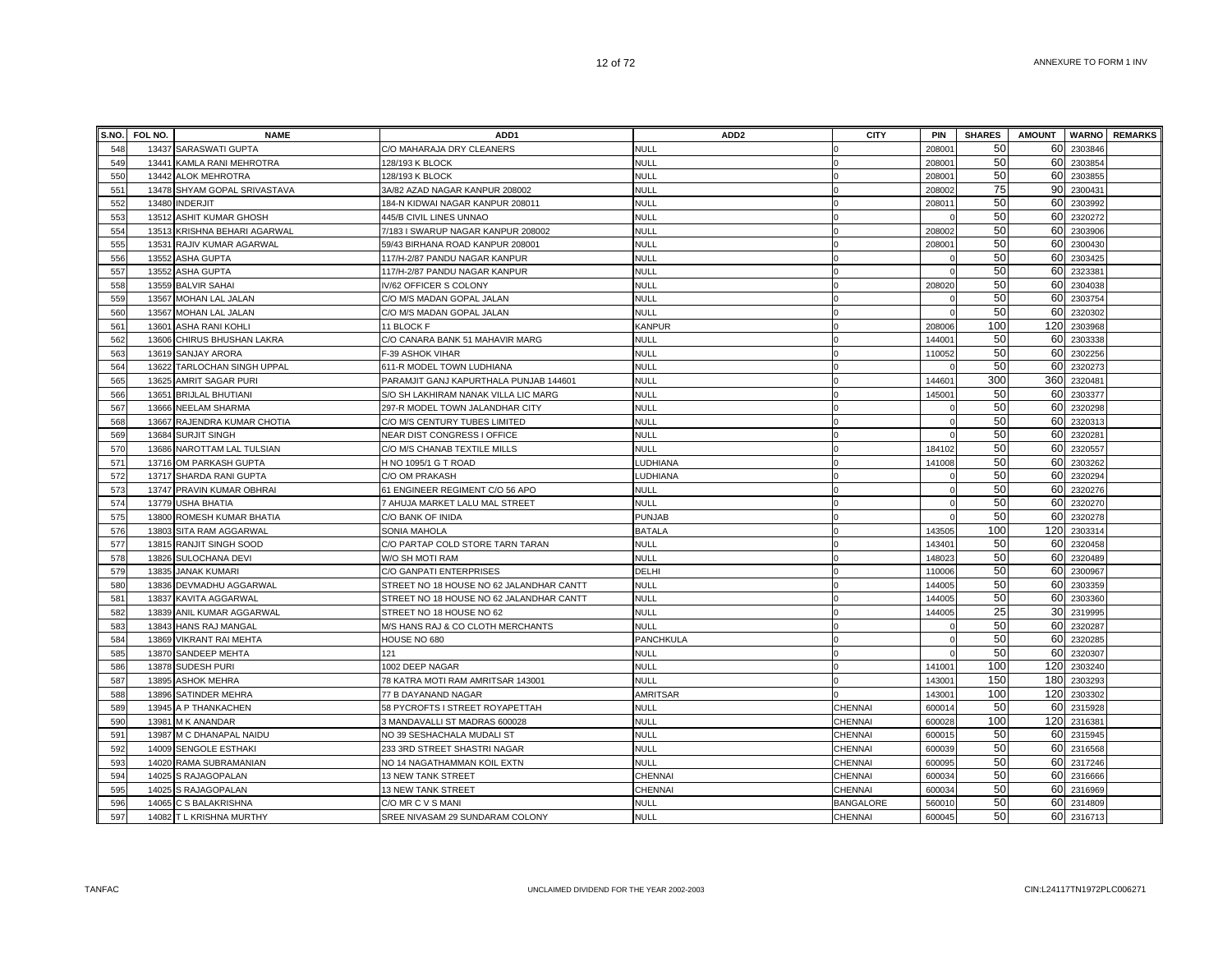|     | S.NO. FOL NO. | <b>NAME</b>                           | ADD <sub>1</sub>                          | ADD <sub>2</sub>            | <b>CITY</b>       | <b>PIN</b> | <b>SHARES</b> | <b>AMOUNT</b> | <b>WARNO</b> | <b>REMARKS</b> |
|-----|---------------|---------------------------------------|-------------------------------------------|-----------------------------|-------------------|------------|---------------|---------------|--------------|----------------|
| 598 |               | 14090 BABU NAGESWARARAO VALLURUP      | 10/197 ELURU ROAD                         | null                        |                   | 521301     | 50            | 60            | 2314584      |                |
| 599 |               | 14105 KRISHNAKUMAR SUNDARA RAJAN      | C/O INDIAN BANK RAMESWARAM 623526         | NULL                        |                   | 623526     | 50            | 60            | 2322526      |                |
| 600 |               | 14108 CHANDRA KALA KANDOI             | C/O SRI CHEMICAL PRODUCTS                 | NULL                        |                   | 734405     | 50            |               | 60 2323168   |                |
| 601 |               | 14130 CHENNA KESAVA REDDY GUNTURU     | MAIN ROAD MACHERLA GUNTUR DIST A P 522426 | NULL                        |                   | 522426     | 50            | 60            | 2321932      |                |
| 602 |               | 14148 HARIKRISHNAN KANNAN             | 1-16 LAKSHMINAGAR COLONY                  | NULL                        |                   | 51700      | 50            | 60            | 2321854      |                |
| 603 |               | 14149 M A RAJAGOPALAN                 | 28 EAST MAIN ROAD NO 1                    | NULL                        | VELLORE           | 632006     | 50            | 60            | 2324608      |                |
| 604 |               | 14155 GOPALAN P                       | 298/A RAILWAY QUARTERS                    | <b>NULL</b>                 |                   | 635851     | 50            | 60            | 2322652      |                |
| 605 |               | 14163 RAMAMANI GOPAL                  | NO 20 VELU STREET                         | <b>NULL</b>                 | CHENNAI           | 600033     | 50            | 60            | 2316478      |                |
| 606 |               | 14164 VASANTHALAKSHMI GOPAL           | 3 VYASAR STREET                           | <b>NULL</b>                 | CHENNAI           | 600059     | 50            | 60            | 2316756      |                |
| 607 |               | 14165 R GOPAL                         | 20 VELU STREET                            | NULL                        | CHENNAI           | 600033     | 50            | 60            | 2316479      |                |
| 608 |               | 14231 SHASHI BALA BANTA               | C/O BANTA JEE RAILWAY ROAD                | NULL                        |                   | 249401     | 50            | 60            | 2304332      |                |
| 609 |               | 14232 PAWAN PRAKASH BANTA             | C/O BANTA JEE RAILWAY ROAD                | <b>NULL</b>                 |                   | 24940      | 50            |               | 60 2304333   |                |
| 610 |               | 14239 VENKOBARAO RAMU                 | DOOR NO 31 MANIYAKAR MISSION HILL COONOOR | <b>NULL</b>                 |                   | 64310      | 50            | 60            | 2322754      |                |
| 611 |               | 14242 LALITHA PILLAI                  | LALITHAM                                  | ERNAKULAM DIST KERALA       |                   | 68351      | 100           | 120           | 2322882      |                |
| 612 |               | 14243 S A PILLAI                      | LALITHAM VAZHIKULANGARA                   | KERALA                      |                   | 68351      | 100           | 120           | 2322883      |                |
| 613 |               | 14253 S RAJASEKAR                     | B 346                                     | NULL                        |                   | 769007     | 50            | 60            | 2323257      |                |
| 614 |               | 14283 GOVINDARAJI PARASURAMAN         | ELANEERKUNDRAM POST                       | <b>NULL</b>                 |                   | 604401     | 50            | 60            | 2322383      |                |
| 615 |               | 14313 RAVINDRA REDDY B                | <b>H NO.E7-8</b>                          | SULLURPET (A.P.)            |                   | 524121     | 50            |               | 60 2321977   |                |
| 616 |               | 14326 SAWARIA BENIPRASAD JAJODIA      | C/O BENI PRASAD ANS SONS JAI STUMBHA      | NULL                        |                   | 444601     | 50            | 60            | 2313743      |                |
| 617 |               | 14334 K P GANGADHARAN                 | D115/III SECTOR II HALTOWNSHIP            | NULL                        |                   | 763002     | 50            | 60            | 2323245      |                |
| 618 |               | 14335 MANJULA SADASIVAM               | 3-R AV E RUSSIAN BLOCKS SECTOR 6          | <b>NULL</b>                 | <b>BHILAI</b>     | 490006     | 50            | 60            | 2321658      |                |
| 619 |               | 14338 C S PATRA                       | ASSISTANT ENGINEER MECH KOLABNAGAR        | NULL                        |                   | 764011     | 50            | 60            | 2323249      |                |
| 620 | 14339         | J M KANWAR                            | DEPUTY PROJECT ENGINEER                   | <b>NULL</b>                 |                   |            | 75            | 90            | 2320300      |                |
| 621 |               | 14343 M S GANESAN                     | C/O J M S LORRY SERVICE                   | <b>NULL</b>                 |                   | 637002     | 50            | 60            | 2322672      |                |
| 622 |               | 14344 M S JAGADEESAN                  | C/O J M S LORRY SERVICE                   | NULL                        |                   | 63700      | 50            | 60            | 2300580      |                |
| 623 |               | 14374 MRUNALINI NAKKA                 | W/O N RAVINDRANATH TAGORE                 | RAJESWARAPURAM KHAMMAM DIST |                   | 507160     | 50            | 60            | 2321820      |                |
| 624 |               | 14401 HARMOHENDRA SINGH               | <b>B 182 FERTILIZER TOWN SHIP</b>         | <b>NULL</b>                 |                   | 769007     | 50            | 60            | 2323256      |                |
| 625 |               | 14404 MEENA J JADHAV                  | <b>SAYANAK BLOCKS</b>                     | <b>NULL</b>                 | <b>BELGAUM</b>    | 590006     | 50            | 60            | 2324090      |                |
| 626 |               | 14406 V MOHAN                         | 25 PERUMAL KOIL STREET                    | <b>NULL</b>                 | CHENNAI           | 605108     | 50            | 60            | 2316275      |                |
| 627 |               | 14409 KUTUMBARAO BHAGAVATULA          | 20 1 17 1 FRANCHPET CHILAKALAPUDI P O     | NULL                        |                   | 521002     | 50            | 60            | 2321889      |                |
| 628 |               | 14432 SHANAZ ZAHEER                   | 5 CLEMENTS ROAD VEPERY MADRAS 600007      | NULL                        | CHENNAI           | 600007     | 250           | 300           | 2315764      |                |
| 629 | 14432         | SHANAZ ZAHEER                         | 5 CLEMENTS ROAD VEPERY MADRAS 600007      | NULL                        | CHENNAI           | 600007     | 150           | 180           | 2315774      |                |
| 630 |               | 14440 K G KUPPUSAMI                   | 27 PUDU STREET KONDASAMUDRAM              | NULL                        |                   | 63260      | 50            | 60            | 2322644      |                |
| 631 | 14453         | <b>G INDIRA</b>                       | C-100 BELL NAGAR                          | NULL                        |                   | 62001      | 50            | 60            | 232248       |                |
| 632 |               | 14471 UMA YAGA SUNDARAM               | NO A-31 ANNA NAGAR CHINGLEPUT 603001      | NULL                        |                   | 60300      | 50            | 60            | 2322378      |                |
| 633 | 14476         | JAYASUDHA KAKARLA                     | 9-B VEENUS COLONY II STREET MADRAS 600018 | NULL                        | CHENNAI           | 600018     | 50            | 60            | 2316154      |                |
| 634 |               | 14477 R RAMACHANDRAN                  | NO.18 THIRUMURTHY STREET                  | NULL                        | CHENNAI           | 600017     | 50            | 60            | 2316085      |                |
| 635 |               | 14481 TN KRISHNAN                     | 432 EIGHTEENTH STREET                     | CHENNAI                     | CHENNAI           | 600080     | 75            | 90            | 2316975      |                |
| 636 |               | 14491 A P RAJAGOPALAN                 | SUPERINTENDING ENGINEER CIVIL             | <b>METTUR DAM</b>           |                   | 636401     | 75            | 90            | 2322662      |                |
| 637 |               | 14496 R SETHURAMAN                    | PLOT NO.1                                 | <b>MADRAS</b>               | CHENNAI           | 600099     | 50            | 60            | 2317259      |                |
| 638 |               | 14498 K VENKATESAN                    | 3 KASTURI ESTATES GOPALAPURAM             | NULL                        | CHENNAI           | 600086     | 50            | 60            | 2317104      |                |
| 639 |               | 14507 C S ELANGOVAN                   | <b>B 8 RAJARAM COLONY</b>                 | <b>NULL</b>                 | CHENNAI           | 600024     | 100           | 120           | 2316299      |                |
| 640 |               | 14517 CHAKRAVARTHY D                  | G 46 ANNA NAGAR EAST                      | <b>MADRAS</b>               | CHENNAI           | 60010      | 50            | 60            | 2317295      |                |
| 641 |               | 14534 RAMESHCHANDRA VANMALIBHAI PATEL | 11/1348 KASHI KUNJ                        | NULL                        | <b>SURAT</b>      | 395003     | 50            | 60            | 2306525      |                |
| 642 |               | 14579 KANTILAL M SHAH                 | <b>C/O P KANTILAL</b>                     | VASHI TURBHE NEW BOMBAY     | <b>NEW MUMBAI</b> | 400705     | 50            | 60            | 231264       |                |
| 643 |               | 14582 CHANDRAKANT V KULKARNI          | ANDHRUTKAR-WADA 2089 GANGAKOTH            | NASIK                       |                   | 24220      | 50            | 60            | 2320675      |                |
| 644 | 14618         | <b>K VASU</b>                         | Y 22 PLOT NO 4513 FIFTH AVENUE ANNA NAGAR | <b>NULL</b>                 | CHENNAI           | 600040     | 100           | 120           | 231663       |                |
| 645 | 14652         | P GOPAL                               | <b>BANK OF MADURA LTD</b>                 | KARAIKUDI                   |                   | 62300      | 50            | 60            | 2324252      |                |
| 646 |               | 14695 LALITHAMBAL NARAYANSAMY         | M33-D M I G FLAT PARK VIEW FLATS          | <b>NULL</b>                 | <b>CHENNAI</b>    | 600078     | 50            | 60            | 2316849      |                |
| 647 |               | 14711 C M MATHEW                      | <b>ASHIRVAD</b>                           | GUJARAT-385 002             |                   | 385002     | 50            | 60            | 2300456      |                |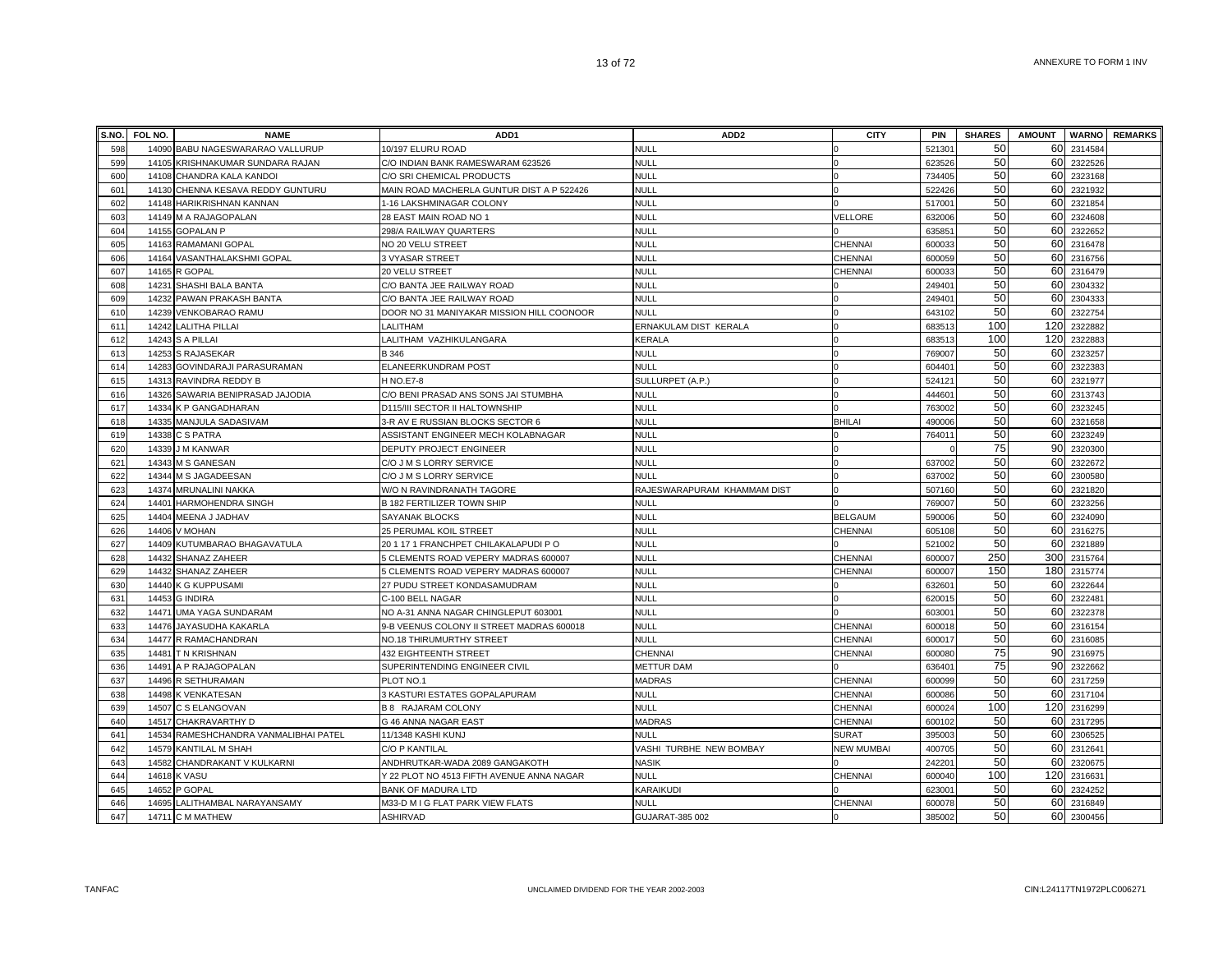|                 | S.NO. FOL NO.  | <b>NAME</b>                                       | ADD1                                                    | ADD <sub>2</sub>                    | <b>CITY</b>    | <b>PIN</b>         | <b>SHARES</b> |     |                           | AMOUNT WARNO REMARKS |
|-----------------|----------------|---------------------------------------------------|---------------------------------------------------------|-------------------------------------|----------------|--------------------|---------------|-----|---------------------------|----------------------|
| 648             |                | 14743 CHANDRAKALA PUNDALIK GANORKAR               | CONRT ROAD OPP GIRLS HIGH SCHOOL                        | <b>NULL</b>                         | AMRAVATI       | 44460              | 50            |     | 60 2321540                |                      |
| 649             | 14751          | R PALANIAPPAN                                     | B-2 SPIC NAGAR TUTICORIN 628005                         | <b>NULL</b>                         |                | 628005             | 100           | 120 | 2324594                   |                      |
| 650             | 14752          | VISHWA NATH DROLIA                                | M S 37 P O BRAJRAJ NAGAR                                | <b>NULL</b>                         |                | 76821              | 50            |     | 60 2300600                |                      |
| 651             | 14756          | S SIVAGAMY                                        | D/O J M SUBBU CHETTY                                    | <b>NULL</b>                         |                | 637002             | 50            | 60  | 2300581                   |                      |
| 652             | 14782          | <b>SUBASH CHANDER</b>                             | BHARAT SEED STORE SABZI MANDI AMRITSAR                  | <b>NULL</b>                         |                |                    | 50            |     | 60 2320312                |                      |
| 653             | 14817          | PREMA T G                                         | C/O SRI T G DATHU XVI/13 MADHAVARAM ROAD                | <b>NULL</b>                         |                | 51830              | 50            |     | 60 2314508                |                      |
| 654             |                | 14843 N VALAYAPATHI                               | 8 KUTTITHAMBIRAN STREET                                 | <b>NULL</b>                         | CHENNAI        | 600012             | 50            |     | 60 2315882                |                      |
| 655             |                | 14927 SUNDARAM VAIDYANATHASAMI                    | 31 EAST 7TH MAIN ROAD                                   | NULL                                | VELLORE        | 632006             | 100           | 120 | 2324609                   |                      |
| 656             | 14931          | INDUMATI AUDHUT BHURE                             | 222 BALIRAM PETH                                        | <b>JALGAO</b>                       | <b>NASHIK</b>  | 42500 <sup>-</sup> | 50            | 60  | 2323926                   |                      |
| 657             |                | 14968 ARVIND MANOHAR BHALERAO                     | 222 BALIRAM PETH                                        | <b>JALGAON</b>                      | <b>NASHIK</b>  | 42500 <sup>-</sup> | 50            |     | 60 2323927                |                      |
| 658             | 15010          | KANAKA BADRINATHAN                                | 21 VENKETRATNAM NAGAR ADYAR MADRAS 600020               | NULL                                | CHENNAI        | 600020             | 50            | 60  | 2316235                   |                      |
| 659             | 15028          | SITA DAMERLA                                      | E 7/28 PULICAT NAGAR                                    | <b>NULL</b>                         |                | 52412              | 50            | 60  | 2321978                   |                      |
| 660             | 15035          | SUBHASH BASAPPA KANGURI                           | 163/3 MADIWALE MARTION                                  | <b>NULL</b>                         | <b>BELGAUM</b> | 590006             | 50            |     | 60 2324091                |                      |
| 661             | 15068          | ULLATTIL SETHUMADHAVAN                            | <b>BAL'S DENTAL CLINIC</b>                              | <b>NULL</b>                         |                | 63500              | 50            | 60  | 2322647                   |                      |
| 662             |                | 15095 THIRUMATHI KOKILA KANNAN                    | REDDIAR STREET KANJI & POST CHENGAM TALUK               | <b>NULL</b>                         |                | 606702             | 50            | 60  | 2322406                   |                      |
| 663             |                | 15104 C J ANTHUVAN                                | ST ANNES DEPOT                                          | NAGAI Q E M DIST                    |                | 61111              | 50            |     | 60 2322441                |                      |
| 664             |                | 15117 PRAVINKUMAR SHANKERBHAI PATEL               | C/O N G PATEL                                           | <b>BOMBAY</b>                       | <b>MUMBAI</b>  | 400068             | 100           |     | 120 2311092               |                      |
| 665             |                | 15153 S JOHN                                      | TELECOMMUNICATION SECTION                               | <b>NULL</b>                         |                |                    | 50            |     | 60 2300119                |                      |
| 666             | 15156          | <b>AYSHA SHAFI</b>                                | PANJATH HOUSE                                           | <b>NULL</b>                         |                | 670128             | 100           |     | 120 2300353               |                      |
| 667             |                | 15166 KARAPPANVEETTIL ABDULKADER HAMZA            | P O BOX 2911 SAFAT KUWAIT STATE OF KUWAIT               | <b>NULL</b>                         |                |                    | 150           |     | 180 2300121               |                      |
| 668             | 15170          | JOSEPHRAJ MADALAIMUTHU                            | PLOT NO.7                                               | <b>MADRAS</b>                       |                | 601303             | 50            |     | 60 2322372                |                      |
| 669             | 15176          | KARKALA MEERA KANATH                              | C/O K K KAMATH UNITED GULF BANK P B 5964                | NULL                                |                |                    | 100           | 120 | 2300124                   |                      |
| 670             | 15194          | <b>KAKKIDI HAMEED</b>                             | OMC/2 P D O LLC BOX 81 MUSCAT                           | <b>NULL</b>                         |                |                    | 100           | 120 | 2300129                   |                      |
| 671             | 15215          | GEORGE ANICKATTU THANNIKUNNIL MATHEW              | HQ FMS HQ SOLF MAM P O BOX 897 MUSCAT                   | <b>NULL</b>                         |                |                    | 100           |     | 120 2300139               |                      |
| 672             | 15220          | YOU M M                                           | MANSOURI MANSIONS                                       | <b>BAHRAIN</b>                      |                |                    | 50            |     | 60 2300143                |                      |
| 673             | 15221          | JOHN GEORGE                                       | P O BOX 134                                             | POSTAL CODE 124                     |                |                    | 250           | 300 | 2300144                   |                      |
| 674             | 15226          | JOSEPH BARRETTO                                   | <b>BAHRAIN AIRPORT SERVICES</b>                         | <b>NULL</b>                         |                |                    | 50            |     | 60 2300145                |                      |
| 675             | 15227          | <b>BANSILAL MADHIAN</b>                           | C/O K CHANDIRAM                                         | <b>BOMBAY</b>                       |                | 400026             | 150           |     | 180 2300333               |                      |
| 676             |                | 15228 CHANDRAKANT DAHYA JANSARI                   | 5 GLOVER CLOSE                                          | UNITED KINGDOM                      |                |                    | 50            |     | 60 2300146                |                      |
| 677             | 15232          | <b>GANESA SUNDARARAMAN</b>                        | C/O SITE ENGINEER                                       | <b>NULL</b>                         |                |                    | 50            |     | 60 2300148                |                      |
| 678             | 15235          | ABDUL KADER MOHAMMED SALIH                        | PERSONNEL DEPT DUBAI ELECTRICITY                        | <b>NULL</b>                         |                |                    | 50            |     | 60 2300149                |                      |
| 679             | 15236          | PRAFUL R PATEL                                    | 9448 POTTER ROAD                                        | USA                                 |                |                    | 100           |     | 120 2300150               |                      |
| 680             | 15241          | JOHN CRYSOSTUM BLABE FERNANDEZ                    | KANOG TRVEL AGENCY P O BOX 7005                         | <b>NULL</b>                         |                |                    | 100           |     | 120 2300151               |                      |
| 681             | 15244          | A N RAMACHANDRAN PILLAI                           | QATAR STEEL CO LTD                                      | <b>NULL</b>                         |                |                    | 50            | 60  | 2300152                   |                      |
| 682             | 15246          | ROZARIO CORERA                                    | C/O SALES & RESERVATION OFFICER                         | <b>NULL</b>                         |                |                    | 100           |     | 120 2300153               |                      |
| 683             | 15247          | VELLAMAKKEL ABOOBACKER                            | R M S P O BOX 5348 DOHA QATAR A G                       | <b>NULL</b>                         |                |                    | 100           |     | 120 2300154               |                      |
| 684             |                | 15249 ASHISH KUMAR GUHAROY                        | ALFARDAN EXCHANGE CO P O BOX 2095                       | <b>NULL</b>                         |                | $\Omega$           | 50            | 60  | 2300155                   |                      |
| 685             | 15251          | PHULGAN RAM                                       | VILLAGE MURARPUR                                        | U <sub>P</sub>                      |                | O                  | 200           |     | 240 2300156               |                      |
| 686             |                | 15255 USHA ZACHARIA                               | C/O P A ZACHARIA                                        | <b>NULL</b>                         |                |                    | 50            |     | 60 2300157                |                      |
| 687             |                | 15256 JOY C ANDREWS                               | THE NATIONAL BANK OF DUBAI LTD                          | <b>NULL</b>                         |                |                    | 50            |     | 60 2300158                |                      |
| 688             |                | 15258 KRISHNASWAMY RANGANATHAN                    | P O BOX.248                                             | NULL                                |                |                    | 50<br>100     |     | 60 2300159<br>120 2300160 |                      |
| 689             |                | 15264 HARMANN VIJAYENDRA NAYAK                    | C/O ABUDHABI CO FOR ONSHORE OIL OPS                     | <b>NULL</b>                         |                |                    |               |     |                           |                      |
| 69 <sub>C</sub> | 15268          | KARTIK A PATEL                                    | 225 COUNTISS AVE LINDENWOLD NJ                          | <b>NULL</b>                         |                |                    | 50            |     | 60 2300161                |                      |
| 691             | 15273          | JOHN D SOUZA                                      | MESSILAH BEACH HOTEL P B 3522 SAFAT                     | <b>NULL</b>                         |                |                    | 50<br>50      |     | 60 2300162                |                      |
| 692             | 15275          | <b>OOMMAN RAJAN</b>                               | AL FAIHAA BOOK SHOP                                     | UNITED ARAB EMIRATES<br><b>NULL</b> |                |                    | 50            |     | 60 2300163                |                      |
| 693             | 15278          | A O GEORGE KUTTY                                  | ROYAL OMAN POLICE WORKS                                 |                                     |                |                    | 100           |     | 60 2300164                |                      |
| 694             | 15280          | SIDDHARTH RAMKRISHNA PATEL                        | OXNEAD MARSHAM WAY GERRARDS CROSS                       | <b>NULL</b><br>UAE                  |                |                    | 50            |     | 120 2300165<br>60 2300166 |                      |
| 695<br>696      | 15281<br>15282 | POOVATHINGAL ACHUTHAN<br><b>ITTYAVARAH KURIAN</b> | WADJI COMPUTERS<br>ALMANA GENERAL HOSPITAL P O BOX 1364 | <b>NULL</b>                         | $\Omega$       | $\Omega$           | 150           |     | 180 2300167               |                      |
| 697             |                | 15285 MOHANA KUMAR KARUTHEDATH                    | P O BOX 7290                                            | UAE                                 |                |                    | 100           |     | 120 2300168               |                      |
|                 |                |                                                   |                                                         |                                     |                |                    |               |     |                           |                      |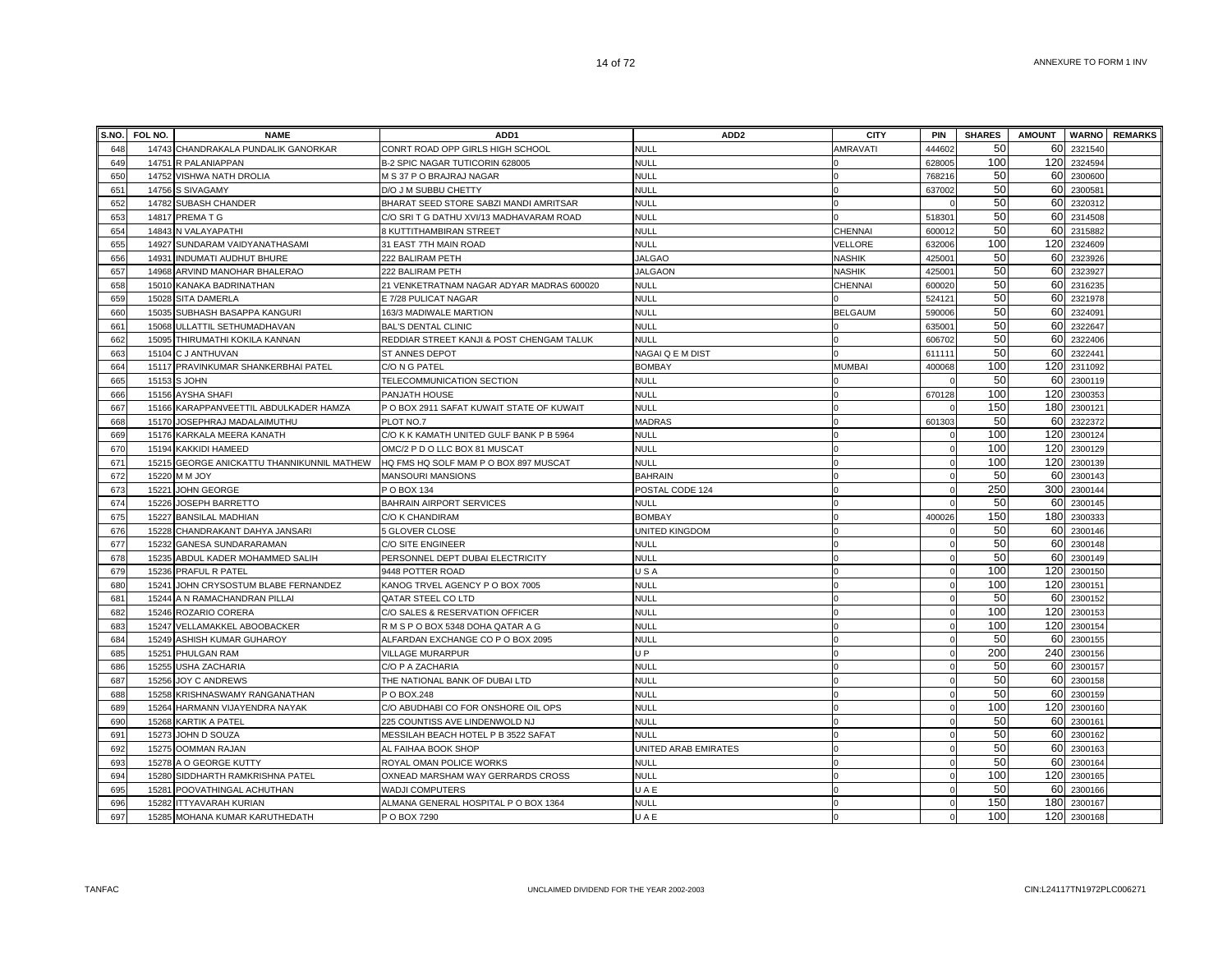|            | S.NO. FOL NO.  | <b>NAME</b>                                        | ADD <sub>1</sub>                                                                 | ADD <sub>2</sub>           | <b>CITY</b>            | <b>PIN</b>         | <b>SHARES</b> | <b>AMOUNT</b> |                           | <b>WARNO</b> REMARKS |
|------------|----------------|----------------------------------------------------|----------------------------------------------------------------------------------|----------------------------|------------------------|--------------------|---------------|---------------|---------------------------|----------------------|
| 698        | 15297          | <b>JAYALAKSHMI</b>                                 | NO 25 L I C COLONY SALEM 636004                                                  | <b>NULL</b>                |                        | 636004             | 50            |               | 60 2324618                |                      |
| 699        | 15305          | THIRUMALAI MURALIDHARAN                            | C/O GPR ADVERTISING                                                              | <b>NULL</b>                |                        |                    | 50            | 60            | 2300169                   |                      |
| 700        | 15308          | N FARATHALI                                        | C/O SALMAN A ALRAJEH EST P O BOX NO 4020                                         | <b>NULL</b>                |                        |                    | 50            |               | 60 2300170                |                      |
| 701        |                | 15313 N GOPALAKRISHNAN NAIR                        | ALGOSAIBI GRANDMET SERVICES LTD                                                  | KINGDOM OF SAUDI ARABIA    |                        |                    | 50            | 60            | 2300171                   |                      |
| 702        |                | 15314 VAIDYANATHAN T SOMANATHAIYER                 | FIN ADVISER P O BOX 1435 FREETOWN                                                | <b>NULL</b>                |                        |                    | 50            |               | 60 2300172                |                      |
| 703        | 15321          | KIRIT MANILAL SURA                                 | 2075 STONELAKE RD 112                                                            | <b>NULL</b>                |                        |                    | 50            | 60            | 2300173                   |                      |
| 704        |                | 15380 P CHINNASAMI                                 | 45 BLOCK AA                                                                      | <b>NULL</b>                | CHENNAI                | 600040             | 50            |               | 60 2316632                |                      |
| 705        | 15444          | A SEKAR                                            | 36 LOGANATHAN COLONY                                                             | MADRAS-600 004             | CHENNAI                | 600004             | 50            |               | 60 2315696                |                      |
| 706        | 15462          | R NATARAJAN                                        | C-10 GLINDIA COLONY                                                              | NULL                       | THANE                  | 40060 <sup>-</sup> | 50            | 60            | 2312408                   |                      |
| 707        | 15475          | VIJAYA VENKATASUBBAN                               | W/O S VENKATASUBBAN PROC ENGR                                                    | <b>NULL</b>                |                        |                    | 100           | 120           | 2300174                   |                      |
| 708        | 15518          | <b>GEORGE SAMUEL</b>                               | QUARTER NO 157/4 CORDITE FACTORY ESTATE                                          | NULL                       |                        | 64320              | 50            | 60            | 2322755                   |                      |
| 709        | 15521          | N GANESAN                                          | 144 DURGA VILLA                                                                  | <b>VELLORE DIST</b>        |                        | 63581              | 50            | 60            | 2322651                   |                      |
| 710        | 15538          | S SARASWATHI                                       | A 16 BLOCK A                                                                     | <b>MADRAS</b>              |                        | 600082             | 50            | 60            | 2322595                   |                      |
| 711        | 15556          | S THANGARAJAN                                      | 10 BANK COLONY IVTH STREET                                                       | <b>NULL</b>                |                        | 60005              | 50            | 60            | 2322322                   |                      |
| 712        | 15564          | <b>THANKAMANY E</b>                                | TULASI APTS 1/13                                                                 | CHENNAI                    | CHENNAI                | 60003              | 50            | 60            | 2316410                   |                      |
| 713        | 15565          | KUNHI KANNAN NAIR V                                | TULASI APTS 1/13                                                                 | <b>CHENNAI</b>             | <b>CHENNAI</b>         | 60003              | 50            | 60            | 2316411                   |                      |
| 714        | 15615          | KAMALA SHANKER MISHRA                              | C/O ENNORE STEEL ENTERPRISE LTD                                                  | <b>NULL</b>                |                        | 600057             | 50            | 60            | 2322332                   |                      |
| 715        |                | 15620 G RAMACHANDRAN                               | 2 POES GARDEN MADRAS 600086                                                      | <b>NULL</b>                | CHENNAI                | 600086             | 75            | 90            | 2320855                   |                      |
| 716        |                | 15662 SUNIL KUMAR PATODIA                          | SUNIL PATODIA AND CO                                                             | <b>MADRAS</b>              | CHENNAI                | 60000 <sup>-</sup> | 75            | 90            | 2315521                   |                      |
| 717        |                | 15674 R KULANDAIVELU                               | 21 VI CROSS ST                                                                   | NULL                       | CHENNAI                | 600020             | 50            | 60            | 2316239                   |                      |
| 718        | 15696          | <b>B G LATHA BALLAL</b>                            | MALAR BHAVAN 16 MARKET STREET                                                    | <b>NULL</b>                | CHENNAI                | 60002              | 50            |               | 60 2316274                |                      |
| 719        | 15706          | CHANDRIKA SETHURAMAN                               | ANUGRAHAH 24 SECOND STREET                                                       | <b>NULL</b>                |                        | 60001              | 50            | 60            | 2300564                   |                      |
| 720        | 15729          | M MEENAKSHI SOMA SUNDARAM                          | 33 VAGEESA NAGAR                                                                 | <b>NULL</b>                |                        | 60800              | 300           | 360           | 2300578                   |                      |
| 721        | 15730          | M MEENAKSHI MEYYAPPAN                              | 33 VAGEESA NAGAR                                                                 | <b>NULL</b>                |                        | 60800              | 300           | 360           | 2317398                   |                      |
| 722        | 15731          | S MEYYAPPAN SHANMUGAM                              | 33 VAGEESA NAGAR                                                                 | <b>NULL</b>                |                        | 60800              | 450           |               | 540 2317399               |                      |
| 723        | 15732          | V SAI NARAYANAN                                    | TERRITORY SALES MANAGER PROMAR SALES LTD                                         | <b>NULL</b>                |                        | 560023             | 50            | 60            | 2322080                   |                      |
| 724        |                | 15737 R SUBRAMANIAN                                | F-2 BORA ENCLAVE                                                                 | <b>NULL</b>                | <b>CHENNAI</b>         | 60001              | 250           |               | 300 2316234               |                      |
| 725        | 15783          | SWAMINATHA IYER RAMASWAMY                          | 12 25TH STREET                                                                   | <b>NULL</b>                | CHENNAI                | 60006              | 50            |               | 60 2316790                |                      |
| 726        | 15823          | KUNDADKA NARAYANA KUDVA                            | CANARA PRINTERS                                                                  | <b>NULL</b>                | CHENNAI                | 600086             | 50            |               | 60 2317110                |                      |
| 727        | 15842          | KOTESWARAMMA BOMMAREDDY                            | MUNICIPAL COLONY ROAD GANDHINAGARAM                                              | <b>NULL</b>                | VIJAYAWADA             | 52000              | 50            |               | 60 2314541                |                      |
| 728        | 15848          | RAMAKOTI REDDY BOMMAREDDY                          | MUNICIPAL COLONY ROAD GANDHIGARAM                                                | NULL                       | VIJAYAWADA             | 52000              | 50            |               | 60 2314542                |                      |
| 729        | 15860          | AHAMED MOHAMED AFINIA                              | NO 6 GOPAL CHETTY STREET                                                         | <b>NULL</b>                | CHENNAI                | 60000 <sup>-</sup> | 50            |               | 60 2315513                |                      |
| 730        | 15904          | YERRAMREDDY MATLI                                  | D NO 28-16/7-1                                                                   | CHITTOR DIST A P           |                        | 517247             | 50            | 60            | 2321859                   |                      |
| 731        | 15924          | KARAN SAMPATHRAJ MEHTA                             | X 4 5TH MAIN ROAD ANNA NAGAR                                                     | <b>NULL</b>                | CHENNAI                | 60004              | 50            |               | 60 2316635                |                      |
| 732        | 15933          | <b>B RAJESHWARI RAJU</b>                           | 12A CHAMIERS ROAD NANDANAM MADRAS 600035                                         | <b>NULL</b>                | <b>CHENNAI</b>         | 60003              | 50            | 60            | 2316562                   |                      |
| 733        | 15956          | <b>S KRISHNAN</b>                                  | ASSISTANT ENGINEER METTUR CHEMICALS                                              | <b>NULL</b>                |                        | 63730              | 50            | 60            | 2322678                   |                      |
| 734        | 15983          | R SHANMUGA VADIVU                                  | PLOT NO 1702 6TH AVENUE ANNANAGAR                                                | <b>NULL</b>                | <b>CHENNAI</b>         | 600040             | 50            |               | 60 2316636                |                      |
| 735        | 15991          | <b>C S VENKATACHARI</b>                            | <b>13 IIICROSS STREET</b>                                                        | MADRAS-600 020             | <b>CHENNAI</b>         | 600020             | 50            |               | 60 2316241                |                      |
| 736        | 15992          | <b>V SAIKUMAR</b>                                  | C/O CANARA BANK NERKUNDRAM MADRAS 600107                                         | <b>NULL</b>                | CHENNAI                | 600107             | 25            |               | 30 2317310                |                      |
| 737        |                | 16026 M VASANTHA                                   | PLOT NO 2606 BLOCK AJ/44 ANNA NAGAR                                              | <b>NULL</b>                | CHENNAI                | 600040             | 50            |               | 60 2316983                |                      |
| 738        | 16062          | SURYANARAYANAN SUSVARAM VENKATA                    | 7/3 INDIAN AIRLINES                                                              | MADRAS-600 027             |                        | 600027             | 50<br>50      |               | 60 2322311                |                      |
| 739        | 16065          | V S KAMAKSHI                                       | <b>18 PUDUPET GARDEN STREET</b>                                                  | <b>NULL</b>                | <b>CHENNAI</b>         | 60001              | 100           |               | 60 2315931                |                      |
| 740        | 16070          | S GANESH                                           | RAMS FLAT NO 3                                                                   | <b>MADRAS</b>              | <b>CHENNAI</b>         | 60001              |               |               | 120 2317721               |                      |
| 741        | 16070          | S GANESH                                           | RAMS FLAT NO 3                                                                   | <b>MADRAS</b>              |                        | 60001              | 50            | 60            | 2322657                   |                      |
| 742<br>743 | 16076          | R SELVARAJU                                        | NO.7 10TH STREET                                                                 | CHENNAI                    | CHENNAI                | 600088             | 50<br>50      | 60            | 2317146<br>60 2316487     |                      |
|            | 16093          | K KAMALA                                           | NO 2 K V COLONY                                                                  | MADRAS-600 033             | <b>CHENNAI</b>         | 60003              | 150           |               |                           |                      |
| 744<br>745 | 16151<br>16217 | S SUBRAMANIAN                                      | NO 2 5TH ST DR THIRUMURTHI NAGAR                                                 | <b>NULL</b><br><b>NULL</b> | <b>CHENNAI</b>         | 600034<br>380009   | 50            |               | 180 2317165<br>60 2305402 |                      |
| 746        | 16217          | AMBALAL CHANDULAL MEHTA<br>AMBALAL CHANDULAL MEHTA | 22 BANK OF INDIA SOCY NO 2 NAVRANGPURA<br>22 BANK OF INDIA SOCY NO 2 NAVRANGPURA | <b>NULL</b>                | AHMEDABAD<br>AHMEDABAD | 380009             | 50            |               | 60 2305404                |                      |
| 747        |                | 16218 SHANTA AMBALAL MEHTA                         | 22 BANK OF INDIA SOY NO 2                                                        | <b>NULL</b>                | AHMEDABAD              | 380009             | 50            |               | 60 2305403                |                      |
|            |                |                                                    |                                                                                  |                            |                        |                    |               |               |                           |                      |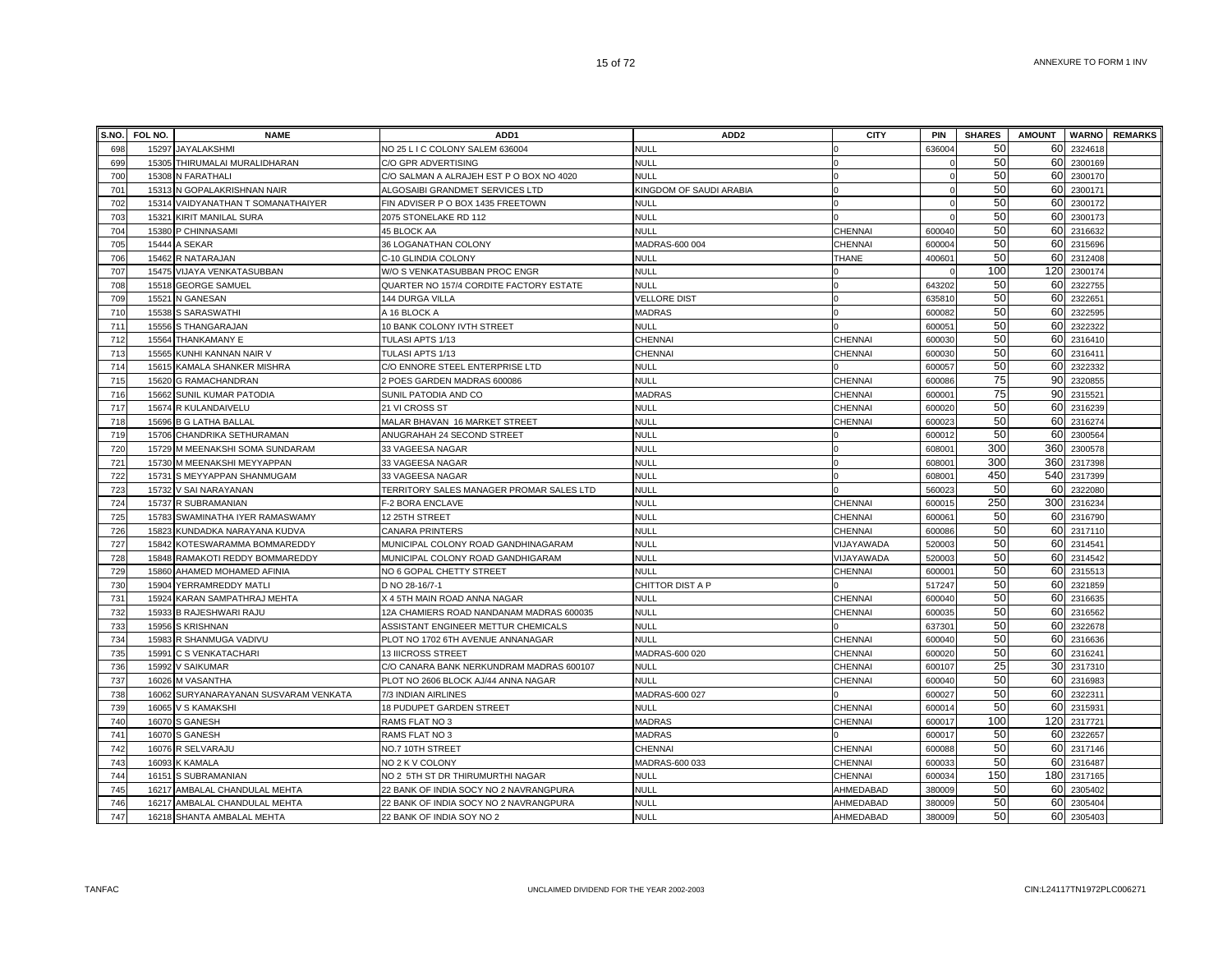|     | S.NO. FOL NO. | <b>NAME</b>                   | ADD <sub>1</sub>                         | ADD <sub>2</sub>        | <b>CITY</b>      | <b>PIN</b>         | <b>SHARES</b> | <b>AMOUNT</b> |         | <b>WARNO</b> REMARKS |
|-----|---------------|-------------------------------|------------------------------------------|-------------------------|------------------|--------------------|---------------|---------------|---------|----------------------|
| 748 | 16312         | RAMANLAL J PARIKH             | 26 SOUTH MADA STREET TRIPLICANE          | <b>NULL</b>             | CHENNAI          | 60000              | 100           | 120           | 2315728 |                      |
| 749 | 16334         | JAYAKUMARI BALAJI             | 9 VENKATARATHNAM NAGAR                   | <b>NULL</b>             | CHENNAI          | 600020             | 50            | 60            | 2316242 |                      |
| 750 | 16348         | NIRMALA MORRIS                | PLOT NO 52 HOUSING BOARD COLONY          | TIRUCHENGODU SALEM DIST |                  | 637214             | 50            | 60            | 2322676 |                      |
| 751 |               | 16415 R VISWANATHAN           | 21 DR SUBBA RAYAN ROAD SALEM 636001      | NULL                    | <b>CHENNAI</b>   | 63600              | 150           | 180           | 2316615 |                      |
| 752 | 16438         | NARAYANAN P K                 | 29 SECOND FLOOR 1ST CROSS STREET         | <b>NULL</b>             | <b>CHENNAI</b>   | 60002              | 50            | 60            | 2316244 |                      |
| 753 | 16441         | VENKATA SREENIVASARAO PADARTI | C/O SRI KANYAKA METAL MART               | <b>NULL</b>             |                  | 522003             | 50            | 60            | 2324486 |                      |
| 754 |               | 16485 N ANGALAKSHMI           | 372 E LAKSHMI VILAS G S T ROAD           | <b>NULL</b>             |                  | 625004             | 50            | 60            | 2322547 |                      |
| 755 | 16492         | R MARIAPPAN                   | PLOT NO 589 K K NAGAR MADURAI 625020     | <b>NULL</b>             | <b>MADURAI</b>   | 625020             | 50            | 60            | 2317602 |                      |
| 756 | 16521         | S JAYANTHI                    | A-24 LAKSHMI ROAD T V S NAGAR            | NULL                    | CHENNAI          | 625003             | 100           | 120           | 2316292 |                      |
| 757 | 16521         | <b>S JAYANTHI</b>             | A-24 LAKSHMI ROAD T V S NAGAR            | <b>NULL</b>             |                  | 625003             | 500           | 600           | 2324639 |                      |
| 758 | 16540         | SWAMINATHAN R                 | 82 HARVEY NAGAR ARASARADY MADURAI 625016 | NULL                    | MADURAI          | 625016             | 50            | 60            | 2317577 |                      |
| 759 | 16549         | J KATHATHARAN                 | MALAIPATTY P O ARUPPUKOTTAI T K          | <b>NULL</b>             |                  | 62605              | 50            | 60            | 2322569 |                      |
| 760 | 16559         | P NARAYANAN                   | 15 HARVEYPATTY COLONY THIRUPPARANKUNDRAM | <b>NULL</b>             |                  | 625005             | 50            | 60            | 2300579 |                      |
| 761 | 16576         | S BHARATHA DEVI               | W/O G K SWAMINATHAN                      | JANAKPURI NEW DELHI     |                  | 110058             | 50            | 60            | 2302435 |                      |
| 762 |               | 16577 M VISALAKSHI            | NO 4 VARUTHI NAGAR                       | <b>NULL</b>             | <b>TRICHY</b>    | 620006             | 50            | 60            | 2317428 |                      |
| 763 | 16587         | <b>B SARASWATHI AMMA</b>      | PUTHOOR THICKENAMCODE PO                 | <b>NULL</b>             |                  | 629804             | 50            | 60            | 2322619 |                      |
| 764 | 16647         | S KASIRAJAN                   | 98 NORTH CAR STREET SATTUR 626203        | <b>NULL</b>             |                  | 626203             | 75            | 90            | 2322582 |                      |
| 765 |               | 16703 INDER JIT               | 3/70 ROOP NAGAR DELHI 110007             | <b>NULL</b>             |                  | 110007             | 100           | 120           | 2301020 |                      |
| 766 |               | 16740 ROHIT PRASAD            | C/O R R FINANCIAL CONSULTANTS PVT LTD    | <b>NULL</b>             |                  | 110002             | 50            | 60            | 2300727 |                      |
| 767 |               | 16742 JAGDISH PRASAD GUPTA    | RAMESH CHAND PURSHOTTAM DAS              | <b>NULL</b>             |                  | 110006             | 50            | 60            | 2300916 |                      |
| 768 | 16749         | SHRI KANT SAHAI               | M R BROTHERS 4508 CLOTH MARKET           | <b>NULL</b>             |                  | 110006             | 50            | 60            | 2300917 |                      |
| 769 |               | 16749 SHRI KANT SAHAI         | M R BROTHERS 4508 CLOTH MARKET           | NULL                    |                  | 110006             | 50            | 60            | 230092  |                      |
| 770 | 16770         | NIHAR SHARMA                  | <b>B 259 SECTOR 26</b>                   | U P                     |                  | 20130              | 50            | 60            | 2300429 |                      |
| 771 | 16781         | <b>USHA KAPURIA</b>           | B-47 N D S E PART II NEW DEHI 110049     | <b>NULL</b>             |                  | 110049             | 50            | 60            | 2302163 |                      |
| 772 | 16805         | AMARJIT SINGH                 | C/O GURU NANAK BUILDING                  | <b>NULL</b>             |                  | 12200 <sup>-</sup> | 50            | 60            | 2300818 |                      |
| 773 |               | 16810 AMAL KUMAR BANERJEE     | B7/49 GANDHI NAGAR                       | NULL                    | <b>MUMBAI</b>    | 40005 <sup>-</sup> | 50            | 60            | 2309653 |                      |
| 774 |               | 16817 SUDHA PRADHAN           | G-129 SECTOR 25                          | U P                     |                  | 20130              | 50            | 60            | 2303664 |                      |
| 775 |               | 16818 ADARSH KUMAR PRADHAN    | 24 OFFICERS BASE CAMP                    | <b>DEHRADUN</b>         |                  | 24800              | 50            | 60            | 2304327 |                      |
| 776 |               | 16847 URMILLA PARYANI         | 1596 SECTOR 15                           | <b>NULL</b>             |                  | 121005             | 50            | 60            | 2320384 |                      |
| 777 |               | 16875 RAJNI MALHOTRA          | B-47 NDSE PART II NEW DELHI 110049       | <b>NULL</b>             |                  | 110049             | 50            | 60            | 2302164 |                      |
| 778 | 16876         | JAGDISH RAJ KAPURIA           | $B-47$                                   | <b>NULL</b>             |                  | 110049             | 50            | 60            | 2302165 |                      |
| 779 | 16894         | <b>BRIJ MANGLIK</b>           | C/O MUNNAN LAL PARMESH KUMAR             | <b>NULL</b>             |                  |                    | 50            | 60            | 2320177 |                      |
| 780 | 16964         | K M ANANTHARAMAN              | C/O AUTOMOBILE PRODUCTS OF INDIA         | <b>NEW DELHI</b>        |                  | 11000              | 50            | 60            | 2300660 |                      |
| 781 | 16985         | RAMNATH BATRA                 | C/O UDAY ELEC EQUIPMENT CO K BLOCK       | <b>NULL</b>             |                  | 11000              | 100           | 120           | 230066  |                      |
| 782 | 16990         | SARLA MUJOO                   | C/O P N PADROO                           | FARIDABAD               |                  |                    | 50            | 60            | 2320158 |                      |
| 783 | 17009         | <b>KAILASH POPLI</b>          | 2875 KUCHA CHELLAN                       | NEW DELHI               |                  | 110002             | 50            | 60            | 2300749 |                      |
| 784 |               | 17010 MANOJ POPLI             | 2875 KUCHA CHELLAN                       | NEW DELHI               |                  | 110002             | 50            | 60            | 2300750 |                      |
| 785 |               | 17011 NEERU POPLI             | 2875 KUCHA CHELLAN                       | NEW DELHI               |                  | 110002             | 50            | 60            | 2300751 |                      |
| 786 | 17267         | AVINASH CHANDER GUPTA         | HOUSE NO 777 NEAR MAIN BUS STAND         | <b>NULL</b>             |                  | 110007             | 50            | 60            | 2301021 |                      |
| 787 |               | 17268 RAKESH KUMAR GUPTA      | M/S MAHESH GUPTA AND CO                  | PREET VIHAR DELHI       |                  | 110092             | 50            | 60            | 2302926 |                      |
| 788 |               | 17299 RADHA AGARWAL           | C/O MR M S AGARWAL                       | <b>BAREILY</b>          |                  | 243122             | 50            | 60            | 2300437 |                      |
| 789 |               | 17312 VIJAYA KRISHNAMURTHY    | C/O SMT ALAMELU AMMAL                    | <b>MADRAS</b>           | <b>CHENNAI</b>   | 600028             | 25            | 30            | 2316393 |                      |
| 790 | 17343         | <b>BEENA</b>                  | C/O DR S SWAROOP 41 ESI COLONY           | <b>NULL</b>             |                  | 11001              | 50            | 60            | 2301245 |                      |
| 791 | 17345         | MANOHAR LAL RAHEJA            | 422 6A/1 MOHINI NIWAS 1 ANSARI ROAD      | <b>NULL</b>             |                  | 110002             | 50            | 60            | 2300729 |                      |
| 792 | 17364         | HAMESH CHANDER SHARMA         | 33/29 EAST PATEL NAGAR NEW DELHI 110008  | <b>NULL</b>             |                  | 11000              | 50            | 60            | 2301093 |                      |
| 793 | 17389         | HAR SIMRAN SINGH MENDIRATTA   | H 9/39 RAJOURI GARDEN EXTN               | <b>NULL</b>             |                  | 11002              | 50            | 60            | 2301764 |                      |
| 794 | 17397         | MANOHAR LAL CHAUDHRY          | C-2 JANGPURA EXTN NEW DELHI 110014       | NULL                    |                  | 11001              | 50            | 60            | 2301197 |                      |
| 795 |               | 17423 RAJ KUMAR GUPTA         | A-1/102 SAFDARJUNJ ENCLAVE               | <b>NULL</b>             | <b>NEW DELHI</b> | 110029             | 50            | 60            | 2318064 |                      |
| 796 |               | 17431 BHOLA NATH              | C/O DR H N PRASAD SINGHAL                | <b>NEW DELHI</b>        |                  | 110043             | 100           | 120           | 2303665 |                      |
| 797 |               | 17448 BALA PRASAD SHARMA      | 1360 KATRA LEHSWAN CHANDANI CHOWK        | <b>NULL</b>             |                  | 110006             | 50            | 60            | 2300922 |                      |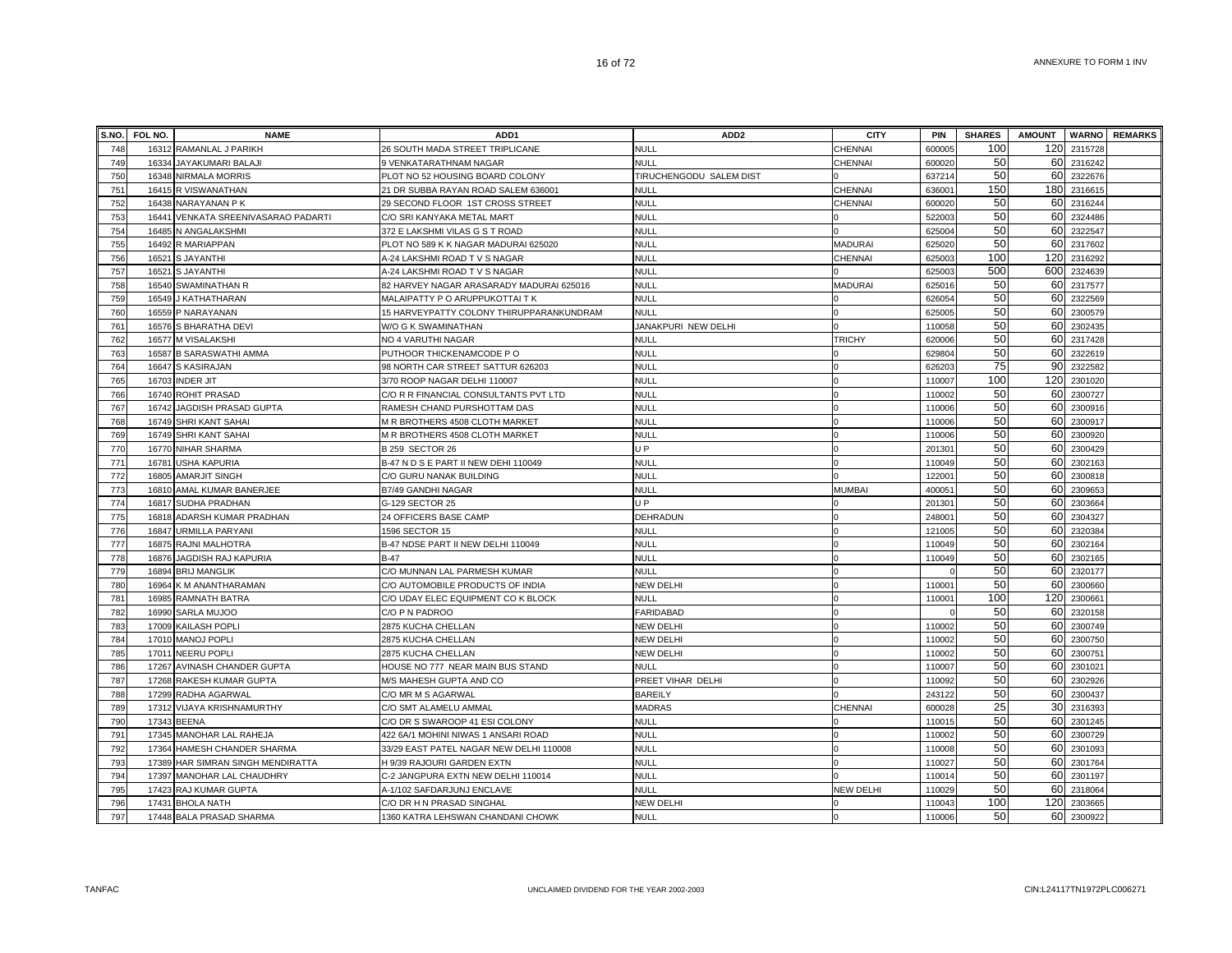|     | S.NO. FOL NO. | <b>NAME</b>                  | ADD <sub>1</sub>                          | ADD <sub>2</sub>   | <b>CITY</b>      | PIN    | <b>SHARES</b> | <b>AMOUNT</b> |         | <b>WARNO</b> REMARKS |
|-----|---------------|------------------------------|-------------------------------------------|--------------------|------------------|--------|---------------|---------------|---------|----------------------|
| 798 |               | 17472 CHANDER PRAKASH GUPTA  | <b>B-56 SOUTH EXTENSION</b>               | <b>NULL</b>        |                  | 110049 | 50            | 60            | 2302167 |                      |
| 799 |               | 17474 BHARAT KUMAR (AIR CDR) | J 187                                     | <b>NULL</b>        |                  | 110017 | 50            | 60            | 2301401 |                      |
| 800 | 17511         | AMALENDU SARKAR              | C/O HINDUSTAN SANITARYWARE &              | <b>NULL</b>        |                  | 124507 | 150           | 180           | 2320399 |                      |
| 801 | 17549         | <b>USHA PRASAD</b>           | PRASAD NURSING HOME                       | <b>NULL</b>        | <b>NEW DELHI</b> | 110043 | 100           | 120           | 2305545 |                      |
| 802 | 17585         | <b>MADAN LAL</b>             | 281-C NEW COLONEY                         | <b>NULL</b>        |                  | 121102 | 50            | 60            | 2303043 |                      |
| 803 |               | 17709 PRYAMVADA SOOD         | 716 BABA KHARAK SINGH MARG                | <b>NULL</b>        |                  | 110001 | 50            | 60            | 2300662 |                      |
| 804 |               | 17762 VEENA RATTAN           | A-3/60 JANAK PURI NEW DELHI 110058        | <b>NULL</b>        |                  | 110058 | 50            | 60            | 2302417 |                      |
| 805 |               | 17763 SATISH CHANDER RATTAN  | A-3/60 JANAK PURI NEW DELHI 110058        | <b>NULL</b>        |                  | 110058 | 50            | 60            | 2302418 |                      |
| 806 |               | 17772 M K RAJ MOHAN          | K-26B SAKET NEW DELHI 110017              | <b>NULL</b>        |                  | 110017 | 50            | 60            | 2301366 |                      |
| 807 |               | 17802 BALAKRISHNARAMDAS      | C-215 GREATER KAILASH I NEW DELHI 110048  | <b>NULL</b>        |                  | 110048 | 50            | 60            | 2302107 |                      |
| 808 | 17812         | RAJINDER KUMAR SINGAL        | SENIOR RESIDENT ST STEPHEN S HOSPITAL     | <b>NULL</b>        |                  | 110054 | 50            | 60            | 230229  |                      |
| 809 | 17815         | POONAM SINGAL                | W/O DR R K SINGAL SENIOR RESIDENT         | <b>NULL</b>        |                  | 110054 | 50            | 60            | 2302298 |                      |
| 810 | 17847         | AARTI TOLANI                 | FLAT NO 40 CENTRAL MARKET LAJPAT NAGAR II | <b>NULL</b>        |                  | 110024 | 50            | 60            | 2301676 |                      |
| 811 | 17859         | MANORANJAN WALIA             | C/O COLOUR CHEM LTD 905 NEW DELHI HOUSE   | <b>NULL</b>        |                  | 110001 | 50            | 60            | 2300664 |                      |
| 812 |               | 17860 SHARDA WALIA           | C/O R.C.MEENA                             | <b>BHUBANESWAR</b> |                  | 751012 | 50            | 60            | 2323223 |                      |
| 813 |               | 17871 GEETHA TOOLEY          | 39570                                     | <b>NULL</b>        |                  | 110008 | 50            | 60            | 2300413 |                      |
| 814 |               | 17919 JAGDISH PRASHAD GUPTA  | D C M RETAIL STORE SARAI ROHILLIA         | <b>NULL</b>        |                  | 110005 | 50            | 60            | 2300409 |                      |
| 815 |               | 17967 SUDHIR JOSHI           | 27 C DASNA ROAD LAXMI VIHAR COLONY        | <b>NULL</b>        |                  | 201001 | 50            | 60            | 2303546 |                      |
| 816 |               | 17968 VIJAY JOSHI            | 27 C DASNA ROAD LAXMI VIHAR COLONY        | <b>NULL</b>        |                  | 201001 | 50            | 60            | 2303547 |                      |
| 817 |               | 17975 G M G SARAN DASS       | C/O SH BHAGWAN DASS                       | <b>NULL</b>        |                  | 121001 | 50            | 60            | 2302978 |                      |
| 818 | 17992         | <b>DEVI PRASAD</b>           | 12/8 MALVIYA NAGAR EXTN SAKET PUSHP VIHAR | <b>NULL</b>        |                  | 110017 | 50            | 60            | 2301373 |                      |
| 819 | 18037         | SUMITRA DEVI SHARMA          | C/O PRAKASH TUBES LTD PRAKASH NAGAR       | <b>NULL</b>        |                  | 124507 | 100           | 120           | 2301750 |                      |
| 820 | 18037         | SUMITRA DEVI SHARMA          | C/O PRAKASH TUBES LTD PRAKASH NAGAR       | <b>NULL</b>        |                  | 12450  | 50            | 60            | 2320401 |                      |
| 821 | 18040         | ANIL KUMAR GOEL              | D-36 SATAY WATI COLONY                    | <b>NULL</b>        |                  | 110052 | 50            | 60            | 2302261 |                      |
| 822 | 18042         | SUNITA GOEL                  | D-36 SATAYAWATI COLONY                    | <b>NULL</b>        |                  | 110052 | 50            | 60            | 2302262 |                      |
| 823 | 18054         | SWINDER KUMAR NIRWANI        | A-92 SATISH PARK MODINAGAR                | <b>NULL</b>        |                  | 201204 | 50            | 60            | 2303628 |                      |
| 824 | 18055         | <b>VIPIN SHARMA</b>          | C/O INDIAN COMMERCIAL CO P LTD            | <b>NULL</b>        |                  | 110001 | 50            | 60            | 2300666 |                      |
| 825 |               | 18106 RAMESH KUMAR KANSAL    | H NO WZ77 OLD VILL SHAKUR PUR             | <b>NULL</b>        |                  | 110034 | 50            | 60            | 2301952 |                      |
| 826 |               | 18107 KRISHAN LAL KANSAL     | H NO WZ77 OLD VILL SHAKUR PUR             | <b>NULL</b>        |                  | 110034 | 50            | 60            | 2301953 |                      |
| 827 |               | 18175 SOM DATTA              | 71/72 PREM NAGAR P O JANAKPURI            | <b>NULL</b>        |                  | 110058 | 50            | 60            | 2302419 |                      |
| 828 | 18184         | SATISH CHANDRA KAUSHIK       | DII/40 KAKA NAGAR NEW DELHI 110003        | <b>NULL</b>        |                  | 110003 | 50            | 60            | 2300765 |                      |
| 829 | 18231         | LALIT KUMAR GUPTA            | POST BOX NO. 7006                         | <b>NULL</b>        | <b>MUMBAI</b>    | 110002 | 350           | 420           | 2312004 |                      |
| 830 | 18245         | RAJESH GAUR                  | K27E SAKET 110017                         | <b>NULL</b>        |                  | 110017 | 50            | 60            | 2301375 |                      |
| 831 | 18279         | AMRIK SINGH                  | C/O SUNIL DATT UPPAL F-5 NIZAMUDDIN WEST  | <b>NULL</b>        |                  | 11001  | 50            | 60            | 2301187 |                      |
| 832 | 18280         | SOM PARKASH CHAWLA           | C/O SUNIL DATT UPPAL F-5 NIZAMUDDIN WEST  | <b>NULL</b>        |                  | 110013 | 50            | 60            | 2300414 |                      |
| 833 | 18281         | HARISH CHANDRA MAKRANDI      | C/O SUNIL DATT UPPAL F-5 NIZAMUDDIN WEST  | <b>NULL</b>        |                  | 11001  | 50            | 60            | 2301188 |                      |
| 834 |               | 18282 THAKUR DAS             | C/O SUNIL DATT UPPAL F-5 NIZAMUDDIN WEST  | <b>NULL</b>        |                  | 11001  | 50            | 60            | 2301189 |                      |
| 835 |               | 18310 ROSHANLAL PUSHKARNA    | 40 EAST AZAD NAGAR NEAR AJIT DARBAR       | <b>NULL</b>        |                  | 110051 | 50            | 60            | 2302203 |                      |
| 836 |               | 18311 MEENA PUSHKARNA        | 40 EAST AZAD NAGAR NEAR AJIT DARBAR       | <b>NULL</b>        |                  | 110051 | 50            | 60            | 2302204 |                      |
| 837 |               | 18312 NAROTAM SINGH          | K M 124 KAVI NAGAR                        | <b>NULL</b>        |                  | 201001 | 50            | 60            | 2303544 |                      |
| 838 | 18334         | <b>ASHA LATA LAROIA</b>      | W/O V K LAROIA E ENGNR SUNDER NAGAR       | <b>NULL</b>        |                  | 174002 | 50            | 60            | 2320539 |                      |
| 839 | 18337         | <b>GOVIND SINGH</b>          | H NO 211 VINOBA BASTI SRIGANGANAGAR       | <b>NULL</b>        |                  | 335001 | 50            | 60            | 2320862 |                      |
| 840 | 18376         | SUKHBIR SINGH BED            | $159 - 1$                                 | LUDHIANA           |                  | 14100  | 50            | 60            | 2303244 |                      |
| 841 | 18389         | ARCHANA GUPTA                | C/O S N AGGARWAL                          | U <sub>P</sub>     |                  | 24800  | 50            | 60            | 2301161 |                      |
| 842 | 18389         | <b>ARCHANA GUPTA</b>         | C/O S N AGGARWAL                          | U <sub>P</sub>     |                  | 248001 | 50            | 60            | 2304328 |                      |
| 843 | 18410         | ASHOK KUMAR ARORA            | C/O ASIAN CABLE CO 26/1493 NAI WALA       | <b>NULL</b>        |                  | 110005 | 50            | 60            | 2303282 |                      |
| 844 | 18412         | JAGDISH NARAYAN MATHUR       | ADVOCATE SHRIPURA WEST                    | <b>NULL</b>        |                  | 324006 | 50            | 60            | 2304714 |                      |
| 845 | 18448         | <b>D BANERJEE</b>            | C-9/9677 VASANT KUNJ                      | <b>NULL</b>        |                  | 110070 | 50            | 60            | 2302694 |                      |
| 846 |               | 18456 N V RAMAN              | 18 F JAIN LINES GAUSHALA MARG KISHAN GANJ | <b>NULL</b>        |                  | 110006 | 50            | 60            | 2300929 |                      |
| 847 |               | 18463 REKHA GUPTA            | 410-E DEV NAGAR KAROL BAGH                | <b>NULL</b>        |                  | 110005 | 50            | 60            | 2300808 |                      |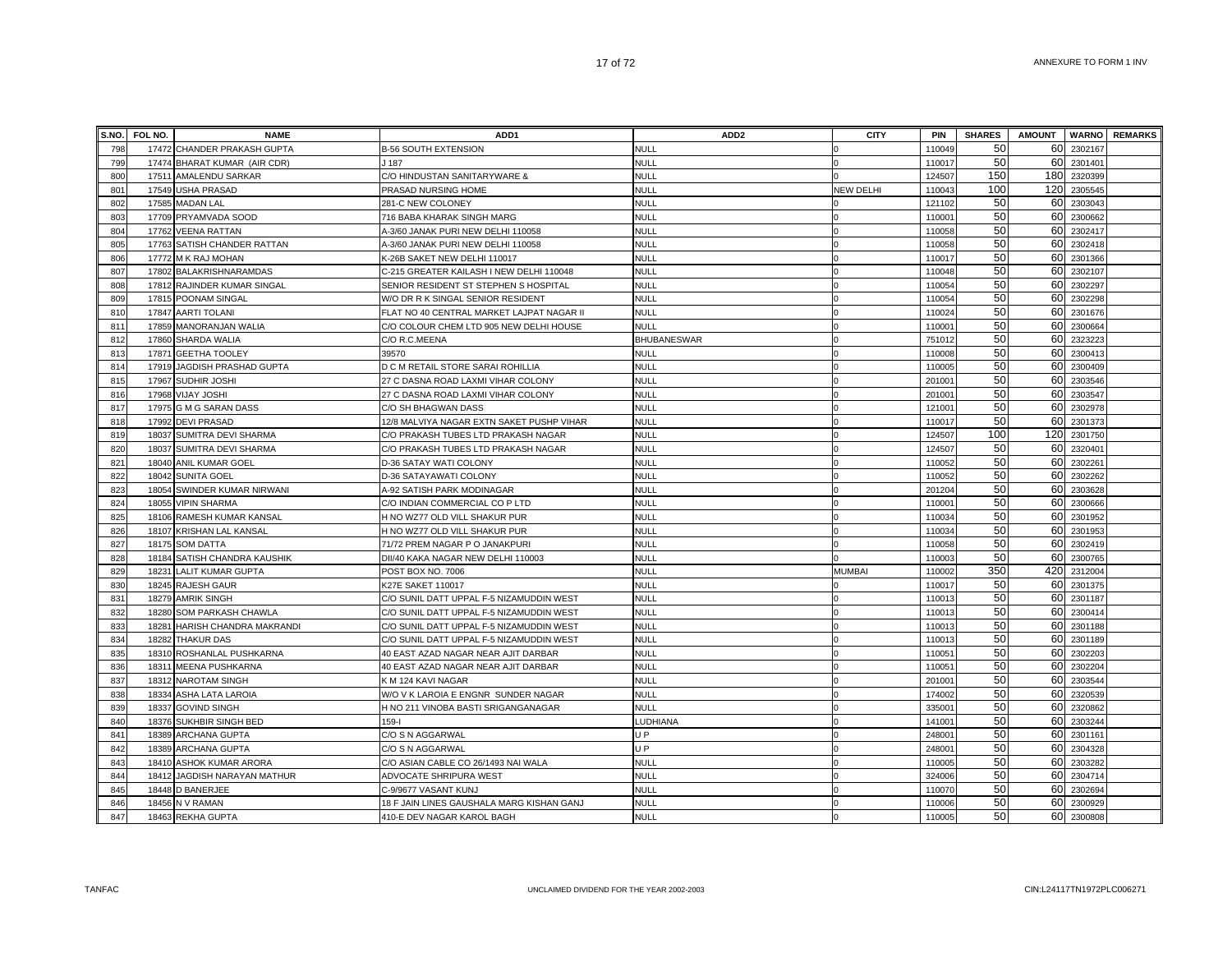|            | S.NO. FOL NO. | <b>NAME</b>                                                    | ADD <sub>1</sub>                                                        | ADD <sub>2</sub>              | <b>CITY</b>      | PIN             | <b>SHARES</b> | <b>AMOUNT</b> |                    | <b>WARNO</b> REMARKS |
|------------|---------------|----------------------------------------------------------------|-------------------------------------------------------------------------|-------------------------------|------------------|-----------------|---------------|---------------|--------------------|----------------------|
| 848        |               | 18512 SWATI DEVIKAR                                            | FLAT NO 6 RAJA ENCLAVE SOCIETY                                          | DELHI                         |                  | 110034          | 50            | 60            | 2301964            |                      |
| 849        |               | 18589 UPINDRA KRISHEN KAUL                                     | B 2/71 SAFDARJUNG ENCLAVE DELHI 110029                                  | <b>NULL</b>                   |                  | 110029          | 50            | 60            | 2301821            |                      |
| 850        | 18592         | <b>LAKSHMI KANT SHARMA</b>                                     | 10 A/16 SHAKTI NAGAR DELHI 110007                                       | <b>NULL</b>                   |                  | 110007          | 50            | 60            | 2301029            |                      |
| 851        |               | 18641 RAMAN AGGARWAL                                           | R-37                                                                    | <b>NULL</b>                   |                  |                 | 50            | 60            | 2320167            |                      |
| 852        |               | 18649 KAILASH CHANDRA PUROHIT                                  | H6/12 RAPP TOWNSHIP                                                     | <b>NULL</b>                   |                  | 323306          | 50            | 60            | 2320832            |                      |
| 853        |               | 18661 SHAKUNTALA BANSAL                                        | G2 893 SAROJINI NAGAR NEW DELHI 110023                                  | <b>NULL</b>                   |                  | 110023          | 50            | 60            | 2301596            |                      |
| 854        |               | 18662 RAM NIWAS                                                | G2 893 SAROJINI NAGAR NEW DELHI 110023                                  | <b>NULL</b>                   |                  | 110023          | 50            | 60            | 2301597            |                      |
| 855        |               | 18684 SANTOSH AGGARWAL                                         | ANAND BHAWAN                                                            | <b>MOGA</b>                   |                  | 142001          | 50            | 60            | 2301078            |                      |
| 856        |               | 18720 VINOD BALA MALHOTRA                                      | C-2/86-B MIG FLATS                                                      | DELHI                         |                  | 110035          | 75            | 90            | 2301984            |                      |
| 857        |               | 18871 ANITA GUPTA                                              | AASHIRWAD                                                               | <b>RAJKOT</b>                 |                  | 360005          | 200           | 240           | 2302902            |                      |
| 858        |               | 18901 OM PRAKASH SAHU                                          | KOTHI OF LATE SAHU RAM KISHAN                                           | <b>NULL</b>                   |                  | 262001          | 50            | 60            | 2320727            |                      |
| 859        |               | 18905 PRAKASH CHANDER UPADHYAY                                 | H N 573/19 VIJAY PARK                                                   | <b>NULL</b>                   |                  | 110053          | 50            | 60            | 230228             |                      |
| 860        |               | 18909 ANIL KUMAR GUPTA                                         | 59 CHITRA VIHAR                                                         | DELHI                         |                  | 110092          | 50            | 60            | 232353             |                      |
| 861        |               | 18912 V V SUBRAMANIAN                                          | NO 8 SUBRAMANIA SWAMY KOIL STREET                                       | TIRUCHIRAPALLI                |                  | 620008          | 50            | 60            | 232235             |                      |
| 862        |               | 18947 MONA JAIN                                                | 1-17 RANI JHANSI ROAD NEW DELHI 110055                                  | <b>NULL</b>                   |                  | 110055          | 50            | 60            | 2302318            |                      |
| 863        |               | 18948 NARENDRA KUMAR JAIN                                      | 1/17 RANI JHANSI ROAD NEW DELHI 110055                                  | <b>NULL</b>                   |                  | 110055          | 50            | 60            | 2302319            |                      |
| 864        |               | 18952 ARUP BHATTACHARYA                                        | B1/1123 VASANT KUNJ                                                     | <b>NULL</b>                   |                  | 110070          | 50            | 60            | 2302695            |                      |
| 865        |               | 18956 RAHUL SUD                                                | A-151 VIKASPURI BODELLA NEW DELHI 110018                                | <b>NULL</b>                   |                  | 110018          | 50            | 60            | 2301445            |                      |
| 866        |               | 19000 V RAGHUNATHAN                                            | C/22 E MIG MAYAPURI NEW DELHI 110064                                    | <b>NULL</b>                   |                  | 110064          | 50            | 60            | 2302548            |                      |
| 867        |               | 19003 RAJESH MATHUR                                            | C/O M P MATHUR                                                          | <b>NULL</b>                   |                  | 464221          | 50            | 60            | 2321602            |                      |
| 868        |               | 19046 SURESH PRAKASH                                           | 153 NEW GANDHI NAGAR GHAZIABAD U P 201001                               | <b>NULL</b>                   |                  | 201001          | 50            | 60            | 2303548            |                      |
| 869        |               | 19119 HARBANS SINGH                                            | D 923 NEW FRIENDS COLONY                                                | <b>NULL</b>                   |                  | 110065          | 100           | 120           | 2300789            |                      |
| 870        |               | 19121 PUSHPA SINGH                                             | 68-C                                                                    | <b>NEW DELHI</b>              |                  | 11000           | 50            | 60            | 2300679            |                      |
| 871        |               | 19150 KEDIA KRISHNA                                            | SECOND FLOOR MAHALAXMI MARKET                                           | <b>NULL</b>                   |                  | 110006          | 100           | 120           | 2300410            |                      |
| 872        |               | 19154 S S MANCHANDA                                            | 1/304 KASHMERE GATE DELHI 110006                                        | <b>NULL</b>                   |                  | 110006          | 50            | 60            | 230093             |                      |
| 873        |               | 19156 PREM KISHORE                                             | 48/5 BUNGLOW ROAD DELHI 110007                                          | <b>NULL</b>                   |                  | 110007          | 100           | 120           | 2301031            |                      |
| 874        |               | 19223 M S SAWHNEY                                              | C/O AJIT MOTOR STORES                                                   | U <sub>P</sub>                |                  |                 | 100           | 120           | 2320182            |                      |
| 875        |               | 19224 DAYA SINGH SAWHNEY                                       | C/O LT COL MS SAWHNEY                                                   | <b>PUNE</b>                   | <b>PUNE</b>      | 411003          | 100           | 120           | 2312881            |                      |
| 876        |               | 19243 PRADYUMNA KUMAR TRIPATHI                                 | F 9 A BHAGWAN DASS NAGAR                                                | <b>NEW DELHI</b>              |                  | 110026          | 100           | 120           | 2300681            |                      |
| 877        |               | 19273 SWARAN PERSHAD                                           | 45 FRIENDS COLONY                                                       | <b>NEW DELHI</b>              |                  | 110065          | 150           | 180           | 2302558            |                      |
| 878        |               | 19288 VIDYA VATI JAUHAR                                        | D-15 CHAITRABAN SOCIETY                                                 | <b>PUNE</b>                   | <b>PUNE</b>      | 411007          | 50            | 60            | 2312982            |                      |
| 879        |               | 19291 GAYATRI GHADIOK                                          | 335 KAILASH TOWERS                                                      | <b>NULL</b>                   |                  | 110065          | 50            | 60            | 2302619            |                      |
| 880        |               | 19292 RAJEN GHADIOK                                            | 335 KAILASH TOWERS I                                                    | <b>NULL</b>                   |                  | 110065          | 50            | 60            | 2302620            |                      |
| 881        | 19297         | <b>S N MATHUR</b>                                              | FLAT NO. 49-A                                                           | <b>NEW DELHI</b>              |                  | 11001           | 50            | 60            | 2301212            |                      |
| 882        |               | 19330 PREM NATH VERMA                                          | C/O STATE BANK OF INDIA JAMA MASJID DELHI                               | <b>NULL</b>                   |                  |                 | 50            | 60            | 2320198            |                      |
| 883        |               | 19340 MUNENDAR KUMAR ARORA                                     | <b>B 201 KEDAR APARTMENTS</b>                                           | DELHI                         |                  | 110085          | 50            | 60            | 2302747            |                      |
| 884        |               | 19352 ANJLA KOHLI                                              | B-5 JUNGPURA EXTENSION NEW DELHI 110014                                 | <b>NULL</b>                   |                  | 110014          | 50            | 60            | 2301202            |                      |
| 885        |               | 19360 AMAR NATH MONGA                                          | 3/13 KALKAJI EXTENSION NEW DELHI 110019                                 | <b>NULL</b>                   |                  | 110019          | 50            | 60            | 2301529            |                      |
| 886        |               | 19372 SHAKUNTLA SINGAL                                         | C/O JAGDISH & CO                                                        | <b>NULL</b>                   |                  | 110007          | 50            | 60            | 2301032            |                      |
| 887        |               | 19373 ANITA SINGAL                                             | C/O JAGDISH & CO 24E KAMLA NAGAR                                        | <b>NULL</b>                   |                  | 110007          | 50            | 60            | 2301033            |                      |
| 888        |               | 19374 NIHAL CHAND SINGAL                                       | C/O JAGDISH & CO 24E KAMLA NAGAR                                        | <b>NULL</b><br><b>HARYANA</b> |                  | 110007          | 50<br>50      | 60<br>60      | 2301034            |                      |
| 889<br>890 |               | 19377 SURINDER MOHAN CHUGH<br>19394 NINA GUPTA                 | H NO. 143-R<br>C II/114 MOTI BAGH I                                     | <b>NULL</b>                   |                  | 110021          | 100           | 120           | 2320179<br>2301564 |                      |
|            |               |                                                                |                                                                         | <b>NULL</b>                   |                  |                 | 50            | 60            | 2301377            |                      |
| 891        | 19398         | <b>LALITA CHAWLA</b>                                           | HOUSE NO 94 BLOCK F                                                     | <b>NULL</b>                   |                  | 110017          | 50            | 60            |                    |                      |
| 892<br>893 | 19399         | VINOD KUMAR CHAWLA<br>19399 VINOD KUMAR CHAWLA                 | HOUSE NO 9-A BLOCK F<br>HOUSE NO 9-A BLOCK F                            | <b>NULL</b>                   | <b>NEW DELHI</b> | 11001<br>110017 | 50            | 60            | 2301378<br>2321328 |                      |
| 894        |               |                                                                |                                                                         |                               |                  | 110021          | 100           | 120           | 2301567            |                      |
| 895        |               | 19444 SRI KRISHAN SARUP BHATNAGAR<br>19468 ASHOK KUMAR RAKSHIT | 8/4 SHANTI NIKETAN NEW DELHI 110021<br>126A/D GANDHI NAGAR JAMMU 180004 | <b>NULL</b><br><b>NULL</b>    |                  | 180004          | 50            | 60            | 2324413            |                      |
| 896        |               | 19477 THOMAS ZACHARIAH                                         | KARUNATTUPARAMBIL HOUSE                                                 | KERALA STATE                  |                  |                 | 50            | 60            | 2320325            |                      |
| 897        |               | 19502 GEETHA VASAN                                             | E-208 NEW RAJENDRA NAGAR NEW DELHI 110060                               | <b>NULL</b>                   |                  | 110060          | 50            | 60            | 2302480            |                      |
|            |               |                                                                |                                                                         |                               |                  |                 |               |               |                    |                      |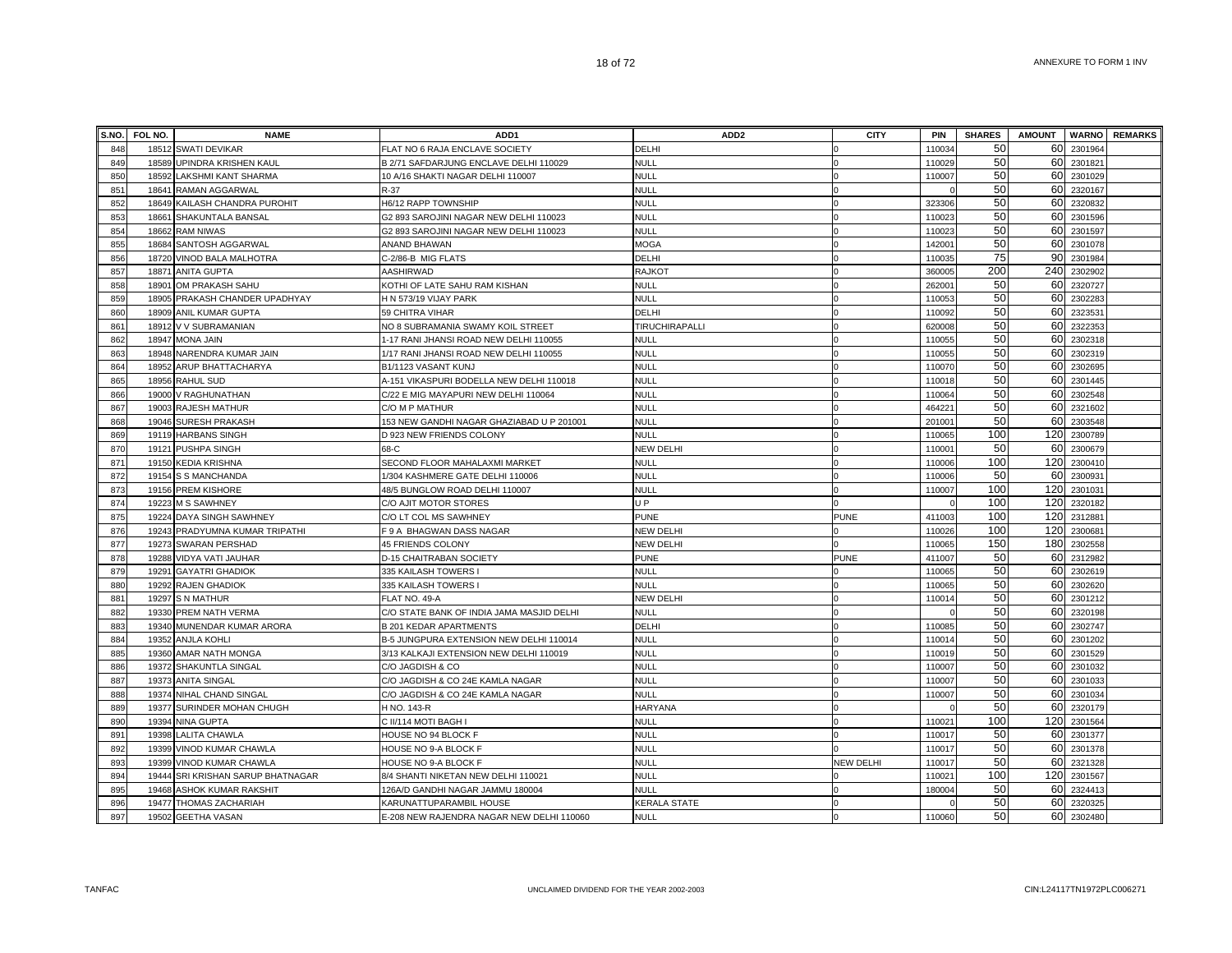|     | S.NO. FOL NO. | <b>NAME</b>                   | ADD <sub>1</sub>                          | ADD <sub>2</sub>      | <b>CITY</b>      | PIN    | <b>SHARES</b> | <b>AMOUNT</b> |         | <b>WARNO</b> REMARKS |
|-----|---------------|-------------------------------|-------------------------------------------|-----------------------|------------------|--------|---------------|---------------|---------|----------------------|
| 898 |               | 19529 DEB DAS BHATTACHARYA    | D-114 VIVEK VIHAR SHAHDARA DELHI 110032   | <b>NULL</b>           |                  | 110032 | 50            | 60            | 2301878 |                      |
| 899 | 19563         | DHANRAJ KUMAR GIDWANI         | C/O DHANLAXMI VASTRALYA DALAL STREET      | <b>NULL</b>           |                  | 389120 | 50            | 60            | 2321100 |                      |
| 900 | 19582         | C L MALHOTRA                  | FLAT NO I ELECT SUB STATION               | <b>NEW DELHI</b>      |                  | 110021 | 50            | 60            | 2301572 |                      |
| 901 | 19626         | OM PRAKASH SONI               | C/O COMPUTRONICS INDIA 16 RING ROAD       | <b>NULL</b>           |                  | 110024 | 50            | 60            | 2301681 |                      |
| 902 | 19629         | <b>VEENA KUMARI</b>           | 11-O/53 LAJPAT NAGAR NEW DELHI 110024     | <b>NULL</b>           |                  | 110024 | 50            | 60            | 2302143 |                      |
| 903 |               | 19655 SEEMA GROVER            | D-1037 NEW FRIENDS COLONY                 | <b>NULL</b>           |                  | 110065 | 50            | 60            | 2302606 |                      |
| 904 |               | 19690 RAM PRAKASH OBEROI      | D11/48 KIDWAI NAGAR EAST NEW DELHI 110023 | <b>NULL</b>           |                  | 110023 | 100           | 120           | 2301598 |                      |
| 905 | 19710         | LALIT KUMAR JAIN              | E D P CENTRE MAIN ADM BUILDING            | <b>NULL</b>           |                  | 827001 | 50            | 60            | 2319777 |                      |
| 906 | 19733         | <b>NIRMAL PANDIT</b>          | 29 POORVI MARG VASANT VIHAR               | <b>NULL</b>           |                  | 110057 | 50            | 60            | 2302341 |                      |
| 907 | 19757         | <b>SUBIR MUKHERJEE</b>        | J 41 LAXMI NAGAR DELHI 110092             | <b>NULL</b>           |                  | 110092 | 50            | 60            | 2302910 |                      |
| 908 | 19810         | SARLA SRIVASTAVA              | C/O SHRI M B SRIVASTAVA                   | RANCHI BIHAR 834004   |                  | 83400  | 50            | 60            | 2323356 |                      |
| 909 | 19820         | <b>VEENA MALLIK</b>           | SECTOR III-228 SADIQ NAGAR                | <b>NULL</b>           |                  | 110049 | 50            | 60            | 2302169 |                      |
| 910 | 19836         | <b>ASHOK BHATIA</b>           | 145 LAXMI BAI NAGAR                       | <b>NULL</b>           |                  | 110023 | 50            | 60            | 2301599 |                      |
| 911 | 19861         | RAVINDER PAL SINGH            | H-17/14 MALVIYA NAGAR NEW DELHI 110017    | <b>NULL</b>           |                  | 11001  | 50            | 60            | 2301381 |                      |
| 912 |               | 19876 PARMINDER SINGH DADHWAL | A-17 KATWARIA SERAI PHASE I MIG FLATS     | <b>NULL</b>           |                  | 110016 | 50            | 60            | 2303059 |                      |
| 913 |               | 19886 HARI PARKASH            | G-3 DESU COLONY OLD JEEWAN NAGAR KILOKRI  | <b>NULL</b>           |                  | 110014 | 50            | 60            | 2301203 |                      |
| 914 |               | 19898 ABHA BANSAL             | 154 NEW GANDHI NAGAR GHAZIABAD 201001     | <b>NULL</b>           |                  | 201001 | 50            | 60            | 2303550 |                      |
| 915 | 19922         | UMA SHANKER PANDEY            | 419 KIRYANA MANDI RAM NAGAR GHAZIABAD U P | <b>NULL</b>           |                  |        | 50            | 60            | 2320183 |                      |
| 916 | 19939         | <b>J N GUPTA</b>              | NO.100 VAISHALI                           | <b>NULL</b>           |                  | 110045 | 50            | 60            | 2302046 |                      |
| 917 | 19942         | <b>MAN MOHAN SARPAL</b>       | BAL BHARTI AIR FORCE SCHOOL               | <b>NULL</b>           |                  | 110003 | 50            | 60            | 2300766 |                      |
| 918 | 19962         | <b>MANJUL MATHUR</b>          | 1 C/43 NEW ROHTAK ROAD NEW DELHI 110005   | <b>NULL</b>           |                  | 110005 | 50            | 60            | 2300815 |                      |
| 919 | 19975         | RAKESH KUMAR BANSAL           | 154 NEW GANDHI NAGAR GHAZIABAD 201001     | NULL                  |                  | 201001 | 50            | 60            | 230355  |                      |
| 920 | 19975         | RAKESH KUMAR BANSAL           | 154 NEW GANDHI NAGAR GHAZIABAD 201001     | <b>NULL</b>           |                  | 201001 | 50            | 60            | 2320499 |                      |
| 921 | 19976         | <b>KEWAL KRISHAN NARULA</b>   | C/O 44/2899 ARYA SAMAJ ROAD               | <b>NEW DELHI</b>      |                  | 110005 | 50            | 60            | 2300299 |                      |
| 922 | 19978         | <b>LAKSHMI GUPTA</b>          | Y 12 NARAINA WARE HOUSING AREA            | <b>NULL</b>           |                  | 110028 | 25            | 30            | 2301791 |                      |
| 923 | 20014         | SUDHANSHU PRATAP SINGH        | C/O M/S PRATAP SINGH HARNAM SINGH         | <b>NULL</b>           |                  | 110006 | 50            | 60            | 2300933 |                      |
| 924 |               | 20094 SOHAN LAL TANEJA        | 2839 SANGTRASHAN ROAD                     | <b>NULL</b>           |                  | 110055 | 50            | 60            | 2302321 |                      |
| 925 |               | 20114 TARUN GUPTA             | 220-E MAYUR VIHAR                         | DELHI                 |                  | 110091 | 50            | 60            | 2302809 |                      |
| 926 |               | 20118 ABDUL MAJID KHAN        | HOUSE NO 2001 KUCHA CHAITAN DARYA GANJ    | <b>NULL</b>           |                  | 110002 | 50            | 60            | 2300736 |                      |
| 927 | 20160         | <b>RAM RATNA GUPTA</b>        | 628 SANJAY MARG                           | <b>MUZAFFAR NAGAR</b> |                  | 251001 | 50            | 60            | 2304343 |                      |
| 928 | 20164         | VED PRAKASH BOHNTHIYAL        | TYPE III/12 AYURVIGYAN NAGAR              | <b>NULL</b>           |                  | 110049 | 50            | 60            | 2302175 |                      |
| 929 | 20289         | CHANCHAL NARANG               | I B/45 LAJPAT NAGAR N DELHI 110024        | <b>NULL</b>           |                  | 110024 | 50            | 60            | 2301688 |                      |
| 930 | 20303         | VIRENDER KUMAR DUA            | C-51 JHILMILLA COLONY                     | <b>NULL</b>           |                  | 110032 | 50            | 60            | 2301880 |                      |
| 931 | 20305         | SUBHASH CHANDRA               | PATHOLOGY LAB M C K R HOSPITAL            | <b>NULL</b>           |                  | 110024 | 50            | 60            | 2301689 |                      |
| 932 |               | 20334 RAJENDER KUMAR SHARMA   | C/O M/S JINDAL PAPER & PLASTICS LTD       | <b>NULL</b>           |                  | 201001 | 50            | 60            | 2303557 |                      |
| 933 |               | 20344 RANJAN ROY              | C/O SUNIL CH ROY                          | <b>WEST BENGAL</b>    |                  | 712103 | 50            | 60            | 2319635 |                      |
| 934 |               | 20387 P DEVADAS SHENOY        | SENIOR MANAGER CANARA BANK                | NULL                  |                  | 110017 | 50            | 60            | 2301383 |                      |
| 935 |               | 20418 SARITA TRIPATHI         | CANARA BANK                               | BOMBAY-400 002        | <b>MUMBAI</b>    | 400002 | 50            | 60            | 2306895 |                      |
| 936 | 20433         | LATHA PRABHU                  | CHANDRIKA SRI T R SHARMA'S KOTHI          | <b>NULL</b>           |                  | 202001 | 50            | 60            | 2303708 |                      |
| 937 | 20472         | RAVI SHANKER SHARMA           | 2660 BARADAR BALLIMARAM DELHI 110006      | <b>NULL</b>           |                  | 110006 | 50            | 60            | 2300937 |                      |
| 938 | 20530         | KRISHAN KUMAR MEHTA           | 10938 DORIWALAN KAROL BAGH EAST PARK ROAD | <b>NULL</b>           |                  | 110005 | 100           | 120           | 2300816 |                      |
| 939 | 20547         | NIRMALA DEVI                  | E-41 MASJID MOTH NEW DELHI 110048         | <b>NULL</b>           |                  | 110048 | 50            | 60            | 2302113 |                      |
| 940 | 20566         | SUSHIL KUMAR GUPTA            | 206 B-14 HIMGIRI                          | <b>NULL</b>           |                  | 201303 | 100           | 120           | 2303626 |                      |
| 941 | 20583         | CHANDER PRABHA SASAN          | S-263                                     | NEW DELHI             |                  | 110048 | 50            | 60            | 2302114 |                      |
| 942 | 20644         | <b>VINEETA KUMARI</b>         | K-7 SOUTH CITY I                          | <b>GURGAON</b>        |                  |        | 50            | 60            | 2320159 |                      |
| 943 | 20662         | <b>UDAI PARKASH SINGH</b>     | B-I-B/16 JANAK PURI NEW DELHI 110058      | <b>NULL</b>           |                  | 110058 | 50            | 60            | 2302430 |                      |
| 944 | 20678         | <b>MANJU GUPTA</b>            | C/O BHARAT BHUSHAN & CO 107 ROHIT HOUSE   | <b>NULL</b>           | <b>MUMBAI</b>    | 110001 | 200           | 240           | 2308670 |                      |
| 945 |               | 20678 MANJU GUPTA             | C/O BHARAT BHUSHAN & CO 107 ROHIT HOUSE   | <b>NULL</b>           | <b>NEW DELHI</b> | 110001 | 100           | 120           | 2320381 |                      |
| 946 | 20701         | <b>ASHOK KUMAR GUPTA</b>      | 18/5527 BASTI HARPHOOL SINGH              | <b>NULL</b>           |                  | 110006 | 50            | 60            | 2303223 |                      |
| 947 |               | 20701 ASHOK KUMAR GUPTA       | 18/5527 BASTI HARPHOOL SINGH              | <b>NULL</b>           |                  | 110006 | 50            | 60            | 2320148 |                      |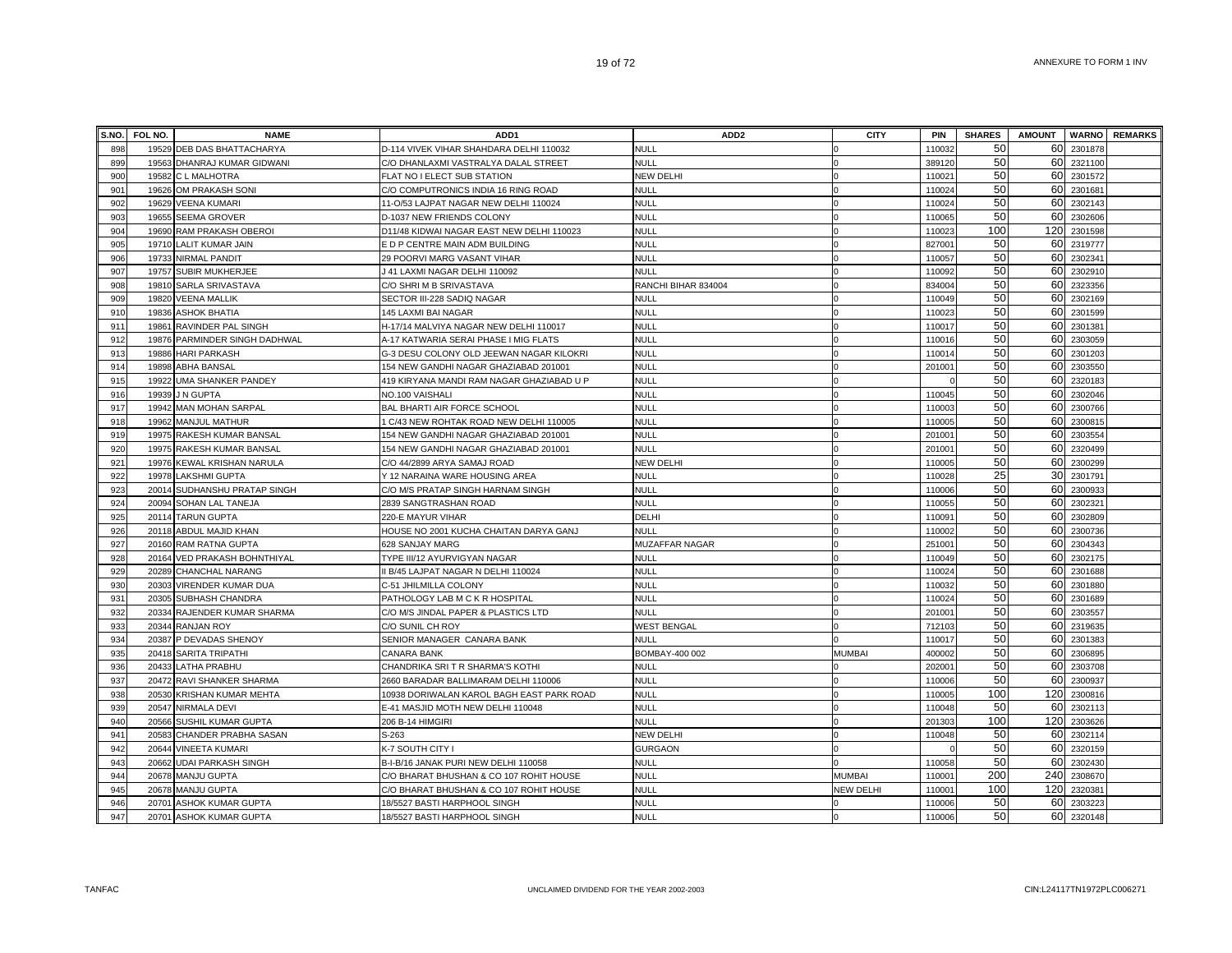|     | S.NO. FOL NO. | <b>NAME</b>                        | ADD <sub>1</sub>                         | ADD <sub>2</sub> | <b>CITY</b>        | PIN                | <b>SHARES</b> | <b>AMOUNT</b> |             | <b>WARNO</b> REMARKS |
|-----|---------------|------------------------------------|------------------------------------------|------------------|--------------------|--------------------|---------------|---------------|-------------|----------------------|
| 948 |               | 20727 BALGOPAL MISRA               | C-II/71 BAPA NAGAR NEW DELHI             | <b>NULL</b>      |                    |                    | 50            | 60            | 2320171     |                      |
| 949 |               | 20748 RAJAN TORANE                 | 363 SHIV NAGAR                           | <b>NEW DELHI</b> |                    | 110058             | 50            | 60            | 2302438     |                      |
| 950 |               | 20769 SUBHASH ARORA                | <b>18-C BASANT LOK</b>                   | <b>NULL</b>      | $\Omega$           | 110057             | 100           |               | 120 2302345 |                      |
| 951 |               | 20770 ARVINDA ARORA                | <b>18-C BASANT LOK</b>                   | <b>NULL</b>      |                    | 110057             | 100           |               | 120 2302346 |                      |
| 952 | 20782         | <b>SAROJ ARORA</b>                 | C/O S C ARORA                            | <b>NULL</b>      |                    | 110008             | 50            |               | 60 2301097  |                      |
| 953 | 20815         | <b>ANIL KUMAR</b>                  | 175 SAINI ENCLAVE                        | <b>NULL</b>      | <b>NEW DELHI</b>   | 110092             | 50            |               | 60 2321508  |                      |
| 954 | 20845         | MADHURI BELSARE                    | 4-3/112 JANAKPURI N DELHI 110058         | <b>NULL</b>      |                    | 110058             | 50            |               | 60 2302431  |                      |
| 955 | 20855         | VIJAY KUMAR MAHESHWARI             | 1947 KATRA KHUSHAL RAI                   | <b>NULL</b>      |                    | 110006             | 100           |               | 120 2323167 |                      |
| 956 |               | 20905 AMAR NATH SONI               | BA/93 W E A KAROL BAGH N DELHI 110005    | <b>NULL</b>      |                    | 110005             | 50            |               | 60 2300819  |                      |
| 957 | 20906         | <b>VIDYA VATI</b>                  | 8A/93 W E A KAROL BAGH N DELHI 110005    | <b>NULL</b>      |                    | 11000              | 50            |               | 60 2300820  |                      |
| 958 | 20942         | <b>SANT KUMAR</b>                  | 77 KOTLA BAZAR                           | UTTAR PRADESH    | <b>MEERUT CITY</b> | 250002             | 50            | 60            | 2323556     |                      |
| 959 | 20962         | <b>MANJIT BHULLAR</b>              | FLAT NO 25/200 DESU COLONY JANAKPURI     | <b>NULL</b>      |                    | 110058             | 50            |               | 60 2302433  |                      |
| 960 |               | 20968 RAKESH KUMAR GOEL            | 324 SWAMI PARA MEERUT CITY U P 250002    | <b>NULL</b>      | MEERUT CITY        | 250002             | 50            | 60            | 2323557     |                      |
| 961 | 20971         | DHANWANTI MALHOTRA                 | 87 PREM NAGAR SUBZIMANDI DELHI 110007    | <b>NULL</b>      |                    | 110007             | 75            | 90            | 2301038     |                      |
| 962 | 21016         | <b>KRISHAN LAL AUL</b>             | M/S M K AGENCIES INDIA                   | <b>NULL</b>      |                    | 110006             | 50            |               | 60 2300949  |                      |
| 963 | 21021         | <b>ANITA PALTA</b>                 | HOUSE NO 260                             | <b>FARIDABAD</b> |                    | 121007             | 50            | 60            | 2303040     |                      |
| 964 |               | 21098 RAM KUMAR TANDON             | C-40 WEST AZAD NAGAR                     | <b>NULL</b>      |                    | 11005              | 50            |               | 60 2302210  |                      |
| 965 |               | 21106 LAL CHAND PAHWA              | 2K 7 N I T FARIDABAD 121002              | <b>NULL</b>      |                    | 121002             | 50            |               | 60 2303007  |                      |
| 966 |               | 21180 TRIBHAWAN KUMAR              | G 111 H T M COLONY HISSAR TEXTILE MILLS  | <b>NULL</b>      |                    | 125002             | 50            | 60            | 2320402     |                      |
| 967 |               | 21188 KIRAN KUMAR CHOWDHRY         | C/O DR S L MEHRA 10 BIRBAL ROAD          | <b>NULL</b>      |                    | 11001              | 50            |               | 60 2301204  |                      |
| 968 | 21189         | <b>SATYA PAUL MEHRA</b>            | C/O DR S L MEHRA 10 BIRBAL ROAD          | <b>NULL</b>      |                    | 11001              | 50            |               | 60 2301205  |                      |
| 969 | 21304         | <b>FAINA DEVI</b>                  | 3000 KUCHA NEEL KANTH DARYA GANJ         | <b>NULL</b>      |                    |                    | 100           | 120           | 2320187     |                      |
| 970 | 21310         | <b>USHA CHOPRA</b>                 | 7A/27 W E A KAROL BAGH NEW DELHI 110005  | <b>NULL</b>      |                    | 11000              | 50            | 60            | 2300821     |                      |
| 971 |               | 21334 JAGATSINGH U HINGORANI       | M-28B OBSERVATORY QUARTERS               | <b>NULL</b>      |                    | 110003             | 50            | 60            | 2300768     |                      |
| 972 | 21335         | KANWAR BHAN DHAMIJA                | WZ 24B MEENAKSHI GARDEN NEW DELHI 110018 | <b>NULL</b>      |                    | 11001              | 50            | 60            | 2301424     |                      |
| 973 |               | 21335 KANWAR BHAN DHAMIJA          | WZ 24B MEENAKSHI GARDEN NEW DELHI 110018 | <b>NULL</b>      |                    | 110018             | 50            |               | 60 2301449  |                      |
| 974 |               | 21418 R B MEHRA                    | 22 D OLD GUPTA COLONY DELHI 110009       | <b>NULL</b>      |                    | 110009             | 100           |               | 120 2301143 |                      |
| 975 |               | 21419 T G GOPALASWAMY              | 6-1-133/4/1 GROUND FLOOR                 | <b>NULL</b>      | HYDERABAD          | 500025             | 50            |               | 60 2321710  |                      |
| 976 |               | 21429 KANWAL JEET SINGH            | C/O M/S GURU NANAK AUTO TRADERS          | NEW DELHI        |                    | 110002             | 50            |               | 60 2300748  |                      |
| 977 | 21481         | <b>MANJU</b>                       | A-69-A MAYUR VIHAR                       | <b>NULL</b>      |                    | 11009 <sup>-</sup> | 50            |               | 60 2302811  |                      |
| 978 |               | 21516 DHARAM PAL GOYAL             | B 53 SOAMI NAGAR NEW DELHI 110017        | <b>NULL</b>      |                    | 11001              | 100           | 120           | 2301387     |                      |
| 979 |               | 21517 SARLA GOYAL                  | B 53 SOAMI NAGAR NEW DELHI 110017        | <b>NULL</b>      |                    | 11001              | 100           |               | 120 2301388 |                      |
| 980 |               | 21518 PRADEEP GOYAL                | B 53 SOAMI NAGAR NEW DELHI 110017        | <b>NULL</b>      |                    | 11001              | 100           | 120           | 2301389     |                      |
| 981 |               | 21519 NEERA GOYAL                  | 114 NEW QUTAB ROAD                       | DELHI            |                    | 110006             | 100           |               | 120 2300411 |                      |
| 982 |               | 21521 SANJAY GOYAL                 | B-53 SOAMI NAGAR NEW DELHI 110017        | <b>NULL</b>      |                    | 110017             | 100           |               | 120 2301390 |                      |
| 983 |               | 21522 KALPANA GOYAL                | B-53 SOAMI NAGAR NEW DELHI 110017        | <b>NULL</b>      |                    | 110017             | 100           | 120           | 2301391     |                      |
| 984 | 21545         | ASHA LATA SABHERWAL                | 10 HOSPITAL ROAD                         | <b>NULL</b>      |                    | 110010             | 100           | 120           | 2301166     |                      |
| 985 |               | 21620 HARICHAND VINODKUMAR PVT LTD | 16 OLD SEWA NAGAR MKT N DELHI            | <b>NULL</b>      |                    |                    | 50            |               | 60 2320180  |                      |
| 986 |               | 21623 REKHA JOSHI                  | 57 HIRA BHAWAN GOVIND PURI COLONEY       | <b>NULL</b>      |                    | 24940              | 50            |               | 60 2304334  |                      |
| 987 |               | 21647 GURMEET SINGH                | 2750 RANJIT NEAR NEW DELHI 110008        | <b>NULL</b>      |                    | 110008             | 50            |               | 60 2301101  |                      |
| 988 |               | 21648 BHATIA TARASINGH             | 2750                                     | NULL             |                    | 110008             | 50            |               | 60 2301106  |                      |
| 989 | 21651         | <b>SUKHVINDER SINGH</b>            | 3260 RANJIT NAGAR N DELHI 110008         | <b>NULL</b>      |                    | 110008             | 50            |               | 60 2301102  |                      |
| 990 | 21656         | <b>UPKAR SINGH KOHLI</b>           | J-170 RAJOURI GARDEN                     | <b>NEW DELHI</b> |                    | 110027             | 50            |               | 60 2301771  |                      |
| 991 | 21658         | SHIV KUMAR BHATIA                  | C/O M/S JIWAN OIL TRADERS                | DELHI            |                    | 110006             | 100           | 120           | 2300951     |                      |
| 992 | 21683         | <b>JYOTI GUPTA</b>                 | SHYAM LALL EYE HOSPITAL MALKA GANJ       | <b>NULL</b>      |                    | 110007             | 50            | 60            | 2301041     |                      |
| 993 | 21684         | PREM LATA GUPTA                    | SHYAM LALL EYE HOSPITAL                  | DELHI            |                    | 110007             | 50            |               | 60 2301042  |                      |
| 994 |               | 21747 VEENA CHAWLA                 | 181 SANDESH VIHAR                        | <b>NULL</b>      |                    | 110034             | 50            |               | 60 2301968  |                      |
| 995 |               | 21749 RANBIR SINGH                 | 3/17 VIKRAM VIHAR LAJPAT NAGAR IV        | <b>NULL</b>      |                    | 110024             | 100           |               | 120 2301694 |                      |
| 996 |               | 21771 BRIJ LAL DADRIWALA           | DADRIWALA CLOTH STORE                    | <b>NULL</b>      |                    | 335513             | 50            |               | 60 2320866  |                      |
| 997 |               | 21823 Y RAGHAVAN                   | 22 W E U C/O 56 A P O                    | <b>NULL</b>      |                    |                    | 50            |               | 60 2320152  |                      |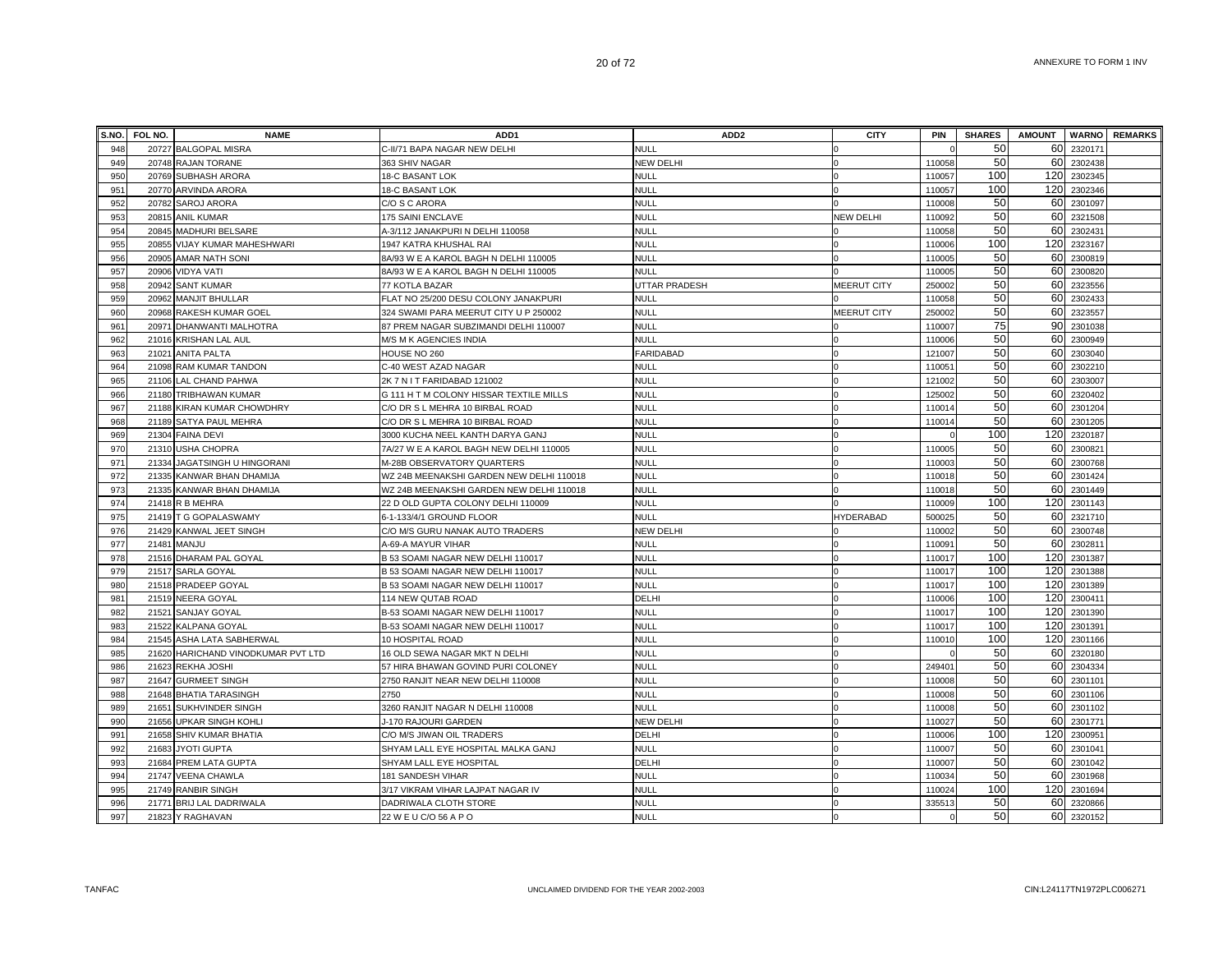| S.NO. | FOL NO. | <b>NAME</b>                                                 | ADD <sub>1</sub>                          | ADD <sub>2</sub>        | <b>CITY</b>     | PIN                | <b>SHARES</b> | <b>AMOUNT</b> |             | <b>WARNO</b> REMARKS |
|-------|---------|-------------------------------------------------------------|-------------------------------------------|-------------------------|-----------------|--------------------|---------------|---------------|-------------|----------------------|
| 998   |         | 21824 MAJOR R C SAREEN                                      | <b>JAK RIF</b>                            | M P                     | <b>JABALPUR</b> | 48200 <sup>-</sup> | 100           | 120           | 2314066     |                      |
| 999   |         | 21845 GOODIE VOHRA                                          | W/O CAPT A L VOHRA                        | NEW DELHI               |                 | 110065             | 100           | 120           | 2302622     |                      |
| 1000  |         | 21866 SUSHIL KUMAR AGARWAL                                  | KRISHNA MEDICAL STORE KOTHI GATE HAPUR    | <b>NULL</b>             |                 | 245101             | 50            | 60            | 2304286     |                      |
| 1001  |         | 21951 AMNA BEGUM                                            | C/O CHOWDHRY MODH KHAN                    | <b>BULAND SAHAR U P</b> |                 | 203001             | 50            | 60            | 2303714     |                      |
| 1002  |         | 21961 RAJ KUMARI                                            | 18/5527 BASTI HARPHOOL SINGH              | NULL                    |                 | 110006             | 200           | 240           | 2319930     |                      |
| 1003  |         | 21989 ASHWANI KUMAR SHARMA                                  | BLOCK 34 QRT NO 335                       | <b>NULL</b>             |                 |                    | 50            | 60            | 2320172     |                      |
| 1004  |         | 21990 SHILA TANDON                                          | C/O MRS RITA SEHGAL H M T LTD             | NULL                    |                 | 11000 <sup>-</sup> | 50            | 60            | 2300674     |                      |
| 1005  |         | 21991 CIRILO FERMINO RODRIGUES                              | C/O STATE BANK OF PATIALA                 | NULL                    |                 | 125104             | 50            | 60            | 2320407     |                      |
| 1006  |         | 22030 DIWAN CHAND ARORA                                     | KC 83 KAVI NAGAR GHAZIABAD 201002         | NULL                    |                 | 201002             | 100           | 120           | 2303592     |                      |
| 1007  |         | 22048 JAGDISH LAL                                           | C/O DR S WADHWA 12/14 M S BLDG NPL COLONY | <b>NULL</b>             |                 | 110060             | 100           | 120           | 2302483     |                      |
| 1008  |         | 22094 W G CDR TILAK RAJ BHALLA                              | BLOCK D 1 B                               | NEW DELHI               |                 | 110058             | 50            | 60            | 2302439     |                      |
| 1009  |         | 22115 D P KATHURIA                                          | 510 KRISHNA COLONY PLOT NO 2              | <b>NULL</b>             |                 | 12200 <sup>-</sup> | 50            | 60            | 2303082     |                      |
| 1010  |         | 22119 ASIF FINANCE & INVESTMENT CO LTD                      | 29A/1 ASAF ALI ROAD NEW DELHI 110002      | <b>NULL</b>             |                 | 110002             | 50            | 60            | 2300744     |                      |
| 1011  |         | 22134 JITENDRA KUMAR TYAGI                                  | <b>VETERINARY OFFICER</b>                 | U P                     |                 |                    | 50            | 60            | 2320178     |                      |
| 1012  |         | 22146 NEERA                                                 | C/O SHRI R P SHARMA                       | <b>NULL</b>             |                 | 110022             | 50            | 60            | 2301578     |                      |
| 1013  |         | 22147 ANSHULI SARIN                                         | C/O SHRI R P SHARMA                       | NULL                    |                 | 110022             | 50            | 60            | 2301579     |                      |
| 1014  |         | 22151 HARBANS SINGH PRUTHI                                  | 2C/3 NEW ROHTAK ROAD NEW DELHI 110005     | NULL                    |                 | 110005             | 50            | 60            | 2300828     |                      |
| 1015  |         | 22198 MITHILA JHA                                           | C/O HANUMAN MANDIR                        | NULL                    |                 | 110008             | 15            | 18            | 2301104     |                      |
| 1016  |         | 22240 MANJULA VARSHNEY                                      | I/43 A 13 LAL BAGH                        | <b>NAINITAL DT</b>      |                 | 26314              | 50            | 60            | 2320737     |                      |
| 1017  |         | 22425 RAJESH CHANDRA AGARWAL                                | SUPERINTENDING ENGINEER                   | <b>LUCKNOW</b>          |                 | 226012             | 50            | 60            | 2304188     |                      |
| 1018  |         | 22469 BUDHMAL SHAMSUKHA                                     | 4 SATYANIKEAN MOTI BAGH II                | <b>NULL</b>             |                 | 11002              | 50            | 60            | 2301568     |                      |
| 1019  |         | 22469 BUDHMAL SHAMSUKHA                                     | 4 SATYANIKEAN MOTI BAGH II                | <b>NULL</b>             |                 | 11002              | 50            | 60            | 2301569     |                      |
| 1020  |         | 22494 GIRISH CHANDRA TEWARY                                 | 29 A POCKET A 11                          | <b>NULL</b>             |                 | 110019             | 50            | 60            | 2301534     |                      |
| 1021  |         | 22529 PREM SAROOP BANSAL                                    | JYOTI PURA HISSAR 125001                  | <b>NULL</b>             |                 | 12500 <sup>-</sup> | 150           | 180           | 2303116     |                      |
| 1022  |         | 22531 PRAMOD KUMAR BANSAL                                   | JYOTI PURA HISSAR 125001                  | NULL                    | KOLKATA         | 12500 <sup>-</sup> | 50            | 60            | 2318502     |                      |
| 1023  |         | 22562 INDRARANI                                             | 54G SHEIKH SARAI II NEW DELHI 110017      | <b>NULL</b>             |                 | 110017             | 50            | 60            | 2301396     |                      |
| 1024  |         | 22563 OMPARKASH                                             | 54G SHEIKH SARAI II NEW DELHI 110017      | <b>NULL</b>             |                 | 110017             | 50            | 60            | 2301397     |                      |
| 1025  |         | 22567 RAVIDER SHARMA                                        | C/O GRINDLAYS BANK P LTD CONNAUGHT CIRCUS | <b>NULL</b>             |                 | 11000 <sup>-</sup> | 50            | 60            | 2300676     |                      |
| 1026  |         | 22595 TRIVANDRUM VEERARAGHAVAN SUBRAMANIAN C/O S V SARMA    |                                           | <b>MADRAS</b>           |                 | 600064             | 100           | 120           | 2322341     |                      |
| 1027  |         | 22602 USHA KUMARI                                           | D/84 AMAR COLONY                          | NULL                    | <b>KOLKATA</b>  | 110024             | 100           | 120           | 2319337     |                      |
| 1028  |         | 22602 USHA KUMARI                                           | D/84 AMAR COLONY                          | NULL                    |                 | 110024             | 50            | 60            | 2323341     |                      |
| 1029  |         | 22668 RAVINDRA KUMAR                                        | 72 KATRA MOCHIYAN LOHIA BAZAR             | <b>NULL</b>             |                 | 251002             | 50            | 60            | 2300442     |                      |
| 1030  |         | 22745 PARDEEP RUSTAGI                                       | B 4/8 B KRISHAN NAGAR DELHI 110051        | <b>NULL</b>             |                 | 11005              | 50            | 60            | 2302213     |                      |
| 1031  |         | 22747 RAJENDRA PRASAD PANDAY                                | AL OTAIBA FSE P O BOX 5009                | <b>NULL</b>             |                 |                    | 50            | 60            | 2300176     |                      |
| 1032  |         | 22752 LAKHAN SINGH                                          | S/O SRI PITAM SINGH                       | HALAWANI                |                 | 263139             | 50            | 60            | 2320735     |                      |
| 1033  |         | 22756 MOOL NARAIN MEHROTRA                                  | <b>STELLA QUARTER</b>                     | <b>NULL</b>             |                 | 248179             | 75            | 90            | 2320703     |                      |
| 1034  |         | 22820 JATINDAR MOHAN KOCHHAR                                | 9/58 BURLINGTON ROAD                      | <b>AUSTRALIA</b>        |                 |                    | 50            | 60            | 2300177     |                      |
| 1035  |         | 22822 KARUNA SHARMA                                         | C/O RAM AUTAR SHARMA                      | <b>NULL</b>             |                 |                    | 100           | 120           | 2320199     |                      |
| 1036  |         | 22827 HARSHDEEP KAUR                                        | RATRA BUILDING                            | <b>NULL</b>             |                 |                    | 50            | 60            | 2320181     |                      |
| 1037  |         | 22836 JISHAN LAL KUTHIALA                                   | 110 A/D                                   | <b>JAMMU</b>            |                 | 180004             | 100           | 120           | 2324414     |                      |
| 1038  |         | 22846 INDAR CHAND DUGAR                                     | PROP. SURAJ SECURITIES                    | OPP TERAPANTH BHAVAN    | <b>BIKANER</b>  | 334401             | 50            | 60            | 2320856     |                      |
| 1039  |         | 22865 SUDHA LODHA                                           | C/O SUDHIR KUMAR & BROS CLOTH MARKET      | NULL                    |                 | 301001             | 50            | 60            | 2304420     |                      |
| 1040  | 22873   | <b>VINEET NAYYAR</b>                                        | 5 U F COLLEGE ROAD NEW DELHI 110005       | <b>NULL</b>             |                 | 110005             | 50            | 60            | 2300832     |                      |
| 1041  |         | 22903 RAM AUTAR SHARMA                                      | OPP RAMLILA GROUND LONI TOWN              | <b>NULL</b>             |                 |                    | 100           | 120           | 2320156     |                      |
| 1042  |         | 22917 RAMESH CHANDRA JAGDISH CHANDRA                        | 104 OCEANIC CARTER ROAD BANDRA WEST       | <b>NULL</b>             | <b>MUMBAI</b>   | 400050             | 50            | 60            | 2309568     |                      |
| 1043  |         | 23036 KULWANT RAI KANWAL                                    | HQ 24 ARTY BDE                            | <b>NULL</b>             |                 |                    | 100           | 120           | 2320162     |                      |
| 1044  |         | 23048 SHADI LAL UPPAL                                       | BLOCK NO GG1/FLAT 122 B VIKASPURI         | <b>NULL</b>             |                 | 110018             | 50            | 60            | 2301453     |                      |
| 1045  |         | 23099 VINOD KUMAR KALRA                                     | A-331 SAROJINI NAGAR NEW DELHI 110023     | <b>NULL</b>             |                 | 110023             | 50            | 60            | 2301601     |                      |
| 1046  |         | 23126 SUDHA VIDYARTHI                                       | 156 POCKET B SHEIKH SARAI                 | <b>NULL</b>             |                 | 110017             | 50            | 60            | 2301398     |                      |
| 1047  |         | 23136 SHREENATH INDUSTRIAL INSVESTMENT COMPA 3-4 SAGAR APTS |                                           | <b>NULL</b>             |                 | 110001             | 250           |               | 300 2300678 |                      |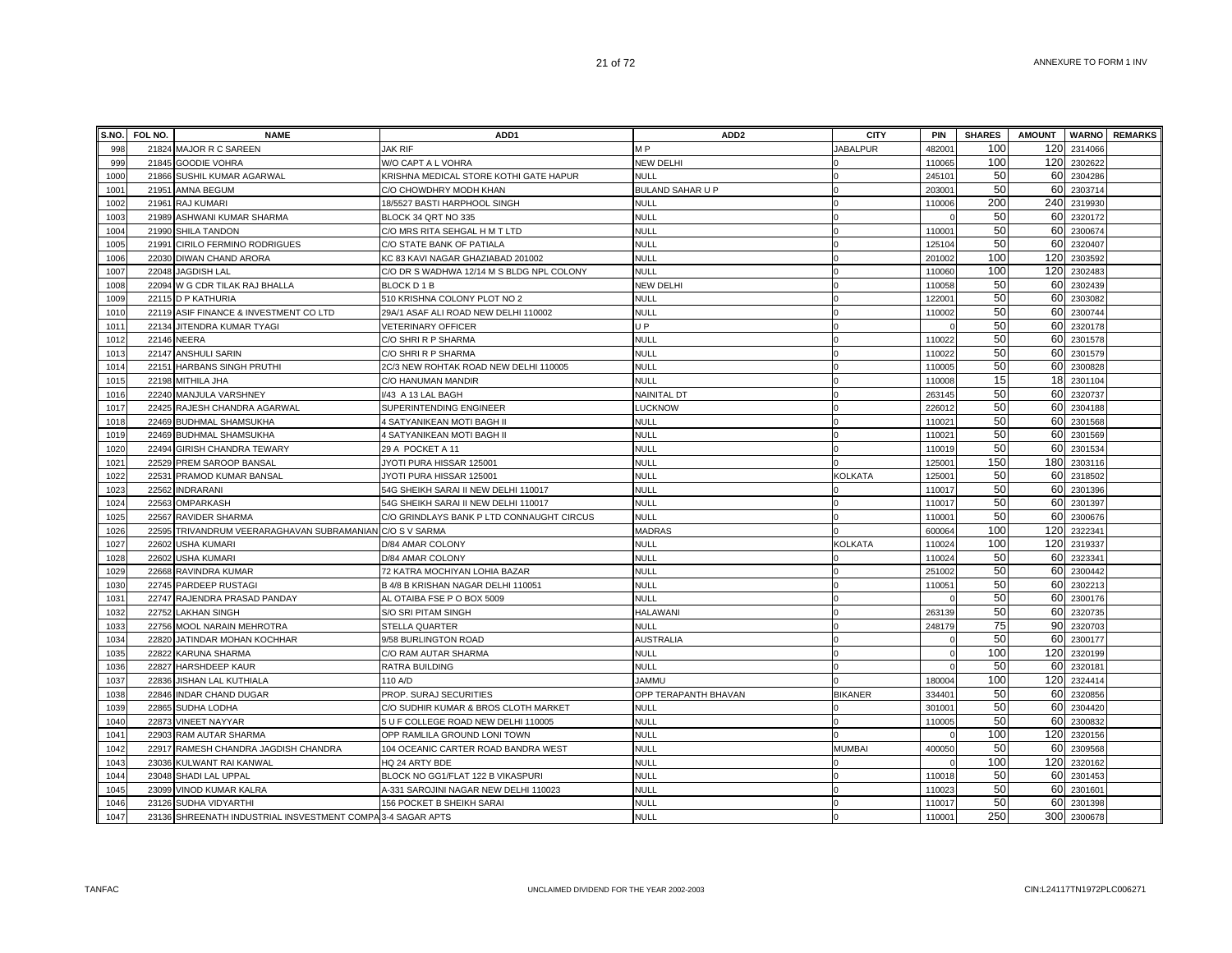|      | S.NO. FOL NO. | <b>NAME</b>                      | ADD <sub>1</sub>                         | ADD <sub>2</sub>     | <b>CITY</b>      | PIN                | <b>SHARES</b> | <b>AMOUNT</b> |         | <b>WARNO</b> REMARKS |
|------|---------------|----------------------------------|------------------------------------------|----------------------|------------------|--------------------|---------------|---------------|---------|----------------------|
| 1048 |               | 23139 V LAKSHMANAN               | E-1205                                   | U P                  |                  | 243122             | 50            | 60            | 2300438 |                      |
| 1049 |               | 23139 V LAKSHMANAN               | E-1205                                   | U P                  |                  | 243122             | 100           | 120           | 2300439 |                      |
| 1050 |               | 23142 HARDIP KAUR                | 66-A MODEL TOWN                          | <b>NULL</b>          |                  | 13500              | 100           | 120           | 2303209 |                      |
| 1051 |               | 23146 INSHA ULLAH KHAN           | MOH PATHANPURA SAHARANPUR 247001         | <b>NULL</b>          |                  | 24700              | 50            | 60            | 2323511 |                      |
| 1052 |               | 23167 AMIR ULLAH KHAN            | S/O SH INSHAULLAH KHAN                   | SAHARANPUR           |                  | 24700              | 50            | 60            | 2323512 |                      |
| 1053 |               | 23208 SWAPAN KUMAR GHOSH         | C/O MRS MOHINI GHOSH                     | <b>NULL</b>          |                  | 131029             | 50            | 60            | 2320418 |                      |
| 1054 |               | 23210 MOHINI GHOSH               | MOTILAL NHERU SCHOOL OF SPORTS RAI       | <b>NULL</b>          |                  | 131029             | 50            | 60            | 2320419 |                      |
| 1055 |               | 23227 SUSHILA RANI               | C/O P K GOEL MASALEY WALI FACTORY        | MUZAFFAR NAGAR       |                  | 251001             | 50            | 60            | 2304339 |                      |
| 1056 |               | 23289 KUNTI MENDIRATTA           | 427 INDIRA NAGAR COLONY                  | <b>NULL</b>          |                  |                    | 50            | 60            | 2320153 |                      |
| 1057 | 23304         | ANJALI KARANDE                   | 422 9TH CROSS                            | <b>BANGALORE</b>     | <b>BANGALORE</b> | 560094             | 100           | 120           | 2315266 |                      |
| 1058 |               | 23314 SUDHIR CHANDRA CHAKRAVORTY | O/47 VIJAY VIHAR                         | <b>NULL</b>          |                  | 110059             | 75            | 90            | 2302447 |                      |
| 1059 | 23315         | PRATIBHA MAINI                   | C/O SH A C MAINI P W D B & R COLONY      | <b>NULL</b>          |                  | 121102             | 50            | 60            | 2303045 |                      |
| 1060 | 23370         | <b>SHIV KUMAR</b>                | NO.185 GAGAN VIHAR                       | <b>NULL</b>          |                  | 11005              | 100           | 120           | 2302214 |                      |
| 1061 | 23388         | SURYA PRAKASH GUPTA              | S 9 GREEN PARK MAIN NEW DELHI 110016     | <b>NULL</b>          |                  | 11001              | 50            | 60            | 2301303 |                      |
| 1062 | 23394         | <b>SELVI YOVAN</b>               | C/O C YOVAN                              | NEW DELHI            |                  | 11000 <sup>-</sup> | 100           | 120           | 2300683 |                      |
| 1063 |               | 23395 SHANKARLAL MASKARA         | POCKET-B FLAT NO B-87                    | NULL                 |                  | 11009 <sup>-</sup> | 100           | 120           | 2302814 |                      |
| 1064 |               | 23403 SUREKHA GUPTA              | A-1/284A LAWRENCE ROAD DELHI 110035      | <b>NULL</b>          |                  | 110035             | 50            | 60            | 2301991 |                      |
| 1065 |               | 23407 K R HARIRAM                | C/O R C BANSAL 4/139 LALITA PARK         | <b>NULL</b>          |                  | 110092             | 50            | 60            | 2302919 |                      |
| 1066 |               | 23445 M K NARANG                 | 77 KALYAN VIHAR POLO MARG DELHI 110009   | NULL                 |                  | 110009             | 50            | 60            | 2301150 |                      |
| 1067 | 23447         | <b>LILA WANTI GROVER</b>         | 113 STATE BANK COLONY                    | DELHI                |                  | 11003              | 50            | 60            | 2301901 |                      |
| 1068 |               | 23449 PRAMILA NARANG             | 77 KALYAN VIHAR POLO MARG DELHI 110009   | <b>NULL</b>          |                  | 110009             | 50            | 60            | 2301151 |                      |
| 1069 | 23450         | KAMLESH NARANG                   | 77 KALYAN VIHAR POLO MARG DELHI 110009   | <b>NULL</b>          |                  | 110009             | 50            | 60            | 2301152 |                      |
| 1070 | 23453         | <b>B S NARANG</b>                | 77 KALYAN VIHAR POLO MARG DELHI 110009   | <b>NULL</b>          |                  | 110009             | 50            | 60            | 2301153 |                      |
| 1071 | 23457         | <b>SUNIL</b>                     | 77 KALYAN VIHAR POLO MARG DELHI 110009   | <b>NULL</b>          |                  | 110009             | 50            | 60            | 2301154 |                      |
| 1072 | 23458         | C P NARANG                       | 77 KALYAN VIHAR POLO MARG DELHI 110009   | <b>NULL</b>          |                  | 110009             | 50            | 60            | 2301155 |                      |
| 1073 |               | 23466 T N SWAMINATHAN            | 12/2286 G A CANAL WEST BANK              | NULL                 |                  | 61300              | 50            | 60            | 2324577 |                      |
| 1074 |               | 23625 MADHU MITTAL               | 39 MODEL BASTI NEW DELHI 110005          | <b>NULL</b>          |                  | 110005             | 50            | 60            | 2300834 |                      |
| 1075 |               | 23650 VIJENDRA KUMAR             | D-77 PANCHSHEEL ENCLAVE                  | <b>NULL</b>          |                  | 11001              | 100           | 120           | 2301400 |                      |
| 1076 |               | 23796 GITABEN PATOLIA            | C/O D R PATOLIA                          | <b>NULL</b>          | <b>RAJKOT</b>    | 360001             | 50            | 60            | 2323672 |                      |
| 1077 |               | 23797 RAVJIBHAI PATOLIA          | C/O D R PATOLIA                          | NULL                 |                  | 36000 <sup>-</sup> | 50            | 60            | 2323426 |                      |
| 1078 |               | 23973 ILLA PAREKH                | AADINATH TOWERS OPP ALL INDIAN RADIO     | <b>NULL</b>          | <b>RAJKOT</b>    | 36000 <sup>-</sup> | 50            | 60            | 2323639 |                      |
| 1079 | 24075         | JAYANTILAL PANASRA               | 16/188 ANAND NAGAR PARK RAJKOT 360002    | <b>NULL</b>          | <b>RAJKOT</b>    | 36000              | 50            | 60            | 2323692 |                      |
| 1080 |               | 24115 MAHENDRA UDESHI            | UMEDKAKA S BLDG NR JUBILLEE BAG          | <b>NULL</b>          | <b>RAJKOT</b>    | 36000              | 50            | 60            | 2323640 |                      |
| 1081 |               | 24117 SHOBHANA UDESHI            | UMEDKAK S DELO NR JUBILLEE BAG           | <b>NULL</b>          | <b>RAJKOT</b>    | 36000 <sup>-</sup> | 50            | 60            | 232364  |                      |
| 1082 |               | 24122 FATHUMATHU ZUHRA P V       | BLOCK NO 55 GUJARAT HSG BOARD DAIRY LAND | <b>NULL</b>          |                  | 36000              | 50            | 60            | 2324438 |                      |
| 1083 | 24123         | <b>IBRAHIM KALANCHERA</b>        | BLOCK NO 55 GUJARAT HSG BOARD DAIRY LAND | <b>NULL</b>          |                  | 36000              | 50            | 60            | 2324439 |                      |
| 1084 | 24204         | <b>ILA KHUNT</b>                 | C/O K P DESAI                            | <b>RAJKOT</b>        | <b>RAJKOT</b>    | 36000 <sup>-</sup> | 50            | 60            | 2323664 |                      |
| 1085 |               | 24205 PRABHUDAS GHEDIA           | MAHESH KUNJ KAMDAR STREET MANDVI CHOWK   | <b>NULL</b>          | <b>RAJKOT</b>    | 36000              | 50            | 60            | 2323643 |                      |
| 1086 | 24224         | REKHABEN HARSHADRAI PANERI       | 103/7 G E B COLONY                       | <b>JAMNAGAR DIST</b> |                  | 36114              | 50            | 60            | 2320908 |                      |
| 1087 |               | 24262 KANTILAL NARANBHAI PATEL   | NANDANVAN SOCIETY RANJIT SAGAR ROAD      | <b>NULL</b>          |                  | 361005             | 50            | 60            | 2323791 |                      |
| 1088 |               | 24264 VASANT NARANBHAI PATEL     | NANDANVAN SOCIETY RANJIT SAGAR ROAD      | <b>NULL</b>          |                  | 361005             | 50            | 60            | 2323793 |                      |
| 1089 | 24331         | <b>SONAL PATEL</b>               | C/O B N PATEL SRI RAM NIWAS              | <b>NULL</b>          | <b>RAJKOT</b>    | 360002             | 50            | 60            | 2323693 |                      |
| 1090 | 24368         | RAMESH PIPALIA                   | C/O KISHORE & CO GHIYA CHAMBER G K ROAD  | <b>NULL</b>          | <b>RAJKOT</b>    | 36000              | 50            | 60            | 2323648 |                      |
| 1091 | 24380         | RAJENDRA PRASAD AGARWALLA        | SINGHI AUTOMOBILES                       | A T ROAD             | <b>JORHAT</b>    | 78500              | 100           | 120           | 231969  |                      |
| 1092 | 24457         | <b>INDUMATI MANSUKHLAL</b>       | 2-A NEHRU PARK SOCIETY                   | <b>NULL</b>          |                  | 36200              | 50            | 60            | 2304800 |                      |
| 1093 | 24510         | <b>GAJENDRA C JOSHI</b>          | 4/22 MIG COLONY                          | <b>JAM NAGAR</b>     |                  | 36100              | 50            | 60            | 2323794 |                      |
| 1094 | 24547         | <b>LALITA DEVI GANGWAL</b>       | <b>GANGWAL TRADING CO</b>                | SARAF BUILDING ANNEX | <b>GUWAHATI</b>  | 78100 <sup>-</sup> | 100           | 120           | 2324374 |                      |
| 1095 | 24595         | HARISH CHANDRA M PATEL           | #NAME?                                   | <b>NULL</b>          |                  | 361008             | 50            | 60            | 2323800 |                      |
| 1096 |               | 24624 PANKAJ BIHARILAL ADALJA    | 34/CD                                    | <b>NULL</b>          | <b>RAJKOT</b>    | 360002             | 100           | 120           | 2323703 |                      |
| 1097 | 24631         | <b>KANTILAL BHANSALI</b>         | PALACE ROAD 1/5 VARDHMAN NAGAR           | NULL                 | <b>RAJKOT</b>    | 360001             | 50            | 60            | 2323661 |                      |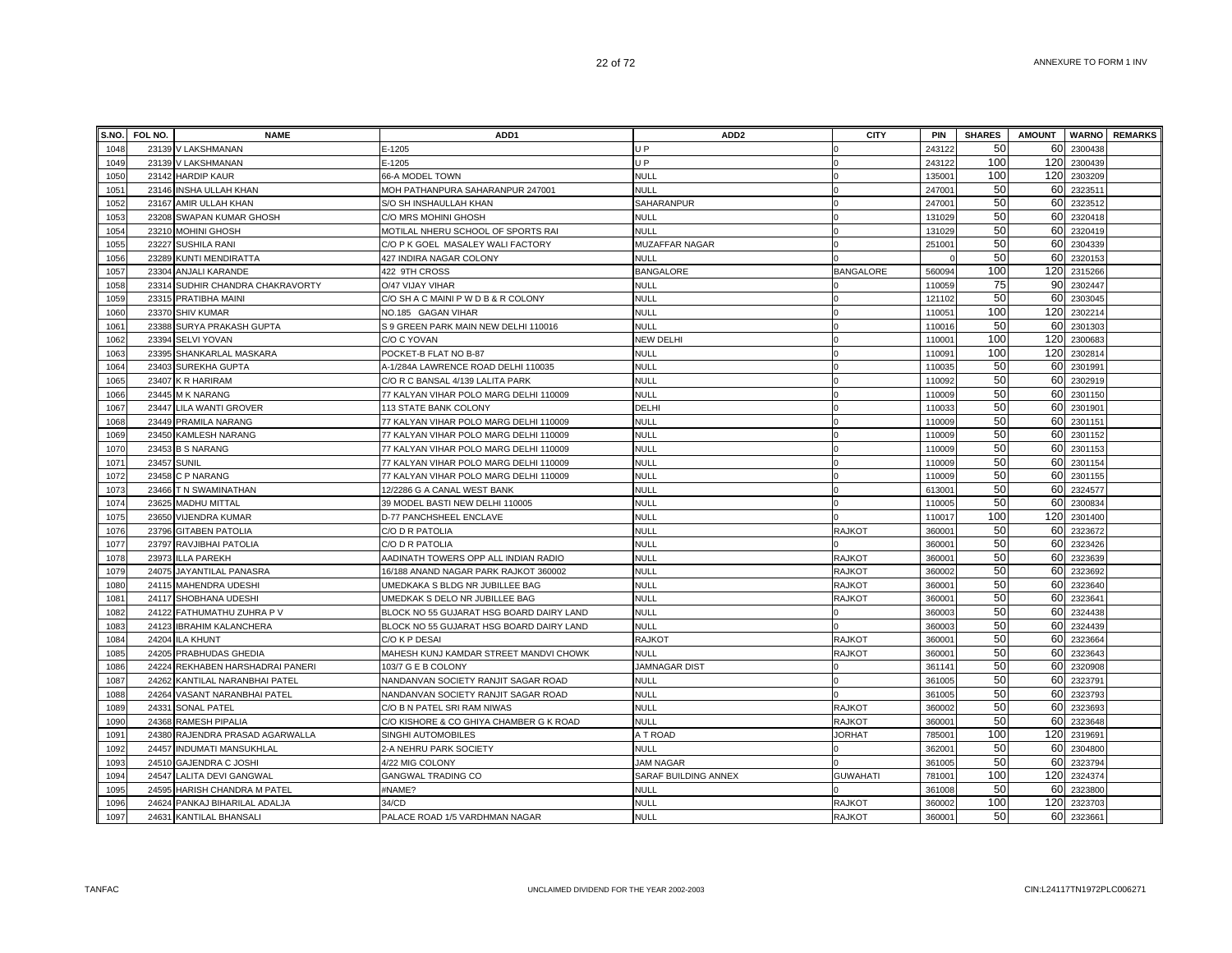| S.NO. | <b>FOL NO.</b> | <b>NAME</b>                      | ADD <sub>1</sub>                          | ADD <sub>2</sub>   | <b>CITY</b>   | <b>PIN</b>         | <b>SHARES</b> | <b>AMOUNT</b> |         | <b>WARNO</b> REMARKS |
|-------|----------------|----------------------------------|-------------------------------------------|--------------------|---------------|--------------------|---------------|---------------|---------|----------------------|
| 1098  |                | 24636 VALLABHBHAI VAISHNAV       | DR V R VAISHNAVS SURGICAL HOSPITAL        | <b>NULL</b>        |               | 36200 <sup>-</sup> | 100           | 120           | 2304801 |                      |
| 1099  | 24645          | KUMUDBEN ADALJA                  | BUILDING NO 87 JAN KALYAN SOCIETY         | NULL               | <b>RAJKOT</b> | 36000 <sup>-</sup> | 100           | 120           | 2323662 |                      |
| 1100  |                | 24736 HARISH C K MATHUR          | 7-K-13 JAWAHAR NAGAR                      | <b>JAIPUR</b>      |               | 302004             | 100           | 120           | 2304535 |                      |
| 1101  |                | 24737 TARA MATHUR                | 7-K-13 JAWAHAR NAGAR                      | <b>JAIPUR</b>      |               | 302004             | 100           | 120           | 2304536 |                      |
| 1102  |                | 24763 ANIL KUMAR BHARGAVA        | 64 PANCHWATI UDAIPUR RAJ 313001           | <b>NULL</b>        |               | 31300              | 50            | 60            | 2304694 |                      |
| 1103  |                | 24780 REETA SHAHI                | W/O KAMLESH SHAHI                         | <b>NULL</b>        |               | 276001             | 50            | 60            | 2320755 |                      |
| 1104  | 24787          | VINOD KUMAR KHATTRY              | D-37/38 BARADEO VARANASI 221001           | <b>NULL</b>        |               | 22100 <sup>-</sup> | 50            | 60            | 2304067 |                      |
| 1105  | 24790          | <b>MOHD RAFIQUE</b>              | <b>WATER RESOURCES &amp;</b>              | NULL               |               | 221002             | 100           | 120           | 230408  |                      |
| 1106  | 24804          | RAGHUNATH PRASAD GINODIA         | C-26/35 A 1-B GHANSHYAM NIWAS             | <b>NULL</b>        |               | 22100              | 350           | 420           | 230043  |                      |
| 1107  | 24805          | CHHATRA DHARI SINGH              | <b>VILLAGE PATER</b>                      | <b>NULL</b>        |               | 22120              | 100           | 120           | 2300434 |                      |
| 1108  | 24826          | <b>BUL BUL RANI</b>              | C/O PREM KRISHNA                          | GULBARGA KARNATAKA |               | 585229             | 100           | 120           | 2322284 |                      |
| 1109  | 24862          | SHREE PRAKASH MAHESHWARI         | <b>GANESHPUR (TARNA)</b>                  | VARANASI           | VARANASI      | 221003             | 100           | 120           | 2320629 |                      |
| 1110  | 24873          | HARI PRASAD OMAR                 | C 27/99 B 1 II FLOOR JAGATGANJ            | NULL               |               | 22100              | 50            | 60            | 2304071 |                      |
| 1111  | 24877          | <b>D K SHARMA</b>                | <b>NEW G-30</b>                           | VARNASI            |               | 221005             | 50            | 60            | 2304100 |                      |
| 1112  | 24888          | <b>VEENA SETH</b>                | C/O KALP TARU                             | VARANASI           | VARANASI      | 221004             | 50            | 60            | 2320632 |                      |
| 1113  | 24924          | PRASIDH NARAIN RAI               | IN THE HOUSE OF LOLARAK SINGH             | <b>NULL</b>        |               |                    | 50            | 60            | 2320168 |                      |
| 1114  | 24932          | ABDUL SHAKOOR                    | 129 MOHAMAD SHAHEED VARANASI 221001       | <b>NULL</b>        |               | 22100 <sup>-</sup> | 50            | 60            | 2300433 |                      |
| 1115  |                | 24948 RAKESH AGRAWAL             | K 25/63 SOOT TOLA VARANASI U P 221001     | <b>NULL</b>        |               | 22100 <sup>-</sup> | 50            | 60            | 2304074 |                      |
| 1116  | 24965          | AJAY KUMAR SRIVASTAVA            | C/O SHRI A K SRIVASTAVA                   | NOIDA              |               | 20130              | 50            | 60            | 2303670 |                      |
| 1117  | 25009          | KAUSHALYA R NAGPAL               | 29 RAJENDER PARK                          | <b>NULL</b>        |               | 110060             | 50            | 60            | 2302492 |                      |
| 1118  | 25059          | MARUTI VISHNU THOPTE             | <b>B-17 BIBVEWADI</b>                     | <b>NULL</b>        | <b>PUNE</b>   | 411037             | 50            | 60            | 2313230 |                      |
| 1119  | 25070          | VASANT NARAYAN DUDHANE           | <b>B-17 BIBVEWADI</b>                     | <b>NULL</b>        | <b>PUNE</b>   | 411037             | 50            | 60            | 231323  |                      |
| 1120  | 25076          | ARVIND GOVANDE                   | 681 A PULACHI WADI                        | <b>NULL</b>        | <b>PUNE</b>   | 411004             | 50            | 60            | 2312915 |                      |
| 1121  |                | 25120 KATHLEEN BISWAS            | C/O BRIJ S BISWAS                         | DELHI CANTT        |               | 11001              | 50            | 60            | 2301167 |                      |
| 1122  |                | 25130 SHEILA PRADEEP KASBEKAR    | COTTAGE HOSPITAL BUNGLOW                  | <b>NULL</b>        |               | 415110             | 50            | 60            | 2321388 |                      |
| 1123  |                | 25147 MADHUKAR MAHADEO KHADILKAR | C/O BARVE WADA SATTIKAR LANE              | <b>NULL</b>        |               | 416416             | 50            | 60            | 2323886 |                      |
| 1124  | 25201          | MOHAN SHANKERDAS THADANI         | 363/1 SHIVAJINAGAR POONA 411005           | <b>NULL</b>        | <b>PUNE</b>   | 411005             | 50            | 60            | 2312942 |                      |
| 1125  | 25215          | PRAKASH SHAMRAO KARVE            | ROOM NO 9 NEW HOSTEL WALCHAND NAGAR       | NULL               | <b>PUNE</b>   | 413114             | 50            | 60            | 2313331 |                      |
| 1126  | 25228          | ASHOK SIDRAMAPPA BANDA           | C/O S G BANDA 444 MANIK CHOWK             | <b>NULL</b>        |               | 413002             | 50            | 60            | 2323818 |                      |
| 1127  | 25244          | KAMALESH PANDURANG PRABHU        | 1971C LAXMIPURI KOLHAPUR 416002           | <b>NULL</b>        |               | 416002             | 50            | 60            | 2323862 |                      |
| 1128  | 25249          | SHASHANK SATHE                   | 1039 SHUKRAWAR PETH VIHAR TILAK ROAD      | <b>NULL</b>        | <b>PUNE</b>   | 411002             | 50            | 60            | 2312848 |                      |
| 1129  | 25255          | PRADEEP DESHPANDE                | B-54/525 M I G COLONY                     | <b>NULL</b>        | <b>MUMBA</b>  | 40005 <sup>-</sup> | 100           | 120           | 2321327 |                      |
| 1130  | 25276          | PURUSHOTTAM KHEDKAR              | 20/165 MAHARSHI NAGAR POONA 411037        | <b>NULL</b>        | <b>PUNE</b>   | 411037             | 50            | 60            | 2313234 |                      |
| 1131  | 25332          | <b>UDAY YESHWANT BHENDE</b>      | ANANDITA 33/20 PRABHAT ROAD               | <b>NULL</b>        | <b>PUNE</b>   | 411004             | 25            | 30            | 2312920 |                      |
| 1132  | 25357          | <b>ASHA GOPWANI</b>              | NILKONTH NAGAR HSG CO OP SOCY             | <b>PUNE</b>        | <b>PUNE</b>   | 411042             | 50            | 60            | 2313293 |                      |
| 1133  | 25365          | CHANDRAKUMAR AJMERE              | S/25 BAJAJ TEMPO COLONY                   | <b>NULL</b>        | <b>PUNE</b>   | 411035             | 50            | 60            | 2313203 |                      |
| 1134  | 25369          | RANGANATH LAXMAN KORADE          | 538 SHANWAR PETH PUNE 411030              | <b>NULL</b>        | <b>PUNE</b>   | 411030             | 50            | 60            | 2313155 |                      |
| 1135  | 25384          | RAJSHEKHAR B SRIVASTAVA          | 84/4 RLY COLONY GANESH HALL               | <b>NULL</b>        |               | 41300 <sup>-</sup> | 50            | 60            | 2323807 |                      |
| 1136  | 25393          | PRAKASH MANJANATH TELANG         | 10 SHREEBAN 1099 MODEL COLONY PUNE 411016 | <b>NULL</b>        | <b>PUNE</b>   | 411016             | 50            | 60            | 2313057 |                      |
| 1137  | 25394          | ANJALI PRAKASH TELANG            | 10 SHREEBAN 1099 MODEL COLONY PUNE 411016 | <b>NULL</b>        | <b>PUNE</b>   | 411016             | 50            | 60            | 2313058 |                      |
| 1138  | 25401          | PRABHA BHOJ                      | D/2                                       | DIST POONA         |               |                    | 50            | 60            | 2320185 |                      |
| 1139  | 25406          | RAMCHANDRA VAMAN KULKARNI        | 588/4 TILAK ROAD NEW 1020 SHUKRAWAR PETH  | <b>NULL</b>        | <b>PUNE</b>   | 411002             | 50            | 60            | 2312850 |                      |
| 1140  | 25414          | VAMAN PARSHURAM KHAMBETE         | 1187/1 SHIVAJINAGAR PUNE 411005           | <b>NULL</b>        | <b>PUNE</b>   | 411005             | 50            | 60            | 2312944 |                      |
| 1141  | 25523          | CHANDRAN NEELAKANTAN             | ESTABLISHMENT SECTION                     | <b>NULL</b>        | <b>PUNE</b>   | 411003             | 50            | 60            | 2312879 |                      |
| 1142  | 25540          | JASODA LAXMINARAYAN TIWARI       | E/3 KALYAN SOCIETY                        | <b>NULL</b>        | <b>PUNE</b>   | 411002             | 100           | 120           | 2312854 |                      |
| 1143  | 25542          | LAXMINARAYAN JAYANRAYAN TIWARI   | E/3 KALYAN SOCIETY                        | <b>NULL</b>        | <b>PUNE</b>   | 411002             | 100           | 120           | 2312855 |                      |
| 1144  | 25551          | NANDKISHOR CHANDAK               | 635/85 SAMRUDHI VIJAYANAGAR COLONY        | <b>NULL</b>        | <b>PUNE</b>   | 411030             | 50            | 60            | 2313160 |                      |
| 1145  | 25554          | SHRIRAM KHANDELWAL               | <b>GERA TERRACE</b>                       | <b>NULL</b>        | <b>PUNE</b>   | 411014             | 50            | 60            | 2313030 |                      |
| 1146  | 25568          | ABHAY SURESH CHAUBAL             | 501 RASTA PETH                            | <b>NULL</b>        | <b>PUNE</b>   | 41101              | 50            | 60            | 2313018 |                      |
| 1147  |                | 25569 LATIKA SURESH CHAUBAL      | 501 RASTA PETH                            | NULL               | <b>PUNE</b>   | 411011             | 50            | 60            | 2313019 |                      |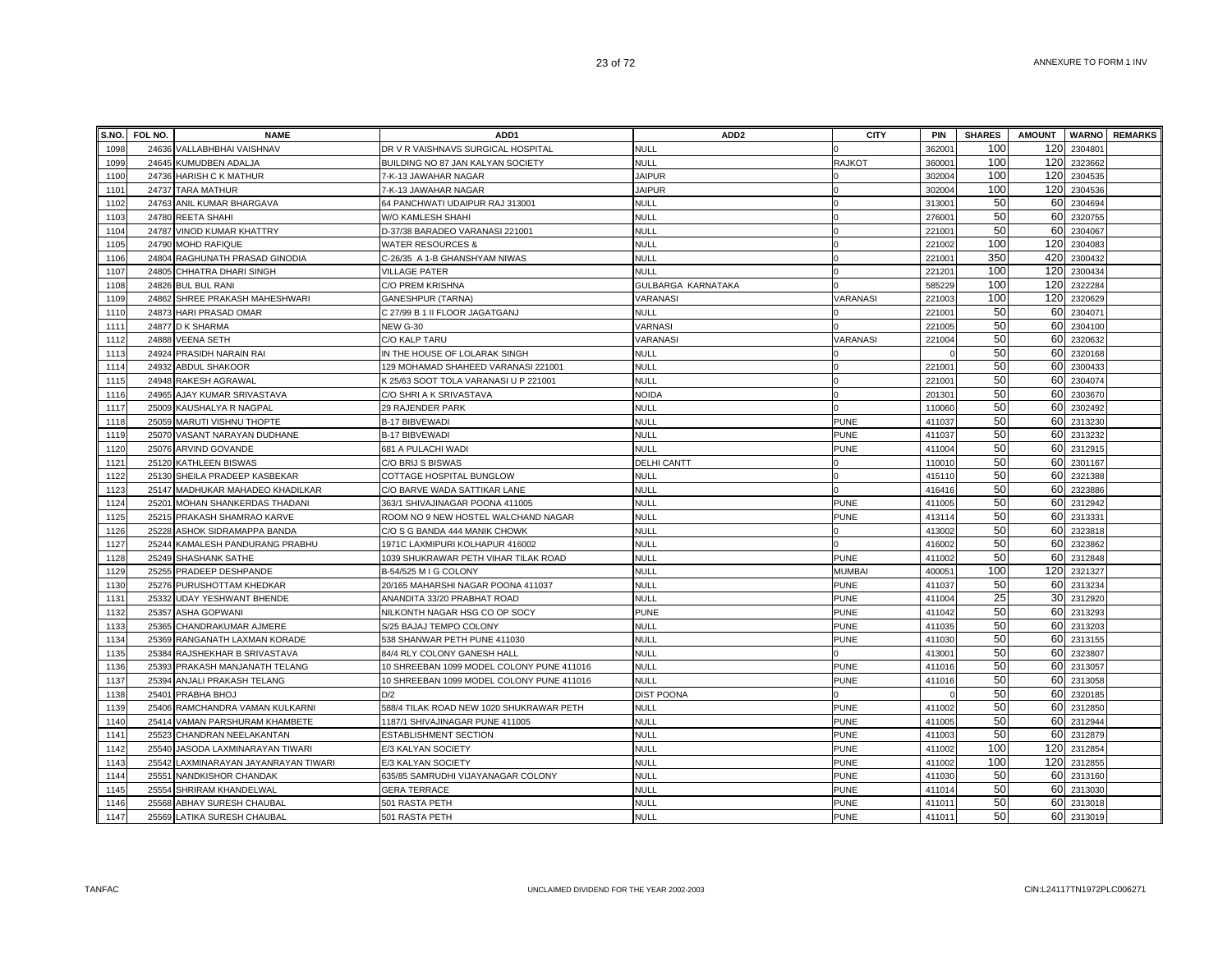| S.NO.        | FOL NO. | <b>NAME</b>                                               | ADD <sub>1</sub>                                 | ADD <sub>2</sub>                  | <b>CITY</b>                    | <b>PIN</b>         | <b>SHARES</b> | <b>AMOUNT</b> |                    | <b>WARNO REMARKS</b> |
|--------------|---------|-----------------------------------------------------------|--------------------------------------------------|-----------------------------------|--------------------------------|--------------------|---------------|---------------|--------------------|----------------------|
| 1148         |         | 25572 PADMA GHANSHAM SARDA                                | 557/2 SHUKRAWAR PETH PUNE 411002                 | NULL                              | PUNE                           | 411002             | 50            | 60            | 2312856            |                      |
| 1149         |         | 25584 NILKANTH DAMLE                                      | D/3 MANTRI HSG COMPLEX                           | <b>PUNE</b>                       | <b>PUNE</b>                    | 411012             | 50            | 60            | 2321319            |                      |
| 1150         | 25607   | VIPAN KUMAR PRANNATH ABROL                                | A 5/4B BURMON HORIZON                            | <b>PUNE</b>                       | <b>PUNE</b>                    | 411048             | 50            | 60            | 2321353            |                      |
| 1151         |         | 25610 MAHENDRA SHAH                                       | 409A CENTRE STREET PUNE 411001                   | <b>NULL</b>                       | AHMEDABAD                      | 411001             | 100           | 120           | 2304977            |                      |
| 1152         |         | 25642 SHANTINATH BAHUBALI UPADHYE                         | <b>UPADHYE BUNGALOW</b>                          | SANGLI DIST M.S.                  | SANGLI                         | 416415             | 75            | 90            | 2313390            |                      |
| 1153         |         | 25691 DILIP KAUTIK MAHAJAN                                | D-143 MISSION ROAD NEAR G TO                     | <b>NULL</b>                       |                                | 42520 <sup>-</sup> | 100           | 120           | 2321465            |                      |
| 1154         |         | 25714 S N CHANDRATRE                                      | 7 RED WOOD CROFT                                 | CV 10 7 HY UNITED KINGDOM         |                                |                    | 50            | 60            | 2300178            |                      |
| 1155         |         | 25715 PARVEEN BHUTANI                                     | 61                                               | <b>PUNE</b>                       | <b>PUNE</b>                    | 41103              | 50            | 60            | 2321341            |                      |
| 1156         |         | 25746 SAROJAM S PILLAI                                    | FLAT NO.15 2ND FLOOR                             | <b>PUNE</b>                       | <b>PUNE</b>                    | 411001             | 50            | 60            | 2312814            |                      |
| 1157         |         | 25781 KAMALAKAR DNYANDEO YADAO                            | AT PO KHATGUN TAL KHATAN                         | <b>NULL</b>                       |                                | 415502             | 50            | 60            | 2321393            |                      |
| 1158         |         | 25796 VINOD DATTATRAYA SURNIS                             | <b>B17 MAIN COLONY</b>                           | <b>NULL</b>                       | <b>PUNE</b>                    | 413114             | 50            | 60            | 2313332            |                      |
| 1159         | 25806   | <b>SMITA SURESH PARIKH</b>                                | PUNIT APARTMENTS 2ND FLOOR                       | <b>SHOLAPUR</b>                   |                                | 41300 <sup>-</sup> | 50            | 60            | 2323809            |                      |
| 1160         |         | 25820 VASANT DAMODAR DATAR                                | SUSHEELA 109/17 ERANDAWANE PUNE 411004           | <b>NULL</b>                       | <b>PUNE</b>                    | 411004             | 50            | 60            | 2312924            |                      |
| 1161         | 25853   | <b>GULAB GHULE</b>                                        | 6/72 NETAJINAGAR WANAURI CAMP PUNE 411001        | <b>NULL</b>                       | <b>PUNE</b>                    | 41100 <sup>-</sup> | 50            | 60            | 2312805            |                      |
| 1162         |         | 25854 CHHAYA GHULE                                        | 6/72 NETAJINAGAR WANAURI CAMP PUNE 411001        | <b>NULL</b>                       | <b>PUNE</b>                    | 41100 <sup>-</sup> | 50            | 60            | 2312806            |                      |
| 1163         |         | 25885 KUSUM RAMCHANDRA CHIMBALKAR                         | 31 MUKUND NAGAR PUNE 411037                      | <b>NULL</b>                       | <b>PUNE</b>                    | 41103              | 50            | 60            | 2313242            |                      |
| 1164         |         | 25927 INDRANI SEN                                         | DII-18 NCL COLONY PUNE 411008                    | <b>NULL</b>                       | <b>PUNE</b>                    | 411008             | 50            | 60            | 2321317            |                      |
| 1165         |         | 25928 SANTOSH                                             | C/O MR DEEP CHAND CENTURY ENKA LTD               | <b>NULL</b>                       | <b>PUNE</b>                    | 411026             | 50            | 60            | 2313082            |                      |
| 1166         |         | 25929 SANJEEV KUMAR KHATRI                                | C/O MR DEEP CHAND CENTURY ENKA LTD               | NULL                              | <b>PUNE</b>                    | 411026             | 50            | 60            | 2313083            |                      |
| 1167         |         | 25950 SHAKUNTALA SADASHIV GORE                            | 180 PASHAN PUNE MAHARASHTRA 411045               | <b>NULL</b>                       | <b>PUNE</b>                    | 411045             | 50            | 60            | 2321349            |                      |
| 1168         |         | 25968 NEENA PALSULE                                       | 727 D SADASHIV PETH POONA 411030                 | NULL                              | <b>PUNE</b>                    | 411030             | 50            | 60            | 2313168            |                      |
| 1169         |         | 25973 HEMANT BHAT                                         | P O BOX 28                                       | SULTANATE OF OMAN POSTAL CODE 114 |                                |                    | 50            | 60            | 2300179            |                      |
| 1170         | 26045   | SUSHAMA KEVALCHAND BORA                                   | 484/6 MITRAMANDAL COLONY PARVATI PUNE            | <b>NULL</b>                       | <b>PUNE</b>                    | 411009             | 50            | 60            | 2313006            |                      |
| 1171         |         | 26047 SURESH SAKHARAM BHONSALE                            | AT & POST BHAVANINAGAR                           | <b>NULL</b>                       |                                | 413104             | 50            | 60            | 2321369            |                      |
| 1172         | 26056   | SHRIKANT VINAYAK JOG                                      | 609 NEW SADASHIV PETH PHADATARE CHOWK            | <b>NULL</b>                       | <b>PUNE</b>                    | 411030             | 50            | 60            | 2313170            |                      |
| 1173         |         | 26156 VISHVAS GANESH JOSHI                                | B17B MAIN COLONY WALCHANDNAGAR                   | <b>NULL</b>                       |                                | 413114             | 50            | 60            | 2313335            |                      |
| 1174         |         | 26157 PRIYA PANDURANG PRASADE                             | PRABHU CHAYA 962/1 MAHATMA GAANDHI ROAD          | <b>NULL</b>                       |                                | 416416             | 50            | 60            | 2323892            |                      |
| 1175         |         | 26163 CAPT. Y SIROMI                                      | GE <sub>P</sub>                                  | <b>NULL</b>                       | <b>JABALPUR</b>                | 48200 <sup>-</sup> | 50            | 60            | 2314067            |                      |
| 1176         |         | 26167 S KRISHNAMURTHY                                     | 69-C POCKET A & B                                | DELHI                             |                                | 110095             | 50            | 60            | 2302961            |                      |
| 1177         |         | 26236 PRABHAKAR KULKARNI                                  | QRS TYPE IV-1                                    | SOLAPUR (MAHARASTRA)              |                                | 41300 <sup>-</sup> | 75            | 90            | 2323810            |                      |
| 1178         |         | 26250 BARUN MAJUMDAR                                      | PEEF MATERIAL MANAGEMENT                         | <b>NULL</b>                       | <b>PUNE</b>                    | 411026             | 100           | 120           | 2313085            |                      |
| 1179         |         | 26270 VIJAYA RAMCHANDRA KULKARNI                          | 429 KIRLOSKARVADI DIST SANGLI 416308             | <b>NULL</b>                       |                                | 416308             | 50            | 60            | 2321410            |                      |
| 1180         |         | 26271 HEMLATA SANJEEV DATE                                | 403 KIRLOSKARVADI DIST SANGL                     | NULL                              |                                | 416308             | 50            | 60            | 232141             |                      |
| 1181         |         | 26283 KALA DADASAHEB PATIL                                | C/O D M PATIL SHANTASADAN                        | <b>NULL</b>                       | <b>BELGAUM</b>                 | 590006             | 50            | 60            | 2324092            |                      |
| 1182         |         | 26301 BALKRISHNA BAUSKAR                                  | RAMDOOT VIHAR                                    | KOTRYD M K ROAD                   |                                |                    | 50            | 60            | 2320229            |                      |
| 1183         |         | 26309 NAMADEO PANDURANG NIKAM                             | D 38/6 RANGE HILLS KIRKEE POONA 411020           | <b>NULL</b>                       | <b>PUNE</b>                    | 411020             | 50            | 60            | 2321329            |                      |
| 1184         |         | 26318 SATISH MANIKLAL SHAH                                | A-11 MANMOHAN PARK                               | <b>PUNE</b>                       |                                | 411037             | 50            | 60            | 2300539            |                      |
| 1185         |         | 26356 K S VISWANATHAN                                     | NO.460 RASTA PETH                                | <b>NULL</b>                       | <b>PUNE</b>                    | 41101              | 50            | 60            | 2313024            |                      |
| 1186         |         | 26360 OMPRAKASH SARDA                                     | 237 SHUKRAWAR PETH NEAR CHINCH TALIM             | <b>NULL</b>                       | <b>PUNE</b>                    | 411002             | 50            | 60            | 2312867            |                      |
| 1187         |         | 26391 RAJNIKANT UMARSHI NANDU                             | 63 SHASTRI APARTMENT 4 MOLEDINA ROAD             | <b>NULL</b>                       | <b>PUNE</b>                    | 411001             | 50            | 60            | 2312809            |                      |
| 1188         |         | 26400 VENKATA RAMA MOHANRAO CHALASANI                     | 14/127 RAILWAY STATION ROAD                      | <b>NULL</b>                       |                                | 521301             | 100<br>50     | 120           | 2314585            |                      |
| 1189<br>1190 | 26427   | 26404 MADHAV GANESH SHENDYE                               | 561 SADASHIV PETH PUNE 411030                    | <b>NULL</b><br><b>NULL</b>        | <b>PUNE</b>                    | 411030<br>41311    | 50            | 60<br>60      | 2313181<br>2313336 |                      |
|              |         | PRABHAKAR BHAGWAN DHARURKAR                               | M1/5 MAIN COLONY                                 |                                   |                                |                    |               |               |                    |                      |
| 1191         |         | 26429 SANJAY KESHAVRAO GAVDE                              | C/O BANK OF INDIA AT & PO ASU TAL PHALTAN        | <b>NULL</b>                       |                                | 415523             | 50<br>50      | 60            | 2321398            |                      |
| 1192         | 26458   | ANURADHA BHARATI                                          | CD 105/D24                                       | <b>THANE</b><br><b>NULL</b>       | <b>THANE</b>                   | 40060              | 50            | 60<br>60      | 2312435            |                      |
| 1193         |         | 26460 VAMAN POOJARY                                       | C/O N B AMIN FRANCIS ESTATE                      |                                   | <b>MUMBAI</b>                  | 40007              | 50            |               | 2311549            |                      |
| 1194         |         | 26480 ABITURAB JARIWALA                                   | 44 A NES BIT ROAD                                | <b>NULL</b><br><b>NULL</b>        | <b>MUMBAI</b>                  | 40001              | 50            | 60<br>60      | 2307780            |                      |
| 1195<br>1196 |         | 26492 RADHAKRISHNAN MOORKOTH<br>26496 GEETA GANESH GAIKAR | 1 ANGELA CHARLI HOUSE<br>RAGHUNATH MAHARAJ SH 38 | <b>BOMBAY</b>                     | <b>MUMBAI</b><br><b>MUMBAI</b> | 400098<br>400003   | 50            | 60            | 2312251<br>2307053 |                      |
| 1197         |         | 26502 PRITA REGE                                          | 17 MAYA VILLA OLD KHAR BOMBAY 400052             | <b>NULL</b>                       | <b>MUMBA</b>                   | 400052             | 50            | 60            | 2309737            |                      |
|              |         |                                                           |                                                  |                                   |                                |                    |               |               |                    |                      |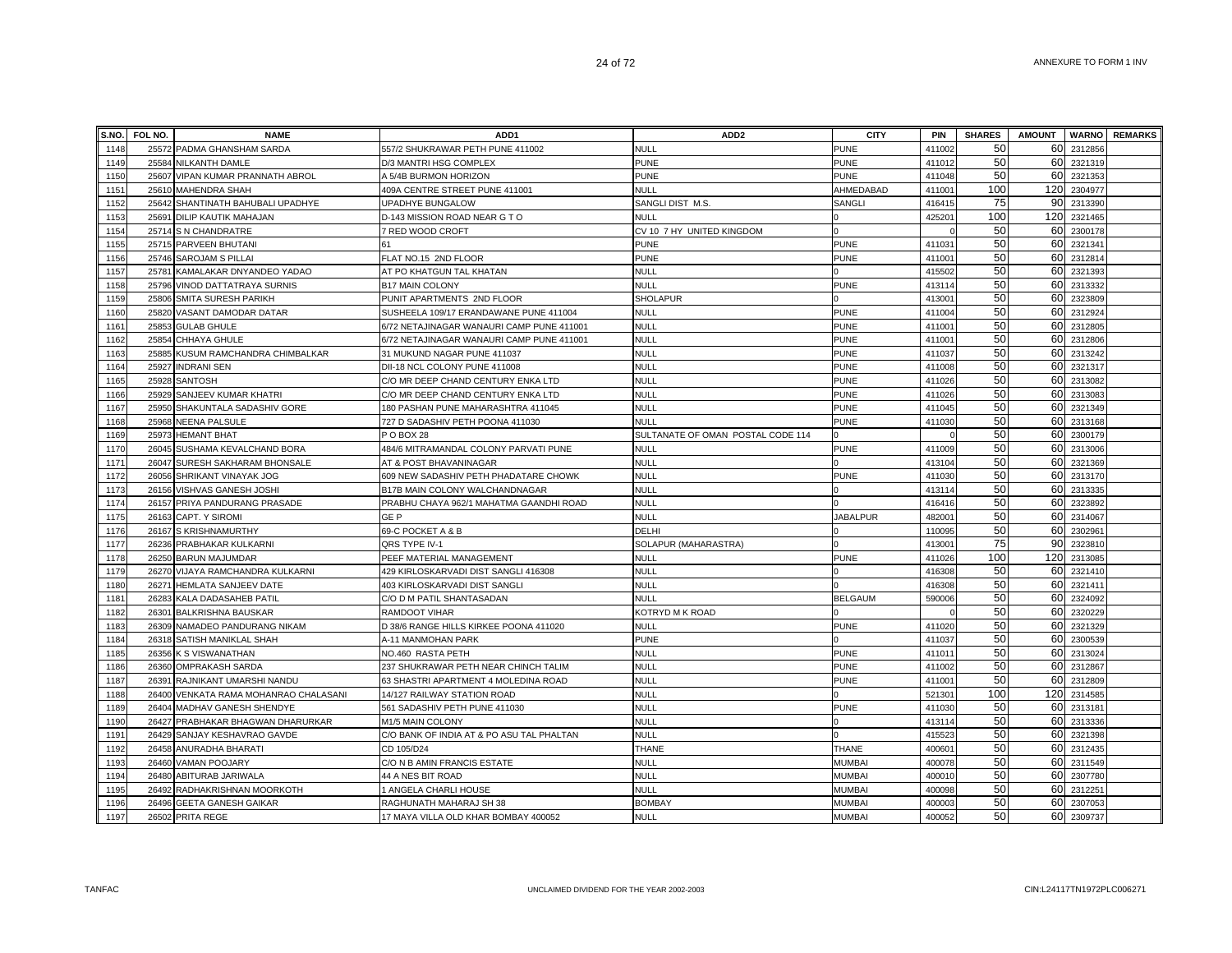| S.NO.        | FOL NO. | <b>NAME</b>                                      | ADD <sub>1</sub>                                                | ADD <sub>2</sub>                | <b>CITY</b>                    | PIN                | <b>SHARES</b> | <b>AMOUNT</b> |                    | <b>WARNO REMARKS</b> |
|--------------|---------|--------------------------------------------------|-----------------------------------------------------------------|---------------------------------|--------------------------------|--------------------|---------------|---------------|--------------------|----------------------|
| 1198         |         | 26509 SUBHENDRA NATH DAS                         | 117/6 NEW CUSTOM QUARTERS                                       | <b>BOMBAY</b>                   | <b>MUMBAI</b>                  | 400019             | 50            | 60            | 2308278            |                      |
| 1199         |         | 26518 RAMESHKUMAR BHALOTIA                       | 321/9 SANJOG HSG SOCY                                           | <b>NULL</b>                     |                                |                    | 50            | 60            | 2320280            |                      |
| 1200         |         | 26525 SHARADCHANDRA MAHADIK                      | USHA KIRON BUNGALOW OPP VASANT COLONY                           | NULL                            |                                | 416416             | 100           | 120           | 2323894            |                      |
| 1201         |         | 26578 RAJENDRA SINGH RATHORE                     | CPOMESS                                                         | <b>NULL</b>                     | <b>MUMBAI</b>                  | 400001             | 50            | 60            | 2306748            |                      |
| 1202         |         | 26582 KAMAL VASANT GADGIL                        | 27 JALKIRAN CUFFE PARADE                                        | <b>NULL</b>                     | <b>MUMBAI</b>                  | 400005             | 50            | 60            | 2307341            |                      |
| 1203         |         | 26583 VASANT DINKAR GADGIL                       | 27 JALKIRAN CUFFE PARADE                                        | <b>NULL</b>                     | <b>MUMBAI</b>                  | 400005             | 50            | 60            | 2307342            |                      |
| 1204         |         | 26649 LAXMAN TULSIRAM RAHOT                      | MUKKAM POST KATHI                                               | <b>NULL</b>                     |                                | 413120             | 50            | 60            | 2321374            |                      |
| 1205         |         | 26665 HARGOBIND C BAWEJA                         | BLOCK NO 382/4 O T SECTION ULHASNAGAR                           | <b>NULL</b>                     | <b>ULHAS NAGAR</b>             | 42100 <sup>-</sup> | 50            | 60            | 2313392            |                      |
| 1206         | 26686   | CHIMANLAL MANGLANI                               | 463 C G STAFF QUARTERS                                          | NULL                            | <b>MUMBAI</b>                  | 400037             | 50            | 60            | 2309276            |                      |
| 1207         | 26687   | VIPIN CHANDULAL GUNDERIA                         | C/O NARENDRA THAKORLAL SHAH                                     | 182 DADYSETH AGIARY LANE BOMBAY | <b>MUMBA</b>                   | 400002             | 50            | 60            | 2306955            |                      |
| 1208         | 26692   | SARAH ANDAZ                                      | 7/74 MONLISA APARTMENTS                                         | <b>NULL</b>                     | <b>MUMBA</b>                   | 400050             | 50            | 60            | 2309569            |                      |
| 1209         |         | 26705 INDIRA NAGIN GOPANI                        | PITALE PRASAD 17 SHANKAR SHETH LANE                             | <b>NULL</b>                     | <b>MUMBAI</b>                  | 400007             | 50            | 60            | 2307596            |                      |
| 1210         |         | 26748 SANJAY KUMAR                               | KOTHI NO 3103                                                   | CHANDIGARH                      |                                |                    | 50            | 60            | 2320274            |                      |
| 1211         |         | 26768 ARUN KUMAR JAIN                            | 33 BUROTTA STREET CALCUTTA 700007                               | <b>NULL</b>                     | <b>KOLKATA</b>                 | 70000              | 50            | 60            | 2318462            |                      |
| 1212         |         | 26768 ARUN KUMAR JAIN                            | 33 BUROTTA STREET CALCUTTA 700007                               | <b>NULL</b>                     | <b>KOLKATA</b>                 | 700007             | 50            | 60            | 2318536            |                      |
| 1213         |         | 26806 PRABHAKARAN M V                            | 14/535 NIRMAL NAGAR                                             | <b>NULL</b>                     | <b>MUMBAI</b>                  | 40005              | 50            | 60            | 2309655            |                      |
| 1214         |         | 26869 PADMAKAR JAIRAM DESHPANDE                  | SNEHA SADAN                                                     | <b>NULL</b>                     | <b>MUMBAI</b>                  | 400004             | 50            | 60            | 2307199            |                      |
| 1215         |         | 26892 SAMEER SAMANTA                             | 13 MEERA BAUG                                                   | <b>BOMBAY</b>                   | <b>MUMBAI</b>                  | 400054             | 50            | 60            | 2309912            |                      |
| 1216         |         | 26930 BIPIN VASANJI PATEL                        | 76 MODI STREET 2ND FLOOR ROOM NO 12 FORT                        | <b>NULL</b>                     | <b>MUMBAI</b>                  | 40000 <sup>-</sup> | 50            | 60            | 2306749            |                      |
| 1217         |         | 26948 HEMLATA R LANDE                            | 7 NANDA DEEP CO OP HSG SOCY                                     | <b>NULL</b>                     |                                | 40220 <sup>-</sup> | 50            | 60            | 2321271            |                      |
| 1218         |         | 26952 SUNITA SHARMA                              | B-302 VERSOVILLE CO OP HSG SOCY                                 | <b>NULL</b>                     | <b>MUMBA</b>                   | 400058             | 100           | 120           | 2320392            |                      |
| 1219         |         | 26973 BHARAT VENILAL KANAKIA                     | G-101 VISHAL APARTMENTS                                         | <b>NULL</b>                     | <b>MUMBA</b>                   | 400069             | 50            | 60            | 2311141            |                      |
| 1220         |         | 27385 LALIT KUMAR RANKA                          | C/O SATYAM JEWELLERS                                            | <b>NULL</b>                     | <b>MUMBA</b>                   | 400002             | 50            | 60            | 2306899            |                      |
| 1221         |         | 27387 SAMPATRAJ T JAIN H U F                     | SATYAM JEWELLERS 19 PITTIE BHAVAN                               | <b>NULL</b>                     | <b>MUMBA</b>                   | 400002             | 50            | 60            | 2306900            |                      |
| 1222         |         | 27442 Y K YADAV                                  | N C C DIRECTORATE                                               | <b>NULL</b>                     | <b>MUMBAI</b>                  | 40000              | 50            | 60            | 2307346            |                      |
| 1223         |         | 27446 JAI KRISHAN CHANDNA                        | 1 BHAWESHWAR DARSHAN                                            | <b>NULL</b>                     | <b>MUMBA</b>                   | 400026             | 50            | 60            | 2308838            |                      |
| 1224         |         | 27567 VIBHAVARI DHAIRYAKANT SHETH                | 5 RUKHIA MANZIL SOPHIA COLLEGE LANE                             | <b>NULL</b>                     | <b>MUMBAI</b>                  | 400026             | 50            | 60            | 2308839            |                      |
| 1225         |         | 27573 PADMAJA PADMAKAR LUMAN                     | A/21 MATRU KRUPA                                                | <b>BOMBAY</b>                   | <b>MUMBAI</b>                  | 400092             | 50            | 60            | 2312106            |                      |
| 1226         |         | 27639 EARATH KIZHAKKEYIL MOHANDAS                | C/O C V JACOB                                                   | <b>BOMBAY</b>                   | <b>MUMBAI</b>                  | 400083             | 50<br>50      | 60            | 2311800            |                      |
| 1227         |         | 27655 ANU VENKATESH IYER                         | F3/11 HARINIKETAN MAHATMA GANDHI ROAD                           | <b>NULL</b><br>NULL             | <b>MUMBAI</b>                  | 400090             | 50            | 60<br>60      | 2311934<br>2312171 |                      |
| 1228<br>1229 |         | 27665 RAJEEV KUMAR<br>27700 SANDHYA GANDHI VAKIL | 7-D EVEREST ANUSHAKTI NAGAR BOMBAY 400094<br>C/O DRAVYA VRUDDHI | <b>BOMBAY</b>                   | <b>MUMBAI</b><br><b>MUMBAI</b> | 400094<br>400004   | 200           | 240           | 2307268            |                      |
| 1230         |         | 27751 MUKUND BALKRISHNA GONDHALEKAR              | 1/23 SHAH BUILDING 115 KATARIA MARG                             | <b>NULL</b>                     | <b>MUMBA</b>                   | 400016             | 50            | 60            | 2308033            |                      |
| 1231         |         | 27776 SHAIKH ABDUL RAHIM                         | RAJ CLOTHING CO 70/72 CHAKLA STREET                             | <b>NULL</b>                     | <b>MUMBA</b>                   | 40000              | 50            | 60            | 2307018            |                      |
| 1232         |         | 27908 DHANANJAY MORAY                            | MORAY MAHAL 226 S V ROAD BANDRA                                 | <b>NULL</b>                     | <b>MUMBAI</b>                  | 400050             | 50            | 60            | 2309572            |                      |
| 1233         |         | 27909 RAJU MORAY                                 | MORAY MAHAL 226 S V ROAD BANDRA                                 | <b>NULL</b>                     | <b>MUMBA</b>                   | 400050             | 50            | 60            | 2309573            |                      |
| 1234         |         | 27946 MEDHA PRABHAKAR DHARWATKAR                 | B-4/002 DR P V MANDLIK NAGAR                                    | <b>NULL</b>                     | <b>MUMBAI</b>                  | 400064             | 50            | 60            | 2310833            |                      |
| 1235         |         | 27996 SUNIL SHARMA                               | K C A HOSTEL VERONICA ROAD BANDRA W                             | <b>NULL</b>                     | <b>MUMBAI</b>                  | 400050             | 50            | 60            | 2309575            |                      |
| 1236         |         | 28078 SMITA DAFTARDAR                            | A/1 RH II SECTOR 7                                              | <b>NULL</b>                     | <b>NEW MUMBAI</b>              | 400703             | 50            | 60            | 2312608            |                      |
| 1237         |         | 28113 JAYANTILAL C MEHTA                         | 4-PRABHU NIWAS VITALBHAI PATEL ROAD                             | <b>NULL</b>                     | <b>MUMBAI</b>                  | 400004             | 50            | 60            | 2307202            |                      |
| 1238         |         | 28126 CECIL NORONHA                              | C-II/15 BAPA NAGAR                                              | NEW DELHI                       |                                | 110003             | 100           | 120           | 2300771            |                      |
| 1239         |         | 28139 SITA S AVADHANY                            | C/O SRI LAKSHMI VENKATESHWARA INDUSTRIES                        | NULL                            |                                | 570016             | 50            | 60            | 2323431            |                      |
| 1240         |         | 28213 SAVITRI P PAPRUNIA                         | 7/104 SIDHARTH NAGAR GOREGAON W                                 | <b>NULL</b>                     | <b>MUMBAI</b>                  | 400062             | 200           | 240           | 2310657            |                      |
| 1241         | 28226   | <b>ANAGHA GHAG</b>                               | F/25 SCINDIA COLONY M V ROAD                                    | <b>NULL</b>                     | <b>MUMBAI</b>                  | 400069             | 50            | 60            | 2311145            |                      |
| 1242         |         | 28232 MOHOMED EBRAHIM PATEL                      | 104-106 SAIDA MARG 4TH FLOOR                                    | <b>NULL</b>                     | <b>MUMBA</b>                   | 400009             | 50            | 60            | 2307758            |                      |
| 1243         |         | 28340 SATCHITANAND LAXMAN KHARE                  | BLDG NO 1 BLOCK NO 1 GANAPATI VILLA                             | <b>NULL</b>                     | <b>THANE</b>                   | 40060              | 50            | 60            | 2312410            |                      |
| 1244         |         | 28418 RAHIL HASANI BHATRI                        | C/O NATIONAL LITHO WORKS P LTD                                  | <b>NULL</b>                     | <b>MUMBAI</b>                  | 40001              | 200           | 240           | 2307806            |                      |
| 1245         |         | 28460 VAIJAYANTI ALTEKAR                         | JOSHI BUNGALOW                                                  | <b>PUNE</b>                     | <b>PUNE</b>                    | 411005             | 50            | 60            | 2312950            |                      |
| 1246         |         | 28465 BHAGWATI PRASAD MITTAL                     | HOTEL KAVERI                                                    | <b>NULL</b>                     |                                | 845305             | 50            | 60            | 2323376            |                      |
| 1247         |         | 28472 SYED BADRUL HASSAN                         | 21 ASAWARI APARTMENT KANTI NAGAR                                | NULL                            | <b>MUMBAI</b>                  | 400059             | 50            | 60            | 2310535            |                      |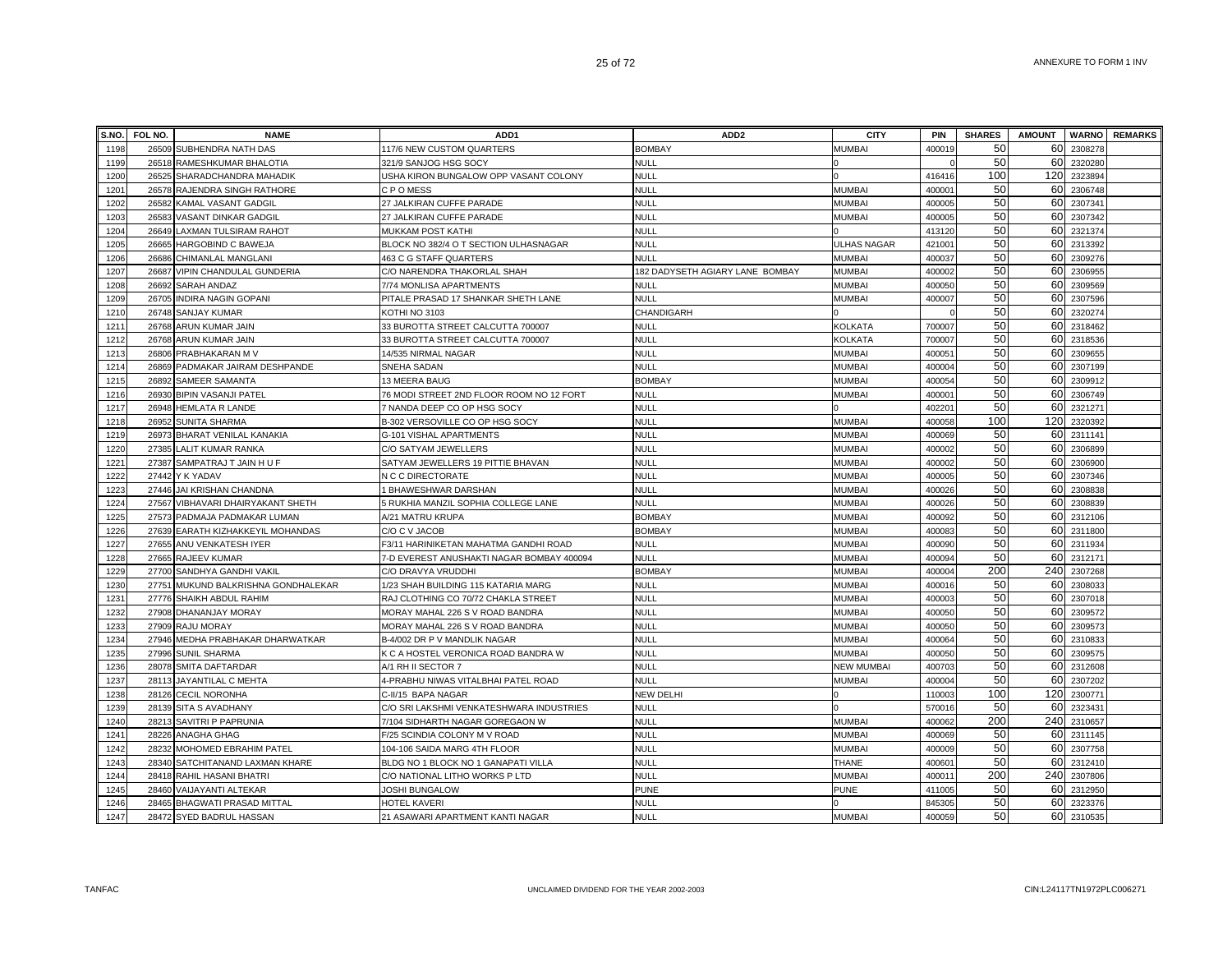|      | S.NO. FOL NO. | <b>NAME</b>                     | ADD1                                      | ADD <sub>2</sub>                 | <b>CITY</b>      | PIN    | <b>SHARES</b> | <b>AMOUNT</b> |         | <b>WARNO</b> REMARKS |
|------|---------------|---------------------------------|-------------------------------------------|----------------------------------|------------------|--------|---------------|---------------|---------|----------------------|
| 1248 | 28474         | BALKRISHNA DATTATRAYA RANE      | NATIONAL BANK OF BAHRAIN                  | UAE                              |                  |        | 100           | 120           | 2300180 |                      |
| 1249 | 28480         | VASUDEO SABOO                   | C/O PANAFRICAN PAPER MILL EA LTD          | <b>NULL</b>                      |                  |        | 200           | 240           | 230018  |                      |
| 1250 | 28500         | MOHAMMED MOINUDDIN GHORI        | P O BOX NO 12216                          | <b>NULL</b>                      |                  |        | 150           | 180           | 2300182 |                      |
| 1251 | 28530         | <b>INDERPAL SINGH</b>           | C/O JAIPUR UDYOG LTD INST DEPTT           | <b>NULL</b>                      |                  | 322022 | 50            | 60            | 2320829 |                      |
| 1252 | 28547         | DILIPBHAI BABUBHAI PATEL        | RAM NAGAR MANOHAR COLONY ROAD             | <b>NULL</b>                      |                  | 441614 | 50            | 60            | 2321522 |                      |
| 1253 | 28579         | <b>BHALCHANDRA TENGSE</b>       | C/O B S DHAVALIKER                        | PONDA GOA                        |                  | 403401 | 50            | 60            | 2300342 |                      |
| 1254 | 28608         | DHONDIRAM K KOLEKAR             | GEETA SHANTI CHUBHE BHAVAN                | WAGLE ESTATE THANE               |                  |        | 50            | 60            | 2320243 |                      |
| 1255 | 28667         | SHARDA L VYAS                   | 472 MOHAN NIVAS THIRD FLOOR               | <b>NULL</b>                      | <b>MUMBAI</b>    | 400019 | 50            | 60            | 2308226 |                      |
| 1256 | 28724         | KRISHNA KISHORE UDESHI          | A/28 RAMKUTIR OPP MAHIM BAZAR P O MAHIM   | NULL                             | MUMBAI           | 400016 | 50            | 60            | 2308039 |                      |
| 1257 | 28744         | KHANTILAL KESHAVLAL MODY        | JETHIBAI BUILDING 1ST FLOOR               | <b>NULL</b>                      | MUMBAI           | 400019 | 50            | 60            | 2308227 |                      |
| 1258 | 28818         | RAMASUBRAMANIAN SHANKARAN       | A8 DEVI NIWAS B P SINGH CROSS ROAD NO 3   | <b>NULL</b>                      | MUMBAI           | 400080 | 50            | 60            | 2311693 |                      |
| 1259 | 28853         | JAI PARKASH GANDHI              | 53/45 RAMJAS ROAD                         | <b>NEW DELHI</b>                 |                  | 110005 | 50            | 60            | 230083  |                      |
| 1260 | 28863         | MADHUSUDAN VITTHAL GOKHALE      | ROOM NO 7 LAXMAN THAKUR CHAUAL            | <b>NULL</b>                      |                  |        | 50            | 60            | 232023  |                      |
| 1261 | 28934         | MAKARAND SHRINIVAS DEO          | 4/23 MALAD CO-OP HSG SOCY LTD             | <b>BOMBAY</b>                    | <b>MUMBAI</b>    | 400097 | 50            | 60            | 231223  |                      |
| 1262 | 28938         | <b>BADRI PRASAD</b>             | 384 K 2ND FLOOR JITENDRA MANSION          | <b>NULL</b>                      | <b>MUMBAI</b>    | 400002 | 100           | 120           | 230691  |                      |
| 1263 | 28939         | <b>GAUTAM DOSHI</b>             | ZAVERI VIHAR 3 K A SUBRAMANIAM ROAD       | <b>NULL</b>                      | <b>MUMBAI</b>    | 400019 | 50            | 60            | 2308230 |                      |
| 1264 | 28947         | <b>DINKAR NARSING KAGAL</b>     | B/5 ANANDASHRAM                           | <b>NULL</b>                      | <b>MUMBAI</b>    | 400007 | 50            | 60            | 2307599 |                      |
| 1265 | 28962         | SHIRIN A HUDDA                  | 26-C RACHNA APARTMENT V P ROAD ANDHERI W  | <b>NULL</b>                      | <b>MUMBAI</b>    | 400058 | 50            | 60            | 2310433 |                      |
| 1266 | 28993         | SUDHA RANGANATHAN               | 8B DHAWALGIRI ANUSAKTHINAGAR              | <b>NULL</b>                      | <b>MUMBAI</b>    | 400094 | 100           | 120           | 2312172 |                      |
| 1267 |               | 29179 RAMESH JHAVERI            | 497 S V P ROAD ROOP RAJ BLDG BOMBAY 4     | <b>NULL</b>                      | MUMBAI           |        | 50            | 60            | 2307195 |                      |
| 1268 | 29208         | <b>SURESH PATEL</b>             | <b>205 VIKAS APARTMENT</b>                | <b>NULL</b>                      | <b>MUMBAI</b>    | 400054 | 200           | 240           | 2309916 |                      |
| 1269 | 29241         | SADASHIV RAMKRISHNA GURJAR      | MANGAL PRASAD 34 VINCENT SQUARE           | <b>NULL</b>                      | MUMBAI           | 400014 | 100           | 120           | 2307930 |                      |
| 1270 | 29246         | VIJAY GOVINDRAO GAWAND          | C/O VIJAY J BHAGAT                        | <b>NULL</b>                      | <b>MUMBA</b>     | 40003  | 100           | 120           | 2309279 |                      |
| 1271 | 29248         | SUBHASH GOVINDRAO GAVAND        | C/O MRS DEEPA P GAVAND                    | THANE                            | <b>THANE</b>     | 400602 | 100           | 120           | 2312478 |                      |
| 1272 | 29249         | URMILA SUBHASH GAWAND           | C/O MRS DEEPA P GAVAND                    | THANE                            | <b>THANE</b>     | 400601 | 100           | 120           | 231241  |                      |
| 1273 | 29250         | ARUTA VIJAY GAWAND              | C/O VIJAY J BHAGAT                        | <b>NULL</b>                      | <b>MUMBAI</b>    | 400037 | 100           | 120           | 2309280 |                      |
| 1274 | 29252         | PUSHPALATA BHALCHANDRA CHITNIS  | DAVE BUILDING BLOCK NO 1 S V ROAD         | <b>NULL</b>                      | <b>MUMBAI</b>    | 400062 | 50            | 60            | 2310660 |                      |
| 1275 | 29298         | SARLA TEWARI                    | C/O K K TIWARI MILLER                     | ASSAM                            |                  | 781005 | 50            | 60            | 2324716 |                      |
| 1276 |               | 29479 KESHRIMAL JAIN            | 4/525 NEW MILL ROAD KURLA BOMBAY 400070   | <b>NULL</b>                      | <b>MUMBAI</b>    | 400070 | 50            | 60            | 2311203 |                      |
| 1277 | 29546         | <b>ASHIT ROY</b>                | 402 PALM BEACH APARTMENTS                 | <b>NULL</b>                      | <b>MUMBAI</b>    | 400061 | 50            | 60            | 2310602 |                      |
| 1278 | 29563         | PURUSHOTTAM LAVANGLE            | 2/2 SHIV PRASAD                           | <b>JALGAON</b>                   | <b>NASHIK</b>    | 425001 | 50            | 60            | 232393  |                      |
| 1279 | 29641         | NISHESH MEHTA                   | H-11 SICKA NAGAR V P ROAD BOMBAY 400004   | <b>NULL</b>                      | <b>MUMBAI</b>    | 400004 | 50            | 60            | 2307213 |                      |
| 1280 | 29659         | RAJIV BAHL                      | C/O GEO CHEM LABORATORIES P LTD           | <b>BOMBAY</b>                    |                  | 40000  | 50            | 60            | 2300474 |                      |
| 1281 | 29704         | MALLAPPA BASAVARAJ              | 16/1265 M H B COLONY GORAI ROAD           | <b>NULL</b>                      | <b>MUMBAI</b>    | 40009  | 50            | 60            | 2312058 |                      |
| 1282 | 29736         | NAVNITLAL NARBHERAM SANGHAVI    | M 6 GIRIRAJ SANT TUKARAM ROAD             | <b>NULL</b>                      | <b>MUMBAI</b>    | 400009 | 50            | 60            | 2307759 |                      |
| 1283 |               | 29770 RAVINDRA PARDESHI         | R/S 7-6 ROOM NO 128 N R C QUARTERS MOHONE | <b>NULL</b>                      | THANA            | 421102 | 50            | 60            | 2321424 |                      |
| 1284 | 29776         | JAYANT KALE                     | C/O J G KALE FLAT NO 3 BLDG NO 4          | <b>NULL</b>                      | <b>MUMBAI</b>    | 400014 | 50            | 60            | 2307931 |                      |
| 1285 | 29813         | PADMAVATHY PAVULURI NARAYAN RAO | H NO 6-2-966/2 MADHAVA APT                | HYDERABAD                        | <b>HYDERABAD</b> | 500004 | 50            | 60            | 2314210 |                      |
| 1286 |               | 29832 SITARAM MAHADEV JADHAV    | PARAB CHAL M S KHANAMACHINE               | ASHAFHA VILLAGE GHATKOPAR BOMBAY | <b>MUMBAI</b>    | 400084 | 100           | 120           | 2321230 |                      |
| 1287 |               | 29837 PRAKASH TAVADE            | 128 R S JEEVADANI DARSHAN CO-OP HSG SOCY  | <b>BOMBAY</b>                    | MUMBAI           | 400081 | 50            | 60            | 2311786 |                      |
| 1288 | 29843         | AJAY DEBOOR                     | A-1 203 VEENA NAGAR L B S MARG            | <b>NULL</b>                      | <b>MUMBAI</b>    | 400080 | 50            | 60            | 2311696 |                      |
| 1289 | 29861         | VIJAY ANNASAHEB PATIL           | GOVT COLONY BUILDING NO 8                 | <b>NULL</b>                      | MUMBAI           | 400051 | 50            | 60            | 2309656 |                      |
| 1290 | 29879         | EUGENE THOMAS RODRIGUES         | <b>GREEN VILLA 1ST FLOOR</b>              | <b>NULL</b>                      | <b>MUMBAI</b>    | 400028 | 50            | 60            | 2308984 |                      |
| 1291 | 29880         | EUGENE THOMAS ROORIGUES         | GREEN VILLA 1ST FLOOR                     | <b>NULL</b>                      | <b>MUMBAI</b>    | 400028 | 50            | 60            | 230898  |                      |
| 1292 | 29887         | DIGAMBER KARAVADE               | KISHORE NIWAS KALAN CHAWL PATHARLI        | <b>NULL</b>                      | <b>THANE</b>     | 421201 | 50            | 60            | 2313448 |                      |
| 1293 | 29928         | VENKATESWARA RAO KOKA           | C/O KOKA CLINIC                           | VIJAYAWADA                       | VIJAYAWADA       | 520002 | 25            | 30            | 2314536 |                      |
| 1294 | 30066         | DAVASIA KARIMATTAN JOSEPH       | B 121 VISHNU BAUG 137 S V ROAD ANDHERI    | <b>NULL</b>                      | <b>MUMBAI</b>    | 400058 | 50            | 60            | 2310442 |                      |
| 1295 | 30067         | KARIMATTAN JOSEPH DAVASIA       | VISHNU BAUG B 121 137 S V ROAD ANDHERI W  | <b>NULL</b>                      | <b>MUMBAI</b>    | 400058 | 50            | 60            | 2310443 |                      |
| 1296 |               | 30076 VIJAYKUMAR MADANLAL SONI  | B-6 CENTRUY QTRS P B MARG WORLI           | <b>NULL</b>                      | <b>MUMBAI</b>    | 400025 | 50            | 60            | 2308721 |                      |
| 1297 |               | 30121 MORARJI BHAVAN TANNA      | 195 WALKESHWAR ROAD BOMBAY 400006         | <b>NULL</b>                      | <b>MUMBAI</b>    | 400006 | 50            | 60            | 2307481 |                      |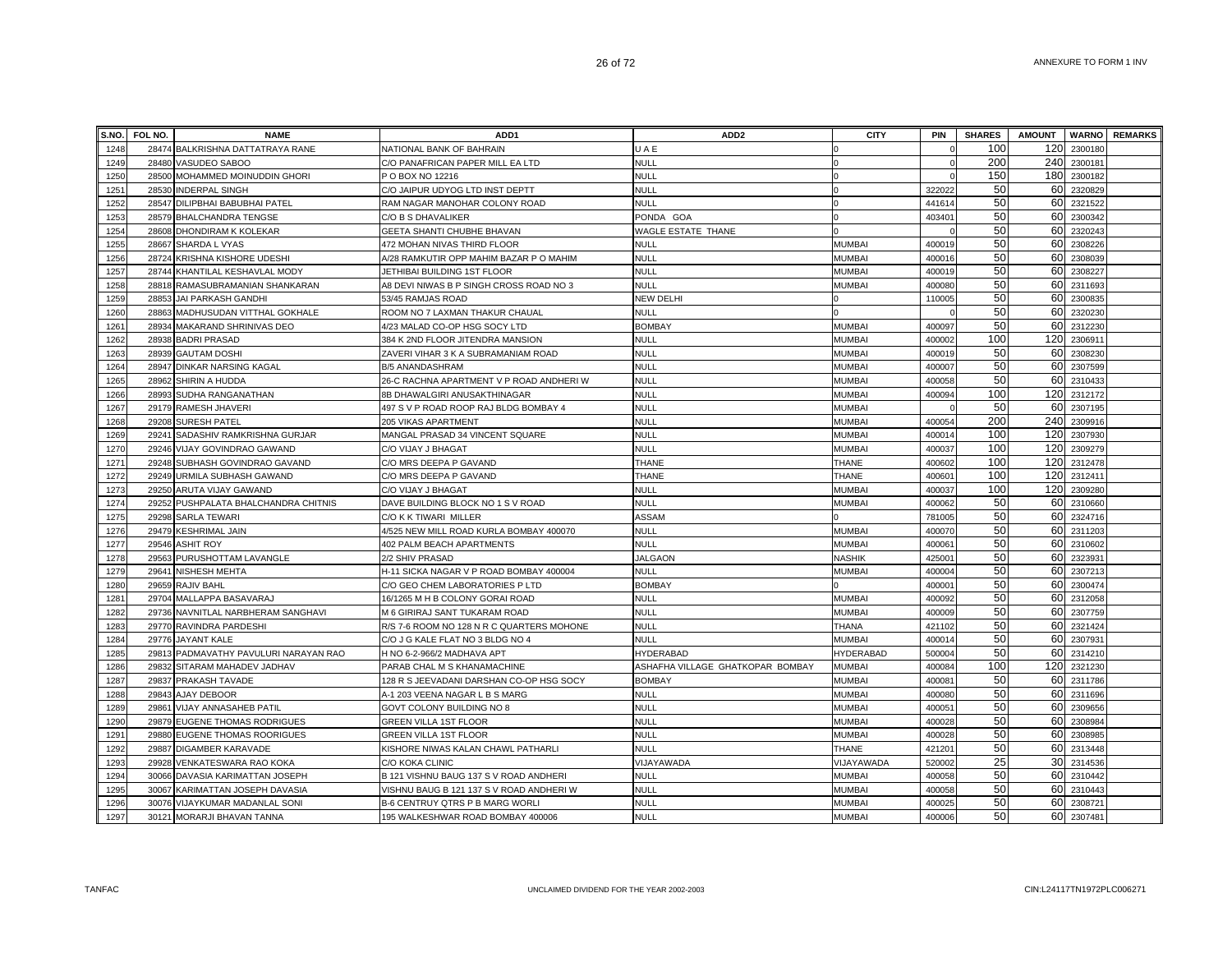|      | S.NO. FOL NO. | <b>NAME</b>                          | ADD <sub>1</sub>                          | ADD <sub>2</sub>          | <b>CITY</b>    | <b>PIN</b> | <b>SHARES</b> | <b>AMOUNT</b> |            | <b>WARNO</b> REMARKS |
|------|---------------|--------------------------------------|-------------------------------------------|---------------------------|----------------|------------|---------------|---------------|------------|----------------------|
| 1298 |               | 30132 KANTILAL MOHANBHAI KOL         | RCL/41/410 TYPE QUARTERS                  | <b>NULL</b>               |                | 396195     | 50            |               | 60 2306635 |                      |
| 1299 | 30134         | SUNEETA PRAKASH GAWAS                | 3 SHEIKH CHAWL MALPA DONGARI NO 3         | <b>NULL</b>               | <b>MUMBAI</b>  | 400093     | 50            | 60            | 2312146    |                      |
| 1300 | 30135         | MADHUSUDAN SADASHIV BHIDE            | <b>49 OCS STAFF QUARTERS</b>              | <b>NULL</b>               | <b>MUMBAI</b>  | 400069     | 50            |               | 60 2311151 |                      |
| 1301 | 30147         | <b>SEETA RAM SHENDE</b>              | TYPE 4/1 E S I S HOSPITAL QTRS            | <b>NULL</b>               | <b>MUMBAI</b>  | 400093     | 50            | 60            | 2312147    |                      |
| 1302 | 30148         | RAM WASUDEO SHENDE                   | TYPE 4/1 E S I S HOSPITAL QTRS            | <b>NULL</b>               | <b>MUMBAI</b>  | 400093     | 50            | 60            | 2312148    |                      |
| 1303 | 30165         | SUHAS K GONDHALEKAR                  | 9/137 SARDAR NAGAR NO 4                   | <b>NULL</b>               | <b>MUMBAI</b>  | 400037     | 50            | 60            | 2309281    |                      |
| 1304 |               | 30190 BIPIN N JOYSHER                | C/O B-108 PANCHSHEEL-I                    | <b>NULL</b>               | <b>MUMBAI</b>  | 400097     | 50            | 60            | 2312221    |                      |
| 1305 | 30273         | PURNIMA VELJI SOMAIYA                | 341/8 CHANDAVARKAR CROSS LANE             | <b>NULL</b>               |                | 400019     | 50            | 60            | 2300493    |                      |
| 1306 | 30275         | KUSUM VELJI SOMAIYA                  | 341/8 CHANDAVARKAR CROSS LANE             | <b>NULL</b>               |                | 400019     | 50            | 60            | 2300494    |                      |
| 1307 | 30277         | SUSHILA RAJNIKANT VORA               | C/O SANJAYKUMAR & CO HORNBY BLDG 2ND FLR  | <b>NULL</b>               |                | 400001     | 50            | 60            | 2300475    |                      |
| 1308 |               | 30279 DHIREN HIRUBHAI BHATT          | 341/8 CHANDAVARKAR CROSS LANE             | <b>NULL</b>               |                | 400019     | 50            | 60            | 2300495    |                      |
| 1309 | 30284         | RAJESHREE PRANLAL BADRIKIYA          | 341/8 CHANDAVARKAR CROSS LANE             | <b>NULL</b>               | MUMBAI         | 400019     | 50            | 60            | 2308233    |                      |
| 1310 | 30304         | VASANT M NAIK                        | D-36 GANESH BAUG DR AMBEDKAR ROAD         | <b>NULL</b>               |                | 40001      | 50            | 60            | 2300496    |                      |
| 1311 | 30341         | R DATTA                              | $13-B$                                    | <b>NULL</b>               |                | 11000      | 100           | 120           | 2300772    |                      |
| 1312 | 30392         | <b>GULAB P ALIMCHANDANI</b>          | FLAT NO 21 B BUILDING NO 28               | NULL                      | <b>MUMBAI</b>  | 400093     | 50            | 60            | 2312149    |                      |
| 1313 | 30469         | KRISHNARAJ RAMDAS SAMPAT             | 384 R L TRUST BLDG 3RD FLOOR R NO 13      | <b>NULL</b>               | <b>MUMBAI</b>  | 400002     | 50            | 60            | 2306914    |                      |
| 1314 | 30550         | <b>BHAGIRATH KAMAT</b>               | C/O MALL PROCESSORS                       | <b>NULL</b>               | <b>MUMBAI</b>  | 40001      | 50            | 60            | 2307866    |                      |
| 1315 | 30597         | PADMA J PANJWANI                     | BLDG NO.7 FLAT NO.8                       | VISAKHAPATNAM (A P)       |                | 530002     | 50            | 60            | 2321996    |                      |
| 1316 | 30623         | GOPAL KANAIYALAL AGRAWAL             | C/O P G P CO LTD                          | <b>NULL</b>               |                | 425310     | 50            | 60            | 2313544    |                      |
| 1317 | 30646         | NURUDDIN ABDULHUSEIN MASALAWALA      | P O BOX 10061                             | SHUAIBAH KUWAIT           |                |            | 100           | 120           | 2300183    |                      |
| 1318 |               | 30647 MOHAMED YUSUF SHAIKH           | DIWAN OF ROYAL COURT AFFAIRS              | SALALAH SULTANATE OF OMAN |                |            | 50            | 60            | 2300184    |                      |
| 1319 | 30659         | SADANANDA ACHAARYYA                  | MATERIALS DEPARTMENT                      | <b>BOMBAY</b>             | <b>MUMBAI</b>  | 400015     | 50            | 60            | 2321213    |                      |
| 1320 | 30689         | <b>GERTRUDE LOBO</b>                 | AMRIT NIVAS ROOM NO 1 KALINA              | <b>NULL</b>               |                | 400098     | 50            |               | 60 2300529 |                      |
| 1321 | 30690         | <b>GEORGE LOBO</b>                   | AMRIT NIVAS ROOM NO 1 KALINA              | <b>NULL</b>               |                | 400098     | 50            | 60            | 2300530    |                      |
| 1322 | 3069'         | <b>GNATIUS LOBO</b>                  | AMRIT NIVAS ROOM NO 1 KALINA              | <b>NULL</b>               |                | 400098     | 50            | 60            | 230053     |                      |
| 1323 | 30725         | KUSUM SHAH                           | 2ND FLOOR MAHAVIR KUNJ VASAI ROAD W RLY   | <b>NULL</b>               | KOLKATA        | 401202     | 50            | 60            | 2319378    |                      |
| 1324 | 30869         | KUSUM LAXMAN GULAVANI                | B-10 OM KHUSHAL TEJPAL SCHEME             | <b>NULL</b>               |                | 400057     | 50            | 60            | 2300517    |                      |
| 1325 | 30941         | HANSA C PANCHMATIA                   | 16 WYTHBURN CLOSE LOUGHBOROUGH LEICS      | <b>NULL</b>               |                |            | 150           | 180           | 2300185    |                      |
| 1326 | 31055         | K RAMACHANDRAN MENON                 | 17/134 ASHA VILLA                         | <b>NULL</b>               | <b>MUMBAI</b>  | 400077     | 50            | 60            | 2311496    |                      |
| 1327 | 31069         | KANTILAL VITHALDAS JHAVERI           | RAJLAKSHMI SOCIETY                        | <b>BARODA</b>             | <b>BARODA</b>  | 390015     | 50            | 60            | 2306236    |                      |
| 1328 | 31101         | <b>MAGAN BANTHIA</b>                 | 10 SWASTIK NAGAR BADNERA ROAD             | <b>NULL</b>               |                | 444601     | 50            | 60            | 2313746    |                      |
| 1329 |               | 31153 VAMAN KAMATH SURENDRAN         | 304 CHANDRA APARTMENTS                    | <b>BOMBAY</b>             | <b>MUMBAI</b>  | 400080     | 50            | 60            | 2311725    |                      |
| 1330 | 31192         | RAMANBHAI Z PATEL                    | 2 ANNAPURNA CO SOCIETY                    | null                      |                |            | 50            | 60            | 232023     |                      |
| 1331 | 31198         | MOHAMMEDALI DHARWARKAR               | C/O MOHAMMEDALI IBRAHIM DHRAWARKAR        | <b>NULL</b>               | <b>BELGAUM</b> | 590002     | 25            | 30            | 2324546    |                      |
| 1332 | 31235         | AVINASH RAMAHCHANDRA PAWDE           | D 3/2 STATE BANK OFFICERS COLONY          | <b>NULL</b>               | <b>BHOPAL</b>  | 462016     | 50            | 60            | 2313929    |                      |
| 1333 | 31257         | ANAND NAIMPALLY                      | C-214 ANAND JUHU LANE CO-OP HSG SOCY LTD  | <b>BOMBAY</b>             | <b>MUMBAI</b>  | 400058     | 50            | 60            | 2310446    |                      |
| 1334 | 31285         | MANGALAM NATARAJAN                   | 10 SNEHDEEP CO OP HSG SOCIETY             | <b>NULL</b>               | <b>THANE</b>   | 421201     | 50            | 60            | 2313450    |                      |
| 1335 | 31289         | HAZEL MEREY D SILVA                  | C/O MR HENRY D B SILVA                    | <b>NULL</b>               |                |            | 50            | 60            | 2300186    |                      |
| 1336 |               | 31356 CHARUDATTA DABHOLKAR           | 5/24 DATTATRAYA BLDGS T J ROAD GRANT ROAD | <b>NULL</b>               | <b>MUMBAI</b>  | 400007     | 50            | 60            | 2307611    |                      |
| 1337 |               | 31357 SHEELA DABHOLKAR               | 5/24 DATTATRAYA BLDGS T J ROAD GRANT ROAD | <b>NULL</b>               | <b>MUMBAI</b>  | 400007     | 50            | 60            | 2307612    |                      |
| 1338 |               | 31419 MANJUNATH DAYANAND BALIGA      | A-406 SHIVAM                              | <b>MUMBAI</b>             | <b>MUMBAI</b>  | 400016     | 50            | 60            | 2308106    |                      |
| 1339 |               | 31617 ADESH PATIL                    | 92/22 JERBAI WADIA RD                     | <b>NULL</b>               | <b>MUMBAI</b>  | 400012     | 50            | 60            | 2307834    |                      |
| 1340 | 31645         | HARSHAD NYALCHAND KOTHARI            | MOTA DUDH NAKA APTE WADA                  | <b>NULL</b>               | <b>THANE</b>   | 421301     | 50            |               | 60 2313513 |                      |
| 1341 | 31697         | <b>NITIN RAMESH DESAI</b>            | NAVNIT H/81 BANK OF BARODA HSG SOCIETY    | <b>NULL</b>               | <b>MUMBAI</b>  | 400058     | 50            | 60            | 2310448    |                      |
| 1342 | 31698         | AJIT RAMESH DESAI                    | NAVNIT H/81 BANK OF BARODA HSG SOCIETY    | <b>NULL</b>               | <b>MUMBAI</b>  | 400058     | 50            | 60            | 2310449    |                      |
| 1343 | 31774         | MAHENDRA PRATAP SINGH VERMA          | 270/6 RB III CENTRAL RAILWAY FLAT PAREL   | <b>NULL</b>               | <b>MUMBAI</b>  | 40001:     | 50            | 60            | 2307838    |                      |
| 1344 | 31788         | LEENA MADHAV PAI                     | 201 ASHOK NAGAR                           | <b>MUMBAI</b>             | <b>MUMBAI</b>  | 40009      | 50            | 60            | 2312109    |                      |
| 1345 | 31912         | ASAWARI DAFTARDAR                    | 7 OM SHIVAM CO OP HSG SOCY                | <b>NULL</b>               |                | 400605     | 50            | 60            | 2321240    |                      |
| 1346 | 31952         | HANSA CHANDRAKANT JAVERI             | 347 PANCHRATNA MAMA PARMANAND MARG        | <b>NULL</b>               | <b>MUMBAI</b>  | 400004     | 200           | 240           | 2307233    |                      |
| 1347 |               | 31954 CHANDRAKANT HARIKRISHNA JAVERI | 347 PANCHRATNA MAMA PARMANAND MARG        | <b>NULL</b>               | <b>MUMBAI</b>  | 400004     | 200           | 240           | 2307234    |                      |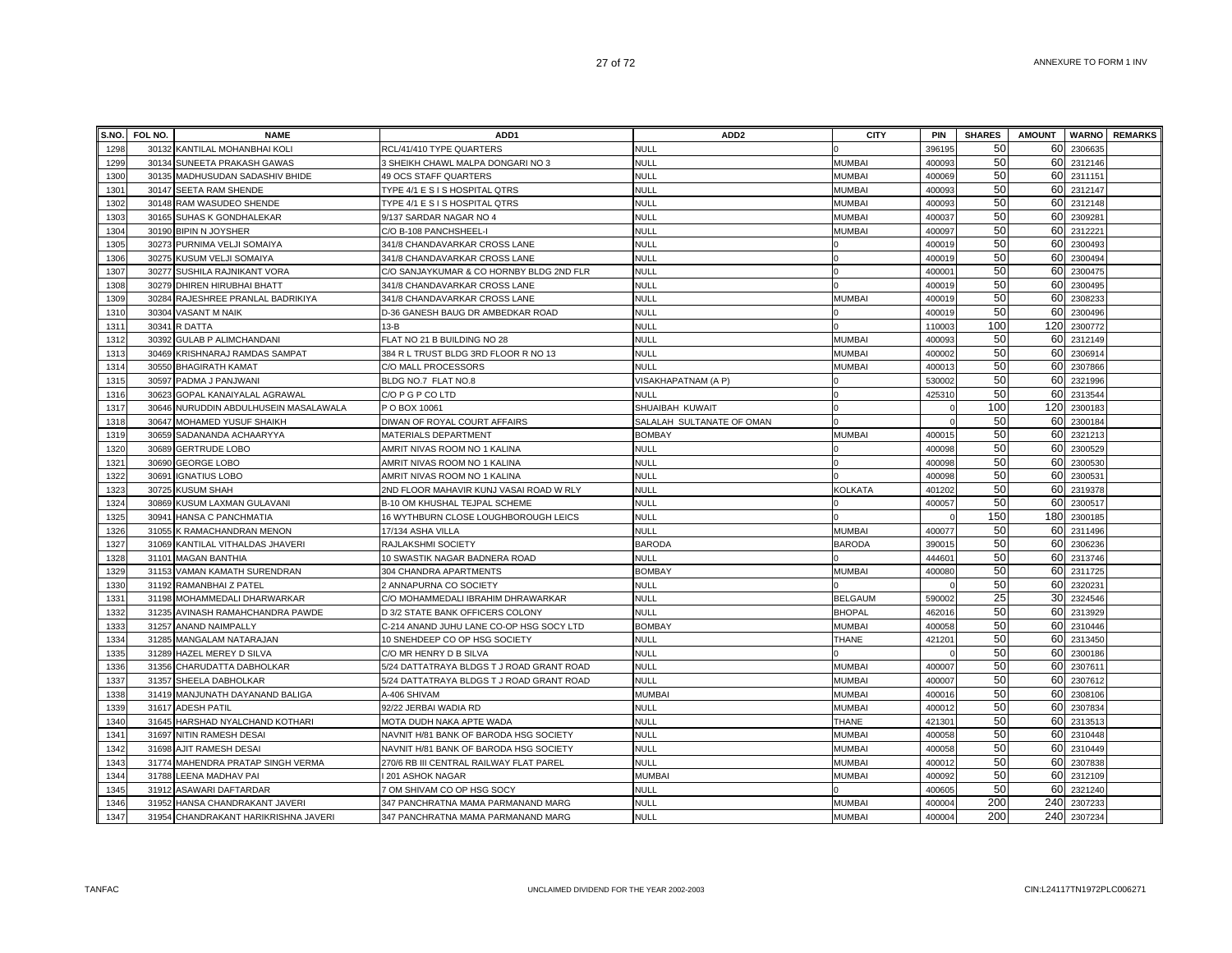| S.NO. | FOL NO. | <b>NAME</b>                            | ADD <sub>1</sub>                          | ADD <sub>2</sub>    | <b>CITY</b>       | <b>PIN</b>         | <b>SHARES</b> | <b>AMOUNT</b> |         | <b>WARNO</b> REMARKS |
|-------|---------|----------------------------------------|-------------------------------------------|---------------------|-------------------|--------------------|---------------|---------------|---------|----------------------|
| 1348  |         | 32007 RAJINDER KAUR GHATEHORDE         | 10 PREM SAGAR 17TH RD END SANTACRUZ WEST  | <b>NULL</b>         | <b>MUMBAI</b>     | 400054             | 50            | 60            | 230992  |                      |
| 1349  |         | 32019 SHIVAJI KENI                     | FLAT NO 203                               | <b>MUMBAI</b>       | <b>MUMBAI</b>     | 400064             | 50            | 60            | 2310845 |                      |
| 1350  |         | 32038 VANDANA GAJANAN DESHPANDE        | 608 MANGAL TOWER MANGAL NIWAS CO-OP       | <b>NULL</b>         | <b>NEW MUMBAI</b> | 400703             | 50            | 60            | 2312610 |                      |
| 1351  |         | 32046 RASHMIKANT P KOTHARI             | C/O GARRISON ENGINEER                     | <b>NULL</b>         | <b>NASIK</b>      | 422401             | 50            | 60            | 2313531 |                      |
| 1352  |         | 32107 NAUSHAD IMAM                     | <b>ADVOCATE</b>                           | <b>MIRZAPUR UP</b>  |                   |                    | 100           | 120           | 2320288 |                      |
| 1353  |         | 32116 DINA BEHRAMSHAH KHUMBATTA        | CHANDRA KANTMANSION 4TH FLOOR             | <b>NULL</b>         | <b>MUMBAI</b>     | 400007             | 75            | 90            | 2307621 |                      |
| 1354  |         | 32266 FIRDOSH B SUKHADIA               | HOTEL PANCHVATI YATRI                     | <b>NASHIK</b>       | NASHIK            | 422001             | 50            | 60            | 2323911 |                      |
| 1355  |         | 32272 PRAKASH SUBRAMANYAN MANI         | C/O ZAHID HEANOR P O BOX 8223 JEDDAH      | <b>NULL</b>         |                   |                    | 100           | 120           | 2300187 |                      |
| 1356  |         | 32289 VISHNU BABAJI PATIL              | 103 PRIYADARSHINI OPP TEL EX              | NULL                | <b>MUMBAI</b>     | 400057             | 50            | 60            | 2310254 |                      |
| 1357  |         | 32290 VEENA VISHNU PATIL               | 103 PRIYADARSHINI OPP TEL EX              | <b>NULL</b>         | <b>MUMBAI</b>     | 400057             | 50            | 60            | 2310255 |                      |
| 1358  |         | 32405 NETRA YOGENDRA CHHAPWALE         | C/O MR. VIKAS Y MURUDKAR                  | <b>MAHIM BOMBAY</b> | <b>MUMBAI</b>     | 400016             | 50            | 60            | 2308107 |                      |
| 1359  |         | 32507 MADAN LAL ARORA                  | $A/E-34$                                  | <b>NULL</b>         |                   | 110052             | 50            | 60            | 230227  |                      |
| 1360  |         | 32533 RAJENDRA KUMAR KHARE             | 446 HMT LAYOUT                            | <b>NULL</b>         |                   |                    | 50            | 60            | 2320303 |                      |
| 1361  |         | 32654 VIVEKANAND GURUMATH DESAI        | B-1/212 BEE JUMBO DARSHAN CO-OP HSG       | <b>NULL</b>         | <b>MUMBA</b>      | 400069             | 50            | 60            | 2311157 |                      |
| 1362  |         | 32723 PRAVINKUMAR AMBELAL DESAI        | 4 MATANDANI CLOSE                         | NULL                |                   |                    | 50            | 60            | 2300188 |                      |
| 1363  |         | 32771 GUNVANTI DAMJI GADA              | JETHABHAI BLDG 3RD FLOOR ROOM NO 36       | <b>NULL</b>         | <b>MUMBAI</b>     | 400036             | 50            | 60            | 2309238 |                      |
| 1364  |         | 32808 KAMALAKANT GAJANAN VALEKAR       | B 5 VOLTAS EMPLOYEES COOP HSG SOC LTD     | <b>NULL</b>         | <b>MUMBAI</b>     | 400024             | 50            | 60            | 2311797 |                      |
| 1365  |         | 32874 HARSHAD CHANDULAL UDANI          | C 1/5 NARAYAN PUJARI NAGAR                | <b>BOMBAY</b>       | <b>MUMBA</b>      | 400018             | 100           | 120           | 2308142 |                      |
| 1366  |         | 32943 NALINI JAYANTILAL RANDERIA       | KUSUM VILLA IST FLOOR S V ROAD X 8TH ROAD | <b>NULL</b>         | <b>MUMBAI</b>     | 400052             | 50            | 60            | 2309753 |                      |
| 1367  |         | 33060 SHANKARLAL JETHMAL MAHESHWARY    | 11 SBI COLONY                             | <b>RAIPUR</b>       | <b>RAIPUR</b>     | 492001             | 100           | 120           | 2314147 |                      |
| 1368  |         | 33100 ULLAS TRABAKLAL SHAH             | LILA NIVAS BLOCK NO 8                     | <b>NULL</b>         |                   | 400019             | 50            | 60            | 2300497 |                      |
| 1369  |         | 33104 DIPIKA TRAMBAKLAL SHAH           | LILA NIVAS BLOCK NO 8                     | <b>NULL</b>         |                   | 400019             | 50            | 60            | 2300498 |                      |
| 1370  |         | 33161 SEPHALI SEN                      | 401 POOJA APARTMENT                       | <b>NULL</b>         | <b>BANGALORE</b>  | 56000              | 50            | 60            | 2314646 |                      |
| 1371  |         | 33216 SYED AFSAR SHAH                  | C/O CROWN WATCH CO 75 ABDUL REHMA STREET  | <b>NULL</b>         | <b>MUMBAI</b>     | 40000              | 100           | 120           | 2307034 |                      |
| 1372  |         | 33226 BHAGWATI KANODIA                 | SAMUDRA TARANG KELUSKAR ROAD NORTH        | <b>NULL</b>         | <b>MUMBAI</b>     | 400028             | 50            | 60            | 2308997 |                      |
| 1373  |         | 33307 A D J VICTOR                     | <b>JEHOVAH NISSI</b>                      | <b>TAMIL NADU</b>   |                   | 60130              | 150           | 180           | 2322368 |                      |
| 1374  |         | 33321 RANJAN KUMAR SINHA               | <b>NAV SIG SCHOOL</b>                     | HYDERABAD (A P)     | <b>HYDERABAD</b>  | 500016             | 50            | 60            | 2314256 |                      |
| 1375  |         | 33337 C ACHUTHAN                       | C/O CYLINGAS CO LTD P O BOX 5698          | <b>NULL</b>         |                   |                    | 100           | 120           | 2300189 |                      |
| 1376  |         | 33340 VASUDEV P NAIK                   | C/O CYLINGAS CO LTD P O BOX 5698          | <b>NULL</b>         |                   |                    | 100           | 120           | 2300190 |                      |
| 1377  |         | 33350 RAVI CHADHA                      | 7 SUDHA BUILDING 20 NEPEAN SEA ROAD       | <b>NULL</b>         |                   | 400036             | 50            | 60            | 2300507 |                      |
| 1378  |         | 33416 ACHYUT PANDURANG GURJAR          | 30 UDYAM RANISATI MARG                    | <b>BOMBAY</b>       | <b>MUMBAI</b>     | 400097             | 50            | 60            | 2312238 |                      |
| 1379  |         | 33468 RUPA BHUPATRAI SANGHVI           | 8 H D KAPOLE NIVAS KHETWADI 4TH LANE      | <b>NULL</b>         | <b>MUMBAI</b>     | 40000              | 50            | 60            | 2307241 |                      |
| 1380  | 33503   | VISHAMBERDAS TIRATHDAS SAJWANI         | C/O KAMLA R SHARMA                        | ANDHERI WEST BOMBAY | <b>MUMBA</b>      | 400058             | 50            | 60            | 2310490 |                      |
| 1381  |         | 33518 BALWANT KUVERJI VORA             | 7 DEVKARAN MANSION                        | <b>BOMBAY</b>       | <b>MUMBA</b>      | 400002             | 50            | 60            | 2306958 |                      |
| 1382  |         | 33533 GOPAL VARAHAMURTI                | 4/111 3RD FLOOR SIDHARTH NAGAR III        | <b>NULL</b>         | <b>MUMBA</b>      | 400104             | 50            | 60            | 2312371 |                      |
| 1383  |         | 33560 ANAGHA CHANDRASHEKHAR PATWARDHAN | CHANDRAMA RAM MARUTI CROSS RD NO 4        | <b>NULL</b>         | THANE             | 400602             | 200           | 240           | 2312482 |                      |
| 1384  |         | 33573 BIPIN POPATLAL MEHTA             | C/O POPATLAL H SHAH                       | <b>NULL</b>         | <b>MUMBAI</b>     | 400008             | 50            | 60            | 2307690 |                      |
| 1385  |         | 33574 TARA BIPIN MEHTA                 | C/O POPATLAL H SHAH T2 BLOCK DALAL ESTATE | <b>NULL</b>         | <b>MUMBAI</b>     | 400008             | 100           | 120           | 2307691 |                      |
| 1386  |         | 33750 SUPRIYA SURESH JOSHI             | E14 INDRAVADAN CO HSG SOCY                | <b>NULL</b>         | <b>MUMBA</b>      | 400016             | 50            | 60            | 2308064 |                      |
| 1387  |         | 33752 REKHA BHAGWAN CHAPHEKAR          | 15/2 HASMUKH BHUVAN ACHARYA DONDE MARG    | NULL                | <b>MUMBAI</b>     | 400012             | 50            | 60            | 2307840 |                      |
| 1388  |         | 33833 SUDHAKAR ACHARYA                 | VISHWAKARMA VISHRANTI BHUVAN WALBHAT ROAD | NULL                | <b>MUMBAI</b>     | 400063             | 50            | 60            | 2310740 |                      |
| 1389  |         | 33873 HASMUKHLAL VARDHAMANDAS MEHTA    | 66 PARSI GULLY MIRZA STREET BOMBAY 400003 | <b>NULL</b>         | <b>MUMBAI</b>     | 400003             | 50            | 60            | 2307039 |                      |
| 1390  |         | 33987 R P BHATIA                       | HITECH ALUMINIUM                          | U <sub>P</sub>      |                   | 20130              | 100           | 120           | 2303672 |                      |
| 1391  |         | 34000 PRABHAKAR DIKSHIT                | BLOCK 11 C-WING 3RD FLOOR BLDG NO 12 OPP  | <b>NULL</b>         |                   |                    | 50            | 60            | 232032  |                      |
| 1392  |         | 34022 VASANT SHAMRAO BURSE             | HOUSE NO.9                                | THANE (MAHARASHTRA) | THANE             | 40060 <sup>-</sup> | 75            | 90            | 2312428 |                      |
| 1393  |         | 34039 ANIL KESHAV SHENOY               | BUILDING NO 21 A                          | THANE WEST          |                   | 40060 <sup>-</sup> | 50            | 60            | 2300534 |                      |
| 1394  |         | 34115 SHEHERNAZ M DARUWALLA            | WADIA BLDG FLAT NO 3 IST FLOOR            | <b>NULL</b>         | <b>MUMBAI</b>     | 400007             | 50            | 60            | 2307631 |                      |
| 1395  |         | 34116 MEHERNOZ JAMSHEDJI DARUWALLA     | WADIA BLDG FLAT NO 3 IST FLOOR            | <b>BOMBAY</b>       | <b>MUMBAI</b>     | 400007             | 50            | 60            | 2307632 |                      |
| 1396  |         | 34167 SHARDABEN A SHAH                 | H 503 VISHAL APARTMENT SIR M V ROAD       | <b>NULL</b>         | <b>MUMBA</b>      | 400069             | 50            | 60            | 2311160 |                      |
| 1397  |         | 34209 IGNATIUS ROBERT D SOUZA          | A 7 NEW BLUE DIAMOND TANK ROAD            | <b>NULL</b>         | <b>MUMBA</b>      | 400064             | 100           | 120           | 2310850 |                      |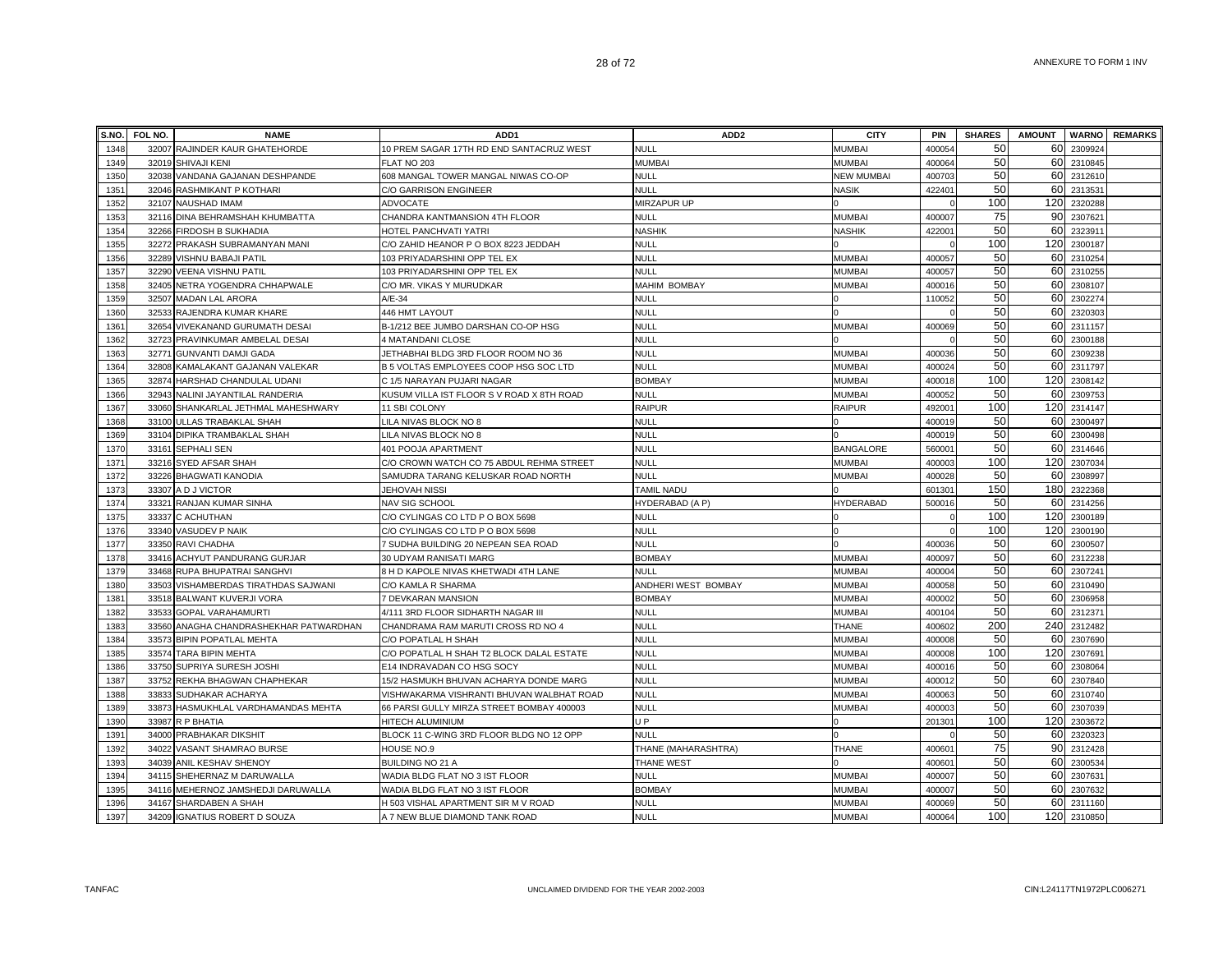| S.NO. | FOL NO. | <b>NAME</b>                           | ADD <sub>1</sub>                          | ADD <sub>2</sub>            | <b>CITY</b>   | PIN                | <b>SHARES</b> | <b>AMOUNT</b> |         | <b>WARNO</b> REMARKS |
|-------|---------|---------------------------------------|-------------------------------------------|-----------------------------|---------------|--------------------|---------------|---------------|---------|----------------------|
| 1398  |         | 34264 ARJANDAS C GULANI               | 10 D HIGH PEAK APARTMENTS                 | <b>BOMBAY</b>               | <b>MUMBAI</b> | 400050             | 100           | 120           | 230963  |                      |
| 1399  |         | 34289 RAMCHANDRA SAVALARAM GADEKAR    | GANESH BHAVAN 12 SHAMRAO VITAL MARG       | <b>NULL</b>                 | <b>MUMBAI</b> | 400007             | 50            | 60            | 2307635 |                      |
| 1400  |         | 34371 KRISHNAKANT PARIKH              | 203/1 IVORY TOWERS                        | <b>NULL</b>                 | <b>MUMBAI</b> | 400049             | 50            | 60            | 2309390 |                      |
| 1401  |         | 34372 SNEHALKUMAR PARIKH              | 203/1 IVORY TOWERS                        | <b>NULL</b>                 | <b>MUMBAI</b> | 400049             | 50            | 60            | 2309391 |                      |
| 1402  |         | 34400 VIMALA MANTRI                   | 4 INDUS COURT A ROAD                      | <b>NULL</b>                 | <b>MUMBAI</b> | 400020             | 50            | 60            | 2308391 |                      |
| 1403  |         | 34482 UDAY DATTATRAY PATKI            | 742 W TIERRA BUENA LN                     | USA                         |               |                    | 50            | 60            | 2300192 |                      |
| 1404  |         | 34483 ASHA UDAY PATKI                 | 742 W TIERRA BUENA LN                     | USA                         |               |                    | 50            | 60            | 2300193 |                      |
| 1405  |         | 34547 NITINA PAREKH                   | C/3 VIRAL APARTMENT                       | <b>NULL</b>                 | <b>MUMBAI</b> | 400058             | 50            | 60            | 2310463 |                      |
| 1406  |         | 34580 VASANT RAJARAM JOSHI            | B/23 EVERGREEN CO-OP HSG SOCY LTD         | <b>DIST. THANE</b>          | THANE         | 421201             | 75            | 90            | 2313456 |                      |
| 1407  | 34638   | ADIL SOHRABJI TODDYWALLA              | C/O MRS RATI K IRANI 18/A DURLABH BHUWAN  | <b>NULL</b>                 | <b>MUMBA</b>  | 400004             | 100           | 120           | 2307247 |                      |
| 1408  | 34722   | <b>SANJAY TANDON</b>                  | R B III 6/5                               | <b>BOMBAY</b>               | <b>MUMBAI</b> | 400008             | 50            | 60            | 2307699 |                      |
| 1409  |         | 34944 ASHOK KAMAT                     | ROOM NO 204 WING C                        | <b>MUMBAI</b>               | <b>MUMBA</b>  | 400103             | 50            | 60            | 2312358 |                      |
| 1410  |         | 34959 RAMANUJAPURAM SESHADRI KANNAN   | J/63 PALM ACRES GOVANPADA ROAD            | <b>NULL</b>                 | <b>MUMBAI</b> | 40008              | 50            | 60            | 2311778 |                      |
| 1411  |         | 34974 CHANDRAKANT RAMCHANDRA SONALKAR | KALEWAR BUILDING DADYSETH ROAD CHOWPATTY  | <b>NULL</b>                 | <b>MUMBAI</b> | 400007             | 50            | 60            | 2307636 |                      |
| 1412  |         | 35014 YASH PAL MALHOTRA               | E-1 ADITYA APARTMENT OLD NAGARDAS ROAD    | <b>NULL</b>                 | <b>MUMBAI</b> | 400069             | 100           | 120           | 2311166 |                      |
| 1413  |         | 35025 GOPAL PANKAJ KUMAR              | 5 NAYAN CO OP HSG SOC LTD                 | <b>NULL</b>                 | <b>MUMBAI</b> | 400056             | 50            | 60I           | 2310109 |                      |
| 1414  |         | 35037 ASOK CHAUDHURI                  | 3/33 NIRMAL JIWAN CO OP HSG SOC           | <b>NULL</b>                 | <b>THANE</b>  | 400603             | 100           | 120           | 2312530 |                      |
| 1415  |         | 35082 BOMAN HIRAJI KAPADIA            | <b>D HIRRUS &amp; CO</b>                  | <b>BOMBAY</b>               | <b>MUMBA</b>  | 40000 <sup>-</sup> | 100           | 120           | 2306757 |                      |
| 1416  |         | 35100 SIVANANDAMURTHY T ROKKADA       | 11 HARAL KUTIR CHINCHOLI BUNDER ROAD      | <b>NULL</b>                 | <b>MUMBA</b>  | 400064             | 50            | 60            | 2310855 |                      |
| 1417  |         | 35103 GLORIA RITA FERNANDES           | B5/35 M I G COLONY                        | <b>NULL</b>                 | <b>MUMBA</b>  | 40005              | 50            | 60            | 2309662 |                      |
| 1418  |         | 35117 VICTOR RODRIGUES                | C/O CHIKA LTD MEHTA CHAMBERS              | <b>NULL</b>                 | <b>MUMBAI</b> | 400004             | 50            | 60            | 230725  |                      |
| 1419  |         | 35150 KAMLESH DHIMAN                  | F2-21 NAVY NAGAR                          | <b>NULL</b>                 | <b>MUMBAI</b> | 40000              | 50            | 60            | 2307365 |                      |
| 1420  |         | 35157 SUMITRA KOLAMBKAR               | B-205 SHREEJI KRUPA                       | THANE WEST                  | THANE         | 40060              | 50            | 60            | 2312429 |                      |
| 1421  |         | 35160 GOVIND M NAYAK                  | HEAD OPERATIONS AGROCHEMICALS DIVN        | DIST. RATNAGIRI MAHARASHTRA |               | 415722             | 50            | 60            | 2321404 |                      |
| 1422  |         | 35182 PRAMOD N AGARWAL                | JAI HIND NO 2 4TH FLR                     | <b>NULL</b>                 | <b>MUMBAI</b> | 400002             | 50            | 60            | 2306932 |                      |
| 1423  |         | 35277 HARMINDER SINGH TONDON          | 7-A GREENLAND SOCY PANT NAGAR             | <b>NULL</b>                 | <b>MUMBAI</b> | 400075             | 50            | 60            | 2311378 |                      |
| 1424  |         | 35298 NITIN PURUSHOTTAM LADHA         | KARACHI HOUSE RAJAWADI ROAD               | <b>NULL</b>                 | <b>MUMBAI</b> | 400077             | 50            | 60            | 2311520 |                      |
| 1425  |         | 35324 USHA V SHETTY                   | C/O K JATHAPPA RAI POST DARBE PUTTUR      | <b>NULL</b>                 |               |                    | 50            | 60            | 2320320 |                      |
| 1426  |         | 35329 HRISHIKESH GHIVALIKAR           | 8 MANKAME BUILDING SITALADEVI TEMPLE ROAD | <b>NULL</b>                 | <b>MUMBAI</b> | 400016             | 50            | 60            | 2308071 |                      |
| 1427  |         | 35344 PURUSHOTTAM PERMANAND NIRMEL    | 3RD FLOOR 58 BAPU KHOTE STREET            | NULL                        | <b>MUMBAI</b> | 400003             | 50            | 60            | 2307045 |                      |
| 1428  |         | 35353 YAGNESH RATILAL PARIKH          | 7 JAI CHAMUNDA NIWAS                      | NULL                        | <b>MUMBAI</b> | 400066             | 50            | 60            | 2310917 |                      |
| 1429  |         | 35435 INDUMATI RAMESHCHANDRA KARNIK   | 128/9 W RLY COLONY SANTACRUZ WEST         | <b>NULL</b>                 | <b>MUMBAI</b> | 400054             | 50            | 60            | 2309936 |                      |
| 1430  | 35564   | SALIM HUSENIBHAI DILAWAR              | P O BOX 15334                             | <b>NULL</b>                 |               |                    | 50            | 60            | 230019  |                      |
| 1431  | 35576   | <b>JOHN INNOCENT</b>                  | FLAT NO 4 PRAKASH CO OP HSG SOCY          | <b>BOMBAY</b>               | <b>MUMBAI</b> | 400054             | 50            | 60            | 2309955 |                      |
| 1432  |         | 35598 ASHOK B SHARMA                  | ROOM NO 6/B NIHANGISTAN CHAWL IRANI WADI  | <b>NULL</b>                 | <b>MUMBAI</b> | 400067             | 50            | 60            | 2311030 |                      |
| 1433  |         | 35638 UDAYA SANKAR A R                | <b>CHIEF ENGINEER</b>                     | GROUND FLOOR BANGALORE      |               | 560023             | 50            | 60            | 2322081 |                      |
| 1434  |         | 35648 JANARDHAN NAIK                  | 5 BREACH CANDY GARDEN BULA BAI DESAI ROAD | <b>NULL</b>                 | <b>MUMBAI</b> | 400026             | 75            | 90            | 2308870 |                      |
| 1435  |         | 35778 RAJESH BALVANTRAI SHAH          | 51 MANGALDAS ROAD SHREEJI BHUVAN          | <b>NULL</b>                 | <b>MUMBAI</b> | 400002             | 50            | 60            | 2306933 |                      |
| 1436  |         | 35790 NAGINDAS KALYANJI SHAH          | 3/4 DANGAT BHUVAN                         | <b>NULL</b>                 | <b>MUMBAI</b> | 400002             | 50            | 60            | 2306934 |                      |
| 1437  |         | 35873 BHANU DHANSUKH PAREKH           | A/4 VASANT PURAM THEOSOPHICAL COLONY      | <b>NULL</b>                 |               | 400049             | 50            | 60            | 2300510 |                      |
| 1438  |         | 35959 SHAILA BHALCHANDRA BHAGWAT      | 7 DWARKA BRAHMIN SOC NAUPADA THANE 400602 | <b>NULL</b>                 | THANE         | 400602             | 50            | 60            | 2312485 |                      |
| 1439  |         | 36001 M RAJAMANICKAM                  | 60 EAST CAR STREET                        | NULL                        |               | 625005             | 50            | 60            | 2322548 |                      |
| 1440  |         | 36065 CLARENCE J D SOUZA              | 35 DADI HOUSE SOCIETY ROAD                | <b>BOMBAY</b>               | <b>MUMBAI</b> | 400056             | 50            | 60            | 2310123 |                      |
| 1441  |         | 36131 DEOKINANDAN DHANUKA             | 4/31 MALAD CO OP HSG SOCIETY PODDAR ROAD  | <b>NULL</b>                 | <b>MUMBAI</b> | 400064             | 100           | 120           | 2310860 |                      |
| 1442  |         | 36133 SAVITRI HIRALAL BHARWANI        | HENLEEN GROUND FLOOR PLOT 156             | <b>NULL</b>                 | <b>MUMBA</b>  | 40005              | 50            | 60            | 2309937 |                      |
| 1443  |         | 36134 DEEPAK CHINTAMAN PADALKAR       | HENLEEN GROUND FLR PLOT 156               | <b>NULL</b>                 | <b>MUMBAI</b> | 400054             | 50            | 60            | 2309938 |                      |
| 1444  |         | 36135 SUDHA DEEPAK PADALKAR           | HENLEEN GROUND FLR PLOT 156               | <b>NULL</b>                 | <b>MUMBAI</b> | 400054             | 50            | 60            | 2309939 |                      |
| 1445  |         | 36139 ALPHONSO FERNANDES              | SHANKAR RAMDAS YADAV CHAWL                | <b>NULL</b>                 | <b>MUMBAI</b> | 400068             | 50            | 60I           | 2311089 |                      |
| 1446  |         | 36166 SUNITA LALCHAND BAFNA           | 2D/21 RAMMANOHAR LOHIA NAGAR              | <b>NULL</b>                 | <b>MUMBAI</b> | 400070             | 50<br>50      | 60            | 2311207 |                      |
| 1447  |         | 36190 UPENDRA VASANT TIPNIS           | 267 BHARAT PETROLEUM STAFF COLONY         | NULL                        | <b>MUMBA</b>  | 400074             |               | 60            | 2311351 |                      |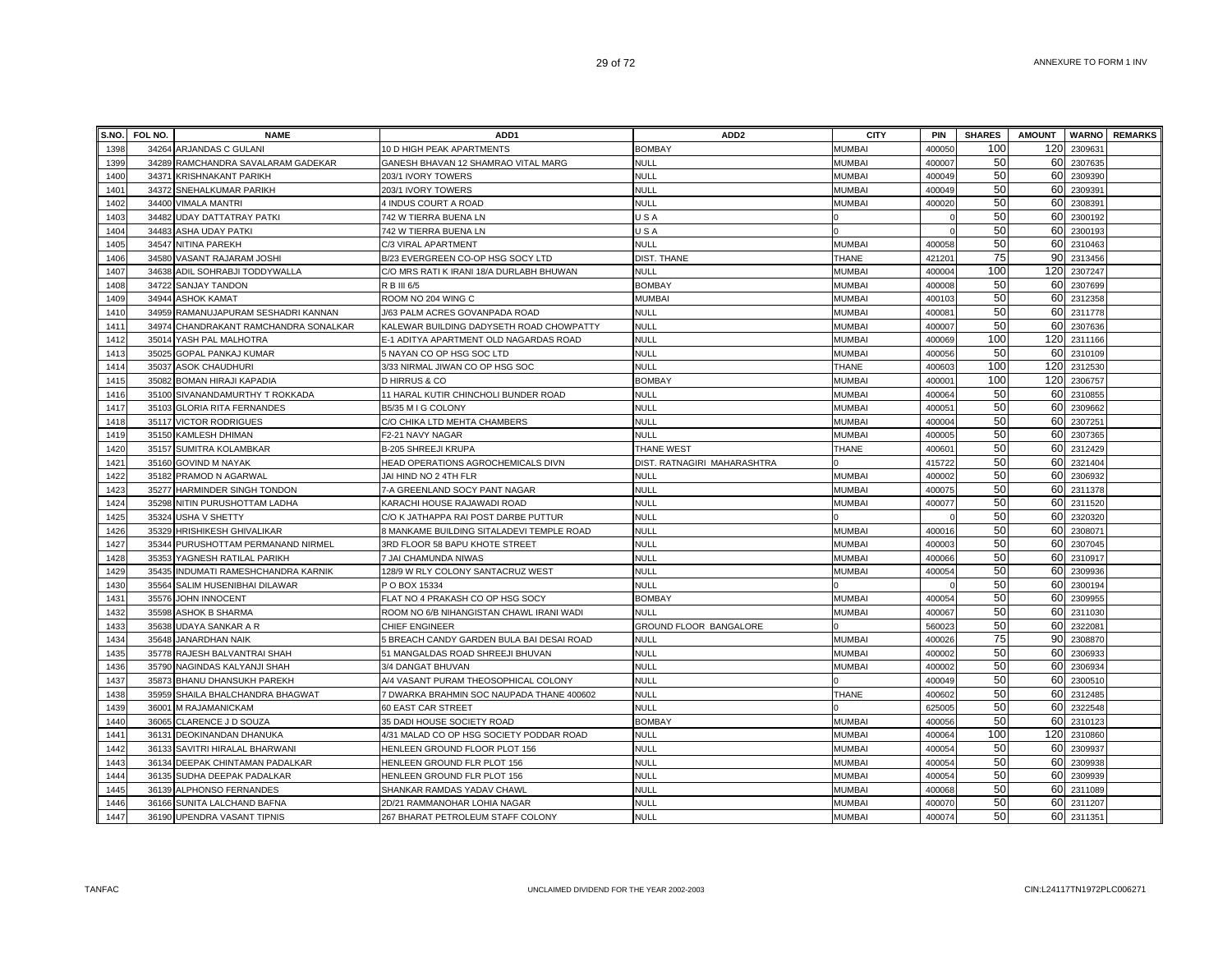| S.NO.        | FOL NO. | <b>NAME</b>                         | ADD1                                    | ADD <sub>2</sub>   | <b>CITY</b>       | <b>PIN</b>                   | <b>SHARES</b> | <b>AMOUNT</b> |                    | <b>WARNO</b> REMARKS |
|--------------|---------|-------------------------------------|-----------------------------------------|--------------------|-------------------|------------------------------|---------------|---------------|--------------------|----------------------|
| 1448         |         | 36204 PAWAN KUMAR SETHI             | R NO 4 BLOCK NO 7 SADAN WADI AGRA ROAD  | <b>NULL</b>        | <b>MUMBAI</b>     | 400078                       | 50            | 60            | 2311554            |                      |
| 1449         |         | 36219 SADHANA WAZAVALKAR            | 1/3 MATRUSHRI CO P HSG SOCIETY M G ROAD | <b>NULL</b>        | <b>MUMBA</b>      | 400062                       | 100           | 120           | 2310685            |                      |
| 1450         |         | 36275 RAJIV BHAMBRI                 | 42 SUHAG SADAN 2ND FLOOR                | <b>NULL</b>        | <b>MUMBA</b>      | 400022                       | 50            | 60            | 2308527            |                      |
| 1451         |         | 36283 RAMCHANDRA NARAYAN BHALERAO   | SPC 1/20 GODREJ HILL SIDE QTRS          | BOMBAY-400 074     | <b>MUMBAI</b>     | 400074                       | 50            | 60            | 2311348            |                      |
| 1452         |         | 36284 MRINALINI RAMCHANDRA BHALERAO | SPC1/20 GODREJ HILLSIDE QUARTERS        | BOMBAY-400 079     | <b>MUMBAI</b>     | 40007                        | 50            | 60            | 2321222            |                      |
| 1453         |         | 36304 MANORAMA DINESH PATEL         | C/O SANJAYKUMAR & CO                    | <b>NULL</b>        |                   | 40000 <sup>-</sup>           | 50            | 60            | 2300476            |                      |
| 1454         |         | 36305 SUMITRA NITIN PAREKH          | C/O SANJAYKUMAR & CO                    | <b>NULL</b>        |                   | 400001                       | 50            | 60            | 2300477            |                      |
| 1455         |         | 36440 SHAKUNTALA SINGH              | B13/4 P & T COLONY SAHAR BOMBAY 400099  | <b>NULL</b>        | <b>MUMBA</b>      | 400099                       | 50            | 60            | 2312281            |                      |
| 1456         |         | 36441 MALA SINGH                    | B-13/4 P & T COLONY SAHAR BOMBAY 400099 | <b>NULL</b>        | <b>MUMBAI</b>     | 400099                       | 50            | 60            | 2312282            |                      |
| 1457         |         | 36442 PREM NARAYAN SINGH            | RANI SATINAGAR BLOCK G 7/13 S V ROAD    | <b>NULL</b>        | <b>MUMBAI</b>     | 400064                       | 50            | 60            | 2310862            |                      |
| 1458         |         | 36443 RAM AWADH SINGH               | B 13/4 P & T COLONY SAHAR BOMBAY 400099 | NULL               | <b>MUMBA</b>      | 400099                       | 50            | 60            | 231228             |                      |
| 1459         |         | 36452 DEEPTI KUNDE                  | TYPE IV/15 ESIS                         | <b>NULL</b>        | <b>MUMBA</b>      | 400093                       | 50            | 60            | 2312150            |                      |
| 1460         |         | 36454 MADHUVANTI RANADE             | C/O DR R Y AGARKAR MEDICAL SECTION      | <b>BOMBAY</b>      | <b>MUMBA</b>      | 400005                       | 50            | 60            | 2307389            |                      |
| 1461         |         | 36456 GORAKHNATH RANADE             | <b>MATRONS QTRS</b>                     | BOMBAY-400 018     | <b>MUMBAI</b>     | 40001                        | 50            | 60            | 2308149            |                      |
| 1462         |         | 36457 GOPAL                         | T4 B6 ESIS HOSPITAL ANDHERI E           | <b>NULL</b>        | <b>MUMBAI</b>     | 400093                       | 50            | 60            | 2312151            |                      |
| 1463         |         | 36460 ARVIND KUNDE                  | TYPE IV/15 ESIS HOSPITAL                | <b>NULL</b>        | <b>MUMBAI</b>     | 400093                       | 50            | 60            | 2312152            |                      |
| 1464         | 36486   | JASWANT MEGHJI RAJANEY              | 17A/2 SINDHI COLONY                     | <b>NULL</b>        |                   | 400022                       | 50            | 60            | 2300501            |                      |
| 1465         |         | 36493 VIJAY KOTHARI                 | D/7 HYDERABAD ESTATE NEPEAN SEA ROAD    | <b>NULL</b>        | <b>MUMBA</b>      | 400036                       | 50            | 60            | 2309252            |                      |
| 1466         | 36505   | SAEEDA DARUDWALE                    | 15A JAWAHR ABAD                         | <b>NULL</b>        | <b>MUMBA</b>      | 400050                       | 50            | 60            | 2309607            |                      |
| 1467         |         | 36536 SHAILESH A HEMANI             | MANISH PARK D BLOCK                     | <b>NULL</b>        | <b>MUMBA</b>      | 400093                       | 50            | 60            | 2312153            |                      |
| 1468         |         | 36541 UMAKANT BAL KOLASKAR          | 67 JAY PRAKASH NAGAR                    | <b>NULL</b>        | <b>MUMBAI</b>     | 400063                       | 50            | 60            | 2310744            |                      |
| 1469         |         | 36549 RAJENDRASINGH NEHRA           | 4/9 LAXMI COLONY CHEMBUR BOMBAY 400074  | <b>NULL</b>        | <b>MUMBAI</b>     | 400074                       | 50            | 60            | 2311349            |                      |
| 1470         | 36608   | SHIVANAND VENKTESH SORTUR           | PROFESSOR OF MEDICINE                   | <b>NULL</b>        |                   | 41641                        | 50            | 60            | 2313383            |                      |
| 1471         |         | 36649 RAMESH SHAH                   | 6 ABDUL REHMAN ST 2ND FLOOR PYDHONIE    | <b>NULL</b>        | <b>MUMBAI</b>     | 40000                        | 50            | 60            | 2307046            |                      |
| 1472         |         | 36757 RENUKA RAJARAM                | W/O G RAJARAM                           | <b>NULL</b>        | <b>MUMBAI</b>     | 40002                        | 50            | 60            | 2308431            |                      |
| 1473         |         | 36860 DILIPKUMAR MANEKLAL SHAH      | C/O MANEKLAL V SHAH                     | <b>NULL</b>        | <b>MUMBAI</b>     | 400092                       | 50            | 60            | 2312085            |                      |
| 1474         |         | 36866 AVINASH TELANG                | B-13 NAVAL OFFICERS FLATS               | <b>NULL</b>        | <b>MUMBAI</b>     | 400005                       | 50            | 60            | 2307368            |                      |
| 1475         |         | 36892 PRAVINCHANDRA MEHTA           | 3/203 NAVJIVAN SOCIETY LAMINGTON ROAD   | NULL               | <b>MUMBAI</b>     | 400008                       | 50            | 60            | 2307703            |                      |
| 1476         |         | 36942 KRISHNA KUMAR IYER            | 210/C AMBEDKAR ROAD NARMADA NIVAS       | <b>NULL</b>        | <b>MUMBA</b>      | 400019                       | 50            | 60            | 2308266            |                      |
| 1477         |         | 37034 MOHAMMED MOULAKHAN            | ENGINEER SO/SC ESTATE OFFICE HWP(M)     | KHAMMAN DIST (A P) |                   | 507116                       | 100           | 120           | 2321816            |                      |
| 1478         |         | 37051 SUBHASH MADHUSUDAN LANJEKAR   | 25 DATTA BHUVAN RAMMANDIR ROAD          | <b>NULL</b>        | <b>MUMBAI</b>     | 400057                       | 50            | 60            | 2310284            |                      |
| 1479         |         | 37090 GOVIND MUNDRA                 | C/O SHRI B B DARAK 13 KASTURI BUILDING  | <b>NULL</b>        | <b>MUMBA</b>      | 400092                       | 50            | 60            | 2312087            |                      |
| 1480         |         | 37163 PRABHAKAR WAMAN NADKARNI      | C/O REVATI P NERURKAR                   | POONA              | <b>PUNE</b>       | 411004                       | 100           | 120           | 231293             |                      |
| 1481         | 37218   | <b>JINESH SHAH</b>                  | 11 KESHAV KUNJ 2ND FLOOR                | <b>NULL</b>        | <b>MUMBA</b>      | 400064                       | 50            | 60            | 2310864            |                      |
| 1482         |         | 37219 SHOBHA SHAH                   | 11 KESHAV KUNJ 2ND FLOOR ADARSH         | <b>NULL</b>        | <b>MUMBA</b>      | 400064                       | 50            | 60            | 2310865            |                      |
| 1483         |         | 37229 HEM CHANDRA WORAH             | RASIK KUNJ MATHURA DAS ROAD             | <b>NULL</b>        | <b>MUMBAI</b>     | 400067                       | 50            | 60            | 2311034            |                      |
| 1484         |         | 37320 SHANTA HARI BHOBE             | A-5 JALADA                              | <b>BOMBAY</b>      | <b>MUMBAI</b>     | 40002                        | 50            | 60            | 2308743            |                      |
| 1485         |         | 37359 AJIT RAVINDRA DESHPANDE       | 11 MAHINDRA MANSION                     | <b>NULL</b>        | <b>MUMBAI</b>     | 400028                       | 50            | 60            | 2309024            |                      |
| 1486         |         | 37367 JASVANTLAL MANEKLAL SHAH      | C/O NITIN J SHAH 15 SHREE NAGAR SOCY    | <b>NULL</b>        | <b>BARODA</b>     | 390005                       | 100           | 120           | 2306136            |                      |
| 1487         |         | 37368 SUSHILABEN JASVANTLAL SHAH    | C/O NITIN J SHAH 15 SHREE NAGAR SOCY    | <b>NULL</b>        | <b>BARODA</b>     | 390005                       | 50            | 60            | 2306137            |                      |
| 1488         |         | 37393 SUMAN VENKATESH SHENOY        | C-12 SHREE SARASWATI COOP HSG SOC LTD   | <b>NULL</b>        | <b>MUMBAI</b>     | 40007                        | 50            | 60            | 2311307            |                      |
| 1489         |         | 37394 MEERA VENKATESH SHENOY        | C 12 SHREE SARASWATI CO OP HSG SOCY LTD | <b>BOMBAY</b>      | <b>MUMBAI</b>     | 40007                        | 50            | 60            | 2311327            |                      |
| 1490         |         | 37435 DILIP SHAH                    | NAVYUG NAGAR BLOCK NO 49 4TH FLOOR      | <b>NULL</b>        | AHMEDABAD         | 400036                       | 50            | 60            | 2304946            |                      |
| 1491         |         | 37464 AKBARALI DAMANI               | 506 PETER APARTMENTS DR PETER DIAS ROAD | <b>NULL</b>        | <b>MUMBAI</b>     | 400050                       | 50            | 60            | 230961             |                      |
| 1492         |         | 37550 TAPAS KUMAR MONDAL            | 283 RAJOURI APPARTMENTS                 | <b>NEW DELHI</b>   |                   | 110027                       | 50            | 60            | 2301774            |                      |
| 1493         |         | 37646 MIRJI SHARAD DHRUVARAO        | FLAT NO 7 3RD FLOOR                     | <b>NEW BOMBAY</b>  | <b>NEW MUMBAI</b> | 400703                       | 50            | 60            | 2312625            |                      |
| 1494         |         | 37691 RAVINDRA PRAKASHCHAND BOHRA   | 15/3 NORTH RAJ MOHALLA                  | <b>NULL</b>        | <b>INDORE</b>     | 452002                       | 50            | 60            | 2313809            |                      |
| 1495         |         | 37763 MITA YASHWANT PATIL           | 18TH ROAD DWARKA CHEMBUR BOMBAY 400071  | <b>NULL</b>        | <b>MUMBAI</b>     | 40007                        | 50<br>50      | 60            | 2311313<br>2324600 |                      |
| 1496<br>1497 |         | 37800 FATIMA RAJADURAI              | SCORPIOS WEST LUTHER STREET             | <b>NULL</b>        |                   | 62900 <sup>-</sup><br>110092 | 50            | 60<br>60      |                    |                      |
|              |         | 37864 SUHAS KARMARKAR               | C/O R K JAIN                            | <b>NEW DELHI</b>   |                   |                              |               |               | 2302945            |                      |

TANFAC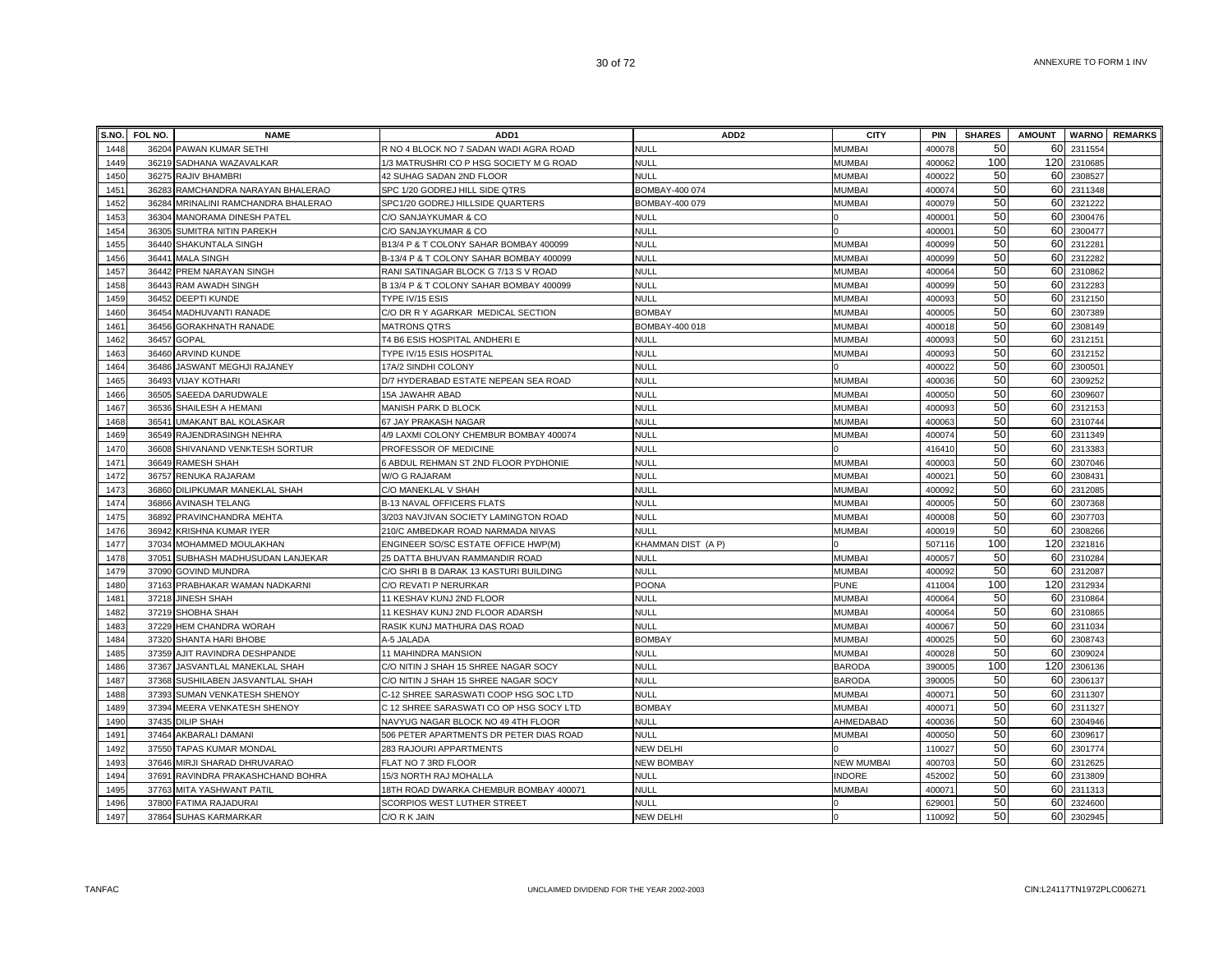| S.NO.        | FOL NO. | <b>NAME</b>                        | ADD <sub>1</sub>                          | ADD <sub>2</sub>           | <b>CITY</b>        | <b>PIN</b> | <b>SHARES</b> | <b>AMOUNT</b> |                        | <b>WARNO</b> REMARKS |
|--------------|---------|------------------------------------|-------------------------------------------|----------------------------|--------------------|------------|---------------|---------------|------------------------|----------------------|
| 1498         | 38016   | LAXMINARAYANA UPPOOR               | 2 BLUE STAR HOLY CROSS ROAD               | <b>BOMBAY</b>              | <b>MUMBAI</b>      | 40010      | 50            | 60            | 2312360                |                      |
| 1499         | 38029   | <b>DEVILA AKHIL DALAL</b>          | MANGAL PRANAM PLOT NO.59 5TH FLOOR        | null                       |                    | 400056     | 50            | 60            | 2300515                |                      |
| 1500         |         | 38044 DRAKE CHACKO                 | 4/12 BLOSSOM MILITARY RD                  | <b>NULL</b>                | <b>MUMBAI</b>      | 400059     | 200           |               | 240 2310542            |                      |
| 1501         |         | 38057 ARIF RAMZAN NURI             | 295 SAKINA MANZIL 3RD FLOOR               | <b>NULL</b>                | <b>MUMBAI</b>      | 400050     | 50            |               | 60 2309621             |                      |
| 1502         |         | 38107 GULKANDIBAI GUPTA            | C/O RAJASTHAN SWEET MEAT MART L B S MARG  | <b>NULL</b>                | <b>MUMBAI</b>      | 40007      | 100           | 120           | 2311557                |                      |
| 1503         |         | 38109 DILEEPKUMAR P GUPTA          | C/O RAJASTHAN SWEET MEAT MART L B S MARG  | NULL                       | <b>MUMBAI</b>      | 400078     | 100           | 120           | 2311558                |                      |
| 1504         |         | 38159 EKNATH SONOO DALVI           | 7 ANITA VIHAR 253 MOGAL LANE              | NULL                       | <b>MUMBAI</b>      | 400016     | 50            |               | 60 2308097             |                      |
| 1505         |         | 38162 RAMAKANT GANGARAM CHANDANE   | A-9 SUJATA 90 FEET ROAD MULUND E          | NULL                       |                    | 40008      | 50            | 60            | 2300525                |                      |
| 1506         |         | 38176 ALICE MARY FERNANDES         | 55 MORELAND ROAD 1ST FLOOR BOMBAY 400008  | null                       | MUMBAI             | 400008     | 50            | 60            | 2307706                |                      |
| 1507         | 38268   | YASHPAL DHARMPAL NAYAR             | 1 SARSWATI NEELAYAM CO HOUSING SOC        | <b>NULL</b>                | <b>MUMBAI</b>      | 40005      | 50            |               | 60 2310292             |                      |
| 1508         | 38287   | ATMARAM RAMCHANDRA NAIK            | 5/226 SHIVAJI NAGAR DR ANNIE BESANT ROAD  | NULL                       | <b>MUMBAI</b>      | 40002      | 50            | 60            | 2308737                |                      |
| 1509         | 38324   | ASHOK SHANTILAL PAREKH             | C-13 TRUPTI APARTMENT MAHATMA PHULE ROAD  | <b>NULL</b>                | <b>MUMBAI</b>      | 40008      | 50            | 60            | 2311782                |                      |
| 1510         | 38331   | SIMPLICIO ALMEIDA                  | 2/A MERRY BLESSINGS 65 CEASOR ROAD        | NULL                       | <b>MUMBAI</b>      | 400058     | 50            | 60            | 2310476                |                      |
| 1511         |         | 38336 USHA DATTARAY DESAI          | GURU CHAYA BLOCK NO 1                     | NULL                       | <b>MUMBAI</b>      | 400057     | 75            | 90            | 2310293                |                      |
| 1512         |         | 38337 DATTATRAY VASUDEO DESAI      | GURU CHAYA BLOCK NO 1                     | NULL                       | <b>MUMBAI</b>      | 40005      | 75            | 90            | 2310294                |                      |
| 1513         |         | 38338 RAKHAMAJI SHINGOTE           | 307/22 JAWAHAR NAGAR ROAD NO 16           | NULL                       | <b>MUMBAI</b>      | 400062     | 50            | 60            | 2310694                |                      |
| 1514         |         | 38476 RAMTIRTH R KUSHE             | 3/6 SHANTI NIVAS FRENCH BRIDGE            | <b>NULL</b>                | <b>MUMBAI</b>      | 400007     | 50            | 60            | 2307640                |                      |
| 1515         |         | 38515 PRAMOD SHARMA                | 601 B HILL VIEW                           | <b>BOMBAY</b>              | MUMBAI             | 400059     | 50            | 60            | 2310553                |                      |
| 1516         |         | 38558 NILAM AJMERA                 | DEEPAK AJMERA                             | <b>NULL</b>                |                    | 41350      | 50            |               | 60 2321378             |                      |
| 1517         | 38656   | SHRIDHAR KRISHNARAO DESHKULKARNI   | C/O MOHAN SAHAIL 6 SHANKAR NIVAS          | NULL                       | MUMBAI             | 400028     | 50            | 60            | 2309033                |                      |
| 1518         | 38670   | MURLIDHAR SHANBHAG                 | 201 VALTY APARTMENTS                      | <b>BOMBAY</b>              | <b>MUMBAI</b>      | 40008      | 50            | 60            | 2311791                |                      |
| 1519         | 38675   | CHELLARAM FATEHCHAND NIHALANI      | C RLY BLDG NO MS/RB/II/48/10              | NULL                       | <b>MUMBAI</b>      | 40002      | 50            | 60            | 2308536                |                      |
| 1520         | 38697   | THOMAS DANIEL MUNDAPLAVNIKUNNATHIL | 20 GAYATRI NILAYAM KELUSKAR ROAD NORTH    | <b>NULL</b>                | <b>MUMBAI</b>      | 40002      | 80            | 96            | 2309036                |                      |
| 1521         | 38698   | <b>MARIAMMA DANIEL</b>             | 20 GAYATRI NILAYAM KELUSKAR ROAD NORTH    | <b>NULL</b>                | <b>MUMBAI</b>      | 400028     | 80            | 96            | 2309037                |                      |
| 1522         | 38714   | SUSHAMA DATTATRAYA LAD             | <b>G 4 GROUND FLOOR</b>                   | <b>BOMBAY</b>              | <b>MUMBAI</b>      | 40007      | 50            |               | 60 2311329             |                      |
| 1523         | 38717   | SUNDARARAMAN GOPALAKRISHNAN        | 10/109 AMAR DEEP 16TH ROAD                | <b>NULL</b>                | <b>MUMBAI</b>      | 40007      | 50            |               | 60 2311314             |                      |
| 1524         | 38874   | SHESHAGIRI RAO                     | 105 VIJAYSREE TOWERS                      | <b>HYDERABAD</b>           | <b>HYDERABAD</b>   | 500062     | 50            | 60            | 2321741                |                      |
| 1525         | 38877   | VASANT GOPALRAO PENDHARKAR         | 5/14 CENTRAL RAIL OFFICER S FLATS         | <b>NULL</b>                | <b>MUMBAI</b>      | 40001      | 100           | 120           | 2307956                |                      |
| 1526         | 38894   | LAXMAN BHODHARCHARYA NARAHARI      | FLAT NO 881 BLOCK NO 94                   | NULL                       | <b>MUMBAI</b>      | 40003      | 50            |               | 60 2309286             |                      |
| 1527         | 38926   | <b>KASTURI SANTHANAM</b>           | 25-I HIG FLATS                            | <b>MADRAS</b>              |                    | 60004      | 50            | 60            | 2300571                |                      |
| 1528         | 38939   | <b>ASHA J SARJINE</b>              | 28/103 A MANISH NAGAR J P ROAD ANDHERI W  | NULL                       | <b>MUMBAI</b>      | 40005      | 50            |               | 60 2310478             |                      |
| 1529         | 39007   | KISHOR DEVIDAS SHROFF              | <b>MAHENDRA CLASSIC</b>                   | <b>BOMBAY</b>              | <b>MUMBAI</b>      | 40004      | 200           |               | 240 2309405            |                      |
| 1530         | 39083   | <b>BPOZA</b>                       | 705-A BENZER OPP RAJASTHAN BANK           | <b>BOMBAY</b>              | <b>MUMBAI</b>      | 40005      | 50            | 60            | 2310498                |                      |
| 1531         | 39260   | LALLA SHOBHA JAIKISHIN             | 199/5459 MADHUMAHAL                       | <b>NULL</b>                |                    | 40007      | 50            |               | 60 2300522             |                      |
| 1532         | 39331   | <b>KUMUD JAIN</b>                  | BLDG. 1 FLAT 18                           | MUMBAI                     |                    | 400089     | 50            | 60            | 2300526                |                      |
| 1533         |         | 39365 JAGANMOHAN ANNAVARAPU        | FLAT G 1 SANTOSHI APTS                    | SECUNDERABAD CANT          | <b>HYDERABAD</b>   | 50001      | 50            | 60            | 2321701                |                      |
| 1534         | 39371   | PADMINI JAGANNATH SHINDE           | 26/7 SHANTINAGAR S G ROAD BOMBAY 400011   | <b>NULL</b>                | MUMBAI             | 40001      | 50            | 60I           | 2307808                |                      |
| 1535         |         | 39513 HUSAIN HAMZA                 | SHIFT CHARGE ENGINEER                     | <b>NULL</b>                |                    |            | 350           | 420           | 2300195                |                      |
| 1536         | 39521   | LALITKUMAR EKNATH MUNDADA          | RATHI & CHAJED C A NEW OSMANPURA          | NULL                       |                    |            | 50            | 60            | 2320321                |                      |
| 1537         |         | 39527 M K SATHE                    | 1411 SADASHIV PETH                        | NULL                       | <b>PUNE</b>        | 411030     | 50            | 60            | 2313183                |                      |
| 1538         | 39548   | <b>R SHANKAR</b>                   | 2/48B AMBAJI VIHAR E PESTOM SAGAR CHEMBUR | NULL                       | <b>MUMBAI</b>      | 400089     | 50            |               | 60 2311907             |                      |
| 1539         | 39560   | NANDLAL MOHANLAL LAHOTI            | ROOPAM VASTRA NIKETAN MAIN ROAD           | NULL                       |                    | 431107     | 50            | 60            | 2321481                |                      |
| 1540         | 39742   | SHASHIKANT RAWAL                   | C/O J SHASHI & CO 158 SOHAN CHAWL         | <b>NULL</b>                | <b>MUMBAI</b>      | 40000      | 50            | 60            | 2306951                |                      |
| 1541         | 39785   | SUDIPTA GAUTAM                     | 186-B DAYANAND PATH MEERUT CANTT 250001   | NULL                       | <b>MEERUT CITY</b> | 25000      | 50            | 60            | 2323542                |                      |
| 1542         | 39786   | CHANDRASHEKHAR DESHPANDE           | MADHAV NIWAS BLOCK NO 2                   | NULL                       | <b>MUMBAI</b>      | 40001      | 50            | 60            | 2307957                |                      |
| 1543         | 39804   | JAYSHREE SHARMA                    | 33/542 AZAD NAGAR                         | <b>BOMBAY</b>              | <b>MUMBAI</b>      | 400058     | 50            | 60            | 2310482                |                      |
| 1544         | 39845   | YOGESH RAWAL                       | 242/SANTOSH L J ROAD SHIVAJI PARK         | NULL                       | <b>MUMBAI</b>      | 400028     | 50<br>50      | 60            | 2309041                |                      |
| 1545         | 39849   | <b>GOPARAJU CHITRA RAO</b>         | FLAT NO.507 5TH FLOOR                     | <b>BOMBAY</b>              | <b>MUMBAI</b>      | 400050     | 50            | 60<br>60      | 2309637                |                      |
| 1546<br>1547 | 39850   | GOPARAJU RAMALAKSHMI               | FLAT NO 507 5TH FLOOR HILL N SEA APTS     | <b>NULL</b><br><b>NULL</b> | <b>MUMBAI</b>      | 400050     | 100           |               | 2309627<br>120 2310499 |                      |
|              |         | 39876 YOGESH JAYANTILAL KHANDHAR   | VITHAL KUNJ NO 3 6TH FLOOR                |                            | <b>MUMBAI</b>      | 400058     |               |               |                        |                      |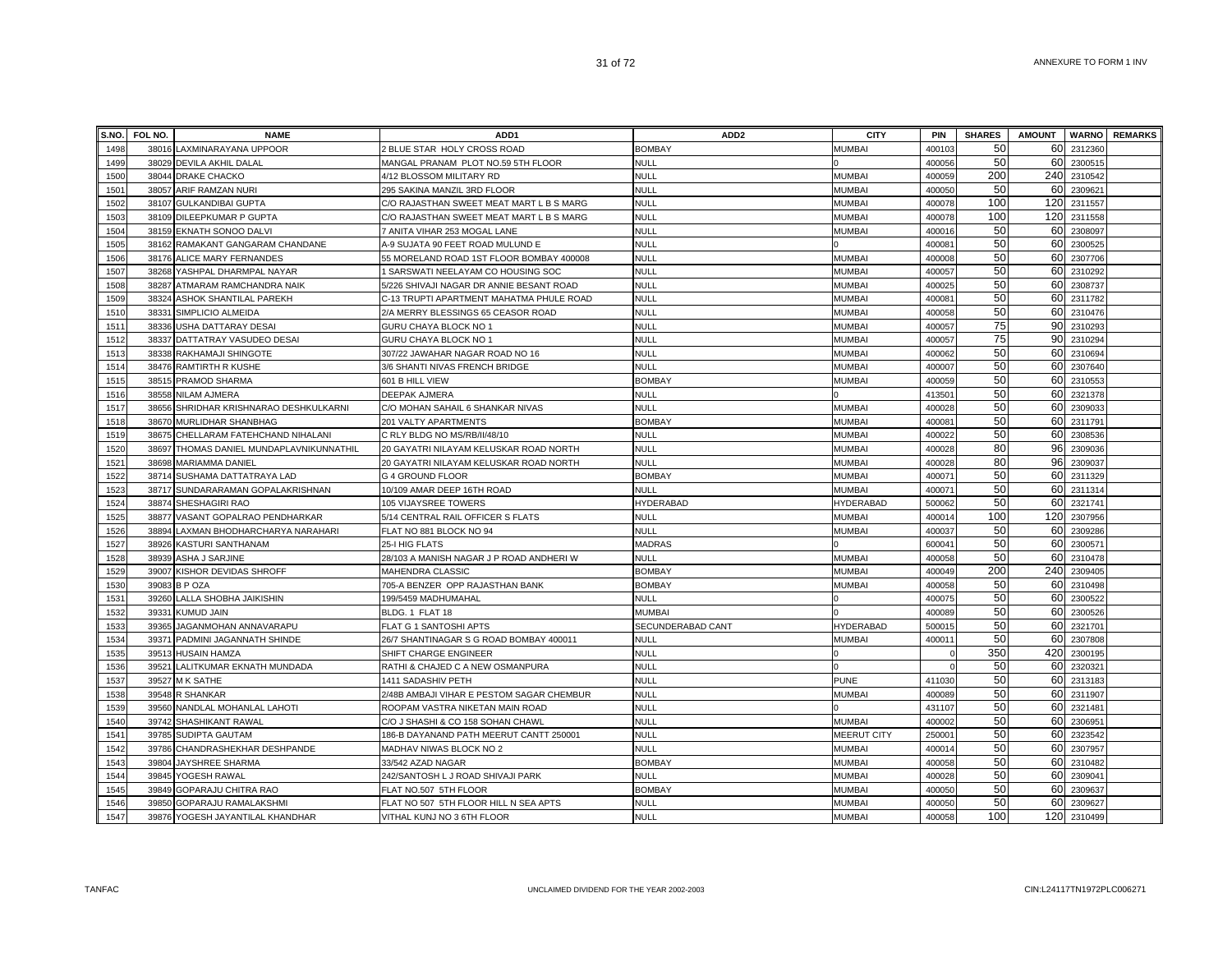| S.NO. | FOL NO. | <b>NAME</b>                       | ADD <sub>1</sub>                          | ADD <sub>2</sub>  | <b>CITY</b>   | <b>PIN</b>         | <b>SHARES</b> | <b>AMOUNT</b> | <b>WARNO</b> | <b>REMARKS</b> |
|-------|---------|-----------------------------------|-------------------------------------------|-------------------|---------------|--------------------|---------------|---------------|--------------|----------------|
| 1548  |         | 39954 NAVIN SHAH                  | 8/1357 PAIKI PLOT NO 6                    | <b>SURAT</b>      | <b>SURAT</b>  | 39500              | 50            | 60            | 2306386      |                |
| 1549  |         | 39970 NARENDRA SALGIA             | 8/1311 GOPI PURA BHANSALI POLE            | <b>NULL</b>       | <b>SURAT</b>  | 39500 <sup>-</sup> | 50            | 60            | 2306390      |                |
| 1550  |         | 40007 NIDHI BHATIA                | HOUSE NO.2631                             | <b>NULL</b>       |               | 121002             | 50            | 60            | 2303000      |                |
| 1551  |         | 40026 MANSHA NAIK                 | C/O H C MALIK                             | ALLAHABAD         | ALLAHABAD     | 210001             | 50            | 60            | 2320619      |                |
| 1552  |         | 40054 NATVERLAL K BAMAN           | 3/193 NAVAPURA GANCHI SHERI               | <b>NULL</b>       |               | 395003             | 100           | 120           | 2300471      |                |
| 1553  | 40061   | TARULATA KRISHNAKANT SHASTRI      | C/O ANAND INVESTMENTS                     | <b>SURAT</b>      | <b>SURAT</b>  | 395003             | 100           | 120           | 230651       |                |
| 1554  |         | 40067 CHETNABEN PARIKH            | C/24 APSARA FLATS BEHIND ANI BESANT HALL  | <b>NULL</b>       | <b>SURAT</b>  | 395003             | 50            | 60            | 2306502      |                |
| 1555  | 40097   | AVINASH MANOHAR KHALATKAR         | LAXMI VILLA                               | NULL              |               | 44200              | 50            | 60            | 2313693      |                |
| 1556  |         | 40120 NALINKUMAR KAPILRAM PUROHIT | <b>B NO 32</b>                            | RANDER ROAD SURAT | <b>SURAT</b>  | 395009             | 50            | 60            | 2306608      |                |
| 1557  |         | 40151 PERVIZ PALLANZI WADIA       | C/O LALLU RAIZIES WEDA MIRZA PUR ROAD     | <b>NULL</b>       |               |                    | 50            | 60            | 2320083      |                |
| 1558  |         | 40158 GITABEN ASHOKKUMAR PATEL    | <b>B 18 ONGC COLONY</b>                   | <b>BARODA</b>     | <b>BARODA</b> | 390009             | 50            | 60            | 2306191      |                |
| 1559  |         | 40160 ASHOKKUMAR RATILAL PATEL    | <b>B 18 ONGC COLONY</b>                   | <b>BARODA</b>     | <b>BARODA</b> | 390009             | 50            | 60            | 2306192      |                |
| 1560  |         | 40168 USHA THAKORE                | PLOT NO 287 BEHIND GH 6                   | <b>NULL</b>       |               | 382029             | 50            | 60            | 2321003      |                |
| 1561  |         | 40174 SURYAKANT MANILAL DESAI     | <b>GORDHAN PARK</b>                       | AHMEDABD          | AHMEDABAD     | 38001              | 75            | 90            | 2305456      |                |
| 1562  |         | 40180 SARLA GYANCHANDANI          | 3/17 SHRI RAM PARK                        | AHMEDABAD         | AHMEDABAD     | 38001              | 50            | 60            | 2305459      |                |
| 1563  | 40220   | JYOTIKA KANTILAL DESAI            | JYOTI KAILAS SOCY                         | NULL              | AHMEDABAD     | 380009             | 50            | 60            | 2305370      |                |
| 1564  |         | 40231 MAHESHKUMAR MEHTA           | 2 YASH SAGAR SOCIETY                      | AHMEDABAD         | AHMEDABAD     | 38006              | 75            | 90            | 2305773      |                |
| 1565  |         | 40324 RASILAL JAYANTILAL PARI     | NO 7 SHAH SADAN SHAH COLONY               | <b>NULL</b>       | AHMEDABAD     | 380004             | 50            | 60            | 2305057      |                |
| 1566  |         | 40328 CHANDRIKA KUMUDCHANDRA SHAH | NO 7 SHAH SADAN SHAH COLONY               | <b>NULL</b>       | AHMEDABAD     | 38000              | 50            | 60            | 2305061      |                |
| 1567  |         | 40329 KUMUDCHANDRA POPATLAL SHAH  | NO 7 SHAH SADAN SHAH COLONY               | <b>NULL</b>       | AHMEDABAD     | 38000              | 50            | 60            | 2305062      |                |
| 1568  |         | 40332 KALPUBEN AMBALAL SHAH       | NO 7 SHAH SADAN SHAH COLONY               | <b>NULL</b>       | AHMEDABAD     | 38000              | 50            | 60            | 2305065      |                |
| 1569  |         | 40333 DINA KIRITKUMAR SHAH        | NO 7 SHAH COLONY SHAH SADAN               | <b>NULL</b>       | AHMEDABAD     | 38000              | 50            | 60            | 2305066      |                |
| 1570  |         | 40334 ANILA KIRITKUMAR SHAH       | NO 7 SHAH COLONY SHAH SADAN               | <b>NULL</b>       | AHMEDABAD     | 38000              | 50            | 60            | 2305067      |                |
| 1571  |         | 40335 MAHENDRA SHANKARCHAND SHAH  | NO 7 SHAH COLONY SHAH SADAN               | <b>NULL</b>       | AHMEDABAD     | 380004             | 50            | 60            | 2305068      |                |
| 1572  |         | 40345 RAJESH MANSUKHLAL SHAH      | NO 7 SHAH SADAN SHAH COLONY               | <b>NULL</b>       | AHMEDABAD     | 380004             | 50            | 60            | 2305071      |                |
| 1573  |         | 40347 DINESH SHANTILAL SHAH       | NO 7 SHAH SADAN SHAH COLONY               | <b>NULL</b>       | AHMEDABAD     | 380004             | 50            | 60            | 2305073      |                |
| 1574  |         | 40348 HASMUKH RAMNIKLAL MEHTA     | NO 7 SHAH SADAN SHAH COLONY               | <b>NULL</b>       | AHMEDABAD     | 380004             | 50            | 60            | 2305074      |                |
| 1575  |         | 40349 SHANTABEN RAMNIKLAL MEHTA   | NO 7 SHAH SADAN SHAH COLONY               | NULL              | AHMEDABAD     | 380004             | 50            | 60            | 2305075      |                |
| 1576  |         | 40351 DASRATH KALIDAS PATEL       | NO 7 SHAH SADAN SHAH COLONY               | <b>NULL</b>       | AHMEDABAD     | 380004             | 50            | 60            | 2305077      |                |
| 1577  |         | 40352 RAJENDRA JAYANTILAL GANDHI  | NO 7 SHAH SADAN SHAH COLONY               | NULL              | AHMEDABAD     | 380004             | 50            | 60            | 2305078      |                |
| 1578  |         | 40353 NARENDRA RAMANLAL SHAH      | NO 7 SHAH SADAN SHAH COLONY               | <b>NULL</b>       | AHMEDABAD     | 380004             | 50            | 60            | 2305079      |                |
| 1579  |         | 40462 ILA B PADAI                 | 2381/4 TIMBA POLE                         | <b>NULL</b>       | AHMEDABAD     | 38000              | 100           | 120           | 2304926      |                |
| 1580  |         | 40472 RAMESHCHANDRA SOLANKI       | 14/325 MUNCIPAL QUARTERS B/D AMRUTA MILLS | <b>NULL</b>       | AHMEDABAD     | 38002              | 50            | 60            | 2305669      |                |
| 1581  |         | 40478 RITA DIXIT SHAH             | 3416 KUVAVALI KHADKI                      | <b>NULL</b>       | AHMEDABAD     | 38000              | 50            | 60            | 2304927      |                |
| 1582  |         | 40512 JAYANT TRIBHUVAN SHAH       | 3416 KUVAVALI KHADKI                      | <b>NULL</b>       | AHMEDABAD     | 38000 <sup>-</sup> | 50            | 60            | 2304929      |                |
| 1583  |         | 40588 HITENDRA BHOGILAL PARIKH    | KAMLESH K SHAH 3RD FLOOR                  | <b>NULL</b>       | AHMEDABAD     | 38000              | 50            | 60            | 2304930      |                |
| 1584  |         | 40592 AMI BAKUL SHETH             | 11 NAVMANGAL FLATS BEHIND SHARDA SOCIETY  | <b>NULL</b>       | AHMEDABAD     | 380007             | 50            | 60            | 2305227      |                |
| 1585  |         | 40683 ANIL C SHAH                 | C/O POPATLAL KALIDAS AT PURNIMA GUEST HO  | <b>NULL</b>       | AHMEDABAD     | 38000 <sup>-</sup> | 50            | 60            | 2304936      |                |
| 1586  |         | 40686 PADMABEN SHAH               | C/O POPATLAL KALIDAS AT PURNIMA GUEST HO  | <b>NULL</b>       | AHMEDABAD     | 38000 <sup>-</sup> | 50            | 60            | 2304939      |                |
| 1587  |         | 40688 MAULESH SHAH                | C/O PRAVIN P SHAH SHETH S POLE            | <b>NULL</b>       | AHMEDABAD     | 38000 <sup>-</sup> | 50            | 60            | 2304941      |                |
| 1588  |         | 40692 RAJENDRA SHAH               | C/O PRAVIN P SHAH SHETH S POLE            | <b>NULL</b>       | AHMEDABAD     | 38000 <sup>-</sup> | 50            | 60            | 2304945      |                |
| 1589  |         | 40700 URMILA SHAH                 | C/O PRAVIN P SHAH SHETH S POLE            | <b>NULL</b>       | AHMEDABAD     | 38000 <sup>-</sup> | 50            | 60            | 2304949      |                |
| 1590  |         | 40710 SATISH PARIKH               | C/O PRAVIN P SHAH SHETH S POLE            | <b>NULL</b>       | AHMEDABAD     | 38000              | 50            | 60            | 2304958      |                |
| 1591  |         | 40711 NITIN PATEL                 | C/O PRAVIN P SHAH SHETH S POLE            | <b>NULL</b>       | AHMEDABAD     | 38000              | 50            | 60            | 2304959      |                |
| 1592  |         | 40715 MAHESH SHAH                 | C/O PRAVIN P SHAH SHETH S POLE            | <b>NULL</b>       | AHMEDABAD     | 38000              | 50            | 60            | 2304963      |                |
| 1593  |         | 40718 NITIN ARVINDBHAI PATEL      | NO 7 SHAH SADAN SHAH COLONY               | <b>NULL</b>       | AHMEDABAD     | 380004             | 50            | 60            | 2305085      |                |
| 1594  |         | 40719 LATABEN CHANDULAL SHAH      | NO 7 SHAH SADAN SHAH COLONY               | <b>NULL</b>       | AHMEDABAD     | 38000              | 50            | 60            | 2305086      |                |
| 1595  |         | 40724 MANISH P SHAH               | C/O PRAVIN P SHAH SHETHS POLE             | <b>NULL</b>       | AHMEDABAD     | 38000              | 50            | 60            | 2304967      |                |
| 1596  |         | 40725 DINA SHAH                   | C/O PRAVIN P SHAH SHETHS POLE             | <b>NULL</b>       | AHMEDABAD     | 38000              | 50            | 60            | 2304968      |                |
| 1597  |         | 40841 SURYAKANT AMRATLAL          | 370 KHETERPALS POLE                       | NULL              | AHMEDABAD     | 380001             | 50            | 60            | 2304970      |                |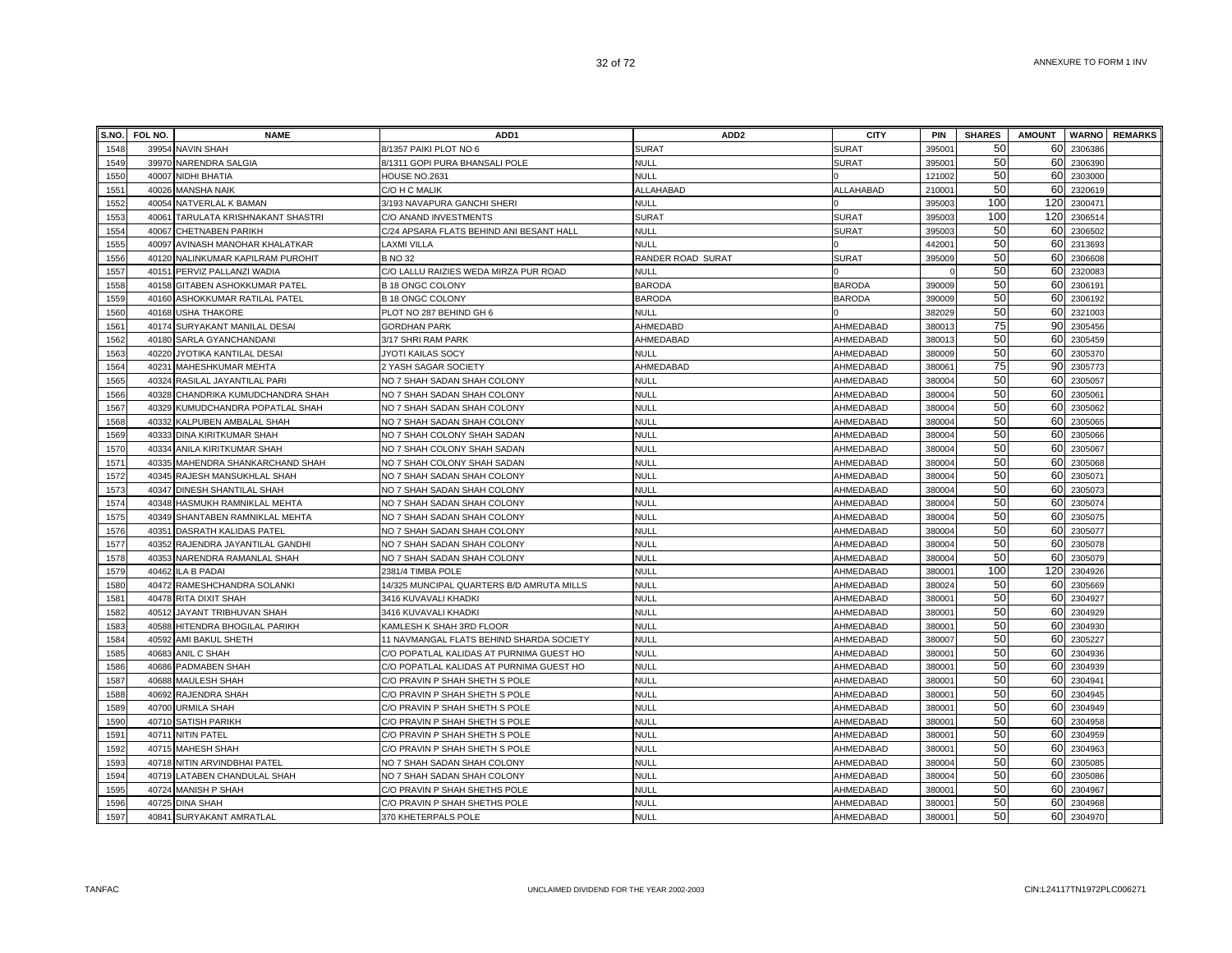|              | S.NO. FOL NO. | <b>NAME</b>                                   | ADD <sub>1</sub>                                               | ADD <sub>2</sub>           | <b>CITY</b>      | <b>PIN</b>      | <b>SHARES</b> | <b>AMOUNT</b> |                        | <b>WARNO REMARKS</b> |
|--------------|---------------|-----------------------------------------------|----------------------------------------------------------------|----------------------------|------------------|-----------------|---------------|---------------|------------------------|----------------------|
| 1598         | 40854         | NATAWARLAL TRIBHOVANDAS SWAMI                 | 198 MAHADEV NO KHANCHO                                         | NULL                       | AHMEDABAD        | 38000           | 50            |               | 60 2304972             |                      |
| 1599         | 40861         | SANYUKTA SURYAKANT                            | 370 KHETERPALS POLE                                            | <b>NULL</b>                | AHMEDABAD        | 38000           | 50            | 60            | 2304973                |                      |
| 1600         | 41037         | <b>ASHWIN PATEL</b>                           | 9 AJIT SOCIETY PALDI AHMEDABAD 7                               | NULL                       |                  |                 | 50            | 60            | 2320008                |                      |
| 1601         |               | 41088 N VISWANATHA                            | NO 549 VII MAIN ROAD VIJAYANAGAR EXTN                          | NULL                       | <b>BANGALORE</b> | 560040          | 50            | 60            | 2314982                |                      |
| 1602         |               | 41123 NANDLAL MURLIDHAR                       | 1ST FLOOR NO 956 7TH MAIN                                      | <b>BANGALORE</b>           | <b>BANGALORE</b> | 560086          | 50            | 60            | 2315236                |                      |
| 1603         |               | 41156 H N ANANTHA SWAMY                       | NO 11 IST CROSS IIIRD BLOCK                                    | NULL                       | <b>BANGALORE</b> | 560020          | 100           | 120           | 2314888                |                      |
| 1604         |               | 41211 BANGALORE VENKATARAMIAH SREENIVASIAH    | NO 1696 41ST CROSS ROAD 22ND MAIN ROAD                         | <b>NULL</b>                | <b>BANGALORE</b> | 56001           | 50            | 60            | 2314827                |                      |
| 1605         | 41219         | <b>DEVAKI V K</b>                             | FLAT NO.303 KASHI KIRAN REGENCY                                | <b>BANGALORE</b>           | <b>BANGALORE</b> | 56002           | 50            | 60            | 2314901                |                      |
| 1606         |               | 41234 VINAYAK BALWANT MARATHE                 | 49 I CORSS NEHRU NAGAR BANGALORE 560020                        | null                       | <b>BANGALORE</b> | 560020          | 50            | 60            | 2314889                |                      |
| 1607         | 41250         | TUMKUR NAGARAJIAH VIJAYAKUMAR                 | CHICKPET TUMKUR 572101                                         | NULL                       |                  | 57210           | 50            | 60            | 2322146                |                      |
| 1608         | 41257         | C S VENKATESHA                                | C/O SRI VEULEATESHA COFFEC WORKS                               | NULL                       |                  | 57743           | 50            | 60            | 2322223                |                      |
| 1609         | 41265         | <b>S RAVINDRA</b>                             | NO 53 VISHAK 7TH MAIN ROAD                                     | <b>NULL</b>                |                  | 57000           | 50            | 60            | 2324512                |                      |
| 1610         |               | 41356 VAKKETHUR PRABHAKER RAO                 | 129 V MAIN ROAD JAYAMAHAL EXTENSION                            | <b>NULL</b>                | <b>BANGALORE</b> | 560046          | 50            |               | 60 2315026             |                      |
| 1611         | 41383         | MARGARET JOSEPH                               | 9/2 SWASTHI ROAD CROSS                                         | <b>NULL</b>                | <b>BANGALORE</b> | 560027          | 100           |               | 120 2314927            |                      |
| 1612         |               | 41384 P KURIAN JOSEPH                         | 9/2 SWASTHI ROAD CROSS                                         | <b>NULL</b>                | <b>BANGALORE</b> | 560027          | 100           |               | 120 2314928            |                      |
| 1613         |               | 41412 K ROOPA PAI                             | C/O MRS VASANTHI D SHENOY                                      | <b>BANGALORE</b>           | <b>BANGALORE</b> | 56007           | 50            |               | 60 2315119             |                      |
| 1614         |               | 41416 ANN JOSEPH                              | 9-2 SWASTHI ROAD CROSS                                         | <b>NULL</b>                | <b>BANGALORE</b> | 560027          | 100           |               | 120 2314929            |                      |
| 1615         |               | 41423 K S ANANTHARAJ                          | 192/19 V MAIN ROAD                                             | <b>NULL</b>                | <b>BANGALORE</b> | 560018          | 50            |               | 60 2314866             |                      |
| 1616         |               | 41453 RAGHU NANDAN R V                        | NO 1 3RD CROSS LAKSHMI ROAD SHANTI NAGAR                       | <b>NULL</b>                | <b>BANGALORE</b> | 56002           | 50            |               | 60 2314930             |                      |
| 1617         |               | 41491 VISHU KUMAR BHATI                       | D 22 SECTOR 5                                                  | <b>BIHAR</b>               |                  | 826005          | 50            |               | 60 2323321             |                      |
| 1618         | 41498         | <b>KARALI PRASAD DUTT</b>                     | 157-1-C UPPER CIRCULER ROAD P O BEADON                         | <b>NULL</b>                | <b>KOLKATA</b>   | 70000           | 50            |               | 60 2318320             |                      |
| 1619         |               | 41518 PRATIBHA PRAVINCHANDRA SHAH             | C/O J NAGARDAS & CO                                            | NULL                       | KOLKATA          | 70000           | 75            | 90            | 2318011                |                      |
| 1620         | 41518         | PRATIBHA PRAVINCHANDRA SHAH                   | C/O J NAGARDAS & CO                                            | <b>NULL</b>                | <b>KOLKATA</b>   | 70000           | 150           | 180           | 2318102                |                      |
| 1621         |               | 41599 SHAKUNTALA SHAH                         | C/O MAYUR PLYWOOD INDUSTRIES PVT LT                            | <b>DIST KAMRUP</b>         |                  |                 | 50            |               | 60 2320094             |                      |
| 1622         |               | 41614 PUSHPA DEVI SANCHETI                    | C/O RAMLALL PANNALALL NAHAR                                    | <b>NULL</b>                | <b>KOLKATA</b>   | 700007          | 50            |               | 60 2318436             |                      |
| 1623         |               | 41645 SHYAM LAL PAREEK                        | 147 NETAJI SUBHASH ROAD                                        | <b>NULL</b>                | <b>KOLKATA</b>   | 70000           | 50            |               | 60 2318016             |                      |
| 1624         |               | 41658 KISHAN LAL KEJRIWAL                     | C/O GIRDHARILAL RAM NARAYAN                                    | <b>NULL</b>                | <b>KOLKATA</b>   | 700007          | 50            | 60            | 2318437                |                      |
| 1625         | 41663         | P V L SHARMA                                  | 1-9-52/F RAM NAGAR                                             | <b>NULL</b>                | <b>HYDERABAD</b> | 500048          | 150           | 180           | 2321724                |                      |
| 1626         |               | 41672 CHANCHAL KUMAR DEY                      | 6/3 KAIPUKUR LANE HOWRAH 711102                                | NULL                       | HOWRAH           | 711102          | 50            | 60            | 2319584                |                      |
| 1627         | 41729         | <b>HARSHA UPADHYAY</b>                        | C/O K WORAH & CO P LTD                                         | NULL                       |                  | 826001          | 50            | 60            | 2319768                |                      |
| 1628         | 41754         | SUBHKARAN CHHAWCHHARIA                        | 1 ANANDA MULLICK LANE CALCUTTA 700006                          | NULL                       | KOLKATA          | 700006          | 100           | 120           | 2318322                |                      |
| 1629         | 41761         | <b>HIRALAL BAHETI</b>                         | MOTIHARI SUGAR FACTORY                                         | <b>NULL</b>                |                  | 84540           | 100           | 120           | 2323377                |                      |
| 1630         | 41768         | <b>ASHOKE BANERJEE</b>                        | P-71 UNIQUE PARK RANI KUTIR 1ST FLOOR                          | NULL                       | <b>KOLKATA</b>   | 70003           | 50            | 60            | 2319138                |                      |
| 1631         | 41805         | SUKUMAR DUTTA                                 | 82 SALKIA SHCOOL ROAD                                          | <b>NULL</b>                | <b>HOWRAH</b>    | 71110           | 50            | 60            | 2319601                |                      |
| 1632         |               | 41806 SANTIMAYEE DUTTA                        | 82 SALKIA SCHOOL ROAD                                          | NULL                       | <b>HOWRAH</b>    | 711106          | 50            | 60            | 2319602                |                      |
| 1633         |               | 41831 MAITREYI SANYAL                         | SARADA MANDIR                                                  | <b>NULL</b>                | <b>KOLKATA</b>   | 700029          | 50            |               | 60 2319044             |                      |
| 1634         |               | 41875 SHIVA BHAGWAN DALMIA                    | 39 TARA CHAND DUTTA STREET                                     | <b>NULL</b>                | <b>KOLKATA</b>   | 700073          | 50            | 60            | 2319439                |                      |
| 1635         |               | 41876 BINOD KUMAR DALMIA                      | 39 TARA CHAND DUTTA STREET                                     | <b>NULL</b>                | <b>KOLKATA</b>   | 700073          | 50            | 60            | 2319440                |                      |
| 1636         | 41891         | SIBAPRASAD NANDI MAJUMDAR                     | 69A PRATAPADITYA ROAD CALCUTTA 700026                          | NULL                       | <b>KOLKATA</b>   | 700026          | 50            | 60            | 2318936                |                      |
| 1637         | 41911         | <b>BHARATI CHATTERJEE</b>                     | C/O MIHIR KUMAR CHATTERJEE                                     | <b>NULL</b>                | KOLKATA          | 700040          | 50            |               | 60 2319158             |                      |
| 1638         |               | 41947 BIMAL KUMAR OSWAL                       | C/O M/S D P BHAIYA AND CO                                      | CALCUTTA                   |                  | 700007          | 50<br>200     | 60            | 2300587                |                      |
| 1639         |               | 42043 SUMAT PRASADA JAIN                      | 59 ELLIOT ROAD CALCUTTA 700016                                 | <b>NULL</b>                | KOLKATA          | 700016          |               |               | 240 2318653            |                      |
| 1640         | 4205          | AJAY KUMAR PARWAL                             | P-88 C.I.T SCHEME VI M                                         | CALCUTTA                   | <b>KOLKATA</b>   | 70005           | 50<br>100     |               | 60 2319256             |                      |
| 1641         | 42066         | <b>HIRALAL SHARMA</b>                         | 8 MANDIR STREET                                                | <b>NULL</b>                | <b>KOLKATA</b>   | 70007           | 50            | 120<br>60     | 2319441                |                      |
| 1642         | 42097         | NIRMAL ARORA                                  | C/O K K SETHI C-11 P O 1 E GOMIA                               | <b>NULL</b>                |                  | 82911           | 100           |               | 2323333                |                      |
| 1643         | 42100         | SATISH KUMAR BERI                             | 10 SAGAR DATTO LANE CALCUTTA 700073                            | <b>NULL</b>                | <b>KOLKATA</b>   | 70007           | 150           |               | 120 2319442            |                      |
| 1644<br>1645 | 42202         | 42139 AJIT KUMAR BANERJEE                     | 56/1 B L SAHA ROAD NEAR HOUSE NO 51/11                         | <b>NULL</b><br><b>NULL</b> | <b>KOLKATA</b>   | 700053          | 50            | 60            | 180 2319212<br>2318849 |                      |
| 1646         |               | <b>ARCHANA SARAF</b><br>42210 RAMSINGH THAKUR | 22B MOHINI MOHAN ROAD CALCUTTA 700020<br>C/O DR RAJENDRA SINGH | AGRA                       | KOLKATA          | 70002<br>283125 | 50            | 60            | 2320766                |                      |
| 1647         |               |                                               |                                                                | CALCUTTA                   |                  | 700001          | 50            |               |                        |                      |
|              |               | 42214 CHAMPALAL DAGA                          | C/O KESHAR KUMAR SARAF AND CO                                  |                            | <b>KOLKATA</b>   |                 |               |               | 60 2318143             |                      |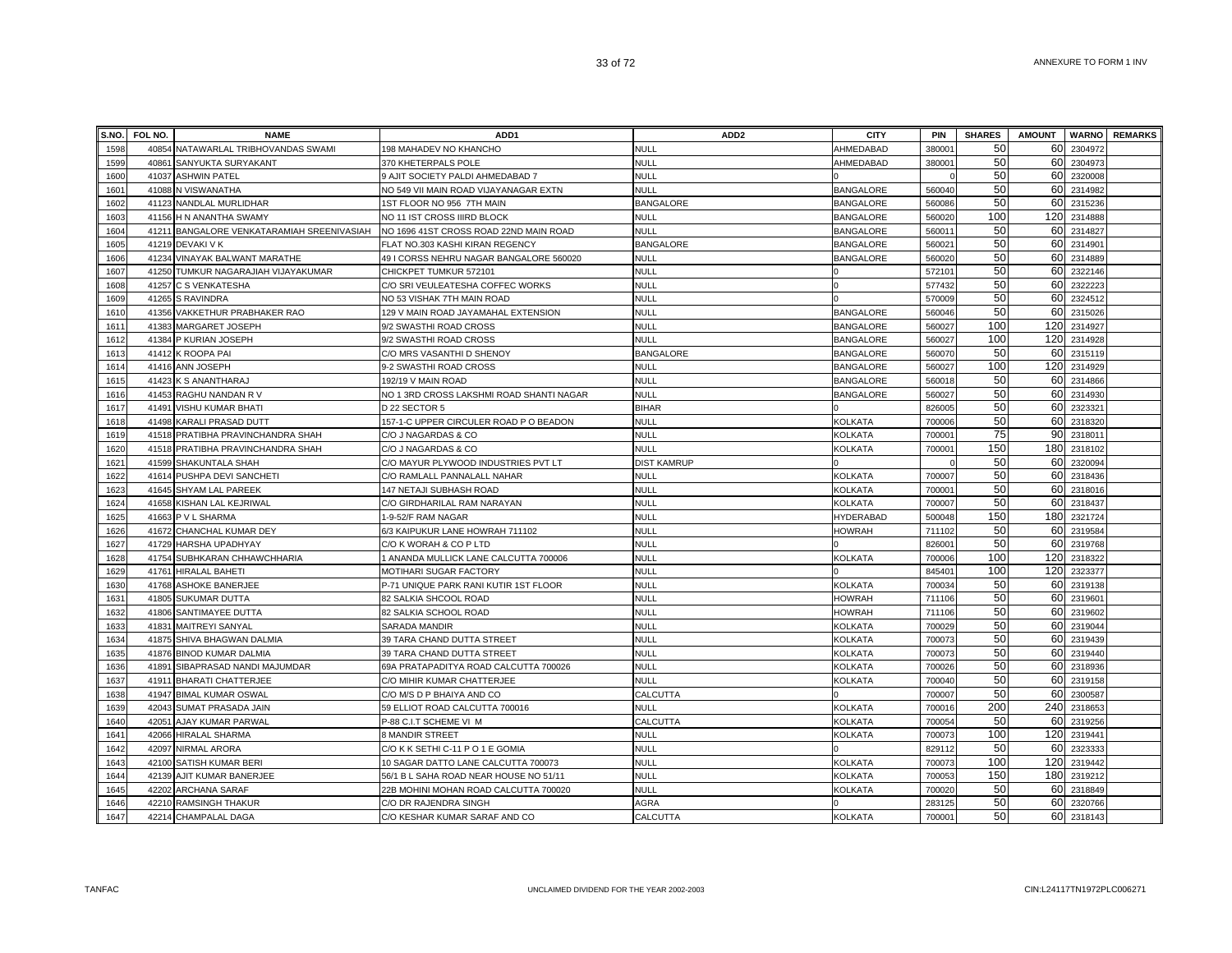|              | S.NO. FOL NO. | <b>NAME</b>                                        | ADD <sub>1</sub>                                                 | ADD <sub>2</sub>              | <b>CITY</b>    | <b>PIN</b>      | <b>SHARES</b> | <b>AMOUNT</b> |                    | <b>WARNO</b> REMARKS |
|--------------|---------------|----------------------------------------------------|------------------------------------------------------------------|-------------------------------|----------------|-----------------|---------------|---------------|--------------------|----------------------|
| 1648         | 42250         | SURENDRA KUMAR DUGAR                               | C/O M/S SURENDRA KUMAR JAIN                                      | <b>NULL</b>                   | <b>KOLKATA</b> | 70000           | 50            |               | 60 2318447         |                      |
| 1649         | 42269         | <b>SUKETU SHAH</b>                                 | C/O RATANSINH RUNCHORDAS                                         | CALCUTTA                      | <b>KOLKATA</b> | 70000           | 50            | 60            | 2318145            |                      |
| 1650         | 42273         | <b>CYRIL MOSES COHEN</b>                           | <b>URMILA APTS</b>                                               | CALCUTTA                      | <b>KOLKATA</b> | 700040          | 50            | 60            | 2319160            |                      |
| 1651         |               | 42274 ELVIN COHEN                                  | 6/1 SUDDER STREET CALCUTTA 700016                                | <b>NULL</b>                   | <b>KOLKATA</b> | 700016          | 50            | 60            | 2318654            |                      |
| 1652         |               | 42292 SHANTI PRAKASH NAHATA                        | C/O VIKRANT UDYOG 33/1 N S ROAD                                  | <b>NULL</b>                   | <b>KOLKATA</b> | 70000           | 50            |               | 60 2318029         |                      |
| 1653         |               | 42320 MANOJ AGARWAL                                | C/O NEW ASHOK WATERPROOF WORKS                                   | <b>NULL</b>                   | <b>KOLKATA</b> | 700007          | 50            | 60            | 2318448            |                      |
| 1654         |               | 42358 SATYARANJAN MITRA                            | C/O MR CHITTA RANJAN MITRA P O KODALIA                           | <b>NULL</b>                   |                | 743350          | 100           | 120           | 2323208            |                      |
| 1655         | 42381         | KESHAR DEVI BHOJNAGARWALA                          | C/O SATYAVRAT NARESHKUMAR                                        | NULL                          | <b>KOLKATA</b> | 700001          | 50            | 60            | 2318033            |                      |
| 1656         | 42382         | SATYAVRAT BHOJNAGARWALA                            | AMAR BHAWAN P-10 HOWRAH BRIDGE                                   | NULL                          | KOLKATA        | 70000           | 50            | 60            | 2318034            |                      |
| 1657         | 42406         | <b>MAGANLAL MATALIA</b>                            | 95-B CHITTARANJAN AVENUE CALCUTTA 700073                         | NULL                          | KOLKATA        | 70007           | 50            | 60            | 2319443            |                      |
| 1658         | 42407         | <b>KRISHNA GOPAL TEWARI</b>                        | SUBHASPALLY BENACHITY DURGAPUR 713213                            | VULL                          |                | 71321           | 50            | 60            | 2323125            |                      |
| 1659         | 42428         | RADHA KRISHNA KEJRIWAL                             | C/O SURESH KUMAR KEJRIWAL                                        | <b>INDORE MP</b>              |                | 45200           | 50            | 60            | 2300547            |                      |
| 1660         | 42433         | RADHEY SHYAM BIRLA                                 | 82/9 BALLYGUNGE PLACE                                            | <b>NULL</b>                   | <b>KOLKATA</b> | 700019          | 50            | 60            | 2318770            |                      |
| 1661         | 42437         | NARSINGH KUMAR AGARWAL                             | C/O SHREE JAGADAMBA TEXTILE                                      | NULL                          |                |                 | 50            |               | 60 2320010         |                      |
| 1662         |               | 42445 PUSHPA DEVI JHALANI                          | C/O DAMANI PHOTOGRAPHICS                                         | <b>NULL</b>                   | <b>KOLKATA</b> | 700069          | 50            | 60            | 2319351            |                      |
| 1663         | 42464         | <b>RITA KAUL</b>                                   | 74-J BONDEL ROAD                                                 | NULL                          | <b>KOLKATA</b> | 70001           | 50            | 60            | 2318771            |                      |
| 1664         |               | 42506 NAVRATAN MAL BHANSALI                        | <b>B-10/8 INDRALOK ESTATE</b>                                    | CALCUTTA                      | <b>KOLKATA</b> | 700002          | 50            |               | 60 2318232         |                      |
| 1665         |               | 42538 BISWAJIT DATTA                               | 16/7 DOVER LANE BLOCK C 1 FLAT 3                                 | <b>NULL</b>                   | <b>KOLKATA</b> | 700029          | 50            |               | 60 2319049         |                      |
| 1666         | 42547         | <b>VINOD KUMAR SEHGAL</b>                          | C/O M/S TARSONS PRODUCTS 33/1 N S ROAD                           | <b>NULL</b>                   |                | 70000           | 100           |               | 120 2301126        |                      |
| 1667         | 42620         | CHANDRA KISHORE BHARTIA                            | 211/A ARABINDA SARANI CALCUTTA 700006                            | NULL                          | <b>KOLKATA</b> | 700006          | 100           |               | 120 2318326        |                      |
| 1668         | 42774         | <b>SURESH SHARMA</b>                               | C/O KANHYA LALL KISHORI LALL                                     | <b>NULL</b>                   | <b>KOLKATA</b> | 70001           | 50            |               | 60 2318599         |                      |
| 1669         | 42779         | DINESH KUMAR SANGANERIA                            | 800-C LAKE TOWN A BLOCK IIND FLOOR                               | <b>NULL</b>                   | <b>KOLKATA</b> | 700089          | 100           | 120           | 2319504            |                      |
| 1670         | 42802         | <b>HARIPADA SAHA</b>                               | NETAJI SUBHAS ROAD P O PANIHATI                                  | <b>NULL</b>                   |                | 743176          | 50            | 60            | 2323196            |                      |
| 1671         | 42805         | DHIRAJLAL M MEHTA                                  | 28-A EDEN HOSPITAL ROAD CALCUTTA 700073                          | NULL                          | <b>KOLKATA</b> | 70007           | 50            | 60            | 2319444            |                      |
| 1672         | 42941         | <b>SHARAT KUMAR JAIN</b>                           | 9-E JAY JAYANTI                                                  | <b>NULL</b>                   |                | 70001           | 100           | 120           | 2300590            |                      |
| 1673         |               | 42942 SINNASAMY THAMBYAIAH                         | FOREIGN DEPTT STAFF BANK OF INDIA                                | <b>NULL</b>                   | <b>KOLKATA</b> | 70007           | 50            | 60            | 2319402            |                      |
| 1674         |               | 42943 SUDIP MUKHOPADHYAY                           | 30/1 BANEJREE PARA LANE                                          | <b>NULL</b>                   | <b>KOLKATA</b> | 700031          | 50            | 60            | 2319109            |                      |
| 1675         | 42974         | <b>ARATI ROY</b>                                   | 49 BALDEOPARA ROAD CALCUTTA 700006                               | NULL                          | <b>KOLKATA</b> | 700006          | 50            |               | 60 2318331         |                      |
| 1676         |               | 43003 REKHA SUTODIYA                               | C/O MR S K BIRLA                                                 | <b>KOLKATA</b>                | KOLKATA        | 700019          | 50            |               | 60 2318772         |                      |
| 1677         | 43004         | SURENDRA KUMAR BIRLA                               | C/O MR S K BIRLA (HUF)                                           | <b>KOLKATA</b>                | KOLKATA        | 700019          | 100           | 120           | 2318773            |                      |
| 1678         | 43028         | MADHURI MAHESHWARI                                 | C/O SUSHIL KUMAR PERIWAL                                         | NULL                          | KOLKATA        | 700006          | 50            |               | 60 2318332         |                      |
| 1679         | 43078         | <b>BIMAL KUMAR AGARWALLA</b>                       | IIIE-78 NEHRU NAGAR                                              | <b>NULL</b>                   |                | 20100           | 75            |               | 90 2303531         |                      |
| 1680         | 43079         | <b>KRISHNA PROVAT MITTRA</b>                       | C/O MR C L GHOSH NETAJI SUBHASH ROAD                             | <b>NULL</b>                   |                | 71210           | 50            | 60            | 2319628            |                      |
| 1681         | 43080         | MANJUSHREE CHATTERJEE                              | <b>ANTER BAGAN</b>                                               | NULL                          |                | 71210           | 50            | 60            | 2319629            |                      |
| 1682         |               | 43088 AJIT SINGH MADAN                             | C/O LIMELIGHT RESTAURANT                                         | <b>NULL</b>                   | <b>KOLKATA</b> | 70000           | 50            | 60            | 2318056            |                      |
| 1683         |               | 43092 BACHHRAJ JAIN                                | 19 HINDUSTAN ROAD                                                | <b>NULL</b>                   | <b>KOLKATA</b> | 700029          | 50            | 60            | 2319051            |                      |
| 1684         | 43129         | PUSHPA DEVI SANGANERIA                             | C/O SHYAM SUNDER                                                 | <b>NULL</b>                   | KOLKATA        | 700073          | 50            | 60            | 2319445            |                      |
| 1685         |               | 43198 SURESH KUMAR AGARWAL                         | C/O SHIV VASTRALAYA                                              | <b>BIHAR</b>                  |                | 814109          | 50            | 60            | 2323311            |                      |
| 1686         |               | 43216 BIMALESH KUMAR RAMUKA                        | BA/30 DESHBANDHU NAGAR                                           | <b>NULL</b>                   | KOLKATA        | 700059          | 50<br>100     | 60            | 2319282            |                      |
| 1687         |               | 43228 KAMLESH MALHOTRA                             | 95/B CHITTARANJAN AVENUE CALCUTTA 700073                         | NULL                          | KOLKATA        | 700073          | 100           | 120           | 2319446            |                      |
| 1688         | 43229         | <b>GEETANJALI MALHOTRA</b>                         | 95/B CHITTARANJAN AVENUE CALCUTTA 700073                         | <b>NULL</b>                   | KOLKATA        | 700073          | 50            | 60            | 120 2319447        |                      |
| 1689         | 43243         | KHUSHI RAM GUPTA                                   | C/O SUPREME TRADERS                                              | NULL                          |                | 13300           |               |               | 2303167            |                      |
| 1690         | 43273         | BRIJLALL JHUNJHUNWALA                              | 10/1 SYED SALLEY LANE CALCUTTA 700073                            | <b>NULL</b>                   | <b>KOLKATA</b> | 700073          | 50<br>50      |               | 60 2319448         |                      |
| 1691         | 43287         | ASOKE KUMAR DUTTA                                  | 30B BALLYGANJ 2ND LANE CALCUTTA 700019                           | <b>NULL</b>                   | <b>KOLKATA</b> | 70001           |               | 60            | 2318775            |                      |
| 1692         |               | 43330 SAJJAN KUMAR JAJODIYA                        | W/O WEST BENGAL STORE SUPPLIERS                                  | NULL<br><b>NULL</b>           |                | 713324          | 50<br>50      | 60<br>60      | 2323132            |                      |
| 1693         |               | 43333 EDLINA WALTER                                | ARDEER HOSPITAL                                                  |                               |                | 829112          | 50            |               | 2323334            |                      |
| 1694<br>1695 | 43352         | 43351 ANNAPURNA SATAPATHY                          | SARANGI HOUSE NEW RAUSAPATNA CUTTACK                             | NULL<br><b>CUTTACK ORISSA</b> |                | 75300<br>753002 | 50            | 60<br>60      | 2324702<br>2324371 |                      |
| 1696         |               | <b>INDRAJIT SINGH</b><br>43353 JANAKI NANDAN SINGH | PLOT NO 1566 SECTOR 6<br>C/O M/S DURGA CHEMICALS MANISAHOO CHHAK | <b>NULL</b>                   | $\Omega$       | 75300           | 50            | 60            | 2324703            |                      |
| 1697         |               | 43357 BANABIHARI SWAIN                             | C/O RAMESH CHANDRA NAYAK                                         | <b>NULL</b>                   |                |                 | 50            |               | 60 2319989         |                      |
|              |               |                                                    |                                                                  |                               |                |                 |               |               |                    |                      |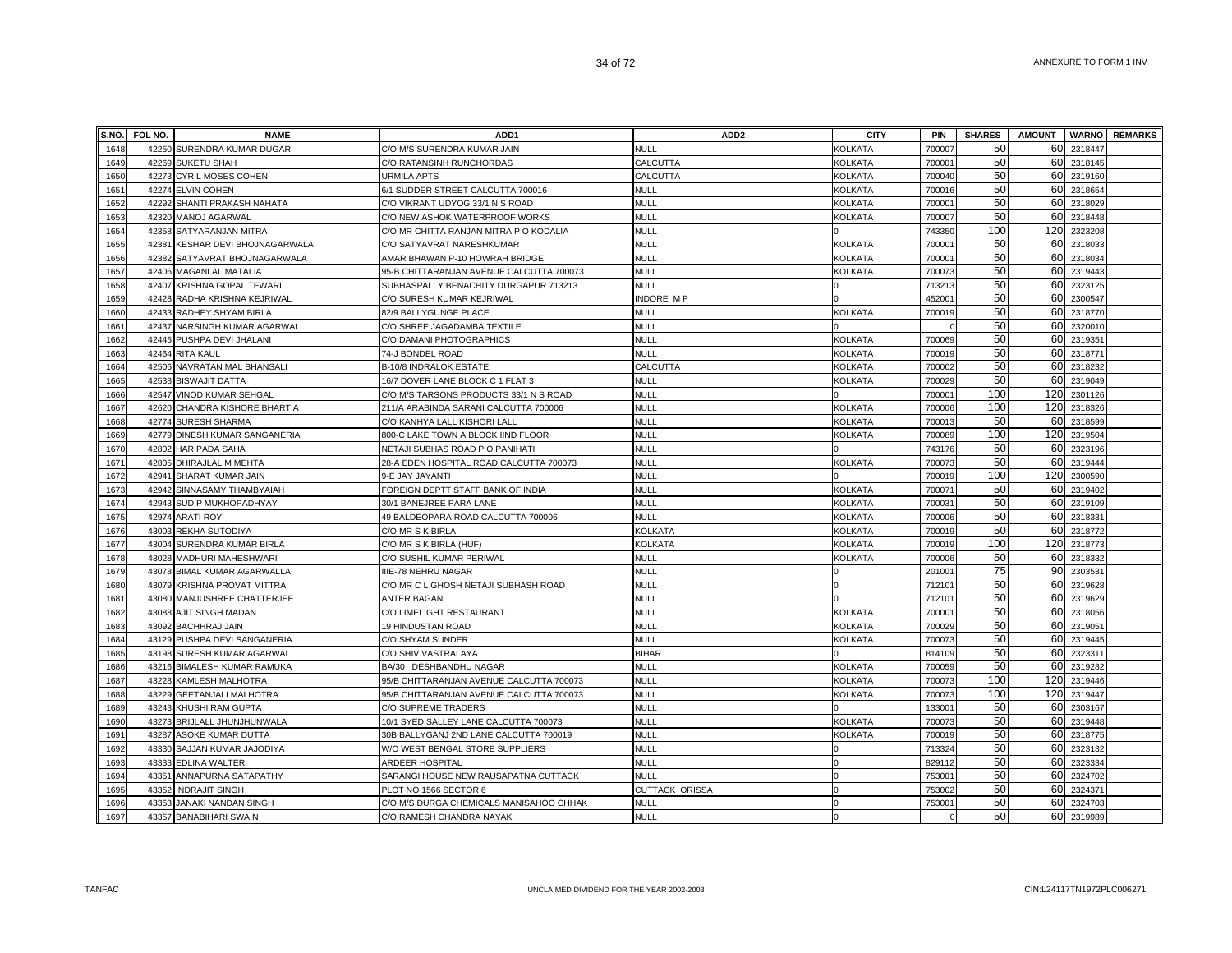| S.NO. | FOL NO. | <b>NAME</b>                                        | ADD <sub>1</sub>                          | ADD <sub>2</sub>            | <b>CITY</b>        | <b>PIN</b>         | <b>SHARES</b> | <b>AMOUNT</b> |             | <b>WARNO REMARKS</b> |
|-------|---------|----------------------------------------------------|-------------------------------------------|-----------------------------|--------------------|--------------------|---------------|---------------|-------------|----------------------|
| 1698  |         | 43359 A C JACOB                                    | <b>FLAT NO 24/9</b>                       | <b>NAGPUR</b>               | <b>NAGPUR</b>      | 440013             | 50            | 60            | 2313663     |                      |
| 1699  |         | 43367 SAJAN KUMAR AGARWALLA                        | C/O ONKAR MAL AGARWALLA A/P KARANJIA      | <b>NULL</b>                 |                    | 757037             | 50            | 60            | 2323235     |                      |
| 1700  |         | 43368 ARUNA PAL                                    | C/O G G PAL                               | POST NOAMUNDI DIST SINGBHUM |                    | 833217             | 50            | 60            | 2323350     |                      |
| 1701  |         | 43389 BRAJA KISHORE MANAPATRA                      | C 2 UNIT VIII BHUBANESWAR ORISSA 751012   | NULL                        |                    | 751012             | 50            | 60            | 232322      |                      |
| 1702  |         | 43432 BRIJ KISHORE AGARWALLA                       | KAMARPATTY MASZID LANE GAUHATI 781001     | NULL                        |                    | 781001             | 50            | 60            | 2324378     |                      |
| 1703  | 43433   | <b>KALYANI DUTTA</b>                               | P 196 UMPLING SHILLONG MEGHALAYA 793006   | <b>NULL</b>                 |                    | 793006             | 50            | 60            | 2323286     |                      |
| 1704  | 43434   | JOYDEEP DUTTA                                      | P 196 UMPLING SHILLONG MEGHALAYA 793006   | <b>NULL</b>                 |                    | 793006             | 50            | 60            | 2323287     |                      |
| 1705  | 43448   | HARAK CHAND JAIN                                   | KEDAR BHAWAN NASPATI GARI                 | <b>NULL</b>                 |                    | 793002             | 50            | 60            | 2323284     |                      |
| 1706  | 43449   | JOGENDRA NATH SAIKIA                               | RAJAPAM MANGALDAI 9 P O MANGALDAI         | <b>NULL</b>                 |                    | 784125             | 50            | 60            | 2323266     |                      |
| 1707  | 43450   | SANTOSH AGARWAL                                    | C/O AGARWAL AUTOMOBILES                   | <b>NULL</b>                 |                    | 78100 <sup>-</sup> | 100           | 120           | 2303952     |                      |
| 1708  |         | 43465 GOPAL CHANDRA DEBNETH                        | 81/8 SREE RAMPURE ROAD                    | <b>NULL</b>                 | <b>KOLKATA</b>     | 700084             | 150           | 180           | 2319487     |                      |
| 1709  |         | 43469 HANUMANMAL SETHIA                            | T R PHOOKAN ROAD                          | <b>NULL</b>                 |                    | 78100 <sup>-</sup> | 200           | 240           | 2324382     |                      |
| 1710  | 43471   | SHANKER LAL AJITSARIA                              | CHILDREN S CORNER FANCY BAZAR             | <b>NULL</b>                 |                    | 781001             | 50            | 60            | 2324383     |                      |
| 1711  |         | 43487 LAKSHMI DIVVELA                              | C/O SRI K DURGA SHYAM SUNDAR              | <b>NULL</b>                 | VIJAYAWADA         | 520001             | 50            | 60            | 2314520     |                      |
| 1712  |         | 43509 NARASIMHA MURTHY KAPPAGANTU                  | <b>BRANCH MANAGER</b>                     | <b>GUNTUR DIST</b>          | <b>HYDERABAD</b>   | 522124             | 50            | 60            | 2314403     |                      |
| 1713  |         | 43607 RAMESH CHAND GOYAL                           | 15 LODHIPURA NO 3 INDORE M P 452002       | NULL                        | <b>INDORE</b>      | 452002             | 50            | 60            | 2313803     |                      |
| 1714  | 43614   | <b>ASHOK AMBALAL PATEL</b>                         | 17 B BUILDER S COLONY G S T COLLEGE RD    | NULL                        | <b>INDORE</b>      | 452003             | 50            | 60            | 2313814     |                      |
| 1715  | 43800   | SHYAM SUNDER LOHIYA                                | C/O M/S AVON PLASTICS                     | <b>NULL</b>                 |                    | 342003             | 50            | 60            | 2304768     |                      |
| 1716  | 43914   | <b>SUNITA GUPTA</b>                                | 29I/7 THAPAR NAGAR MEERUT UP 250001       | <b>NULL</b>                 | <b>MEERUT CITY</b> | 25000              | 50            | 60            | 2323530     |                      |
| 1717  | 43939   | RAVINDRA KUMAR RAJPAL                              | H NO.89/336 DEPUTY KA PARAO               | <b>NULL</b>                 | <b>KANPUR</b>      | 208003             | 50            | 60            | 2320594     |                      |
| 1718  | 43997   | SUBRAMANIAM RAMIAH                                 | C/O INDIAN BANK 502 MOURT ROAD TEYNAMPET  | <b>NULL</b>                 | CHENNAI            | 600018             | 50            | 60            | 2316113     |                      |
| 1719  | 44010   | <b>MEERA KAMATH</b>                                | <b>B 6 II FLOOR</b>                       | <b>MADRAS</b>               | CHENNAI            | 600010             | 75            | 90            | 2315809     |                      |
| 1720  | 44040   | <b>BAKTHAVATSALU BUNDI</b>                         | NO 4 GAJAPATHY ROAD KILPAUK MADRAS 600010 | <b>NULL</b>                 | <b>CHENNAI</b>     | 60001              | 100           | 120           | 2315825     |                      |
| 1721  |         | 44043 K P BHASKAR                                  | LAKSHMI VILAS 22 DEWAN RAMA IYENGAR ROAD  | <b>NULL</b>                 | <b>CHENNAI</b>     | 600084             | 50            | 60            | 2317052     |                      |
| 1722  |         | 44049 P M PRABHU                                   | NO 6 VIDYODAYA MAIN ROAD                  | NULL                        | <b>CHENNAI</b>     | 600017             | 50            | 60            | 2316003     |                      |
| 1723  | 44081   | DHIRAJLAL NAGARDAS SHAH                            | C/O BHARAT MOTORS                         | <b>NULL</b>                 |                    | 826001             | 50            | 60            | 2319769     |                      |
| 1724  |         | 44170 S V VARADA RAJAN                             | FLAT NO.55 `PRASHANTI'                    | <b>NULL</b>                 | <b>KOLKATA</b>     | 700026             | 100           |               | 120 2318953 |                      |
| 1725  |         | 44188 C VISWANATHAN                                | 108 VARADAMU THIAPAN ST MADRAS 600001     | <b>NULL</b>                 | CHENNAI            | 60000 <sup>-</sup> | 25            |               | 30 2315438  |                      |
| 1726  |         | 44214 G LAKSHMANAN                                 | 83 THIRUNAVAKKARA S STREET                | <b>NULL</b>                 | <b>CHENNAI</b>     | 600053             | 50            | 60            | 2316740     |                      |
| 1727  |         | 44280 T JAGADESWARI                                | 15 C P RAMASWAMI IYYAIR STREET            | NULL                        | <b>CHENNAI</b>     | 60001              | 50            | 60            | 2316114     |                      |
| 1728  | 44283   | VASUNDHARA SRIDHARAN                               | FLAT NO.504 GARDENIA                      | MUMBAI                      |                    | 400097             | 50            | 60            | 2300528     |                      |
| 1729  | 44284   | SRIDHARAN VEERARAGHAVAN                            | NO 6 ACRO POLIES                          | <b>NULL</b>                 | <b>MUMBAI</b>      | 400005             | 50            | 60            | 2307306     |                      |
| 1730  | 44304   | S BALASUBRAMANIAN                                  | SHARJAH PORT AUTHORITY PO BOX 510 SHARJAH | <b>NULL</b>                 |                    |                    | 50            | 60            | 2300196     |                      |
| 1731  | 44304   | S BALASUBRAMANIAN                                  | SHARJAH PORT AUTHORITY PO BOX 510 SHARJAH | <b>NULL</b>                 | CHENNAI            |                    | 150           | 180           | 2316827     |                      |
| 1732  | 44312   | KODAGANELLORE SUNDARAM IYER NATARAJAN VIDYAVILASOM |                                           | MADRAS                      | CHENNAI            | 600020             | 50            | 60            | 2316209     |                      |
| 1733  | 44350   | JAYALAKSHMI SIVASUBRAMONIAN                        | 5 CANAL BANK ROAD                         | NULL                        | CHENNAI            | 600004             | 50            | 60            | 2315646     |                      |
| 1734  | 44359   | <b>JAICHAND JAIN</b>                               | 67 MULLA SAHIB STREET IS FLOOR            | NULL                        | <b>CHENNAI</b>     | 600079             | 50            | 60            | 2316910     |                      |
| 1735  |         | 44369 DHIRENDRA KUMAR                              | E-119                                     | <b>JAMSHEDPUR</b>           |                    | 83101              | 50            | 60            | 2319797     |                      |
| 1736  | 44370   | <b>SUDHA JAIN</b>                                  | W/O MRHARSH V JAIN                        | <b>NULL</b>                 | <b>CHENNAI</b>     | 600083             | 50            | 60            | 2317017     |                      |
| 1737  | 44393   | VENKATALA KSHMAMMA VADLAMUDI                       | H.NO.19-4-3                               | <b>TENALI</b>               | TENALI             | 52220              | 50            | 60            | 2323979     |                      |
| 1738  | 44409   | SAVTIRI DEVI MURARKA                               | C/O ANDHRA MOTOR STORES PHOOL BAUGH ROAD  | <b>NULL</b>                 |                    | 531202             | 75            | 90            | 2322029     |                      |
| 1739  | 44413   | <b>UMAKANT BHAGWAT</b>                             | 8 MURARJI PETH                            | <b>NULL</b>                 |                    | 413001             | 50            | 60            | 2323806     |                      |
| 1740  | 44419   | A G CHOCKALINGAM                                   | NO 3 VEPPAMARAN STREET                    | NULL                        |                    | 63200 <sup>-</sup> | 50            | 60            | 2324276     |                      |
| 1741  | 44431   | SITA AGARWAL                                       | 10 GEORGE AVENUE                          | NULL                        | <b>CHENNAI</b>     | 600018             | 50            | 60            | 2316115     |                      |
| 1742  | 44432   | <b>INDU AGARWAL</b>                                | 10 GEORGE AVENUE                          | <b>NULL</b>                 | <b>CHENNAI</b>     | 60001              | 50            | 60            | 2316116     |                      |
| 1743  | 44434   | MADHU AGARWAL                                      | <b>NULL</b>                               | <b>NULL</b>                 | <b>CHENNAI</b>     | 600018             | 50            | 60            | 2316117     |                      |
| 1744  | 44436   | <b>GANESAN LETCHUMANAN</b>                         | 3A-P BLOCK 4 1/2 MILE IPOH ROAD           | <b>NULL</b>                 |                    |                    | 50            | 60            | 2300197     |                      |
| 1745  | 44488   | JONNALAGADDA VENKATAPPAYYA SASTRY                  | C 23/E DDA MIG FLATS                      | <b>NULL</b>                 |                    | 110064             | 50            | 60            | 2302541     |                      |
| 1746  | 44530   | <b>K C GUPTA</b>                                   | 91 PANCHKUIN ROAD N DELHI 110001          | NULL                        |                    | 11000 <sup>-</sup> | 50            | 60            | 2300637     |                      |
| 1747  |         | 44545 DAULAT RAM KAPUR                             | 169 KAROLAN BEHARIPUR BAREILLY 243003     | <b>NULL</b>                 |                    | 243003             | 100           | 120           | 2323498     |                      |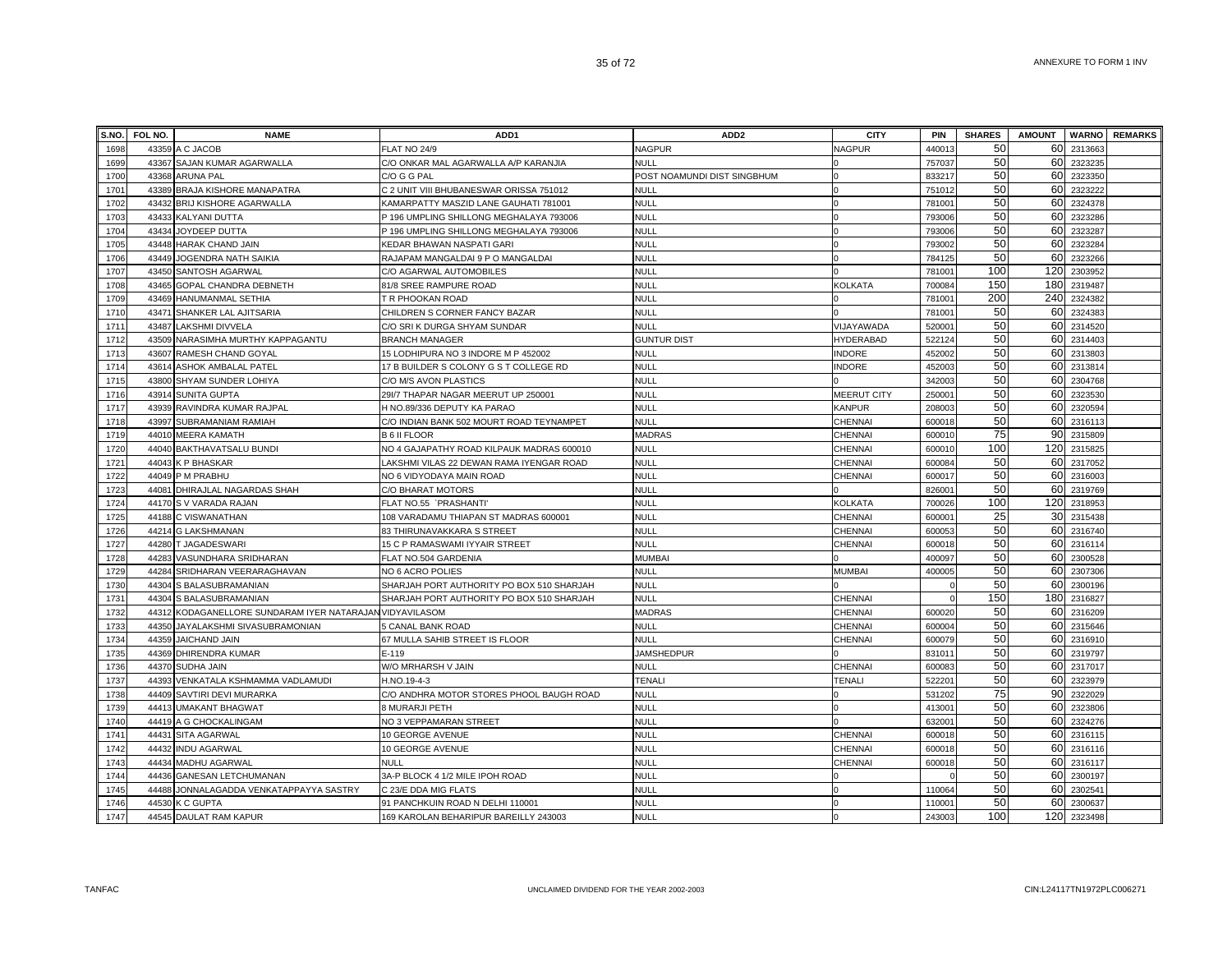| S.NO.        | FOL NO. | <b>NAME</b>                                       | ADD1                                     | ADD <sub>2</sub>                    | <b>CITY</b>       | <b>PIN</b>         | <b>SHARES</b> | <b>AMOUNT</b> |                    | <b>WARNO</b> REMARKS |
|--------------|---------|---------------------------------------------------|------------------------------------------|-------------------------------------|-------------------|--------------------|---------------|---------------|--------------------|----------------------|
| 1748         |         | 44563 KAMAL KUMAR KHAITAN                         | C/O M/S NATRAJ ELECTRONICS PVT LTD       | <b>NULL</b>                         |                   | 110064             | 100           | 120           | 2302542            |                      |
| 1749         |         | 44595 RAJ KUMAR                                   | K-15 SOUTH EXTN IN DELHI 110049          | <b>NULL</b>                         | NEW DELHI,        | 110049             | 200           | 240           | 2323477            |                      |
| 1750         |         | 44619 MUKUL RAJ BHATNAGAR                         | C/O M/S AGGARWAL TRADERS                 | <b>NULL</b>                         |                   | 110006             | 50            | 60            | 2300880            |                      |
| 1751         |         | 44635 SUNIL KUMAR                                 | H-560                                    | <b>HARYANA</b>                      |                   | 12200 <sup>-</sup> | 50            | 60            | 2301656            |                      |
| 1752         |         | 44646 K D WADHWANI                                | HARI SHEWA KUNJ 301 D STOREY             | <b>NULL</b>                         | $\Omega$          | 11006              | 50            | 60            | 2302457            |                      |
| 1753         |         | 44647 LEELA WADHWANI                              | HARI SHEWA KUNJ 301 D STOREY             | <b>NULL</b>                         |                   | 110060             | 50            | 60            | 2302458            |                      |
| 1754         |         | 44649 SHOBHA KAPAHI                               | 721 DOUBLE STOREY                        | <b>NULL</b>                         |                   | 110060             | 100           | 120           | 2302459            |                      |
| 1755         |         | 44668 S R PAHWA                                   | S-198 GREATER KAILASH PART II            | <b>NULL</b>                         |                   | 110048             | 150           | 180           | 2302087            |                      |
| 1756         |         | 44671 PRITAM SINGH                                | J 104 VIKASPURI                          | <b>NULL</b>                         |                   |                    | 150           | 180           | 2319915            |                      |
| 1757         |         | 44701 BEHARI LAL KUMAR                            | HOUSE NO ZED/8 WEST PATEL NAGAR          | <b>NULL</b>                         |                   | 110008             | 50            | 60            | 2301075            |                      |
| 1758         |         | 44714 SAROJ DARGAN                                | W/O LT CDR M C DARGAN                    | NULL                                |                   |                    | 50            | 60            | 231998             |                      |
| 1759         |         | 44730 KRISHAN P LACHHWANI                         | BF/3C DDA FLATS PHASE II                 | <b>NULL</b>                         |                   | 110067             | 50            | 60            | 230264             |                      |
| 1760         |         | 44736 PREM KUMAR BAJAJ                            | Q NO 114/2 ANDREWS GANJ N DELHI 110049   | <b>NULL</b>                         |                   | 110049             | 50            | 60            | 2302144            |                      |
| 1761         |         | 44737 ATUL BAJAJ                                  | Q NO 114/2 ANDREWS GANJ N DELHI 110049   | <b>NULL</b>                         |                   | 110049             | 50            | 60            | 2302145            |                      |
| 1762         |         | 44740 ANUP KUMAR                                  | 1890 LAXMI BAI NAGAR N DELHI 110023      | NULL                                |                   | 110023             | 50            | 60            | 2301588            |                      |
| 1763         |         | 44747 VED PRAKASH TYAGI                           | 1/2868 LASHMI BLOCKS                     | <b>NULL</b>                         |                   | 110032             | 50            | 60            | 2301872            |                      |
| 1764         |         | 44749 SNEH AGNIHOTRI                              | 4/60 ROOP NAGAR DELHI 110007             | <b>NULL</b>                         |                   | 110007             | 75            | 90            | 2300994            |                      |
| 1765         |         | 44755 AMAR SINGH JANJRIYA                         | C/O H 340 NANAK PURA N DELHI 110021      | <b>NULL</b>                         |                   | 11002              | 50            | 60            | 2301551            |                      |
| 1766         |         | 44768 SATYA DEVA TREHAN                           | BLOCK G POCKET GGI FLAT NO 34 C          | <b>NULL</b>                         |                   | 110018             | 50            | 60            | 2301423            |                      |
| 1767         |         | 44813 VINOD KUMAR SABHARWAL                       | 36/27 EAST PATEL NAGAR NEW DELHI 110008  | <b>NULL</b>                         |                   | 110008             | 50            | 60            | 2301076            |                      |
| 1768         | 44846   | SATISH CHANDRA PACHAUREE                          | 98 SAUDAGRAN                             | <b>NULL</b>                         |                   | 243003             | 50            | 60            | 2323500            |                      |
| 1769         |         | 44892 NIRMAL DHAMIJA                              | WZ-24B MEENAKSHI GARDEN NEW DELHI 110018 | <b>NULL</b>                         |                   | 110018             | 50            | 60            | 2301425            |                      |
| 1770         |         | 44914 Y R GHODESHWAR                              | 303/B KADAM NAGAR                        | <b>BARODA</b>                       | <b>BARODA</b>     | 39000              | 50            | 60            | 2306084            |                      |
| 1771         |         | 44942 SARABJEET KAUR                              | AD 44 D MIG FLATS                        | <b>NULL</b>                         |                   | 11003              | 50            | 60            | 2301892            |                      |
| 1772         |         | 44965 SHASHI SINGHAL                              | W/O SH P K SINGHAL                       | <b>NULL</b>                         |                   | 152026             | 150           | 180           | 2320507            |                      |
| 1773         |         | 45001 PREM KUMAR SINGHAL                          | 80 SATISH PARK MODI NAGAR                | <b>NULL</b>                         |                   | 20120              | 50            | 60            | 2303618            |                      |
| 1774         |         | 45013 NIRMAL MEHRA                                | C/O SHR V N MEHRA 2 FA 6 VIGYAN NAGAR    | <b>NULL</b>                         |                   | 324005             | 100           | 120           | 2304709            |                      |
| 1775         |         | 45109 RAMESH CHANDER                              | C/O D K GOEL                             | <b>NULL</b>                         |                   | 110006             | 50            | 60            | 2300883            |                      |
| 1776         |         | 45126 MAHINDER SINGH BAWA                         | 317 KRISHNA SQUARE                       | <b>NULL</b>                         |                   | 14300              | 50            | 60            | 2303281            |                      |
| 1777         |         | 45152 SHAKUNTALA SEHGAL                           | C/O MRS RITA SEHGAL H M T LTD            | <b>NULL</b>                         |                   | 11000 <sup>-</sup> | 50            | 60            | 2300638            |                      |
| 1778         |         | 45165 SATISH JASSAL                               | C-106 SECOND FLOOR N D S E PART II       | <b>NULL</b>                         |                   | 110049             | 50            | 60            | 2302146            |                      |
| 1779         |         | 45203 MADHU MALIK                                 | W-12 RAJOURI GARDEN NEW DELHI 110027     | <b>NULL</b>                         |                   | 11002              | 50            | 60            | 2301757            |                      |
| 1780         |         | 45247 USHA SHARMA                                 | QR NO A-139 NFL TOWNSHIP PANIPAT         | <b>NULL</b>                         |                   | 132106             | 50            | 60            | 2320423            |                      |
| 1781         |         | 45256 SURESH K SARDANA                            | D-235 SARVODAYA ENCLAVE NEW DELHI 110017 | <b>NULL</b>                         |                   | 11001              | 50            | 60            | 2301341            |                      |
| 1782         |         | 45284 MAHENDRA PRATAP SINGH                       | WZ 92 SRI NAGAR COLONY                   | <b>NULL</b>                         | $\Omega$          | 110034             | 50            | 60            | 2301938            |                      |
| 1783         |         | 45317 SAVITRI DEVI                                | IX/1585 GALI KRISHNA MKT                 | DELHI                               |                   | 11003              | 100           | 120           | 2303174            |                      |
| 1784         |         | 45371 JASPAL SINGH BHATIA                         | 9/17 RAMESH NAGAR N DELHI 110015         | <b>NULL</b>                         |                   | 110015             | 50            | 60            | 2301230            |                      |
| 1785         |         | 45465 DHARAM PAL SURI                             | P-96 VIJAY VIHAR                         | <b>NULL</b>                         |                   | 110059             | 50            | 60            | 2302445            |                      |
| 1786         |         | 45506 MADHAVA MURARI SINGH                        | 28 RESERVE BANK OFFICERS QUARTERS        | NULL                                | KOLKATA           | 700027             | 50            | 60            | 2318995            |                      |
| 1787         |         | 45515 MANJIT SINGH                                | FLAT NO 25/200 DESU COLONY JANAK PURI    | <b>NULL</b>                         |                   | 110058             | 50            | 60            | 2302390            |                      |
| 1788         |         | 45533 SUDESH JASSAL                               | C 106 2ND FLOOR                          | NULL                                |                   | 110049             | 50<br>50      | 60            | 2302153            |                      |
| 1789         |         | 45563 G C JAIN                                    | B-1/240 JANAK PURI NEW DELHI 110058      | <b>NULL</b>                         |                   | 110058             | 50            | 60            | 230239             |                      |
| 1790         | 45571   | <b>ASHOK PODUVAL</b>                              | C/O MR B N D GHOSH                       | <b>NULL</b>                         |                   | 110092             |               | 60            | 2302882            |                      |
| 1791         |         | 45577 VENKATARAMAN NATARAJAN                      | DY FINANCE MANAGER                       | <b>NULL</b>                         |                   | 11000              | 50<br>100     | 60            | 230064             |                      |
| 1792<br>1793 |         | 45624 B B SAHNY                                   | 25-DELHI STOCK EXCHANGE ASAF ALI ROAD    | <b>NULL</b>                         |                   | 110002             | 100           | 120<br>120    | 2300712            |                      |
|              |         | 45647 JAGDISH KUMAR                               | B-3/339                                  | <b>NULL</b>                         |                   | 110063             | 100           | 120           | 2302520            |                      |
| 1794<br>1795 |         | 45678 NARINDAR NATH                               | B-146 KALKAJI NEW DELHI 110019           | <b>NULL</b>                         |                   | 110019<br>744103   | 50            | 60            | 2301507<br>2323213 |                      |
| 1796         |         | 45686 AJIT RAMAKANT PRADHAN<br>45689 SUNITA JOSHI | COMMANDER WORKS ENGINEER (P)<br>B-3/72-A | PORT BLAIR (ANDAMAN)<br><b>NULL</b> |                   | 110035             | 50            | 60            | 2301982            |                      |
| 1797         |         | 45690 M V RAMANI                                  | C/O SRI RAJARAMAN                        | <b>NULL</b>                         | <b>COIMBATORE</b> | 641012             | 50            | 60            | 2317782            |                      |
|              |         |                                                   |                                          |                                     |                   |                    |               |               |                    |                      |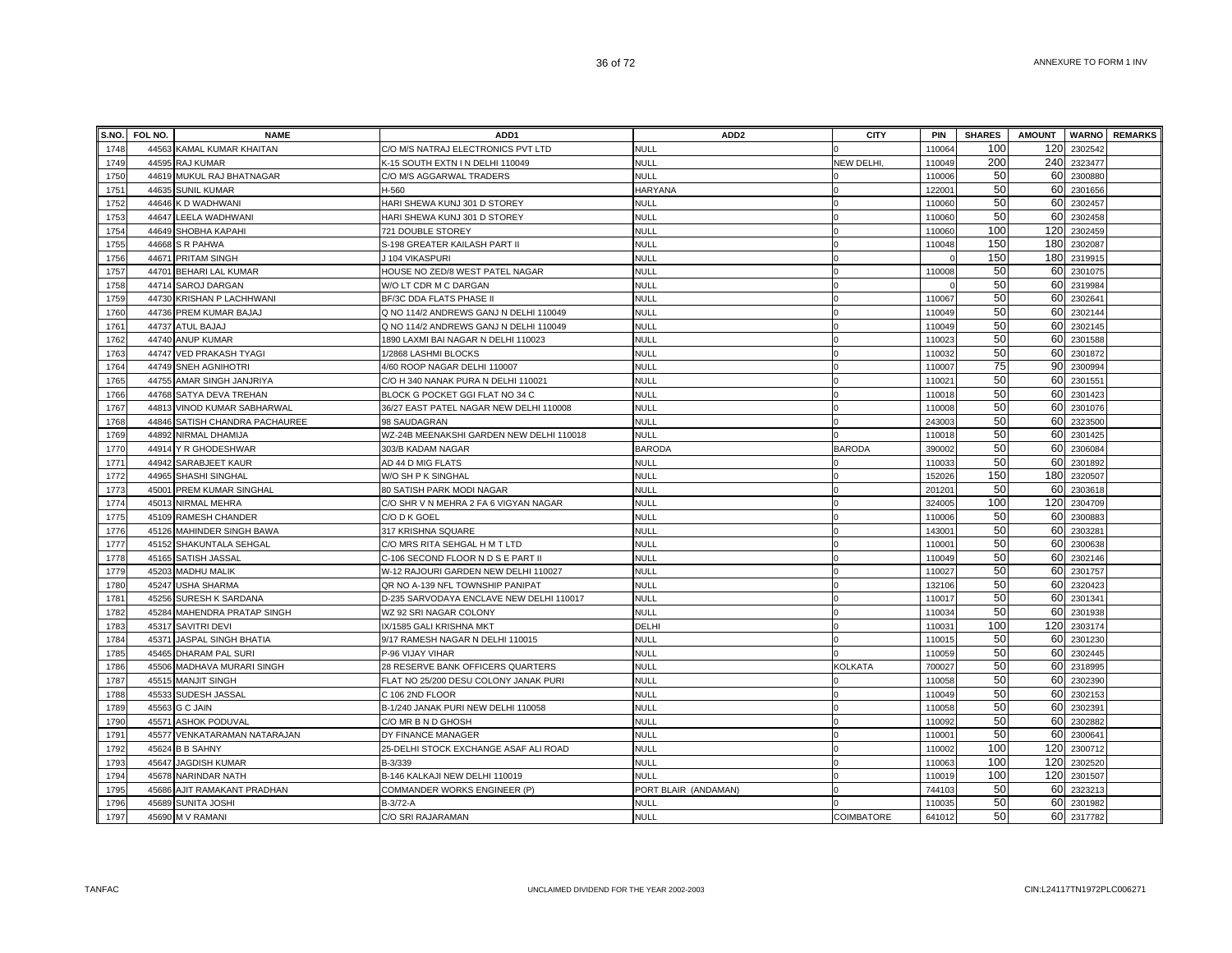|              | S.NO. FOL NO.  | <b>NAME</b>                                              | ADD <sub>1</sub>                                                                     | ADD <sub>2</sub>           | <b>CITY</b>                    | <b>PIN</b>      | <b>SHARES</b> | <b>AMOUNT</b> |                    | <b>WARNO</b> REMARKS |
|--------------|----------------|----------------------------------------------------------|--------------------------------------------------------------------------------------|----------------------------|--------------------------------|-----------------|---------------|---------------|--------------------|----------------------|
| 1798         | 45782          | <b>KIRAN KELA</b>                                        | SHEESH MAHAL MEERUT 250002                                                           | <b>NULL</b>                | <b>MEERUT CITY</b>             | 25000           | 50            | 60            | 2323549            |                      |
| 1799         | 45803          | HARI PRASAD BHANDARI                                     | C/O PROGRESSIVE INDUSTRIAL CORP                                                      | <b>NULL</b>                | <b>PATNA</b>                   | 80000           | 50            | 60            | 2319706            |                      |
| 1800         | 45804          | PREM LATA BHANDARI                                       | C/O PROGRESSIVE INDUSTRIAL CORP                                                      | NULL                       | <b>PATNA</b>                   | 80000           | 50            | 60            | 2319707            |                      |
| 1801         | 45827          | <b>URMILA SINHA</b>                                      | C/O POORANMAL JAIN AND SONS                                                          | <b>RANCHI</b>              | <b>RANCHI</b>                  | 83400           | 150           | 180           | 2319820            |                      |
| 1802         |                | 45831 MADANMOHAN GOPIKRISHNA NARAYAN                     | F 186 PCC KANKAR BAG                                                                 | <b>NULL</b>                | <b>PATNA</b>                   | 800020          | 200           |               | 240 2319759        |                      |
| 1803         |                | 45836 VED PRAKASH RAMAN                                  | C/O SRI RAMAN ANTARA KAVI RAMAN PATH                                                 | <b>NULL</b>                | <b>PATNA</b>                   | 80000           | 50            | 60            | 2319710            |                      |
| 1804         |                | 45845 SANGEETA KESHRI                                    | C/O K N KESHRI                                                                       | <b>NEW DELHI</b>           |                                | 110002          | 50            | 60            | 2300720            |                      |
| 1805         | 45846          | LAKSHMAN KUMAR AGARWAL                                   | S P AGARWAL ROAD DARBHANGA BIHAR 846004                                              | NULL                       |                                | 846004          | 50            | 60            | 2323379            |                      |
| 1806         |                | 45859 ONKAR BARAT                                        | C/O RESERVE BANK OF INDIA                                                            | <b>NULL</b>                | <b>PATNA</b>                   | 80000           | 50            | 60            | 2319713            |                      |
| 1807         | 45862          | URMILA CHATURVEDI                                        | C/O U N CHATURVEDI                                                                   | <b>NEW DELHI</b>           |                                | 11000           | 50            | 60            | 2300653            |                      |
| 1808         | 45892          | <b>BINAY KUMAR SINHA</b>                                 | C/O RESERVE BANK OF INDIA PATNA 800001                                               | NULL                       | <b>PATNA</b>                   | 80000           | 50            | 60            | 2319722            |                      |
| 1809         | 45897          | <b>ASHOK KUMAR VERMA</b>                                 | C/O ANAND BHAWAN STATION ROAD                                                        | <b>NULL</b>                |                                | 82130           | 100           | 120           | 2323316            |                      |
| 1810         | 45904          | <b>INDU AGRAWAL</b>                                      | C/O RAMRASAL AGRAWAL                                                                 | RAIPUR [MP]                | <b>RAIPUR</b>                  | 49200           | 50            | 60            | 2314127            |                      |
| 1811         | 45918          | TEJRAM SAKHARAM DEWAGAN                                  | MOBIN MANSION G E ROAD RAIPUR 492001                                                 | <b>NULL</b>                | <b>RAIPUR</b>                  | 49200           | 50            | 60            | 2314129            |                      |
| 1812         | 45936          | THOMAS C T                                               | QR NO 1 D STREET 65                                                                  | NULL                       | BHILAI                         | 490006          | 50            | 60            | 2321655            |                      |
| 1813         |                | 45937 KODUMBU VARIATH RAGHAVA MOHANAN                    | QR NO 5H STREET 34 SECTOR 6 BHILAI 490006                                            | NULL                       | <b>BHILAI</b>                  | 490006          | 50            | 60            | 2321656            |                      |
| 1814         | 45951          | <b>HARBANSLAL BAHRI</b>                                  | 349 C SECTOR 1 P O BALCO TOWNSHIP                                                    | <b>NULL</b>                |                                | 49568           | 50            | 60            | 2321687            |                      |
| 1815         |                | 45968 TARKESHWAR SINGH                                   | GB-BLOCK FLAT NO 9                                                                   | CALCUTTA                   | <b>KOLKATA</b>                 | 700091          | 50            | 60            | 2319524            |                      |
| 1816         | 45969          | RADHESHYAM KHEMKA                                        | C/O R S KHEMKA AND CO TAX CONSULTANTS                                                | <b>JAIPUR</b>              |                                |                 | 50            | 60            | 2320110            |                      |
| 1817         | 45971          | PADAM CHAND JAIN                                         | PADAM BROTHERS HALWAILANE RAIPUR 492001                                              | <b>NULL</b>                |                                | 49200           | 50            | 60            | 2300418            |                      |
| 1818         | 45975          | RATAN LAL GOYAL                                          | C/O A K GOYAL                                                                        | <b>RAIPUR</b>              | <b>RAIPUR</b>                  | 49200           | 50            | 60            | 2314142            |                      |
| 1819         | 45979          | <b>VIJAY PRATAP SAHNI</b>                                | I E D NEW G S BUILDING TISCO LTD                                                     | NULL                       |                                | 831001          | 50            | 60            | 2319786            |                      |
| 1820         | 45985          | <b>HARNARAIN SAHNI</b>                                   | NO 3 NEAR RAILWAY CROSSING                                                           | <b>RAIPUR MP</b>           |                                |                 | 50            |               | 60 2319996         |                      |
| 1821         | 45990          | <b>ARCHANA KHEMKA</b>                                    | CENTURY CEMENT SWAPNA SAKAR                                                          | <b>NULL</b>                | <b>NASHIK</b>                  | 42500           | 100           |               | 120 2323924        |                      |
| 1822         | 46003          | NARENDRA KUMAR SHARMA                                    | C/O SHRI J L SHARMA H NO 34/2 MUKUT NAGAR                                            | <b>NULL</b>                | <b>RAIPUR</b>                  | 49200           | 50            | 60            | 2314138            |                      |
| 1823         | 46010          | KAMLESH KUMAR JAIN                                       | NEAR LAXMAN SANGIT VIDYALAYA DAROGAPARA                                              | NULL                       |                                | 49600           | 100           | 120           | 2300416            |                      |
| 1824         | 46010          | KAMLESH KUMAR JAIN                                       | NEAR LAXMAN SANGIT VIDYALAYA DAROGAPARA                                              | <b>NULL</b>                |                                | 49600           | 50            | 60            | 2321688            |                      |
| 1825         |                | 46026 RAM PRASAD BUDHIA                                  | OPP RANCHI CLUB SHOPPING CENTRE                                                      | <b>NULL</b>                |                                |                 | 50            | 60            | 2319956            |                      |
| 1826         |                | 46029 BASANTI DEVI BIHANY                                | <b>BASANTI DEVI BIHANY</b>                                                           | <b>NULL</b>                | <b>RANCHI</b>                  | 834001          | 50            | 60            | 2319807            |                      |
| 1827         |                | 46030 PARMESHWARI DEVI PODDAR                            | C/O SRI KISHAN LAL PODDAR                                                            | RANCHI                     | <b>RANCHI</b>                  | 834001          | 100           | 120           | 2319821            |                      |
| 1828         |                | 46034 KISHANLAL PODDAR                                   | HOUSE NO 16                                                                          | JPPER BAZAR RANCHI         | RANCHI                         | 834001          | 50            |               | 60 2319822         |                      |
| 1829         | 46036          | <b>BIRENDRA SINGH</b>                                    | ASSIT TEACHER HIGH SCHOOL SOSAI                                                      | <b>NULL</b>                |                                |                 | 50            |               | 60 2319985         |                      |
| 1830         |                | 46039 ANIL KUMAR JAIN                                    | C/O RATTANLALL SURAJMULL                                                             | NULL                       |                                | 834009          | 100           | 120           | 2323306            |                      |
| 1831         | 46075          | RAJ KUMAR MITTAL                                         | E-6 RADHA KUNJ                                                                       | <b>NULL</b>                |                                | 20101           | 50            | 60            | 2303611            |                      |
| 1832         | 46103          | NARAYANA BHAT                                            | 92 AMRUTHA 11TH CROSS                                                                | <b>NULL</b>                | <b>BANGALORE</b>               | 560085          | 50            | 60            | 2315224            |                      |
| 1833         | 46143          | <b>LAXMI SOMAIAH SERI</b>                                | W/O S SOMAIAH SENIOR MANAGER                                                         | <b>NAGPUR</b>              | <b>NAGPUR</b>                  | 44001           | 50            | 60            | 2313642            |                      |
| 1834         | 46151          | <b>BAJARANG LALL DAYAMA</b>                              | <b>BOMPAS TOWN</b>                                                                   | <b>NULL</b>                |                                | 814113          | 50<br>50      | 60<br>60      | 2323312            |                      |
| 1835         |                | 46154 KOSHI HOLARAM GOGIA                                | A-63 ACHARYA NIWAS                                                                   | <b>NULL</b><br><b>NULL</b> | <b>MUMBAI</b>                  | 40000           | 50            | 60            | 2307307            |                      |
| 1836         | 46179          | GAJANAN BALKRISHNA KHANOLKAR                             | 81 ARAM NAGAR I SQ LDR HARMINDER RD                                                  | <b>BOMBAY</b>              | <b>MUMBAI</b>                  | 40006<br>400070 | 50            | 60            | 2310585            |                      |
| 1837         |                | 46180 MOHAMED ZUBAIR MEMON                               | <b>B/56 PRATAP NAGAR</b>                                                             |                            | <b>MUMBAI</b>                  |                 | 50            |               | 2311199            |                      |
| 1838         | 46181          | <b>BHARAT KUMAR JHAVAR</b>                               | 101 SARANG STREET IST FLOOR                                                          | NULL                       | <b>MUMBAI</b>                  | 400003          | 50            | 60<br>60      | 2306986            |                      |
| 1839         | 46201          | RAGHURAM M SHETTY                                        | GAGANGIRI FLAT NO.505                                                                | NULL<br>NULL               | <b>MUMBAI</b>                  |                 | 50            | 60            | 2300399<br>2311452 |                      |
| 1840         | 46247          | YESODHA V GOPAL CARNI                                    | 23 LOTUS R B MEHTA MARG GHATKOPAR EAST                                               | NULL                       |                                | 40007           | 50            | 60            |                    |                      |
| 1841<br>1842 | 46268          | P RAMAN KUTTY NAIR                                       | 16 DHARMA SHASTA 25 A JAYPRAKASH ROAD                                                |                            | MUMBAI                         | 40005           | 50            | 60            | 2310368            |                      |
| 1843         | 46369<br>46373 | MOHAMMED ALI HUSSAIN SHAIKH                              | BLDG NO 5 ROOM NO 17 YAKUB ST IIND FLOOR<br>C/O MANJULA BHAGWANDAS 87 HANUMAN SHARAN | <b>NULL</b><br><b>NULL</b> | <b>MUMBAI</b><br><b>MUMBAI</b> | 40000<br>400026 | 50            | 60            | 2306987<br>2308804 |                      |
| 1844         | 46443          | HARESH BHAGWANDAS SHAH                                   |                                                                                      | <b>NULL</b>                |                                |                 | 50            | 60            |                    |                      |
| 1845         | 46457          | <b>DINESH P RATHI</b>                                    | MAL GODOWN ROAD<br>KUSUM KUNJ 2ND FLOOR KHAMKAR LANE                                 | NULL                       |                                | 34400           | 50            | 60            | 2320886<br>2319916 |                      |
| 1846         | 46463          | BHIVAJI KESHAV NIBRE<br><b>KERSI MANEKSHAW POONIWALA</b> | DHUN VILLA HILL ROAD NO 10 CHUNABHATTI                                               | <b>NULL</b>                | <b>MUMBAI</b>                  | 400022          | 100           | 120           | 2308466            |                      |
| 1847         |                |                                                          |                                                                                      |                            |                                | 560038          | 100           |               | 120 2314695        |                      |
|              |                | 46473 S SRIDHAR                                          | 894 INDIRA NAGAR 1ST STAGE                                                           | <b>BANGALORE</b>           | <b>BANGALORE</b>               |                 |               |               |                    |                      |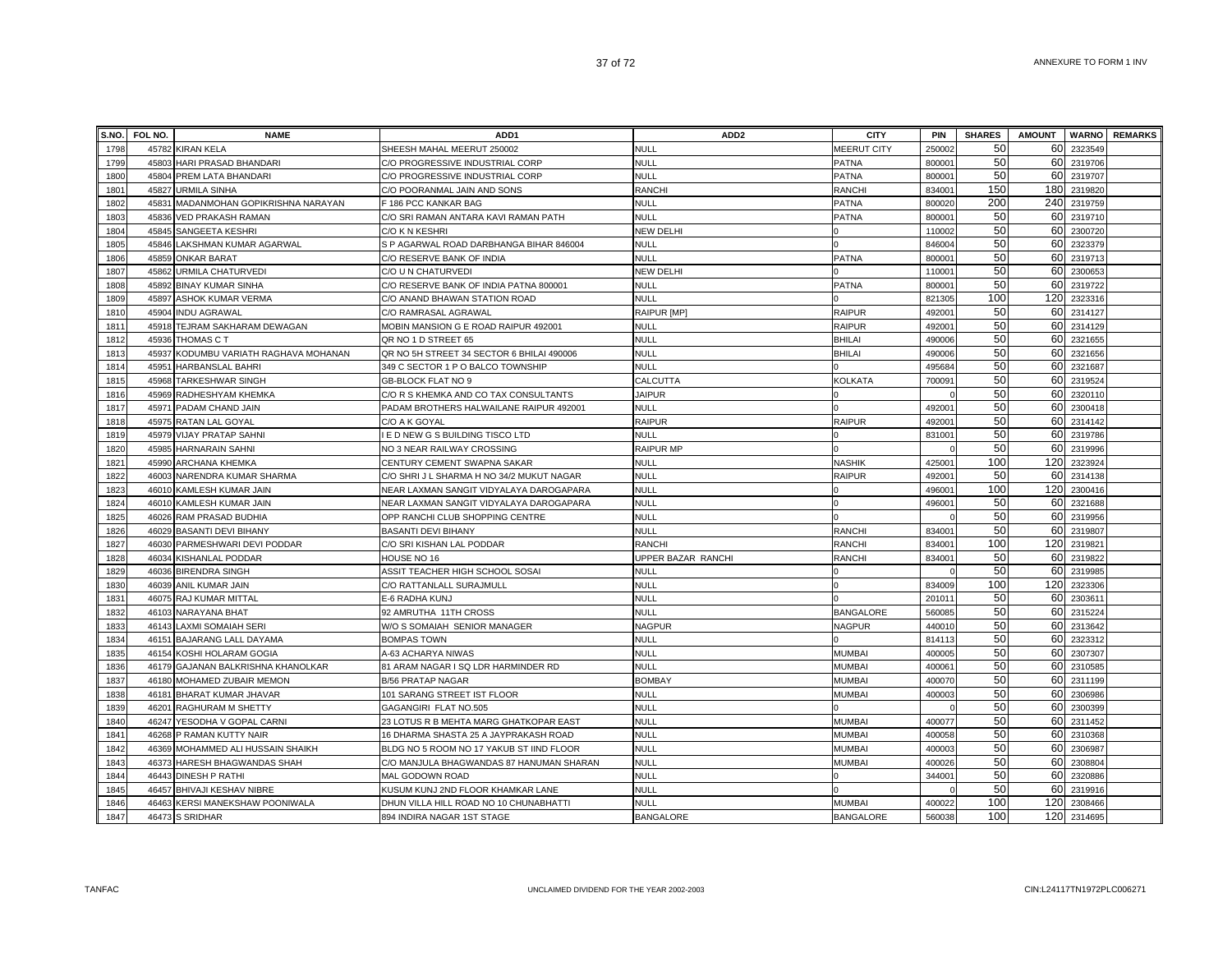|      | S.NO. FOL NO. | <b>NAME</b>                    | ADD <sub>1</sub>                             | ADD <sub>2</sub>     | <b>CITY</b>      | <b>PIN</b> | <b>SHARES</b> | <b>AMOUNT</b> |         | <b>WARNO</b> REMARKS |
|------|---------------|--------------------------------|----------------------------------------------|----------------------|------------------|------------|---------------|---------------|---------|----------------------|
| 1848 |               | 46478 P K PARAMESWARAN NAIR    | 2823 G G S QRS SECTOR III KANE NAGAR         | <b>NULL</b>          | MUMBAI           | 400037     | 50            | 60            | 2309270 |                      |
| 1849 | 46518         | BHUPATRAI VIRJIBHAI PADIA      | SHANKAR LANE HARI SADAN                      | <b>NULL</b>          | MUMBAI           | 400067     | 50            | 60            | 2310976 |                      |
| 1850 | 46570         | MAHENDRA NEMCHAND MEHTA        | C/O MEHTA TEXTILE & HARDWARE STORES          | <b>NULL</b>          | <b>MUMBAI</b>    | 400003     | 50            | 60            | 2306988 |                      |
| 1851 | 4657          | NEMCHAND JATASHANKER MEHTA     | 3-A NARAYAN DHURU X LANE BOMBAY 400003       | <b>NULL</b>          | <b>MUMBA</b>     | 400003     | 50            | 60            | 230698  |                      |
| 1852 | 46591         | <b>BACHH RAJ SHAH</b>          | 2/403 SANDEEP BUILDING JAIPRAKASH NAGAR      | <b>NULL</b>          | <b>MUMBAI</b>    | 400063     | 50            | 60            | 2310726 |                      |
| 1853 | 46592         | CHANDRA KALA SHAH              | 2/403 SANDEEP BUILDING JAIPRAKASH NAGAR      | <b>NULL</b>          | <b>MUMBAI</b>    | 400063     | 50            | 60            | 2310727 |                      |
| 1854 | 46624         | <b>BHARATI B GOSALIA</b>       | 31 LAXMI BLDG 3RD FLOOR NARAYAN WADI         | <b>NULL</b>          | <b>THANE</b>     | 42130      | 50            | 60            | 2313504 |                      |
| 1855 | 46625         | <b>BHARAT GOSALIA</b>          | 31 LAXMI BLDG 3RD FLOOR NARAYAN WADI         | <b>NULL</b>          | THANE            | 421301     | 50            | 60            | 2313505 |                      |
| 1856 |               | 46634 MANGALAM HARIHARAN       | 119 SRINIVASA PURAM KARUR                    | <b>NULL</b>          |                  |            | 50            | 60            | 2319991 |                      |
| 1857 | 46658         | MOHAN ALIMCHANDANI             | 24 ANJALI NEAR RADIO CLUB                    | <b>NULL</b>          | <b>MUMBAI</b>    | 400005     | 100           | 120           | 2307310 |                      |
| 1858 |               | 46670 MADHAVAN KUTTY NAIR      | G-10/6 JAN KALYAN HSG SOCIETY                | NULL                 | MUMBAI           | 400090     | 50            | 60            | 2311917 |                      |
| 1859 | 46699         | USHA JAYANTILAL MEHTA          | YOGESHWAR BLDG BLOCK NO 13 II FLOOR          | <b>NULL</b>          | MUMBAI           | 400064     | 50            | 60            | 2310786 |                      |
| 1860 | 46794         | DIGAMBAR VIDYADHAR DEOKAR      | C/O SANJAYKUMAR & CO HORNBY BLDG             | <b>NULL</b>          |                  | 40000      | 50            | 60            | 2300478 |                      |
| 1861 | 46798         | DIPAK LILACHAND SHAH           | LILANIWAS BLOCK NO 8 CHANDAVARKAR CROSS LANE | <b>NULL</b>          | <b>MUMBA</b>     | 40001      | 50            | 60            | 230819  |                      |
| 1862 | 46810         | PUSHPAGAURI NATVERLAL BHATT    | B 30 KAILAS NAGAR 61 SHANKAR LANE            | <b>NULL</b>          | MUMBAI           | 400067     | 50            | 60            | 2310977 |                      |
| 1863 | 46816         | PUTHIYA PURAYIL NANU           | GODREJA STAFF QTRS SP/E 1/15 HILL SIDE       | <b>NULL</b>          | <b>MUMBAI</b>    | 400079     | 50            | 60            | 2321221 |                      |
| 1864 | 46818         | NANDLAL CHHAGANLAL CHANDAK     | A-1/80 SAFDARJUNG ENCLAVE                    | <b>NEW DELHI</b>     |                  | 110029     | 200           | 240           | 230181  |                      |
| 1865 | 46823         | ANJALI DESHPANDE               | 5 RAVIKIRAN MAHATMA FULE ROAD MULUND EAST    | <b>NULL</b>          |                  | 400081     | 50            | 60            | 2300212 |                      |
| 1866 | 46897         | FARHAD HUSEINALI PATNI         | 35 NAVROJ MANAR 44 CLAVE ROAD BYCULLA        | <b>NULL</b>          | <b>MUMBAI</b>    | 400008     | 100           | 120           | 2307673 |                      |
| 1867 | 46906         | PRATAP TRIKAMDAS THAKKER       | B/4 BHAVESHWAR NAGAR NO 4 30 TILAK ROAD      | NULL                 | MUMBAI           | 400077     | 50            | 60            | 2311456 |                      |
| 1868 | 46914         | NADKARNISHALINI GHANSHYAM      | KHADAYATA BHAVAN 1ST FLOOR                   | <b>NULL</b>          | MUMBAI           | 400004     | 50            | 60            | 2307149 |                      |
| 1869 | 46941         | SIRIKONDA LAKSHMIKANTARAO      | C/O MR K MADHAVARAO                          | HYDERABAD            | <b>BANGALORE</b> | 560002     | 50            | 60            | 2314658 |                      |
| 1870 | 4702          | ALUMMUTIL KURIEN MATHEW        | GROUND FLOOR 31A/1111 SECTOR 7               | NULL                 | MUMBAI           | 40003      | 50            | 60            | 230927  |                      |
| 1871 | 47047         | SUNITA BALCHANDANI             | 28 MY LITTLE HOME 10TH ROAD                  | <b>NULL</b>          |                  | 400049     | 50            | 60            | 230051  |                      |
| 1872 | 47058         | SUNITA LADSARIYA               | 5 DHUN APARTMENTS 5TH FLOOR                  | <b>NULL</b>          | <b>MUMBAI</b>    | 40001      | 50            | 60            | 2308120 |                      |
| 1873 | 47072         | DEEPAK K GUPTA                 | FLAT NO 43                                   | <b>MUMBAI</b>        | <b>MUMBAI</b>    | 400093     | 50            | 60            | 2312139 |                      |
| 1874 |               | 47156 HIRABEN MEGJI JARADI     | OPP RAJGOR DELI KHATRI CHAKLA ROAD           | <b>NULL</b>          |                  | 370001     | 50            | 60            | 2304865 |                      |
| 1875 | 47183         | A PURUSHOTHAM BHAT             | 3 VISHWA SHANTI CO OP HSG SOCY               | <b>NULL</b>          | THANE            | 400603     | 50            | 60            | 2312516 |                      |
| 1876 | 47223         | <b>GURPUR RAMESH PRABHU</b>    | FLAT NO.10 GROUND FLOOR AMER JIWAN COOP      | <b>NULL</b>          | <b>MUMBA</b>     | 400016     | 50            | 60            | 2307998 |                      |
| 1877 |               | 47224 RADHIKA PURUSHOTHAM BHAT | 3 VISHWA SHANTI CO OP HSG SOCIETY            | <b>NULL</b>          | THANE            | 400603     | 50            | 60            | 2312517 |                      |
| 1878 |               | 47226 VEENA TRIVEDI            | 9/18 MIG COLONY VINOBA BHAVE NAGAR           | <b>NULL</b>          | <b>MUMBAI</b>    | 400070     | 100           | 120           | 2311196 |                      |
| 1879 | 47337         | TANVIR UDDIN                   | QUARTER NO 123/6 RAILWAY TYPE ONE            | <b>NULL</b>          | <b>MUMBAI</b>    | 40005      | 50            | 60            | 2309648 |                      |
| 1880 | 47341         | K NEELAKANTAN IYER             | NO 21 GARODIA PALACE                         | <b>NULL</b>          | <b>MUMBAI</b>    | 400077     | 50            | 60            | 2311460 |                      |
| 1881 | 47342         | GUDEP RANGA RAO                | H NO 310 `C' CIB QUARTERS                    | <b>NULL</b>          | HYDERABAD        | 50003      | 50            | 60            | 231438  |                      |
| 1882 | 47492         | JAGDISH RAJAN                  | 125 J V P D SCHEME                           | <b>NULL</b>          | <b>MUMBAI</b>    | 400049     | 50            | 60            | 2309356 |                      |
| 1883 | 47511         | DILIP GIRDHARLAL MODI          | C/O RAVINDRA J SHAH                          | <b>NULL</b>          | <b>MUMBAI</b>    | 400080     | 50            | 60            | 2311642 |                      |
| 1884 | 47513         | PRAKASH THAKORBHAI GANDHI      | C/O RAVINDRA J SHAH                          | <b>NULL</b>          | <b>MUMBAI</b>    | 400080     | 50            | 60            | 2311643 |                      |
| 1885 | 47701         | HARI H HOTWANI                 | 7/A-4 BASANT PARK                            | <b>NULL</b>          |                  | 40007      | 50            | 60            | 2300521 |                      |
| 1886 | 47941         | MUKESHKUMAR GURSINGH           | FLAT NO 3 PLOT NO 11 SHIV NIWAS              | <b>NULL</b>          | <b>MUMBAI</b>    | 400077     | 50            | 60            | 2311461 |                      |
| 1887 |               | 47974 ANAGHA ANIL PATANKAR     | FLAT 10 DAHANUKARWADI                        | KANDIVLI WEST BOMBAY | <b>MUMBAI</b>    | 400067     | 50            | 60            | 2310986 |                      |
| 1888 |               | 47997 BURHANUDDIN MASSEY       | TRANSIT CAMP NO 1 BLDG NO 28 ROOM NO 220     | <b>NULL</b>          | <b>MUMBAI</b>    | 400022     | 50            | 60            | 2308475 |                      |
| 1889 | 47999         | <b>GEETA H SUGHAND</b>         | 10/2 SHRI RAMAKRISHNA SOCY LTD ROAD NO 9     | <b>NULL</b>          | <b>MUMBAI</b>    | 400049     | 50            | 60            | 2309357 |                      |
| 1890 | 48060         | <b>M NIRANJAN RAO</b>          | NISHA 2ND BUILDING                           | <b>BOMBAY</b>        | <b>MUMBAI</b>    | 400095     | 50            | 60            | 2321234 |                      |
| 1891 | 48131         | SATINDER KAUR ANAND            | 13 JAI MAHAL 2ND FLOOR LINKING ROAD KHAR     | <b>NULL</b>          | <b>MUMBAI</b>    | 400052     | 100           | 120           | 230971  |                      |
| 1892 | 48152         | VINOD KUMAR MITTAL             | 230/1A NEHRU NAGAR AGRA                      | <b>NULL</b>          |                  |            | 50            | 60            | 231991  |                      |
| 1893 | 48156         | ISHWAR CHANDRA VIDYASAGAR      | 47 NEHRU NAGAR AGRA U P 282002               | <b>NULL</b>          |                  | 282002     | 50            | 60            | 2304369 |                      |
| 1894 | 48167         | KALIVARAPRASADA RAO PADALA     | FLAT NO 6 SREE MANSION                       | SECUNDERABAD         | <b>HYDERABAD</b> | 500015     | 50            | 60            | 2321699 |                      |
| 1895 | 48255         | <b>SUNITA GARG</b>             | C/O B B L GARG                               | <b>NULL</b>          |                  | 282002     | 150           | 180           | 2302734 |                      |
| 1896 |               | 48275 MOTI MOHAN SEKSARIA      | C/O M MOHAN AND CO                           | <b>NULL</b>          |                  | 201303     | 50            | 60            | 2303676 |                      |
| 1897 |               | 48298 MUNISHAWAR LAL MARWAHA   | 9 HAWELI HOUSE                               | <b>NULL</b>          |                  | 263601     | 50            | 60            | 2320738 |                      |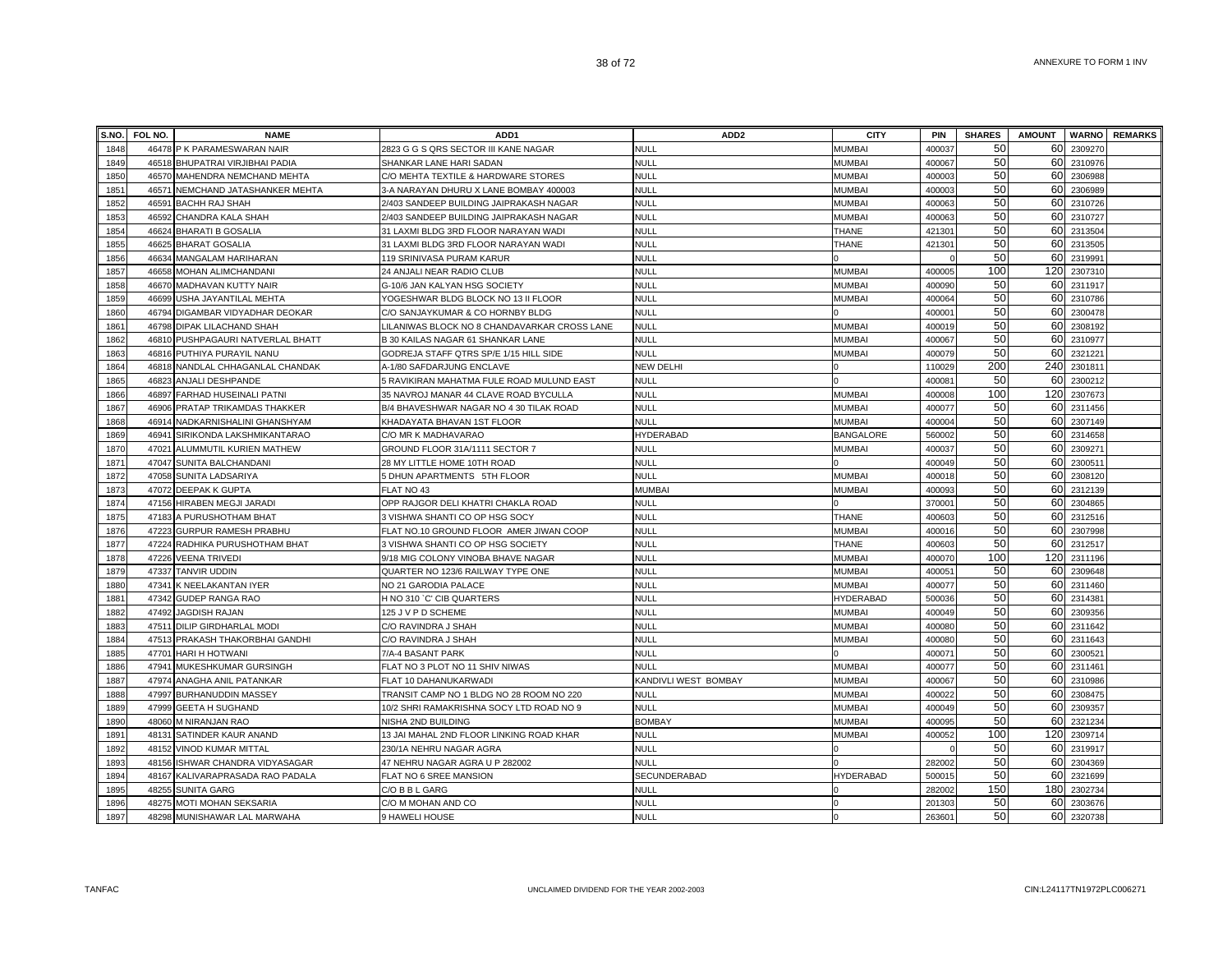| S.NO. | FOL NO. | <b>NAME</b>                          | ADD <sub>1</sub>                          | ADD <sub>2</sub>             | <b>CITY</b>      | <b>PIN</b>         | <b>SHARES</b> | <b>AMOUNT</b> |         | <b>WARNO REMARKS</b> |
|-------|---------|--------------------------------------|-------------------------------------------|------------------------------|------------------|--------------------|---------------|---------------|---------|----------------------|
| 1898  |         | 48322 ABHILASH C SHAH                | 18 PARSHUANATH NAGAR SOCY                 | <b>NULL</b>                  | AHMEDABAD        | 38001              | 50            | 60            | 2305464 |                      |
| 1899  |         | 48351 SHANTA MANEKLAL TRIVEDI        | 127/1517 GANESH HOUSING APTS              | AHMEDABAD                    | AHMEDABAD        | 380013             | 75            | 90            | 2305469 |                      |
| 1900  |         | 48449 MURALIDHAR A KATTA             | P B NO 24 M F ROAD HINDUPUR 515201        | NULL                         |                  | 51520              | 50            | 60            | 2314476 |                      |
| 1901  |         | 48460 P N MANJUNATH                  | B-470-5158 ASST PURCHASE OFFICER B E M L  | <b>NULL</b>                  |                  | 563115             | 50            | 60            | 2322123 |                      |
| 1902  |         | 48467 K G SATHYANARAYANA             | PAVANA KRUPA                              | AT DIST TUMKUR               |                  | 672102             | 50            | 60            | 2322774 |                      |
| 1903  |         | 48472 KAMALAMMA                      | W/O C S THIMMAPPASETTY                    | CHENNARAYAPATNA              |                  | 573116             | 50            | 60            | 2322157 |                      |
| 1904  |         | 48488 SHAMALA K                      | NO 285 1ST FLOOR                          | <b>BANGALORE</b>             | <b>BANGALORE</b> | 560032             | 50            | 60            | 2314944 |                      |
| 1905  |         | 48505 MADHAV VASUDEV PAI             | C/O PAI MEDICALS                          | <b>NULL</b>                  | <b>DHANWAD</b>   | 58000              | 75            | 90            | 2315323 |                      |
| 1906  | 48511   | S NAGANATHAN                         | NO.6 9TH AVENUE                           | <b>MADRAS</b>                | CHENNAI          | 60008              | 50            | 60            | 2317020 |                      |
| 1907  |         | 48513 M ARUN                         | NO.6 SATYANARAYANA TEMPLE STREET          | <b>NULL</b>                  | <b>BANGALORE</b> | 560008             | 50            | 60            | 2314760 |                      |
| 1908  |         | 48544 N PRAMILA                      | C/O DR N RAMACHANDRA RAO                  | <b>NULL</b>                  |                  | 518002             | 50            | 60            | 2321876 |                      |
| 1909  |         | 48584 M EDWARD RAJA                  | <b>SCIENTIST S-1</b>                      | BANGALORE-6                  |                  | 560006             | 50            | 60            | 2322064 |                      |
| 1910  |         | 48588 SANDHYA B JOSHI                | NO 124 26TH CROSS 6TH BLOCK               | <b>NULL</b>                  | <b>BANGALORE</b> | 560082             | 50            | 60            | 2315201 |                      |
| 1911  |         | 48604 RAMA GOPINATH                  | C/O K GOPINATH FLAT NO 9 A-WING           | VERSOA ROAD ANDHERI W MUMBAI | <b>MUMBAI</b>    | 40006              | 25            | 30            | 2310589 |                      |
| 1912  |         | 48622 SHUBHADA S GOKHALE             | 57 KOPPIKAR ROAD                          | <b>NULL</b>                  | DHANWAD          | 580020             | 50            | 60            | 2315336 |                      |
| 1913  |         | 48633 BASETTEPPA S GAVI              | 762 FIRST FLOOR                           | <b>BANGALORE</b>             | <b>BANGALORE</b> | 560010             | 50            | 60            | 2315238 |                      |
| 1914  |         | 48634 SATYANARAYAN BALKRISHNA KAMATH | 501 RAHEJA PARK                           | <b>NULL</b>                  | <b>BANGALORE</b> | 560079             | 50            | 60            | 2315183 |                      |
| 1915  |         | 48648 ARVINDA N RAYKAR               | SRI VINAYAKA SADAN B H ROAD               | <b>NULL</b>                  |                  | 577303             | 50            | 60            | 2322220 |                      |
| 1916  |         | 48653 RAVI KANTH N RAYKAR            | ASHOKA LODGE B H ROAD                     | <b>NULL</b>                  |                  | 577303             | 50            | 60            | 232222  |                      |
| 1917  |         | 48663 M V RAVI SHANKAR               | 70/1 III MODEL HOUSE STREET               | <b>NULL</b>                  | MANGALORE        | 57500              | 50            | 60            | 2315301 |                      |
| 1918  |         | 48665 EMMA DIAS                      | C/O H T MANORAMA RAO                      | <b>NULL</b>                  | MANGALORE        | 575003             | 50            | 60            | 2315293 |                      |
| 1919  |         | 48666 RAMESH MALALI ANANTHA          | NO 87 OLD NO 10 NEW FIRST FLOOR           | <b>NULL</b>                  | <b>BANGALORE</b> | 560019             | 50            | 60            | 2314877 |                      |
| 1920  |         | 48726 YVONNE REGO                    | ELECTRONICS LAB ZONE II ADMA P O BOX 303  | <b>NULL</b>                  |                  |                    | 100           | 120           | 2300198 |                      |
| 1921  |         | 48732 B V RAMAKRISHNA SETTY          | S/O VENKATARANGAIAH SETTY MEDICAL OFFICER | <b>NULL</b>                  |                  | 56121              | 50            | 60            | 2322119 |                      |
| 1922  |         | 48733 R S NEMI CHAND JAIN            | 379/2 BAZAR STREET BANGARAPET 563114      | <b>NULL</b>                  |                  | 56311              | 50            | 60            | 2322122 |                      |
| 1923  |         | 48741 SARAH KERKAR                   | B-35 R B I STAFF QUARTERS OSBORNE ROAD    | <b>NULL</b>                  | <b>BANGALORE</b> | 560042             | 50            | 60            | 2315016 |                      |
| 1924  |         | 48749 M NIRMALA                      | FLAT NO.34                                | <b>HYDERABAD</b>             | <b>HYDERABAD</b> | 500016             | 75            | 90            | 2314252 |                      |
| 1925  |         | 48800 SURENDRA K TOL                 | HG 4 HUTHA COLONY                         | <b>NULL</b>                  |                  | 57730              | 50            | 60            | 2322218 |                      |
| 1926  |         | 48819 R VINOD KUMAR KINI             | 56/3 SAPTHAGIRI                           | NULL                         |                  | 577002             | 100           | 120           | 2315313 |                      |
| 1927  |         | 48835 SHANTA PRABHU                  | NO 972 MAHA MANE SECOND MAIN ROAD         | <b>NULL</b>                  | <b>BANGALORE</b> | 560010             | 50            | 60            | 2314794 |                      |
| 1928  |         | 48858 UDAYA SHETTY                   | <b>VIJAYA BANK</b>                        | <b>NULL</b>                  | <b>BANGALORE</b> | 560032             | 50            | 60            | 2314943 |                      |
| 1929  |         | 48873 M V SITARAMAYYA                | ADVOCATE TIPTUR KARNATAKA 572202          | <b>NULL</b>                  |                  | 572202             | 100           | 120           | 2322152 |                      |
| 1930  |         | 48880 NAGESH RAO HATTIANGADY         | 2196/2 11TH MAIN ROAD A BLOCK             | BANGALORE-560 010            | <b>BANGALORE</b> | 560010             | 50            | 60            | 2314796 |                      |
| 1931  |         | 48920 K SATHYANRARAYANA              | NO.4 OLD TOWN                             | KARNATAKA                    |                  | 57140 <sup>-</sup> | 150           | 180           | 2322142 |                      |
| 1932  |         | 48969 K V PADMAVATHI                 | DOOR NO.10 SECOND CROSS                   | <b>NULL</b>                  |                  | 56003              | 50            | 60            | 2322087 |                      |
| 1933  |         | 48979 SHARADA VENKATARAMANIAH        | 13 BLOCK IV VTH CROSS KUMARAPARK WEST     | <b>NULL</b>                  | <b>BANGALORE</b> | 560020             | 100           | 120           | 2314892 |                      |
| 1934  |         | 48981 SULOCHANA H HOLLA              | LADY MEDICAL OFFICERS QTRS                | D K DIST KARNATAKA           |                  | 576101             | 100           | 120           | 2324067 |                      |
| 1935  |         | 48982 HEMACHANDRA HOLLA              | LADY MEDICAL OFFICERS QTRS                | D K DIST KARNATAKA           |                  | 576101             | 100           | 120           | 2324068 |                      |
| 1936  |         | 49040 ANOOP KUMAR MURARKA            | HOUSE OF S K MOHANTY                      | <b>ORISSA</b>                |                  | 753008             | 50            | 60            | 2324711 |                      |
| 1937  |         | 49062 KANTA SINGHI                   | PADMA APARTMENTS FLAT NO 6                | SECUNDERABAD                 | <b>HYDERABAD</b> | 500003             | 50            | 60            | 2314191 |                      |
| 1938  |         | 49086 SAMPAT RAJ ASAWA               | C/O THERMO CONTROLS                       | CALCUTTA                     | KOLKATA          | 700053             | 200           | 240           | 2319224 |                      |
| 1939  |         | 49150 BHORUKA INVESTMENTS PVT LTD    | P-4 NEW C I T ROAD CALCUTTA 700073        | <b>NULL</b>                  |                  | 700073             | 250           | 300           | 2300595 |                      |
| 1940  |         | 49167 UMA SHANKAR PODDAR             | K R LYNCH AND CO PVT LTD                  | <b>NULL</b>                  | <b>KOLKATA</b>   | 700073             | 50            | 60            | 2319455 |                      |
| 1941  |         | 49181 SANAT KUMAR GHOSH              | 168 MOTILAL GUPTA ROAD                    | CALCUTTA                     | <b>KOLKATA</b>   | 700082             | 50            | 60            | 2319477 |                      |
| 1942  |         | 49211 KIRTI INDUSTRIAL CO LTD        | B 94 BANGUR AVENUE CALCUTTA 700055        | <b>NULL</b>                  | <b>KOLKATA</b>   | 70005              | 50            | 60            | 2319275 |                      |
| 1943  |         | 49232 CHUNILAL PARJAPATI             | 20 KASSI DUTTO STREET CALCUTTA 700006     | <b>NULL</b>                  | <b>KOLKATA</b>   | 700006             | 50            | 60            | 2318336 |                      |
| 1944  |         | 49280 PROBIR KUMAR DUTTA             | C/O M/S H N COOPER AND COMPANY            | CALCUTTA                     | <b>KOLKATA</b>   | 70007              | 50            | 60            | 2319456 |                      |
| 1945  |         | 49297 GOPENDRA NATH DUTT             | 4/2 COMMISSARIAT RD CALCUTTA 700022       | <b>NULL</b>                  | <b>KOLKATA</b>   | 700022             | 150           | 180           | 2318875 |                      |
| 1946  |         | 49425 ASIM KUMAR MUKHERJEE           | 69/2 GHOL SAHAPUR RAILWAY QUARTER         | <b>NULL</b>                  | <b>KOLKATA</b>   | 700034             | 50<br>50      | 60            | 2319139 |                      |
| 1947  |         | 49436 NELAMANGAL NAGRAJ KOUSIK       | P2 59/2 PURNA DAS ROAD CALCUTTA 700029    | NULL                         | <b>KOLKATA</b>   | 700029             |               | 60            | 2319062 |                      |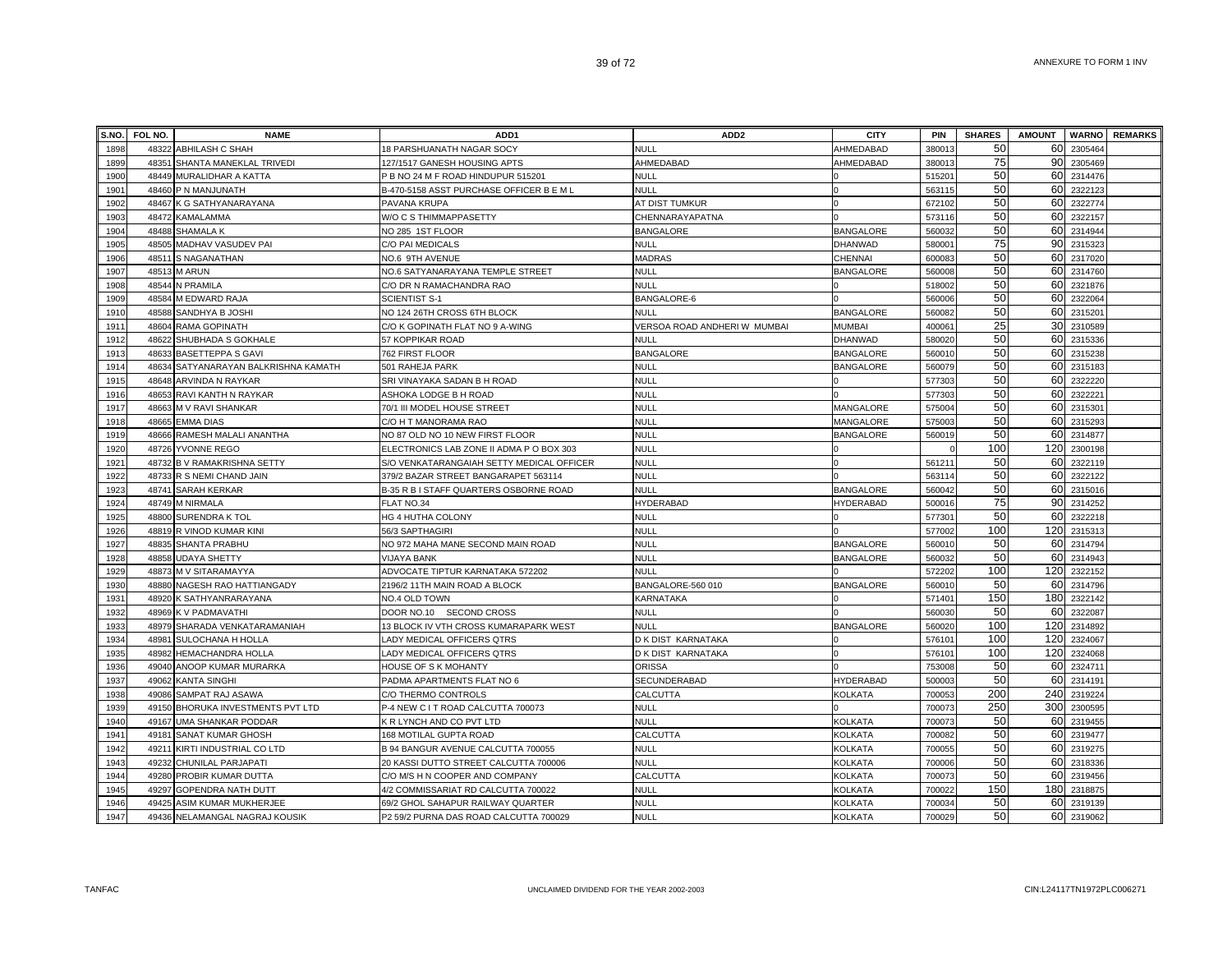| S.NO. | FOL NO. | <b>NAME</b>                          | ADD <sub>1</sub>                          | ADD <sub>2</sub>      | <b>CITY</b>      | <b>PIN</b>         | <b>SHARES</b> | <b>AMOUNT</b> |         | <b>WARNO REMARKS</b> |
|-------|---------|--------------------------------------|-------------------------------------------|-----------------------|------------------|--------------------|---------------|---------------|---------|----------------------|
| 1948  |         | 49455 RENUKA SUKHANI                 | 122/B SOUTHERN AVENUE GROUND FLOOR        | <b>NULL</b>           | KOLKATA          | 700029             | 50            | 60            | 2319063 |                      |
| 1949  |         | 49456 PRAKASH MAHESHWARI             | 122/B SOUTHERN AVENUE GROUND FLOOR        | <b>NULL</b>           | KOLKATA          | 700029             | 50            | 60            | 2319064 |                      |
| 1950  |         | 49477 HILLUL KANTI GUHA              | 5/1 A MOORE AVENUE CALCUTTA 700040        | <b>NULL</b>           | KOLKATA          | 700040             | 50            | 60            | 2319159 |                      |
| 1951  |         | 49482 RAMESH KUMAR SHARMA            | 114 P N MALIA ROAD SISHUBAGAN P O RANIGNJ | NULL                  |                  | 713347             | 50            | 60            | 2319671 |                      |
| 1952  |         | 49541 RAM NIBAS HAJRA                | N S B ROAD NEAR ANJANA CINEMA             | <b>NULL</b>           |                  | 713347             | 50            | 60            | 2319672 |                      |
| 1953  | 49551   | ARJUN KUMAR BHIWANIWALA              | 3-B CHAMRU KHANSAMI LANE                  | <b>NULL</b>           | <b>KOLKATA</b>   | 700017             | 50            | 60            | 2318707 |                      |
| 1954  |         | 49555 UJJAL CHAKRABARTY              | 70 TINPLATE HOSPITAL ROAD                 | <b>NULL</b>           |                  | 731003             | 100           | 120           | 2323154 |                      |
| 1955  | 49556   | <b>SWAPAN KUMAR LAHIRI</b>           | C/O B DAS                                 | POST AGRIO JAMSHEDPUR |                  | 831009             | 50            | 60            | 2300602 |                      |
| 1956  |         | 49557 BINA CHAKRABORTY               | 70 TINPLATE HOSPITAL ROAD                 | <b>NULL</b>           |                  | 831003             | 150           | 180           | 2323336 |                      |
| 1957  |         | 49572 SUDHINDRA LOCHAN MAJUMDAR      | 19/1 SELIMPUR ROAD                        | <b>NULL</b>           | <b>KOLKATA</b>   | 70003              | 50            | 60            | 231911  |                      |
| 1958  |         | 49635 B R KRISHAN                    | 170                                       | <b>NULL</b>           |                  | 16001              | 50            | 60            | 2303418 |                      |
| 1959  |         | 49651 KAUSAR SOHAIL                  | 32 MOLANA SHAUKAT                         | <b>NULL</b>           | <b>KOLKATA</b>   | 700073             | 100           | 120           | 2319449 |                      |
| 1960  |         | 49652 SABIHA KAUSER                  | 32 MOLANA SHAUKAT                         | <b>NULL</b>           | <b>KOLKATA</b>   | 700073             | 100           | 120           | 2319450 |                      |
| 1961  |         | 49653 GHUNCHA YOUSUF                 | 32 MOLANA SHAUKAT                         | <b>NULL</b>           | <b>KOLKATA</b>   | 700073             | 100           | 120           | 2319451 |                      |
| 1962  |         | 49654 ZAKIA YOUSUF                   | 32 MOULANA SHAUKAT ALI STREET             | <b>NULL</b>           | <b>KOLKATA</b>   | 700073             | 50            | 60            | 2319452 |                      |
| 1963  |         | 49655 ADNAN YOUSUF                   | 32 MOULANA SHAUKAT ALI STREET             | <b>NULL</b>           | <b>KOLKATA</b>   | 700073             | 50            | 60            | 2319453 |                      |
| 1964  |         | 49656 NADIM YOUSUF                   | 32 MOULANA SHAUKAT ALI STREET             | <b>NULL</b>           | KOLKATA          | 700073             | 50            | 60            | 2319454 |                      |
| 1965  |         | 49727 NAND LAL AGARWALLA             | 33 BEADON STREET CALCUTTA 700006          | <b>NULL</b>           | KOLKATA          | 700006             | 50            | 60            | 2318338 |                      |
| 1966  |         | 49728 USHA AGARWALLA                 | <b>83 BEADON STREET CALCUTTA 700006</b>   | <b>NULL</b>           | KOLKATA          | 700006             | 50            | 60            | 2318339 |                      |
| 1967  |         | 49751 SUKH DEVI JAIN                 | C/O RIKHABCHAND ASHOK KUMAR               | <b>NULL</b>           | <b>KOLKATA</b>   | 70000              | 50            | 60            | 2317978 |                      |
| 1968  |         | 49751 SUKH DEVI JAIN                 | C/O RIKHABCHAND ASHOK KUMAR               | <b>NULL</b>           | <b>KOLKATA</b>   | 70000              | 50            | 60            | 2318077 |                      |
| 1969  |         | 49793 SHANTI KUMAR JAIN              | C/O PATNI & SONS                          | <b>NULL</b>           | <b>KOLKATA</b>   | 700007             | 50            | 60            | 2318473 |                      |
| 1970  |         | 49806 SANJAY KUMAR PANDEY            | K3-4 `A' ROAD                             | <b>NULL</b>           |                  | 831004             | 50            | 60            | 2300601 |                      |
| 1971  |         | 49834 JAG MOHAN LOHARIWALA           | C/O CHEVIOT CO LTD                        | CALCUTTA              | <b>KOLKATA</b>   | 700016             | 50            | 60            | 2318660 |                      |
| 1972  |         | 49838 PRATIMA RANI                   | 222 RABINDRA SARANI CALCUTTA 700007       | <b>NULL</b>           | <b>KOLKATA</b>   | 700007             | 50            | 60            | 2318474 |                      |
| 1973  |         | 49877 PUSHPA DEVI JHUNJHUNWALA       | C/O BABULAL KRISHNAGOPAL                  | <b>NULL</b>           |                  | 713347             | 50            | 60            | 2319674 |                      |
| 1974  |         | 49885 GOBIND RAM PANDA               | 20 N S B ROAD BY LANE II                  | NULL                  |                  | 713347             | 50            | 60            | 2319675 |                      |
| 1975  | 49898   | <b>ASHA NARAYAN</b>                  | 5/6 SHORT ROAD                            | NULL                  |                  | 713204             | 50            | 60            | 2323121 |                      |
| 1976  | 49899   | ASHOK KUMAR NARAYAN                  | 5/6 SHORT ROAD                            | <b>NULL</b>           |                  | 713204             | 50            | 60            | 2323122 |                      |
| 1977  | 49912   | <b>ISHWAR LAL AGGARWAL</b>           | 16/18 EAST PATEL NAGAR                    | <b>NULL</b>           |                  | 110008             | 50            | 60            | 2301077 |                      |
| 1978  | 49929   | SUMATHI PENDURTHI                    | PAVAN NILAYAM                             | <b>NULL</b>           | VIJAYAWADA       | 520002             | 50            | 60            | 2314533 |                      |
| 1979  | 49947   | <b>SUNITA SAINI</b>                  | 319 H MAHESH NAGAR                        | <b>NULL</b>           |                  | 13300              | 50            | 60            | 2303166 |                      |
| 1980  | 49964   | VENKATARAMAKRISHNA DHENUVAKUNDA      | 143 A EAST NEHRU NAGAR                    | <b>NULL</b>           |                  | 500026             | 50            | 60            | 2300550 |                      |
| 1981  | 49967   | SUBBA RAO TIKKISETTY                 | S/O T VENKATESWARA RAO 28/546 JALAL PET   | <b>NULL</b>           |                  | 52100 <sup>-</sup> | 50            | 60            | 2314574 |                      |
| 1982  |         | 49992 VASUDEV KALLETLA               | 10-3-183 ST JOHNS ROAD                    | <b>NULL</b>           | <b>HYDERABAD</b> | 50002              | 50            | 60            | 2321709 |                      |
| 1983  |         | 49995 KOMPALLI NAGESWARA RAO         | FLAT 7 GOLDEN DEWI                        | <b>NULL</b>           | <b>MUMBAI</b>    | 400088             | 50            | 60            | 2311863 |                      |
| 1984  |         | 49997 BHAGWANDAS NERUSHWALIA         | PREM BAGH RD NO 12 BANJARA HILLS          | NULL                  | <b>HYDERABAD</b> | 500034             | 150           | 180           | 2314367 |                      |
| 1985  |         | 50031 PUNNACHALIL KUMAR NEELA KANTAN | C/O STATION WORK SHOP EME                 | <b>NULL</b>           | <b>HYDERABAD</b> | 50001              | 50            | 60            | 2321698 |                      |
| 1986  |         | 50056 MAN SINGH                      | J-157 ALLENBY LINES                       | <b>NULL</b>           | <b>HYDERABAD</b> | 500010             | 50            | 60            | 2314228 |                      |
| 1987  |         | 50113 SURYANARAYANA MYNENI           | 40-15/2-9 BRINDAVAN COLONY                | <b>NULL</b>           | VIJAYAWADA       | 520010             | 100           | 120           | 2314564 |                      |
| 1988  | 50164   | <b>AMRIT BALA BATRA</b>              | C/O NATIONAL PURE FOOD SUPPLIERS          | <b>NULL</b>           |                  | 482002             | 75            | 90            | 2300548 |                      |
| 1989  | 50168   | CHUNI LAL DHAR                       | <b>SUBASH NAGAR</b>                       | JABALPUR M P          | <b>JABALPUR</b>  | 48200              | 50            | 60            | 2314081 |                      |
| 1990  |         | 50214 LAXMI GUPTA                    | C 12 M P E B COLONY                       | <b>NULL</b>           |                  | 470004             | 50            | 60            | 2321607 |                      |
| 1991  |         | 50224 VEENA KERHALKAR                | QR NO NBD 24                              | JABALBUR M P          | <b>JABALPUR</b>  | 482008             | 50            | 60            | 2314087 |                      |
| 1992  |         | 50227 DEVBRAT BHATTACHARYA           | 3225 SECTOR 2 V F J ESTATE                | <b>NULL</b>           |                  | 482009             | 50            | 60            | 2321639 |                      |
| 1993  |         | 50228 RAM BALI                       | 3306 SECTOR 2 V F J ESTATE                | <b>NULL</b>           |                  | 482009             | 50            | 60            | 2321640 |                      |
| 1994  |         | 50238 GANESH PRASAD MISHRA           | 48/2 NAYAGAON HOUSING SOCIETY             | <b>JABALPUR</b>       | <b>JABALPUR</b>  | 482008             | 50            | 60            | 2314089 |                      |
| 1995  | 50265   | SAMBAIAH BENDAPUDI                   | SECWCLPODHANPURIMP484114                  | <b>NULL</b>           |                  | 484114             | 50            | 60            | 2321645 |                      |
| 1996  |         | 50271 V L KERHALKAR                  | HIG 45                                    | LUCKNOW               |                  | 226020             | 50            | 60            | 2304212 |                      |
| 1997  |         | 50276 SAVITRI LAL                    | 137/W WEST LAND KHAMARIA                  | <b>NULL</b>           | <b>JABALPUR</b>  | 482005             | 50            | 60            | 2314078 |                      |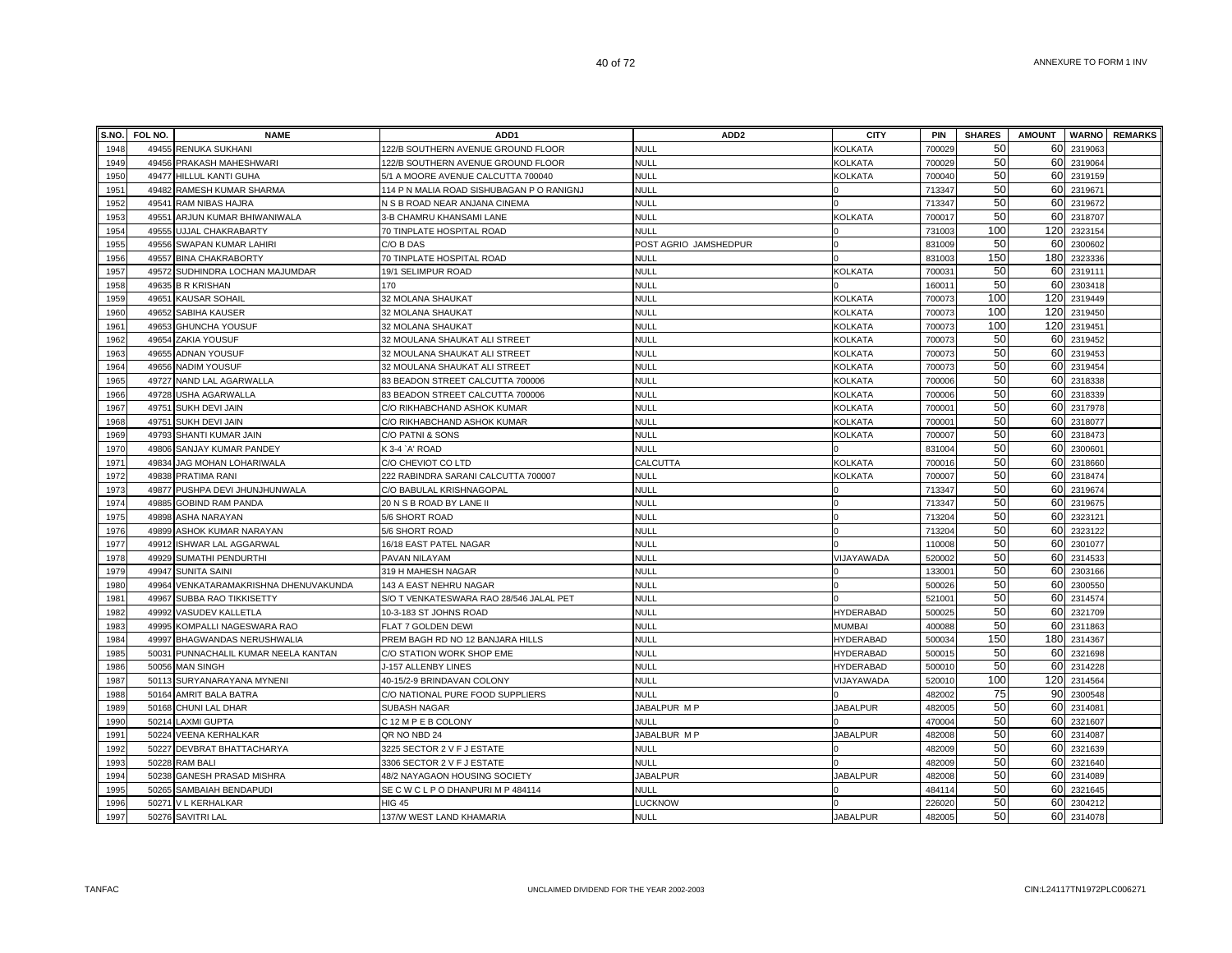| S.NO. | <b>FOL NO.</b> | <b>NAME</b>                          | ADD <sub>1</sub>                         | ADD <sub>2</sub>   | <b>CITY</b>     | <b>PIN</b>         | <b>SHARES</b> | <b>AMOUNT</b> |         | <b>WARNO</b> REMARKS |
|-------|----------------|--------------------------------------|------------------------------------------|--------------------|-----------------|--------------------|---------------|---------------|---------|----------------------|
| 1998  |                | 50279 SUDHA MISHRA                   | 73/E WEST LAND KHAMARIA JABALPUR 482005  | <b>NULL</b>        | <b>JABALPUR</b> | 482005             | 50            | 60            | 2314079 |                      |
| 1999  | 50280          | USHA AGARWAL                         | 431 TYPE IV                              | M <sub>P</sub>     |                 | 461122             | 50            | 60            | 2321589 |                      |
| 2000  | 50281          | PRABHA PRABHAKAR                     | C/O S TIRLOCHAN SINGH                    | <b>NULL</b>        |                 | 24800              | 50            | 60            | 2304314 |                      |
| 2001  | 50287          | <b>BULBUL GHOSH</b>                  | 205 GREEN PARK                           | <b>WEST BENGAL</b> |                 | 743508             | 50            | 60            | 2300599 |                      |
| 2002  |                | 50312 BALKRISHAN KOHLI               | C 3/350 JANAKPURI NEW DELHI 110058       | <b>NULL</b>        |                 | 110058             | 50            | 60            | 2302392 |                      |
| 2003  | 50367          | <b>SHANTI ARORA</b>                  | C 1311 INDIRANAGAR LUCKNOW 226016        | <b>NULL</b>        |                 | 226016             | 50            | 60            | 2304193 |                      |
| 2004  | 50382          | SUBHASH CHANDRA MALHOTRA             | 696/C KAWABAGH RLY COLONY                | <b>NULL</b>        |                 | 27300 <sup>-</sup> | 50            | 60            | 2304348 |                      |
| 2005  | 50383          | PRAMILA MEHRA                        | R-11/131                                 | U P                |                 | 201002             | 50            | 60            | 2300428 |                      |
| 2006  | 50386          | LEENA JAIN                           | 915 SECTOR A                             | NEW DELHI          |                 | 110070             | 50            | 60            | 2302683 |                      |
| 2007  | 50415          | SHARAD CHANDRA GUPTA                 | C/O STANDARD TRADERS CINEMA ROAD         | <b>NULL</b>        |                 | 24100              | 50            | 60            | 2320669 |                      |
| 2008  | 50416          | ASHOK KUMAR CHUGH                    | HOUSE NO 110-B SADAR BAZAR               | <b>NULL</b>        |                 | 243004             | 100           | 120           | 2324426 |                      |
| 2009  | 50426          | COL. J K CHADDA                      | C/O BRIG (RETD) J K CHADDA               | U P                |                 | 20100              | 100           | 120           | 2303541 |                      |
| 2010  | 50433          | KRISHNA JIVAN RASTOGI                | C/O S R CHIKAN INDUSTRIES                | <b>LUCKNOW</b>     |                 | 226003             | 50            | 60            | 2304147 |                      |
| 2011  | 50443          | HEM CHANDRA AGARWAL                  | C/O LAKSHMI MACHINERY CO                 | <b>NULL</b>        |                 | 22601              | 100           | 120           | 2304199 |                      |
| 2012  | 50444          | <b>GOURI SHANKER AGARWAL</b>         | C/O LAKSHMI MACHINERY CO                 | <b>NULL</b>        |                 | 241204             | 50            | 60            | 2320670 |                      |
| 2013  |                | 50446 MOHAN LAL AGARWAL              | C/O LAKSHMI MACHINERY CO                 | <b>NULL</b>        |                 | 241204             | 50            | 60            | 2320671 |                      |
| 2014  |                | 50473 YOGESHWAR SINGH                | PHYSICS DEPARTMENT ROORKEE UNIVERSITY    | <b>NULL</b>        |                 | 247667             | 50            | 60            | 2304292 |                      |
| 2015  |                | 50473 YOGESHWAR SINGH                | PHYSICS DEPARTMENT ROORKEE UNIVERSITY    | <b>NULL</b>        |                 | 247667             | 25            | 30            | 2304294 |                      |
| 2016  |                | 50475 PRADEEP AGARWALLA              | A 16 NIRALA NAGAR                        | LUCKNOW            |                 | 226020             | 100           | 120           | 2304213 |                      |
| 2017  |                | 50485 SURAJ PRAKASH SAXENA           | C/O MR PANKAJ NIGAM                      | <b>KANPUR</b>      |                 | 20800              | 50            | 60            | 2303755 |                      |
| 2018  |                | 50500 RAJ VARDHAN                    | C/O SRI S C RASTOGI C-158 NIRALA NAGAR   | <b>NULL</b>        |                 | 22600              | 50            | 60            | 2304167 |                      |
| 2019  |                | 50510 SHAKEEL AHMAD                  | C/O ATIQUE AHMED                         | AISH BAGH LUCKNOW  |                 |                    | 50            | 60            | 2320012 |                      |
| 2020  | 50520          | ANIMESH NAGAR                        | 86 GAUTAM BUDHA MARG LUCKNOW 226001      | <b>NULL</b>        |                 | 22600              | 50            | 60            | 2304112 |                      |
| 2021  | 50532          | MOOL CHAND AGRAWAL                   | C/O SHRI RAKESH KUMAR SINGHAL            | <b>NULL</b>        |                 | 20313              | 50            | 60            | 2303716 |                      |
| 2022  | 50537          | RAJEEV DUA                           | C/O MR B K TOOTEJA                       | <b>NULL</b>        |                 |                    | 50            | 60            | 2319949 |                      |
| 2023  | 50545          | VIMAL SAROOP JOSHI                   | C/O STATION HEALTH ORGANISATION          | <b>NULL</b>        |                 |                    | 50            | 60            | 2319962 |                      |
| 2024  |                | 50554 ASHWINI KUMAR RASTOGI          | C/O M/S KACKARJEE & CO                   | <b>NULL</b>        |                 | 226001             | 50            | 60            | 2304115 |                      |
| 2025  |                | 50559 SAROJINI ELIZABETH SINHA       | OLD SCHOOL BUILDING PURI TOLA            | <b>NULL</b>        |                 | 226003             | 50            | 60            | 2304141 |                      |
| 2026  |                | 50564 HARI S GARG                    | 3/169-A VIVEK KHAND                      | <b>NULL</b>        |                 | 226010             | 50            | 60            | 2304177 |                      |
| 2027  |                | 50612 DEBBRATA MUKHERJEE             | C/O MUKHERJEE & SONS MAYA BAZAR          | <b>NULL</b>        |                 | 27300 <sup>-</sup> | 50            | 60            | 2304349 |                      |
| 2028  |                | 50614 ALOK BEHARI GARG               | 158 GAUTAM BUDH MARG                     | <b>LUCKNOW</b>     |                 | 226018             | 50            | 60            | 2304201 |                      |
| 2029  | 50631          | <b>BINA PANT</b>                     | MMIG 41                                  | LUCKNOW            |                 | 226020             | 50            | 60            | 230421  |                      |
| 2030  | 50668          | <b>URMILA SINGH</b>                  | C/O SURENDRA SINGH MEMBER SECRETARY U P  | <b>NULL</b>        |                 |                    | 75            | 90            | 2319973 |                      |
| 2031  | 50688          | RAMESH KUMAR MEHROTRA                | 17/8 CLYDE ROAD                          | <b>NULL</b>        |                 | 22600              | 50            | 60            | 2304117 |                      |
| 2032  | 50755          | R K SAHU                             | NO.340/101 BUDHULAL ROAD                 | <b>NULL</b>        |                 |                    | 50            | 60            | 2320084 |                      |
| 2033  | 50786          | <b>DINESH BHATNAGER</b>              | M/S SHAKTI TRADERS 6 NOVELTY BLDG        | <b>NULL</b>        |                 | 22600              | 50            | 60            | 2304121 |                      |
| 2034  | 50793          | ARUN LATA MISRA                      | 40 HYDEL COLONY VIVEKANAND PURI          | <b>NULL</b>        |                 | 226007             | 50            | 60            | 2304171 |                      |
| 2035  |                | 50810 KAMLA BAHUGUNA                 | C 9/50 BAIJ NATH BLDG KAMLA NEHRU RD     | <b>NULL</b>        |                 | 226003             | 50            | 60            | 2304144 |                      |
| 2036  | 50840          | RAMLABHAYA VERMA                     | HOUSE NO C 94 SECTOR D                   | LUCKNOW            |                 |                    | 50            | 60            | 2320090 |                      |
| 2037  | 50842          | ATHAR JAMAL                          | DRANWAR S CLINIC IZATNAGAR               | <b>NULL</b>        |                 | 243122             | 50            | 60            | 2304255 |                      |
| 2038  |                | 50889 P SHENBAGAVALLI                | 52 RAMU PILLAI LANE SOUTH VELI STREET    | <b>NULL</b>        |                 | 62500 <sup>-</sup> | 100           | 120           | 2317493 |                      |
| 2039  |                | 50928 ANTONY AUGUSTIN GOPALAKRISHNAN | CLINICIAN VETERINARY HOSPITAL MADURAI    | <b>NULL</b>        | <b>MADURAI</b>  | 625020             | 50            | 60            | 2317592 |                      |
| 2040  | 50932          | M S MOHAMAD SIDDIQUE                 | 3/75 VELLALA SREET VALOOTHOOR PO         | <b>NULL</b>        |                 | 614210             | 75            | 90            | 2322451 |                      |
| 2041  |                | 50944 M SUBRAMANIAN                  | 21 DHANAPPA MUDALI STREET MADURAI 625001 | NULL               |                 | 62500 <sup>-</sup> | 50            | 60            | 2317495 |                      |
| 2042  | 50954          | R KRISHNAVENI                        | NO 3 ANDAL STREET                        | <b>NULL</b>        |                 | 62800              | 50            | 60            | 232459  |                      |
| 2043  |                | 50970 SUDHINDRA SENGUPTA             | BLOCK NO 29 PLOT NO 16 NEHRUNAGAR EAST   | <b>NULL</b>        | <b>BHILAI</b>   | 490022             | 50            | 60            | 2321662 |                      |
| 2044  | 50978          | HARISH CHANDER SAINI                 | 9 KANNAMWAR NAGAR                        | MAHARASTRA         | <b>NAGPUR</b>   | 44002              | 50            | 60            | 2313688 |                      |
| 2045  | 50982          | MAHADEOSINGH LALLOOSINGH DIXIT       | SARAI WARD MN RD                         | NULL               | CHANDRAPUR      | 44240              | 100           | 120           | 2313702 |                      |
| 2046  | 51001          | <b>MEERA DHAR</b>                    | C/O MR S DHAR A C C SINDOLA MINES        | <b>NULL</b>        |                 | 445307             | 50            | 60            | 2321552 |                      |
| 2047  |                | 51008 VASANTRAO DESHMUKH             | FLAT NO 4/5 V H B COLONY                 | <b>NULL</b>        |                 |                    | 50            | 60            | 2319919 |                      |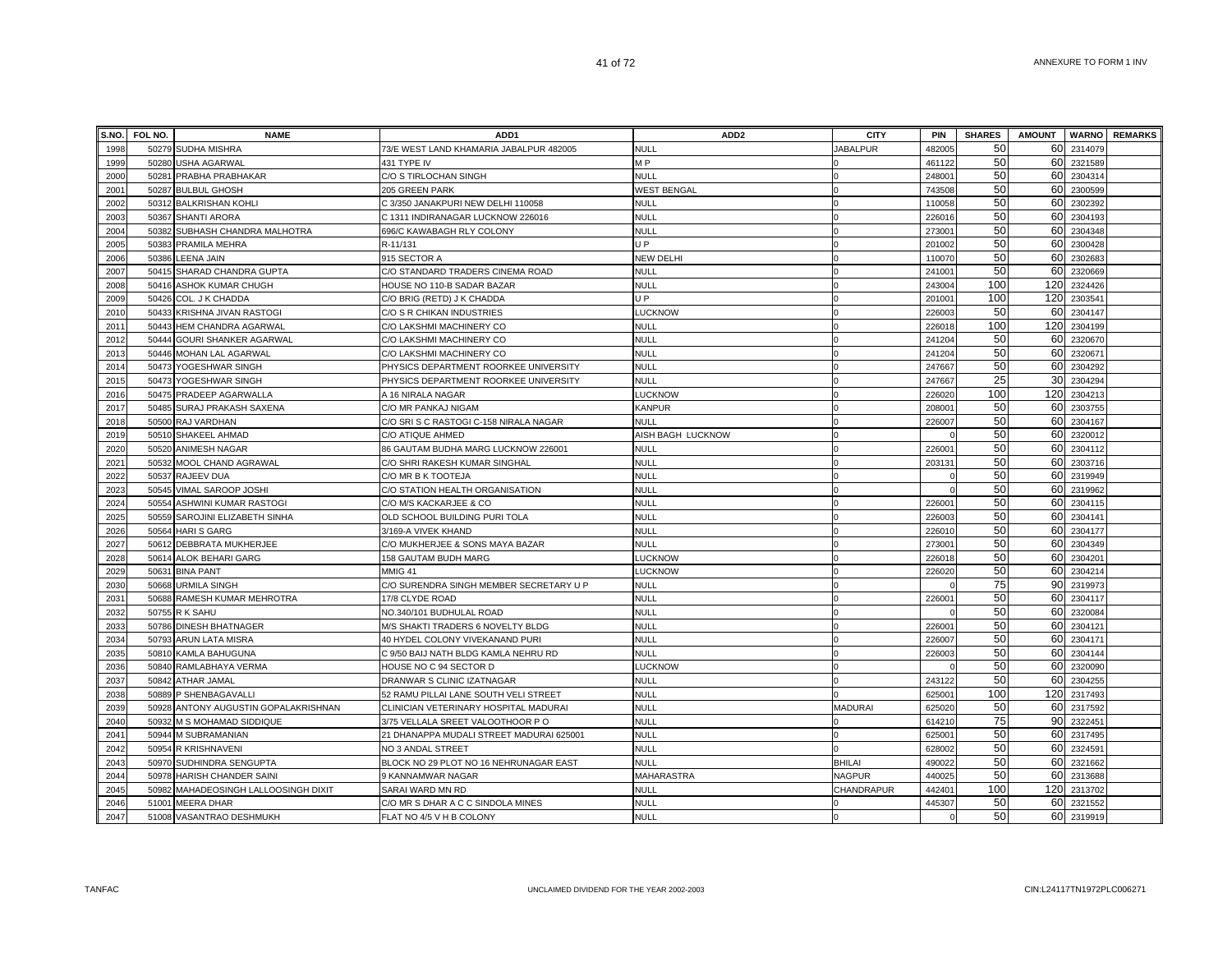|      | S.NO. FOL NO. | <b>NAME</b>                        | ADD <sub>1</sub>                         | ADD <sub>2</sub>              | <b>CITY</b>    | PIN                | <b>SHARES</b> | <b>AMOUNT</b> |         | <b>WARNO</b> REMARKS |
|------|---------------|------------------------------------|------------------------------------------|-------------------------------|----------------|--------------------|---------------|---------------|---------|----------------------|
| 2048 | 51092         | NALINIBAI RAMRAO BARI              | MAIN ROAD YAVATMAL MAHARASHTRA 445001    | <b>NULL</b>                   | YAVATMAL       | 44500 <sup>-</sup> | 100           | 120           | 2321550 |                      |
| 2049 | 51092         | NALINIBAI RAMRAO BARI              | MAIN ROAD YAVATMAL MAHARASHTRA 445001    | <b>NULL</b>                   | YAVATMAL       | 44500 <sup>-</sup> | 100           | 120           | 2321551 |                      |
| 2050 |               | 51120 MADHURI KELKER               | Q-15 LAXMI NAGAR NAGPUR 440022           | <b>NULL</b>                   | <b>NAGPUR</b>  | 440022             | 50            | 60            | 2313682 |                      |
| 2051 |               | 51147 KANTILAL SINGHEE             | VANASHREE VIHAR                          | <b>PUNE</b>                   | <b>PUNE</b>    | 411007             | 100           | 120           | 2312970 |                      |
| 2052 |               | 51196 LALIT RAGUOBAJI DANDEKAR     | PARDESHI TELIPURA C N 18/24              | <b>NULL</b>                   |                |                    | 50            | 60            | 2319950 |                      |
| 2053 |               | 51202 UMAKANT GOVINDRAO CHANIKAR   | SONI LINE SITABULDI NAGPUR 440012        | <b>NULL</b>                   | <b>NAGPUR</b>  | 44001              | 50            | 60            | 2313653 |                      |
| 2054 |               | 51211 P MOHAN MUDALIAR             | 9 A BYRAMJEE TOWN NAGPUR 440013          | <b>NULL</b>                   | <b>NAGPUR</b>  | 44001              | 50            | 60            | 2313662 |                      |
| 2055 |               | 51219 BALKRISHNA JHA               | <b>B-10 SHASHTRI NAGAR</b>               | <b>NULL</b>                   | CHANDRAPUR     | 44240 <sup>-</sup> | 50            | 60            | 2313704 |                      |
| 2056 |               | 51242 SAHIBRAM MADAN               | 6 KAILASH PARVAT SOCY GILLBERT HILL RD   | <b>NULL</b>                   | MUMBAI         | 400058             | 50            | 60            | 2310374 |                      |
| 2057 |               | 51257 MADHURI LALA                 | Q-9 LAXMI NAGAR NAGPUR 440022            | <b>NULL</b>                   | <b>NAGPUR</b>  | 44002              | 50            | 60            | 2313683 |                      |
| 2058 | 51301         | ARUNKUMAR BAGRI                    | 17 ANAND APARTMENT                       | <b>NULL</b>                   | <b>NAGPUR</b>  | 440010             | 100           | 120           | 2313640 |                      |
| 2059 | 51307         | <b>ANUPAMA KHATRI</b>              | WELCOMGROUP MAURYA PATNA                 | <b>NULL</b>                   | <b>PATNA</b>   | 80000              | 50            | 60            | 2319724 |                      |
| 2060 | 51327         | PRADEEP KUMAR PHILLIPS             | <b>INDIAN BANK</b>                       | NEW DELHI                     |                | 11000              | 50            | 60            | 2300794 |                      |
| 2061 |               | 51337 GOUTAM MOITRA                | MAYUR MARKET COMPLEX                     | POST NABAGRAM DIST HOOGHLY WB |                | 712246             | 50            | 60            | 2323103 |                      |
| 2062 |               | 51355 LAKSHMAN PRASAD              | AT SHIVAJI NAGAR                         | SIWAN                         |                | 841226             | 50            | 60            | 2323368 |                      |
| 2063 |               | 51356 SYED NASRUL HUDA             | JAMAL ROAD PATNA 800001                  | <b>NULL</b>                   | <b>PATNA</b>   | 80000              | 50            | 60            | 2319725 |                      |
| 2064 |               | 51358 GAURISHANKER PRASAD          | BAILEY ROAD OPPOSITE GOVT DISPENSARY     | <b>NULL</b>                   | <b>PATNA</b>   | 80000              | 100           | 120           | 2319726 |                      |
| 2065 |               | 51359 TUSAR RANJAN ROY             | C/O MAJOR P C ROY                        | PATNA                         | PATNA          | 800004             | 100           | 120           | 2319742 |                      |
| 2066 |               | 51379 OM PRAKASH MISHRA            | NO.2 G BLOCK - F1                        | <b>NULL</b>                   | <b>NDORE</b>   | 452008             | 50            | 60            | 2313841 |                      |
| 2067 |               | 51395 BALENDU GOPAL RAWAT          | 423 AWAS VIKAS COLONY                    | <b>NULL</b>                   |                | 247667             | 50            | 60            | 2304295 |                      |
| 2068 | 51413         | <b>R KAMALA</b>                    | C/O V RAJAMANI                           | <b>TIRUCHI</b>                | <b>TRICHY</b>  | 621703             | 50            | 60            | 2317370 |                      |
| 2069 | 51419         | SASIDHARAN SANKARAN                | C-3/160 BHE LTD                          | <b>NULL</b>                   | <b>TRICHY</b>  | 62001              | 50            | 60            | 2317433 |                      |
| 2070 |               | 51422 S RAMACHANDRAN               | 47/1 SUBBAIYER STORE N S B ROAD          | <b>NULL</b>                   | <b>TRICHY</b>  | 620002             | 50            | 60            | 2317418 |                      |
| 2071 |               | 51428 B PREMILA BALAKRISHNAN       | 4 BALAMUTHU KRISHNA STREET               | <b>MADRAS</b>                 | <b>CHENNAI</b> | 600017             | 100           | 120           | 2316015 |                      |
| 2072 |               | 51429 S MUTHU                      | S A S S HOUSE KOTHAMANGALCUM             | <b>NULL</b>                   |                |                    | 50            | 60            | 2320016 |                      |
| 2073 |               | 51436 V SANTHANAKRISHANAN          | NO F 10/2 RAILWAY COLONY PONMALAI 620004 | <b>NULL</b>                   |                | 620004             | 100           | 120           | 2322467 |                      |
| 2074 |               | 51471 S P ANNAMALAI                | 61/3 HOUSING UNIT THANJAVUR TAMIL NADU   | <b>NULL</b>                   |                |                    | 50            | 60            | 2320019 |                      |
| 2075 |               | 51486 DEVAKI PARTHA SARATHY        | 16 W A STREET SRIRANGAM TIRUCHI 620006   | <b>NULL</b>                   | <b>TRICHY</b>  | 620006             | 50            | 60            | 2317422 |                      |
| 2076 |               | 51489 T S CHANDRAMOHAN             | C-60 10 C                                | <b>NULL</b>                   | <b>TRICHY</b>  | 620018             | 50            | 60            | 2317447 |                      |
| 2077 |               | 51495 K RUKMANI                    | PLOT NO.39                               | <b>MADRAS</b>                 | CHENNAI        | 600088             | 50            | 60            | 2317139 |                      |
| 2078 | 51514         | C RAMAIAH                          | 5 SOUTH DHROWPATHY AMMAN KOIL STREET     | NULL                          | <b>TRICHY</b>  | 620017             | 50            | 60            | 2317442 |                      |
| 2079 | 51534         | P KANAGARAJ PERIASWAMY             | C-27 THIRD CROSS ROAD                    | <b>NULL</b>                   | <b>TRICHY</b>  | 62001              | 50            | 60            | 2317449 |                      |
| 2080 | 51544         | N MAHALAKSHMI                      | W/O N N AMASIVAYAM DOOR NO 7             | <b>NULL</b>                   | KARUR          | 63900              | 50            | 60            | 2317692 |                      |
| 2081 |               | 51550 S PALANIAPPAN                | 12 UPSTAIRS                              | KOMARAPALAYAM                 |                | 638183             | 150           | 180           | 2322691 |                      |
| 2082 |               | 51573 A S ABROJAKANI               | NO 1/126 NEW STREET BUDAMANGALAM 610114  | NULL                          |                | 610114             | 100           | 120           | 2322439 |                      |
| 2083 |               | 51588 RANGANAYAKI RAMANATHAN       | <b>GAYATHRI ILLAM</b>                    | NEYVELI                       |                | 60780              | 50            | 60            | 2322418 |                      |
| 2084 |               | 51590 MAHALAXMI RANGARAJAN         | 21-I FIRST FLOOR                         | SALEM                         |                | 636007             | 50            | 60            | 2324309 |                      |
| 2085 |               | 51608 SYAMALA KODURI               | W/O DR T SUBRAMANYAM                     | <b>NULL</b>                   | <b>CHENNAI</b> | 60002              | 50            | 60            | 2316253 |                      |
| 2086 |               | 51609 CHANDRASEKARAN KRISHNASWAMY  | NO 8 ANNA STREET VIJAYA LAKSHMI PURAM    | <b>NULL</b>                   | CHENNAI        | 60005              | 50            | 60            | 2316741 |                      |
| 2087 |               | 51619 P VALLIAMMAI                 | ANNAI MEENAKSHI 9 SARAVANA MUDALI STREET | <b>NULL</b>                   | <b>CHENNAI</b> | 600017             | 50            | 60            | 2316006 |                      |
| 2088 |               | 51639 MOHAMED HASHIN CASSIN SAIT   | 469 PANTHEON ROAD EGMORE MADRAS 600008   | NULL                          | CHENNAI        | 600008             | 50            | 60            | 2315793 |                      |
| 2089 | 51649         | J SEETHALAKSHMI                    | NO 5 ERULAPPAN STREET SOWCARPET          | <b>NULL</b>                   | CHENNAI        | 600079             | 50            | 60            | 231691  |                      |
| 2090 | 51660         | GOVINDARAJ SATHYAMURTHY            | C/O DUBAI ELECTRICITY & WATER AUTHORITY  | <b>DUBAI</b>                  |                |                    | 50            | 60            | 2300199 |                      |
| 2091 |               | 51738 SV MUTHATHAL                 | FLAT 16 PILLAIYAR KOIL STREET            | PUDUKOTTAI DT                 |                | 622303             | 50            | 60            | 2322500 |                      |
| 2092 |               | 51765 T S RAMAKRISHNAN             | 72 G KOIL STREET PURASAWALKAM            | <b>NULL</b>                   | <b>CHENNAI</b> | 600084             | 50            | 60            | 2317054 |                      |
| 2093 |               | 51826 CHELAM SRINIVASAN THEVANGUDI | B3 CHEMPLAST COLONY RAMAN NAGAR PO       | <b>NULL</b>                   |                | 636403             | 50            | 60            | 2317682 |                      |
| 2094 |               | 51828 SATYENDER KUMAR GUPTA        | 71 HOSPITAL MOHALLA                      | <b>NULL</b>                   |                | 28400              | 50            | 60            | 2300443 |                      |
| 2095 |               | 51840 NAGALAKSHMI JANASWAMY        | 22 KARANEESWAR PAGODA STREET             | <b>NULL</b>                   | CHENNAI        | 600004             | 75<br>100     | 90            | 2315647 |                      |
| 2096 |               | 51863 MATHEW MAVELITHUNDIL MATHEW  | ABUDHABI COMMERCIAL BANK                 | <b>NULL</b>                   |                |                    | 50            | 120           | 2300200 |                      |
| 2097 |               | 51892 P N KRISHNAN                 | 18 FOURTH CROSS STREET                   | <b>NULL</b>                   | <b>CHENNAI</b> | 600020             |               | 60            | 2316210 |                      |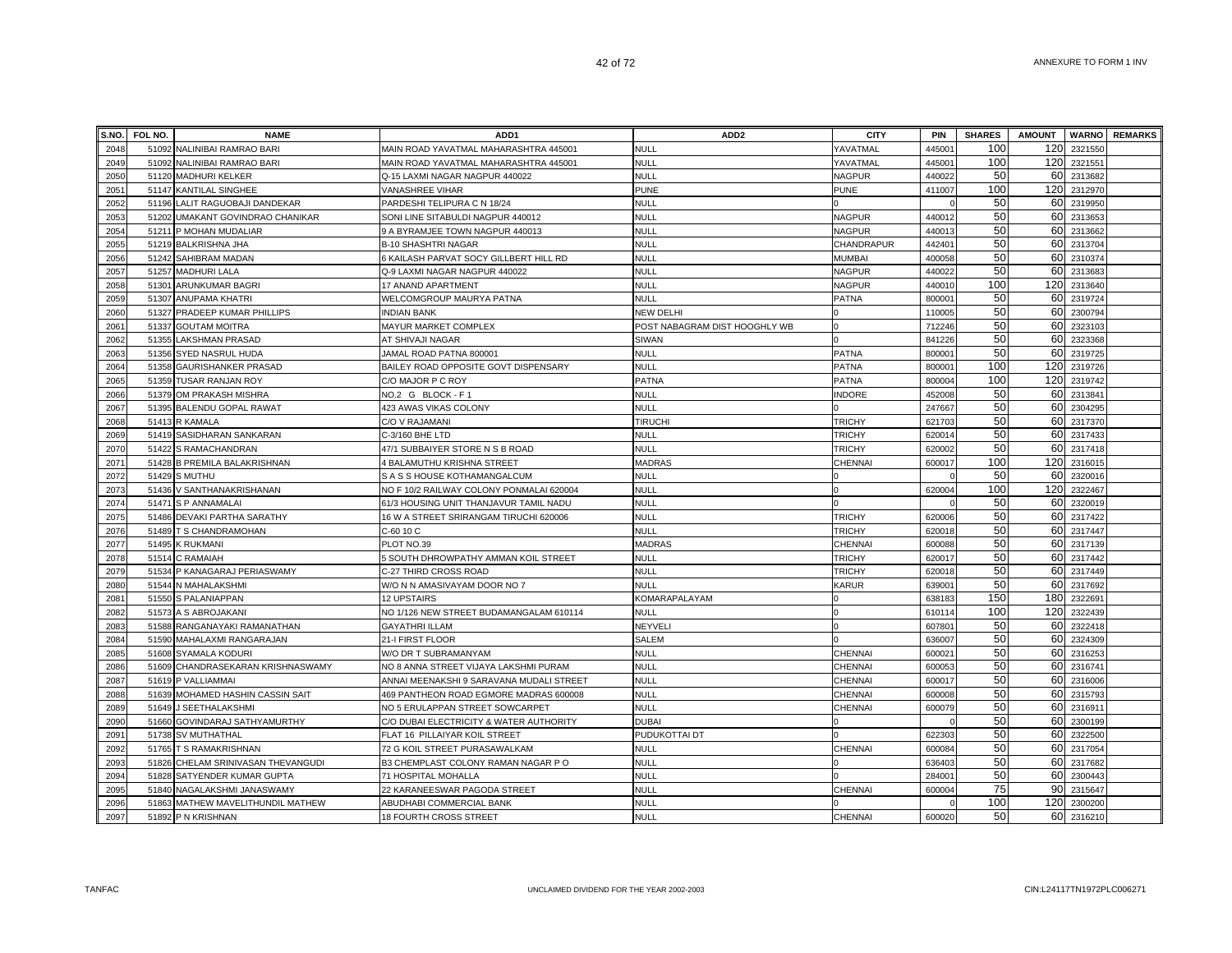| S.NO. | FOL NO. | <b>NAME</b>                                                           | ADD <sub>1</sub>                         | ADD <sub>2</sub>    | <b>CITY</b>       | <b>PIN</b>         | <b>SHARES</b> | <b>AMOUNT</b> |         | <b>WARNO</b> REMARKS |
|-------|---------|-----------------------------------------------------------------------|------------------------------------------|---------------------|-------------------|--------------------|---------------|---------------|---------|----------------------|
| 2098  |         | 51903 HASMUKH SHAH                                                    | C/O BHARAT MOTORS KATRAS ROAD            | <b>NULL</b>         |                   | 82600              | 50            | 60            | 2319770 |                      |
| 2099  |         | 51904 PANKAJ KUMAR SHAH                                               | C/O BHARAT MOTORS KATRAS ROAD            | <b>NULL</b>         |                   | 82600              | 50            | 60            | 231977  |                      |
| 2100  |         | 51917 M I SHAHUL HAMEED                                               | <b>BIG STREET THITTUVILAI</b>            | <b>NULL</b>         |                   | 629852             | 50            | 60            | 2322620 |                      |
| 2101  |         | 51918 S SUBAIDA BEEVI                                                 | <b>BIG STREET</b>                        | <b>NULL</b>         |                   | 629852             | 50            | 60            | 2322621 |                      |
| 2102  |         | 51921 M K PANDURANGARAO MALVAE                                        | 29 MAHALAKSHMI NAGAR                     | <b>NULL</b>         | CHENNAI           | 600088             | 25            | 30            | 2317138 |                      |
| 2103  |         | 51998 LEELA BAI                                                       | 940 POONAMALLE HIGH ROAD                 | <b>NULL</b>         | CHENNAI           | 600084             | 50            | 60            | 2317055 |                      |
| 2104  |         | 51999 SOHANLAL                                                        | NO.3 GENGURAMAN STREET                   | <b>NULL</b>         | CHENNAI           | 600003             | 50            | 60            | 2315567 |                      |
| 2105  |         | 52000 KHIMRAJ                                                         | 3 GENGURAMAN STREET                      | NULL                | CHENNAI           | 600003             | 50            | 60            | 2315566 |                      |
| 2106  |         | 52001 SANGEETA                                                        | SAKARIA HOUSE'                           | <b>NULL</b>         | CHENNAI           | 600084             | 50            | 60            | 2317056 |                      |
| 2107  |         | 52006 YERUKATTUR M NAZIR AHAMED                                       | P O BOX 7576                             | <b>NULL</b>         |                   |                    | 100           | 120           | 2300201 |                      |
| 2108  |         | 52009 RAMASWAMY ADDEPALLY                                             | D NO 9-11-8/12                           | <b>NULL</b>         |                   | 53001              | 50            | 60            | 2314608 |                      |
| 2109  | 52024   | <b>SUNDARAM M</b>                                                     | 36A CHAKRAPANI WEST ST KUMBAKONAM 612001 | <b>NULL</b>         | <b>KUMBAKONAM</b> | 61200              | 50            | 60            | 2317405 |                      |
| 2110  |         | 52033 KRISHNAMOHAN RAO PINNAMANENI                                    | S/O P MALLIKHARJUNA RAO                  | <b>NULL</b>         |                   | 521157             | 50            | 60            | 2321898 |                      |
| 2111  |         | 52040 KALMARI M A HABIBULLAH                                          | HAMMER STR-203                           | <b>NULL</b>         |                   |                    | 50            | 60            | 2300202 |                      |
| 2112  |         | 52097 R SIVASANKARAN                                                  | LON GULF TRADING (U K) LTD               | LONDON NW 86 AA     |                   |                    | 50            | 60            | 2300400 |                      |
| 2113  |         | 52135 R CHANDRASHEKAR IYER                                            | FLAT 4C 3RD FLOOR                        | CHENNAI             | <b>CHENNAI</b>    | 600004             | 100           | 120           | 2315648 |                      |
| 2114  |         | 52182 SMITA GULABDAS SHAH                                             | G N SHAH & CO ADVOCATE                   | <b>MUMBAI</b>       |                   | 400003             | 50            | 60            | 2300486 |                      |
| 2115  |         | 52184 ANIL GULABDAS SHAH                                              | 6-F DHAN RATNA 6TH FLOOR                 | <b>MUMBAI</b>       |                   | 400058             | 50            | 60            | 2300519 |                      |
| 2116  |         | 52248 T SRINIVASAN                                                    | 13 SAVITHA CHHEDANAGAR CHEMBUR           | <b>NULL</b>         | CHENNAI           | 400089             | 100           | 120           | 2317124 |                      |
| 2117  |         | 52260 KALYANARAMAN VEMBU V                                            | E/307 R B I ST                           | <b>NULL</b>         | <b>MUMBAI</b>     | 400008             | 50            | 60            | 2307674 |                      |
| 2118  |         | 52265 SUKESH K SHAH                                                   | 210/214 PANJAR POLE STREET               | <b>NULL</b>         | <b>MUMBAI</b>     | 400004             | 50            | 60            | 2307154 |                      |
| 2119  |         | 52271 GAIYOMARD AFLATUN IRANI                                         | BHIWANDIWALLA TERRACE E BLOCK            | <b>NULL</b>         | <b>MUMBAI</b>     | 400002             | 50            | 60            | 230684  |                      |
| 2120  |         | 52274 RAYOMAND BEHRAM GAZDAR                                          | DARUWALA TRUST BUILDING A BLOCK          | <b>NULL</b>         | <b>MUMBAI</b>     | 40000              | 100           | 120           | 230757  |                      |
| 2121  |         | 52314 BALU PANDURANG PATIL                                            | C/O SANJAYKUMAR & CO                     | <b>NULL</b>         |                   | 40000 <sup>-</sup> | 50            | 60            | 2300479 |                      |
| 2122  |         | 52316 DATTARAM VITHAL PANCHAL                                         | C/O SANJAYKUMAR & CO                     | <b>NULL</b>         |                   | 40000 <sup>-</sup> | 50            | 60            | 2300480 |                      |
| 2123  |         | 52317 TARULATA PRANLAL VORA                                           | 341/8 CHANDAVARKAR CROSS LANE            | <b>NULL</b>         | <b>MUMBAI</b>     | 400019             | 50            | 60            | 2308194 |                      |
| 2124  |         | 52319 PUSHPA MAVJI TANNA                                              | C/O SANJAYKUMAR & CO                     | <b>NULL</b>         |                   | 40000              | 50            | 60            | 2300481 |                      |
| 2125  |         | 52320 BHAICHAND NEMCHAND MEHTA                                        | 341/8 CHANDAVARKAR CROSS LANE            | <b>NULL</b>         |                   | 400019             | 50            | 60            | 2300499 |                      |
| 2126  |         | 52374 AKALI DILIP SINGH HOLASINGH                                     | 9 DEEP GEET COOP HSG SOCY                | <b>NAVI MUMBAI</b>  |                   | 400706             | 50            | 60            | 2300535 |                      |
| 2127  |         | 52520 GEETA PREMANAND NAIK                                            | C/3 ANAMIK AKURLI CROSS ROAD             | NULL                | <b>MUMBAI</b>     | 40010 <sup>-</sup> | 50            | 60            | 2312303 |                      |
| 2128  |         | 52553 RAVJI S PATEL                                                   | UDHWADA R S                              | <b>GUJARAT</b>      |                   | 396185             | 50            | 60            | 2321189 |                      |
| 2129  |         | 52577 HEMANT MANUBHAI DAVE                                            | 48 MALANI ESTATE S V ROAD BORIVALI WEST  | <b>NULL</b>         | <b>MUMBAI</b>     | 400092             | 50            | 60            | 2312017 |                      |
| 2130  |         | 52612 RAJI NEELAKANTAN                                                | <b>B-27 PALANAM APARTMENTS</b>           | MADRAS              | <b>CHENNAI</b>    | 600004             | 50            | 60            | 2315656 |                      |
| 2131  |         | 52617 VALSALA KARUNAKARA PANICKER                                     | B-401 NABARD STAFF QUARTERS              | THIRUVANANTHAPURAM  |                   | 69501              | 50            | 60            | 2322985 |                      |
| 2132  |         | 52618 RAGINI UNNIKRISHNAN NAIR                                        | B-401 NABARD STAFF QUARTERS              | THIRUVANANTHAPURAM  |                   | 69501              | 50            | 60            | 2322986 |                      |
| 2133  | 52657   | VISHWAS VASANT SOHANI                                                 | 21 GURUPRASAD APARTMENTS BEHIND NANJI    | <b>NULL</b>         | <b>THANE</b>      | 42120 <sup>-</sup> | 50            | 60            | 2313437 |                      |
| 2134  |         | 52934 PRAKASH GANDHI                                                  | C/O RAVINDRA J SHAH SHARE BROKER         | <b>NULL</b>         | <b>MUMBA</b>      | 40008              | 50            | 60            | 2311652 |                      |
| 2135  |         | 52937 SUDHIR DESAI                                                    | C/O RAVINDRA J SHAH SHARE BROKER         | <b>NULL</b>         | <b>MUMBAI</b>     | 40008              | 50            | 60I           | 2311653 |                      |
| 2136  |         | 53143 SHABAN IBRAHIM MUNDRAWALLA                                      | 58 NISHANPADA ROAD DONGRI BOMBAY 400009  | <b>NULL</b>         | <b>MUMBAI</b>     | 400009             | 50            | 60            | 2307746 |                      |
| 2137  |         | 53144 MADHU KAMLESH AGARWALA                                          | P O BOX 939                              | NULL                |                   |                    | 75            | 90            | 2300203 |                      |
| 2138  |         | 53145 MRUDULA V SUBRAMANIAN                                           | 1405 DESHPANDE LAYOUT                    | MAHARASHTRA         |                   |                    | 50            | 60            | 2320014 |                      |
| 2139  |         | 53150 ASHRAFUNNISA MOHAMED IQBAL PARKAR                               | <b>36 LENNE BERG STREET</b>              | NULL                |                   |                    | 50            | 60            | 2300204 |                      |
| 2140  |         | 53151 GERALD STEPHEN JOSEPH                                           | <b>INST DEPT GASCO</b>                   | UAE                 |                   |                    | 50            | 60            | 2300205 |                      |
| 2141  |         | 53166 DAVINDER SINGH CHADHA                                           | 40 ATHABASKA AVANUE                      | CANADA              |                   |                    | 100           | 120           | 2300206 |                      |
| 2142  |         | 53174 ALIHUSAIN E SHAUKAT                                             | POST BOX NO 2172                         | <b>NULL</b>         |                   |                    | 100           | 120           | 2300207 |                      |
| 2143  |         | 53182 ABDUL RAZZAK ABDULMAJID MUNSHI                                  | 17 MUSLIM SOCIETY                        | <b>NULL</b>         | AHMEDABAD         | 380009             | 50            | 60            | 2305378 |                      |
| 2144  |         | 53188 PRABHAKAR KARKALA                                               | AHMED MANSOOR AL A ALI                   | <b>ARABIAN GULF</b> |                   |                    | 75            | 90            | 2300208 |                      |
| 2145  |         | 53192 VENANTIOUS POLYCARPUS FRANCIS BRAGANZAC/O MANNAI TRADING CO LTD |                                          | <b>ARABIAN GULF</b> |                   |                    | 50            | 60            | 2300209 |                      |
| 2146  |         | 53197 AMRITLAL JAMNADAS PARIKH                                        | C/O CEMENT MARKETING CO                  | SULTANATE OF OMAN   |                   |                    | 150           | 180           | 2300210 |                      |
| 2147  |         | 53202 HAFIZULLAH BAIG                                                 | 10 DARGAH STREET MAHIM                   | <b>NULL</b>         | $\Omega$          | 400016             | 50            | 60            | 2300320 |                      |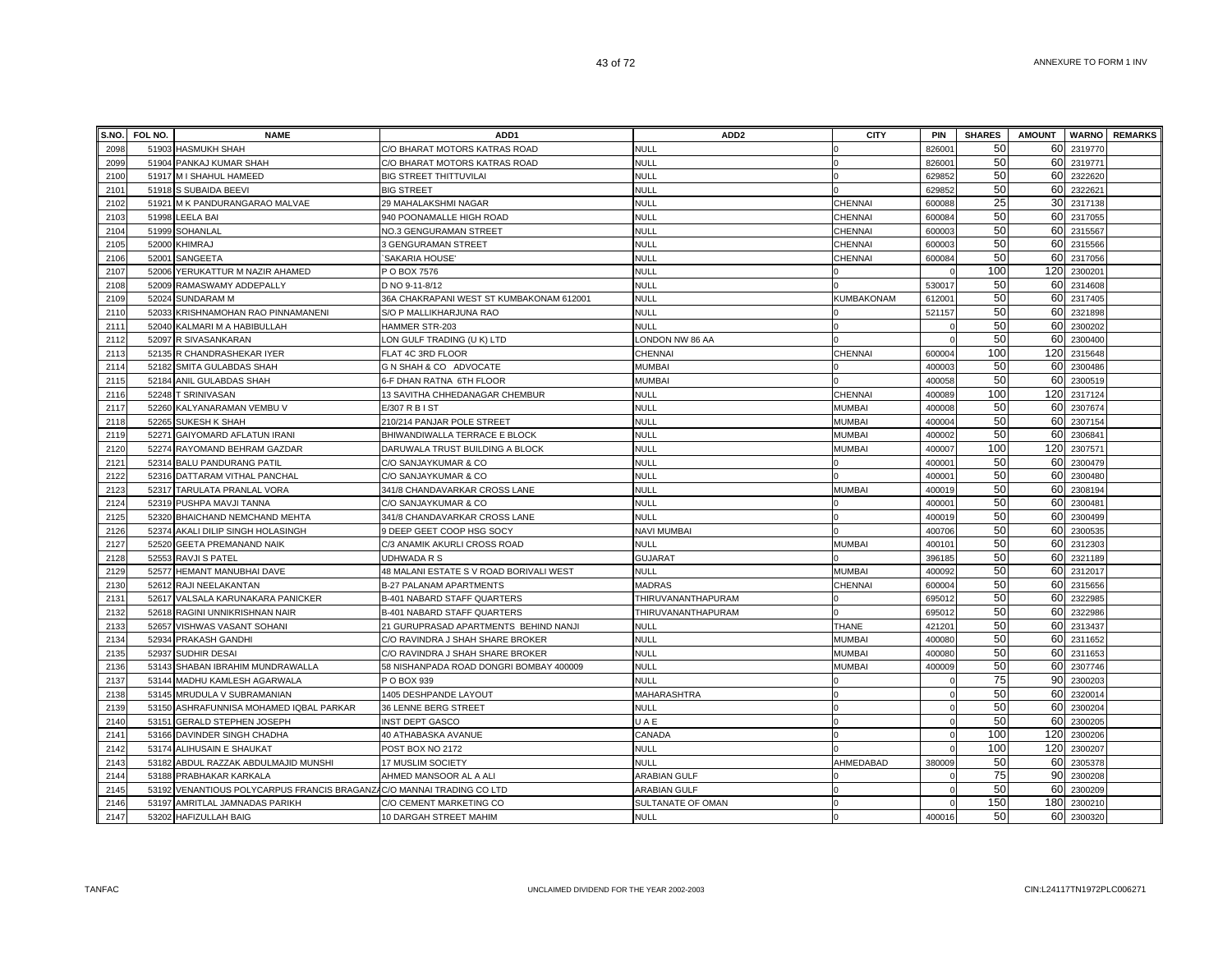| S.NO. | FOL NO. | <b>NAME</b>                           | ADD <sub>1</sub>                        | ADD <sub>2</sub>           | <b>CITY</b>      | PIN      | <b>SHARES</b> | <b>AMOUNT</b>   |             | <b>WARNO</b> REMARKS |
|-------|---------|---------------------------------------|-----------------------------------------|----------------------------|------------------|----------|---------------|-----------------|-------------|----------------------|
| 2148  |         | 53205 TREVOR ANDREW PATRICK FERNANDES | U T C C WADE ADAMS LTD                  | UAE                        | MUMBAI           |          | 50            | 60              | 2309686     |                      |
| 2149  |         | 53213 TAHERA ABIDAGHORI               | C/O M M GHORI                           | <b>NULL</b>                |                  |          | 150           | 180             | 2300211     |                      |
| 2150  |         | 53218 YAKUB AHMED KOYA                | 282 DERBY STREET                        | NULL                       |                  |          | 50            | 60              | 2300213     |                      |
| 2151  | 53219   | KADRI UMESH BANGERA                   | C/O MOHAMED SALAHUDDIN CONSULTING       | <b>BAHRAIN</b>             |                  |          | 100           | 120             | 2300214     |                      |
| 2152  | 53220   | <b>MALTI SHAH</b>                     | C/O NIRANJAN SHAH                       | SANTACRUZ WEST BOMBAY      |                  | 400054   | 50            | 60              | 2300336     |                      |
| 2153  | 53222   | ISMAIL NOORMOHAMED MANSURI            | C/O OMZEST                              | <b>NULL</b>                |                  |          | 500           | 600             | 2300215     |                      |
| 2154  | 53223   | BADRUMNISA ISMAIL MANSURI             | C/O OMZEST                              | <b>NULL</b>                |                  |          | 500           |                 | 600 2300216 |                      |
| 2155  | 53226   | ABRAHAM KURIAN THECKEDATHE            | REZAYAT TRADING CO                      | SAUDI ARABIA 31952         |                  |          | 50            | 60              | 2300217     |                      |
| 2156  | 53239   | <b>MELATHIL THOMAS</b>                | <b>ENGINEER</b>                         | NULL                       |                  |          | 50            | 60              | 2300219     |                      |
| 2157  | 53240   | <b>BHARAT HARIDAS BARAI</b>           | 8206 OAKWOOD                            | <b>NULL</b>                |                  |          | 100           | 120             | 2300220     |                      |
| 2158  | 53247   | <b>SUNDER B BACHWANI</b>              | <b>TAYEB ENGINEERING</b>                | <b>NULL</b>                |                  |          | 50            | 60              | 2300221     |                      |
| 2159  | 53254   | ROBERT LOUIS BRAGANZA                 | <b>DELMON PRESS</b>                     | <b>NULL</b>                |                  |          | 200           |                 | 240 2300225 |                      |
| 2160  |         | 53255 MAHESH SHANTILAL CHAURUSHIA     | 238 UNIVERSITY MANOR                    | <b>NULL</b>                |                  | $\Omega$ | 50            | 60              | 2300226     |                      |
| 2161  | 53279   | <b>KSHAMA BHATIA</b>                  | <b>BERLINER STR 41</b>                  | NULL                       |                  | $\Omega$ | 100           | 120             | 2300232     |                      |
| 2162  |         | 53293 R CHANDRA KUMAR                 | BIN NAYFA AL SHAHWANI INTERNATIONAL EST | <b>NULL</b>                |                  | $\Omega$ | 50            | 60              | 2300233     |                      |
| 2163  |         | 53316 KHURSHID AHMED                  | P O BOX 7853                            | USA                        |                  |          | 100           | 120             | 2300240     |                      |
| 2164  |         | 53336 RAVINDRA PATEL                  | P O BOX 43776                           | NULL                       |                  |          | 300           | 360             | 2300242     |                      |
| 2165  |         | 53337 MARZBAN K DADACHANJI            | P O BOX. 1949                           | AJMAN UNITED ARAB EMIRATES |                  |          | 50            | 60              | 2300243     |                      |
| 2166  |         | 53338 MAHRUK M DADACHANJI             | P O BOX 1949                            | AJMAN UNITED ARAB EMIRATES |                  |          | 50            | 60              | 2300244     |                      |
| 2167  |         | 53343 ANTHONY JOSEPH PETTA            | P O BOX NO 2888                         | NULL                       |                  |          | 50            | 60              | 2300245     |                      |
| 2168  | 53344   | SHIVAJI WAMAN RAO DESAI               | P B NO 15436                            | <b>NULL</b>                |                  |          | 50            | 60              | 2300246     |                      |
| 2169  | 53350   | SREEDHARAN NELLIPALLIL KONTI          | SIVASAKTHI NEAR OLD SAKTHI THEATRE      | KOTTAYAM KERALA            |                  | 68663    | 50            | 60              | 2322915     |                      |
| 2170  | 53352   | SUDHARSHAN KRISHNA ADYANTHAYA         | C/O MR P GOKULDAS NAYAK                 | MUMBAI                     | <b>MUMBAI</b>    | 400070   | 50            | 60              | 2311195     |                      |
| 2171  | 53360   | P G RAMANATHAN                        | 9/276 SHASTRI NAGAR                     | <b>NULL</b>                |                  | 400104   | 50            | 60              | 2300341     |                      |
| 2172  | 53362   | SHASHI KIRAN SINGH                    | C/O ARAMCO BOX 9588                     | <b>NULL</b>                |                  |          | 100           | 120             | 2300248     |                      |
| 2173  | 53368   | <b>MADHU GUPTA</b>                    | C/O H R GUPTA                           | <b>AHMADI KUWAIT</b>       |                  |          | 250           | 300             | 2300251     |                      |
| 2174  |         | 53368 MADHU GUPTA                     | C/O H R GUPTA                           | AHMADI KUWAIT              |                  |          | 50            | 60              | 2323546     |                      |
| 2175  | 53374   | <b>ASHOK KUMAR RASTOGI</b>            | C/O CENTRAL BANK OF OMAN                | <b>NULL</b>                |                  |          | 50            | 60              | 2300253     |                      |
| 2176  |         | 53382 M DAMODARAN NAIR                | KIZHAKKEDATHIL HOUSE                    | CHANGANACHERRY (KERALA)    |                  |          | 25            | 30 <sup>1</sup> | 2320074     |                      |
| 2177  |         | 53407 DINESH KISHIN KIKLA             | C/O K L THACKER AND ASSOCIATES          | GHATKOPAR EAST BOMBAY      |                  | 40007    | 50            | 60              | 2300339     |                      |
| 2178  |         | 53416 VIJAY GOVIND                    | 662                                     | DIST GHAZIABAD U P         |                  | 20130    | 50            | 60              | 2303652     |                      |
| 2179  | 5342'   | KRISHAN KUMAR KAPUR                   | C/O UNITED COMMERCIAL BANK              | LONDON EC2 5DT U K         |                  |          | 50            | 60              | 2300259     |                      |
| 2180  | 53436   | <b>FAROOK MOHMED PATEL</b>            | P O BOX 704                             | <b>NULL</b>                |                  |          | 50            | 60              | 2300262     |                      |
| 2181  | 53437   | RAUF ABDUL RAZAK GODIL                | P O BOX 704                             | <b>NULL</b>                |                  |          | 50            | 60              | 2300263     |                      |
| 2182  | 53444   | MADHAV KUNKALIENKAR                   | C/O GOLDEN MARKET GEN TRADING EST       | <b>NULL</b>                |                  |          | 50            | 60              | 2300265     |                      |
| 2183  | 53473   | <b>MEENAKSHI DIXIT</b>                | C/O R R DIXIT                           | AHMEDI 61008 KUWAIT        |                  |          | 50            | 60              | 2300272     |                      |
| 2184  | 53480   | CHIRAYIL MANI PARAMESWARAN            | P O NADAVARAMBA                         | <b>NULL</b>                |                  | 680661   | 200           | 240             | 2300356     |                      |
| 2185  | 53489   | <b>RUPALI PARASHAR</b>                | P O BOX 4170                            | <b>NULL</b>                |                  |          | 100           | 120             | 2300275     |                      |
| 2186  | 53493   | ROSAMMA MATHEW THUNDUMANNIL           | POST BOX 22128 SAFAT KUWAIT             | <b>NULL</b>                |                  |          | 50            | 60              | 2300278     |                      |
| 2187  |         | 53502 YEDATORE SRINIVASA GOPINATHRAO  | PLNG ENGR (E.V)                         | 13006 SAFAT KUWAIT         |                  |          | 100           | 120             | 2300282     |                      |
| 2188  |         | 53518 THIRUVADI VARAJARAJAN           | APT 203                                 | LLINOIS-60559 (U S A)      |                  |          | 50            | 60              | 2300286     |                      |
| 2189  | 53574   | PRAMOD KUMAR DOSI                     | F-13 RENUSAGAR POWER COMPANY LTD        | NULL                       |                  | 231218   | 50            | 60              | 2304246     |                      |
| 2190  | 5358    | SONIA BAKHSHI                         | C/O MR S L BAKHSHI                      | N DELHI                    |                  |          | 150           | 180             | 2319999     |                      |
| 2191  | 53591   | SATISH CHANDRA SRIVASTAVA             | <b>SALES DEPARTMENT</b>                 | VULL                       |                  | 231217   | 50            | 60              | 2304236     |                      |
| 2192  | 53605   | R SATISH KUMAR KURUP                  | DEPUTY GENERAL MANAGER PROJECTS SCD     | <b>BANGALORE</b>           | <b>BANGALORE</b> | 56005    | 50            | 60              | 2315058     |                      |
| 2193  | 53607   | <b>VIJAY KUMAR ARORA</b>              | QUARTER NO D 2                          | <b>DIST MIRZAPUR</b>       |                  | 231218   | 100           | 120             | 2304242     |                      |
| 2194  | 53610   | SHUBHAMVADA AGRAWAL                   | E-7 ADM COLONY                          | NULL                       |                  | 231217   | 50            | 60              | 2304237     |                      |
| 2195  | 53635   | TRIBHUBAN PRASAD                      | QR NO F 1 RENUSAGAR POWER CO LTD        | NULL                       |                  | 23121    | 50            | 60              | 2304248     |                      |
| 2196  |         | 53672 P RAMACHANDRAN                  | PROCESS ENGINEER                        | MAVOOR 673661              |                  | 67366    | 50            | 60              | 2322780     |                      |
| 2197  |         | 53696 K G MENON                       | <b>SRIKALA</b>                          | <b>KERALA</b>              |                  | 673634   | 50            |                 | 60 2322777  |                      |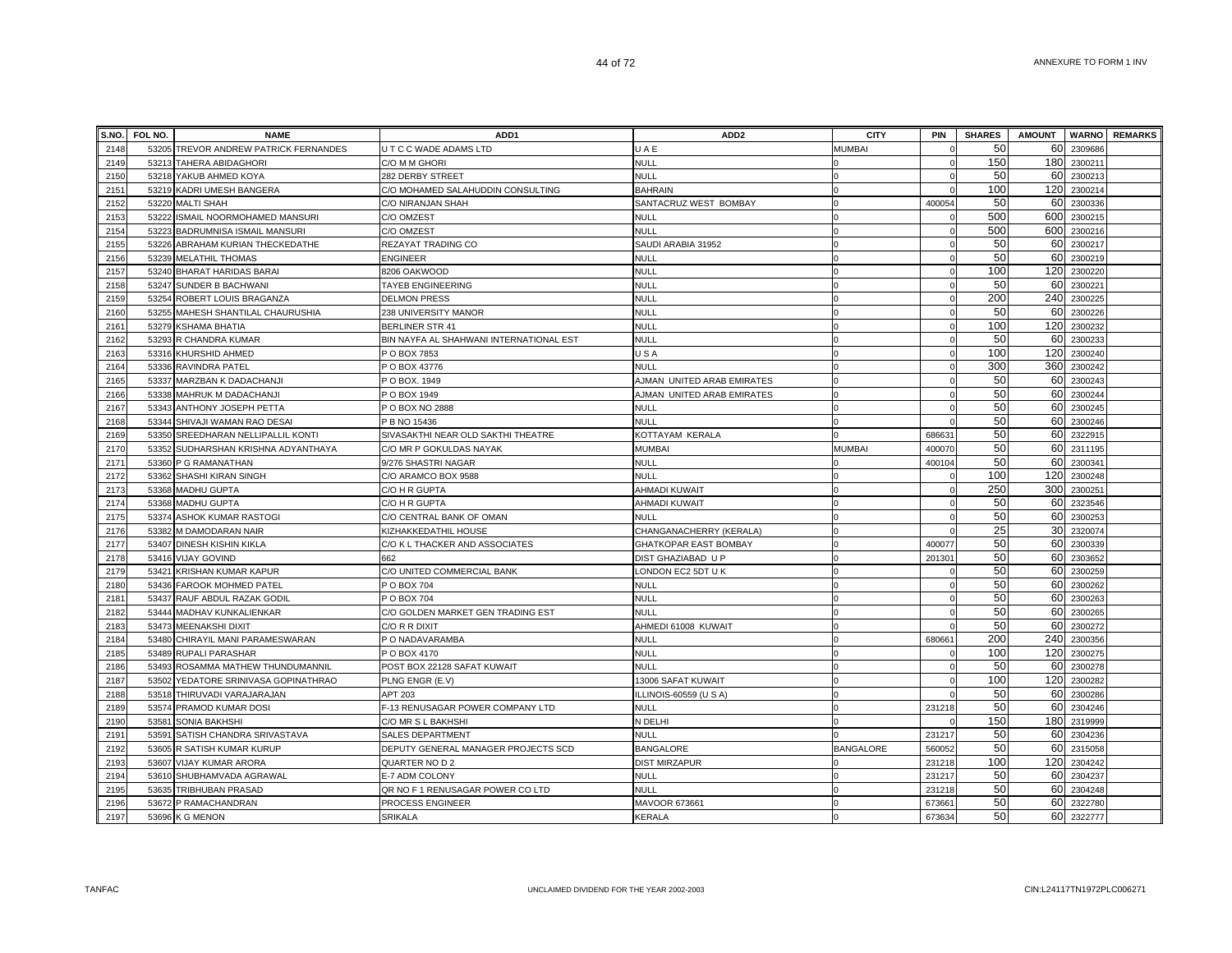| S.NO. | FOL NO. | <b>NAME</b>                      | ADD1                                 | ADD <sub>2</sub>                | <b>CITY</b>      | <b>PIN</b>         | <b>SHARES</b> | <b>AMOUNT</b> | <b>WARNO</b> | <b>REMARKS</b> |
|-------|---------|----------------------------------|--------------------------------------|---------------------------------|------------------|--------------------|---------------|---------------|--------------|----------------|
| 2198  |         | 53703 THOMAS MATHEW              | C 5/4 OFFICERS COLONY                | KERALA 673661                   |                  | 67366              | 50            | 60            | 2322887      |                |
| 2199  |         | 53715 M G KRISHNAN               | <b>B 2/1 OFFICERS QUARTERS</b>       | MAVOOR KOZHIKODE KERALA 673661  |                  | 673661             | 50            | 60            | 2322781      |                |
| 2200  |         | 53748 PUSHPA HIRANANDINI         | NO.10 BLUE NILE                      | <b>NULL</b>                     | MUMBAI           | 400050             | 50            | 60            | 2309533      |                |
| 2201  |         | 53759 V PL VELLAYAN              | V PL HOUSE KANDANUR                  | <b>NULL</b>                     |                  | 623104             | 50            | 60            | 2322508      |                |
| 2202  |         | 53804 SANJIV BHAMBRI             | 9 SANGAM                             | <b>MUMBAI</b>                   | MUMBAI           | 400006             | 100           | 120           | 2307411      |                |
| 2203  | 53804   | <b>SANJIV BHAMBRI</b>            | 9 SANGAM                             | <b>MUMBAI</b>                   | MUMBAI           | 400006             | 200           | 240           | 2307460      |                |
| 2204  | 53833   | K S HANUMANTA RAO                | 61-B MEHER APARTMENTS                | <b>MUMBAI</b>                   | MUMBAI           | 400026             | 100           | 120           | 2308822      |                |
| 2205  | 53896   | MADHAV PRASAD MANTRI             | 710-3RD BLOCK                        | <b>BANGALORE</b>                | <b>BANGALORE</b> | 560034             | 100           | 120           | 2314954      |                |
| 2206  | 53921   | <b>PREM PAL</b>                  | <b>B 6 DHANASTRA</b>                 | <b>BOMBAY</b>                   | <b>MUMBA</b>     | 400005             | 50            | 60            | 2307323      |                |
| 2207  | 53931   | VIJAYA PADMANABHAN               | 5 & 6 UDYAN                          | <b>NULL</b>                     | <b>MUMBAI</b>    | 400006             | 50            | 60            | 2307458      |                |
| 2208  | 53933   | <b>BHARAT SAVEL</b>              | OVERSEAS HOUSE                       | MADRAS-600 034                  | CHENNAI          | 600034             | 50            | 60            | 2316515      |                |
| 2209  | 53954   | <b>SANT KUMAR SABOO</b>          | C/O NATIONAL ENGINEERING INDS LTD    | NULL                            |                  | 302006             | 100           | 120           | 2304540      |                |
| 2210  |         | 54052 NANDLAL NEWANDRAM CHHABRIA | <b>452 SHANTI SUDHA</b>              | <b>BOMBAY 400052</b>            | <b>MUMBAI</b>    | 400052             | 50            | 60            | 2309719      |                |
| 2211  |         | 54110 PALLAVI PRAKASH GADEKAR    | GANESH BHAVAN 1ST FLOOR              | <b>BOMBAY 400007</b>            | MUMBAI           | 400007             | 50            | 60            | 2307572      |                |
| 2212  |         | 54142 RITA DARU                  | 101-D BLOCK B                        | <b>BOMBAY 400036</b>            | MUMBAI           | 400036             | 50            | 60            | 2309203      |                |
| 2213  |         | 54162 JAGAT KUMAR PANJWANI       | BLDG NO.7 FLAT NO.8                  | VISAKHAPATNAM (A P)             |                  | 530002             | 100           | 120           | 2321995      |                |
| 2214  |         | 54172 RAMANI SUNDER RAJAN        | FLAT NO 1046 SECTOR I                | NULL                            | MUMBAI           | 400037             | 50            | 60            | 2309274      |                |
| 2215  |         | 54217 K ANVARULLAH KHAN          | C/O MR S H JEELANI                   | VERSOVA BOMBAY 400061           | MUMBAI           | 40006              | 50            | 60            | 2310586      |                |
| 2216  | 54227   | ROOP CHAND BEHL                  | 15 ISHWAR NAGAR                      | <b>NEW DELHI 110065</b>         |                  | 110065             | 50            | 60            | 230258       |                |
| 2217  | 54234   | <b>HARPARIT SINGH</b>            | 125-A SANT NAGAR                     | <b>NULL</b>                     |                  | 110065             | 50            | 60            | 2302582      |                |
| 2218  | 54294   | DIVYA U PANDYA                   | C/O MR NITIN UPENDRA PANDYA          | <b>MUMBAI</b>                   | <b>MUMBA</b>     | 400068             | 50            | 60            | 2311081      |                |
| 2219  | 54355   | SUDHIR BABAJI PARAB              | JUHU RAJANIGANDHA CO OP HSG SOCY     | NR SAURASHTRA SOCY J V P D      |                  |                    | 150           | 180           | 2319983      |                |
| 2220  | 54363   | <b>KIRANDEVI S SONI</b>          | 10 SUSHILA BAI CHAWL                 | <b>BOMBAY 400064</b>            | MUMBAI           | 400064             | 100           | 120           | 2310796      |                |
| 2221  |         | 54416 ANJALI BAGRODIA            | 21 VIJAY VILAS                       | <b>BOMBAY 400036</b>            | MUMBAI           | 400036             | 50            | 60            | 2309204      |                |
| 2222  |         | 54449 PRADUMNA KUMAR JAIN        | FLAT NO 801                          | NULL                            | KOLKATA          | 700019             | 50            | 60            | 2318778      |                |
| 2223  | 54457   | <b>ANJALI KAMPANI</b>            | C/O HINDUSTAN ALUMINIUM CORPN LTD    | CALCUTTA 700001                 | KOLKATA          | 70000 <sup>-</sup> | 50            | 60            | 2318087      |                |
| 2224  |         | 54476 PUSHPA JAJODIA             | C/O MALCHAND GOENKA                  | CALCUTTA 700001                 | KOLKATA          | 70000              | 50            | 60            | 2318088      |                |
| 2225  | 54477   | <b>USHA DOKANIA</b>              | C/O MALCHAND GOENKA                  | CALCUTTA 700001                 | KOLKATA          | 70000 <sup>-</sup> | 100           | 120           | 2318089      |                |
| 2226  |         | 54503 C R VASUDEVAN NAMBIAR      | C/O PRATIBHA INVESTMENTS LTD         | CALCUTTA 700001                 | <b>KOLKATA</b>   | 70000              | 50            | 60            | 2318090      |                |
| 2227  |         | 54505 P M KRISHNADAS NAMBISAN    | C/O UNIVERSAL AUTOCRAFTS PVT LTD     | <b>NULL</b>                     |                  | 700088             | 50            | 60            | 2323054      |                |
| 2228  | 54517   | <b>GOGRAJ KHAITAN</b>            | C/O SHYAM SREE SHOP NO G 25 & 26     | <b>HOWRAH</b>                   | <b>HOWRAH</b>    | 711101             | 100           | 120           | 2319570      |                |
| 2229  | 54518   | DEVI PRASAD JHUNJHUNWALA         | 34-E MAHARSHI DEBENDRA ROAD          | CALCUTTA                        | KOLKATA          | 700006             | 50            | 60            | 2318348      |                |
| 2230  | 54520   | VIDYADEVI JHUNJHUNWALA           | 34-E MAHARSHI DEBENDRA ROAD          | CALCUTTA                        | KOLKATA          | 700006             | 100           | 120           | 2318349      |                |
| 2231  | 54545   | SANGEETA BHATTER                 | 11A BURDWAN ROAD                     | <b>NULL</b>                     | KOLKATA          | 700027             | 100           | 120           | 2318996      |                |
| 2232  |         | 54585 AJAY KUMAR SURANA          | M/S JAIPRAKASH STEELS                | <b>NULL</b>                     | KOLKATA          | 70000 <sup>-</sup> | 50            | 60            | 2318091      |                |
| 2233  | 54599   | <b>TEJRAJ JAIN</b>               | C/O M/S JUGRAJ TEJRAJ                | NULL                            | <b>KOLKATA</b>   | 70000 <sup>-</sup> | 100           | 120           | 2318092      |                |
| 2234  | 54623   | VIMALA DEVI MISHRA               | FLAT NO 2A                           | <b>NULL</b>                     | <b>KOLKATA</b>   | 700020             | 100           | 120           | 2318853      |                |
| 2235  |         | 54629 RABINDRA CHANDRA BISWAS    | <b>GENERAL MANAGER [WORKS]</b>       | <b>ORISSA</b>                   |                  | 759013             | 100           | 120           | 2323238      |                |
| 2236  | 54640   | SURENDRA VYAS                    | <b>KESORAM RAYON</b>                 | CALCUTTA 700017                 | <b>KOLKATA</b>   | 700017             | 50            | 60            | 2318713      |                |
| 2237  |         | 54645 KAMAL PRAKASH AGARWAL      | 10 CAMAC STREET                      | NULL                            | <b>KOLKATA</b>   | 700017             | 100           | 120           | 2318715      |                |
| 2238  |         | 54655 TRIVEDI DEVI CHOUDHRY      | <b>26 BURTOLLA STREET</b>            | NULL                            | <b>KOLKATA</b>   | 700007             | 50            | 60            | 2318499      |                |
| 2239  | 54660   | VENKATESHWARLU BULUSU            | C/O B RAMACHANDRA MURTHY             | HYDERABAD                       | <b>IYDERABAD</b> | 500038             | 100           | 120           | 2314392      |                |
| 2240  | 54744   | OM PRAKASH GOYAL                 | <b>GOYAL TEA &amp; CO</b>            | <b>NULL</b>                     |                  | 33500              | 100           | 120           | 2320860      |                |
| 2241  | 54810   | SURENDRA KUMAR KANORIA           | C/O SRI M P KANORIA                  | <b>NULL</b>                     | KOLKATA          | 70000              | 200           | 240           | 2318099      |                |
| 2242  | 54847   | DAKSHA BHUPENDRA KHAKHAR         | C/O MR BHUPENDRA KHAKHAR             | CALCUTTA 700001                 | KOLKATA          | 70000              | 25            | 30            | 2318104      |                |
| 2243  | 54852   | SURYARATNA MUNDRA                | C/O MEGRAJ KANYALAL                  | <b>NULL</b>                     | KOLKATA          | 700007             | 50            | 60            | 2318480      |                |
| 2244  | 54854   | <b>RAMA MUNDRA</b>               | C/O MEGRAJ KANYALAL                  | <b>NULL</b>                     | <b>KOLKATA</b>   | 700007             | 100           | 120           | 2318481      |                |
| 2245  | 54856   | RAJENDRA KUMAR SINGH             | JAYASHREE CO-OP HSG SOCY LTD         | <b>NULL</b>                     |                  | 712249             | 50            | 60            | 2323104      |                |
| 2246  |         | 54879 SHANTI DEVI PODDAR         | 423/A DUM DUM PARK                   | <b>NULL</b>                     | <b>KOLKATA</b>   | 700055             | 100           | 120           | 2319276      |                |
| 2247  |         | 54937 PREM BIRLA                 | C/O EASTERN SPINNING MILLS & IND LTD | DIST 24 PARGANAS BARASAT 743201 |                  | 743201             | 50            | 60            | 2323197      |                |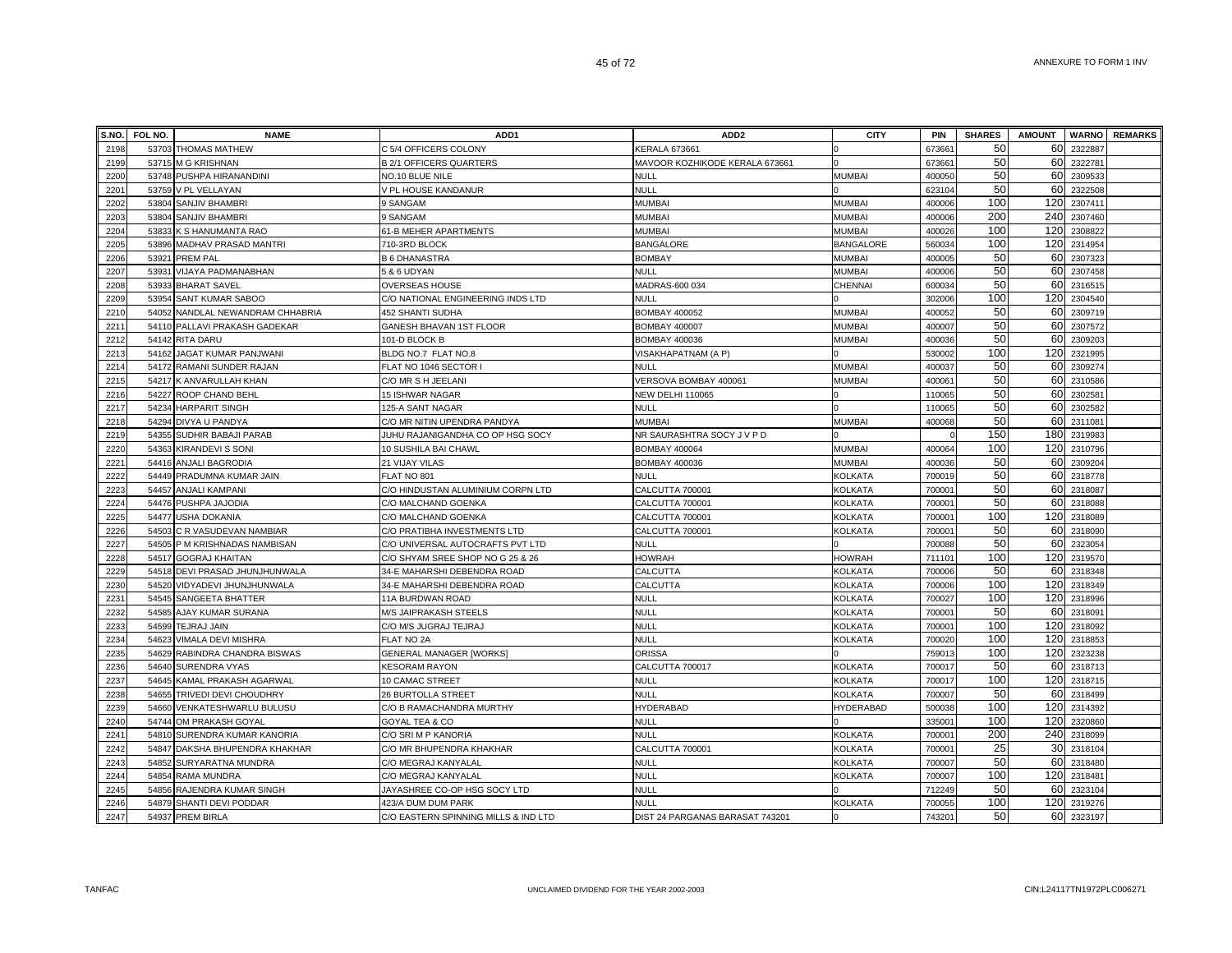|              | S.NO. FOL NO. | <b>NAME</b>                  | ADD <sub>1</sub>                        | ADD <sub>2</sub>           | <b>CITY</b>      | PIN                | <b>SHARES</b> | <b>AMOUNT</b> |                    | <b>WARNO</b> REMARKS |
|--------------|---------------|------------------------------|-----------------------------------------|----------------------------|------------------|--------------------|---------------|---------------|--------------------|----------------------|
| 2248         | 54947         | YUGAL KUMAR CHATURVEDI       | C/O M N CHATURVEDI                      | CALCUTTA                   |                  | 70000              | 50            | 60            | 2300586            |                      |
| 2249         | 54957         | NIRUPAM CHOWDHURY            | 38/1/2 RAMTONU BOSE LANE                | <b>NULL</b>                | <b>KOLKATA</b>   | 700006             | 50            | 60            | 2318340            |                      |
| 2250         | 54999         | INDIRA ANKLESARIA            | 1 WOODBURN ROAD                         | <b>NULL</b>                | <b>KOLKATA</b>   | 700020             | 100           | 120           | 2318855            |                      |
| 2251         | 55062         | KAMALA TALREJA               | 10/73 CHARU CHANDRA AVENUE              | <b>NULL</b>                | <b>KOLKATA</b>   | 70003              | 100           | 120           | 2319128            |                      |
| 2252         | 55069         | PRATEEP KUMAR DASGUPTA       | 2 ELGIN LANE                            | <b>NULL</b>                | KOLKATA          | 700020             | 50            | 60            | 2318862            |                      |
| 2253         |               | 55111 SUJAY CHAUDHURI        | C/O 139 RAJA DINENDRA STREET            | <b>NULL</b>                | <b>KOLKATA</b>   | 700004             | 100           | 120           | 2318261            |                      |
| 2254         | 55121         | JAGAT NARAYAN DE             | 28 SOUTH END PARK                       | <b>NULL</b>                | <b>KOLKATA</b>   | 700029             | 100           | 120           | 2319075            |                      |
| 2255         |               | 55128 SIKHA SAHA             | C/O MR R SAHA F C A                     | <b>NULL</b>                | KOLKATA          | 700059             | 50            | 60            | 2319283            |                      |
| 2256         | 55131         | BIMLA DEVI JHUNJHUNWALA      | 402 PANCHSHEEL                          | <b>NULL</b>                | KOLKATA          | 700027             | 50            | 60            | 2319003            |                      |
| 2257         | 55132         | GOVIND JHUNJHUNWALA          | 402 PANCHSHEEL                          | <b>NULL</b>                | <b>KOLKATA</b>   | 70002              | 50            | 60            | 2319004            |                      |
| 2258         | 55140         | PRAVIN KUMAR MAROO           | 9-B DOUBLE STOREY                       | MADHYA PRADESH 470002      |                  | 470002             | 50            | 60            | 2321606            |                      |
| 2259         | 55210         | <b>SANJAY PAREEK</b>         | Q NO 33/34 LINE NO 2                    | <b>NULL</b>                | <b>GWALIOR</b>   | 474004             | 100           | 120           | 2314022            |                      |
| 2260         | 55211         | <b>MADAN LAL PAREEK</b>      | Q NO 33/34 LINE NO 2                    | NULL                       | <b>GWALIOR</b>   | 474004             | 100           | 120           | 2314023            |                      |
| 2261         | 55255         | SHRINATH ARORA               | 29 CIMMCO LINE                          | MADHYA PRADESH 474004      | <b>GWALIOR</b>   | 474004             | 50            | 60            | 2314025            |                      |
| 2262         | 55259         | SUDHA RUNGTA                 | SUMER SAGAR MARG                        | <b>NULL</b>                |                  | 27300              | 50            | 60            | 2304351            |                      |
| 2263         | 55260         | RADHAKRISHNA GOYAL           | C/O J C MILLS LTD                       | <b>GWALIOR M P 474004</b>  | <b>GWALIOR</b>   | 474004             | 50            | 60            | 2314026            |                      |
| 2264         |               | 55274 SURENDRA SINGH JINDANI | DY MANAGER MAINT                        | RAJASTHAN 321001           |                  | 32100 <sup>-</sup> | 50            | 60            | 2320825            |                      |
| 2265         | 55301         | <b>BISHWANATH AGRAWAL</b>    | VICE PRESIDENT (F&C)                    | KOSAMBA R.S                | <b>GUJARAT</b>   | 394120             | 50            | 60            | 2321155            |                      |
| 2266         | 55315         | <b>SNEH LATA MEHTA</b>       | NO 6 Y BLOCK                            | NULL                       | CHENNAI          | 60004              | 50            | 60            | 2316609            |                      |
| 2267         | 55317         | <b>BALLABH CHAND MEHTA</b>   | NO 6 Y BLOCK                            | <b>MADRAS</b>              | <b>CHENNAI</b>   | 600040             | 50            | 60            | 2316610            |                      |
| 2268         | 55319         | P VENUGOPAL                  | 38 S S DEWAN 6TH STREET                 | <b>MADRAS</b>              | CHENNAI          | 60002              | 50            | 60            | 2316270            |                      |
| 2269         | 55333         | R RAJA GOPAL                 | 160 JAWAHAR NEHRU STREET                | VILLUPURAM                 | VILLUPURAM       | 605602             | 50            | 60            | 2317371            |                      |
| 2270         | 55381         | SHANTHA KRISHNA MOORTHY      | <b>CHANDRA SRI</b>                      | <b>MADRAS 600018</b>       | CHENNAI          | 60001              | 100           | 120           | 2316118            |                      |
| 2271         | 55383         | RAJENDRA KELA                | C/O HYDERABAD ENGINEERING INDUSTRIES    | NULL                       | <b>HYDERABAD</b> | 500037             | 50            | 60            | 2321717            |                      |
| 2272         | 55389         | P K VISWANATHAN              | K 17 INDIRA NAGAR                       | <b>NULL</b>                | <b>HOSUR</b>     | 635109             | 50            | 60            | 2317671            |                      |
| 2273         | 55394         | PARAMJEET SAINI              | CLINICAL LABORATORY                     | NEW MAHADWAR ROAD KOLHAPUR |                  |                    | 50            | 60            | 2319963            |                      |
| 2274         |               | 55403 P D MATHUR             | B-202 SHREE GANESH GROUP HSG SOCY       | <b>DELHI</b>               |                  | 110092             | 75            | 90            | 2302892            |                      |
| 2275         | 55408         | MANDI MOHAMED ASLAM          | 14 RAMA PILLAI STREET                   | <b>MADRAS</b>              | CHENNAI          | 600003             | 50            | 60            | 2315568            |                      |
| 2276         | 55409         | K M SUNDARAM                 | 140 BAWA MADAM LANE                     | NULL                       |                  | 613009             | 100           | 120           | 2324585            |                      |
| 2277         | 55421         | SISIR KUMAR BHOWMICK         | <b>14 GOVARDHAN SINGH STREET</b>        | NULL                       | <b>CHENNAI</b>   | 600014             | 50            | 60            | 2315907            |                      |
| 2278         | 55431         | <b>G PAREKH</b>              | C/O MACHINE TOOLS & ACCESSORIES PVT LTD | NULL                       |                  | 600058             | 100           | 120           | 232233             |                      |
| 2279         | 55435         | KALLAKURU SURYANARAYANA RAO  | ARTI APARTMENTS 3RD FLOOR               | <b>BOMBAY</b>              | <b>MUMBAI</b>    | 40005              | 50            | 60            | 2309899            |                      |
| 2280         | 55439         | RAMASWAMY VASUDEVAN          | 12 POOJA APARTMENT                      | <b>BOMBAY</b>              | <b>MUMBAI</b>    | 400050             | 50            | 60            | 2309545            |                      |
| 2281         | 55455         | KENCHANAGOUDA M PATIL        | 18/3 BHARAT KUNJ VASAHAT NO 1           | <b>NULL</b>                | <b>PUNE</b>      | 411038             | 50            | 60            | 2313265            |                      |
| 2282         | 55465         | MANDI MOHAMED FAROOQ         | 14 RAMA PILLAI STREET                   | <b>MADRAS</b>              | <b>CHENNAI</b>   | 60000              | 50            | 60            | 2315569            |                      |
| 2283         | 55475         | NIRMALA RAJA                 | 32/2 AGA ABBAS ALI ROAD                 | <b>NULL</b>                | <b>BANGALORE</b> | 560042             | 50            | 60            | 2315017            |                      |
| 2284         | 55480         | S VENKATARAMAN               | 610 ANNA SALAI                          | <b>NULL</b>                | <b>CHENNAI</b>   | 600006             | 75            | 90            | 2315740            |                      |
| 2285         | 55487         | S NARAYANAN                  | 19/430 RAVI PURAM LANE                  | CALICUT                    | CHENNAI          | 673002             | 50            | 60            | 2316140            |                      |
| 2286         | 55488         | PARASMAL BHANSALI            | 231 1ST STAGE                           | <b>NULL</b>                | <b>BANGALORE</b> | 560038             | 200           | 240           | 2314969            |                      |
| 2287         | 55497         | AKILA HARIHARAN              | FLAT B-7                                | <b>NULL</b>                | CHENNAI          | 60001              | 50            | 60            | 2316010            |                      |
| 2288         | 55507         | MATHALA PARDHASARADHI        | C/O SRI SAI RAMA ROLLING MILLS          | NULL                       | RAJAMUNDRY       | 53310              | 50            | 60            | 2323989            |                      |
| 2289         | 55522         | PREMI ISACHARAN              | JOYCE & EILEEN COTTAGE                  | <b>NULL</b>                |                  | 11003              | 50            | 60            | 2301827            |                      |
| 2290         | 55523         | RAHUL GUPTA                  | F 8/17 VASANT VIHAR                     | <b>NULL</b>                |                  | 110057             | 100           | 120           | 2302335            |                      |
| 2291         | 55536         | COMAL SUNDARAM RAMACHANDRAN  | D-I/213 SATYA MARG                      | <b>NEW DELHI</b>           |                  | 11002              | 100           | 120           | 2301557            |                      |
| 2292         | 56188         | VINOD KUMAR LODHA            | A-8 MAHAVIR NAGAR                       | <b>NULL</b>                |                  |                    | 150<br>100    | 180<br>120    | 2319966            |                      |
| 2293         | 56217         | INDIRA PAL KHILNANI          | A-5 MAYFAIR GARDEN                      | <b>NULL</b>                |                  | 110016             |               |               | 2301287            |                      |
| 2294         | 56264         | PARKASH VATI PURI            | C/O M/S MOHINDER PURI & CO              | NEW DELHI                  |                  |                    | 200           | 240           | 2319975            |                      |
| 2295         | 56318         | <b>NARAIN DASS</b>           | 1/10868 SUBHASH PARK                    | <b>NULL</b>                |                  | 110032             | 200<br>50     | 240<br>60     | 2301873<br>2319295 |                      |
| 2296<br>2297 |               | 56480 VINOD KUMAR ARORA      | BLOCK 39 FLAT 249                       | CALCUTTA-700 060           | <b>KOLKATA</b>   | 700060<br>110030   | 50            | 60            |                    |                      |
|              |               | 56540 RAJIV KRISHNA SAXENA   | 27 EMPIRE ESTATE                        | <b>NEW DELHI</b>           |                  |                    |               |               | 2301833            |                      |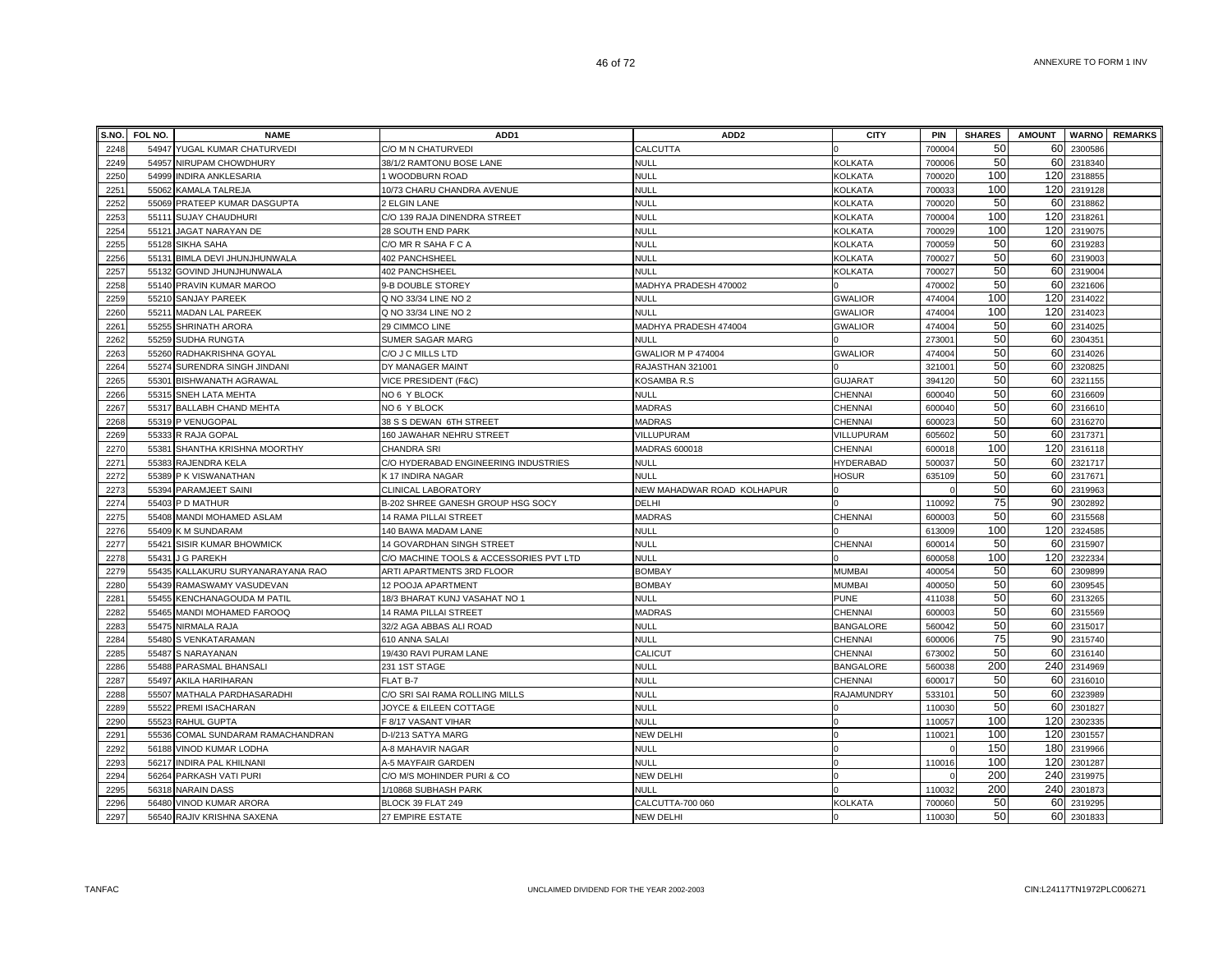| S.NO. | FOL NO. | <b>NAME</b>                         | ADD <sub>1</sub>                  | ADD <sub>2</sub>      | <b>CITY</b>      | <b>PIN</b>         | <b>SHARES</b> | <b>AMOUNT</b> |         | <b>WARNO</b> REMARKS |
|-------|---------|-------------------------------------|-----------------------------------|-----------------------|------------------|--------------------|---------------|---------------|---------|----------------------|
| 2298  |         | 56616 SANJAY CHIMANLAL DAVE         | C/14 PINKY PARF FLATS             | AHMEDABAD-380 008     | AHMEDABAD        | 380008             | 50            | 60            | 2305299 |                      |
| 2299  |         | 56645 GOPAL PRASAD LADHA            | 16 HARE STREET                    | <b>NULL</b>           | KOLKATA          | 70000 <sup>-</sup> | 50            | 60            | 2318118 |                      |
| 2300  |         | 57043 SANJIV RELAN                  | 45/18 EAST PATEL NAGAR            | <b>NULL</b>           |                  | 110008             | 100           | 120           | 2301079 |                      |
| 2301  |         | 57054 AMBIKA PRASAD BHARADWAJ       | ELECT ENGINEER MANIK GARG CEMENT  | <b>NULL</b>           |                  | 442908             | 50            | 60            | 2321526 |                      |
| 2302  |         | 57177 P RAJAKUMARI                  | ASST MANAGER                      | BANGALORE-560 009     | <b>BANGALORE</b> | 560009             | 50            | 60            | 2314773 |                      |
| 2303  |         | 57201 ASHA RANI                     | KM-30 NEW KAVI NAGAR              | <b>NULL</b>           | CHENNAI          |                    | 50            | 60            | 2315650 |                      |
| 2304  |         | 57201 ASHA RANI                     | KM-30 NEW KAVI NAGAR              | <b>NULL</b>           |                  |                    | 50            | 60            | 2320001 |                      |
| 2305  |         | 57206 P S ARORA                     | 26 ARA KASHAN ROAD                | NULL                  |                  | 110055             | 50            | 60            | 2302309 |                      |
| 2306  |         | 59028 UMASHANKAR GANPATLAL ASATI    | 313/319 SAMUEL STREET             | BOMBAY-3              | <b>MUMBAI</b>    | 40000              | 50            | 60            | 230698  |                      |
| 2307  |         | 59119 VIJAY S PODDAR                | POST BOX NO 4                     | <b>NULL</b>           |                  | 12502              | 50            | 60            | 2303121 |                      |
| 2308  |         | 61022 MILTON VALENTINE D SOUZA      | GAYLORD COOP HSG SOCY LTD         | <b>BOMBAY</b>         |                  | 400050             | 200           | 240           | 2300512 |                      |
| 2309  |         | 61114 KUNDANMAL M JAIN              | C/O SHAKTI TOOLS & ENGG WORKS     | BANGALORE-560 002     | <b>BANGALORE</b> | 560002             | 50            | 60            | 2314657 |                      |
| 2310  |         | 61149 MANSARI CHAKABARTY            | STURDIA CHEMICALS LTD             | <b>NULL</b>           |                  | 24920              | 50            | 60            | 2320706 |                      |
| 2311  |         | 61151 MANJARI CHAKRABARTY           | STURDIA CHEMICALS LTD             | <b>NULL</b>           |                  |                    | 50            | 60            | 2319924 |                      |
| 2312  |         | 61158 N B SUB D RAMACHANDRAN        | 6 RAGHAVA KONAR COMPOUND          | <b>NULL</b>           |                  | 62501              | 50            | 60            | 2322557 |                      |
| 2313  |         | 63001 GURMEET SINGH JUNEJA          | H NO E/146-A GREATER KAILASH I    | NULL                  |                  | 110048             | 50            | 60            | 2302092 |                      |
| 2314  |         | 63028 RADHEY SHYAM BERIWAL          | B-2/52 RAJASTHALI APPTS           | DELHI                 |                  | 110034             | 50            | 60            | 2300419 |                      |
| 2315  |         | 63077 RAJ GUPTA                     | <b>LIG/174 HARSHWARDHAN NAGAR</b> | <b>NULL</b>           | <b>BHOPAL</b>    | 462003             | 50            | 60            | 2313906 |                      |
| 2316  |         | 63147 ARVIND LAXMIKANT LADHAD       | <b>GOAN TOWER</b>                 | <b>NULL</b>           |                  | 580920             | 50            | 60            | 2322249 |                      |
| 2317  |         | 63159 SANTHOSH MALHOTRA             | JC 38/B LIG FLATS                 | <b>NULL</b>           |                  | 110064             | 100           | 120           | 2302543 |                      |
| 2318  |         | 65175 BABUBHAI AMBALAL PATEL        | NEAR SWAMINARAYAN TEMPLE          | <b>NULL</b>           | AHMEDABAD        | 382715             | 100           | 120           | 2305832 |                      |
| 2319  |         | 67058 CHUNILAL W MASAND             | E-5 KONARK ESTATE                 | <b>NULL</b>           | <b>PUNE</b>      | 41108              | 100           | 120           | 2321359 |                      |
| 2320  |         | 67130 G D SINGH                     | A-324 SAROJINI NAGAR              | <b>NULL</b>           |                  | 110023             | 100           | 120           | 2301589 |                      |
| 2321  |         | 67145 SANJAY JINDAL                 | YOGESH GUPTA & CO                 | NEW DELHI-2           | $\Omega$         | 110002             | 50            | 60            | 2300711 |                      |
| 2322  |         | 67176 AMAR KAUR SACHDEVA            | 6 STAFF QUARTERS                  | U P                   |                  | 20300              | 50            | 60            | 2303712 |                      |
| 2323  |         | 67229 MADHU SHARMA                  | C/O NAGALAND CARPETS              | <b>NEW DELHI</b>      |                  | 110008             | 50            | 60            | 2301086 |                      |
| 2324  |         | 67229 MADHU SHARMA                  | C/O NAGALAND CARPETS              | <b>NEW DELHI</b>      |                  | 110008             | 100           | 120           | 2301087 |                      |
| 2325  |         | 67241 PRADIP KUMAR SINGH            | C/O A K SINGH                     | <b>PATNA</b>          |                  | 80000              | 400           | 480           | 2303633 |                      |
| 2326  |         | 67307 MADHUBEN A PATEL              | C/O 32 ARBUDACHAL SOCIETY         | NORTH GUJARAT-384 002 | N.GUJ            | 384002             | 50            | 60            | 2305863 |                      |
| 2327  |         | 67342 NISHA SHARMA                  | <b>SHARDA KUNJ</b>                | <b>NULL</b>           |                  | 30200 <sup>-</sup> | 100           | 120           | 2304436 |                      |
| 2328  |         | 69036 BELA MAHAJAN                  | M/S MEDICARE AGENCIES PVT LTD     | NEW DELHI             |                  | 110025             | 50            | 60            | 2301716 |                      |
| 2329  |         | 69038 SHANTI DEVI ASHANT            | 293 DWARAKA 6TH MAIN ROAD         | <b>NULL</b>           | <b>BANGALORE</b> | 560086             | 50            | 60            | 2315235 |                      |
| 2330  |         | 69057 A ANNA PORSIA RAJA            | TATA POWER HOUSE                  | <b>BOMBAY</b>         | <b>MUMBAI</b>    | 400078             | 50            | 60            | 2311543 |                      |
| 2331  |         | 69059 SHOBHNA RAMANGIRI GOSWAMI     | <b>BHEIRAVGAM</b>                 | <b>GUJERAT</b>        |                  |                    | 100           | 120           | 2319933 |                      |
| 2332  |         | 70027 KRISHNA KUMARI M YADAV        | N I OFFICER COLONY                | <b>NULL</b>           | AHMEDABAD        | 380016             | 50            | 60            | 2305646 |                      |
| 2333  |         | 71046 SUMAYAL                       | PUDUMANAI FIRST STREET            | <b>NULL</b>           |                  | 622506             | 100           | 120           | 2324118 |                      |
| 2334  |         | 71071 INDIRA DEVI                   | NAMGAL THAKRAM & PO               | <b>NULL</b>           | <b>NEW DELHI</b> | 110039             | 250           | 300           | 2320366 |                      |
| 2335  |         | 71156 DALJEET SETHI                 | BN WEST 82                        | DELHI                 |                  | 110088             | 50            | 60            | 2302774 |                      |
| 2336  |         | 71174 MEET SINGH                    | INSPECTORATE OF ARMAMENTS         | <b>NULL</b>           |                  | 110010             | 50            | 60            | 2301160 |                      |
| 2337  |         | 71196 SUDHA SHIVKARAN KEJRIWAL      | 502 DARSHAN STHRUTI               | BOMBAY-400 054        | <b>MUMBAI</b>    | 400054             | 100           | 120           | 2309890 |                      |
| 2338  |         | 72070 BADRI NATH MISRA              | <b>15 PANKI KALAM</b>             | <b>NULL</b>           |                  | 208020             | 50            | 60            | 2304032 |                      |
| 2339  |         | 72071 NAGIMDAS HIRACHAND RUPAMI     | ARIHANT                           | <b>NULL</b>           |                  | 36031              | 50            | 60            | 2320896 |                      |
| 2340  |         | 72164 SURINDER SINGH BAINS          | 36 INF DIVSIG REGT                | <b>NULL</b>           |                  |                    | 150           | 180           | 2319934 |                      |
| 234'  |         | 72179 RAMCHANDRAMARUTI CHIMBALKAR   | RASHMI VILAS CHIMBALKAR           | <b>NULL</b>           | <b>PUNE</b>      | 411037             | 50            | 60            | 231322  |                      |
| 2342  |         | 72212 BHIKHOO SORABJI               | 303/4 JUPJTER APT                 | BOMBAY-400 005        | <b>MUMBAI</b>    | 40000              | 50            | 60            | 2307313 |                      |
| 2343  |         | 72226 P V K S RAJU                  | <b>NO 5 UPSTAIRS</b>              | BANGALORE-560 004     | <b>BANGALORE</b> | 560004             | 50            | 60            | 2314728 |                      |
| 2344  |         | 72232 SHASHIKANT PRABHUDAS BHANSALI | PLOT NO 487 17TH ROAD             | <b>NULL</b>           |                  | 400052             | 100           | 120           | 2300513 |                      |
| 2345  |         | 72304 ILA HARSHIT TRIVEDI           | 33 BRIJESH HARIDAS NAGAR          | <b>MUMBAI</b>         |                  | 400092             | 50            | 60            | 2300527 |                      |
| 2346  |         | 73001 INDRANIL CHOWDHURY            | CF-6 SECTOR I                     | <b>NULL</b>           | <b>CHENNAI</b>   | 700064             | 50            | 60            | 2315741 |                      |
| 2347  |         | 73137 PANKAJ JAGGI                  | <b>B-60 DOUBLE STOREY QUARTER</b> | <b>NULL</b>           |                  | 110055             | 100           | 120           | 2302310 |                      |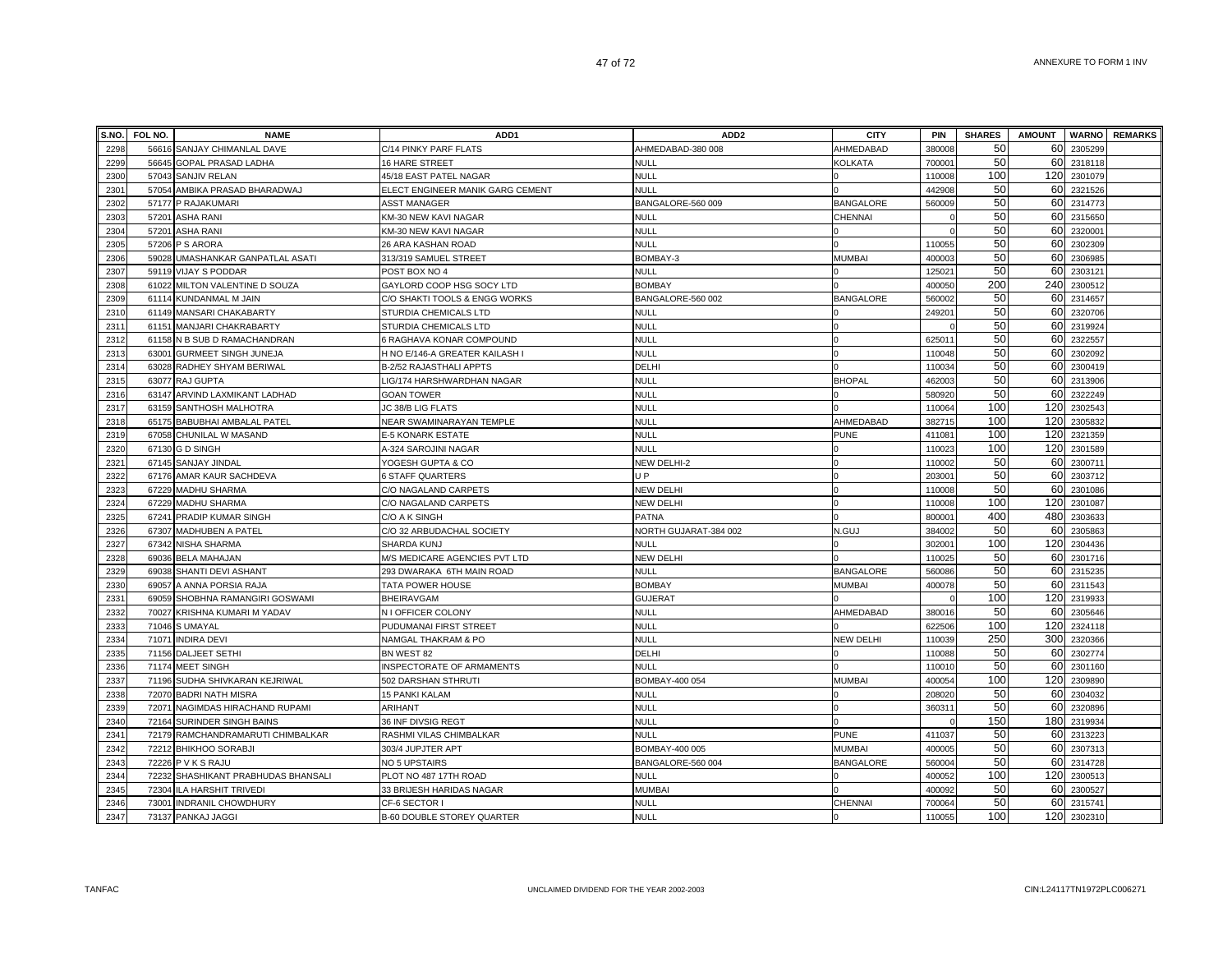| S.NO. | FOL NO. | <b>NAME</b>                               | ADD <sub>1</sub>                        | ADD <sub>2</sub>           | <b>CITY</b>      | <b>PIN</b>         | <b>SHARES</b> | <b>AMOUNT</b> |         | <b>WARNO</b> REMARKS |
|-------|---------|-------------------------------------------|-----------------------------------------|----------------------------|------------------|--------------------|---------------|---------------|---------|----------------------|
| 2348  |         | 73279 LAKSHMAN RAO KOTHAGATTU             | 10-4-771 14/B                           | <b>NULL</b>                | HYDERABAD        | 500028             | 50            | 60            | 2314323 |                      |
| 2349  | 74084   | ARUN KHANNA                               | 103 RAJPUR ROAD                         | <b>NULL</b>                |                  |                    | 100           | 120           | 2319938 |                      |
| 2350  |         | 74121 HARI NARAYAN PATERIYA               | 54 A/2 SOUTH T T NAGAR                  | <b>BHOPAL</b>              | <b>BHOPAL</b>    | 462003             | 50            | 60            | 2313907 |                      |
| 2351  | 74128   | <b>INDU SHARMA</b>                        | C/O BRIG B N SHARMA CHIEF SECURITY      | <b>NULL</b>                |                  | 110008             | 100           | 120           | 2301081 |                      |
| 2352  |         | 74134 SHASHI DUA                          | 97 HIRAN MAGRI                          | NULL                       |                  | 313001             | 50            | 60            | 2304682 |                      |
| 2353  |         | 74141 N S RAMASWAMY                       | NO 84 (UPSTAIRS)                        | NULL                       | <b>BANGALORE</b> | 560005             | 50            | 60            | 2314743 |                      |
| 2354  |         | 74149 RAMESHCHANDRA SAKARCHAND DARJI      | PRIMARY HEALTH CENTRE                   | <b>DIST MEHSANA</b>        |                  |                    | 100           | 120           | 2319939 |                      |
| 2355  | 74190   | CLIFFORD PICCARDO                         | MURUMAL MANSION' 131 NO                 | <b>NULL</b>                | <b>MUMBAI</b>    | 400064             | 50            | 60            | 2310798 |                      |
| 2356  | 74202   | JYOTI PIYUSH SHAH                         | 22 SHRI KRISHNA KUTIR                   | <b>NULL</b>                | <b>MUMBAI</b>    | 400077             | 50            | 60            | 2311465 |                      |
| 2357  | 74207   | <b>RANDHIR SINGH</b>                      | 7 C HARBOUR HEIGHTS B                   | <b>NULL</b>                | <b>MUMBAI</b>    | 400005             | 250           | 300           | 2307315 |                      |
| 2358  |         | 74207 RANDHIR SINGH                       | 7 C HARBOUR HEIGHTS B                   | <b>NULL</b>                | <b>MUMBAI</b>    | 400005             | 50            | 60            | 2307319 |                      |
| 2359  | 74210   | <b>INDRA DEVI</b>                         | VILL & P O NANGAL THAKRAN               | <b>NULL</b>                | <b>NEW DELHI</b> | 110039             | 150           | 180           | 2320368 |                      |
| 2360  | 75005   | SHAILESH D SHAH                           | C/O VASANTH KINI                        | FRASER TOWN BANGALORE      | <b>BANGALORE</b> | 560005             | 100           | 120           | 2314744 |                      |
| 2361  |         | 75025 BHAWNA GUPTA                        | 24 BRIJ APARTMENT                       | <b>NULL</b>                | MUMBAI           | 400092             | 50            | 60            | 2312019 |                      |
| 2362  |         | 75075 BHAGWATI INVESTMENT PRIVATE LIMITED | E - 588 GREATER KAILASH - II            | <b>NULL</b>                |                  | 110048             | 100           | 120           | 2302094 |                      |
| 2363  |         | 75134 JAIN SUMAT PRASAD                   | 73 ABHIBASHA SADAN CO-OP HSG SCTY LTD   | null                       | <b>MUMBAI</b>    | 400050             | 150           | 180           | 2309537 |                      |
| 2364  |         | 75146 JAYANTI J HARVEY                    | 45 KOTECHA NAGAR                        | <b>NULL</b>                | <b>RAJKOT</b>    | 36000 <sup>-</sup> | 50            | 60            | 2323626 |                      |
| 2365  |         | 75156 BARBARA BRAGANZA                    | <b>GREVES FOSECO LTD</b>                | <b>NULL</b>                |                  | 832107             | 50            | 60            | 2323348 |                      |
| 2366  | 75193   | A V PATKI                                 | 2E-101 DOS/ISRO QUARTERS                | <b>BANGALORE</b>           | <b>BANGALORE</b> | 56007              | 50            | 60            | 2315129 |                      |
| 2367  | 75218   | T ULAGARATCHAGAN                          | 16 19TH AVENUE                          | <b>MADRAS</b>              | CHENNAI          | 60008              | 50            | 60            | 231702  |                      |
| 2368  | 75364   | PURUSHOTTAMLAL PODDAR                     | 65 BURTOLLA STREET                      | <b>NULL</b>                | <b>KOLKATA</b>   | 700007             | 50            | 60            | 2318488 |                      |
| 2369  | 75424   | NAND LAL AGARWAL                          | 110 BALRAM DEY STREET                   | <b>NULL</b>                | <b>KOLKATA</b>   | 700006             | 50            | 60            | 2318342 |                      |
| 2370  | 75443   | SITA DEVI MRIG                            | C-2C/12/74                              | <b>NULL</b>                |                  | 110058             | 100           | 120           | 2302397 |                      |
| 2371  | 75493   | MOLY JOSE                                 | C/O K E JOSE                            | <b>BANK ROAD KASARAGOD</b> |                  |                    | 50            | 60            | 2319945 |                      |
| 2372  |         | 75533 ANIT KANJI SAVLA                    | 2/39 KABULI BUILDING                    | <b>NULL</b>                | <b>MUMBAI</b>    | 40001              | 50            | 60            | 2307799 |                      |
| 2373  |         | 75716 RASHNA M KERAWALLA                  | KERAWALLA BLDG OPP V S GENERAL HOSPITAL | <b>NULL</b>                |                  |                    | 200           | 240           | 2319947 |                      |
| 2374  | 75727   | SHEELA SANTHANAM                          | A/6 AMOL APARTMENT                      | <b>NULL</b>                | <b>PUNE</b>      | 411049             | 50            | 60            | 2321354 |                      |
| 2375  |         | 75775 RAMABAI DATTATRAY AMBARDEKAR        | 49 NARAYAN PETH                         | <b>NULL</b>                | PUNE             | 411030             | 100           | 120           | 2313136 |                      |
| 2376  |         | 75776 K M SHARMA                          | SHRI KRISHNA PHARMACY BLDG              | <b>NULL</b>                |                  | 14300 <sup>-</sup> | 50            | 60            | 2303283 |                      |
| 2377  | 75787   | <b>P SINGH</b>                            | JCB MINISTRY OF DEFENCE                 | <b>NULL</b>                |                  | 11001              | 300           | 360           | 2301171 |                      |
| 2378  | 75791   | <b>SUMAN GOENKA</b>                       | C/O GIMPEX PRIVATE LTD                  | <b>NULL</b>                | <b>MUMBAI</b>    | 40002              | 100           | 120           | 2308419 |                      |
| 2379  | 75813   | SUSHIL KANT MISRA                         | C/O INTERNATIONAL CENTRE                | <b>NULL</b>                |                  | 208002             | 100           | 120           | 2303882 |                      |
| 2380  | 75815   | LAJU RAMESH HIRANANDANI                   | BALDEV BHAVAN 1ST FLOOR FLAT NO 107     | <b>NULL</b>                |                  |                    | 50            | 60            | 232002  |                      |
| 2381  | 75858   | <b>RAKESH PAUL</b>                        | H NO 318 BHARAT NAGAR                   | <b>NULL</b>                |                  | 14100 <sup>-</sup> | 100           | 120           | 2303229 |                      |
| 2382  | 75879   | M GUPTA                                   | NO 658 1ST FLOOR 2ND MAIN               | <b>NULL</b>                | <b>BANGALORE</b> | 560010             | 50            | 60            | 2314798 |                      |
| 2383  | 75882   | KANNIYA LAL                               | 318 RAIL BAZAR                          | <b>NULL</b>                |                  | 208004             | 200           | 240           | 2303930 |                      |
| 2384  |         | 75897 S K J DHANASHEKAR                   | 41 SARANGAPANI STREET                   | <b>NULL</b>                | CHENNAI          | 600017             | 50            | 60            | 2316011 |                      |
| 2385  |         | 75999 YOGINDER SARAF                      | C/74 B GANGOTRI ENCLAVE                 | <b>NULL</b>                |                  | 110019             | 100           | 120           | 2301518 |                      |
| 2386  | 76041   | DINESH KUMAR SAXENA                       | C/O SRI SHYAM SWAROOP SAXENA            | <b>NULL</b>                |                  |                    | 100           | 120           | 2320023 |                      |
| 2387  | 76078   | LAKSHMI KANTAMAMBA PANDA                  | W/O SRI P KOTESWARA RAO                 | TENALI (A.P.)              | TENALI           | 52220              | 50            | 60            | 232398  |                      |
| 2388  | 76079   | KOTESWARA RAO PANDA                       | ADVOCATE                                | ANDHARA PRADESH            |                  | 52220              | 50            | 60            | 232398  |                      |
| 2389  | 76105   | R VENKATACHALAM                           | 27 BORE BANK ROAD                       | <b>NULL</b>                | <b>BANGALORE</b> | 560046             | 100           | 120           | 2315027 |                      |
| 2390  | 76106   | PARVASH KUMAR GUPTA                       | SUMER BOOK DEPOT BANK STREET            | <b>NULL</b>                |                  | 110005             | 50            | 60            | 2300790 |                      |
| 2391  | 76238   | DAKSHA BAKULESH MEHTA                     | <b>G/4 SHRILAL ASHISH</b>               | <b>NULL</b>                | <b>MUMBAI</b>    | 400077             | 50            | 60            | 2311468 |                      |
| 2392  | 76252   | <b>VINAY AGARWAL</b>                      | SECTOR 12                               | NEW DELHI                  |                  | 110022             | 50            | 60            | 2301577 |                      |
| 2393  | 76307   | SHANTI DEVI LAKHANI                       | A/63 VISHNU BAUG                        | <b>NULL</b>                | <b>MUMBAI</b>    | 400058             | 100           | 120           | 2310386 |                      |
| 2394  | 76317   | NARENDRA J MEHTA                          | 6/2203 NAGAR SHERI                      | <b>NULL</b>                |                  | 39500              | 50            | 60            | 2300472 |                      |
| 2395  | 76321   | <b>BIMAL KUMAR JAIN</b>                   | C/O SUDEEP ENTERPRISES                  | <b>NULL</b>                | KOLKATA          | 70000 <sup>-</sup> | 25            | 30            | 2318126 |                      |
| 2396  |         | 76334 SWATANTRA KUMAR                     | 27 PREM PURI                            | <b>NULL</b>                |                  | 20100 <sup>-</sup> | 50            | 60            | 2303532 |                      |
| 2397  |         | 76394 D T VIJAYALAKSHMI                   | 15/1 II MAIN ROAD TATA SILK FARM        | NULL                       | <b>BANGALORE</b> | 560004             | 100           | 120           | 2314729 |                      |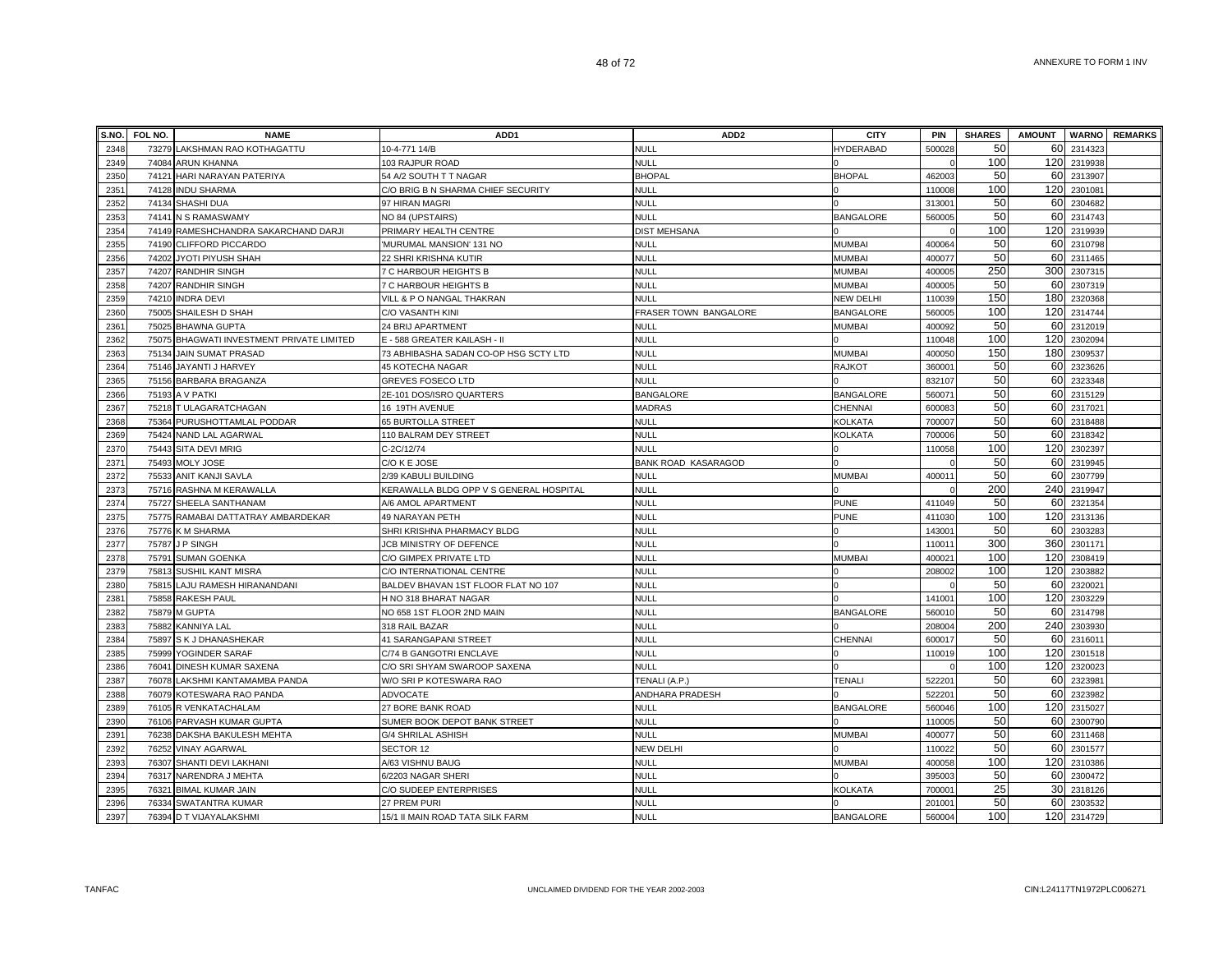| S.NO. | FOL NO. | <b>NAME</b>                        | ADD <sub>1</sub>                      | ADD <sub>2</sub>             | <b>CITY</b>      | <b>PIN</b>         | <b>SHARES</b> | <b>AMOUNT</b> |         | <b>WARNO REMARKS</b> |
|-------|---------|------------------------------------|---------------------------------------|------------------------------|------------------|--------------------|---------------|---------------|---------|----------------------|
| 2398  | 76686   | RAMESH CHANDRA SAKARCHAND DARJI    | PRIMARY HEALTH CENTRE                 | <b>DIST MEHSANA</b>          |                  |                    | 50            | 60            | 2320097 |                      |
| 2399  | 76725   | <b>UPENDRA GILL</b>                | 2079 BIRLA MILL                       | <b>NULL</b>                  |                  |                    | 100           | 120           | 2320098 |                      |
| 2400  | 76756   | <b>SAROJ DEVI</b>                  | 36 VINOBA PURI                        | <b>NULL</b>                  |                  | 110024             | 750           | 900           | 2301658 |                      |
| 2401  | 76799   | <b>VIVEK KAPUR</b>                 | B-6/66 SAFDARJUNG ENCLAVE             | <b>NULL</b>                  |                  | 110029             | 300           | 360           | 2301814 |                      |
| 2402  |         | 76802 SANTOSH KUMAR MAHESHWARI     | 48/15 LATHI MOHAL                     | <b>NULL</b>                  |                  | 20800              | 50            | 60            | 2303782 |                      |
| 2403  |         | 76808 SATISH GUPTA                 | H NO.1060                             | <b>NULL</b>                  |                  |                    | 50            | 60            | 2302398 |                      |
| 2404  |         | 76833 MAHESH CHIMANLAL SHAH        | 122 GULALWADI                         | <b>NULL</b>                  | <b>MUMBAI</b>    | 400004             | 50            | 60            | 2307165 |                      |
| 2405  | 76838   | RAMA BARETH                        | PLOT NO B-13                          | <b>RAJASTHAN</b>             |                  |                    | 50            | 60            | 2320029 |                      |
| 2406  | 76970   | CHETANDAS HEMANDAS                 | 45/13 PROMENADE ROAD                  | <b>NULL</b>                  | <b>BANGALORE</b> | 56004              | 50            | 60            | 231501  |                      |
| 2407  | 76976   | HAMZA TRADING & INVESTMENT (P) LTD | <b>ABDUL QADIR</b>                    | <b>NULL</b>                  |                  | 110019             | 200           | 240           | 2301509 |                      |
| 2408  | 77005   | NANDINI N RAO                      | 2196/2 11TH MAIN ROAD                 | <b>NULL</b>                  | <b>BANGALORE</b> | 560010             | 100           | 120           | 2314799 |                      |
| 2409  | 77011   | SHABBIR AHMED                      | 4/10 RAKABGUNJ KHURD                  | <b>NULL</b>                  |                  | 209625             | 100           | 120           | 2320612 |                      |
| 2410  | 77043   | K NAGARAJAN                        | 33 PURAM PRAKASHA RAO ROAD            | <b>NULL</b>                  | <b>CHENNAI</b>   | 600014             | 50            | 60            | 2315908 |                      |
| 2411  | 77102   | <b>RAM NARAIN GUPTA</b>            | H NO 184/5 BURAF KHANA                | <b>NULL</b>                  |                  | 12200 <sup>-</sup> | 75            | 90            | 2303066 |                      |
| 2412  |         | 77109 RADHA KRISHAN                | C-49 SOUTH EXTENSION PART I           | <b>NULL</b>                  |                  | 110049             | 100           | 120           | 2302152 |                      |
| 2413  |         | 77122 N V VISWANATHAN              | PLOT NO 60 UPSTAIRS                   | <b>SATARA</b>                | <b>SATARA</b>    | 41500 <sup>-</sup> | 50            | 60            | 2313346 |                      |
| 2414  |         | 77137 SITARATNA A HEGDE            | C/O K A HEDGE NEW BANK OF INDIA       | <b>NULL</b>                  | CHENNAI          | 60001              | 50            | 60            | 2315909 |                      |
| 2415  |         | 77160 HANS RAJ SACHDEVA            | 13 GANDHI SQUARE                      | <b>NULL</b>                  |                  | 110007             | 100           | 120           | 2301005 |                      |
| 2416  | 77160   | HANS RAJ SACHDEVA                  | 13 GANDHI SQUARE                      | <b>NULL</b>                  |                  | 11000              | 75            | 90            | 2320037 |                      |
| 2417  | 77171   | PROSPECTIVE BUSINESS PVT LTD       | 2 MULLICK STREET                      | <b>NULL</b>                  | <b>KOLKATA</b>   | 70000              | 150           | 180           | 2318489 |                      |
| 2418  | 77190   | PRAULBEN TRIVEDI                   | KALPANA SOCIETY                       | <b>NULL</b>                  |                  | 36400              | 50            | 60            | 2304833 |                      |
| 2419  | 77208   | RANJANA PURSHOTTAM CHANDAK         | 73 DHANSHREE BUILDING                 | <b>NULL</b>                  | <b>NAGPUR</b>    | 440010             | 100           | 120           | 2313641 |                      |
| 2420  | 77295   | KULVINDER SINGH TULI               | 23 NEW MARKET                         | <b>NULL</b>                  |                  | 110008             | 100           | 120           | 2301083 |                      |
| 2421  | 77316   | MANISH NATH PATHAK                 | 152 OLD 17 B                          | <b>BANGALORE</b>             | <b>BANGALORE</b> | 560008             | 150           | 180           | 2314763 |                      |
| 2422  |         | 77322 R VRINDA BAI                 | C/O G S PAI                           | MANARCAUD KOTTAYAM DT KERALA |                  |                    | 50            | 60            | 2317886 |                      |
| 2423  | 77322   | R VRINDA BAI                       | C/O G S PAI                           | MANARCAUD KOTTAYAM DT KERALA |                  |                    | 50            | 60            | 2320032 |                      |
| 2424  |         | 77325 DINSHAW N BILLIMORIA         | 53 RICHMOND ROAD                      | <b>NULL</b>                  | <b>BANGALORE</b> | 560025             | 100           | 120           | 2314915 |                      |
| 2425  |         | 77383 RAJEEV KUMAR SALUJA          | B-1/135 JANAK PURI                    | <b>NULL</b>                  |                  | 110058             | 100           | 120           | 2302399 |                      |
| 2426  |         | 77384 SUREKHA KOTHARI              | C/O KOHINOOR KNITTING MILLS           | <b>NULL</b>                  | <b>KOLKATA</b>   | 700007             | 50            | 60            | 2318491 |                      |
| 2427  | 77408   | SNEH PRABHA SHARMA                 | C/O PAPER PACK                        | <b>NULL</b>                  |                  | 30201              | 100           | 120           | 2320785 |                      |
| 2428  | 77476   | <b>GURBINDAR SINGH KOHL</b>        | 1B-A VAIBHAV                          | <b>NULL</b>                  | <b>MUMBAI</b>    | 400026             | 100           | 120           | 230881  |                      |
| 2429  | 77476   | <b>GURBINDAR SINGH KOHL</b>        | 1B-A VAIBHAV                          | <b>NULL</b>                  | <b>MUMBAI</b>    | 400026             | 200           | 240           | 2308820 |                      |
| 2430  | 77491   | LATHA GOPALAN                      | NJARAKKATTIL KADAYIRUPPU PO           | <b>NULL</b>                  |                  | 68231              | 100           | 120           | 2322866 |                      |
| 2431  | 77513   | SATYA WATI                         | K-24 KIRTI NAGAR                      | <b>NULL</b>                  |                  | 11001              | 200           | 240           | 2301235 |                      |
| 2432  | 77648   | KANWAR GANESH SINGH                | I.O.C. LTD. (PL)                      | <b>NULL</b>                  |                  | 11000 <sup>-</sup> | 100           | 120           | 2300647 |                      |
| 2433  |         | 77669 S K SHARMA                   | A-30 GIRI MARG                        | <b>DELHI</b>                 |                  | 110092             | 100           | 120           | 2301979 |                      |
| 2434  | 77796   | SHANTI LAL WADHWA                  | J-393 NEW RAJINDER NAGAR              | <b>NULL</b>                  |                  | 110060             | 50            | 60            | 2302466 |                      |
| 2435  |         | 77968 SADASHIV P SHENOY            | DATT NIVAS IIND FLOOR                 | <b>NULL</b>                  | <b>MUMBAI</b>    | 400080             | 50            | 60            | 2311657 |                      |
| 2436  | 77969   | <b>ANANT M KAMAT</b>               | 6/43 SADHANA                          | NULL                         | MUMBAI           | 400054             | 100           | 120           | 2309893 |                      |
| 2437  | 78127   | PORONUE ABRAHAM MATHEW             | NO 8/1 MATHURADAS COLONY              | <b>NULL</b>                  | MUMBAI           | 400098             | 50            | 60            | 2312246 |                      |
| 2438  | 78187   | <b>ALKA BEOTRA</b>                 | <b>B-138 NEHRU GROUND</b>             | <b>NULL</b>                  |                  | 12100              | 100           | 120           | 230297  |                      |
| 2439  | 78234   | <b><i>INAY KUMAR</i></b>           | B-XIX 15 LADIES CLUB ROAD             | LUDHIANA                     |                  | 14100 <sup>-</sup> | 300           | 360           | 230323  |                      |
| 2440  | 78246   | SANDEEP KUMAR BHUPENDRA JARIWALA   | NO 6/1657 LAL DARWAJA                 | SURAT (GUJARAT)              | <b>SURAT</b>     | 395003             | 100           | 120           | 2306509 |                      |
| 2441  | 78286   | RAJESH KUMAR SINGHAL               | C/O R D SINGHAL & CO                  | <b>NULL</b>                  |                  |                    | 50            | 60            | 2320039 |                      |
| 2442  | 78328   | R K LALWANI                        | <b>INDUS LAMINATORS</b>               | NULL                         |                  | 208022             | 50            | 60            | 2304039 |                      |
| 2443  | 78331   | RUXANA M NOORANI                   | SUNNY SIDE GROUND FLOOR               | <b>NULL</b>                  | <b>MUMBAI</b>    | 400050             | 500           | 600           | 2309538 |                      |
| 2444  | 78400   | ANIMA SAHA                         | C/O MAKHANLAL SAHA                    | <b>NULL</b>                  |                  | 70005              | 50            | 60            | 2323029 |                      |
| 2445  | 78501   | <b>LEELA NAMECHAND THANVI</b>      | NO 302 SWEETLAND APARTMENT I C COLONY | NULL                         | MUMBAI           | 400103             | 100           | 120           | 2312344 |                      |
| 2446  |         | 78570 RAVI ARORA                   | C/O RUBBER SALES CORPORATION          | <b>NULL</b>                  | CHENNAI          | 60000              | 50            | 60            | 2315447 |                      |
| 2447  | 78582   | <b>JANIT NAISHAD DESAI</b>         | #NAME?                                | NULL                         | <b>MUMBAI</b>    | 400007             | 400           | 480           | 2307580 |                      |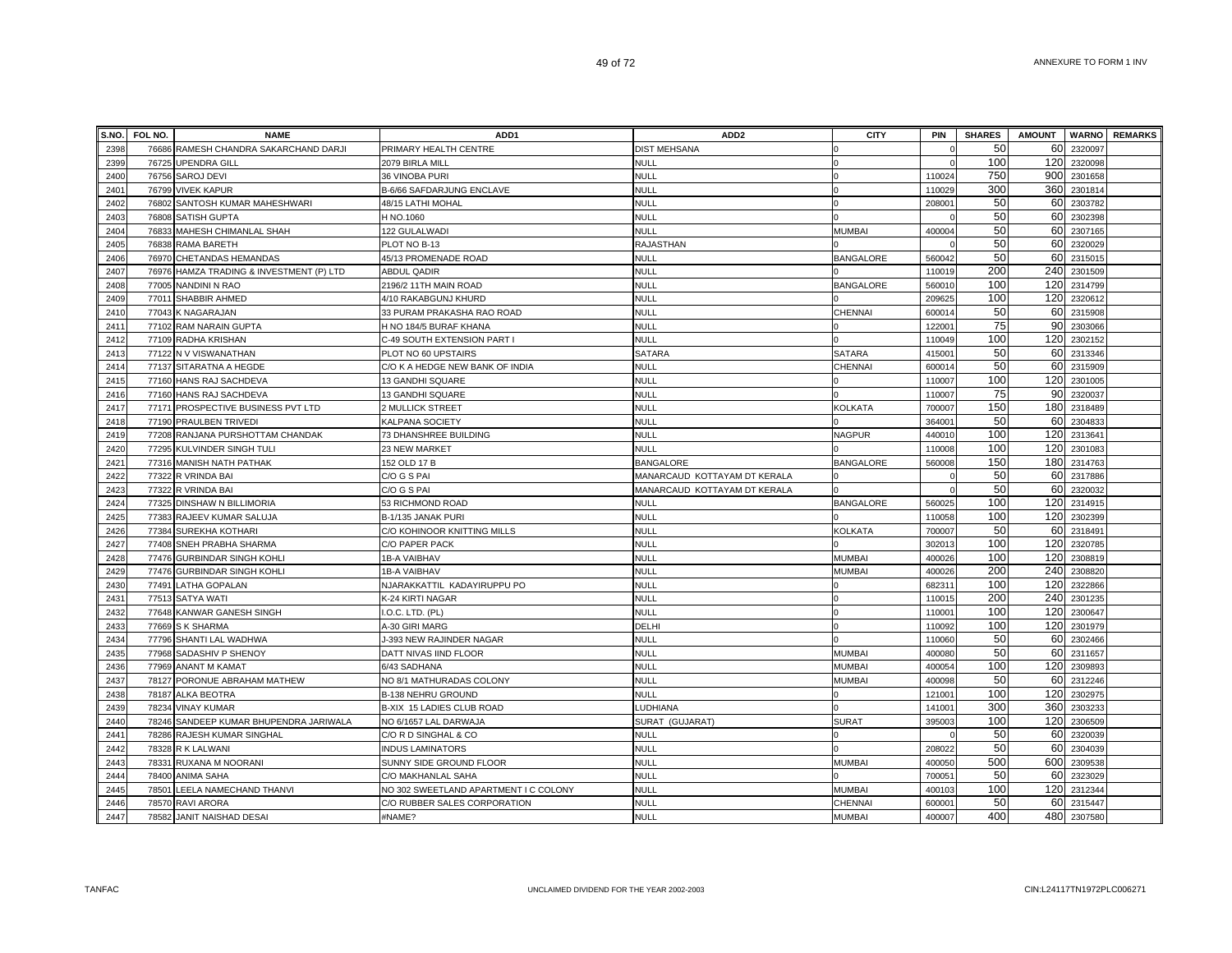| S.NO. | FOL NO. | <b>NAME</b>                             | ADD <sub>1</sub>                       | ADD <sub>2</sub>              | <b>CITY</b>        | PIN                | <b>SHARES</b> | <b>AMOUNT</b> |         | <b>WARNO</b> REMARKS |
|-------|---------|-----------------------------------------|----------------------------------------|-------------------------------|--------------------|--------------------|---------------|---------------|---------|----------------------|
| 2448  |         | 78586 K S KRISHNAMURTHY                 | <b>NULL</b>                            | NULL                          |                    | 110017             | 200           | 240           | 2301351 |                      |
| 2449  |         | 78598 MATURU JAGANNADHARAO              | EXECUTIVE ENGINEER RETIRED             | <b>NULL</b>                   | <b>GUNTUR</b>      | 522007             | 50            | 60            | 2323973 |                      |
| 2450  |         | 78639 SUBASH CHAND JAIN                 | C/O S K JAIN                           | <b>NEW DELHI</b>              |                    | 110092             | 50            | 60            | 2302895 |                      |
| 2451  |         | 78666 AMRIT NARWANI                     | FLAT NO 7 AWDHUT PRASAD SOCIETY        | NULL                          |                    | 421005             | 50            | 60            | 2321421 |                      |
| 2452  |         | 78739 HARISH TYAGI                      | U P STOCK EXCHANGE ASSOCIATION LTD     | NULL                          |                    | 20800              | 50            | 60            | 2303751 |                      |
| 2453  |         | 78771 VINAY KUMAR AGARWAL               | C/O BANK OF MAHARASHTRA                | NULL                          |                    | 22600 <sup>-</sup> | 50            | 60            | 2300435 |                      |
| 2454  |         | 78833 SHASHI JAIN                       | NO 49 SIDDARTH ENCLAVE                 | NULL                          |                    | 110014             | 50            | 60            | 2301196 |                      |
| 2455  |         | 78859 BAGU CHAND JANGRA                 | <b>B-78 NEW GOBIND PURA</b>            | NULL                          |                    | 11005              | 100           | 120           | 2302193 |                      |
| 2456  | 78937   | <b>ISMAIL KARIM KASMANI</b>             | FAZAL BUNGLOW PATIL GULLY              | NULL                          | <b>MUMBAI</b>      | 40006              | 50            | 60            | 2310588 |                      |
| 2457  |         | 78977 SIVA KUMAR SUNDARAM               | C/O K SUNDARAM                         | <b>NULL</b>                   | VIJAYAWADA         | 52000              | 50            | 60            | 2314539 |                      |
| 2458  |         | 79002 VASANTRAI MANILAL DOSHI           | NO. 605 ALKA 'B' S V ROAD              | NULL                          | <b>MUMBAI</b>      | 400058             | 50            | 60            | 2310388 |                      |
| 2459  |         | 79038 R DEVANATHAN                      | RAJESWARI VILLA GR. FLOOR              | <b>CHENNAI</b>                | CHENNAI            | 600018             | 100           | 120           | 2316121 |                      |
| 2460  |         | 79044 KAMLESH SEHGAL                    | W/O LT COL R K SEHGAL RETD ENGRS       | PANCHKULA DIST AMBALA HARYANA |                    | 134109             | 150           | 180           | 2303191 |                      |
| 2461  |         | 79051 RITA GOYAL                        | 266 AVAS VIKASH COLONY                 | NULL                          |                    |                    | 300           | 360           | 2300401 |                      |
| 2462  |         | 79151 PRAMINA KANTI SHAH                | B/23 KANYAKUMARI                       | <b>NULL</b>                   | MUMBAI             | 400069             | 50            | 60            | 2311119 |                      |
| 2463  |         | 79185 MULCHANDRA AGRWAL                 | B/46 O N G C COLONY                    | NULL                          |                    | 394002             | 50            | 60            | 2321151 |                      |
| 2464  |         | 79196 VED PARKASH SHARMA                | C/O PAWAN SHARMA                       | THANE                         |                    |                    | 50            | 60            | 2320043 |                      |
| 2465  |         | 79228 BEENA MALAHOTRA                   | NO.13/29                               | NEW DELHI                     |                    | 110008             | 1000          | 1200          | 2301074 |                      |
| 2466  |         | 79268 VIJAY KUMAR SARAF                 | C/O BHUPEN CHAMBERS                    | null                          | MUMBAI             | 40002              | 50            | 60            | 2308600 |                      |
| 2467  |         | 79300 MEMOONABAI IQBAL                  | NO.13 KAMBEKAR STREET                  | NULL                          | MUMBAI             | 400003             | 50            | 60            | 2306995 |                      |
| 2468  |         | 79358 RENUKA RAJESH JAIN                | <b>JAJU CLINJE</b>                     | <b>NULL</b>                   |                    |                    | 50            | 60            | 2320046 |                      |
| 2469  |         | 79374 SUNIL SIRALDAS                    | 788 B ANAND SAGAR                      | <b>NULL</b>                   | <b>MUMBAI</b>      | 400052             | 50            | 60            | 2309722 |                      |
| 2470  |         | 79394 MANJU BHALLA                      | QUARTER NO 1155                        | NEW DELHI                     |                    | 110017             | 100           | 120           | 2301357 |                      |
| 2471  |         | 79433 SUJATA SAXENA                     | C/O.S K SAXENA SCIENTIST               | <b>NULL</b>                   |                    | 243122             | 100           | 120           | 2304256 |                      |
| 2472  |         | 79435 JAWAHARLAL                        | DIVISION OF PHARMACOLOGY               | <b>IZATNAGAR</b>              |                    | 243122             | 50            | 60            | 2304257 |                      |
| 2473  |         | 79456 UMA SHANKER MAHESHWARI            | C/O.D K MEHTA                          | <b>NULL</b>                   | <b>MEERUT CITY</b> | 250001             | 50            | 60            | 2323529 |                      |
| 2474  |         | 79469 GURDITAR SINGH                    | GOC                                    | <b>NULL</b>                   |                    |                    | 50            | 60            | 2320048 |                      |
| 2475  |         | 79484 SUBRAMONIAM NARAYNA IYER          | FLAT NO.16 PLOT NO.227                 | <b>NULL</b>                   | <b>MUMBAI</b>      | 400022             | 50            | 60            | 2308480 |                      |
| 2476  |         | 79574 RAJESH BATHIJA                    | NO.43 HANUMAN SHARAN                   | NULL                          | MUMBAI             | 400036             | 50            | 60            | 2309207 |                      |
| 2477  |         | 79623 HITESH MEHTA                      | PADMAKUVAR APARTMENTS                  | KANDIVLI WEST MUMBAI          | MUMBAI             | 400067             | 25            | 30            | 2310988 |                      |
| 2478  | 79681   | SAMEER KUMAR MATHUR                     | C/O R K MATHUR                         | NEW DELHI                     |                    | 11006              | 100           | 120           | 2302589 |                      |
| 2479  |         | 79726 BAL KRISHNA TRIPATHI              | NO.1035 HOUSING BOARD COLONY           | <b>NULL</b>                   |                    | 13200              | 100           | 120           | 2303146 |                      |
| 2480  |         | 79731 P SHANKAR                         | 20 D MUNDY STREET                      | VELLORE                       | VELLORE            | 632004             | 50            | 60            | 2324606 |                      |
| 2481  |         | 79889 UPENDRA KANAIYALAL JOSHI          | VIMAL NO.14 VALMIKI ASHRAM             | NULL                          | <b>RAJKOT</b>      | 360004             | 50            | 60            | 2323712 |                      |
| 2482  |         | 79891 VIRENDRA GANPATISHANKAR MAJMUDAR  | NO.10/1627 KINNARY APARTMENT           | <b>NULL</b>                   | <b>SURAT</b>       | 39500 <sup>-</sup> | 100           | 120           | 2306381 |                      |
| 2483  |         | 79892 ASHABEN VIRENDRA MAJMUDAR         | NO.10/1627 KINNARY APARTMENT           | NULL                          | <b>SURAT</b>       | 39500 <sup>-</sup> | 100           | 120           | 2306382 |                      |
| 2484  |         | 79927 REYNOLD ANDREWS                   | <b>B-4 RAJ TAJA APARTMENTS</b>         | <b>NULL</b>                   | <b>MUMBAI</b>      | 400057             | 250           | 300           | 2310208 |                      |
| 2485  |         | 80166 RAVINDER KUMAR GUPTA              | PUNJAB NATIONAL BANK                   | <b>NULL</b>                   |                    | 174303             | 50            | 60            | 2320543 |                      |
| 2486  |         | 80202 B L VERMA                         | 36 VINOBA PURI                         | <b>NULL</b>                   |                    | 110024             | 500           | 600           | 2301661 |                      |
| 2487  |         | 80243 YEDAVALLI SYAMALA                 | C/O Y GANGADHARA RAO                   | GUNTUR-2 A P                  | <b>GUNTUR</b>      | 522002             | 50            | 60            | 2323428 |                      |
| 2488  |         | 80289 PURNIMA V KAMATH                  | W/O DR M V KAMATH                      | <b>BANGALORE</b>              | BANGALORE          | 560032             | 50            | 60            | 2314945 |                      |
| 2489  | 80582   | <b>SMITA</b>                            | <b>B 1 NEHRU ENCLAVE</b>               | NULL                          |                    | 110019             | 100           | 120           | 2301522 |                      |
| 2490  | 80600   | <b>KESHAV DEV GOYAL</b>                 | C/O. R P MODI                          | <b>NULL</b>                   |                    | 302012             | 50            | 60            | 2304557 |                      |
| 2491  | 80628   | USHA CHANDRAKANT JHAVERI                | NO90.322 NEPEAN ROAD                   | <b>NULL</b>                   | <b>MUMBAI</b>      | 400006             | 50            | 60            | 2307457 |                      |
| 2492  |         | 80660 DINESH KUMAR RATHI                | B-35 HIT-NIKETAN KOKAN NAGAR           | <b>NULL</b>                   | <b>MUMBAI</b>      | 400078             | 150           | 180           | 2311544 |                      |
| 2493  |         | 80661 ARMIN K MEDHORA                   | NO.5 POPULAR CLOTH MARKET              | NULL                          | NAGPUR             | 440002             | 50            | 60            | 2313596 |                      |
| 2494  |         | 80669 KOMAL PRASAD AHARWAR              | HOUSE NO.255 KRONDI POST OFFICE        | <b>NULL</b>                   |                    | 482010             | 100           | 120           | 2321642 |                      |
| 2495  |         | 80711 KISHORE BABU V                    | <b>BLUE MOUNT</b>                      | NULL                          |                    |                    | 50            | 60            | 2320056 |                      |
| 2496  |         | 80712 DILIPKUMAR R PARIKH               | NO.26 SOUTH MADA STREET                | <b>NULL</b>                   | <b>CHENNAI</b>     | 600005             | 50            | 60            | 2315711 |                      |
| 2497  |         | 80983 GANPATISHANKER PURSHOTTAMDAS VYAS | NEAR NGW ALAKPURI SOCIETY GULBAI TEKRA | <b>NULL</b>                   | AHMEDABAD          | 380015             | 50            | 60            | 2305593 |                      |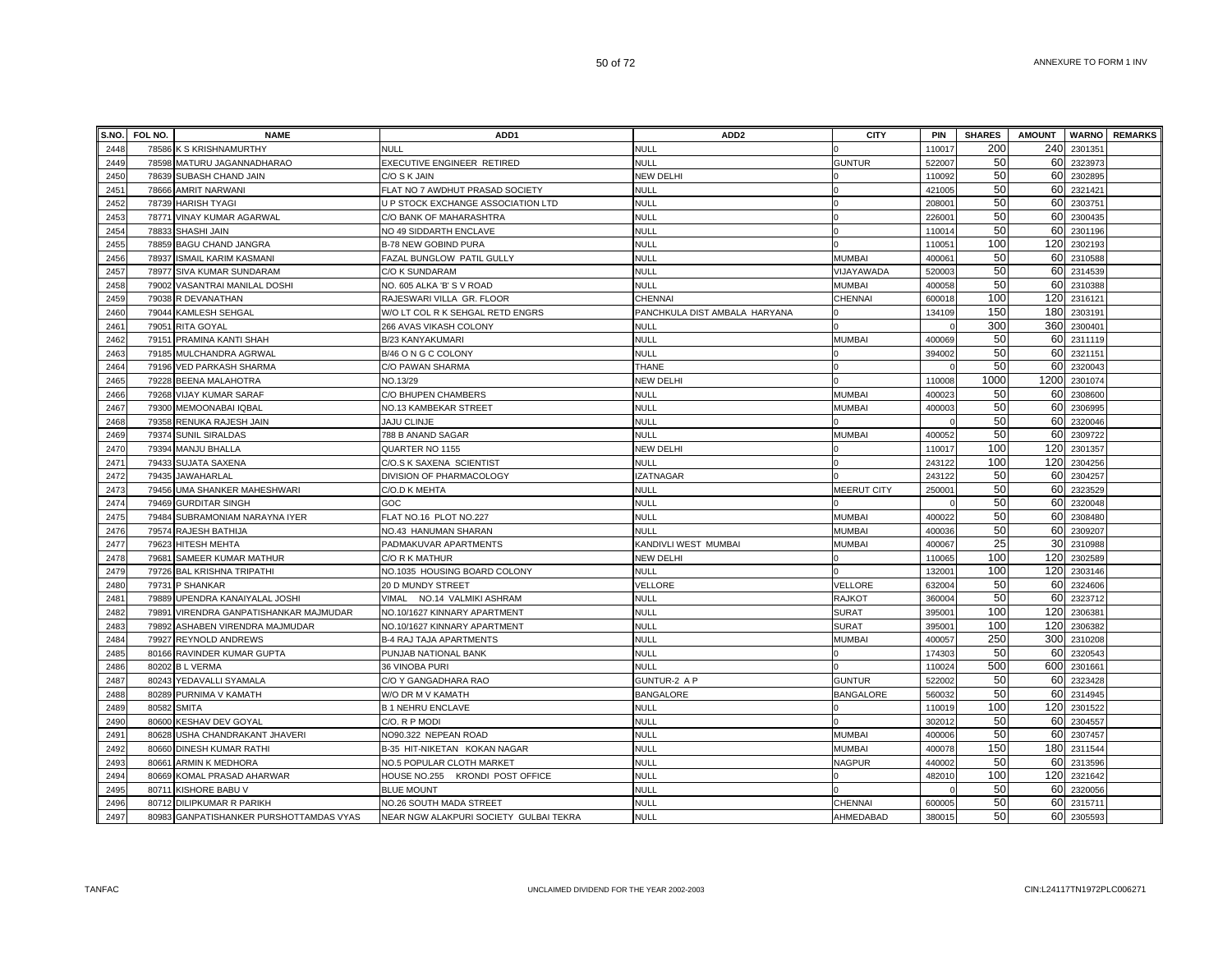| S.NO. | FOL NO. | <b>NAME</b>                                                | ADD <sub>1</sub>                        | ADD <sub>2</sub>           | <b>CITY</b>      | <b>PIN</b>         | <b>SHARES</b> | <b>AMOUNT</b> |         | <b>WARNO</b> REMARKS |
|-------|---------|------------------------------------------------------------|-----------------------------------------|----------------------------|------------------|--------------------|---------------|---------------|---------|----------------------|
| 2498  |         | 81045 PANKAJ SRIVASTAVA                                    | 446-A D L W COLONY                      | <b>NULL</b>                | VARANASI         | 221004             | 50            | 60            | 232063  |                      |
| 2499  |         | 81167 ARVIND P SHAH                                        | AMAR CHAMBERS 4TH FLOOR                 | NULL                       | <b>MUMBAI</b>    | 400003             | 50            | 60            | 2306998 |                      |
| 2500  |         | 81170 M INBAMANI                                           | NO. C-22 RAMALINGA NAGAR                | <b>NULL</b>                |                  | 62000              | 50            | 60            | 2322466 |                      |
| 2501  |         | 81250 P LAKSHMI                                            | 44 VENKATACHALA CHETTY STREET           | <b>NULL</b>                | CHENNAI          | 600005             | 50            | 60            | 2315713 |                      |
| 2502  |         | 81313 SHANTI RAJ GOPAL                                     | B-I/4 IIND FLOOR                        | <b>NULL</b>                | <b>BANGALORE</b> | 560003             | 100           | 120           | 2314680 |                      |
| 2503  |         | 81316 U G KRISHNAIAH                                       | LOKUMUDIGARUVU                          | <b>NULL</b>                |                  | 521333             | 200           | 240           | 2321910 |                      |
| 2504  |         | 81334 VALIA PURAIL RAJKUMAR                                | RAHUL APT 2-B                           | <b>NULL</b>                | <b>MUMBAI</b>    | 400064             | 50            | 60            | 2310801 |                      |
| 2505  |         | 81438 SUDERSHANA VASHISTA                                  | Z-14 HAUZ KHALLS                        | <b>NULL</b>                |                  | 110016             | 50            | 60            | 2301292 |                      |
| 2506  |         | 81542 V LAKSHMI BHAVANI                                    | C/O V SIVAKUMAR                         | NULL                       | <b>PUNE</b>      | 41103              | 100           | 120           | 2321340 |                      |
| 2507  |         | 81614 RANVEER CHAND BHANDARI                               | A-12 VANDANA APARTMENTS                 | <b>NULL</b>                |                  | 401105             | 50            | 60            | 2300536 |                      |
| 2508  |         | 81648 S N LAMBA                                            | LAMBA AND CO                            | <b>NEW DELHI</b>           |                  | 110015             | 50            | 60            | 2301242 |                      |
| 2509  |         | 81701 M LAKSHMI                                            | 18/8 1ST FLOOR                          | WEST MAMBALAM MADRAS       | CHENNAI          | 60003              | 50            | 60            | 2316291 |                      |
| 2510  |         | 81721 SHARDA PRASAD TIWARI                                 | 660 BHARTIPUR                           | <b>NULL</b>                | <b>JABALPUR</b>  | 482002             | 100           | 120           | 2314075 |                      |
| 2511  |         | 81768 ARUNA SHARMA                                         | 1508 SECTOR 43-B                        | <b>NULL</b>                |                  | 160036             | 50            | 60            | 2300427 |                      |
| 2512  |         | 81907 PRIYA BARUAH                                         | S C GOSWAMI ROAD                        | PAN BAZAR GAUHATI          |                  | 78100 <sup>-</sup> | 200           | 240           | 2324387 |                      |
| 2513  |         | 81910 T E VARGHESE                                         | SHREE APARTMENT                         | KALYAN EAST THANE DIST     | $\Omega$         | 421306             | 50            | 60            | 2300542 |                      |
| 2514  |         | 82040 ANITA THAPER                                         | E-184                                   | <b>NULL</b>                |                  |                    | 200           | 240           | 2320058 |                      |
| 2515  |         | 82055 SURESHKUMAR GUPTA                                    | C/O TARACHAND SADHU RAM                 | <b>NULL</b>                |                  | 110001             | 50            | 60            | 2300652 |                      |
| 2516  |         | 82189 M K A KHAN                                           | 30/1 MUFTI AMIRULLAH SAHIB STREET       | <b>NULL</b>                | CHENNAI          | 600005             | 50            | 60            | 2315714 |                      |
| 2517  |         | 82225 MOHANLAL PARMAR                                      | SR P M ROAD WARDAN                      | NULL                       |                  |                    | 100           | 120           | 2320059 |                      |
| 2518  |         | 82239 BABURAO HARI SHINDE                                  | FLAT NO C-6/48 CENTURY ENKA             | POONA                      | <b>PUNE</b>      | 411039             | 100           | 120           | 2321345 |                      |
| 2519  |         | 82317 R S NEHRA                                            | 4/9 LAXMI COLONY                        | NULL                       | MUMBAI           | 400074             | 100           | 120           | 2311345 |                      |
| 2520  | 82353   | CHERIYAN ABRAHAM                                           | 37 COLLEGE ROAD                         | <b>NULL</b>                | CHENNAI          | 600006             | 50            | 60            | 2315742 |                      |
| 2521  | 82391   | MOHAMMED KHURSHEED AHMED                                   | STATE BANK OF INDIA SECURITIES DIVISION | <b>NULL</b>                |                  | 400023             | 200           | 240           | 2300329 |                      |
| 2522  | 82411   | VIJAY KUMAR AGRAWAL                                        | STATE BANK OF INDIA SECURITIES DIVISION | <b>NULL</b>                |                  | 400023             | 400           | 480           | 2300330 |                      |
| 2523  |         | 82453 UJJAL KUMAR TALUKDAR                                 | 64 PAIKPARA ROW                         | <b>NULL</b>                | <b>KOLKATA</b>   | 700037             | 50            | 60            | 2319151 |                      |
| 2524  |         | 82515 DEEPTI BAZWARIA                                      | C/O M/S RAYMOND APPAREL LTD             | CHENNAI                    | <b>CHENNAI</b>   | 60001              | 50            | 60            | 2316019 |                      |
| 2525  |         | 82694 TEK CHAND KALRA                                      | C/O D K KALRA                           | <b>KANPUR</b>              |                  | 208022             | 150           | 180           | 2304040 |                      |
| 2526  |         | 82955 ARBIND BAKSHI                                        | 158 INDRAPURI COLONY                    | <b>NULL</b>                | <b>INDORE</b>    | 45200 <sup>-</sup> | 50            | 60            | 2313784 |                      |
| 2527  |         | 82966 MANJU JAIN                                           | FLAT NO.87 TYPE-III                     | DELHI                      |                  | 110007             | 150           | 180           | 2301011 |                      |
| 2528  |         | 83023 ASHISH MAHENDRA CHHANGAWALA                          | 33 MANGAL PARK                          | <b>NULL</b>                | <b>BARODA</b>    | 390017             | 500           | 600           | 2306242 |                      |
| 2529  |         | 83111 HARSHAD KANTILAL DESAI                               | 51 MANGAL JYOT SOCIETY                  | <b>BARODA</b>              | <b>BARODA</b>    | 39001              | 50            | 60            | 2306255 |                      |
| 2530  |         | 83126 HASMUKHBHAI V MEHTA                                  | 66 MIRZA STREET                         | <b>NULL</b>                | MUMBAI           | 400002             | 300           | 360           | 2306857 |                      |
| 2531  |         | 83181 SHOBHA RATHI                                         | CONSTRUCTION HOUSE                      | <b>NULL</b>                |                  | 411004             | 50            | 60            | 2300538 |                      |
| 2532  |         | 83260 BANU SHUJAUDIN CHITALWALA                            | ADAM MAHAL                              | <b>BOMBAY</b>              | <b>MUMBAI</b>    | 40003              | 100           | 120           | 2309140 |                      |
| 2533  | 83261   | SHUJAUDIN BADRUDIN CHITALWALA                              | ADAM MAHAL                              | <b>BOMBAY</b>              | <b>MUMBAI</b>    | 400034             | 100           | 120           | 2309141 |                      |
| 2534  |         | 83449 VIMLADEVI S JHUNJHUNWALA                             | C/O UNIVERSAL CONSULTANTS & CONTRACTORS | <b>BOMBAY</b>              | <b>MUMBAI</b>    | 40000              | 500           | 600           | 2307001 |                      |
| 2535  | 83455   | KIDAR NATH KAPUR                                           | C-102 NEW SUBZI MANDI                   | <b>NULL</b>                |                  | 11003              | 100           | 120           | 2301893 |                      |
| 2536  | 83482   | <b>SUNIL MAHAJAN</b>                                       | ROAD NO.45                              | <b>NEW DELHI</b>           |                  | 110026             | 50            | 60            | 2301732 |                      |
| 2537  |         | 83490 K BADRI NARAYANAN                                    | C/O SMT. KAMAKSHI VANCHINATHAN          | <b>MADRAS</b>              | CHENNAI          | 600094             | 150           | 180           | 2317236 |                      |
| 2538  | 84002   | <b>T SUNDAR</b>                                            | 8/2 VEERASAMI STREET                    | <b>NULL</b>                | <b>CHENNAI</b>   | 600008             | $\mathbf{1}$  | 1.2           | 2315795 |                      |
| 2539  |         | 84005 MALLURI NAGAVENKATA VAMSI KRISHNA CHAIT/ALAMURU POST |                                         | EAST GODAVARI DIST (A P)   |                  | 533233             | 25            | 30            | 2322041 |                      |
| 2540  |         | 84013 BAJRANG LALL DAYAMA                                  | SHARMA KUNJ                             | <b>B DEOGHAR S P BIHAR</b> |                  | 814113             | 150           | 180           | 2323313 |                      |
| 2541  |         | 84018 YALLAPPA SHEENAPPA SUNADHAL                          | H.NO. VPC 224                           | DIST BAGALKOT [KARNATAKA]  |                  |                    | 25            | 30            | 2320147 |                      |
| 2542  |         | 84030 KIRAN TAGBIWALLA                                     | A/5 RIPPLE APARTMENT                    | AHMEDABAD                  | AHMEDABAD        | 380007             | 50            | 60            | 2305235 |                      |
| 2543  |         | 84062 RAMESH HARI INDULKAR                                 | SHIV CO-OP HOUSING SOCIETY LTD          | <b>BOMBAY</b>              | <b>MUMBAI</b>    | 400057             | 25            | 30            | 2310213 |                      |
| 2544  | 84071   | <b>VIJAYA BARVE</b>                                        | <b>FLAT NO 1&amp; 2</b>                 | <b>PUNE</b>                |                  | 411002             | 75            | 90            | 2300343 |                      |
| 2545  |         | 84095 MUKHOPADHYAY GOBINDALAL                              | 4-5 (II) H D F C COLONY                 | <b>NULL</b>                |                  | 411019             | 25            | 30            | 232132  |                      |
| 2546  |         | 84156 SARUP SINGH KOHLI                                    | H 102 PRINCE APTS                       | DELHI                      |                  | 110092             | 25            | 30            | 2302898 |                      |
| 2547  |         | 84194 PALINDER KAUR                                        | H NO.3363                               | <b>NULL</b>                |                  |                    | 25            | 30            | 2320064 |                      |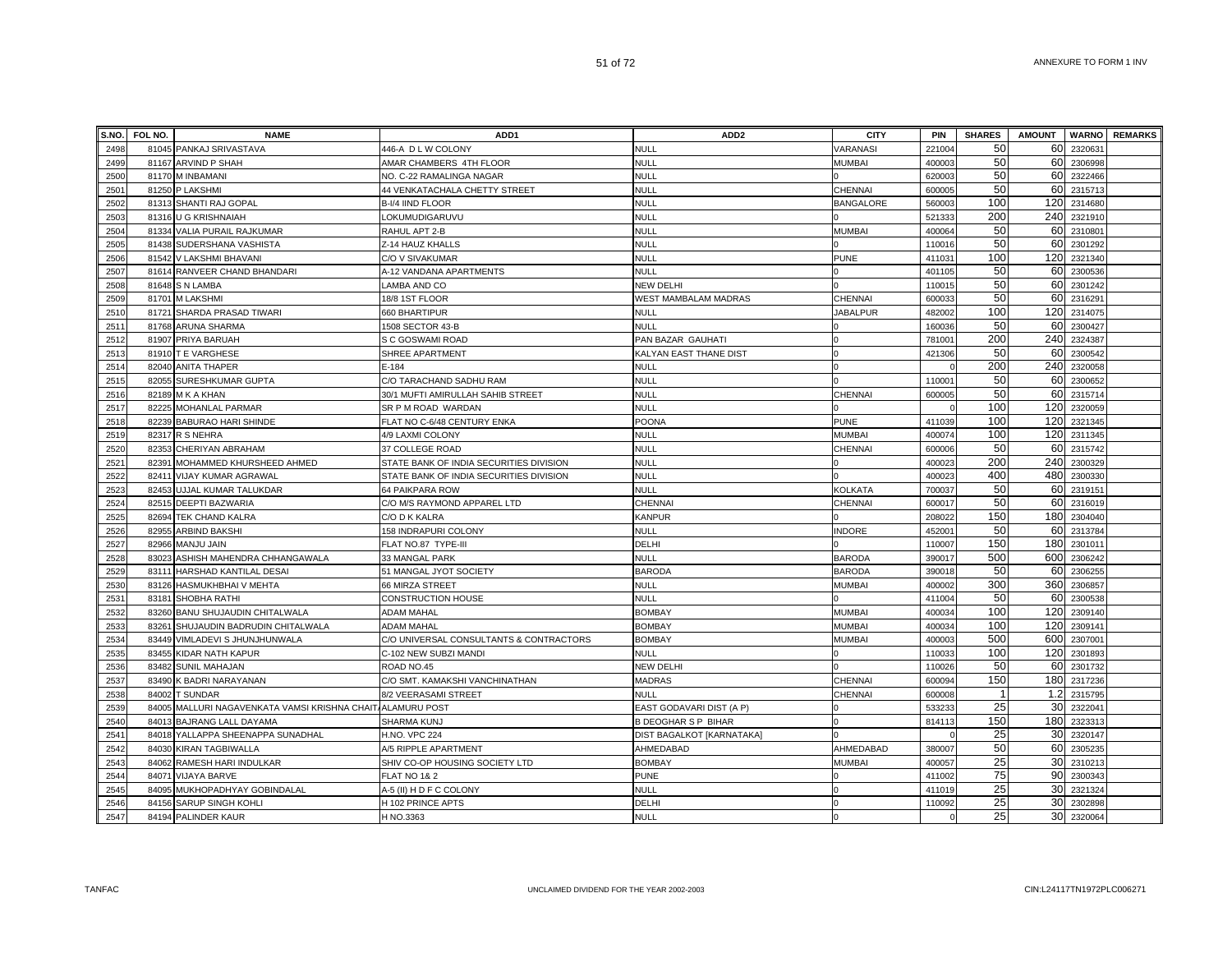| S.NO. | FOL NO. | <b>NAME</b>                            | ADD <sub>1</sub>                    | ADD <sub>2</sub>        | <b>CITY</b>       | <b>PIN</b>         | <b>SHARES</b> | <b>AMOUNT</b> |         | <b>WARNO</b> REMARKS |
|-------|---------|----------------------------------------|-------------------------------------|-------------------------|-------------------|--------------------|---------------|---------------|---------|----------------------|
| 2548  | 84202   | <b>RAMESH LOHIA</b>                    | LOHIA INVESTMENTS                   | SAHARANPUR              |                   | 24700              |               | 1.2           | 2323509 |                      |
| 2549  | 84208   | ARCHANA AGRAWAL                        | C/O M/S AAMCHAL                     | <b>BIHAR</b>            | <b>PATNA</b>      | 800004             | 25            | 30            | 2319743 |                      |
| 2550  | 84209   | AJOY KUMAR ROY                         | 17-A RAVINDRAPURI                   | <b>NULL</b>             |                   | 221005             | 50            | 60            | 2304098 |                      |
| 2551  | 84214   | J SHANTHAKUMARI                        | 5 RAJAGOPAL NAICK STREET            | <b>NULL</b>             | CHENNAI           | 600002             | 5             | 61            | 2315534 |                      |
| 2552  | 84233   | ARUN AGARWAL                           | C/O HIND FINANCERS                  | <b>NULL</b>             | <b>KOLKATA</b>    | 700073             |               | 1.2           | 2319457 |                      |
| 2553  | 84287   | TRILOK CHAND                           | C/O 32 REGAL BUILDINGS              | NULL                    |                   | 11000 <sup>-</sup> | 100           | 120           | 2300407 |                      |
| 2554  | 84301   | SEEMA CHHABRIA                         | E-19 SECTOR-9                       | <b>NEW BOMBAY</b>       | <b>NEW BOMBAY</b> | 40061              | 50            | 60            | 2312573 |                      |
| 2555  | 84518   | SATISH KUMAR JAIN                      | C/O JAIN BROTHERS                   | DELHI                   | NEW DELHI         | 110006             | 600           | 720           | 2320408 |                      |
| 2556  | 84538   | SAKUNTALA                              | A-261 KIDWAI NAGAR                  | NULL                    |                   | 110023             | 150           | 180           | 230159  |                      |
| 2557  | 84590   | SBI CAPITAL MARKETS LTD-MF-3           | STATE BANK OF INDIA                 | <b>FORT BOMBAY</b>      |                   | 400023             | 250           | 300           | 2300379 |                      |
| 2558  | 84625   | HARENDRA V SHAH                        | 19/21 JANMA BHOOMI MARG             | <b>BOMBAY</b>           | <b>MUMBAI</b>     | 40000 <sup>-</sup> | 150           | 180           | 2306736 |                      |
| 2559  |         | 84639 M S RAGHAVAN                     | PLOT NO.5 KENNEDY STREET            | <b>NULL</b>             | CHENNAI           | 600045             | 50            | 60            | 2316710 |                      |
| 2560  | 84718   | SALMA KAGALWALA                        | 5TH FLOOR FIDA BUILDING             | <b>NULL</b>             | <b>MUMBAI</b>     | 400002             | 100           | 120           | 2306861 |                      |
| 2561  | 84808   | SUCHITA SHAM KULKARNI                  | 303-304 ASHOKA                      | <b>MUMBAI</b>           | <b>MUMBAI</b>     | 400097             | 100           | 120           | 2312201 |                      |
| 2562  | 84856   | P THULASIMANI                          | KONGU & CO                          | <b>NULL</b>             | CHENNAI           | 600002             | 100           | 120           | 2315535 |                      |
| 2563  |         | 84949 MAHESH KRISHNAN                  | 2ND FLOOR RAJABAHADUR MANSION NO.2  | <b>NULL</b>             | MUMBAI            | 400023             | 200           | 240           | 2308607 |                      |
| 2564  | 84987   | AGARWAL VINODKUMAR SANWARLAL           | 415-C VENKATESHWAR BUILDING         | <b>NULL</b>             |                   |                    | 50            | 60            | 2320067 |                      |
| 2565  |         | 85407 DILSHAD BEGUM                    | C-2 SEA BROOKE APARTMENTS           | <b>MADRAS</b>           | CHENNAI           | 60004              | 100           | 120           | 2316661 |                      |
| 2566  | 85425   | <b>GEETHA RAMESH PATIL</b>             | ABBOTT LABORATORIES INDIA LTD       | <b>BOMBAY</b>           | <b>MUMBAI</b>     | 40002              | 100           | 120           | 2308608 |                      |
| 2567  | 85447   | NITIN V SHAH                           | 36-A TAGORE PARK                    | <b>BOMBAY</b>           | <b>MUMBAI</b>     | 400064             | 50            | 60            | 2310805 |                      |
| 2568  | 85448   | NINA N SHAH                            | 36-A TAGORE PARK                    | <b>BOMBAY</b>           | <b>MUMBAI</b>     | 400064             | 50            | 60            | 2310806 |                      |
| 2569  | 8561    | MADANLAL D AGRAWAL                     | <b>AGRAWAL BUILDING</b>             | (M.S)                   |                   | 42400 <sup>-</sup> | 50            | 60            | 2300543 |                      |
| 2570  | 85887   | SARWAN SINGH RATHORE                   | H NO.4 RAM MANDIR                   | DIST. THANE (MARASHTRA) | THANE             | 42130 <sup>-</sup> | 200           | 240           | 2313508 |                      |
| 2571  | 85896   | <b>GOVIND PRASAD SHARMA</b>            | 87/14 N K BANERJEE STREET 3RD FLOOR | DIST HOOGHLY W B        |                   | 79300 <sup>-</sup> | 200           | 240           | 2323282 |                      |
| 2572  | 85927   | T J RAJESWARI                          | C/O SREE VIGNESHWAR FINANCIERS      | <b>MADRAS</b>           | CHENNAI           | 600034             | 50            | 60            | 2316518 |                      |
| 2573  |         | 86014 SAVAILAL GALALCHAND VORA         | 4 2ND FLOOR MANI BHUVAN             | <b>BOMBAY</b>           | <b>MUMBAI</b>     | 400086             | 50            | 60            | 2311825 |                      |
| 2574  |         | 86065 BALRAM KRISHAN SOOD              | <b>NEW MANDI</b>                    | <b>NULL</b>             |                   |                    | 50            | 60            | 2320102 |                      |
| 2575  |         | 86110 RAJESH MANSUKHLAL MODHA          | 3/51 SUNDER NAGAR                   | AHMEDABAD               | AHMEDABAD         | 38001              | 50            | 60            | 2305473 |                      |
| 2576  |         | 86111 BHANUMATI MANSUKHLAL MODHA       | 3/51 SUNDER NAGAR                   | AHMEDABAD               | AHMEDABAD         | 38001              | 50            | 60            | 2305474 |                      |
| 2577  | 86115   | <b>BEENABEN BUDHBHATTI</b>             | C/O BALADIA POST OFFICE             | <b>DIST KUTCH [GUJ]</b> |                   | 370427             | 50            | 60            | 2300449 |                      |
| 2578  | 86137   | CHANDRIKA BHUPENDRA SHAH (NRI)         | STATE BANK OF INDIA                 | <b>FORT BOMBAY</b>      |                   | 40002              | 500           | 600           | 230033  |                      |
| 2579  | 86228   | <b>DULARI</b>                          | 1128 GALI TELIYAN                   | <b>NULL</b>             |                   | 110006             | 50            | 60            | 2300908 |                      |
| 2580  | 86281   | <b>BINDIYA KHETMAL</b>                 | <b>B-5 BHAVNA BUILDING</b>          | <b>BOMBAY</b>           | <b>MUMBAI</b>     | 40002              | 50            | 60            | 2308701 |                      |
| 2581  | 86292   | BANWARI LAL CHHAWCHHARIA               | 1/A NAVDO MULLICK LANE              | <b>NULL</b>             | KOLKATA           | 700006             | 50            | 60            | 231835  |                      |
| 2582  | 86341   | HANS RAJ CHHABRA                       | E-67 SOUTH EXTENSION PART-I         | <b>NULL</b>             |                   | 110049             | 200           | 240           | 2302159 |                      |
| 2583  | 86350   | LALJI G VORA                           | C/O HEMRAJ LALJI & CO               | <b>NULL</b>             |                   | 62500 <sup>-</sup> | 250           | 300           | 2317500 |                      |
| 2584  | 86392   | MOHAMED RAFIQUE MOOSA AGBANI           | 39/7 MANISH NAGAR                   | <b>NULL</b>             | <b>MUMBAI</b>     | 400058             | 50            | 60            | 2310402 |                      |
| 2585  |         | 86406 UMA JANAKI N                     | <b>VASANTIKA</b>                    | <b>MADRAS</b>           | CHENNAI           | 600018             | 150           | 180           | 2316128 |                      |
| 2586  | 86406   | UMA JANAKI N                           | <b>VASANTIKA</b>                    | <b>MADRAS</b>           | CHENNAI           | 600018             | 100           | 120           | 2316129 |                      |
| 2587  |         | 86537 SHAILAJA A SHAH                  | C/O TRILOCHANA K DOSHI              | <b>BOMBAY</b>           | <b>MUMBAI</b>     | 400023             | 50            | 60            | 2308609 |                      |
| 2588  | 86583   | N MURALIDHARAN                         | M/S VIJAY AND CO                    | T NAGAR MADRAS          | CHENNAI           | 60001              | 50            | 60            | 2316020 |                      |
| 2589  | 86583   | N MURALIDHARAN                         | M/S VIJAY AND CO                    | T NAGAR MADRAS          | CHENNAI           | 600017             | 100           | 120           | 2316025 |                      |
| 2590  | 86692   | S RAMASWAMY                            | 7 CHITTARANJAN ROAD                 | <b>NULL</b>             |                   | 60001              | 350           | 420           | 2300503 |                      |
| 2591  | 86709   | <b>SUBARNA BHAR</b>                    | 62/A RASHBEHARI AVENUE              | <b>NULL</b>             | <b>KOLKATA</b>    | 700026             | 100           | 120           | 2319188 |                      |
| 2592  | 86744   | NAMITA PRAKASH                         | C/O SATYA PRAKASH                   | <b>GWALIOR</b>          |                   |                    | 50            | 60            | 2300402 |                      |
| 2593  | 86789   | PRAKASH PURUSHOTTAM PAI                | $F-265$                             | <b>NEW DELHI</b>        |                   | 11006              | 50            | 60            | 2302469 |                      |
| 2594  | 86843   | STOCK HOLDING CORPORATION OF INDIA LTD | 224 MITTAL COURT                    | <b>BOMBAY</b>           |                   | 40002              | 500           | 600           | 2300378 |                      |
| 2595  | 86892   | DINESH DWARKADAS JUTHANI               | 233 MANIAR GALI                     | <b>BOMBAY</b>           |                   | 400002             | 50            | 60            | 2300483 |                      |
| 2596  | 86920   | <b>M RAJESWARI</b>                     | NO.44 NELSON MANIKAM ROAD           | <b>NULL</b>             | <b>CHENNAI</b>    | 600029             | 150           | 180           | 2315675 |                      |
| 2597  |         | 86920 M RAJESWARI                      | NO.44 NELSON MANIKAM ROAD           | <b>NULL</b>             | CHENNAI           | 600029             | 150           | 180           | 2316398 |                      |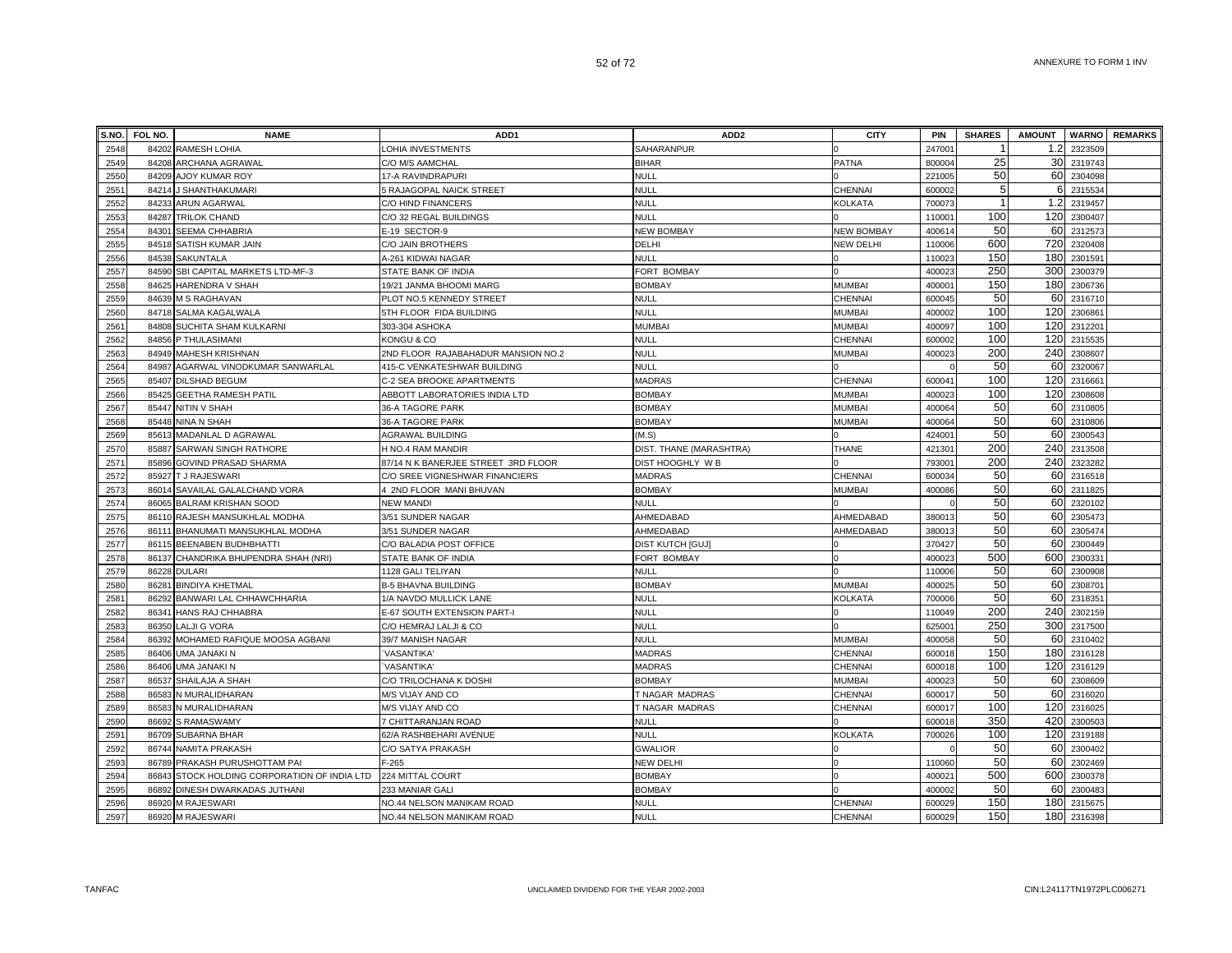| S.NO. | <b>FOL NO.</b> | <b>NAME</b>                       | ADD <sub>1</sub>                    | ADD <sub>2</sub>         | <b>CITY</b>        | <b>PIN</b>         | <b>SHARES</b> | <b>AMOUNT</b> |         | <b>WARNO</b> REMARKS |
|-------|----------------|-----------------------------------|-------------------------------------|--------------------------|--------------------|--------------------|---------------|---------------|---------|----------------------|
| 2598  | 86920          | M RAJESWARI                       | NO.44 NELSON MANIKAM ROAD           | <b>NULL</b>              |                    | 600029             | 50            | 60            | 2317490 |                      |
| 2599  | 86993          | PRIMROSE INVESTMENTS PVT LTD      | 17-A MADHUBAN APARTMENTS            | <b>NULL</b>              | <b>MUMBAI</b>      | 400018             | 100           | 120           | 2308129 |                      |
| 2600  | 87050          | K A K BHAT                        | SANSKRIT LECTURER                   | DK                       |                    | 576210             | 50            | 60            | 2300559 |                      |
| 2601  |                | 87073 CHATRUMAL THAKURDAS         | 206 `A' BLOCK                       | <b>MADRAS</b>            | <b>CHENNAI</b>     | 600105             | 100           | 120           | 2317297 |                      |
| 2602  |                | 87169 S V S RAMALINGAM            | 7 UNITED INDIA NAGAR                | <b>MADRAS</b>            | <b>CHENNAI</b>     | 600023             | 50            | 60            | 2316271 |                      |
| 2603  | 87183          | DINESHKUMAR GOPALDAS AHUJA        | PRITHVI APARTMENT                   | <b>BOMBAY</b>            |                    | 400026             | 200           | 240           | 2300506 |                      |
| 2604  |                | 87206 SANDEEP WADHWA              | J-393 NEW RAJINDER NAGAR            | NULL                     |                    | 110060             | 100           | 120           | 2302470 |                      |
| 2605  |                | 87248 STUTI KEJRIWAL              | C/O AMPOLES & VIALS MFG CO. PVT LTD | <b>BOMBAY</b>            | MUMBAI             | 400059             | 50            | 60            | 2310528 |                      |
| 2606  |                | 87284 AR PALANIAPPAN              | <b>35 B NEW TANK STREET</b>         | <b>NULL</b>              |                    | 600034             | 50            | 60            | 2300567 |                      |
| 2607  |                | 87285 PL SAKUNTHALA               | <b>35 B NEW TANK STREET</b>         | <b>NULL</b>              |                    | 600034             | 50            | 60            | 2300568 |                      |
| 2608  | 87285          | PL SAKUNTHALA                     | <b>35 B NEW TANK STREET</b>         | NULL                     |                    | 60003              | 50            | 60            | 2300569 |                      |
| 2609  | 87286          | P KAMALA                          | 35 B NEW TANK STREET                | <b>NULL</b>              | CHENNAI            | 600034             | 50            | 60            | 2316519 |                      |
| 2610  | 87298          | N GOPINATH                        | 9 JAI BALAJI NAGAR                  | <b>MADRAS</b>            | CHENNAI            | 600092             | 50            | 60            | 2317196 |                      |
| 2611  | 87299          | <b>G CHUDAMANI</b>                | 9 JAI BALAJI NAGAR                  | <b>MADRAS</b>            | CHENNAI            | 600092             | 50            | 60            | 2317197 |                      |
| 2612  | 87465          | PRASHANT S KHANDEPARKAR           | 7 KHAN TERRACE                      | <b>BOMBAY</b>            | <b>MUMBAI</b>      | 400014             | 50            | 60            | 2307910 |                      |
| 2613  |                | 87570 D KRISHNAMURTHY             | 53 52ND STREET                      | <b>TAMIL NADU</b>        |                    | 603102             | 500           | 600           | 2317349 |                      |
| 2614  | 87721          | PINNACLE TRADES & INVESTMENTS LTD | SRI R N MUKHERJEE HOUSE             | CALCUTTA                 | <b>KOLKATA</b>     | 70000 <sup>-</sup> | 50            | 60            | 2318167 |                      |
| 2615  |                | 87797 K R VAIDYANATHAN            | 466-C 8TH CROSS STREET              | <b>MADRAS</b>            |                    | 600038             | 50            | 60            | 2322316 |                      |
| 2616  | 87813          | R DINAKER                         | 235 'Y' BLOCK                       | <b>MADRAS</b>            | CHENNAI            | 600040             | 200           | 240           | 2316612 |                      |
| 2617  | 87862          | NEERAJ BATRA                      | C/O HARSHAD S MEHTA                 | <b>BOMBAY</b>            | <b>MUMBAI</b>      | 400018             | 1000          | 1200          | 2308130 |                      |
| 2618  | 87971          | SHASHI CHOPRA                     | COTTAGE 18                          | <b>NEW DELHI</b>         |                    |                    | 50            | 60            | 2300403 |                      |
| 2619  | 88081          | N VENKATESH                       | C/O SHIVA & CO                      | <b>MADRAS</b>            | <b>CHENNAI</b>     | 600006             | 50            | 60            | 2315743 |                      |
| 2620  | 88148          | ASHOKKUMAR K DAMANI               | 726 NEW STOCK EXCHANGE BUILDING     | <b>BOMBAY</b>            | <b>MUMBAI</b>      | 40002              | 50            | 60            | 2308610 |                      |
| 2621  | 88148          | ASHOKKUMAR K DAMANI               | 726 NEW STOCK EXCHANGE BUILDING     | <b>BOMBAY</b>            | <b>MUMBAI</b>      | 400023             | 50            | 60            | 2308617 |                      |
| 2622  | 88221          | S VENKATACHARI                    | D 10-B                              | <b>SALEM DISTRICT</b>    |                    | 636403             | 50            | 60            | 2317683 |                      |
| 2623  | 88222          | PL UMAYAL                         | <b>12 UPSTAIRS</b>                  | KOMARAPALAYAM            |                    | 638183             | 50            | 60            | 2322692 |                      |
| 2624  |                | 88239 RAJESH ANUBHAI SHAH         | 64 RAMANLAL JANI'S ROAD             | AHMEDABAD                | AHMEDABAD          | 38000              | 50            | 60            | 2304986 |                      |
| 2625  | 88336          | <b>AMIT GANDHI</b>                | 12 JEEVAN AKASH                     | <b>BOMBAY</b>            | <b>MUMBAI</b>      | 400036             | 50            | 60            | 2309212 |                      |
| 2626  |                | 88422 GIRA PRADIP SHAH            | I VASUPUJYA SOCIETY                 | AHMEDABAD                | AHMEDABAD          | 380007             | 50            | 60            | 2305239 |                      |
| 2627  | 88482          | VIJAY NARENDRAKUMAR DHARIA        | C/O NIKHIL N SHAH                   | <b>MUMBAI</b>            | <b>MUMBAI</b>      | 400068             | 150           | 180           | 2311076 |                      |
| 2628  | 88489          | MADHU SUDHAN KANODIA              | 719 HAZOORI CHAMBERS                | <b>SURAT</b>             |                    |                    | 1550          | 1860          | 2320104 |                      |
| 2629  | 88504          | <b>NDRA SRINIVASAN</b>            | C/O T V SRINIVASAN                  | <b>MADRAS</b>            | <b>CHENNAI</b>     | 600020             | 50            | 60            | 2316215 |                      |
| 2630  | 88536          | <b>SNRAO</b>                      | D 113 LOKDARSHAN                    | <b>BOMBAY</b>            |                    | 400059             | 50            | 60            | 2300520 |                      |
| 2631  | 88628          | MUKESH KANTILAL GANESHWALA        | 5/1201 HARIPURA                     | <b>SURAT</b>             | <b>SURAT</b>       | 395003             | 50            | 60            | 2306519 |                      |
| 2632  | 88651          | <b>MONA PATRAO</b>                | <b>REDSTONE FARM</b>                | DIST SATARA MAHARASHTRA  |                    | 412805             | 100           | 120           | 2300540 |                      |
| 2633  | 88795          | <b>MATRI PRASAD</b>               | C/O SRI AUROBINDO ASHRAM            | PONDICHERRY              | PONDICHERRY        | 605002             | 150           | 180           | 2324556 |                      |
| 2634  | 88817          | AJAY KHANDERAO VARTAK             | <b>B-17 TARUWELL SOCIETY</b>        | <b>BOMBAY</b>            |                    |                    | 50            | 60            | 2320105 |                      |
| 2635  | 88849          | JOLLEY MATHAI                     | C/O AFCO INDL & CHEM LTD            | <b>BOMBAY</b>            | <b>MUMBAI</b>      | 400013             | 100           | 120           | 2307860 |                      |
| 2636  | 88866          | N S SARATH                        | `LAKSHMI SUDHA'                     | KERALA                   |                    | 680562             | 100           | 120           | 2322818 |                      |
| 2637  |                | 89160 SRINIVASARAO DASIKA         | ARCHANA APTS APT NO 201             | SECUNDERABAD             |                    | 50036              | 50            | 60            | 2321754 |                      |
| 2638  | 89167          | R MANGAYARKKARASI                 | THE INVESTORS CLUB                  | <b>MADRAS</b>            | <b>CHENNAI</b>     | 600006             | 50            | 60            | 2315744 |                      |
| 2639  | 89466          | SONI KRISHNAN                     | A-6 SHIVDARASHAN CO-OP HSG SOCY     | ULHAS NAGAR              | <b>ULHAS NAGAR</b> | 421003             | 100           | 120           | 2313401 |                      |
| 2640  | 89499          | RAJESH DOSHI                      | C/O MUKESH S SHAH                   | <b>BOMBAY</b>            | <b>MUMBAI</b>      | 400054             | 50            | 60            | 2309903 |                      |
| 2641  | 89505          | SHAILAJA C JHIKRE                 | C/O SRI R D KICHAMBARE              | <b>PUNE</b>              | <b>PUNE</b>        | 411007             | 50            | 60            | 231297  |                      |
| 2642  | 89605          | SRAIL                             | 35 SECTOR 14                        | <b>GURGAON [HARYANA]</b> |                    | 12200 <sup>-</sup> | 50            | 60            | 2304124 |                      |
| 2643  | 89686          | RAJU SETHIA                       | C/O M/S GANESH JUTE CO              | CALCUTTA                 | <b>KOLKATA</b>     | 700007             | 50            | 60            | 2318513 |                      |
| 2644  | 89688          | <b>SUNDAR SETHIA</b>              | C/O M/S GANESH JUTE CO              | CALCUTTA                 | KOLKATA            | 700007             | 150           | 180           | 2318514 |                      |
| 2645  | 89766          | MEENA GUPTA                       | 202/2 NEW COLONY                    | <b>GWALIOR</b>           | <b>GWALIOR</b>     | 47400              | 50            | 60            | 2313952 |                      |
| 2646  | 89766          | <b>MEENA GUPTA</b>                | 202/2 NEW COLONY                    | <b>GWALIOR</b>           | <b>GWALIOR</b>     | 47400 <sup>-</sup> | 100           | 120           | 2314035 |                      |
| 2647  |                | 89922 BINA P VIRANI               | 52 DADYSETH AGIARY LANE             | <b>BOMBAY</b>            |                    | 400002             | 150           | 180           | 2300484 |                      |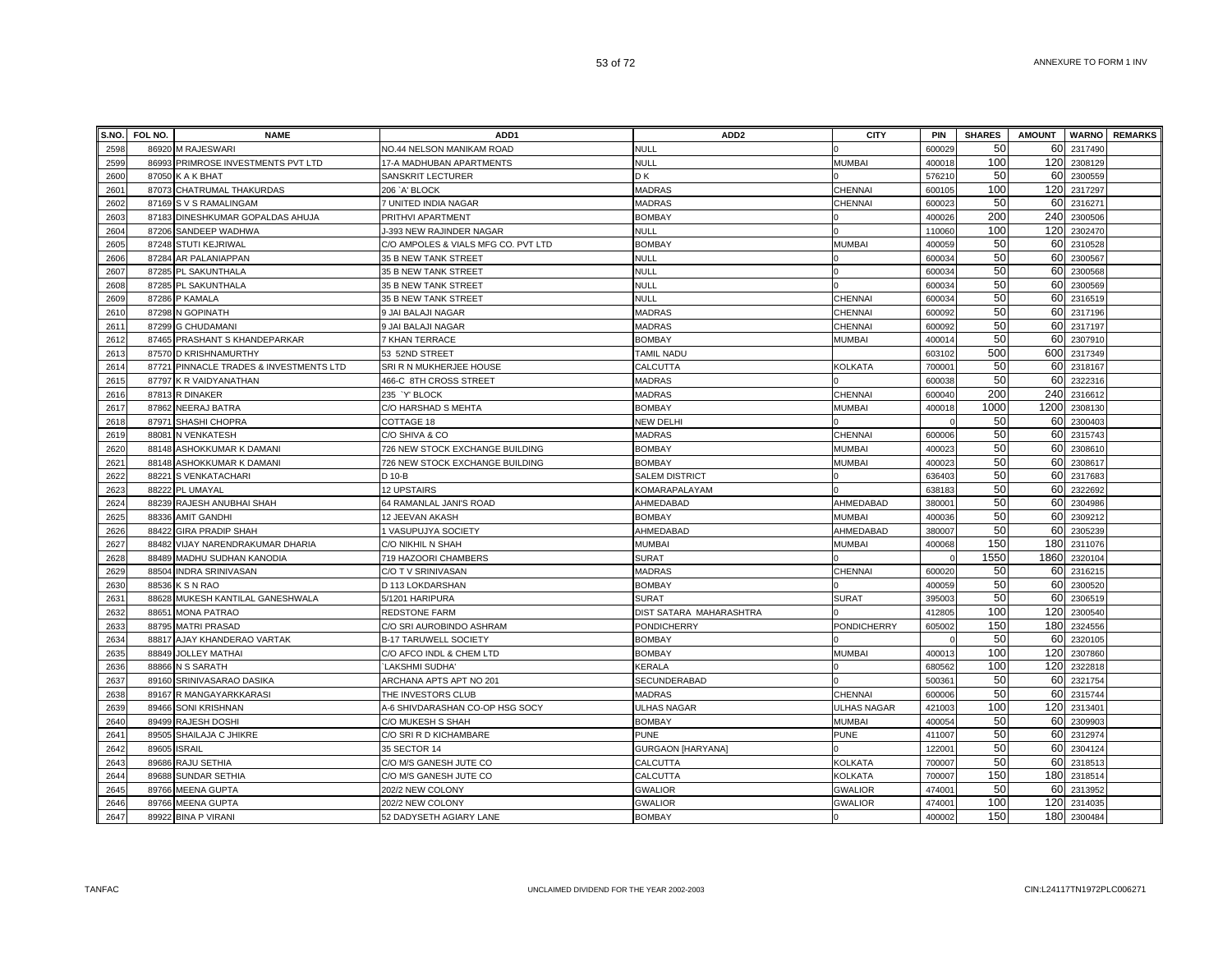| S.NO. | FOL NO. | <b>NAME</b>                  | ADD1                              | ADD <sub>2</sub>          | <b>CITY</b>      | PIN    | <b>SHARES</b> | <b>AMOUNT</b> |              | <b>WARNO</b> REMARKS |
|-------|---------|------------------------------|-----------------------------------|---------------------------|------------------|--------|---------------|---------------|--------------|----------------------|
| 2648  |         | 89997 C CHITRA               | NO.11 KRISHNAMURTHY STREET        | MADRAS                    |                  | 60003  | 50            | 60            | 2300565      |                      |
| 2649  |         | 89998 P R CHELLAPPA          | NO.11 KRISHNAMURTHY STREET        | MADRAS                    |                  | 600033 | 50            | 60            | 2300566      |                      |
| 2650  | 90081   | CHEPURTI RAJESHWARI          | 8-8-45/1 3RD LANE                 | (AP)                      |                  | 522001 | 50            | 60            | 2324484      |                      |
| 2651  | 90093   | MEHUL SUMATIBHAI SHAH        | 101 WALKESHWAR ROAD               | <b>BOMBAY</b>             |                  | 400006 | 200           | 240           | 2300487      |                      |
| 2652  | 90113   | <b>UMESH KUMAR GUPTA</b>     | 202/2 NEW COLONY                  | NULL                      | <b>GWALIOR</b>   | 474004 | 50            | 60            | 2314034      |                      |
| 2653  | 90128   | SHAMBHUBHAI D MAV            | HIRA MOTI NAGAR BLDG-A            | THANE                     | THANE            | 40060  | 100           | 120           | 2312544      |                      |
| 2654  | 90250   | R VIJAYALAKSHMI              | W/O P RAMADORAI                   | PALANI TALUK TAMILNADU    |                  | 62461  | 100           | 120           | 2314493      |                      |
| 2655  | 90449   | R M KRISHNAN                 | AB-43                             | <b>MADRAS</b>             | CHENNAI          | 60004  | 100           | 120           | 2316614      |                      |
| 2656  | 90460   | KAMAL BHATIA                 | 4-C/17                            | NEW DELHI                 |                  | 110060 | 650           | 780           | 2300420      |                      |
| 2657  | 90460   | KAMAL BHATIA                 | $4-C/17$                          | NEW DELHI                 |                  | 110060 | 2250          |               | 2700 2300421 |                      |
| 2658  | 90460   | KAMAL BHATIA                 | 4-C/17                            | NEW DELHI                 |                  | 110060 | 300           | 360           | 2300422      |                      |
| 2659  | 90477   | K N KRISHNAMOORTHY           | NO.1 10TH TRUST CROSS STREET      | <b>MADRAS</b>             | <b>CHENNAI</b>   | 600028 | 100           | 120           | 2316353      |                      |
| 2660  | 90532   | <b>B GAYATHRI</b>            | C/O M BALASUBRAMANIAM             | MADRAS                    | CHENNAI          | 600010 | 50            | 60            | 2315837      |                      |
| 2661  | 90545   | <b>GOVINDLAL M PARIKH</b>    | D-1 ARIHANT APARTMENTS            | MADRAS                    |                  | 600084 | 400           | 480           | 2300576      |                      |
| 2662  | 90584   | <b>DINESH MITTAL</b>         | 153 VRINDAVEN FLATS               | AHMEDABAD                 | AHMEDABAD        | 380007 | 50            | 60            | 2305241      |                      |
| 2663  |         | 90673 MUNIR N MUJAWAR        | <b>ANUPRAS</b>                    | NULL                      |                  | 413003 | 250           | 300           | 2324452      |                      |
| 2664  | 90686   | RAJENDRA PRASHAD GUPTA       | 2603 HAI BASTI                    | DELHI                     |                  | 110006 | 100           | 120           | 2300910      |                      |
| 2665  | 90692   | <b>BRIJNANDAN KAUR</b>       | 51-A ANAND NAGAR                  | <b>AMRITSAR</b>           |                  |        | 250           | 300           | 2320116      |                      |
| 2666  | 90693   | <b>MEHAR SINGH</b>           | 51-A ANAND NAGAR                  | <b>AMRITSAR</b>           |                  |        | 200           | 240           | 2320117      |                      |
| 2667  | 90705   | NANDKISHORE JAJU             | C/O RADHAKISAN MANTRI             | AMRAVATI                  |                  | 444601 | 100           | 120           | 2300545      |                      |
| 2668  | 90815   | SANJAY V SHAH                | 2/1 MALAD SHOPPING CENTRE         | <b>BOMBAY</b>             | <b>MUMBAI</b>    | 400064 | 100           | 120           | 2310814      |                      |
| 2669  | 90830   | RATNAKAR KANCHAN             | GURUVA KARKERA HOUSE              | MANGALORE                 |                  | 57500  | 200           | 240           | 2300558      |                      |
| 2670  | 90865   | <b>T KANAGASABAI</b>         | NO 1 KAMARAJAR ROAD               | KARUR                     | KARUR            | 63900  | 50            | 60            | 2317693      |                      |
| 2671  | 90938   | <b>SUKHDEV KAUR</b>          | 71 MODEL COLONY                   | <b>PUNJAB</b>             |                  | 14600  | 100           | 120           | 2303389      |                      |
| 2672  |         | 91044 R MALATHI              | BAJAJ FLATS BLCOK I 2 B           | <b>MADRAS</b>             | CHENNAI          | 600035 | 50            | 60            | 2316558      |                      |
| 2673  | 91134   | HITESH ARVINDKUMAR BHEDA     | MEHUL TRADING CO                  | <b>BOMBAY</b>             | <b>MUMBAI</b>    | 400009 | 200           | 240           | 2307750      |                      |
| 2674  |         | 91145 RAMESH K PHADKE        | <b>VIVEKANAND NAGAR</b>           | <b>DIST KHEDA GUJARAT</b> |                  | 38800  | 50            | 60            | 2305983      |                      |
| 2675  | 91191   | NANDKISHOR S BHATTAD         | 79 SARAVANA PERUMAL MUDALI STREET | <b>MADRAS</b>             | CHENNAI          | 60008  | 50            | 60            | 2317059      |                      |
| 2676  | 91287   | JYOTI R NAYAK (MINOR)        | 25/1 RACHANA APARTMENT            | <b>BOMBAY</b>             | <b>MUMBAI</b>    | 40007  | 100           | 120           | 2311269      |                      |
| 2677  | 9130'   | <b>M R PARVATHAM</b>         | <b>NO.5 FIRST STREET</b>          | <b>TUTICORIN</b>          | <b>TUTICORIN</b> | 62800  | 50            | 60            | 2324588      |                      |
| 2678  | 91317   | TRILOK CHANDRA JAIN          | <b>JAIN CLINIC</b>                | RAJASTHAN                 |                  | 32520  | 100           | 120           | 2300445      |                      |
| 2679  | 91375   | JANAK RAJ                    | 122/23 SHANKER NAGAR              | DELHI                     |                  | 11005  | 100           | 120           | 2302199      |                      |
| 2680  | 91382   | RICHA GUPTA                  | 2065/38 NAIWALA KAROL BAGH        | NEW DELHI                 |                  | 11000  | 100           | 120           | 2300800      |                      |
| 2681  |         | 91382 RICHA GUPTA            | 2065/38 NAIWALA KAROL BAGH        | NEW DELHI                 | NEW DELHI.       | 11000  | 100           | 120           | 2323490      |                      |
| 2682  |         | 91455 M SETHURAMAN           | 103 UMA THEATRE BUILDINGS         | <b>SALEM</b>              |                  | 636005 | 100           | 120           | 2324622      |                      |
| 2683  |         | 91485 T KANNAN               | <b>TRUSTEEE</b>                   | KAPPALUR                  |                  | 626709 | 50            | 60            | 2322587      |                      |
| 2684  |         | 91495 N VISALATCHI           | <b>ALVA HOSPITAL</b>              | POLLACHI                  |                  | 642129 | 50            | 60            | 2322749      |                      |
| 2685  | 91532   | CHETAN KHIMJI VINCHHI        | 27 KING FISHER COURT              | U.S.A                     |                  |        | 200           | 240           | 2300291      |                      |
| 2686  | 91565   | AGARWAL VIJAY KUMAR          | SHREE GANPATI INVESTMENT          | <b>RANCHI</b>             | RANCHI           | 83400  | 50            | 60            | 2319823      |                      |
| 2687  | 91601   | SHEELA DEVI                  | <b>INVESTORS POINT</b>            | <b>RANCHI</b>             | <b>RANCHI</b>    | 83400  | 50            | 60            | 2319824      |                      |
| 2688  | 91630   | <b>GAUTAM M NAIK</b>         | 1/9 DIAGO FERNANDES               | <b>BOMBAY</b>             | <b>MUMBAI</b>    | 40007  | 50            | 60            | 2311201      |                      |
| 2689  | 91696   | V BAMINI                     | NO 16 FIRST MAIN ROAD             | CHENNAI                   | CHENNAI          | 60003  | 50            | 60            | 2316523      |                      |
| 2690  | 91697   | M S VAIDYNATHAN              | NO 16 I MAIN ROAD                 | MADRAS                    | CHENNAI          | 60003  | 50            | 60            | 2316524      |                      |
| 2691  | 91731   | <b>DEEPTI DEEPAK</b>         | P B NO.2326 KALBADEVI P.O.        | MUMBAI                    |                  | 40000  | 100           | 120           | 2300485      |                      |
| 2692  |         | 91762 JAYAM KRISHNAMOORTHY   | 1-51 B PERUMAL KOIL STREET        | MAYILADUTHURAI            |                  | 60900  | 50            | 60            | 2322427      |                      |
| 2693  | 91794   | <b>DILIPKUMAR J SAKHPARA</b> | C/O MEETA SANJAY SHAH             | AHMEDABAD                 | AHMEDABAD        | 38000  | 50            | 60            | 2304989      |                      |
| 2694  | 91811   | YASMIN MERCHANT              | 701 SHAAM APTS                    | <b>BOMBAY</b>             | <b>MUMBAI</b>    | 40006  | 50            | 60            | 2310593      |                      |
| 2695  | 91818   | <b>BHAGWATI SAHNI</b>        | D 5 RAJOURI GARDEN                | NEW DELHI                 |                  | 11002  | 100           | 120           | 2301763      |                      |
| 2696  | 91828   | KUMUD CHHOTALAL SHETH        | F/13 BHANGWADI                    | <b>BOMBAY</b>             | <b>MUMBAI</b>    | 40000  | 200           | 240           | 2306877      |                      |
| 2697  |         | 91864 UMAKANT S SHIMPI       | 33/1169 NIRMAL PRAGATI            | <b>BOMBAY</b>             | <b>MUMBAI</b>    | 40007  | 100           |               | 120 2311271  |                      |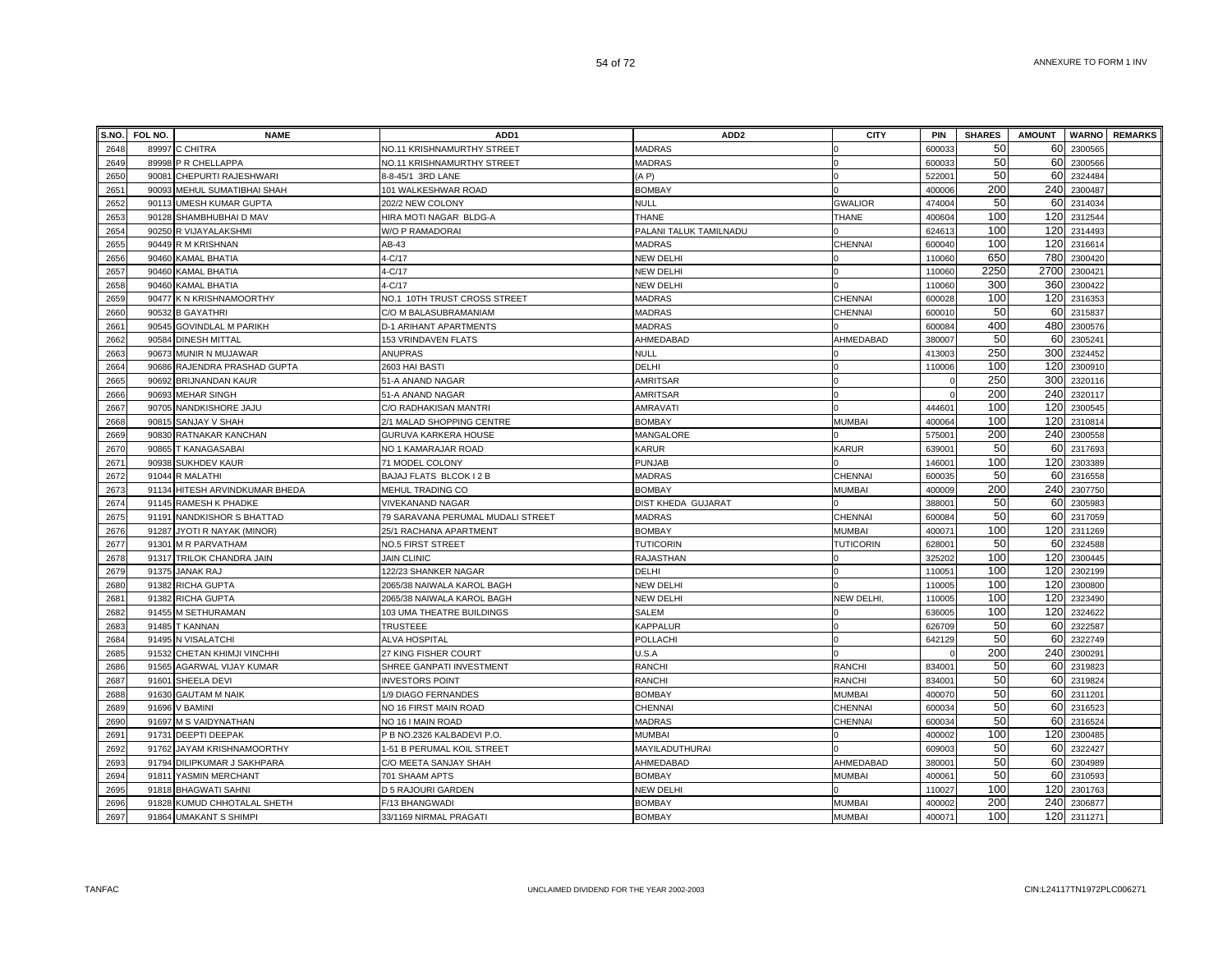| S.NO. | FOL NO. | <b>NAME</b>                         | ADD1                                | ADD <sub>2</sub>             | <b>CITY</b>       | <b>PIN</b>         | <b>SHARES</b> | <b>AMOUNT</b> |         | <b>WARNO</b> REMARKS |
|-------|---------|-------------------------------------|-------------------------------------|------------------------------|-------------------|--------------------|---------------|---------------|---------|----------------------|
| 2698  |         | 91913 SUBHASH JETHALAL DALAL        | URMI 10TH FLOOR                     | <b>BOMBAY</b>                |                   | 40002              | 50            | 60            | 2300504 |                      |
| 2699  |         | 91930 R P BHAT                      | 3 VISHWA SHANTI CO OP HSG SOCY      | THANE EAST MAHARASTRA        |                   |                    | 150           | 180           | 2320122 |                      |
| 2700  |         | 92004 S RAJARAM                     | B 1A/1A JANAKPURI                   | NEW DELHI                    |                   | 110058             | 100           | 120           | 2302410 |                      |
| 2701  |         | 92044 V R PARVATIKAR                | MOHAN AND CO                        | <b>BANGALORE</b>             | <b>BANGALORE</b>  | 560055             | 50            | 60            | 2315100 |                      |
| 2702  |         | 92045 DILIP R MEHTA                 | MOHAN AND CO                        | <b>BANGALORE</b>             | <b>BANGALORE</b>  | 560055             | 50            | 60            | 2315101 |                      |
| 2703  |         | 92091 ANANT PURUSHOTAM BHAT         | 3 VISHWA SHANTI CO-OP HSG SOCY      | THANE EAST                   |                   |                    | 50            | 60            | 2320124 |                      |
| 2704  |         | 92160 MADHULATA KHANDELWAL          | C/O PRAHLAD KHANDELWAL AND CO       | HYDERABAD                    | HYDERABAD         | 50000              | 50            | 60            | 2314163 |                      |
| 2705  | 92164   | <b>K KUNJAMMAL</b>                  | NO 6/179 MUGAPPAIR EAST             | <b>MADRAS</b>                | CHENNAI           | 60005              | 50            | 60            | 2316726 |                      |
| 2706  |         | 92171 T S LAKSHMI                   | <b>D-1 SRIJI APPARTMENTS</b>        | <b>MADRAS</b>                | CHENNAI           | 600004             | 50            | 60            | 2315665 |                      |
| 2707  |         | 92246 HARISH BHIMANI                | 28/B LAXMI ESTATE VERMA NAGAR       | <b>BOMBAY</b>                |                   |                    | 100           | 120           | 2300406 |                      |
| 2708  |         | 92270 WAMAN GANESH GODBOLE          | C/O VAISHALI V PATWARDHAN           | <b>BOMBAY</b>                | <b>MUMBAI</b>     | 400057             | 50            | 60            | 2310223 |                      |
| 2709  |         | 92274 RANJEET SINGH                 | C/O M P S GREWAL                    | LUDHIANA                     |                   | 14100              | 50            | 60            | 2300424 |                      |
| 2710  |         | 92462 MANMOHAN NEEMA                | 34/1 GRASIM STAFF QUARTERS          | <b>NULL</b>                  | <b>NAGDA</b>      | 45633              | 50            | 60            | 2313880 |                      |
| 2711  |         | 92466 S CHANDRASEKAR                | PLOT NO 6 SUBBIAH COLONY            | <b>MADURAI</b>               | <b>MADURAI</b>    | 625020             | 50            | 60            | 2317595 |                      |
| 2712  |         | 92495 SUNIT ARORA                   | 922 VIKAS KUNJ                      | <b>NEW DELHI</b>             |                   | 110018             | 100           | 120           | 2301440 |                      |
| 2713  |         | 92515 MANJULA N SARDA               | 18 USHA NAGAR EXTENTION             | <b>INDORE</b>                | <b>INDORE</b>     | 452009             | 100           | 120           | 2313851 |                      |
| 2714  | 92523   | SURESH KUMAR KANODIA                | C/O S B CORPORATION                 | HOWRAH                       | <b>HOWRAH</b>     | 711106             | 50            | 60            | 2319605 |                      |
| 2715  |         | 92562 P LEELA                       | 29 WAHAB STREET                     | <b>NULL</b>                  | CHENNAI           | 600094             | 50            | 60            | 2317237 |                      |
| 2716  |         | 92585 MANISH GOSWAMI                | JOHN WYETH I LTD                    | <b>BOMBAY</b>                | <b>MUMBAI</b>     | 400020             | 100           | 120           | 230835  |                      |
| 2717  |         | 92817 USHA DEVI SOMANI              | 26/B VIJAY COLONY 1ST FLOOR         | AHMEDABAD                    | AHMEDABAD         | 380013             | 500           | 600           | 2305479 |                      |
| 2718  |         | 92824 V EASWARANATH                 | SYNDICATE BANK                      | A <sub>P</sub>               |                   | 51581              | 25            | 30            | 2321837 |                      |
| 2719  |         | 92845 BANSHILAL A JAIN              | PARAS FABRICS                       | PALI MARWAR                  |                   | 30640 <sup>-</sup> | 50            | 60            | 2320803 |                      |
| 2720  |         | 92901 AJAY DWARKADAS GAJARIA        | 3 RUSHABH DEV                       | <b>GHATKOPAR EAST BOMBAY</b> |                   | 40007              | 150           | 180           | 2300523 |                      |
| 2721  |         | 92957 NORATMAL JAIN                 | C/O C PARSAN CHAND                  | <b>MADRAS</b>                | <b>CHENNAI</b>    | 600007             | 100           | 120           | 2315767 |                      |
| 2722  |         | 93017 JOOSAB MOOSA                  | 128 SOUTH MASI STREET               | <b>MADURAI</b>               |                   | 62500 <sup>-</sup> | 900           | 1080          | 2317502 |                      |
| 2723  |         | 93126 SUMIT DOKANIA                 | 13/B INDRA BISWAS ROAD              | CALCUTTA                     | <b>KOLKATA</b>    | 700037             | 50            | 60            | 2319153 |                      |
| 2724  |         | 93160 SHARADKUMAR H SHAH            | 34 JYOTIKA PARK SOCIETY             | AHMEDABAD                    | AHMEDABAD         | 380004             | 100           | 120           | 2305091 |                      |
| 2725  |         | 93163 KETAN DALAL                   | RS 5/12/7 N R C COLONY              | <b>DIST THANA</b>            | THANA             | 421102             | 50            | 60            | 2321423 |                      |
| 2726  |         | 93201 A SATYANARAYANA               | HOUSE 43 5TH CROSS                  | <b>BANGALORE</b>             | <b>BANGALORE</b>  | 560055             | 50            | 60            | 2315102 |                      |
| 2727  |         | 93249 VIMLESH GARG                  | PD 70 B LIG DDA FLATS               | DELHI                        |                   | 110034             | 100           | 120           | 2301943 |                      |
| 2728  | 93342   | ANDILAL SOHANLAL SHAH               | MANI BHUVAN BLOCK NO 307            | <b>NULL</b>                  |                   | 362265             | 100           | 120           | 2320920 |                      |
| 2729  | 93411   | <b>MANOJ BAFNA</b>                  | 82 NARAYAN MUDLY STREET             | <b>MADRAS</b>                | CHENNAI           | 600079             | 500           | 600           | 2316928 |                      |
| 2730  | 93431   | C VENKATARAMA REDDY                 | NO 5 (NEW NO.9) NEW STREET UPSTAIRS | CHENNAI                      | CHENNAI           | 60003              | 50            | 60            | 2316424 |                      |
| 2731  | 93438   | SHREERAM GHANGURDE                  | B 206 DEV DEVESHWAR SOCIETY         | <b>BOMBAY</b>                | <b>MUMBAI</b>     | 400069             | 50            | 60            | 2311130 |                      |
| 2732  |         | 93454 K P R PRASANNA                | NO 61 MITRANANDA                    | <b>BANGALORE</b>             | <b>BANGALORE</b>  | 560020             | 50            | 60            | 2314895 |                      |
| 2733  |         | 93469 MEENAL NARENDRA PADHYE        | <b>NULL</b>                         | TAMIL NADU                   | HOSUR             | 635109             | 50            | 60            | 2317672 |                      |
| 2734  |         | 93475 CHANDRA SEKHARARAO ANNAVARAPU | 2003                                | <b>NELLORE</b>               |                   | 524001             | 200           | 240           | 2321961 |                      |
| 2735  |         | 93564 B VISALAKSHI                  | <b>16 UJJINI STREET</b>             | <b>NULL</b>                  | CHENNAI           | 600023             | 100           | 120           | 2316272 |                      |
| 2736  | 93571   | SHRIVATSAN IYENGAR                  | BHARAT OVERSEAS BANK LTD            | <b>MADRAS</b>                | CHENNAI           | 600002             | 50            | 60            | 2315539 |                      |
| 2737  |         | 93577 KAMLESH                       | <b>TANK VIEW</b>                    | <b>NULL</b>                  | <b>KUMBAKONAM</b> | 612001             | 50            | 60            | 2317406 |                      |
| 2738  |         | 93611 K N S HUMAYUN                 | 22 ARUNACHALA STREET                | <b>MADRAS</b>                | CHENNAI           | 600002             | 50            | 60            | 2315540 |                      |
| 2739  |         | 93612 L M SALAHUDIN                 | 14/2 JAGANATHAPURAM IIND STREET     | <b>MADRAS</b>                | <b>CHENNAI</b>    | 60003              | 50            | 60            | 2316425 |                      |
| 2740  |         | 93686 PAWAN KUMAR HALAN             | 87 DHAN DEVI KHANNA ROAD            | CALCUTTA                     | <b>KOLKATA</b>    | 70001              | 300           | 360           | 2318639 |                      |
| 2741  |         | 93731 R VENKATESAN                  | PLOT NO 14                          | <b>MADRAS</b>                | CHENNAI           | 60008              | 50            | 60            | 2317121 |                      |
| 2742  |         | 93734 A GANESAN                     | 19 JUDGE JUMBULINGAM STREET         | <b>MADRAS</b>                | <b>CHENNAI</b>    | 60000              | 50            | 60            | 2315668 |                      |
| 2743  |         | 93779 V SUNDARAM                    | 19 SRINIVASAN STREET                | <b>MADRAS</b>                | CHENNAI           | 600028             | 150           | 180           | 2316360 |                      |
| 2744  |         | 93781 SHANTHINI ARTHUR              | 7 SUNDARESWARAR KOIL STREET         | <b>MADRAS</b>                | CHENNAI           | 600059             | 100           | 120           | 2316755 |                      |
| 2745  |         | 93849 V ALAGAPPAN                   | BANK OF MADURA LTD                  | <b>HOSUR</b>                 | <b>HOSUR</b>      | 635109             | 300           | 360           | 2317673 |                      |
| 2746  |         | 93892 GOPALAKRISHNA PILLAI          | FLAT NO 24 BELVEDERE                | WARDEN ROAD BOMBAY           | <b>MUMBA</b>      | 400026             | 100           | 120           | 2308830 |                      |
| 2747  |         | 93892 GOPALAKRISHNA PILLAI          | FLAT NO 24 BELVEDERE                | WARDEN ROAD BOMBAY           | <b>MUMBA</b>      | 400026             | 100           | 120           | 2308834 |                      |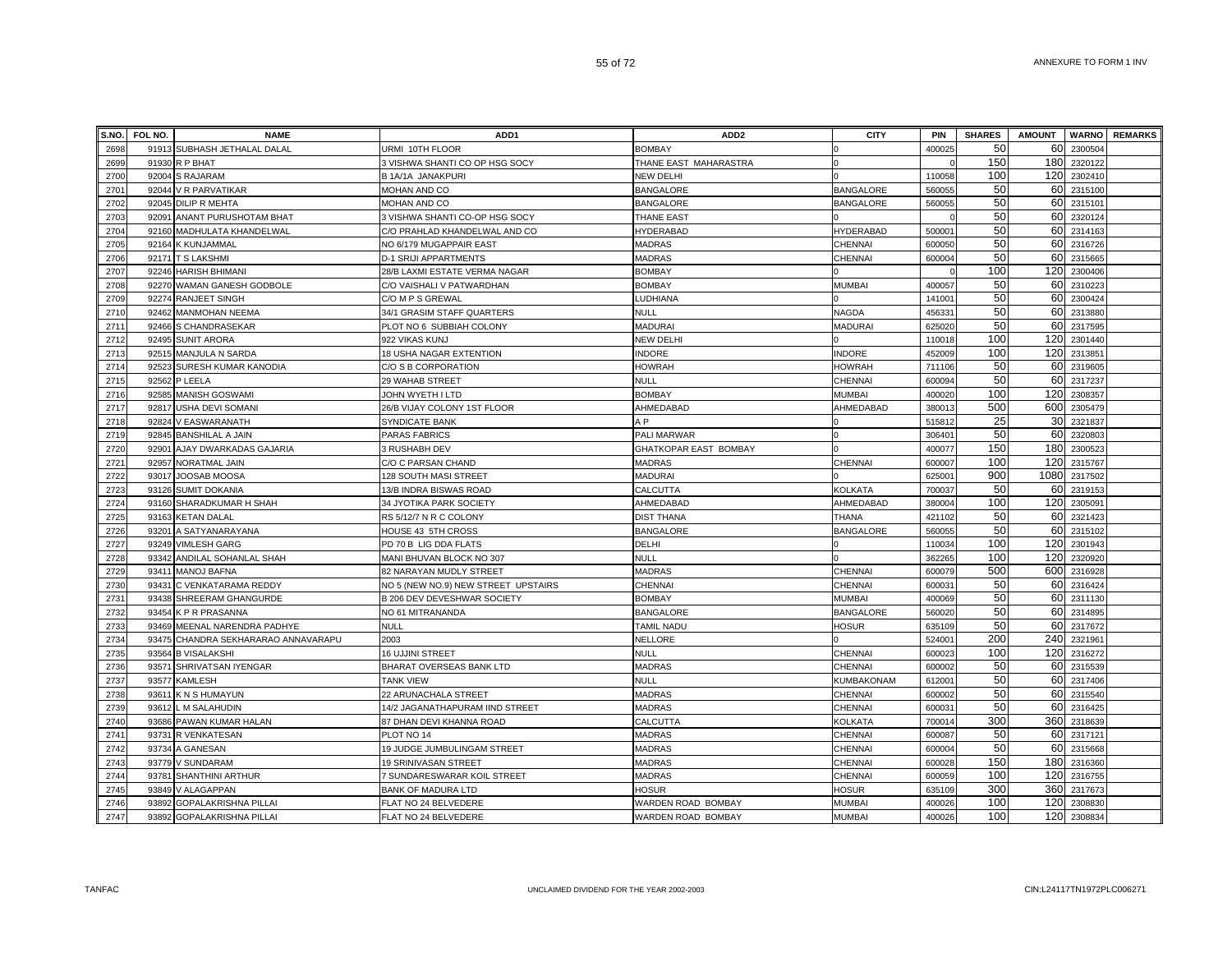| S.NO. | FOL NO. | <b>NAME</b>                                                             | ADD <sub>1</sub>                    | ADD <sub>2</sub>     | <b>CITY</b>      | <b>PIN</b> | <b>SHARES</b> | <b>AMOUNT</b> |         | <b>WARNO</b> REMARKS |
|-------|---------|-------------------------------------------------------------------------|-------------------------------------|----------------------|------------------|------------|---------------|---------------|---------|----------------------|
| 2748  |         | 93914 M K JAYALAKSHMI                                                   | NO 64 UPSTAIRS                      | <b>BANGALORE</b>     | <b>BANGALORE</b> | 56001      | 150           | 180           | 2314835 |                      |
| 2749  |         | 93914 M K JAYALAKSHMI                                                   | NO 64 UPSTAIRS                      | <b>BANGALORE</b>     | <b>BANGALORE</b> | 56001      | 50            | 60            | 2314836 |                      |
| 2750  |         | 93919 ATUL BABULAL VORA                                                 | 82/2 SHREYAS                        | <b>BOMBAY</b>        |                  | 400022     | 250           | 300           | 2300502 |                      |
| 2751  |         | 93966 N SIVAGAMI                                                        | 895 T H ROAD                        | <b>MADRAS</b>        | CHENNAI          | 600019     | 100           | 120           | 2316165 |                      |
| 2752  |         | 94044 PRAKASH N SADARANGANI                                             | MERCANTILE BANK CHAMBERS            | <b>BOMBAY</b>        | <b>MUMBAI</b>    | 400023     | 50            | 60            | 2308615 |                      |
| 2753  |         | 94045 MANJU P SADARANGANI                                               | MERCANTILE BANK CHAMBERS            | <b>BOMBAY</b>        | <b>MUMBAI</b>    | 400023     | 50            | 60            | 2308616 |                      |
| 2754  |         | 94103 ANANDA PADMANABA RAO                                              | C/O V KRISHNASWAMI                  | NEYVELI              | <b>NEYVEL</b>    | 607803     | 50            | 60            | 2317388 |                      |
| 2755  |         | 94115 R SELVARAJ                                                        | AA-152 IIIRD AVENUE                 | <b>MADRAS</b>        | CHENNAI          | 600040     | 50            | 60            | 2316619 |                      |
| 2756  | 94143   | RAKESHKUMAR PARASOTTAMDAS PATEL                                         | 13/14 RAJENDRA NAGAR                | NORTH GUJARAT        | N.GUJ            | 384170     | 200           | 240           | 230588  |                      |
| 2757  | 94190   | <b>G KANNAN</b>                                                         | NO 38 A MAIN ROAD                   | CUDDALORE            | CUDDALORE        | 60700      | 100           | 120           | 2324146 |                      |
| 2758  | 94239   | G CHANDRASEKARAN                                                        | 4 SUBRAMANIAN STREET                | <b>MADRAS</b>        | CHENNAI          | 60003      | 50            | 60            | 2316466 |                      |
| 2759  | 94291   | AYESHA RUMAISA                                                          | NO 1 8TH STREET                     | <b>NULL</b>          | CHENNAI          | 600086     | 500           | 600           | 2317095 |                      |
| 2760  |         | 94307 R RAMANUJAM                                                       | PLOT 1173 18TH CENTRAL CROSS STREET | <b>NULL</b>          | <b>CHENNAI</b>   | 600039     | 200           | 240           | 2316567 |                      |
| 2761  |         | 94349 S GANESAN                                                         | C-711 REVIERDALE APARTMENTS         | <b>MADRAS</b>        |                  | 600085     | 100           | 120           | 2324640 |                      |
| 2762  | 94427   | <b>G RAJESWARI</b>                                                      | 18 ANNAI MOOHAMBIGAI NAGAR          | CUDDALORE            | <b>CUDDALORE</b> | 607002     | 100           | 120           | 2324185 |                      |
| 2763  |         | 94463 M P SWAMINATHAN                                                   | 10 A RESERVE BANK COLONY            | <b>MADRAS</b>        |                  | 600044     | 100           | 120           | 2300573 |                      |
| 2764  | 94468   | A BALASUBRAMANIAN                                                       | 43 BIG STREET                       | <b>MADRAS</b>        | CHENNAI          | 600005     | 200           | 240           | 2315718 |                      |
| 2765  |         | 94478 NEW MOON INVESTMENT AND FINANCE PVT LTDNEW MOON INV & FINANCE LTD |                                     | <b>NAMAKKAL DIST</b> |                  | 638183     | 300           | 360           | 2322693 |                      |
| 2766  | 94492   | V NATARAJAN                                                             | 79 3RD STREET                       | <b>MADRAS</b>        | CHENNAI          | 600028     | 100           | 120           | 2316363 |                      |
| 2767  | 94504   | AWTAR SINGH PARMAR                                                      | HM 114                              | LUDHIANA             | LUDHIANA         | 14101      | 50            | 60            | 2320454 |                      |
| 2768  |         | 94505 LATHA VEERAPPAN                                                   | THENUNGUDI NORTH                    | <b>TANJORE DIST</b>  |                  | 614804     | 50            | 60            | 2322463 |                      |
| 2769  | 94505   | LATHA VEERAPPAN                                                         | THENUNGUDI NORTH                    | <b>TANJORE DIST</b>  |                  | 614804     | 50            | 60            | 2324404 |                      |
| 2770  | 94577   | V VENKATARAMAN                                                          | 49/G AMBICA APTS                    | <b>MADRAS</b>        | <b>CHENNAI</b>   | 60007      | 100           | 120           | 2316836 |                      |
| 2771  | 94587   | S RAVI                                                                  | <b>CANARA BANK</b>                  | <b>BANGALORE</b>     | <b>BANGALORE</b> | 560002     | 50            | 60            | 2314660 |                      |
| 2772  |         | 94638 TRISHLA VAISHNAV                                                  | 603 RAJENDRA APTS                   | <b>MADRAS</b>        | <b>CHENNAI</b>   | 60001      | 100           | 120           | 2315839 |                      |
| 2773  |         | 94762 P A LINGA NADAR                                                   | THANGAVEL INDUSTRIES                | <b>MADURAI</b>       | <b>MADURAI</b>   | 625009     | 100           | 120           | 2317555 |                      |
| 2774  |         | 94773 RAMESH K SHAH                                                     | 33 3RD FLOOR                        | <b>BOMBAY</b>        | <b>MUMBAI</b>    | 400028     | 250           | 300           | 2308962 |                      |
| 2775  |         | 94819 CHENNAREDDY SARATH BABU                                           | CHOWTA PALEM POST                   | <b>NULL</b>          |                  | 523109     | 100           | 120           | 2321943 |                      |
| 2776  |         | 94906 BAGHYAVANTI JAIN                                                  | NO 105                              | <b>MADRAS</b>        | <b>CHENNAI</b>   | 600079     | 50            | 60            | 2316934 |                      |
| 2777  |         | 94907 DINESHKUMAR D JAIN                                                | <b>NO 105</b>                       | <b>MADRAS</b>        | CHENNAI          | 600079     | 50            | 60            | 2316935 |                      |
| 2778  |         | 94939 MAHENDRA KUMAR                                                    | 51 STRAHANS ROAD                    | <b>MADRAS</b>        |                  | 60001      | 100           | 120           | 2301708 |                      |
| 2779  |         | 94939 MAHENDRA KUMAR                                                    | 51 STRAHANS ROAD                    | <b>MADRAS</b>        | CHENNAI          | 60001      | 100           | 120           | 2315877 |                      |
| 2780  |         | 94953 L BADURU ZAMAN                                                    | 63 KALAVI CHETTY STREET             | <b>MADRAS</b>        | CHENNAI          | 600002     | 50            | 60            | 2315542 |                      |
| 2781  |         | 94958 M V R S PRASAD                                                    | 8/6 THANIKACHALAM ROAD              | <b>MADRAS</b>        | <b>CHENNAI</b>   | 60001      | 50            | 60            | 2316040 |                      |
| 2782  |         | 94964 S RATHINAM                                                        | 8/1 TEACHERS COLONY                 | <b>MADRAS</b>        | <b>CHENNAI</b>   | 60001      | 100           | 120           | 2315919 |                      |
| 2783  |         | 95004 G MANAKCHAND BOTHRA                                               | 86 GANTZ ROAD                       | <b>MADRAS</b>        | <b>CHENNAI</b>   | 600012     | 100           | 120           | 2315868 |                      |
| 2784  |         | 95007 NABILA AVAIS                                                      | 129 GREAMS ROAD                     | <b>MADRAS</b>        | <b>CHENNAI</b>   | 600006     | 200           | 240           | 2315747 |                      |
| 2785  |         | 95046 MAYA MAKHARIA                                                     | 22 SAMIR                            | <b>BOMBAY</b>        |                  | 400056     | 500           | 600           | 2300516 |                      |
| 2786  |         | 95048 FARZANA RAFIQUE                                                   | C/O SHREE INVESTMENTS               | AMRAVATHI (MAHA)     |                  | 444605     | 200           | 240           | 2313750 |                      |
| 2787  |         | 95070 K RAJARAJESWARI                                                   | D 50                                | <b>MADURAI</b>       | <b>MADURAI</b>   | 625003     | 100           | 120           | 2317543 |                      |
| 2788  | 95072   | <b>SP UMAYAL</b>                                                        | 215 ARIZHAR ANNA NAGAR              | <b>MADURAI</b>       | MADURAI          | 625020     | 100           | 120           | 2317597 |                      |
| 2789  |         | 95155 P J JANARDANAN                                                    | 61                                  | <b>MADRAS</b>        | CHENNAI          | 60001      | 100           | 120           | 2316043 |                      |
| 2790  |         | 95174 BABITA JAIN                                                       | NO 17 S N S PLAZA                   | <b>NULL</b>          | <b>BANGALORE</b> | 56000      | 100           | 120           | 2314635 |                      |
| 2791  |         | 95178 R C K GUPTA                                                       | 13 GEE GEE CASTLE                   | <b>MADRAS</b>        | CHENNAI          | 600086     | 250           | 300           | 2317096 |                      |
| 2792  |         | 95203 R BAVATHARANI                                                     | A/3 LLOYDS COLONY                   | <b>MADRAS</b>        | CHENNAI          | 60001      | 50            | 60            | 2315920 |                      |
| 2793  |         | 95218 T R NAGARAJAN                                                     | 19                                  | <b>MADRAS</b>        | <b>CHENNAI</b>   | 600028     | 100           | 120           | 2316364 |                      |
| 2794  |         | 95228 M ABDUL SATHAR                                                    | C/O PONDS INDIA LTD                 | <b>PONDY</b>         |                  | 605110     | 50            | 60            | 2322388 |                      |
| 2795  | 95257   | YELURI CHINA SUBBARAO                                                   | KOMALA MEDICALS                     | NARASARAOPET         |                  | 52260      | 50            | 60            | 2314593 |                      |
| 2796  | 95285   | SAROJ GORAWARA                                                          | $E-1$                               | NEWDELHI             |                  | 110008     | 100           | 120           | 2301090 |                      |
| 2797  |         | 95286 INDUMATHI CHANDAK                                                 | <b>5 KOHINOOR SOCIETY</b>           | <b>SURAT</b>         | <b>SURAT</b>     | 395006     | 50            | 60            | 2321180 |                      |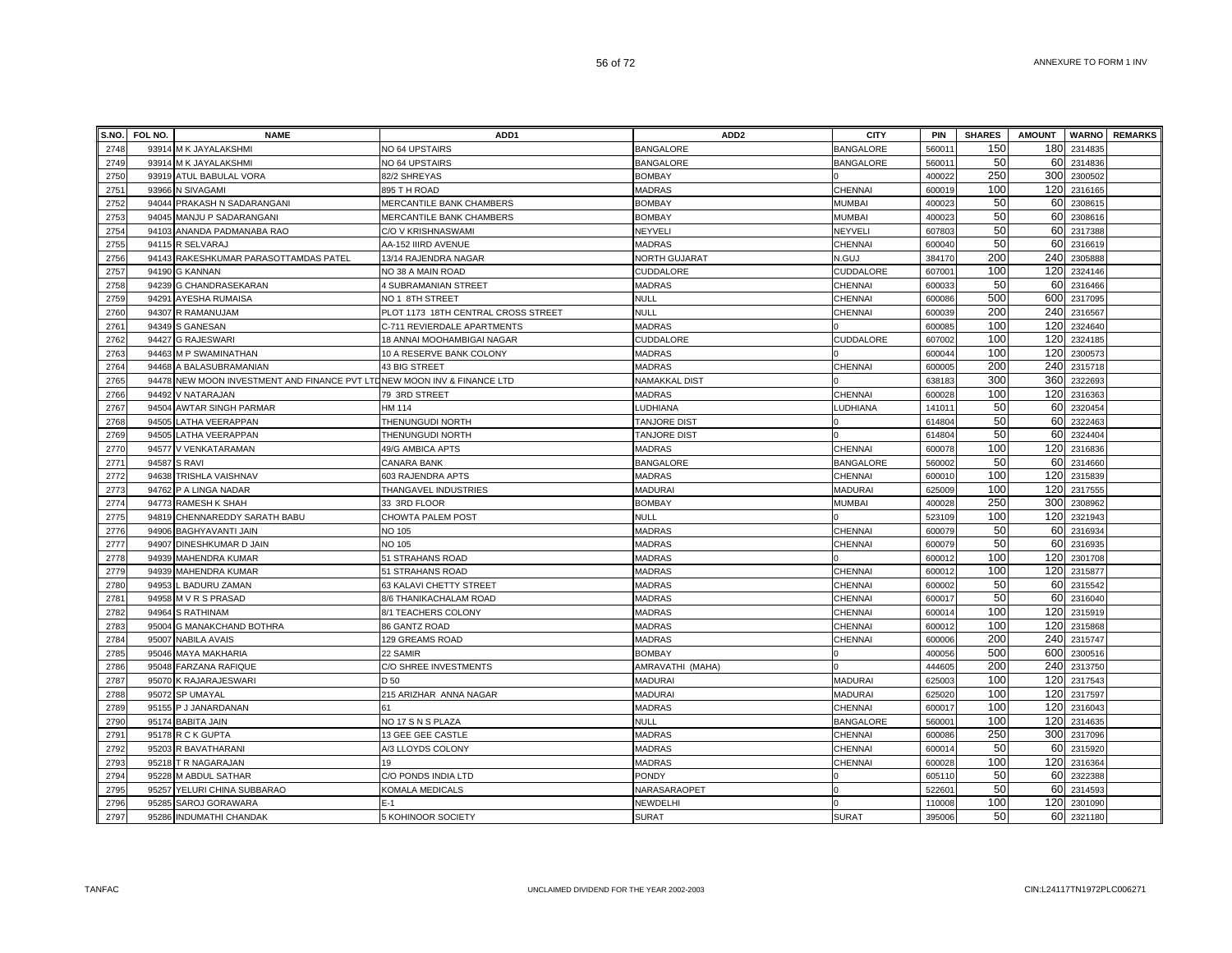| S.NO. | FOL NO. | <b>NAME</b>                      | ADD <sub>1</sub>                 | ADD <sub>2</sub>       | <b>CITY</b>        | <b>PIN</b> | <b>SHARES</b> | <b>AMOUNT</b>   |             | <b>WARNO</b> REMARKS |
|-------|---------|----------------------------------|----------------------------------|------------------------|--------------------|------------|---------------|-----------------|-------------|----------------------|
| 2798  |         | 95287 GANESH LAL CHANDAK         | 5 KOHINOOR SOCIETY               | <b>SURAT</b>           | <b>SURAT</b>       | 395006     | 50            | 60              | 2321181     |                      |
| 2799  | 95325   | <b>USHA MEHRA</b>                | 77-B DAYANAND NAGAR              | <b>NULL</b>            |                    | 143001     | 50            | 60              | 2303289     |                      |
| 2800  |         | 95357 M K SRINIVASAN             | NO 26 47TH STREET                | <b>NULL</b>            | CHENNAI            | 600083     | 50            | 60              | 2317030     |                      |
| 2801  |         | 95386 R T BOOPATHY               | 37 B THALAYARI STREET            | THANJAVUR DISTRICT     |                    | 61460      | 100           |                 | 120 2322454 |                      |
| 2802  | 95391   | <b>HEENA HEMANT KAPADIA</b>      | <b>13 PAREKH STREET</b>          | <b>BOMBAY</b>          | MUMBAI             | 40000      | 100           | 120             | 2307185     |                      |
| 2803  | 95449   | P N RAJAGOPAL                    | 18 2ND TEMPLE STREET             | <b>BANGALORE</b>       | <b>BANGALORE</b>   | 56000      | 100           | 120             | 2314696     |                      |
| 2804  | 95488   | <b>ROHIT NARANG</b>              | <b>B 10 A GANGOTRI ENCLAVE</b>   | <b>NEW DELHI</b>       |                    | 110019     | 50            | 60              | 2301524     |                      |
| 2805  | 95497   | PARAMJEET KAUR                   | 5/C GRANT STREET                 | CALCUTTA               | <b>KOLKATA</b>     | 70001      | 300           | 360             | 2318622     |                      |
| 2806  | 95508   | SRINATH RAMANUJAN                | HOUSE NO 5                       | <b>MADRAS</b>          | CHENNAI            | 600050     | 100           | 120             | 2316727     |                      |
| 2807  | 95544   | VANDANA DESHRAJ MANSOCH          | CHAPRU NAGAR                     | NAGPUR                 |                    |            | 50            | 60              | 2320130     |                      |
| 2808  | 95576   | <b>V RAVINDER</b>                | C/O A V THOMAS AND CO LTD        | <b>MADRAS</b>          | <b>CHENNAI</b>     | 600008     | 50            | 60              | 2315796     |                      |
| 2809  |         | 95646 ASHOK KUMAR WALIA          | A 102 YOJAMA VIHAR               | <b>DELHI</b>           |                    | 11009      | 50            | 60              | 2302903     |                      |
| 2810  |         | 95717 PUSHPA SINGHANIA           | C/O TUNNULAL                     | <b>NULL</b>            |                    | 700017     | 50            | 60              | 2300589     |                      |
| 2811  | 95735   | R PREMANAYAGAM                   | FLAT NO 4 FIRST FLOOR            | <b>MADRAS</b>          | CHENNAI            | 600018     | 100           | 120             | 2316142     |                      |
| 2812  | 95739   | <b>G CHANDRA SEKARAN</b>         | 5 A KUMARAPPA MAISTRY STREET     | <b>MADRAS</b>          | CHENNAI            | 60000      | 100           | 120             | 2315486     |                      |
| 2813  | 95754   | POONAM CHAND JAIN                | C/O SIPAIN AND SIPANI            | R NO 12 CALCUTTA       | KOLKATA            | 700073     | 75            | 90 <sub>l</sub> | 2319458     |                      |
| 2814  | 95793   | Y ARLAGADDAPARVATHI              | W/O Y RAMBABU                    | <b>/ISAKHAPATNAM</b>   |                    | 53102      | 50            | 60              | 2300556     |                      |
| 2815  | 95893   | SUBRAMANIAN SRIKANTH             | 13 III MAIN ROAD                 | MADRAS                 | CHENNAI            | 60006      | 100           | 120             | 2316778     |                      |
| 2816  | 9591    | AJOY SINGH BANTHIA               | U 7 A GREEN PARK                 | <b>NULL</b>            |                    | 11001      | 100           | 120             | 2300415     |                      |
| 2817  | 95925   | M V SELVARAJ                     | 41 BAZAAR STREET                 | TAMIL NADU             |                    | 606106     | 50            | 60              | 2322396     |                      |
| 2818  | 95926   | S PANNEER SELVAM                 | 43 BAZAAR STREET                 | <b>TAMILNADU</b>       |                    | 606106     | 100           | 120             | 2322397     |                      |
| 2819  | 95956   | SIDHARTH MEHTA                   | F 39 HYDERABAD ESTATE            | <b>BOMBAY</b>          | <b>MUMBAI</b>      | 400036     | 50            | 60              | 2309217     |                      |
| 2820  | 95956   | SIDHARTH MEHTA                   | F 39 HYDERABAD ESTATE            | <b>BOMBAY</b>          | <b>MUMBAI</b>      | 400036     | 50            | 60              | 2309219     |                      |
| 2821  | 95956   | SIDHARTH MEHTA                   | F 39 HYDERABAD ESTATE            | <b>BOMBAY</b>          | <b>MUMBAI</b>      | 400036     | 50            | 60              | 2309222     |                      |
| 2822  | 95956   | SIDHARTH MEHTA                   | F 39 HYDERABAD ESTATE            | <b>BOMBAY</b>          | <b>MUMBAI</b>      | 400036     | 50            | 60              | 2309224     |                      |
| 2823  | 95956   | <b>SIDHARTH MEHTA</b>            | F 39 HYDERABAD ESTATE            | <b>BOMBAY</b>          | <b>MUMBAI</b>      | 400036     | 50            | 60              | 2309225     |                      |
| 2824  | 95957   | PRERNA PARIKH                    | F 39 HYDERABAD ESTATE            | <b>BOMBAY</b>          | <b>MUMBAI</b>      | 400036     | 50            | 60              | 2309218     |                      |
| 2825  | 95957   | PRERNA PARIKH                    | F 39 HYDERABAD ESTATE            | <b>BOMBAY</b>          | <b>MUMBAI</b>      | 400036     | 50            | 60              | 2309221     |                      |
| 2826  | 95957   | PRERNA PARIKH                    | F 39 HYDERABAD ESTATE            | <b>BOMBAY</b>          | <b>MUMBAI</b>      | 400036     | 50            | 60              | 2309223     |                      |
| 2827  | 95957   | PRERNA PARIKH                    | F 39 HYDERABAD ESTATE            | <b>BOMBAY</b>          | <b>MUMBAI</b>      | 40003      | 50            | 60              | 2309226     |                      |
| 2828  | 95959   | <b>NEETA MEHTA</b>               | F 39 HYDERABAD ESTATE            | <b>BOMBAY</b>          | <b>MUMBAI</b>      | 40003      | 50            | 60              | 2309220     |                      |
| 2829  | 95973   | <b>R BANUMATHI</b>               | W/O A R RAMACHANDRAN             | KARUR                  | <b>KARUR</b>       | 63900      | 100           | 120             | 2317706     |                      |
| 2830  | 95987   | SUBHASH CHANDRA GOSWAMI          | C 197 SECTOR C                   | <b>NULL</b>            |                    | 22600      | 50            | 60              | 2304161     |                      |
| 2831  | 96084   | S VENKATAPATHI RAO               | THE VYSYA BANK LTD               | GOVERNORPET VIJAYAWADA | VIJAYAWADA         | 52000      | 500           | 600             | 2314535     |                      |
| 2832  | 96109   | <b>G SIVANANDAN</b>              | 49/50 LAWRENCE ROAD              | CUDDALORE              | CUDDALORE          | 60700      | 200           | 240             | 2324189     |                      |
| 2833  | 96131   | V KALYANAKUMAR                   | PONDS (INDIA) LTD                | <b>PONDICHERRY</b>     | <b>PONDICHERRY</b> | 605010     | 50            | 60              | 2324569     |                      |
| 2834  |         | 96144 PRAVEENA CHANDRASEKAR      | FLAT NO. E-2 SYNDICATE RESIDENCY | CHENNAI                | CHENNAI            | 600017     | 50            | 60              | 2316073     |                      |
| 2835  | 96152   | <b>HEERALAL</b>                  | C/O KISHORE BROTHERS             | <b>MADRAS</b>          | CHENNAI            | 600079     | 50            | 60              | 2316939     |                      |
| 2836  | 96153   | GOPAL                            | C/O KISHORE BROTHERS             | <b>MADRAS</b>          | CHENNAI            | 60007      | 50            | 60              | 2316940     |                      |
| 2837  | 96309   | KRISHNA NEMA                     | C/O MAN MOHAN NEEMA              | NAGDA                  | NAGDA              | 45633      | 50            | 60              | 2313881     |                      |
| 2838  | 96377   | SITA DEVI SINGHAL                | <b>DEEPAK ENTERPRISES</b>        | <b>MADRAS</b>          | CHENNAI            | 60000      | 50            |                 | 60 2315490  |                      |
| 2839  | 96408   | MANGALA EKNATH KALYANPUR         | C 307 NANDINI CO OP HSG SOCY     | <b>BOMBAY</b>          | <b>MUMBAI</b>      | 40005      | 100           | 120             | 2310414     |                      |
| 2840  | 9642'   | SURENDRA SINGH DUGAR             | 8 THANIKACHALAM ROAD             | MADRAS                 | CHENNAI            | 60001      | 30            | 36              | 2316048     |                      |
| 2841  | 96480   | DHANENDRA H BENANI               | C/O DILIP KUMAR N SHAH           | MANGALORE              |                    |            | 50            | 60              | 2320132     |                      |
| 2842  | 96501   | V PURUSHOTHAMAN                  | NO 139 13TH AVENUE               | <b>NULL</b>            |                    | 603102     | 50            | 60              | 2317351     |                      |
| 2843  | 96554   | PANKAJ JAYKISAN DALAL            | KOMAL TRADING CO                 | AHMEDABAD              | AHMEDABAD          | 38000      | 50            | 60              | 2305093     |                      |
| 2844  | 96610   | SANDEEP AGGARWAL                 | FOREST RANGE OFFICER             | <b>PUNJAB</b>          |                    | 14040      | 50            | 60              | 2320446     |                      |
| 2845  | 96612   | <b>GURDILAL CHAND</b>            | C/O D S KUMARIA                  | LUDHIANA               |                    | 14100      | 100           | 120             | 2303239     |                      |
| 2846  | 96616   | <b>HARISH CHAND JAIN</b>         | NO C 136                         | <b>DELHI</b>           |                    | 110065     | 50            | 60              | 2302592     |                      |
| 2847  |         | 96617 PARASMAL GHEVARCHAND ZABAK | AT MALKAPUR                      | <b>NULL</b>            |                    | 443101     | 200           |                 | 240 2300544 |                      |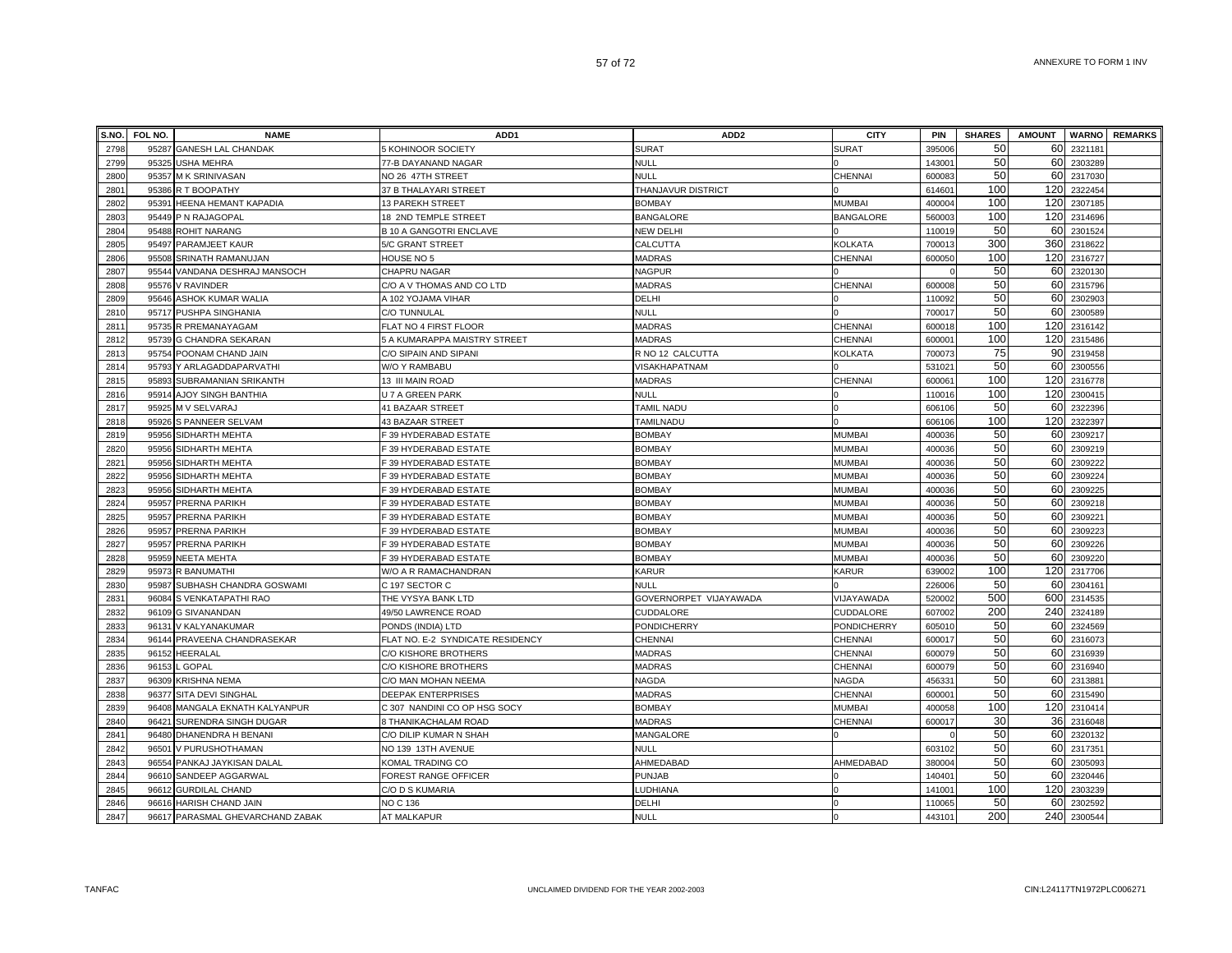| S.NO. | FOL NO. | <b>NAME</b>                                                | ADD <sub>1</sub>                       | ADD <sub>2</sub>          | <b>CITY</b>        | PIN    | <b>SHARES</b> | <b>AMOUNT</b> |             | <b>WARNO</b> REMARKS |
|-------|---------|------------------------------------------------------------|----------------------------------------|---------------------------|--------------------|--------|---------------|---------------|-------------|----------------------|
| 2848  | 96618   | KALPANA RAMESH MALANI                                      | AVANTE SHOP NO 12                      | <b>BOMBAY</b>             |                    | 400039 | 150           | 180           | 2300509     |                      |
| 2849  | 96723   | <b>R GANESH</b>                                            | TANFAC INDUSTRIES LIMITED              | CUDDALORE                 | CUDDALORE          | 607005 | 50            | 60            | 2323405     |                      |
| 2850  | 96728   | V S SRINIVASA GOPALAN                                      | TANFAC INDUSTRIES LIMITED              | CUDDALORE                 | <b>CUDDALORE</b>   | 607005 | 50            | 60            | 2323406     |                      |
| 2851  | 96733   | <b>V SRIDHAR</b>                                           | 19 THIRUMALAI SWAMY STREET             | COIMBATORE                |                    | 641030 | 50            | 60            | 2322726     |                      |
| 2852  |         | 96738 T MUTHUKUMARASAMY                                    | NO 30 SUBRAMANIA KOIL STREET           | NULL                      | <b>PONDICHERRY</b> | 60501  | 50            | 60            | 2324125     |                      |
| 2853  | 96861   | S ALAGANANDAM                                              | 42 NEW STREET                          | SOUTH ARCOT DISTRICT      |                    | 607105 | 50            | 60            | 2322410     |                      |
| 2854  | 96867   | <b>K S KANNAN</b>                                          | 1/43 RIVER SIDE STREET                 | SOUTH ARCOT DISTRICT      |                    | 60740  | 50            | 60            | 2322415     |                      |
| 2855  | 96875   | A VAIDYANATHAN                                             | TANFAC INDUSTRIES LIMITED              | CUDDALORE                 | CUDDALORE          | 60700  | 50            | 60            | 2323421     |                      |
| 2856  | 96907   | THE SWASTIK JANATA SAHAKARI BANK LTD                       | 502 KALBADEVI ROAD                     | <b>BOMBAY</b>             |                    | 40000  | 100           | 120           | 2300392     |                      |
| 2857  | 96910   | PRADEEP KUMAR MAHESHWARI                                   | B/6/12 MAHESH NAGAR                    | <b>BOMBAY</b>             | <b>MUMBAI</b>      | 40006  | 100           | 120           | 2310655     |                      |
| 2858  | 96968   | R HARIDOSS                                                 | NO 9 LOCK STREET                       | <b>MADRAS</b>             | CHENNAI            | 60008  | 50            | 60            | 2317075     |                      |
| 2859  | 96969   | GOMATHI RAJAMANICKAM                                       | HIG 5-C BHARATHIDASAN COLONY           | MADRAS                    | CHENNAI            | 60007  | 50            |               | 60 2316837  |                      |
| 2860  | 96990   | DAMODARLAL MOONDHARA                                       | MONDHARA BUILDINGS                     | NULL                      |                    | 331507 | 50            | 60            | 2320847     |                      |
| 2861  | 97014   | <b>BALRAJ NARANG</b>                                       | 12/2 EAST PATEL NAGAR                  | NEW DELHI                 |                    | 11000  | 50            | 60            | 2301091     |                      |
| 2862  | 97025   | ISMAIL NOORMOHAMED POONAWALLA                              | 198 KAMBEKAR STREET                    | <b>BOMBAY</b>             | <b>MUMBAI</b>      | 40000  | 100           | 120           | 2307013     |                      |
| 2863  | 97059   | RAMESHCHANDRA SAREEN                                       | <b>JAK RIF</b>                         | M P                       | <b>JABALPUR</b>    | 482001 | 50            | 60            | 2314063     |                      |
| 2864  | 97109   | SHRIVALLABH SHARDA                                         | A P RAYONS LTD                         | ANDHRA PRADESH            |                    | 506172 | 50            | 60            | 2321809     |                      |
| 2865  | 97134   | <b>VENKATESWARLU DASARI</b>                                | MANAGER (COSTING) FINANCE AND ACCOUNTS | ANDHRA PRADESH            |                    | 53300  | 100           | 120           | 2322038     |                      |
| 2866  | 97165   | RAJNIKANT CHIMANBHAI PATEL (NRI)                           | C/O BANK OF BARODA                     | FORT BOMBAY               |                    | 40002  | 200           | 240           | 2300332     |                      |
| 2867  | 97181   | <b>DINSH MITTAL</b>                                        | 153 VRINDAVAN FLATS                    | AHMEDABAD                 | AHMEDABAD          | 380007 | 100           | 120           | 2305245     |                      |
| 2868  | 97194   | Y VISWESWARA RAO                                           | C-10 NABARD OFFICERS QUARTERS          | <b>MADRAS</b>             | CHENNAI            | 60001  | 50            | 60            | 2316054     |                      |
| 2869  | 9720'   | ANMOL KRISHAN SEKHRI                                       | 51 PUSHYA SRISHTI                      | NULL                      |                    | 40110  | 50            | 60            | 2321248     |                      |
| 2870  | 97210   | <b>RITA GUPTA</b>                                          | BANGLA NO.1111                         | LUCKNOW (U.P.)            |                    |        | 200           | 240           | 2320133     |                      |
| 2871  | 97221   | SHYLAJA DINESH                                             | NO.64 BEHIND ASHRAM                    | <b>MYSORE</b>             | <b>MYSORE</b>      | 57001  | 50            | 60            | 2324048     |                      |
| 2872  | 97284   | RAJAMANI NATARAJAN                                         | B/11 AKSHAYA                           | <b>BOMBAY</b>             | <b>MUMBAI</b>      | 400089 | 100           | 120           | 2311899     |                      |
| 2873  | 97287   | P RAVICHANDRAN                                             | 44 ARMENIAN STREET                     | <b>MADRAS</b>             | CHENNAI            | 60000  | 100           | 120           | 2315491     |                      |
| 2874  |         | 97296 N VENKATARAMAN                                       | MANAGER INDIAN BANK                    | NORTH ARCOT AMBEDKAR DIST |                    | 631051 | 50            | 60            | 2322635     |                      |
| 2875  | 97324   | <b>GEETA RAMKUMAR</b>                                      | DIVYA & CO                             | <b>MADRAS</b>             | CHENNAI            | 600017 | 150           | 180           | 2316055     |                      |
| 2876  | 97341   | PREMA UNNI                                                 | 2 D NO.17                              | <b>MADRAS</b>             | CHENNAI            | 600020 | 150           | 180           | 2316226     |                      |
| 2877  | 97434   | A K MISHRA                                                 | C/O M S SARVESWARAN                    | MADRAS                    | CHENNAI            | 60001  | 50            | 60            | 2315923     |                      |
| 2878  | 97446   | P M MISRIYA                                                | 29/940-A SHINE ROAD                    | ERNAKULAM                 |                    | 682019 | 50            | 60            | 2322845     |                      |
| 2879  | 97452   | <b>K S REGHUNATHAN</b>                                     | LAILALAYAM                             | <b>KERALA STATE</b>       |                    |        | 50            | 60            | 2320136     |                      |
| 2880  | 97472   | SARITA SATISH SHAH                                         | 495 A/1 SADAR BAZAR                    | <b>SATARA</b>             | <b>SATARA</b>      | 41500  | 50            | 60            | 2313347     |                      |
| 2881  | 97492   | SAHARA INDIA MUTUAL BENEFIT COMPANY LTD INVESTMENT SECTION |                                        | <b>NEW DELHI</b>          |                    | 11000  | 150           | 180           | 2300408     |                      |
| 2882  | 97497   | SURYAKANT KANJI GALA (NRI)                                 | C/O B M D                              | <b>NULL</b>               |                    |        | 200           | 240           | 2300294     |                      |
| 2883  | 97503   | E DEENADHAYALAN                                            | NO.1 SIVAN KOIL TANK STREET            | <b>MADRAS</b>             | CHENNAI            | 600049 | 50            | 60            | 2316722     |                      |
| 2884  | 97504   | N SUSHIL KUMAR                                             | NO.9 5TH STREET                        | <b>MADRAS</b>             | <b>CHENNAI</b>     | 60006  | 1150          | 1380          | 2316780     |                      |
| 2885  | 97509   | <b>NAZEER</b>                                              | 2 PTC OFFICERS COLONY                  | <b>MADRAS</b>             |                    | 602102 | 100           | 120           | 2322374     |                      |
| 2886  | 97512   | OM PRAKASH RUPRAMKA                                        | <b>BAHUBALI PATH</b>                   | <b>JAIPUR</b>             |                    | 302019 | 100           | 120           | 2304640     |                      |
| 2887  |         | 97538 KANHAIYA HARIDAS GUJAR                               | 760 RAVIWAR PETH                       | PUNE                      |                    | 411002 | 100           | 120           | 2300537     |                      |
| 2888  | 97559   | MANJUSHREE DHOOT                                           | <b>JAIJAIWANTI</b>                     | PUNE                      | PUNE               | 411030 | 100           | 120           | 2313141     |                      |
| 2889  | 97561   | J KANCHANA                                                 | 7 SANNATHI STREET                      | NULL                      |                    | 632602 | 100           | 120           | 2317665     |                      |
| 2890  | 97562   | J THIYAGARAJAN                                             | 7 SANNATHI STREET                      | <b>NULL</b>               |                    | 63260  | 200           |               | 240 2317650 |                      |
| 2891  | 97562   | J THIYAGARAJAN                                             | 7 SANNATHI STREET                      | <b>NULL</b>               |                    | 63260  | 100           | 120           | 2317666     |                      |
| 2892  | 97565   | M SANTHANAM                                                | SRI BALAJI PRINTERS                    | <b>TUTICORIN</b>          |                    | 62800  | 50            | 60            | 2324269     |                      |
| 2893  | 97565   | <b>M SANTHANAM</b>                                         | SRI BALAJI PRINTERS                    | <b>TUTICORIN</b>          |                    | 62800  | 100           | 120           | 2324270     |                      |
| 2894  | 97581   | PRAKASH G BAFNA                                            | 186 RANGAI GOWDER STREET               | COIMBATORE                | $\Omega$           | 64100  | 100           | 120           | 2300582     |                      |
| 2895  | 97582   | CHAMPALAL G BAFNA                                          | 186 RANGAI GOWDER STREET               | COIMBATORE                |                    | 64100  | 100           | 120           | 2300583     |                      |
| 2896  |         | 97588 KANAKPAT SINGH DUGAR                                 | 34/2-B BALLY GUNGE                     | <b>NULL</b>               | <b>KOLKATA</b>     | 700019 | 200           | 240           | 2318803     |                      |
| 2897  |         | 97612 BERZEEN PHIROZE IRANI                                | <b>GULSHAN</b>                         | <b>MADRAS</b>             | CHENNAI            | 600086 | 50            |               | 60 2317098  |                      |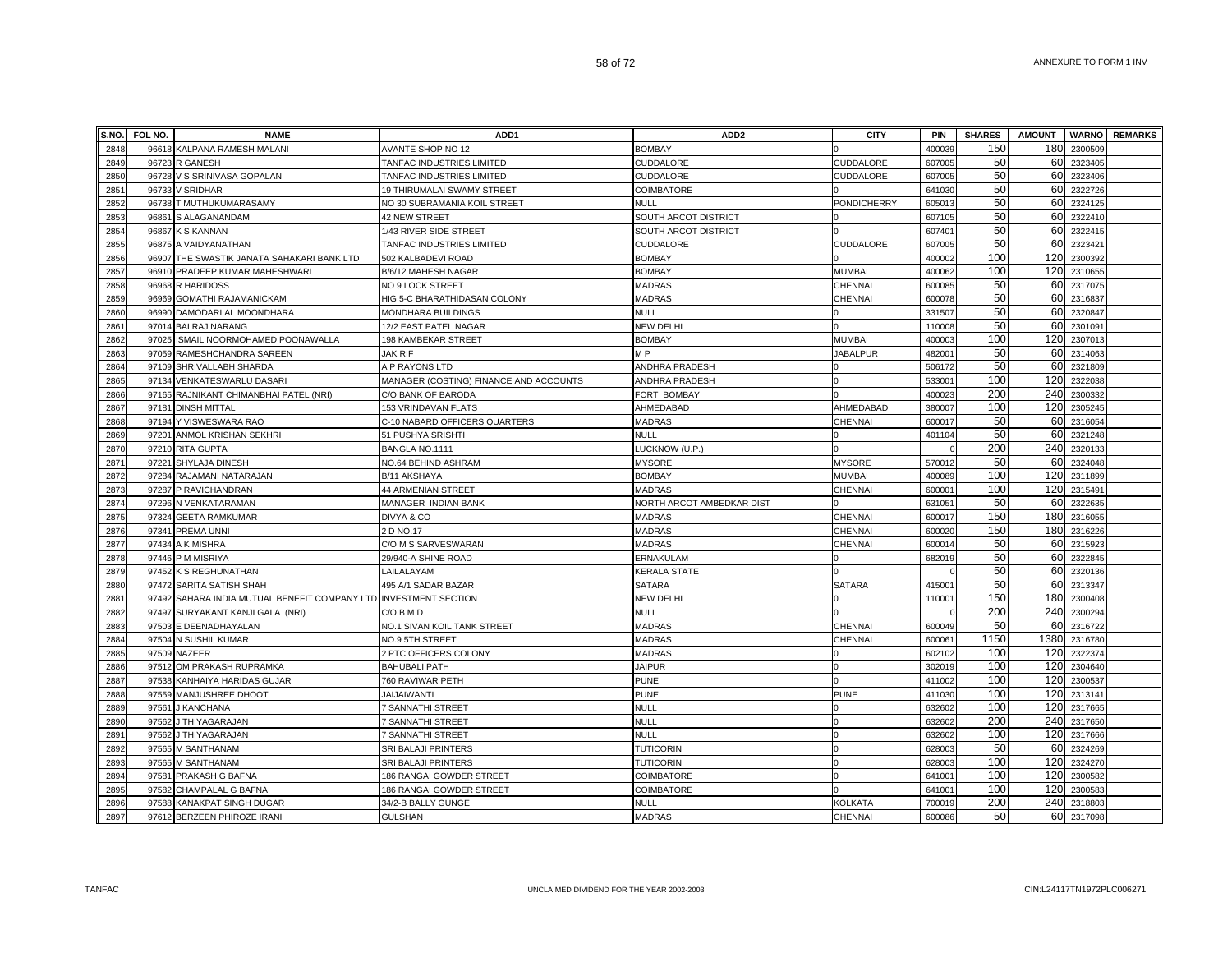| S.NO. | FOL NO. | <b>NAME</b>                                                                      | ADD <sub>1</sub>                    | ADD <sub>2</sub>           | <b>CITY</b>      | PIN                | <b>SHARES</b> | <b>AMOUNT</b> |         | <b>WARNO</b> REMARKS |
|-------|---------|----------------------------------------------------------------------------------|-------------------------------------|----------------------------|------------------|--------------------|---------------|---------------|---------|----------------------|
| 2898  |         | 97714 G RAJAMMAL                                                                 | 2 AKBARABAD I STREET                | <b>MADRAS</b>              | CHENNAI          | 600024             | 50            | 60            | 2316290 |                      |
| 2899  |         | 97759 CANARA BANK TRUSTEE CANBANK M.F.A/C CANIC/O CANBANK FINANCIAL SERVICES LTD |                                     | <b>BOMBAY</b>              |                  | 400016             | 650           | 780           | 2300376 |                      |
| 2900  |         | 97852 M JAYAKUMAR                                                                | 1176 4TH STREET                     | <b>MADRAS</b>              | CHENNAI          | 600040             | 50            | 60            | 2316628 |                      |
| 2901  |         | 97882 J SESHADRI                                                                 | HINDUSTAN LEVER LIMITED             | PONDICHERRY                |                  | 605102             | 50            | 60            | 2322385 |                      |
| 2902  |         | 97968 VIJAY BHATIA                                                               | KAVERI FINANCIAL CONSULTANTS        | M <sub>P</sub>             |                  | 491002             | 100           | 120           | 2321667 |                      |
| 2903  |         | 98033 HEMLATA SUBHASH MANE                                                       | SPANDAN                             | SATARA (M.S.)              | <b>SATARA</b>    | 41500 <sup>-</sup> | 50            | 60            | 2313348 |                      |
| 2904  |         | 98135 PRAMOD KUMAR MIHARIA                                                       | 22 RABINDRA SARANI                  | CALCUTTA                   | <b>KOLKATA</b>   | 700073             | 50            | 60            | 2319459 |                      |
| 2905  | 98141   | <b>KISHORE CHANDRAKAR</b>                                                        | C/O M D NAGARIA                     | DURG (M.P.                 | <b>DURG</b>      | 49100              | 100           | 120           | 2314104 |                      |
| 2906  |         | 98196 ARUN M KHANDELWAL                                                          | SHIV CHHAYA                         | <b>NULL</b>                |                  | 444602             | 100           | 120           | 2300546 |                      |
| 2907  |         | 98211 R I SUBRAMANIAN                                                            | NO 14 3RD CROSS STREET              | MADRAS                     | <b>CHENNAI</b>   | 600020             | 300           | 360           | 2316228 |                      |
| 2908  |         | 98277 SATISH PAWAR                                                               | CIVIL HOSPITAL CAMPUS               | <b>NULL</b>                |                  | 41350 <sup>-</sup> | 50            | 60            | 2300541 |                      |
| 2909  |         | 98326 A RUSTUM                                                                   | 29/940 A SHINE ROAD                 | <b>NULL</b>                |                  | 68201              | 50            | 60            | 2322846 |                      |
| 2910  |         | 98359 HARISH PRALADBHAI PATEL                                                    | 8 A NILAY APARTMENT                 | AHMEDABAD                  | AHMEDABAD        | 380013             | 50            | 60            | 2305482 |                      |
| 2911  |         | 98360 BHARTI HARISH PATEL                                                        | 8 A NILAY APARTMENT                 | AHMEDABAD                  | AHMEDABAD        | 38001              | 50            | 60            | 2305483 |                      |
| 2912  |         | 98390 P VR AL ALAGAPPAN                                                          | 73 ARCH ROAD                        | TAMIL NADU                 |                  | 623302             | 50            | 60            | 2317474 |                      |
| 2913  |         | 98435 SUNIL JHUNJHUNU WALA                                                       | 33 ELLAIAMAN KOIL STREET            | MADRAS                     | CHENNAI          | 600085             | 50            | 60            | 2317076 |                      |
| 2914  |         | 98436 KONAKANCHI GOPINATH                                                        | ANNAM BHOTLAVARIPALEM               | A <sub>P</sub>             |                  | 523174             | 50            | 60            | 2321949 |                      |
| 2915  |         | 98465 DHARAM CHAND BOTHRA                                                        | C/O OASIS CHEMICALS LTD             | SRI GANGANGAR              |                  |                    | 50            | 60            | 2320137 |                      |
| 2916  | 98525   | ATUL KUMAR SODHANI                                                               | C/O SMT A D SODHANI                 | <b>RAJASTHAN</b>           |                  | 324006             | 50            | 60            | 2304713 |                      |
| 2917  |         | 98605 P KHALEEL                                                                  | FARIQ AND CO SHARE BROKERS          | <b>MADRAS</b>              | CHENNAI          | 600001             | 50            | 60            | 2315498 |                      |
| 2918  | 98627   | <b>SUNIL JAIN</b>                                                                | F/8 TRIVENI                         | <b>BOMBAY</b>              | <b>MUMBAI</b>    | 400006             | 100           | 120           | 2307469 |                      |
| 2919  | 98630   | V GANESH                                                                         | 351 RAMACHANDRA LAYOUT              | COIMBATORE                 | COIMBATORE       | 641009             | 100           | 120           | 2317769 |                      |
| 2920  |         | 98638 M AMAL RAJ                                                                 | <b>EZHIL ILLAM</b>                  | TAMIL NADU                 |                  | 624602             | 50            | 60            | 2322542 |                      |
| 2921  |         | 98644 USHA MUNSHI                                                                | C/O PROF K MUNSHI                   | <b>BOMBAY</b>              | <b>MUMBAI</b>    | 400076             | 100           | 120           | 2311402 |                      |
| 2922  |         | 98663 SURESH KUMAR HALAN                                                         | 87 DHANDEVI KHANNA ROAD             | CALCUTTA                   | KOLKATA          | 700054             | 200           | 240           | 2319262 |                      |
| 2923  |         | 98687 R RAJENDRAN                                                                | SYNDICATE BANK                      | KANYAKUMARI DIST           |                  | 629001             | 50            | 60            | 2324599 |                      |
| 2924  |         | 98698 SP VENKATACHALAM                                                           | NO.3 LATTICE BRIDGE ROAD            | MADRAS                     | <b>CHENNAI</b>   | 600020             | 50            | 60            | 2316230 |                      |
| 2925  |         | 98707 ANIL KUMAR B JAIN                                                          | RAJASTHAN TRADING CO                | DIST CHITRADURG KARNATAKA  |                  | 572143             | 50            | 60            | 2322150 |                      |
| 2926  |         | 98714 ANSUYABEN N DESAI                                                          | AT & POST DUNGRI STATION            | <b>GUJARAT</b>             |                  | 396375             | 100           | 120           | 2321203 |                      |
| 2927  |         | 98771 MARGARET MARY                                                              | NAVODAYA VIDYALAYA                  | UP.                        |                  |                    | 200           | 240           | 2320138 |                      |
| 2928  |         | 98774 ASHOK MAHAJAN                                                              | 8 PANCHASHIL                        | <b>DIST THANA</b>          | <b>THANA</b>     | 421306             | 100           | 120           | 2321435 |                      |
| 2929  |         | 98784 THANKI BALKRISHNA LADHUBHAI                                                | MAHAJAN VANDI LANE                  | <b>GUJARAT</b>             |                  | 360578             | 50            | 60            | 2324448 |                      |
| 2930  | 98792   | <b>SALMA M REHMANI</b>                                                           | YASIBB 17 AZAD PARK SOCIETY         | AHMEDABAD                  |                  | 38003              | 300           | 360           | 2320972 |                      |
| 2931  |         | 98800 KOLLI RAGHUKUMARI                                                          | 105 RAGHAVA APARTMENTS              | A <sub>P</sub>             | <b>GUNTUR</b>    | 522006             | 200           | 240           | 2323964 |                      |
| 2932  |         | 98900 M NAGESWARAN                                                               | NO 8 DR RANGA ROAD                  | <b>MADRAS</b>              | <b>CHENNAI</b>   | 600004             | 50            | 60            | 2315687 |                      |
| 2933  |         | 98924 ASHOK KUMAR PATURU                                                         | 27 ELLAYAMMAN KOIL STREET           | <b>MADRAS</b>              | <b>CHENNAI</b>   | 60001              | 50            | 60            | 2316167 |                      |
| 2934  |         | 98956 VIJAYA DEVI SETHIA                                                         | J D ELECTRICALS                     | <b>BANGALORE</b>           | <b>BANGALORE</b> | 56005              | 50            | 60            | 2315093 |                      |
| 2935  |         | 99012 R REVATHI                                                                  | C/O N PARTHASARATHY                 | <b>CHENNAI</b>             | CHENNAI          | 600005             | 50            | 60            | 2315722 |                      |
| 2936  | 99021   | V SUNANDA BAI                                                                    | <b>16 UPSTAIRS</b>                  | <b>MADRAS</b>              | CHENNAI          | 60001              | 50            | 60            | 2316061 |                      |
| 2937  |         | 99039 ANAND SINGH GAHLOT                                                         | 47 TATA COLONY                      | <b>BOMBAY</b>              | <b>MUMBAI</b>    | 400012             | 50            | 60            | 2307829 |                      |
| 2938  |         | 99051 DILIP KUMAR AGARWAL                                                        | C/O SHREE BALLABH AGARWAL           | BHIWANDI THANE MAHARASHTRA |                  |                    | 50            | 60            | 2320142 |                      |
| 2939  |         | 99068 A RAJAGOPAL                                                                | HINDUSTAN LEVER LTD                 | <b>MADRAS</b>              | CHENNAI          | 600034             | 50            | 60            | 2316527 |                      |
| 2940  | 99139   | S P AGARWAL                                                                      | C/O AGARWAL BANKERS                 | UP.                        |                  | 24300              | 100           | 120           | 2324428 |                      |
| 294   | 99176   | <b>GOWRI RAMACHANDRAN</b>                                                        | C/O B GOPALAKRISHNAN                | <b>MADRAS</b>              | CHENNAI          | 600102             | 50            | 60            | 2317292 |                      |
| 2942  |         | 99189 K LAXMESHA UDUPA                                                           | 17 17-A DURGA NAGAR                 | <b>MADRAS</b>              |                  | 60004              | 50            | 60            | 2322318 |                      |
| 2943  |         | 99240 Y UMANATH SHETTY                                                           | SHETTY INVESTMENT CONSULTANTS       | <b>BANGALORE</b>           | <b>BANGALORE</b> | 560002             | 25            | 30            | 2314661 |                      |
| 2944  |         | 99244   RAJALAKSHMI                                                              | C/O S IYEMPANDI NO 19 BLOCK I       | <b>GUINDY MADRAS</b>       | CHENNAI          | 60003              | 50            | 60            | 2316439 |                      |
| 2945  | 99264   | V SUNDARAMURTHY                                                                  | C/O ARTHI AND CO                    | <b>MADRAS</b>              | <b>CHENNAI</b>   | 60001              | 200           | 240           | 2316063 |                      |
| 2946  |         | 99268 HAARIT N KAMPANI                                                           | 11th FLOOR BROOKLYN HEIGHTS         | <b>BOMBAY</b>              | <b>MUMBAI</b>    | 400058             | 50            | 60            | 2310420 |                      |
| 2947  |         | 99269 RAKESH CHANDRA AGARWAL                                                     | ELECTRICITY CIVIL CONSTRUCTION DIVN | U P                        |                  | 244001             | 100           | 120           | 2304268 |                      |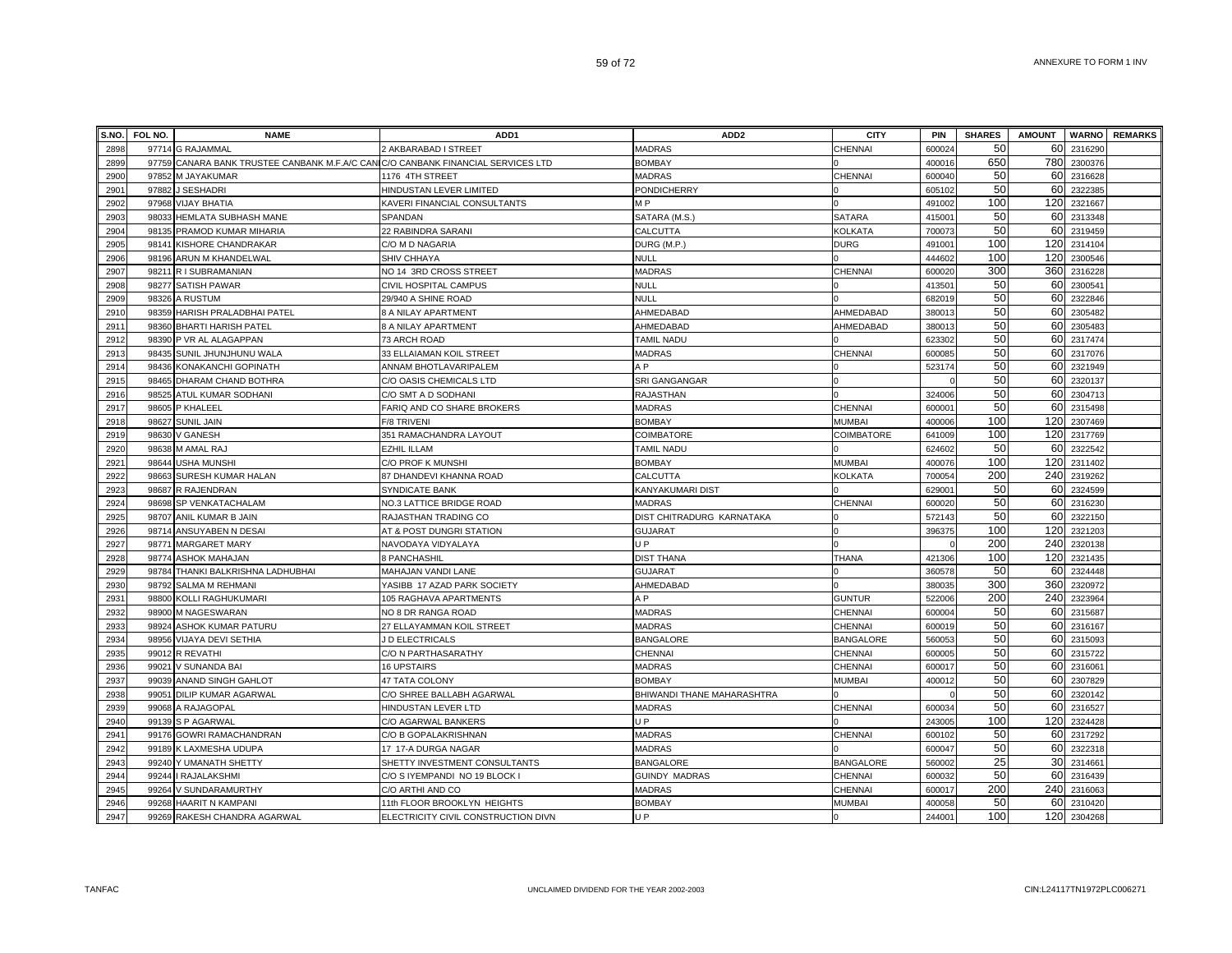| S.NO.        | FOL NO.      | <b>NAME</b>                                                                         | ADD <sub>1</sub>                        | ADD <sub>2</sub>                 | <b>CITY</b>    | PIN                | <b>SHARES</b> | <b>AMOUNT</b>   |                  | <b>WARNO</b> REMARKS |
|--------------|--------------|-------------------------------------------------------------------------------------|-----------------------------------------|----------------------------------|----------------|--------------------|---------------|-----------------|------------------|----------------------|
| 2948         |              | 99339 SAMBHU HARI PAN                                                               | 50 KHALVI BILL 1ST LANE                 | <b>NULL</b>                      |                | 71310 <sup>-</sup> | 50            | 60              | 2319662          |                      |
| 2949         |              | 99380 BANCO SANTANDER - A/C EXPLORER MAURITIUSC/O THE HONGKONG AND SHANGHAI BANKING |                                         | 52/60 MAHATMA GANDHI ROAD BOMBAY |                | 400001             | 200           | 240             | 2300482          |                      |
| 2950         | 99475        | V UMA                                                                               | 84 C TYPE III QUARTERS                  | NEYVELI                          | <b>NEYVEL</b>  | 607803             | 250           | 300             | 2317390          |                      |
| 2951         |              | 99559 USHA BALJEKAR                                                                 | C 3 SAINAGARI KALYANI NAGAR             | <b>NULL</b>                      | <b>PUNE</b>    | 411014             | 50            | 60              | 2313032          |                      |
| 2952         |              | 99593 V S VARADARAJAN                                                               | 435/14 TNHB FLATS                       | <b>MADRAS</b>                    |                | 600102             | 50            | 60              | 2300577          |                      |
| 2953         | 99652        | S BASKARAN                                                                          | UCO BANK                                | <b>NULL</b>                      |                | 60700              | 50            | 60              | 2322392          |                      |
| 2954         | 99652        | <b>S BASKARAN</b>                                                                   | <b>UCO BANK</b>                         | <b>NULL</b>                      | CUDDALORE      | 60700              | 100           | 120             | 2324148          |                      |
| 2955         |              | 99703 R R BHANDARY                                                                  | D 3 PARSN COMPLEX                       | <b>MADRAS</b>                    | CHENNAI        | 60001              | 100           | 120             | 2316149          |                      |
| 2956         |              | 99712 RASHMI AGARWAL                                                                | 50 NEHRU PARK COLONY                    | <b>BAREILLY UP</b>               |                | 24300 <sup>-</sup> | 100           | 120             | 2323491          |                      |
| 2957         |              | 99753 B UMESH KUMAR                                                                 | 7 ANNAJI RAO STREET                     | <b>NULL</b>                      |                | 632602             | 150           | 180             | 2317668          |                      |
| 2958         |              | 99868 R C PONKARTHI KEYAN                                                           | C/O AMARJOTHI AND CO                    | <b>NULL</b>                      | CHENNAI        | 60000 <sup>-</sup> | 50            | 60              | 2315507          |                      |
| 2959         |              | 99892 VIDYA KINI                                                                    | C 15 INDAL COLONY                       | <b>NULL</b>                      | <b>BELGAUM</b> | 59001              | 50            | 60              | 2324552          |                      |
| 2960         |              | 99910 L V SRINIVASAN                                                                | 31 VALLUVAR STREET                      | <b>NULL</b>                      |                | 600106             | 50            | 60              | 2322362          |                      |
| 2961         |              | 99917 SURENDRA SODHANI                                                              | 263/7 MADHU MANS                        | <b>NULL</b>                      |                | 400025             | 100           | 120             | 2300505          |                      |
| 2962         | 99938        | JAGDISH CHAND AGGARWAL                                                              | HOUSE NO 367 SECTOR 16                  | NULL                             |                | 121002             | 100           | 120             | 2303004          |                      |
| 2963         |              | 99953 R DHANASEKARAN                                                                | DIVYA AND CO                            | <b>MADRAS</b>                    | CHENNAI        | 600017             | 50            | 60              | 2316071          |                      |
| 2964         | 99954        | AJIYA                                                                               | W/O MR JOJO JOSEPH                      | TAMIL NADU                       |                | 603102             | 50            | 60              | 2317353          |                      |
| 2965         | 99957        | S MYLARASU                                                                          | C/O MERCURY STOCKS                      | COIMBATORE                       |                | 64103              | 50            | 60              | 230058           |                      |
| 2966         | 99969        | <b>M KUMAR</b>                                                                      | 12 SANGANI AMMAN KOIL STREET            | <b>NULL</b>                      | CHENNAI        | 60003              | 50            | 60              | 2316440          |                      |
| 2967         | 99976        | V PREMA                                                                             | 134 A 1 BAGYAM NAGAR                    | <b>NULL</b>                      |                | 61460              | 100           | 120             | 2322456          |                      |
| 2968         |              | 100028 S GOMATHI                                                                    | 7 SANATHI STREET                        | <b>NULL</b>                      |                | 632602             | 100           | 120             | 2317649          |                      |
| 2969         |              | 100046 S SIVAKUMAR                                                                  | <b>B-4 DOLPHIN BAY</b>                  | <b>CHENNAI</b>                   |                | 60004              | 50            | 60              | 2300570          |                      |
| 2970         |              | 100083 SUJATHA N SHET                                                               | <b>GANESH SADAN</b>                     | <b>NULL</b>                      | MANGALORE      | 57500              | 25            | 30              | 2315299          |                      |
| 2971         |              | 100095 PRAKASH KUMAR MOHANLALJI                                                     | C/O RAJASTHAN TRADING CO                | DIST CHITRADURGA KARNATAKA STATE |                | 572143             | 50            | 60              | 2322149          |                      |
| 2972         |              | 100151 JASJEET SINGH                                                                | HOUSE NO 3372                           | <b>NULL</b>                      |                | 160019             | 100           | 120             | 2303449          |                      |
| 2973         |              | 100151 JASJEET SINGH                                                                | HOUSE NO 3372                           | <b>NULL</b>                      |                | 160019             | 100           | 120             | 2303451          |                      |
| 2974         |              | 100162 VIPIN GUPTA                                                                  | C/O TANFAC INDUSTRIES LIMITED           | 10 PARLIAMENT STREET NEW DELHI   |                | 11000 <sup>-</sup> | 50            | 60              | 2300622          |                      |
| 2975         |              | 100163 FATEMA BAKIRBHAI UDAIPURWALA                                                 | M/S R HUSSAIN AND SONS                  | <b>MADRAS</b>                    | CHENNAI        | 60000 <sup>-</sup> | 100           | 120             | 2315427          |                      |
| 2976         |              | 100175 K VISWANATHAN                                                                | H BLOCK S-4 VASANTH APARTMENTS          | <b>MADRAS</b>                    | CHENNAI        | 600042             | 100           | 120             | 2316683          |                      |
| 2977         | 100234       | <b>KIRAN S MEHTA</b>                                                                | A 2 SHYAM ASHISH APTT                   | <b>NULL</b>                      |                | 400056             | 100           | 120             | 230051           |                      |
| 2978         | 100265       | SATISH KUMAR SINGLA                                                                 | 510 GREEN AVENUE                        | <b>NULL</b>                      |                | 14300              | 50            | 60              | 2303279          |                      |
| 2979         |              | 100274 SARASWATI KESWANI                                                            | 5 SHITAL DARSHAN 2ND FLOOR              | <b>NULL</b>                      | <b>MUMBAI</b>  | 40008              | 50            | 60              | 2311749          |                      |
| 2980         |              | 100282 SANJAY AGARWAL                                                               | CA 124 SALT LAKE                        | <b>NULL</b>                      | <b>KOLKATA</b> | 700064             | 100           | 120             | 2319306          |                      |
| 2981         |              | 100288 DINESH HIMATLAL ADANI                                                        | <b>ADANI INVESTMENTS</b>                | <b>BOMBAY</b>                    | <b>MUMBAI</b>  | 400058             | 50            | 60              | 2310355          |                      |
| 2982         |              | 100299 RM RAMASAMY                                                                  | 5 SARAVANA MUDALI STREET                | <b>NULL</b>                      | <b>CHENNAI</b> | 60001              | 100           | 120             | 2315987          |                      |
| 2983         |              | 100306 P BALAJI                                                                     | 9 ARUMUGAM STREET                       | <b>NULL</b>                      | CHENNAI        | 600079             | 25            | 30 <sup>l</sup> | 2316899          |                      |
| 2984         | 100310 GOWRI |                                                                                     | 3171 M C C B BLOCK                      | <b>NULL</b>                      |                | 577004             | 50<br>50      | 60              | 2300560          |                      |
| 2985         | 100310 GOWRI |                                                                                     | 3171 M C C B BLOCK                      | <b>NULL</b>                      |                | 577004             |               | 60              | 2300561          |                      |
| 2986         |              | 100321 RAGHU KISHORE PENDURTHY                                                      | H NO 11-3-123 NEHRU NAGAR               | <b>NULL</b>                      | <b>MUMBA</b>   | 50700              | 100<br>50     | 120<br>60       | 2323934          |                      |
| 2987         |              | 100329 AJAY P BHUTA                                                                 | 1 VIJAY PARK                            | <b>BOMBAY</b>                    |                | 400049             | 100           | 120             | 2309347          |                      |
| 2988         |              | 100374 R P SETH                                                                     | ELITE STOCK MANAGEMENT P LTD            | <b>NEW DELHI</b>                 |                | 11000              | 100           | 120             | 230062<br>231582 |                      |
| 2989<br>2990 |              | 100375 R ARUN ANAND KUMAR<br>100397 G ANBARASU                                      | SAPTHAMALIKA APARTMENTS<br>NERINGIPATTY | <b>NULL</b><br><b>SALEM</b>      | CHENNAI        | 60001<br>63601     | 50            | 60              | 2324628          |                      |
| 299          | 100405       | JANAK GHELABHAI SHAH                                                                | 10 SANTOSH APPT                         | <b>NULL</b>                      | <b>SURAT</b>   | 395007             | 300           | 360             | 2306573          |                      |
| 2992         |              | 100406 MILAN JANAK SHAH                                                             | 10 SANTOSH APPT                         | <b>NULL</b>                      | <b>SURAT</b>   | 395007             | 200           | 240             | 2306574          |                      |
| 2993         |              | 100480 H A KRISHNAMURTHY                                                            | 116 GURU KRUPA                          | DAVANGERE                        |                | 577006             | 50            | 60              | 2322215          |                      |
| 2994         |              | 100490 P KISHORE KUMAR                                                              | DOOR NO 12-8-7/5 REGISTER OFFICE ROAD   | <b>NULL</b>                      |                | 52260              | 100           | 120             | 2314589          |                      |
| 2995         |              | 100502 S C JAGADISH                                                                 | <b>ASST MANAGER LABORATORY</b>          | VIZIANAGARAM DIST A P            |                | 532101             | 100           | 120             | 2322032          |                      |
| 2996         |              | 100525 G SANKAR REDDY                                                               | 13/160-2 THYAGARAJA STREET              | <b>NULL</b>                      |                | 52410              | 200           | 240             | 2321974          |                      |
| 2997         |              | 100531 CHANCHAL SACHDEVA                                                            | CE 32 D HARI NAGAR                      | <b>NULL</b>                      |                | 110064             | 100           | 120             | 2302540          |                      |
|              |              |                                                                                     |                                         |                                  |                |                    |               |                 |                  |                      |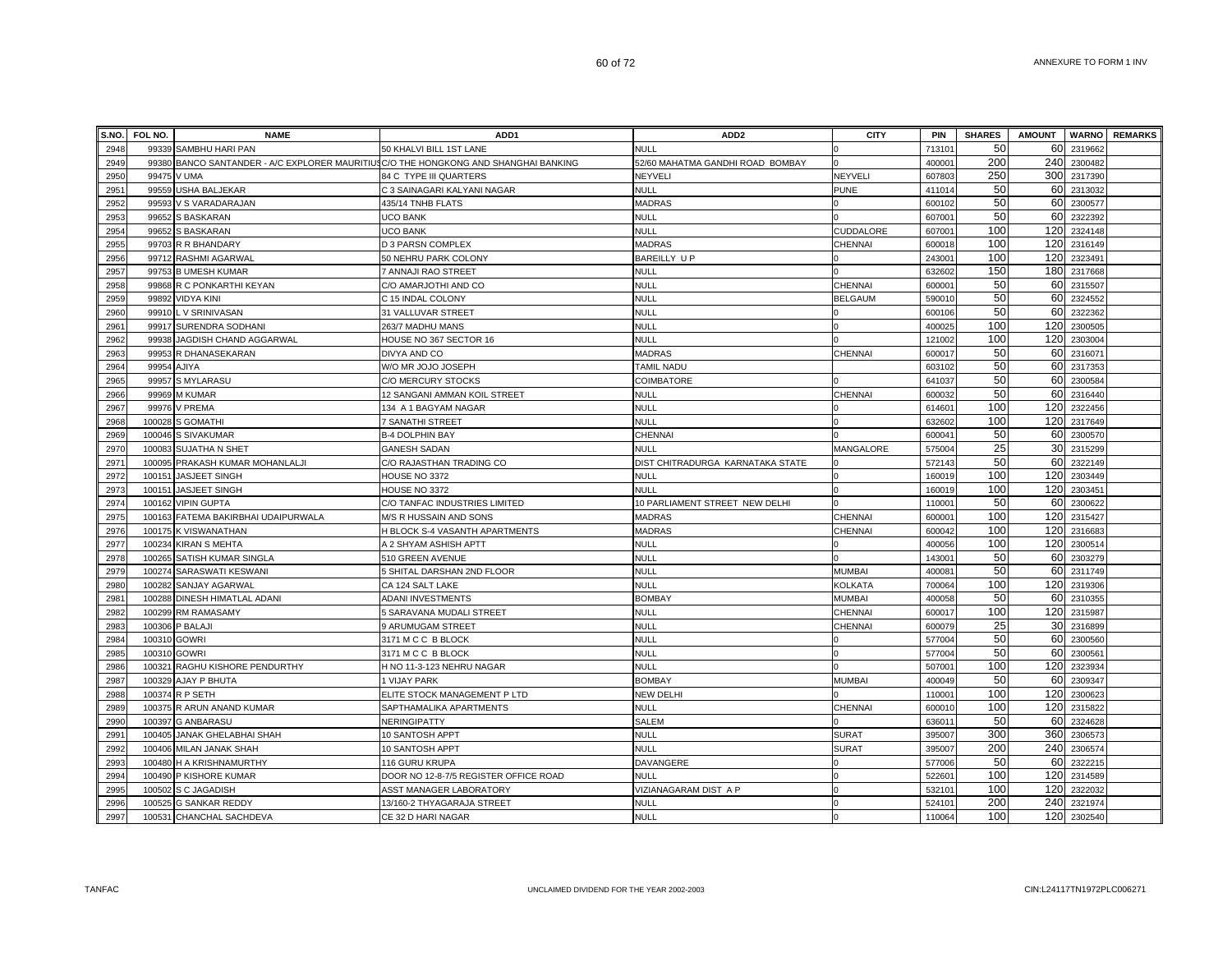| S.NO.        | FOL NO. | <b>NAME</b>                                          | ADD <sub>1</sub>                                       | ADD <sub>2</sub>               | <b>CITY</b>      | <b>PIN</b>         | <b>SHARES</b> | <b>AMOUNT</b> |                    | <b>WARNO</b> REMARKS |
|--------------|---------|------------------------------------------------------|--------------------------------------------------------|--------------------------------|------------------|--------------------|---------------|---------------|--------------------|----------------------|
| 2998         |         | 100536 TELLA RAMA                                    | H NO 40-3-18 KRISHNA NAGAR                             | <b>NULL</b>                    |                  | 520010             | 100           | 120           | 2300554            |                      |
| 2999         |         | 100540 V S V PRASAD GANDHI                           | <b>B/4 IVORY TOWERS</b>                                | <b>CHENNAI</b>                 | VIJAYAWADA       | 520010             | 50            | 60            | 2314563            |                      |
| 3000         | 100550  | SEEMA DEVI MOHATA                                    | <b>DHUN HOUSE</b>                                      | <b>NULL</b>                    |                  | 38000 <sup>-</sup> | 100           | 120           | 2300450            |                      |
| 3001         |         | 100552 SNEHA DUGAR                                   | 234/D RASH BEHARI AVENUE                               | <b>NULL</b>                    | <b>KOLKATA</b>   | 700019             | 500           | 600           | 2318758            |                      |
| 3002         |         | 100603 SATVEER SINGH CHADHA                          | V 272 RAJOURI GARDEN                                   | <b>NULL</b>                    |                  | 110027             | 100           | 120           | 2301749            |                      |
| 3003         |         | 100621 T K NAGESH                                    | 18 VYASAR STREET                                       | <b>NULL</b>                    | CHENNAI          | 600017             | 50            | 60            | 2315988            |                      |
| 3004         |         | 100654 BHIKHAM CHAND LAMBORIA                        | P 14 NEW C I T ROAD                                    | CALCUTTA                       |                  | 700073             | 2150          | 2580          | 2300594            |                      |
| 3005         |         | 100668 M RAJACHITRA                                  | 29 NOWROJI ROAD                                        | NULL                           | CHENNAI          | 60003              | 100           | 120           | 2316420            |                      |
| 3006         |         | 100704 GOPAL KRISHNA KHANDELWAL                      | C/O DEEPAK BATTERIES                                   | <b>NULL</b>                    |                  | 507101             | 100           | 120           | 2321810            |                      |
| 3007         |         | 100705 MEENA KHANDELWAL                              | C/O GOPAL KRISHNA KHANDELWAL                           | KOTHAGUDEM                     |                  | 50710              | 100           | 120           | 232181             |                      |
| 3008         |         | 100718 SURYA NARAYANARAJU KUNDHARAJU                 | <b>MALIKIPURAM</b>                                     | NULL                           |                  | 533253             | 50            | 60            | 2322044            |                      |
| 3009         | 100723  | AMRITPAL SINGH SIDHU                                 | NO 1 [MAH] AIR SQUADRON NCC                            | <b>MUMBAI</b>                  | <b>MUMBAI</b>    | 400020             | 100           | 120           | 2308318            |                      |
| 3010         |         | 100744 R SARANAYAKI                                  | 155 VENKATA NAGAR 4TH CROSS                            | <b>NULL</b>                    | PONDICHERRY      | 60501              | 50            | 60            | 232411             |                      |
| 3011         |         | 100766 UMESH DHAREWA                                 | C/O UMESH JAIN                                         | <b>RAJASTHAN</b>               |                  |                    | 200           | 240           | 2319873            |                      |
| 3012         |         | 100792 VR NACHIAPPAN                                 | 4A COLLECTORS OFFICE ROAD                              | TIRUCHIRAPPALLI                | <b>TRICHY</b>    | 620001             | 100           | 120           | 2317412            |                      |
| 3013         |         | 100799 M G DHAMU                                     | P 21 FORESHORE ESTATE                                  | <b>NULL</b>                    | <b>CHENNAI</b>   | 600028             | 100           | 120           | 2316336            |                      |
| 3014         |         | 100818 SUNIL SAMPAT                                  | <b>MALA STREET</b>                                     | <b>NULL</b>                    |                  | 370110             | 50            | 60            | 2320951            |                      |
| 3015         |         | 100825 SUMAN SHARMA                                  | S 5/40 BBMB COLONY                                     | H P                            |                  | 174402             | 100           | 120           | 2320544            |                      |
| 3016         |         | 100825 SUMAN SHARMA                                  | S 5/40 BBMB COLONY                                     | H <sub>P</sub>                 |                  | 174402             | 50            | 60            | 2320545            |                      |
| 3017         | 100834  | <b>JANAKI RAMANI</b>                                 | NO 8/1 THATCHI ARUNACHALA                              | <b>MADRAS</b>                  | <b>CHENNAI</b>   | 600004             | 50            | 60            | 2315626            |                      |
| 3018         | 100835  | A VENKATARAMANI                                      | NO 8/1 THATCHI ARUNACHALA                              | <b>MADRAS</b>                  | <b>CHENNAI</b>   | 600004             | 50            | 60            | 2315627            |                      |
| 3019         | 100852  | A RAMAMOORTHY                                        | CHIEF ENGINEER                                         | S A V DISTRICT TAMILNADU       |                  | 608702             | 500           | 600           | 232242             |                      |
| 3020         | 100861  | N V K SRINIVAS                                       | Q NO NC 3                                              | <b>WARANGAL DIST</b>           |                  | 506168             | 100           | 120           | 2321808            |                      |
| 3021         |         | 100867 R RAJA                                        | 82 CUDDALORE ROAD                                      | <b>NULL</b>                    | <b>CUDDALORE</b> | 607106             | 50            | 60            | 2317374            |                      |
| 3022         |         | 100868 C VYRAKANNU                                   | 30 V O C STREET                                        | <b>NULL</b>                    | CUDDALORE        | 607106             | 100           | 120           | 2317375            |                      |
| 3023         |         | 100874 Y VENKAT JAIRAM (NRI)                         | 55-42-4 NEAR DOCTORS COLONY                            | <b>NULL</b>                    |                  | 53001              | 50            | 60            | 2300344            |                      |
| 3024         |         | 100881 SHARDA MEENA                                  | C/O R.C. MEENA                                         | <b>BHUBANESWAR</b>             |                  | 751012             | 50            | 60            | 2323221            |                      |
| 3025         |         | 100887 S SUBASREE                                    | 2/7 SAROJA BUILDINGS                                   | <b>NULL</b>                    | <b>TRICHY</b>    | 620018             | 100           | 120           | 2317444            |                      |
| 3026         |         | 100947 BHANUBEN K PATEL                              | C/18 VASUDHARA FLATS                                   | <b>SURAT</b>                   |                  |                    | 50            | 60            | 2319875            |                      |
| 3027         |         | 100984 BINISH BALRAM BALANI                          | KARISHMA MED AND GEN STORES CLINIC                     | <b>PUNE</b>                    | <b>PUNE</b>      | 411001             | 500           | 600           | 2312786            |                      |
| 3028         |         | 100994 T KRISHNA KUMAR                               | C/O T RAMA MOHAN RAO                                   | KARNATAKA                      |                  | 583252             | 50            | 60            | 232227             |                      |
| 3029         |         | 100994 T KRISHNA KUMAR                               | C/O T RAMA MOHAN RAO                                   | KARNATAKA                      |                  | 583252             | 50            | 60            | 2322277            |                      |
| 3030         |         | 101004 G SIDHARDHAN                                  | <b>ASSISTANT PROFESSOR</b>                             | <b>MADRAS</b>                  |                  | 600025             | 150           | 180           | 232231             |                      |
| 3031         |         | 101015 ROSHAN WIJESINGHE (NRI)                       | C/O ABDULLY ALIMAHOMED MECKLAI                         | <b>NULL</b>                    |                  | 400023             | 200           | 240           | 2300326            |                      |
| 3032         |         | 101016 ZIA RAHIMTOOLA (NRI)                          | C/O ABDULLY ALIMAHOMED MECKLAI                         | <b>NULL</b>                    |                  | 400023             | 200           | 240           | 2300327            |                      |
| 3033         |         | 101017 NAFEESA FAZAL CHINOY (NRI)                    | C/O ABDULLY ALIMAHOMED MECKLAI                         | <b>NULL</b>                    |                  | 400023             | 200           | 240           | 2300328            |                      |
| 3034         |         | 101032 K V V NAGESWARA RAO                           | FLAT NO 33 SURYA COMPLEX                               | HYDERABAD                      |                  | 500482             | 50<br>200     | 60            | 2300552            |                      |
| 3035         |         | 101038 ATTALURI RAJESWARI                            | H NO 54-13-5-2/2 SRINIVASA NAGAR                       | NULL                           | VIJAYAWADA       | 520008             |               | 240           | 2314552            |                      |
| 3036         |         | 101080 TANMANBEN KHUSHVADAN SHAH                     | MAHENDRA AND COMPANY                                   | <b>SURAT</b>                   |                  |                    | 75<br>100     | 90            | 2319902            |                      |
| 3037         |         | 101086 MADDI VIJAYALAKSHMI                           | FLAT NO.4 THIRD FLOOR                                  | VIJAYAWADA                     | VIJAYAWADA       | 520010             | 50            | 120           | 2314560            |                      |
| 3038<br>3039 |         | 101095 K ASHOK KUMAR                                 | SR DY DIRECTOR                                         | <b>BANGALORE</b>               | <b>BANGALORE</b> | 560001<br>76800    | 50            | 60<br>60      | 2317368<br>2319683 |                      |
| 3040         |         | 101105 MINATI SAHU                                   | C/O BAKHARI BEHERA                                     | <b>ORISSA</b><br><b>BOMBAY</b> | <b>MUMBAI</b>    |                    | 200           | 240           |                    |                      |
| 3041         |         | 101148 KANUBHAI M BRAHMBHATT<br>101150 PR SOLAIAPPAN | A 4/7 KRIPA NAGAR                                      | <b>NULL</b>                    |                  | 400056<br>600042   | 50            | 60            | 2310062<br>2300572 |                      |
| 3042         |         | 101159 MATHALA SANYASI NAIDU                         | FLAT C 29 KAASHYAP COURT<br>43-5-58 RAILWAY NEW COLONY | <b>NULL</b>                    |                  | 53001              | 300           | 360           | 2322002            |                      |
| 3043         |         | 101161 GEETA Y RANAWARE                              | A 7 CHAKRADHAR APTS                                    | <b>PUNE</b>                    | <b>PUNE</b>      | 411038             | 50            | 60            | 2313262            |                      |
| 3044         |         |                                                      | OPP LIC COLONY                                         | <b>NULL</b>                    | <b>PUNE</b>      | 411038             | 50            | 60            | 2313263            |                      |
| 3045         |         | 101162 YASHWANT RANAWARE<br>101164 LEENA SINGH       | C/O MR B K SINGH LIC OF INDIA                          | PATNA (BIHAR)                  | <b>PATNA</b>     | 80001              | 100           | 120           | 2319748            |                      |
| 3046         |         | 101165 NAUSHAD S NILGIRIWALA                         | 11 BOAT CLUB ROAD                                      | <b>PUNE</b>                    | <b>PUNE</b>      | 41100 <sup>-</sup> | 50            | 60            | 2312787            |                      |
| 3047         |         | 101192 VENKATA RAMANA YELLANKI                       | VQ NO T 2 368                                          | A <sub>P</sub>                 |                  | 505211             | 100           | 120           | 2321797            |                      |
|              |         |                                                      |                                                        |                                |                  |                    |               |               |                    |                      |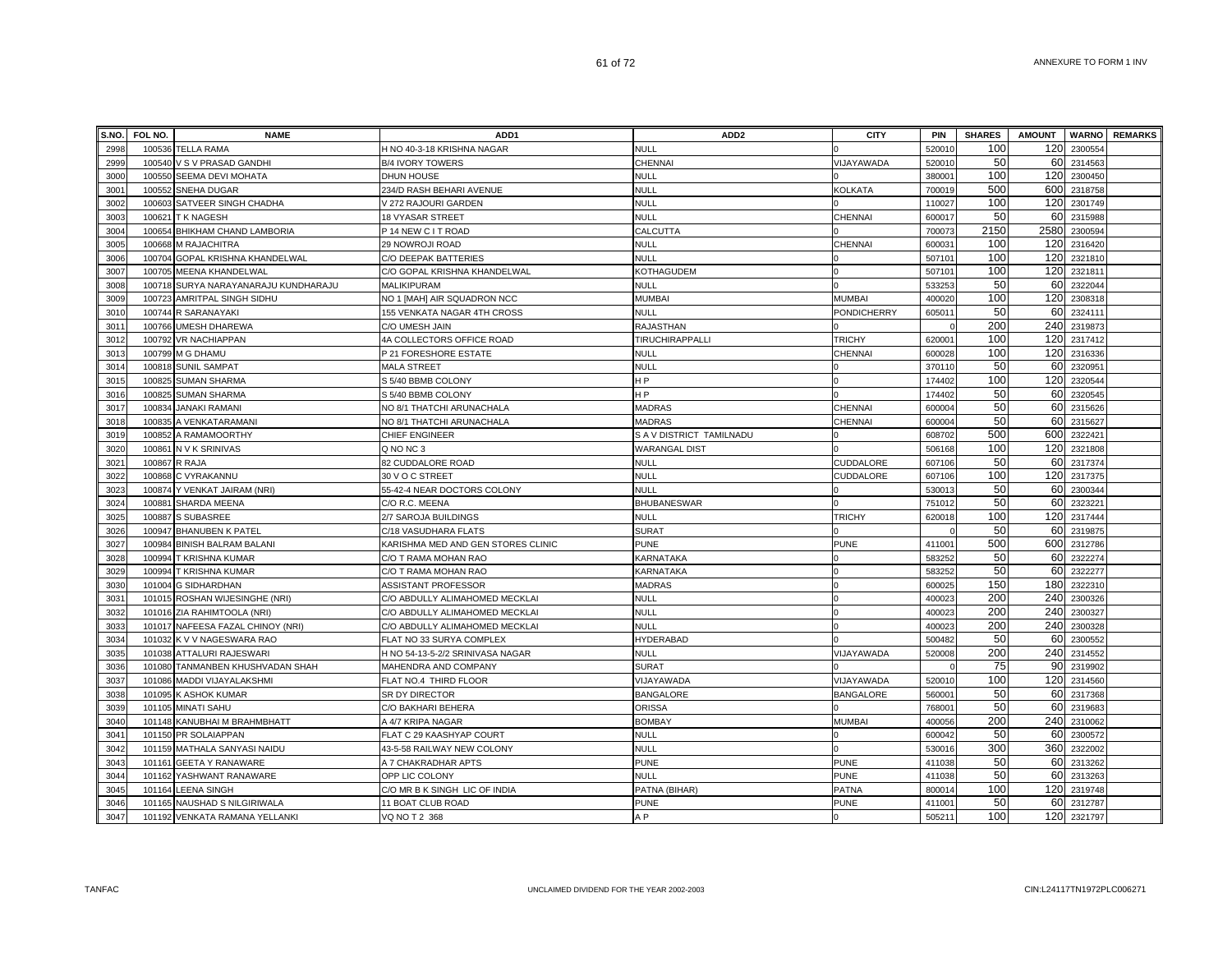| S.NO. | FOL NO. | <b>NAME</b>                                   | ADD <sub>1</sub>                   | ADD <sub>2</sub>  | <b>CITY</b>        | <b>PIN</b>         | <b>SHARES</b> | <b>AMOUNT</b> |         | <b>WARNO</b> REMARKS |
|-------|---------|-----------------------------------------------|------------------------------------|-------------------|--------------------|--------------------|---------------|---------------|---------|----------------------|
| 3048  |         | 101217 HIRE CHANDRABHAN MADHAV                | C/O SHIVAJI L RANDHE               | <b>THANE EAST</b> | THANE              | 400603             | 50            | 60            | 2312508 |                      |
| 3049  |         | 101229 JAMBAPURAM LAXMINARAYANA REDDY         | OPP TO SBI                         | CUDDAPAH DIST A P |                    | 516434             | 50            | 60            | 2321852 |                      |
| 3050  |         | 101235 VIJAY KUMAR DIKSHIT                    | 86/295 G T ROAD                    | NULL              | <b>KANPUR</b>      | 208003             | 100           | 120           | 2320592 |                      |
| 305   |         | 101268 SHANTA GARG                            | 394 SECTOR 14                      | <b>NULL</b>       |                    | 13200              | 100           | 120           | 2303145 |                      |
| 3052  |         | 101270 S MAN MOHAN                            | 220 L RAILWAY BUNGLOW              | AHMEDABAD         | AHMEDABAD          | 380004             | 50            | 60            | 2305045 |                      |
| 3053  |         | 101271 AMRIT K SEERA                          | 220 L RAILWAY BUNGLOW              | AHMEDABAD         | AHMEDABAD          | 38000              | 50            | 60            | 2305046 |                      |
| 3054  |         | 101280 S M SEENIVASAGAM                       | 15 SANJEEVAROYAN KOIL STREET       | <b>NULL</b>       | CHENNAI            | 60002              | 250           | 300           | 2316251 |                      |
| 3055  |         | 101319 P R SRINIVASA RAO                      | S/O P SURYANARAYANA LIPTON AGENT   | <b>NULL</b>       |                    | 532127             | 50            | 60            | 2322033 |                      |
| 3056  |         | 101321 BIJINEPALLI NARAYANA                   | <b>HINDI PANDIT</b>                | CUDDAPAH          |                    | 51632              | 50            | 60            | 2300553 |                      |
| 3057  |         | 101324 PAREKH KIRIT NATVERLAL                 | 11 SANSKAR SOCIETY                 | AHMEDABAD         | AHMEDABAD          | 38000 <sup>-</sup> | 50            | 60            | 2304911 |                      |
| 3058  |         | 101325 SUMITA KIRIT PAREKH                    | 11 SANSKAR SOCIETY                 | AHMEDABAD         | AHMEDABAD          | 38000 <sup>-</sup> | 50            | 60            | 2304912 |                      |
| 3059  |         | 101327 ONKARMAL BANSAL                        | 13 SOUTH MADA CHURCH STREET        | <b>MADRAS</b>     | CHENNAI            | 600013             | 100           | 120           | 2315883 |                      |
| 3060  |         | 101351 A SRIDHARAN                            | 10 ELAYALWAR KOIL STREET           | <b>NULL</b>       | CHENNAI            | 600015             | 100           | 120           | 2315937 |                      |
| 3061  |         | 101370 HEMANT K SHAH                          | NR BANK OF BARODA                  | <b>NULL</b>       |                    | 388620             | 150           | 180           | 2305996 |                      |
| 3062  |         | 101374 SUNITA CHORDIA                         | NO 52 KALATHI PILLAI STREET        | <b>NULL</b>       |                    | 600079             | 50            | 60            | 2300574 |                      |
| 3063  |         | 101376 PRAMILA CHORDIA                        | NO 52 KALATHI PILLAI STREET        | NULL              |                    | 600079             | 200           | 240           | 2300575 |                      |
| 3064  |         | 101393 REENA BALRAM BALANI                    | KARISHMA MED AND GEN STORES CLINIC | <b>PUNE</b>       | <b>PUNE</b>        | 411001             | 1000          | 1200          | 2312788 |                      |
| 3065  |         | 101410 MANDITA CREDIT AND INVESTMENTS PVT LTD | BH 120 EAST                        | DELHI             |                    | 110052             | 200           | 240           | 230223  |                      |
| 3066  |         | 101412 NEETA AGARWAL                          | CHANDRA NAGAR 32                   | U <sub>P</sub>    |                    | 24400              | 50            | 60            | 2304266 |                      |
| 3067  |         | 101413 SATYAWATI AGARWAL                      | 5 UCO BANK COLONY                  | U <sub>P</sub>    |                    | 24400              | 50            | 60            | 2304267 |                      |
| 3068  |         | 101431 BALALINGAM KESARI                      | 26-16-3 VUYYUR ZAMINDAR STREET     | <b>NULL</b>       | VIJAYAWADA         | 52000              | 50            | 60            | 2314538 |                      |
| 3069  |         | 101514 BHUPAL CHOUDARY GALI                   | 1-115(4) MADRAS ROAD               | ANDRA PRADESH     |                    | 517644             | 100           | 120           | 2321873 |                      |
| 3070  |         | 101528 P V S RAMA KUMAR                       | C/O BHARGAVI FANCY STORES          | PRAKASAM DT       |                    | 52331              | 100           | 120           | 2321955 |                      |
| 3071  |         | 101539 A V V SATYANARAYANA                    | SHANTI NAGAR                       | ANDRA PRADESH     | $\Omega$           | 53430              | 50            | 60            | 2322052 |                      |
| 3072  |         | 101541 SRINIVASA RAO VAKALAPUDI               | KALDHARI UNDRAJAVARAM MANDAL       | <b>NULL</b>       |                    | 53430              | 100           | 120           | 2322053 |                      |
| 3073  |         | 101562 SREE LAKSHMI DASARI                    | <b>NULL</b>                        | <b>NULL</b>       |                    | 505209             | 100           | 120           | 2321794 |                      |
| 3074  |         | 101572 GEETAMITTAL                            | E 14 SHASTRINAGAR                  | <b>NULL</b>       | <b>MEERUT CITY</b> | 250001             | 350           | 420           | 2323524 |                      |
| 3075  |         | 101573 SANJEEV KUMAR AGARWAL                  | C/O MOTI RAM DAMODAR DAS           | LUCKNOW - 18      |                    | 226018             | 50            | 60            | 2304198 |                      |
| 3076  |         | 101575 LAVU MADHAVI LATHA                     | C/O L ANKAMMA                      | NULL              |                    | 522235             | 100           | 120           | 2323430 |                      |
| 3077  |         | 101579 V PRABHAKAR                            | LIG NO 18 AP II C QUARTERS         | <b>NULL</b>       |                    | 517520             | 50            | 60            | 2321869 |                      |
| 3078  |         | 101581 C SARASWATHI                           | 23 FAMILY QUARTERS                 | METTUR            |                    | 636402             | 400           | 480           | 2322663 |                      |
| 3079  |         | 101590 G C BASAVALINGAPPA                     | 191 DR KESARY BUILDING             | KARNATAKA         |                    | 577002             | 300           | 360           | 2315312 |                      |
| 3080  | 101606  | JIGNESH PARSHOTAMDAS SHAH                     | BOYAWAD NEAR DHORAWALA             | <b>NULL</b>       |                    | 391440             | 100           | 120           | 2306308 |                      |
| 308'  |         | 101625 DEEPAK SHANTILAL MEHTA                 | RENUKA GROUND FLOOR                | AHMEDABAD         | AHMEDABAD          | 380009             | 100           | 120           | 2305360 |                      |
| 3082  |         | 101629 KANTA WIGH                             | FLAT NO 5 BLDG NO 1 NEW BLDG       | <b>MUMBAI</b>     |                    | 400019             | 200           | 240           | 2300489 |                      |
| 3083  |         | 101633 SAROJ WIGH                             | FLAT NO 5 BLDG NO 1 NEW BLDG       | <b>MUMBAI</b>     |                    | 400019             | 200           | 240           | 2300490 |                      |
| 3084  |         | 101634 SUBHASH WIGH                           | H NO 2390 BLOCK 56 SECTOR 7        | <b>BOMBAY</b>     | $\Omega$           | 400037             | 200           | 240           | 2300508 |                      |
| 3085  |         | 101635 AMARNATH WIGHMAL                       | FLAT NO 5 BLDG NNO 1 NEW BLDG      | <b>MUMBAI</b>     | $\Omega$           | 400019             | 200           | 240           | 2300491 |                      |
| 3086  |         | 101636 SHRUITI WIGH                           | FLAT NO 5 BLDG NO 1 NEW BLDG       | <b>MUMBAI</b>     |                    | 400019             | 200           | 240           | 2300492 |                      |
| 3087  |         | 101641 PUKHRAJ DHARAMCHAND SHAH               | DR SHAH NURSING HOME               | AHMEDABAD         | AHMEDABAD          | 380001             | 50            | 60            | 2304913 |                      |
| 3088  |         | 101658 NARESH MALIK                           | 3/114 SAYYADBARA                   | <b>NULL</b>       |                    | 24360              | 50            | 60            | 2300440 |                      |
| 3089  |         | 101669 N KAMAKSHI                             | D-37 T PRAKASAM SALAI              | <b>NULL</b>       |                    | 60780              | 100           | 120           | 2322417 |                      |
| 3090  |         | 101677 ASHOKRAO GOVINDRAO DHOMSE              | WADI KHEDKER FALIYA                | <b>GUJARAT</b>    | <b>BARODA</b>      | 39001              | 50            | 60            | 2306240 |                      |
| 3091  |         | 101679 B V P A GOPINATH                       | NO 5 MARTHAN APARTMENT             | <b>NULL</b>       |                    | 53002              | 100           | 120           | 2300555 |                      |
| 3092  | 101691  | <b>JAYASHRI MURALI</b>                        | 2-B HVS HOMES 5                    | <b>BANGALORE</b>  | <b>BANGALORE</b>   | 560055             | 100           | 120           | 2315095 |                      |
| 3093  |         | 101694 MADHU MATHI DEVI CH                    | KANCHERLA PALEM PO                 | <b>NULL</b>       | <b>GUNTUR</b>      | 522202             | 100           | 120           | 2323429 |                      |
| 3094  | 101707  | <b>ASHOK JAIN</b>                             | <b>NULL</b>                        | <b>INDORE</b>     | <b>INDORE</b>      | 452002             | 50            | 60            | 2313799 |                      |
| 3095  | 101707  | <b>ASHOK JAIN</b>                             | <b>NULL</b>                        | <b>INDORE</b>     | CHENNAI            | 452002             | 350           | 420           | 2316903 |                      |
| 3096  |         | 101709 RENU JINDAL                            | RUKMANI CHANG WALI                 | BHIWANI HARYANA   |                    | 12502 <sup>-</sup> | 50            | 60            | 2303119 |                      |
| 3097  |         | 101729 P V R DATTATHREYA CHOWDARY             | 1 4 879 69 C SBI OFFICERS COLONY   | <b>HYDERABAD</b>  | <b>HYDERABAD</b>   | 500380             | 300           | 360           | 2314446 |                      |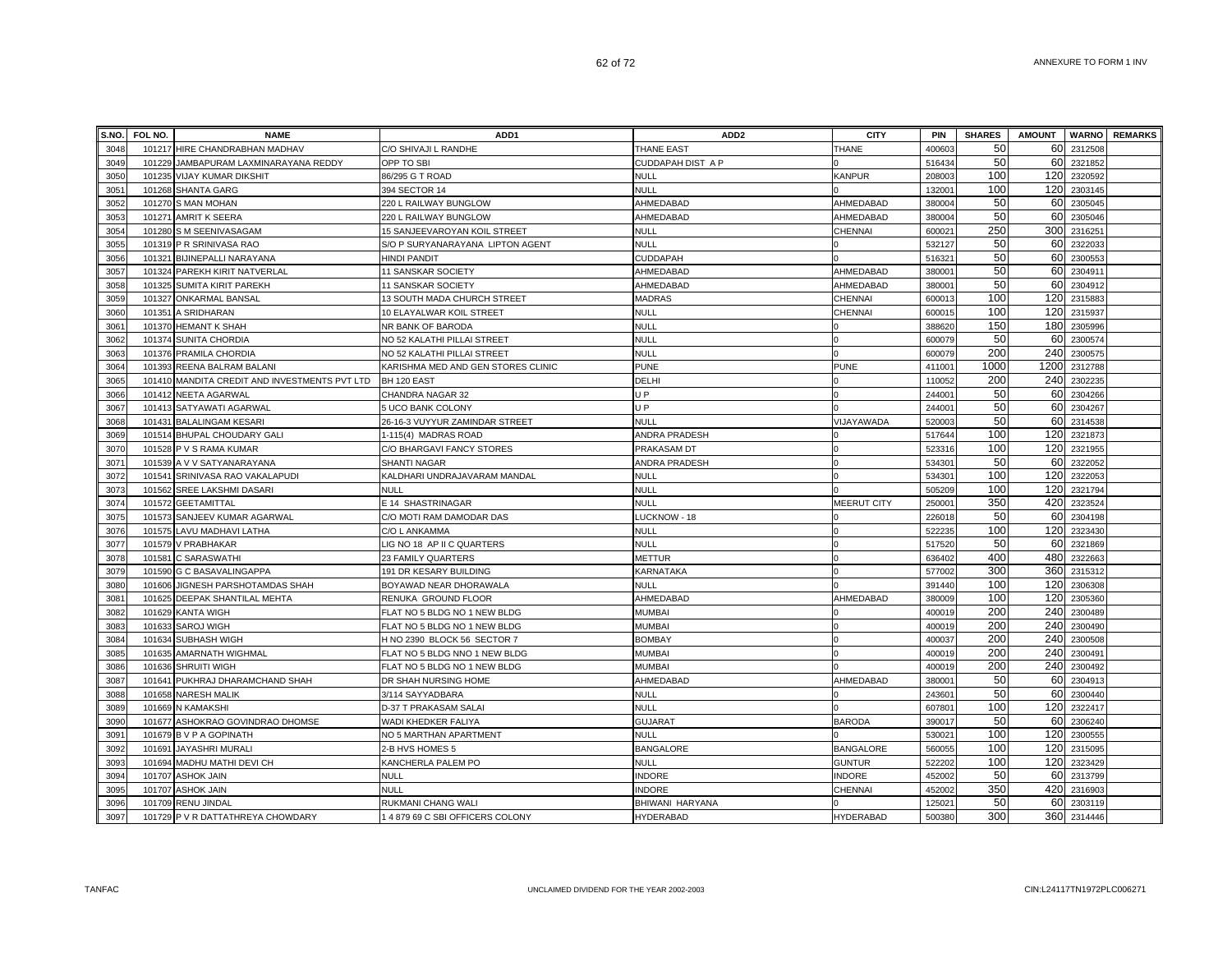| S.NO.        | FOL NO. | <b>NAME</b>                                                         | ADD <sub>1</sub>                          | ADD <sub>2</sub>       | <b>CITY</b>    | PIN             | <b>SHARES</b> | <b>AMOUNT</b> |                    | <b>WARNO</b> REMARKS |
|--------------|---------|---------------------------------------------------------------------|-------------------------------------------|------------------------|----------------|-----------------|---------------|---------------|--------------------|----------------------|
| 3098         |         | 101733 DAKSHA V PARIKH                                              | NULL                                      | <b>BARODA</b>          | <b>BARODA</b>  | 390006          | 200           | 240           | 2306147            |                      |
| 3099         | 101750  | SURYANARAYANARAJU KUNADHA RAJU                                      | MALIKIPURAM                               | ANDRA PRADESH          |                | 533253          | 50            | 60            | 2322045            |                      |
| 3100         |         | 101763 G NAVEEN KUMAR                                               | 16 478 KAMMAPALU EAST                     | NULL                   |                | 517325          | 100           | 120           | 2321860            |                      |
| 3101         | 101789  | <b>ASAF ALI P</b>                                                   | COMMERCE CONNECTION & COMMUNICATION       | MANGALORE KARNATAKA    | MANGALORE      | 575003          | 100           | 120           | 2315288            |                      |
| 3102         | 101803  | <b>EADALA MOHAN RAO</b>                                             | M/S SSSLIMITED                            | AΡ                     |                | 533130          | 50            | 60            | 2324490            |                      |
| 3103         | 101809  | <b>ANIL K PAI</b>                                                   | ISHWAR BHUVAN FLAT NO 4                   | <b>BOMBAY</b>          | <b>MUMBA</b>   | 400064          | 100           | 120           | 2310776            |                      |
| 3104         | 101823  | ARCHANA SHARMA                                                      | F-8/10 MODEL TOWN                         | <b>NULL</b>            |                | 110009          | 350           | 420           | 2301123            |                      |
| 3105         |         | 101859 M MEENAKSHI SUNDARAM                                         | 68 3RD STREET                             | <b>NULL</b>            | COIMBATORE     | 64101           | 50            | 60            | 2317781            |                      |
| 3106         |         | 101881 T SIRISHA USHA KIRON                                         | C/O SHRIT V N SARMA                       | NELLORE                |                | 524004          | 100           | 120           | 2321970            |                      |
| 3107         |         | 101904 K VENKATA NARAYANA                                           | C/O BALAJI OIL MERCHANTS                  | ANDRA PRADESH          |                | 534235          | 50            | 60            | 2324026            |                      |
| 3108         |         | 101912 USHA PANDEY                                                  | FLAT NO 10                                | <b>MADRAS</b>          | <b>CHENNAI</b> | 600035          | 100           | 120           | 2316546            |                      |
| 3109         |         | 101927 G SEELAN                                                     | C/O. ARIHANT CONSULTANCY SERVICES         | <b>MUMBAI</b>          | <b>MUMBAI</b>  | 400066          | 50            | 60            | 2310891            |                      |
| 3110         |         | 102018 A V SAGAR                                                    | 204 C SECTOR I                            | <b>NULL</b>            |                | 530032          | 100           | 120           | 2322015            |                      |
| 3111         |         | 102030 MANNEM BHASKAR RAO                                           | C/O P SURYACHANDRAN                       | IBRAHIMPATNAM AP       |                | 521456          | 100           | 120           | 2321922            |                      |
| 3112         | 102040  | <b>BHUSHAN C CHAVAN</b>                                             | A 002 KALESHWAR ASHISH                    | NULL                   | THANE          | 400603          | 200           | 240           | 2312510            |                      |
| 3113         | 102083  | K SRINIVASA RAO                                                     | H NO 4-32-312 L B NAGAR                   | NULL                   | HYDERABAD      | 500055          | 50            | 60            | 2321730            |                      |
| 3114         | 102097  | N M KURUVILLA                                                       | 222 VASANTHA ROAD                         | <b>NULL</b>            |                | 638656          | 30            | 36            | 2322698            |                      |
| 3115         |         | 102117 ANITA AGARWAL                                                | 345 AMBEDKAR CHOWK                        | <b>NULL</b>            | <b>NAGPUR</b>  | 440008          | 50            | 60            | 231361             |                      |
| 3116         | 102121  | M NEELAKANTAM                                                       | C/O BUKKA SRINIVASULU & BROS              | HYDERABAD              | HYDERABAD      | 500660          | 100           | 120           | 2321768            |                      |
| 3117         |         | 102122 NUZHAT MADAN                                                 | W-147 GREATER KAILASH                     | <b>NULL</b>            |                | 110048          | 100           | 120           | 2302081            |                      |
| 3118         |         | 102128 MALIGIREDDY LAXMA REDDY                                      | H NO 11-3-178                             | A P                    |                | 507002          | 50            | 60            | 2324478            |                      |
| 3119         | 102163  | SARADA SRNIVAS KHARIDEHAL                                           | C/O K SRINIVASA RAO                       | <b>VISAKHAPATAM</b>    |                | 530022          | 50            | 60            | 2322009            |                      |
| 3120         |         | 102180 N DHANDAPANI                                                 | 3 KOVALAN STREET                          | <b>CUDDALORE PORT</b>  | CUDDALORE      | 607003          | 50            | 60            | 2324203            |                      |
| 3121         |         | 102198 BIKASH CHANDRA SWAIKA                                        | G T ROAD (EAST)                           | ASANSOL                |                | 713303          | 100           | 120           | 2319658            |                      |
| 3122         |         | 102215 K UMA KARUNANIDHI                                            | 10/20 SYNDICATE APARTMENT                 | <b>MADRAS</b>          | CHENNAI        | 600017          | 100           | 120           | 2315991            |                      |
| 3123         |         | 102216 KARUNAKAR WALDE                                              | 54 SOUTH OF RIDGE ROAD LAYOUT             | <b>NAGPUR</b>          |                | 440027          | 200           | 240           | 2321511            |                      |
| 3124         | 102233  | <b>V UMA DEVI</b>                                                   | 3/937 SOCIETY COLONY                      | <b>PRODDATUR</b>       |                | 51636           | 50            | 60            | 2321849            |                      |
| 3125         | 102247  | D P R RANGARAO                                                      | 11-1-57 NEXT TO L.I.C OFFICE              | NELLORE DIST. A.P      |                | 52420           | 200           | 240           | 2321984            |                      |
| 3126         | 102278  | PRABHABEN A.SHAH                                                    | 804 SWAGAT COMPLEX                        | <b>SURAT</b>           | <b>SURAT</b>   | 395002          | 50            | 60            | 2306415            |                      |
| 3127         | 102279  | ASHOK J SHAH                                                        | 804 SWAGAT COMPLEX                        | <b>SURAT</b>           | <b>SURAT</b>   | 39500           | 50            | 60            | 230637             |                      |
| 3128         | 102280  | SUBHASH CHAND GOEL                                                  | BF-113 EAST                               | <b>NULL</b>            |                | 110052          | 100           | 120           | 2302240            |                      |
| 3129         | 102305  | K SURIYA NARAYANAN                                                  | 24 THATCHI ARUNACHALAM STREET             | <b>NULL</b>            | CHENNAI        | 600004          | 50            | 60            | 2315630            |                      |
| 3130         | 102316  | <b>KASHIF MUKHTAR</b>                                               | 5A/1 SHAUKAT ALI ROAD                     | ALLAHABAD              |                |                 | 50<br>100     | 60            | 2324393            |                      |
| 3131<br>3132 |         | 102317 BHOPALSINGH G CHAUHAN                                        | C/O DEEPAK K BHAGWANI                     | AMRAVATI               | AMRAVATI       | 444602          | 50            | 120<br>60     | 2321537<br>2322745 |                      |
| 3133         | 102323  | P LILLI                                                             | 5/41 R V E NAGAR SOUTH                    | <b>NULL</b>            |                | 641604          | 50            | 60            | 2317159            |                      |
| 3134         |         | 102337 USHA SUBRAHMANYAN                                            | R 3/4 KAVERI SALAI                        | CHENNAI                | CHENNAI        | 600090          | 100           | 120           | 2323937            |                      |
| 3135         | 102370  | 102349 VEMULA SATYANARAYANA RAO<br>PRAMOD KUMAR UPADHYAY            | C/O P RAGHU KISHORE<br>AT AND PO JAKKHINI | KHAMMAM<br><b>NULL</b> | VARANASI       | 50700<br>221305 | 100           | 120           | 2320638            |                      |
| 3136         | 102375  | <b>G MALLIKARJUNA RAO</b>                                           | 4-1-920 SECOND FLOOR                      | <b>HYDERABAD</b>       | HYDERABAD      | 500002          | 50            | 60            | 2314173            |                      |
| 3137         | 102391  | <b>SARVESH GAUTOM</b>                                               | KH-19 KAVI NAGAR                          | <b>NULL</b>            |                | 201002          | 50            | 60            | 2303574            |                      |
| 3138         | 102392  | PRAGATI GAUTAM                                                      | KH-19 KAVI NAGAR                          | <b>NULL</b>            |                | 201002          | 50            | 60            | 2303575            |                      |
| 3139         | 102394  | <b>MAYANK GAUTAM</b>                                                | KH-19 KAVI NAGAR                          | <b>NULL</b>            |                | 201002          | 50            | 60            | 2303577            |                      |
| 3140         | 102402  | MUJAHID HASAN SAYED                                                 | P-91/16 NEW MAUDE LANE                    | <b>NULL</b>            | <b>MUMBAI</b>  | 400005          | 100           | 120           | 2307303            |                      |
| 3141         | 102405  | SIKHA BANERJEE                                                      | N-1 THAKURDAS HOUSE                       | THANE (WEST)           | <b>THANE</b>   | 400604          | 100           | 120           | 2312542            |                      |
| 3142         | 102408  | <b>MOHAN PARVATIKAR</b>                                             | C/O MOHAN & CO NO                         | MALLESWARAM            |                |                 | 200           | 240           | 2319880            |                      |
| 3143         | 102426  | <b>SUNITA SAROHA</b>                                                | <b>DG II/84C</b>                          | <b>NULL</b>            |                | 110018          | 100           | 120           | 2301419            |                      |
| 3144         | 102429  | SOUTHERN INDIA DEPOSITORY SERVICES P LTDCENTURY CENTRE GROUND FLOOR |                                           | <b>MADRAS</b>          |                | 600018          | 150           | 180           | 2300382            |                      |
| 3145         | 102437  | <b>ANITHA</b>                                                       | C-22 MVM NAGAR                            | <b>DINDIGUL</b>        |                | 624004          | 100           | 120           | 2322537            |                      |
| 3146         |         | 102442 TEJ KUMAR MATHUR                                             | 47-B POCKET I                             | DELHI                  |                | 110095          | 100           | 120           | 2302954            |                      |
| 3147         |         | 102460 A S R KRISHNA PRASAD                                         | AUGUST INVESTMENT CORPORATION             | <b>BOMBAY</b>          | <b>MUMBAI</b>  | 400001          | 50            | 60            | 2306721            |                      |
|              |         |                                                                     |                                           |                        |                |                 |               |               |                    |                      |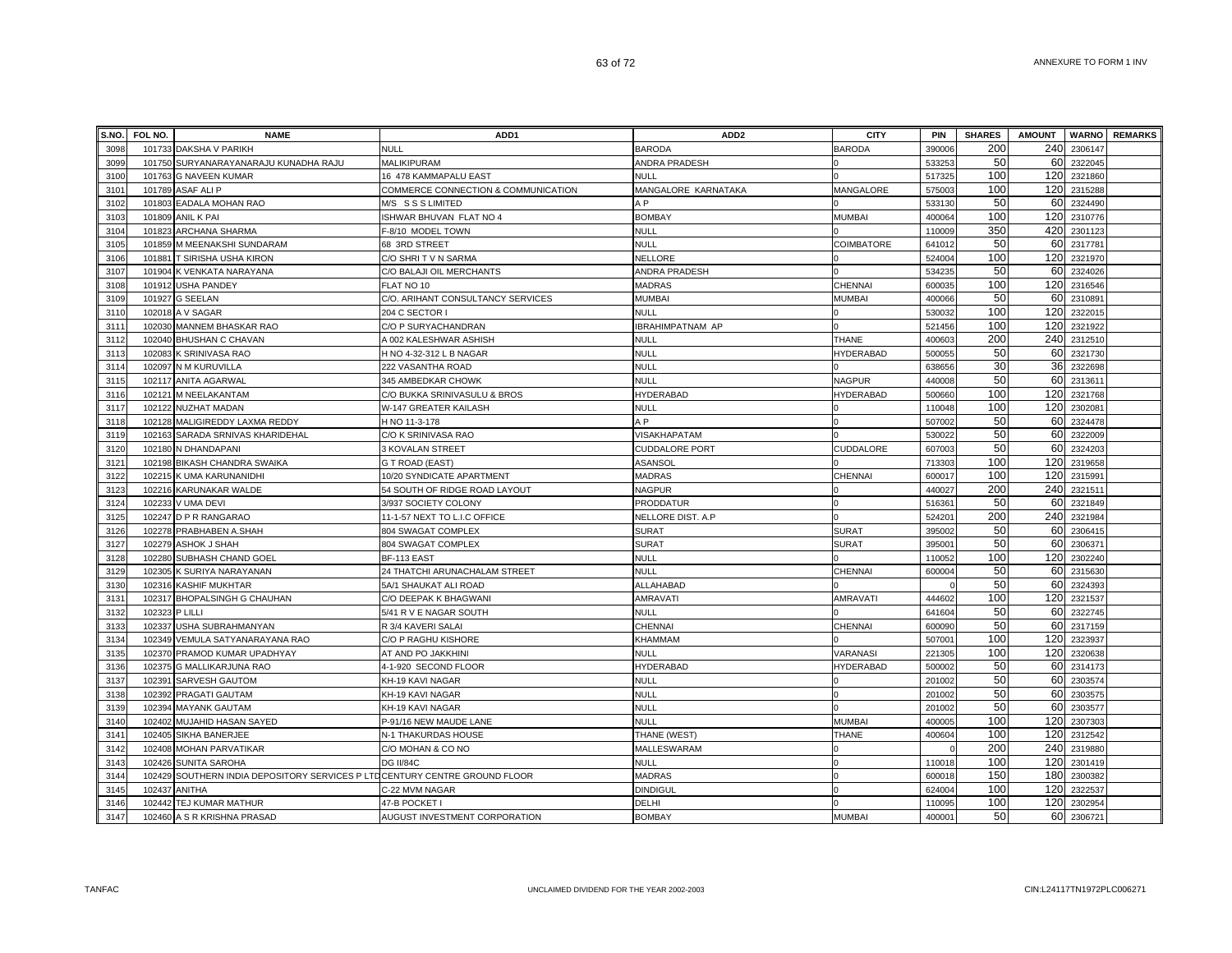| S.NO. | FOL NO.     | <b>NAME</b>                      | ADD <sub>1</sub>                        | ADD <sub>2</sub>             | <b>CITY</b>       | PIN                | <b>SHARES</b> | <b>AMOUNT</b> | <b>WARNO</b> | <b>REMARKS</b> |
|-------|-------------|----------------------------------|-----------------------------------------|------------------------------|-------------------|--------------------|---------------|---------------|--------------|----------------|
| 3148  |             | 102466 HITENDRA G PATEL          | ANANDPARU                               | TA SIDHPUR DT MAHESANA (N.G) | N.GUJ             | 384170             | 50            | 60            | 2305877      |                |
| 3149  | 102470 BABU |                                  | S & V AGENCIES                          | <b>MYSORE</b>                | <b>MYSORE</b>     | 570001             | 100           | 120           | 2324030      |                |
| 3150  | 102501      | NANNAKA VENKATRAM                | H.NO.5-1-193                            | ANDHRA PRADESH               |                   | 507002             | 50            | 60            | 2324479      |                |
| 3151  |             | 102536 S KALAISELVI              | NO.6 6TH STREET                         | <b>MADRAS</b>                | CHENNAI           | 600088             | 50            | 60            | 2317134      |                |
| 3152  |             | 102570 SURESH SHETTY             | RACHANA SOCIETY                         | THANE (EAST)                 | <b>THANE</b>      | 400603             | 100           | 120           | 2312512      |                |
| 3153  | 102573      | <b>RAVINDER KUMAR</b>            | RAVINDERA FLOUR MILL                    | <b>NULL</b>                  |                   | 144005             | 100           | 120           | 2303350      |                |
| 3154  | 102577      | P GIRIRAJ                        | 50 KAMRAJ STREET                        | <b>NULL</b>                  |                   | 605602             | 50            | 60            | 2317367      |                |
| 3155  | 102654      | <b>VIJAY SAMBRANI</b>            | T-62A 32 CROSS                          | <b>MADRAS</b>                | CHENNA            | 60009              | 100           | 120           | 2317157      |                |
| 3156  | 102664      | <b>M SURESH</b>                  | 5/10 PINJALA SUBRAMANIAN STREET         | <b>MADRAS</b>                | CHENNA            | 600017             | 50            | 60            | 2315992      |                |
| 3157  | 102676      | <b>AJAY R MISRA</b>              | QTR B.60                                | <b>BOMBAY</b>                | MUMBAI            | 400076             | 100           | 120           | 2311394      |                |
| 3158  | 102678      | VASANTBHAI NARANBHAI AMIN        | B/H TALUKA PANCHAYAT OFFICE             | <b>NORTH GUJARAT</b>         |                   |                    | 50            | 60            | 2319882      |                |
| 3159  | 102682      | <b>S SANKAR</b>                  | 11-53D NEW BUILDINGS                    | ANDHRA PRADESH               |                   | 518553             | 50            | 60            | 2321881      |                |
| 3160  |             | 102697 RAMKISHAN                 | SH JAGDISH P D                          | NARNAUL (HR)                 |                   | 123001             | 100           | 120           | 2320395      |                |
| 3161  |             | 102702 ANITA JINDAL              | R/9 / 51 RAJ NAGAR                      | UTTAR PRADESH                |                   | 201002             | 800           | 960           | 2303579      |                |
| 3162  |             | 102733 SADHANABEN D BADHEKA      | 76 RUPALI SOCIETY                       | <b>BHAWAGAR</b>              |                   | 364002             | 100           | 120           | 2304846      |                |
| 3163  |             | 102770 PARVATHY PADMANABHAN      | D.M. INVESTMENTS                        | <b>NASIK</b>                 | <b>NASIK</b>      | 422401             | 100           | 120           | 2313528      |                |
| 3164  | 102777      | CHITTIPOTU ARUNA                 | C/O.SUBRAMANYAM & VEERA BABU            | <b>GUNTUR</b>                | GUNTUR            | 522002             | 100           | 120           | 2323427      |                |
| 3165  | 102796      | MAJOR ASHOK KUMAR YADAV          | <b>18 FIELD REGIMENT</b>                | <b>NULL</b>                  |                   |                    | 100           | 120           | 2319883      |                |
| 3166  | 102818      | PATTAMMAL                        | VIJAY & CO SHARE BROKERS                | <b>MADRAS</b>                | CHENNAI           | 600017             | 50            | 60            | 2315995      |                |
| 3167  | 102826      | BRESCON FINANCIAL SERVICES LTD   | 403/404 AN CHAMBERS                     | <b>BOMBAY</b>                | <b>MUMBAI</b>     | 400050             | 50            | 60            | 2309499      |                |
| 3168  | 102841      | PUNNOSE THOMAS (NRI)             | THE KARUR VYSYA BANK LTD                | II FLOOR MADRAS              |                   | 60001              | 100           | 120           | 2300348      |                |
| 3169  | 102850      | <b>NASREEN MITHANI</b>           | 56 ALLUPARU BUILDING                    | <b>BOMBAY</b>                | <b>MUMBAI</b>     | 400009             | 100           | 120           | 2307734      |                |
| 3170  | 102859      | <b>DEVRAJ</b>                    | H-32 ANKUR COMPLEX                      | <b>BHOPAL</b>                | <b>BHOPAL</b>     | 462016             | 100           | 120           | 2313915      |                |
| 3171  |             | 102907 TRUSHAD JAYANTIBHAI PATEL | 125 KHATODARA GIDC                      | <b>SURAT</b>                 | SURAT             | 395003             | 100           | 120           | 2306487      |                |
| 3172  | 102914      | <b>MAMTA DHAWAN</b>              | C/O VINEETA MALHOTRA                    | LUCKNOW                      |                   | 226007             | 100           | 120           | 2300436      |                |
| 3173  | 102928      | GURU RAMAKRISHNABABU THOMMANDRU  | H NO 7-150 CHINNAMAKANAM STREET         | <b>NULL</b>                  |                   | 51855              | 50            | 60            | 2321882      |                |
| 3174  | 102931      | NIRMAL KUMAR TOSHNIWAL           | C/O DEEPCHAND TOSHNIWAL                 | <b>NULL</b>                  |                   | 341304             | 50            | 60            | 2320873      |                |
| 3175  | 102940      | A NANDI                          | BALAKA 1 DABUR PARK                     | NULL                         | <b>KOLKATA</b>    | 700084             | 50            | 60            | 2319486      |                |
| 3176  | 102942      | <b>MUKESH GUPTA</b>              | AGGARWAL SALES AGENCY                   | <b>NULL</b>                  |                   | 14440              | 50            | 60            | 2303369      |                |
| 3177  | 102952      | D KRISHNA MOORTHY                | 32 THANDAVARAYAN STREET                 | <b>NULL</b>                  | CHENNAI           | 60001              | 100           | 120           | 2315903      |                |
| 3178  | 103003      | SHAILAJA JOGI NAYAK              | <b>IRCON LTD</b>                        | <b>BELAPUR</b>               | <b>NEW BOMBAY</b> | 40061              | 150           | 180           | 2312569      |                |
| 3179  | 103005      | ELITE STOCK MANAGEMENT LTD       | 1007 INDRA PRAKASH                      | <b>NULL</b>                  |                   | 11000              | 50            | 60            | 2300628      |                |
| 3180  |             | 103017 T VENKATESWARLU           | <b>BRAHMANAKOTKUR POST</b>              | A <sub>P</sub>               |                   | 518432             | 100           | 120           | 2321880      |                |
| 3181  | 103024      | A B GOVINDARAJ                   | 11 FIRST MAIN ROAD                      | <b>MADRAS</b>                | CHENNAI           | 60002              | 200           | 240           | 2316206      |                |
| 3182  |             | 103033 M JAYABALAN               | 19-H 408 QUARTERS                       | S A V DIST TAMILNADU         | NEYVELI           | 607803             | 100           | 120           | 2317386      |                |
| 3183  |             | 103072 NALUMACHU MANOHAR         | Q NO T2-3H1 G M S OFFICE COLONY         | <b>NULL</b>                  |                   | 505209             | 50            | 60            | 2321795      |                |
| 3184  |             | 103076 CHARULATA BHATT           | 5 ANANDVAN SOCIETY                      | <b>NULL</b>                  | <b>BARODA</b>     | 390008             | 50            | 60            | 2306183      |                |
| 3185  |             | 103076 CHARULATA BHATT           | 5 ANANDVAN SOCIETY                      | NULL                         | <b>BARODA</b>     | 390008             | 50            | 60            | 2306184      |                |
| 3186  |             | 103078 GEDDAM VENKATA LAKSHMI    | RAM KRISHNA FINANCE & SHARE CONSULTANCY | VISAKHAPATNAM                |                   | 53000 <sup>-</sup> | 100           | 120           | 2321992      |                |
| 3187  |             | 103091 M V SATYA NARAYANA        | C/O D S N RAJU                          | <b>VISAKHAPATNAM</b>         |                   | 53001              | 100           | 120           | 2321999      |                |
| 3188  | 103110      | <b>SUBHASIS MAHAPATRA</b>        | 10-A IL PALAZZO                         | <b>MUMBAI</b>                | <b>MUMBAI</b>     | 400006             | 200           | 240           | 2307437      |                |
| 3189  | 103113      | PRAHALAD DAD                     | 98 BADA BAZAR                           | <b>DEWAS</b>                 | <b>DEWAS</b>      | 45500 <sup>-</sup> | 200           | 240           | 2321571      |                |
| 3190  |             | 103116 R HAMTHU NISHA            | <b>IST FLOOR</b>                        | <b>MADRAS</b>                | CHENNAI           | 60000              | 200           | 240           | 2315432      |                |
| 3191  | 103125      | <b>G PANDU RANGA RAO</b>         | DOOR NO 2/122 1ST ROAD                  | ANANTAPUR                    |                   | 515004             | 50            | 60            | 2323949      |                |
| 3192  |             | 103126 ANIL KUMAR RANA           | C 23/24 GOLD STAR                       | <b>BOMBAY</b>                | <b>MUMBAI</b>     | 400067             | 200           | 240           | 2310971      |                |
| 3193  |             | 103133 POORNIMA RAJKUMAR         | NO 7 MUNUSAMY STREET                    | <b>NULL</b>                  | CHENNAI           | 600114             | 50            | 60            | 2317325      |                |
| 3194  |             | 103135 MENAKA DEVI               | 37-B THOMAS STREET                      | <b>NULL</b>                  |                   | 627007             | 100           | 120           | 2322594      |                |
| 3195  | 103166      | A NATRAJ                         | FORESIGHT FINANCIAL SERVICES LTD        | <b>MADRAS</b>                | CHENNAI           | 600035             | 200           | 240           | 2316547      |                |
| 3196  |             | 103167 V RAGHAVAN                | FORESIGHT FINANCIAL SERVICES LTD        | <b>MADRAS</b>                | CHENNAI           | 600035             | 200<br>200    | 240           | 2316548      |                |
| 3197  |             | 103168 RAM PAUL GUPTA            | FORESIGHT FINANCIAL SERVICES LTD        | <b>MADRAS</b>                |                   | 600035             |               | 240           | 2300351      |                |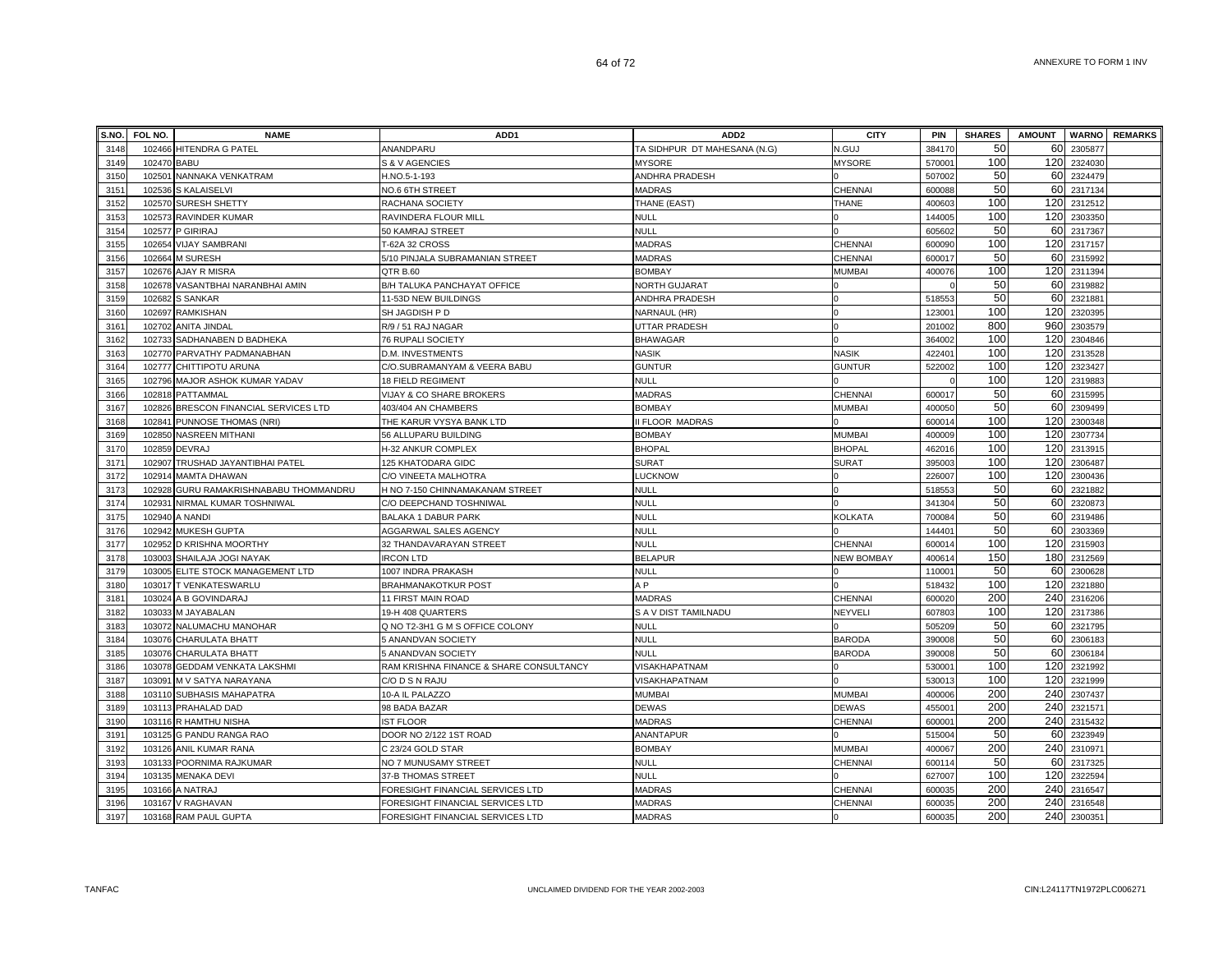| S.NO. | FOL NO. | <b>NAME</b>                           | ADD <sub>1</sub>                   | ADD <sub>2</sub>    | <b>CITY</b>      | PIN                | <b>SHARES</b> | <b>AMOUNT</b> |             | <b>WARNO</b> REMARKS |
|-------|---------|---------------------------------------|------------------------------------|---------------------|------------------|--------------------|---------------|---------------|-------------|----------------------|
| 3198  | 103189  | PRAKASH B DESAI                       | 10 ANKUR SOCIETY                   | <b>NULL</b>         |                  | 39631              | 50            | 60            | 2321199     |                      |
| 3199  |         | 103198 MADHUKAR GOVINDRAO TALEGAONKAR | C-34 PETROCHEMICALS TOWNSHIP       | <b>NULL</b>         |                  | 402125             | 50            | 60            | 2321269     |                      |
| 3200  |         | 103199 VANDANA MADHUKAR TALEGAONKAR   | C-34 PETROCHEMICALS TOWNSHIP       | <b>NULL</b>         | $\Omega$         | 402125             | 50            | 60            | 2321270     |                      |
| 3201  | 103233  | SRINIVAS YELDUTI                      | KALERU ATCHUTAPURAM POST           | A <sub>P</sub>      |                  | 533307             | 50            |               | 60 2322048  |                      |
| 3202  |         | 103240 S BHUVANESWARI                 | D I FLOOR RAJA APARTMENTS          | <b>MADRAS</b>       | <b>CHENNAI</b>   | 600093             | 100           | 120           | 2317210     |                      |
| 3203  |         | 103247 PRAWIN KUMAR SINHA             | INTERNATIONAL TRADE LINE           | CALCUTTA            | <b>KOLKATA</b>   | 700073             | 50            |               | 60 2319437  |                      |
| 3204  |         | 103257 V CHANDRA SEKHAR               | S/O V VEERA BADRAIAH               | <b>NULL</b>         |                  | 516360             | 50            |               | 60 2321848  |                      |
| 3205  |         | 103260 ANURAG SARRAF                  | 303 VASHALI APTS                   | <b>BOMBAY</b>       | <b>MUMBAI</b>    | 400049             | 150           | 180           | 2309344     |                      |
| 3206  | 103267  | <b>SREE KUMAR KANNAN</b>              | C/O GODA AND CO SHARE BROKERS      | <b>MADRAS</b>       | CHENNAI          | 60000 <sup>-</sup> | 50            |               | 60 2315433  |                      |
| 3207  | 103272  | <b>S PREMA</b>                        | C/O S ANAND MANAGING DIRECTOR      | NANDAMBAKKAM MADRAS |                  | 600089             | 75            | 90            | 2322350     |                      |
| 3208  |         | 103274 T M SENTHIL KUMAR              | D 1ST FLOOR RAJA APARTMENTS        | <b>MADRAS</b>       | CHENNAI          | 60009              | 100           | 120           | 2317211     |                      |
| 3209  | 103276  | CHIRAG MUCHHALA                       | SAMRAT A 2                         | <b>BOMBAY</b>       | <b>MUMBAI</b>    | 40005              | 50            | 60            | 2309875     |                      |
| 3210  | 103294  | ASHOK KUMAR SHAH                      | 501 TAKHSHASHILA APARTMENT         | <b>SURAT</b>        | <b>SURAT</b>     | 39500              | 100           | 120           | 2306373     |                      |
| 3211  | 103295  | AVINASH DESHMUKH                      | ONIKUR NIWAS                       | <b>NULL</b>         |                  | 43100              | 100           | 120           | 2321480     |                      |
| 3212  | 103317  | C VANAJA                              | V 3 ADYAR APARTMENTS               | <b>NULL</b>         | <b>CHENNAI</b>   | 60008              | 100           | 120           | 2317072     |                      |
| 3213  |         | 103322 K C SUBIRAMANIAN               | 14 PRATHABHA SIMHAPURAM            | <b>NULL</b>         |                  | 613009             | 100           | 120           | 2324584     |                      |
| 3214  |         | 103339 S V LAKSHMI                    | NEAR RAJIV INSTITUTE OF TECHNOLOGY | TANUKU A P          |                  | 53421              | 75            | 90            | 2324020     |                      |
| 3215  |         | 103342 DINAKSHI PAHUJA                | 289/140 MOTI NAGAR                 | <b>NULL</b>         |                  | 226004             | 100           | 120           | 2304152     |                      |
| 3216  |         | 103375 DHARMISHTHA JAYESH JARIWALA    | 2/313-314 MOTO MAHOLLO             | NULL                | <b>SURAT</b>     | 395002             | 50            |               | 60 2306417  |                      |
| 3217  |         | 103376 KALPANA SHAILESH JARIWALA      | 2/313-314 MOTO MOHOLLO             | <b>NULL</b>         | SURAT            | 395002             | 50            | 60            | 2306418     |                      |
| 3218  | 103383  | UMA DEVI UDDARAJU                     | C/O DR U RANGA RAJU                | <b>BHIMAVARAM</b>   |                  | 534202             | 50            |               | 60 2324017  |                      |
| 3219  | 103397  | SUCHITRA AGARWAL                      | C/O SHAILESH GUPTA                 | U P                 |                  | 201303             | 50            | 60            | 2303674     |                      |
| 3220  | 103416  | OKARA SECURITIES LTD                  | 803 VIKRAM TOWER                   | <b>NEW DELHI</b>    |                  | 110008             | 50            | 60            | 2301065     |                      |
| 3221  | 103441  | MANONMANI RAMANATHAN                  | 11-A SOUTH LEITH CASTLE ROAD       | <b>MADRAS</b>       | CHENNAI          | 600028             | 50            | 60            | 2316339     |                      |
| 3222  | 103451  | <b>RANI JEROME</b>                    | AD-31 FLAT B                       | <b>MADRAS</b>       | <b>CHENNAI</b>   | 600040             | 100           | 120           | 2316599     |                      |
| 3223  |         | 103465 FAHEEM AHMED DAMUDI            | <b>HOUSE NO 24 SHAMIANA</b>        | <b>BHATKAL NK</b>   |                  | 581320             | 100           | 120           | 2322255     |                      |
| 3224  | 103504  | KISHORE KANTILAL MEHTA                | C/O V K PATEL                      | <b>BOMBAY</b>       | <b>MUMBAI</b>    | 40002              | 50            | 60            | 2308592     |                      |
| 3225  |         | 103523 SHILPA VIJAY SHAH              | 1272 1ST FLOOR 9TH MAIN            | <b>BANGALORE</b>    | <b>BANGALORE</b> | 560086             | 50            | 60            | 2315232     |                      |
| 3226  |         | 103527 ALIASGAR IBRAHIM SANCHAWALA    | 401 BENSON SAIBABA ROAD            | <b>BOMBAY</b>       | <b>MUMBAI</b>    | 400054             | 300           |               | 360 2309876 |                      |
| 3227  |         | 103528 SANREW BANSAL                  | C/O SHRI GANESH PLY EMPORIUM       | <b>BARNALA</b>      |                  | 14810              | 100           | 120           | 2320497     |                      |
| 3228  | 103555  | AR RAMA SAMY                          | NO 267 2ND STREET                  | <b>MADRAS</b>       | <b>CHENNAI</b>   | 60005              | 50            | 60            | 2316737     |                      |
| 3229  | 103576  | V SUKUMAR                             | <b>SRIVARI</b>                     | <b>NULL</b>         | PONDICHERRY      | 60500              | 100           |               | 120 2324097 |                      |
| 3230  | 103597  | IBRAHIM A BARDANWALA                  | FLAT 401 BANSON                    | <b>BOMBAY</b>       | <b>MUMBAI</b>    | 400054             | 100           | 120           | 2309877     |                      |
| 3231  | 103611  | KAMEPALLI VENKATA RAMANAIAH           | C/O BALAJI FINANCE CORPORATION     | <b>NULL</b>         |                  | 52261              | 300           | 360           | 2321938     |                      |
| 3232  | 103614  | ASHISH R GARG                         | GURUMAHIMA BUNGLOW                 | <b>BOMBAY</b>       | <b>MUMBAI</b>    | 400064             | 50            |               | 60 2310779  |                      |
| 3233  | 103621  | RIDDHI CHORADIA                       | C/O BRIDHI CHAND BEGWANI           | <b>NULL</b>         |                  | 70000              | 5             | 6             | 2300585     |                      |
| 3234  | 103625  | P LAKSHMI KUTTYAMMA                   | C/O LT PREM S NAIR                 | <b>BOMBAY</b>       | <b>MUMBAI</b>    | 40000              | 50            | 60            | 2307304     |                      |
| 3235  | 103635  | K ARUMUGAM                            | 26 RAILWAY QUARTERS                | TAMILNADU           | CUDDALORE        | 607106             | 100           | 120           | 2317377     |                      |
| 3236  | 103637  | ASHOK KUMAR DEORA                     | C/O HANUMAN PRASAD DEORA           | <b>NULL</b>         | <b>KOLKATA</b>   | 700073             | 50            |               | 60 2319438  |                      |
| 3237  |         | 103645 D SUJATA KUMARI                | D NO 11-1-57                       | KAVALI A P          |                  | 524201             | 200           |               | 240 2321985 |                      |
| 3238  |         | 103648 S B SINGH                      | METRO STOCKS MADRAS                | CHETPUT MADRAS      | CHENNAI          | 60003              | 100           | 120           | 2316421     |                      |
| 3239  |         | 103666 RAVINDER KUMAR ARORA           | SCO 168 SECTOR 37 C                | NULL                |                  | 160036             | 100           |               | 120 2303482 |                      |
| 3240  | 103695  | D VENKATA SURYANARAYANA ACHARYULU     | 59 PRASANAT NAGAR                  | VISAKHAPATNAM       |                  | 530040             | 100           |               | 120 2322016 |                      |
| 3241  | 103733  | <b>GITA S VISWANATHAN</b>             | AA-25 ANNA NAGAR                   | <b>MADRAS</b>       | CHENNAI          | 60004              | 50            | 60            | 2316600     |                      |
| 3242  | 103757  | <b>PRADIP PARUI</b>                   | KUNDAN VILLA FLAT 10               | <b>THANE</b>        | <b>THANE</b>     | 40110              | 50            |               | 60 2312667  |                      |
| 3243  |         | 103768 SHUBHANGI SADANAND PARAB       | 54/384 SHIVAI NAGAR                | <b>NULL</b>         | <b>THANE</b>     | 400606             | 50            |               | 60 2312552  |                      |
| 3244  | 103769  | SADANAND NARAYAN PARAB                | 54/384 SHIVAI NAGAR                | <b>NULL</b>         | <b>THANE</b>     | 400606             | 50            | 60            | 2312553     |                      |
| 3245  | 103771  | SHARDA JHUNJHUNWALA                   | PRABHA BHAWAN                      | GORAKHPUR U P       |                  | 27300 <sup>-</sup> | 100           | 120           | 2304347     |                      |
| 3246  | 103810  | <b>ARCHNA CHANDRA</b>                 | 1 WAHEEDA                          | <b>MUMABI</b>       | <b>MUMBAI</b>    | 400050             | 100           |               | 120 2309508 |                      |
| 3247  |         | 103822 RAJESH MALIK                   | H NO 3/114 MOH SAYYED WARA         | U P                 |                  | 243601             | 100           |               | 120 2320677 |                      |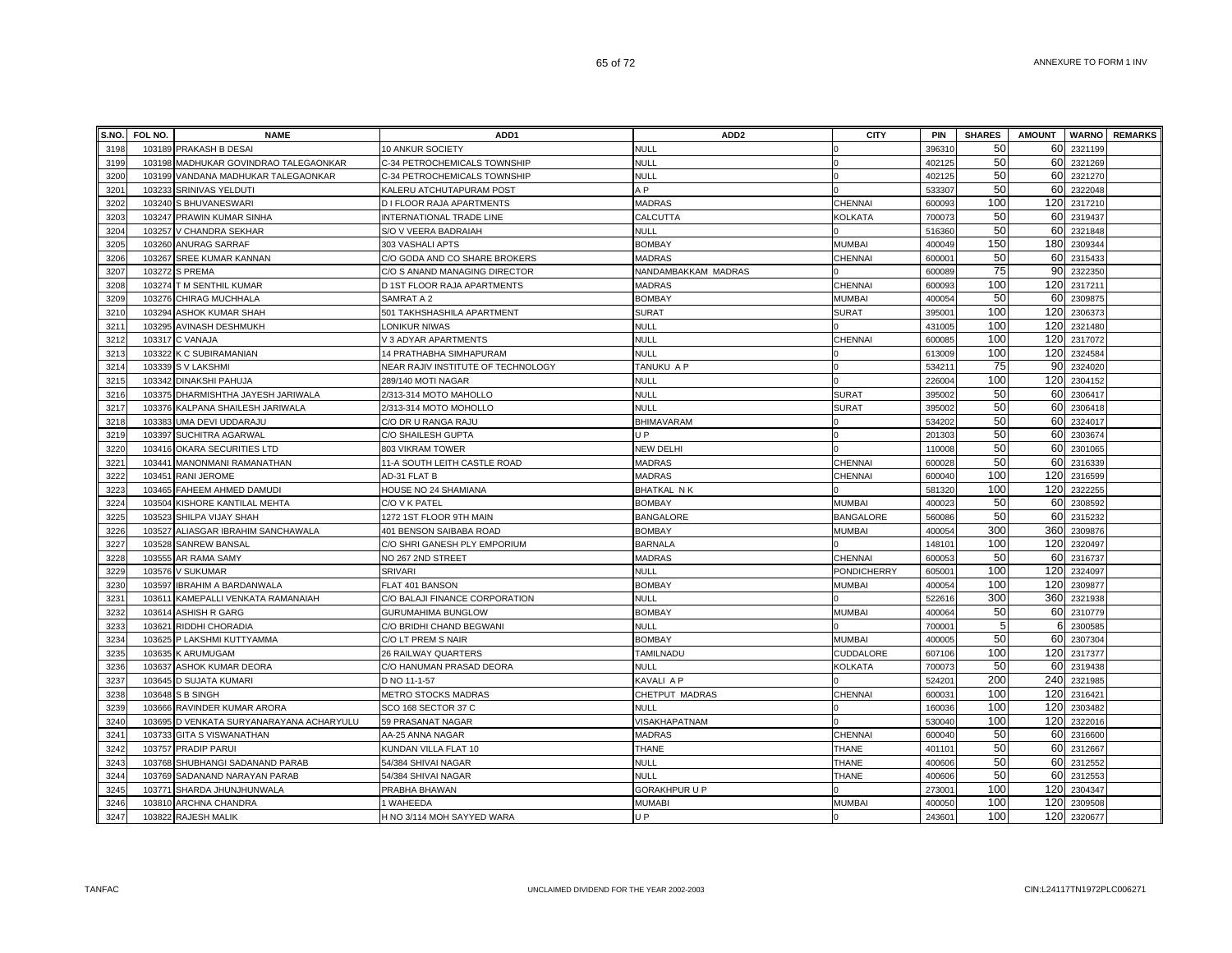| S.NO. | FOL NO. | <b>NAME</b>                                                         | ADD <sub>1</sub>                        | ADD <sub>2</sub>         | <b>CITY</b>        | PIN    | <b>SHARES</b>  | <b>AMOUNT</b> |             | <b>WARNO</b> REMARKS |
|-------|---------|---------------------------------------------------------------------|-----------------------------------------|--------------------------|--------------------|--------|----------------|---------------|-------------|----------------------|
| 3248  | 103912  | CHINNAPA REDDY GUNAPATI                                             | 28706                                   | <b>GUNTUR 7</b>          | <b>GUNTUR</b>      | 522007 | 100            | 120           | 2323970     |                      |
| 3249  | 103923  | <b>HARISH BAHRI</b>                                                 | 12 UB BUNGLOW ROAD F F                  | NULL                     |                    | 110007 | 550            | 660           | 2300412     |                      |
| 3250  |         | 103932 NARENDER                                                     | VILL AND P O CHAKARPOR                  | HARYANA                  |                    | 122001 | 50             | 60            | 2303060     |                      |
| 3251  | 103963  | SAJI GEORGE                                                         | SPIC PHARMA                             | CUDDALORE                | CUDDALORE          | 607005 | 100            | 120           | 2324222     |                      |
| 3252  |         | 104003 SAMEER D BHAGWANI                                            | BEHIND STATE BANK OF INDIA              | МS                       | <b>AMRAVATI</b>    | 444602 | 100            | 120           | 2321538     |                      |
| 3253  |         | 104013 KAMINI P BRAHMBHATT                                          | C-97SARASVATI NAGAR SOCIETY             | <b>BARODA</b>            | <b>BARODA</b>      | 390002 | 50             | 60            | 2306081     |                      |
| 3254  | 104020  | DINESH MULCHAND ADESARA                                             | C/O AHMEDABAD SHARE SERVICES            | RAJKOT                   | <b>RAJKOT</b>      | 36000  | 500            | 600           | 2323618     |                      |
| 3255  | 104050  | RAJENDRA KOTECHA                                                    | <b>G R MAGNETS LTD</b>                  | CALCUTTA                 | KOLKATA            | 70000  | 150            | 180           | 2318003     |                      |
| 3256  | 104079  | NIRMALA SHETTY                                                      | RACHANA SOCIETY                         | <b>THANE EAST</b>        | <b>THANE</b>       | 40060  | 100            | 120           | 2312513     |                      |
| 3257  | 10413'  | ANUJ AHLUWALIA                                                      | 162/1 RAJPUR ROAD                       | <b>NULL</b>              |                    | 248009 | 100            | 120           | 2320698     |                      |
| 3258  | 104157  | S SATHISH KUMAR                                                     | 97 THULASINGAM STREET                   | <b>NULL</b>              | CHENNAI            | 60001  | 50             | 60            | 2315859     |                      |
| 3259  | 104162  | T L RANGAVITTAL                                                     | 41 1ST CROSS STREET                     | <b>NULL</b>              | CHENNAI            | 60003  | $\mathbf{1}$   | 1.2           | 2316549     |                      |
| 3260  |         | 104164 T R RAMADAS                                                  | 41 1ST CROSS STREET                     | <b>NULL</b>              | <b>CHENNAI</b>     | 600035 | $\mathbf{1}$   | 1.2           | 2316551     |                      |
| 3261  |         | 104166 T R SHANKAR                                                  | 41 1ST CROSS STREET                     | <b>NULL</b>              | <b>CHENNAI</b>     | 60003  | $\overline{1}$ | 1.2           | 2316553     |                      |
| 3262  | 104198  | <b>INDU MITTAL</b>                                                  | 201 M M HOUSE                           | <b>NULL</b>              |                    | 110055 | 50             | 60            | 2302307     |                      |
| 3263  |         | 104205 ATTAR SINGH                                                  | VILL AND POST CHAKARPUR                 | NULL                     |                    | 122001 | 100            | 120           | 2303061     |                      |
| 3264  |         | 104209 R INDRA                                                      | E-132 SWATHY NAGAR                      | <b>NULL</b>              |                    | 69502  | 50             | 60            | 2322990     |                      |
| 3265  |         | 104215 ALOK KUMAR                                                   | C/O SIDDHANATH SINGH                    | VARANASI                 |                    | 221001 | 100            | 120           | 2304061     |                      |
| 3266  | 104235  | BANDARU NAGABHUSHANAM                                               | 3-190 THOGATA STREET                    | A <sub>P</sub>           |                    | 51567  | 1000           | 1200          | 2321835     |                      |
| 3267  | 104314  | KISHOR GANPAT NERURKAR                                              | 196/2210 SECTOR VI KANE NAGAR           | MUMBAI                   | <b>MUMBAI</b>      | 40003  | 100            | 120           | 2309269     |                      |
| 3268  | 104325  | <b>K S SURESH</b>                                                   | 6 AND 7 APPAVOO MUDALI STREET           | S A V DIST               | CUDDALORE          | 60700  | 100            | 120           | 2324134     |                      |
| 3269  | 104354  | <b>AVTAR AHUJA</b>                                                  | S 330 PANCHSHEEL PARK                   | <b>NULL</b>              |                    | 11001  | 50             | 60            | 2301329     |                      |
| 3270  | 104364  | FORESIGHT FINANCIAL SERVICES LIMITED                                | TEMPLE TOWER 3RD FLOOR                  | <b>MADRAS</b>            | <b>CHENNAI</b>     | 60003  | 300            |               | 360 2316554 |                      |
| 3271  |         | 104385 PREM CHAND JINDAL                                            | C/O RAJESH JINDAL                       | <b>PTA</b>               |                    | 14720  | 350            | 420           | 2320488     |                      |
| 3272  |         | 104389 M BALACHANDRAN                                               | H-186 MRPL TOWNSHIP                     | MANGALORE                |                    | 574149 | 50             | 60            | 2322169     |                      |
| 3273  |         | 104445 RAI INVESTMENTS LIMITED                                      | 112-113 VEENA CHAMBERS                  | NULL                     |                    | 40000  | 150            | 180           | 2300473     |                      |
| 3274  |         | 104538 R ELANGOVAN                                                  | 67 III CROSS                            | <b>NULL</b>              | <b>PONDICHERRY</b> | 605013 | 100            | 120           | 2324123     |                      |
| 3275  |         | 104597 HASMUKH JOSHI                                                | C/O MADHVI J JOSHI                      | AHMEDABAD                | AHMEDABAD          | 38001  | 50             | 60            | 2305447     |                      |
| 3276  |         | 104634 DIWAS JAIN                                                   | 1024 GALI TELIAN                        | DELHI                    |                    | 110006 | 100            | 120           | 2302844     |                      |
| 3277  | 104648  | <b>V VEERAPPAN</b>                                                  | 42-A CSR NAGAR                          | MADURAI                  |                    | 62500  | 50             | 60            | 2322551     |                      |
| 3278  | 104670  | Beant Mazumdar                                                      | C 5/6 S D AREA                          | <b>NULL</b>              |                    | 11001  | 100            | 120           | 2301271     |                      |
| 3279  | 104686  | <b>B SANTHANAM</b>                                                  | 12 SANDELE                              | <b>MUMBAI</b>            | <b>MUMBAI</b>      | 400050 | 500            | 600           | 2309509     |                      |
| 3280  | 104700  | VIJAY LUXAMI MODGIL                                                 | C/O A B MODGIL                          | THANE BELAPUR ROAD THANE |                    | 40060  | 50             | 60            | 2300532     |                      |
| 3281  | 104700  | VIJAY LUXAMI MODGIL                                                 | C/O A B MODGIL                          | THANE BELAPUR ROAD THANE |                    | 40060  | 50             | 60            | 2300533     |                      |
| 3282  |         | 104713 PREETI GARG                                                  | JATIA CHAMBERS 2ND FLOOR                | MUMBAI                   | <b>MUMBAI</b>      | 40002  | 350            | 420           | 2308594     |                      |
| 3283  |         | 104746 ASEMA ABDULRAZAK PUTHAWALA                                   | 2350 MOTI MAKERIWAD                     | AHMEDABAD                |                    | 38000  | 50             | 60            | 2300451     |                      |
| 3284  |         | 104746 ASEMA ABDULRAZAK PUTHAWALA                                   | 2350 MOTI MAKERIWAD                     | AHMEDABAD                |                    | 38000  | 50             | 60            | 2300452     |                      |
| 3285  |         | 104748 NAZEMA PUTHAWALA                                             | 2350 MOTI MAKERIWAD                     | AHMEDABAD                |                    | 38000  | 50             | 60            | 2300453     |                      |
| 3286  |         | 104748 NAZEMA PUTHAWALA                                             | 2350 MOTI MAKERIWAD                     | AHMEDABAD                |                    | 38000  | 50             | 60            | 2300454     |                      |
| 3287  | 104822  | SURESHKUMAR R ZAWAR                                                 | NEAR ATUL MANGAL KARAYALAYA             | МS                       | <b>AMRAVATI</b>    | 44460  | 50             | 60            | 2321544     |                      |
| 3288  | 104887  | KOSHA INVESTMENTS LIMITED                                           | C/O M J PATEL                           | MUMBAI                   | MUMBAI             | 40002  | 200            | 240           | 2308595     |                      |
| 3289  | 105026  | <b>HARI PRASAD KABRA</b>                                            | 1 BRITISH INDIAN STREET                 | CALCUTTA                 | KOLKATA            | 700069 | 200            | 240           | 2319348     |                      |
| 3290  | 105028  | SUBHASHCHANDRA GUPTA                                                | C/O MOTILAL PARSAD                      | <b>NULL</b>              |                    | 851117 | 100            | 120           | 2323384     |                      |
| 3291  | 105102  | <b>MADANLAL BANSAL</b>                                              | C/O INDIAN RAYON AND INDUSTRIES LIMITED | <b>SURAT</b>             |                    | 39500  | 100            | 120           | 2300470     |                      |
| 3292  |         | 105136 MADHAVLAL NATHALAL PATEL                                     | NUTAN MILL COMPOUND                     | NORTH GUJARAT            | N.GUJ              | 384265 | 50             | 60            | 2305911     |                      |
| 3293  | 105229  | <b>SUNITA KHENI</b>                                                 | B/2 GSFC COLONY P O                     | GUJARAT                  |                    | 361140 | 50             | 60            | 2300446     |                      |
| 3294  | 105229  | <b>SUNITA KHENI</b>                                                 | B/2 GSFC COLONY P O                     | <b>GUJARAT</b>           |                    | 361140 | 50             | 60            | 2300447     |                      |
| 3295  | 105240  | BHAWALPURIA INVESTMENT & SECURITIES PVT NO 9 LG 4855 HARBANS STREET |                                         | <b>NULL</b>              |                    | 110002 | 100            | 120           | 2300702     |                      |
| 3296  |         | 105297 ANU GUPTA                                                    | C/O ASHOK KUMAR TRIBHAWAN               | DIST SAHARANPUR U P      |                    | 24734  | 50<br>50       | 60            | 2320692     |                      |
| 3297  |         | 105308 NALINI V GONDHALEKAR                                         | 358/B GANGARAM KHATRI WADI              | <b>NULL</b>              | <b>MUMBAI</b>      | 400002 |                |               | 60 2306823  |                      |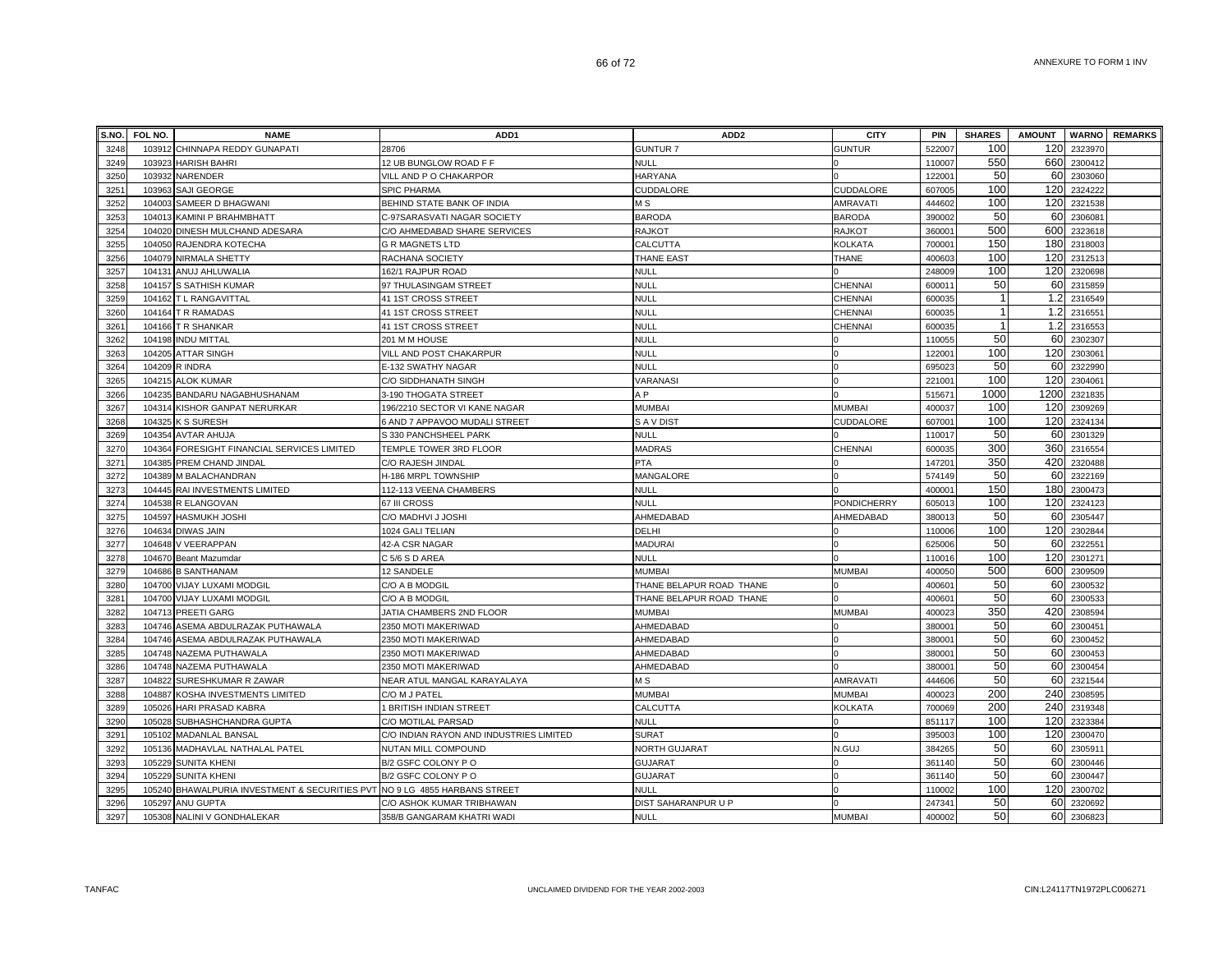| S.NO. | FOL NO.      | <b>NAME</b>                           | ADD <sub>1</sub>                  | ADD <sub>2</sub>         | <b>CITY</b>        | <b>PIN</b>         | <b>SHARES</b> | <b>AMOUNT</b> |         | <b>WARNO</b> REMARKS |
|-------|--------------|---------------------------------------|-----------------------------------|--------------------------|--------------------|--------------------|---------------|---------------|---------|----------------------|
| 3298  |              | 105384 BHARATI C BAROT                | D 19 GOVT OFFICERS COLONY         | <b>NULL</b>              | <b>RAJKOT</b>      | 36000 <sup>-</sup> | 300           | 360           | 2323621 |                      |
| 3299  |              | 105399 V PANJU                        | 32 MURUGAN NAGAR                  | <b>NULL</b>              |                    | 636403             | 100           | 120           | 2317680 |                      |
| 3300  | 105435 SAHIL |                                       | C/O MRS SADHNA SINGLA             | <b>MUMBAI</b>            | <b>MUMBAI</b>      | 400026             | 50            | 60            | 2308803 |                      |
| 3301  |              | 105490 R K GARG                       | 26 DAL MANDI                      | J P                      |                    | 250002             | 50            | 60            | 2323425 |                      |
| 3302  |              | 105496 BIKRAMJEET SINGH               | HOUSE NO.3372                     | CHANDIGARH               |                    | 160019             | 200           | 240           | 2303448 |                      |
| 3303  |              | 105523 SURINDER MOHAN SINGHANIA       | 1609/2 RAM GALI                   | <b>AMRITSAR</b>          |                    | 143006             | 50            | 60            | 2300425 |                      |
| 3304  |              | 105584 M MOHAMED MUSADHIK             | 54 BIG STREET                     | <b>NULL</b>              |                    | 61460              | 50            | 60            | 232245  |                      |
| 3305  |              | 105824 B G HARISH                     | NO 172 7TH MAIN                   | <b>BANGALORE</b>         | <b>BANGALORE</b>   | 56005              | 100           | 120           | 2315045 |                      |
| 3306  | 105916       | <b>AVNEESH</b>                        | AVNEESH MAHESHWARRI               | AMROHA [UP]              |                    | 24422              | 400           | 480           | 2304275 |                      |
| 3307  |              | 105917 SHOBHA                         | AVNEESH MAHESHARI                 | AMROHA [UP]              |                    | 24422              | 100           | 120           | 2304276 |                      |
| 3308  |              | 105940 LATA RAMASWAMY                 | FLAT 22 T A PENN ROAD             | CALCUTTA                 | <b>KOLKATA</b>     | 700027             | 200           | 240           | 2318987 |                      |
| 3309  |              | 105945 N RAM MOHAN                    | 267 SECTOR A                      | <b>NEW DELHI</b>         |                    | 110070             | 50            | 60            | 2300423 |                      |
| 3310  |              | 105970 VENKATESH PILLAY               | 160-A PASCHIM VIHAR EXTN          | DELHI                    |                    | 110006             | 200           | 240           | 2300872 |                      |
| 3311  |              | 106015 DAXA MANSUKHLAL MODHA          | C/O NATHALAL VALJI                | PORBANDAR                |                    | 360575             | 50            | 60            | 2323762 |                      |
| 3312  |              | 106042 KALYANI SANJEEV MEHTA          | C/O DR SANJEEV MEHTA              | AHMEDABAD                | AHMEDABAD          | 38001              | 100           | 120           | 2305585 |                      |
| 3313  |              | 106119 HARBANS SINGH HORA             | 25/4 NORTH RAJMOHALLA             | <b>INDORE</b>            | <b>INDORE</b>      | 452002             | 100           | 120           | 2313800 |                      |
| 3314  |              | 106139 SUVENDRA PATRA                 | ROOM NO-10                        | <b>MADRAS</b>            | CHENNAI            | 60001              | 700           | 840           | 2315905 |                      |
| 3315  |              | 106162 M S VENKATESHAN                | A-3 NO.26 MOOSA STREET            | <b>CHENNAI</b>           | CHENNAI            | 60001              | 200           | 240           | 2315999 |                      |
| 3316  | 106167       | SANDHYA SUDHAKAR KHANOLKAR            | B-142/5                           | <b>MUMBAI</b>            | <b>MUMBAI</b>      | 40005              | 150           | 180           | 2309645 |                      |
| 3317  |              | 106168 G RAJENDRAN NAIR               | PULITHARA PARAMBU                 | KOCHI                    | <b>COCHIN</b>      | 682024             | 50            | 60            | 2317893 |                      |
| 3318  |              | 106187 MOHAMMED ARIFUDDIN             | <b>CASHIER</b>                    | NAGARJUNASAGAR           |                    | 508203             | 50            | 60            | 2321827 |                      |
| 3319  |              | 106239 SABITA GOSWAMI                 | BUNGALOW NO.C/19                  | JAMSHEDPUR               |                    | 831003             | 200           | 240           | 2323335 |                      |
| 3320  |              | 106297 SAMANT JAYANT PANDURANG        | 1-C MANDAR OM MAVLI COOP HSG SOCY | <b>MUMBAI</b>            | <b>MUMBAI</b>      | 40006              | 1500          | 1800          | 2310721 |                      |
| 3321  |              | 106303 RAJNEESH KHANNA                | 61 ANUPAM APARTMENTS              | <b>NEW DELHI</b>         | <b>NEW DELHI</b>   | 110068             | 50            | 60            | 2320372 |                      |
| 3322  |              | 106374 REKHA AGRAWAL                  | 25-A LALA KA BAZAR                | <b>MEERUT</b>            | <b>MEERUT CITY</b> | 250002             | 50            | 60            | 2323545 |                      |
| 3323  |              | 106509 PANKAJ GULATI                  | H.NO.107 BLOCK B                  | DELHI                    |                    | 110085             | 50            | 60            | 2302721 |                      |
| 3324  |              | 106572 K C RAMASWAMY                  | 1001 ARIHANT PARK                 | <b>SURAT</b>             | <b>SURAT</b>       | 395007             | 400           | 480           | 2306577 |                      |
| 3325  | 106580       | <b>GANESH KUMAR SINGHANIA</b>         | 23/51 GARIAHAT ROAD               | CALCUTTA                 | KOLKATA            | 700029             | 50            | 60            | 2319036 |                      |
| 3326  | 106601       | <b>ABDULRASHID SHAIKH</b>             | PUNJAB NATIONAL BANK              | KUTCH DIST (GUJ)         |                    | 37020              | 50            | 60            | 2304877 |                      |
| 3327  | 106608       | THANKAMANI SREENIVASAN                | 302 SHANTIGANGA APTS'A            | <b>THANE</b>             | <b>THANE</b>       | 401105             | 100           | 120           | 2312680 |                      |
| 3328  |              | 106616 CHATTAR SINGH JAIN             | C/O. C.S.JAIN & CO                | KAITHAL                  | <b>HARYANA</b>     | 136027             | 50            | 60            | 2320438 |                      |
| 3329  |              | 106628 R V S N RAJU                   | GENERAL MANAGER PROJECT PLANNING  | <b>NULL</b>              | <b>NULL</b>        | 50710              | 100           | 120           | 2324014 |                      |
| 3330  |              | 106631 KISHOR VAKIL                   | SPFL SECURITIES LIMITED           | <b>KANPUR</b>            | <b>NULL</b>        | 208004             | 350           | 420           | 2303919 |                      |
| 3331  |              | 106641 MANGAL O BIYANI                | MANGAL O BIYANI                   | PUNE-28                  | <b>PUNE</b>        | 411028             | 50            | 60            | 2321337 |                      |
| 3332  |              | 106655 PARUL DARSHAN UPADHYAY         | E-1191 MANDRATH SOCIETY           | VADODARA                 | <b>BARODA</b>      | 390008             | 200           | 240           | 2306182 |                      |
| 3333  |              | 106657 BHARAT SINGH                   | SGT BHARAT SINGH RDO/TECH         | <b>GANDHI NAGAR(GUJ)</b> | <b>NULL</b>        | 382009             | 100           | 120           | 2320989 |                      |
| 3334  |              | 106683 ASHOK KUMAR PARIDA             | 132 FAC FLIGHT AIR FORCE          | <b>NULL</b>              | <b>NULL</b>        |                    | 50            | 60            | 2319894 |                      |
| 3335  |              | 106700 KOTIPALLI SUBBALAKSHMI         | F-3 SAKTHINIVASAM                 | <b>CHENNAI</b>           | <b>CHENNAI</b>     | 60004              | 300           | 360           | 2316651 |                      |
| 3336  | 106895       | SHEKHAR SINGH                         | 202 MAKER TOWER E                 | <b>MUMBAI</b>            | <b>MUMBAI</b>      | 400005             | 100           | 120           | 2307299 |                      |
| 3337  |              | 106897 K RAGHUKUMAR                   | C/O K RAVINDRA REVATHI FINANCE    | <b>NELLORE</b>           | <b>NULL</b>        | 524002             | 200           | 240           | 2321963 |                      |
| 3338  | 106979       | V P CHANDRU                           | 312 PHASE II                      | VELLORE                  | VELLORE            | 632009             | 50            | 60            | 232461  |                      |
| 3339  | 106980       | JAI KISHAN SHARMA                     | DOOR NO.86-13-8/2 FLAT NO.F-1     | RAJAMUNDRY               | RAJAMUNDRY         | 533103             | 50            | 60            | 2324007 |                      |
| 3340  |              | 107028 ALI ISHRAT                     | 178 BUXI BAZAR                    | ALLAHABAD                | ALLAHABAD          | 211003             | 100           | 120           | 2323466 |                      |
| 334   |              | 107043 ALOO T DARUWALA                | 4 SETALWAD ROAD                   | <b>MUMBAI</b>            | <b>MUMBAI</b>      | 400006             | 100           | 120           | 2307433 |                      |
| 3342  |              | 107080 VIKAS KUMAR BOHARA             | C/3 SAMTA SOCIETY                 | AHMEDABAD                | AHMEDABAD          | 380027             | 75            | 90            | 2305675 |                      |
| 3343  |              | 107121 L VENKATA SESHA CHALAPATHY RAO | QR.NO. B-10/43 PTS                | <b>JYOTHINAGAR</b>       | <b>NULL</b>        | 505215             | 100           | 120           | 2321801 |                      |
| 3344  |              | 107138 ASHOK BHASKAR HEGDE            | BANGALORE STOCK EXCHANGE LTD      | <b>BANGALORE</b>         | <b>BANGALORE</b>   | 560027             | 200           | 240           | 2314925 |                      |
| 3345  |              | 107230 REKHA RAGHUNATH                | 845 1ST FLOOR                     | <b>JALANDHAR</b>         | <b>JALANDHAR</b>   | 144022             | 100           | 120           | 2320470 |                      |
| 3346  |              | 107253 SALIL KUMAR CHATTERJI          | ITC LTD TRIBENI TISSUES DIVISION  | MUMBAI                   | <b>MUMBAI</b>      | 40002              | 100           | 120           | 230841  |                      |
| 3347  |              | 107255 RANJIT KUMAR SINHA             | F-42 P C COLONY                   | PATNA [BIHAR]            | <b>PATNA</b>       | 800020             | 100           | 120           | 2319756 |                      |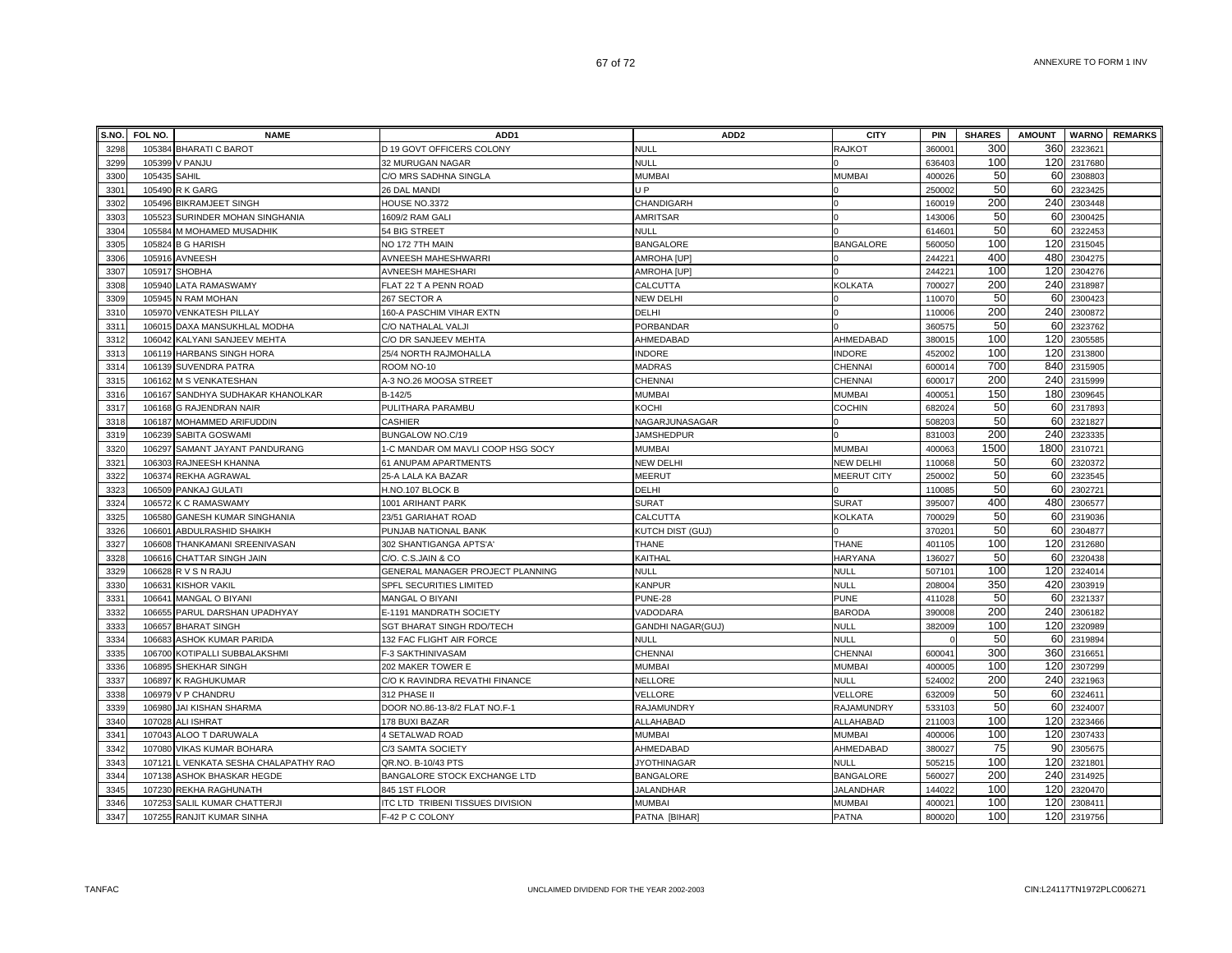| S.NO. | FOL NO.      | <b>NAME</b>                         | ADD1                           | ADD <sub>2</sub>        | <b>CITY</b>       | PIN                | <b>SHARES</b> | <b>AMOUNT</b> |             | <b>WARNO</b> REMARKS |
|-------|--------------|-------------------------------------|--------------------------------|-------------------------|-------------------|--------------------|---------------|---------------|-------------|----------------------|
| 3348  | 107287 M UMA |                                     | C/O M S CHARI                  | CHANDRAPUR              | CHANDRAPUR        | 44240 <sup>-</sup> | 100           | 120           | 2313699     |                      |
| 3349  |              | 107289 RAVI JAISWAL                 | SHRI RAM SEWAK BHAWAN          | VARANASI                | <b>NULL</b>       | 221005             | 50            | 60            | 2304094     |                      |
| 3350  |              | 107296 TIMMANNA V HOSUR             | C/O B H JAIN                   | HUBLI                   | <b>HUBLI</b>      | 580023             | 100           | 120           | 2315352     |                      |
| 3351  | 107301       | <b>MAMTA DALIYA</b>                 | 12/693 BIRLA SADAN             | CHALKARANJI             | <b>NULL</b>       | 416115             | 50            | 60            | 2313371     |                      |
| 3352  |              | 107336 SUMA BHAT                    | NO 24 I FLOOR NEAR VIJAYA BANK | <b>BANGALORE</b>        | <b>BANGALORE</b>  | 560019             | 100           | 120           | 2314874     |                      |
| 3353  | 107358       | <b>MARRI RAMESH BABU</b>            | RLY QRS NO 42811               | SECUNDERABAD            | <b>HYDERABAD</b>  | 500025             | 100           | 120           | 2321708     |                      |
| 3354  | 107422       | <b>ANUBHA RASTOGI</b>               | 328/34 SUBZI MANDHI            | LUCKNOW                 | <b>NULL</b>       | 226003             | 100           | 120           | 2304134     |                      |
| 3355  | 107496       | SHANKAR LAL AGRAWAL                 | <b>RITESH TRADERS</b>          | <b>DIST BURDWAN</b>     | <b>NULL</b>       | 713336             | 1000          | 1200          | 2300598     |                      |
| 3356  | 107517       | DINESH R DHODAPKAR                  | 160 SURENDRA NAGAR             | <b>NAGPUR</b>           | <b>NAGPUR</b>     | 44001              | 100           | 120           | 2313666     |                      |
| 3357  | 107639       | <b>B R RAJKUMAR</b>                 | 1- IV TH MAIN ROAD             | MADRAS                  | <b>CHENNAI</b>    | 60006              | 50            | 60            | 2316770     |                      |
| 3358  | 107676       | PARAMJEET SINGH                     | PARAMJEET & CO                 | <b>NEW DELHI</b>        | <b>NULL</b>       | 11000 <sup>-</sup> | 350           | 420           | 2300633     |                      |
| 3359  | 107689       | <b>KAMALA KAPOOR</b>                | <b>16 BASAK STREET</b>         | CALCUTTA                | <b>KOLKATA</b>    | 700007             | 100           | 120           | 2318431     |                      |
| 3360  |              | 107701 MAHANWAR LAL JAIN (SISODIYA) | PRINCE PLACE ROOM NO.401       | <b>MUMBAI</b>           | <b>MUMBAI</b>     | 400086             | 100           | 120           | 2311817     |                      |
| 3361  |              | 107703 SHARIFABIBI CHHIPA           | 1044 LIMDA WALA S KHANCHA      | AHMEDABAD               | AHMEDABAD         | 380001             | 100           | 120           | 2304917     |                      |
| 3362  |              | 107744 JOHN T SEBASTIAN             | M-3 THATTIL HOUSE              | KERALA                  | <b>NULL</b>       | 680125             | 100           | 120           | 2322805     |                      |
| 3363  |              | 107822 KRISHNENDU BIWAS             | 8/51 FERN ROAD                 | CALCUTTA                | KOLKATA           | 700019             | 500           | 600           | 2318761     |                      |
| 3364  |              | 107928 R KRISHNAMOORTHY             | NO 30 LAKSHMIKRUPA             | <b>BANGALORE</b>        | <b>BANGALORE</b>  | 560076             | 200           | 240           | 2315144     |                      |
| 3365  | 107949       | <b>RAKESH KUMAR</b>                 | C/O SHREE KRISHNA PHARMA       | <b>DELHI</b>            | <b>NULL</b>       | 110006             | 50            | 60            | 2300873     |                      |
| 3366  | 108016       | <b>MUKESH BEHL</b>                  | <b>B-292 VIDYUT NAGAR</b>      | GAUTAM BUDH NAGAR (U P) | <b>NULL</b>       | 201008             | 300           | 360           | 2320562     |                      |
| 3367  | 108107       | <b>SUKANT JAIN</b>                  | 1144 SECTOR - A                | <b>NEW DELHI</b>        | <b>NULL</b>       | 110070             | 200           | 240           | 2302676     |                      |
| 3368  | 108242       | <b>ASHWANI LAMBA</b>                | <b>B 41 SHISHRAM PARK</b>      | <b>NEW DELHI</b>        | <b>NULL</b>       | 110059             | 100           | 120           | 2302443     |                      |
| 3369  | 108313       | <b>KASHMIN LAL GANDHI</b>           | 189A/2 SAVITRI NAGAR           | <b>NEW DELHI</b>        | <b>NULL</b>       | 11001              | 200           | 240           | 2301333     |                      |
| 3370  | 108314       | <b>ANISH KUMAR</b>                  | 168 SAVITRI NAGAR              | <b>NEW DELHI</b>        | <b>NULL</b>       | 11001              | 100           | 120           | 2301334     |                      |
| 3371  | 108367       | <b>ANAND KUMAR</b>                  | VILLAGE & POST OFFICE          | <b>DELHI</b>            | <b>NEW DELHI</b>  | 110082             | 100           | 120           | 2320375     |                      |
| 3372  | 108502       | JYOTHI R KAMATH                     | FLAT NO 286 POCKET -C          | <b>NEW DELHI</b>        | <b>NULL</b>       | 110044             | 100           | 120           | 2302035     |                      |
| 3373  | 108529       | <b>G RAVI</b>                       | 5/6 GANGAI AMMAN KOIL          | CHENNAI                 | CHENNAI           | 600026             | 200           | 240           | 2316312     |                      |
| 3374  | 108641       | <b>HEENA K SHAH</b>                 | 40 MAGALPURA                   | <b>VADODARA</b>         | <b>BARODA</b>     | 39001              | 50            | 60            | 2306241     |                      |
| 3375  | 108642       | <b>SARADA MANOJ</b>                 | NO.28-A BHARATI COLONY         | COIMBATORE              | COIMBATORE        | 641004             | 400           | 480           | 2317753     |                      |
| 3376  |              | 108645 HANOZ IQBAL AHMED            | 7 SUNBEAM 2ND FLOOR            | MUMBAI                  | <b>MUMBAI</b>     | 400050             | 600           | 720           | 2309513     |                      |
| 3377  | 108720       | P K BHASIN                          | E-44 PANDAV NAGAR              | DELHI                   | <b>NULL</b>       | 11009 <sup>-</sup> | 50            | 60            | 2302796     |                      |
| 3378  | 108730       | SHILA J PATEL                       | 32 HATKESH SOCIETY             | <b>JAMNAGAR</b>         | <b>NULL</b>       | 361008             | 100           | 120           | 2323798     |                      |
| 3379  | 108791       | SUKHENDU DATTA                      | BIDHAN BLOCK NEAR HOWRAH       | 24 PARGANAS             | <b>NULL</b>       | 743358             | 50            | 60            | 2323209     |                      |
| 3380  | 108795       | SALEEL SUNDER P                     | H NO 6/905                     | KOCHI                   | <b>NULL</b>       | 68202              | 100           | 120           | 2322849     |                      |
| 3381  | 108839       | NITA S VAKHARIA                     | 5 KAVITA R B MEHTA MARG        | MUMBAI                  | <b>MUMBAI</b>     | 400077             | 50            | 60            | 2311449     |                      |
| 3382  | 108924       | <b>ISLAMUDDIN SALIM</b>             | NASHEMAN VILLA                 | ALIGARH                 | <b>ALIGARH</b>    | 202002             | 100           | 120           | 2320580     |                      |
| 3383  | 108966       | <b>RITU SHARMA</b>                  | C/O JPS SHARE BROKERS P LTD    | NEW DELHI               | <b>NULL</b>       | 11000 <sup>-</sup> | 200           | 240           | 2300631     |                      |
| 3384  | 108977       | P KANNAN                            | KALIPATTIYAR THOTTAM           | <b>VILLUPURAM DIST</b>  | <b>NULL</b>       | 606207             | 100           | 120           | 2322401     |                      |
| 3385  | 108984       | <b>G SATISH</b>                     | 3A SRI CHAKRA APARTMENTS       | CHENNAI                 | CHENNAI           | 600008             | 100           | 120           | 2315792     |                      |
| 3386  |              | 109006 HEMAN KHANNA                 | C - 45 SOAMI NAGAR             | <b>NEW DELHI</b>        | <b>NULL</b>       | 110017             | 50            | 60            | 2301338     |                      |
| 3387  | 109017       | SHASHI SHUKLA                       | <b>MEDICAL OFFICER</b>         | <b>NEW DELHI</b>        | <b>NULL</b>       | 110010             | 100           | 120           | 2301159     |                      |
| 3388  | 109032       | <b>MANISH AHUJA</b>                 | 403 B SECTOR 7                 | <b>VISAKHAPATNAM</b>    | <b>NULL</b>       | 530032             | 100           | 120           | 2322013     |                      |
| 3389  | 109100       | <b>JAGATSINGH BHANSALI</b>          | 4-2-333                        | SECUNDERABAD            | <b>HYDERABAD</b>  | 500003             | 50            | 60            | 2314188     |                      |
| 3390  | 109191       | <b>SUMITA SOOD</b>                  | B-13 HYDERABAD ESTATE          | <b>MUMBAI</b>           | <b>MUMBA</b>      | 400036             | 500           | 600           | 2309199     |                      |
| 3391  | 109277       | <b>DEEPAK AGGARWAL</b>              | C/O RULIA MAL LAL CHAND        | SRIGANGA NAGAR DIST     | <b>NULL</b>       | 335063             | 100           | 120           | 2320864     |                      |
| 3392  | 109278       | <b>VIKRAM AGGARWAL</b>              | C/O NIRMAL DENTAL CLINIC       | <b>JAIPUR</b>           | <b>NULL</b>       | 302004             | 100           | 120           | 2304506     |                      |
| 3393  | 109284       | M RAMANATHAN                        | 10 SARADAMBAL STREET           | CHENNAI                 | CHENNAI           | 60001              | 500           | 600           | 2316001     |                      |
| 3394  | 109400       | DESHPANDE JYOTHSNA                  | C/O SRI N P VENKATA SUBBAIAH   | <b>HYDERABAD</b>        | <b>HYDERABAD</b>  | 500069             | 200           | 240           | 2321742     |                      |
| 3395  | 109421       | SUSHIL KUMAR GULGULIA               | NO.20 III STREET EXTN          | <b>TIRUPUR</b>          | <b>NULL</b>       | 641607             | 500           | 600           | 2322746     |                      |
| 3396  |              | 109487 RAJA SENGUPTA                | 37 CREEK VIEW                  | <b>NEW MUMBAI</b>       | <b>NEW MUMBAI</b> | 400703             | 200           | 240           | 2312594     |                      |
| 3397  |              | 109552 MANOJ MODI                   | C/O MODI RICE & DALL MILL      | GWALIOR (M.P.)          | <b>NULL</b>       | 475110             | 200           |               | 240 2321622 |                      |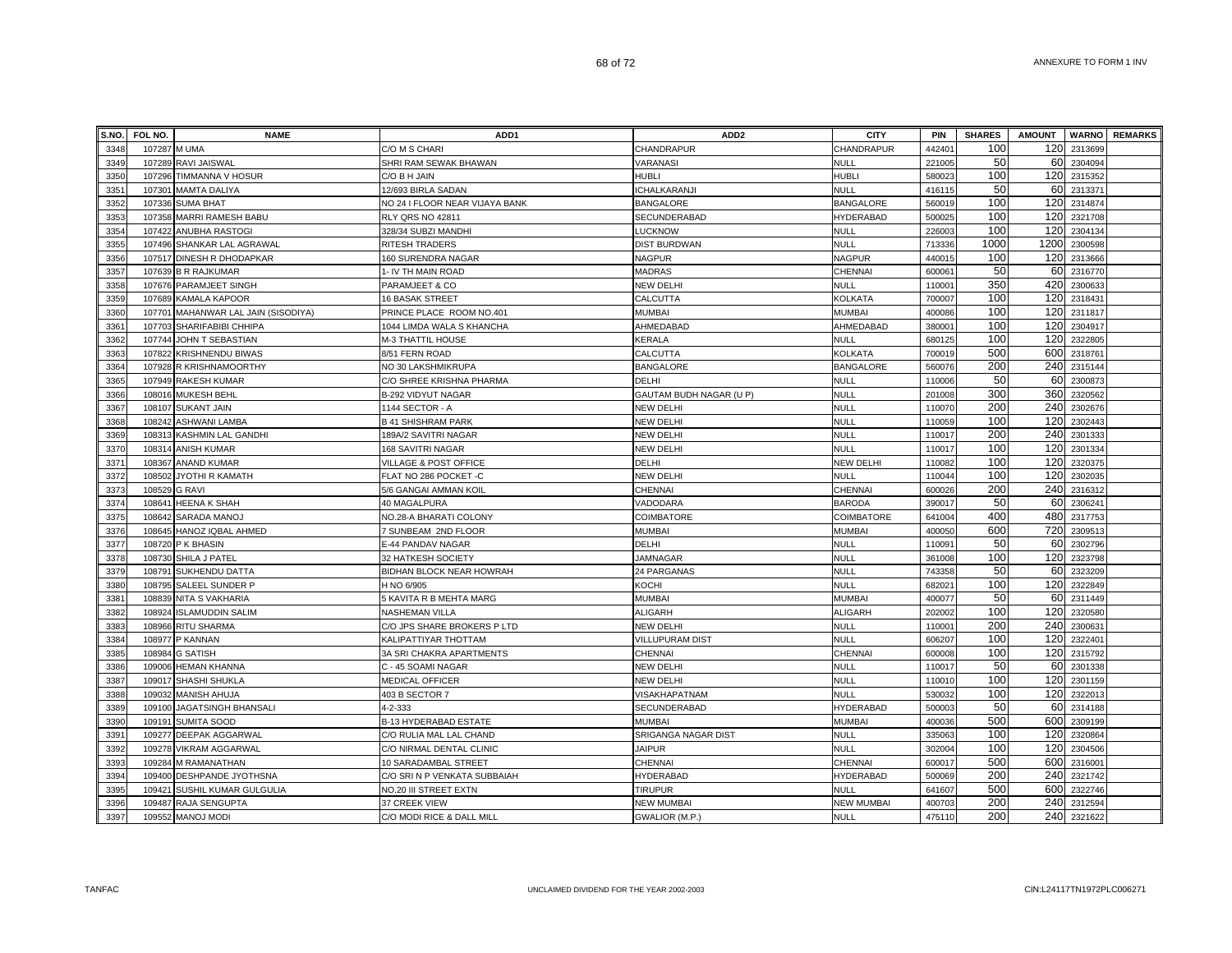| S.NO. | FOL NO.            | <b>NAME</b>                                   | ADD <sub>1</sub>              | ADD <sub>2</sub>               | <b>CITY</b>         | PIN                | <b>SHARES</b> | <b>AMOUNT</b> | <b>WARNO</b> | <b>REMARKS</b> |
|-------|--------------------|-----------------------------------------------|-------------------------------|--------------------------------|---------------------|--------------------|---------------|---------------|--------------|----------------|
| 3398  |                    | 109568 MAHESH KUMAR GUPTA                     | C-93 FIRST FLOOR              | DELHI                          | <b>NULL</b>         | 110095             | 50            | 60            | 2302957      |                |
| 3399  |                    | 109717 ROHIT B SHAH                           | F-808 KAMALA VIHAR            | DAHANUKARWADI B/H M            | <b>MUMBAI</b>       | 400067             | 100           | 120           | 2310966      |                |
| 3400  |                    | 109741 ASHISH M CHHANGAWALA                   | 33, MANGAL PARK               |                                | 0 BARODA            | 390017             | 600           | 720           | 2306244      |                |
| 3401  |                    | 10000872 PANKAJ KUMAR                         | II E - 46                     | <b>NEHRU NAGAR</b>             | <b>GHAZIABAD</b>    | 201001             | 1000          | 1200          | 2303506      |                |
| 3402  |                    | 10002206 RAJESH KAKAR                         | 10/A, NIDHIVAN APTTS          | JMRA NORTH, B/H. GOK           | SURAT               | 395007             |               | 1.2           | 2306571      |                |
| 3403  |                    | 10002227 URMILA GIRISH SHAH                   | TINKER BELL,280/4,L.T. MARG,  | OPP.G.T. HOSPITAL, MU          |                     | 400002             | 200           | 240           | 2306777      |                |
| 3404  |                    | 10002337 USHA GOYAL                           | <b>HOUSE NO. 15/32</b>        | MOHALLA KALLUPURA              | NOIDA (U.P.)        | 20100 <sup>-</sup> | 500           | 600           | 2303510      |                |
| 3405  | 10002936           | CHHABRA FINSEC LIMITED                        | -3 SAVITRI MARKET             | SECTOR-18                      | NOIDA (U.P.)        | 20130              | 50            | 60            | 2303640      |                |
| 3406  |                    | 10003850 SURESH KUMAR BHASIN                  | 4, ROOPAL SOCIETY             | B/H. ALL INDIA RADI            | VADODARA            | 390009             | 200           | 240           | 2306188      |                |
| 3407  | 10004802           | SHAKUNTALA AHLAWAT                            | $A - 28$                      | <b>VIJAYA RATTAN VIHAR</b>     | SECTOR 15           | 12200 <sup>-</sup> | 100           | 120           | 2303054      |                |
| 3408  |                    | 10005274 KURSAN KURIAN                        | KENCES ENCLAVE, 5TH BLOCK     | IST FLOOR, 1 RAMAKRI           | CHENNAI             | 600017             | 250           | 300           | 2315955      |                |
| 3409  |                    | 10008718 GHANSHAMDAS P. SAWLANI               | RZ D-70/4                     | Mahavir Enclave                | New Delhi           | 110045             | 50            | 60            | 2302042      |                |
| 3410  |                    | 10011553 SEEMANDINI VIJAYAKUMAR               | (0300)- A/10, NANDADEEP,      | S V PATEL ROAD,                | MUMBAI.             | 400103             | 50            | 60            | 2312338      |                |
| 3411  |                    | 10011720 NARAYAN DAS SAMALIA                  | 126 CHITTARANJAN AVENUE       |                                | 0 CALCUTTA          | 700073             | 100           | 120           | 2319433      |                |
| 3412  |                    | 10014319 BARENDRA KUMAR BEHERA                | C/O NARENDRA NATH BEHERA      | OPP. BANK OF INDIA             | <b>BALASORE</b>     | 756029             | 100           | 120           | 2323233      |                |
| 3413  |                    | 10015670 SONA MUKHERJEE                       | E/55, GROUND FLOOR            | GREATER KAILASH ENCL           | <b>NEW DELHI</b>    | 110048             | 100           | 120           | 2302071      |                |
| 3414  |                    | 10017213 SHAMIM IBRAHIMBHAI RANGWALA          | 378, KAJI'S DHABA             | <b>ASTODIA</b>                 | AHMEDABAD           | 38000 <sup>-</sup> | 75            | 90            | 2304903      |                |
| 3415  |                    | 10018141 MADAN MOHAN DAS BIYANI               | MADAN MOHAN DAS BIYANI        | CHHOTI BAJARIA                 | <b>GWALIOR</b>      | 47600 <sup>-</sup> | 50            | 60            | 2321623      |                |
| 3416  |                    | 10020666 NABIN NARSARIA                       | 31 5TH CROSS STREET           | M K B NAGAR 2ND FLOO           | <b>CHENNAI</b>      | 600039             | 100           | 120           | 2316564      |                |
| 3417  |                    | 10021848 BINA AGARWAL                         | 247, KHANNA HOUSE, 3RD FLOOR, | KILPAUK GARDEN ROAD            | CHENNAI             | 600010             | 50            | 60            | 2315815      |                |
| 3418  |                    | 10029938 M LALITHA KUMARI                     | NO 86 GANTZ ROAD              | DR AMBEDKAR POLICE Q           | CHENNAI             | 60001              | 100           | 120           | 2315869      |                |
| 3419  |                    | 10032890 UNIVERSAL SECURITIES PRIVATE LIMITED | F 17 LUCKY PARADISE           | 8TH F MAIN 3RD BLOCK           | <b>BANGALORE</b>    | 56001              | 300           | 360           | 2314816      |                |
| 3420  |                    | 10034402 MUZAFFAR JAN                         | Quixotic Quotes               | Baba Building                  | Srinagar            | 19000              | 100           | 120           | 2320559      |                |
| 3421  |                    | 10040358 N SATYA NARAYANA                     | SI QUARTERS                   | F 6 BLOCK 12                   | <b>HYDERABAD</b>    | 500045             | 400           | 480           | 2321721      |                |
| 3422  |                    | 10042459 SARFARAZ AHMED                       | Khan Colony                   | Bagat Barzalla                 | Srinagar            | 19000              | 100           | 120           | 2320561      |                |
| 3423  |                    | 10050648 SARBARI DHAR                         | BF-9/B DDA FLATS              | <b>MUNIRKA</b>                 | <b>NEW DELHI</b>    | 110067             | 500           | 600           | 2302631      |                |
| 3424  |                    | 10052514 DURGA DEVI TAPARIA                   | 71, BRBB ROAD                 | R/NO-C-559, 5TH FLR BAGREE MKT | <b>KOLKATA</b>      | 70000 <sup>-</sup> | 1000          | 1200          | 2317928      |                |
| 3425  |                    | 10058363 S.C. JULKA                           | <b>AMAR NATH</b>              | G-11/1, MALVIYA NAGAR          | <b>NEW DELHI</b>    | 110017             | 500           | 600           | 2301310      |                |
| 3426  |                    | 10071191 GANESAN. J                           | 7/5 5TH CROSS                 | SABARI NAGAR                   | CHENNAI             | 600116             | 100           | 120           | 2317328      |                |
| 3427  |                    | 10073127 PUKHRAJ DHARMCHAND SHAH              | SHAH NURSING HOME, 2ND FLOOR, | DWARKESH, ROYAL APT            | AHMEDABAD           | 38000              | 50            | 60            | 2304904      |                |
| 3428  |                    | 10075375 PUNIT MALIK                          | B 240                         | <b>SARASWATI VIHAR</b>         | DELHI.              | 110034             | 300           | 360           | 2301910      |                |
| 3429  |                    | 10092274 TANMOY KUMAR                         | KATJURIDANGA(MILANPALLY)      | KHUDIRAM BOSE SARANI           | KENDUADHI           | 722102             | 100           | 120           | 2323150      |                |
| 3430  |                    | 10094673 ZEHRA OSMAN TALAB                    | 56 LULLA NAGAR                |                                | 0 PUNE              | 411040             | 25            | 30            | 2313277      |                |
| 3431  | 10098983           | S.C.MOHAN                                     | 502, SWATHI APTS,             | BHAGYANAGAR COLONY             | HYDERABAD           | 500072             | 50            | 60            | 2314416      |                |
| 3432  |                    | 10100089 SUDHA DEVI BERIWALA                  | 126 CHITTARANJAN AVENUE       | CALCUTTA                       |                     | 700073             | 75            | 90            | 2319435      |                |
| 3433  |                    | 10100097 SHYAM SUNDER BERIWALA                | 126 CHITTARANJAN AVENUE       | CALCUTTA                       |                     | 700073             | 75            | 90            | 2319436      |                |
| 3434  |                    | 10100659 MUSAJI HUSENJI CHHIPA                | 1044, LIMDAWALO KHANCHO.      | JAMALPUR.                      | AHMEDABAD.          | 38000 <sup>-</sup> | 100           | 120           | 2304896      |                |
| 3435  |                    | 10103372 D.MANJU SHREE                        | B 56                          | MADHURA NAGAR                  | HYDERABAD,          | 500038             | 1000          | 1200          | 2320337      |                |
| 3436  |                    | 10105190 NAYANA SATISHCHANDRA JHAVERI         | 239/10, HIMACHAL HOUSE,       | JAYANT PALKAR MARG,            | <b>MUMBAI</b>       | 400025             | 50            | 60            | 2308681      |                |
| 3437  |                    | 10108609 H.R.SHIVA PRASAD                     | NO 39, UPSTAIRS               | VEERAPILLAI STREET.            | BANGALORE           | 560001             | 150           | 180           | 2314615      |                |
| 3438  | 10111349 JANAKI. K |                                               | 85 E B COLONY                 | MAHARAJA NAGAR                 | <b>TIRUNELVELI.</b> | 62701              | 50            | 60            | 2322596      |                |
| 3439  |                    | 10112044 HITESH K DOSHI                       | 201, ARCHAN APPARTMENT.       | ANCHAL PLOTS, CITY L           |                     | 395007             | 100           | 120           | 2306559      |                |
| 3440  |                    | 10112069 PARUL H DOSHI                        | 201, ARCHAN APPARTMEANTS.     | ABOVE ASHOK PAN HOUS           |                     | 395007             | 100           | 120           | 2306560      |                |
| 3441  |                    | 10114710 MUTHUMANICKAM S.                     | 1073/1 MILLARPURAM            | THUTHUKKUDI MUNICIPA           | <b>TUTICORIN</b>    | 62553              | 200           | 240           | 2322567      |                |
| 3442  | 10124313           | <b>SUKUMAR GUPTA</b>                          | 10 JOGEN DUTTA LANE           | CALCUTTA                       |                     | 700006             | 300           | 360           | 2318299      |                |
| 3443  |                    | 10125265 JUHI SINGHAL                         | F 179 B                       | <b>GTB ENCLAVE</b>             | <b>NEW DELHI</b>    | 110093             | 200           | 240           | 2320377      |                |
| 3444  |                    | 10130058   Rajakumar                          | Plot No-517, Door No-32       | Shanmugam Street K             | <b>TRICHY</b>       | 62002              | 100           | 120           | 2317457      |                |
| 3445  |                    | 10131413 SUBHASH CHANDRA TALUKDAR             | 7/2 BLOCK NO II               | NEW MINTO ROAD HOSTEL          | <b>NEW DELHI</b>    |                    | 100           | 120           | 2300692      |                |
| 3446  |                    | 10143837 SUNIL JAYANTILAL JOSHI               | 231 KADAMNAGAR SOCIETY        | NIZAMPURA                      | VADODARA            | 390002             | 100           | 120           | 2306077      |                |
| 3447  |                    | 10159005 SUMER CHAND KUMBHAT                  | 433, SECTOR - 17              |                                | 0 GURGAON           | 122001             | 50            | 60            | 2303056      |                |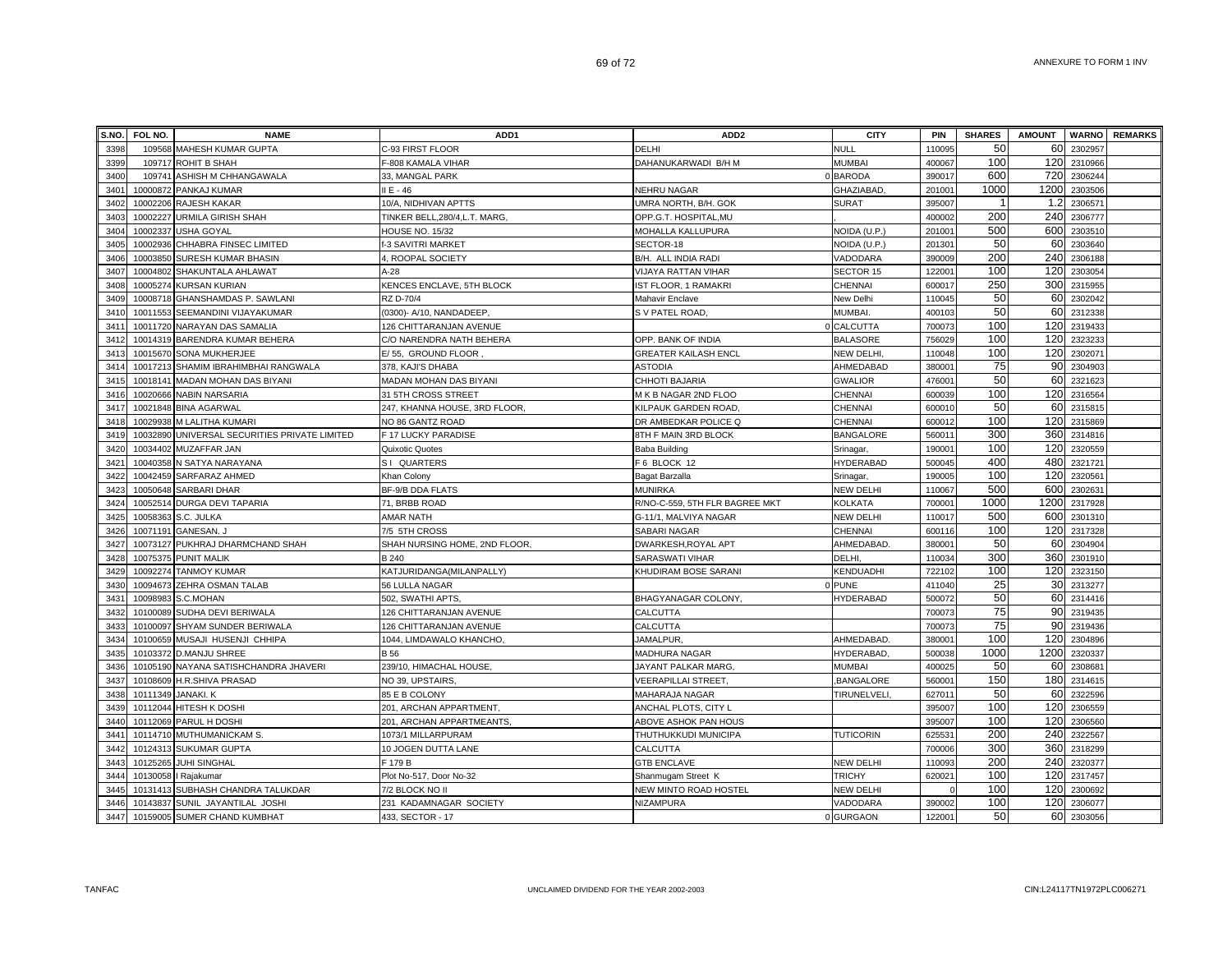| S.NO. | FOL NO.           | <b>NAME</b>                             | ADD <sub>1</sub>                 | ADD <sub>2</sub>                 | <b>CITY</b>      | <b>PIN</b>         | <b>SHARES</b> | <b>AMOUNT</b> |         | <b>WARNO REMARKS</b> |
|-------|-------------------|-----------------------------------------|----------------------------------|----------------------------------|------------------|--------------------|---------------|---------------|---------|----------------------|
| 3448  |                   | 10188211 PRASHANT B. THAKKAR            | 4/.DEVBAUG.                      | 4/SHANTI FLATS                   |                  | 36400              | 100           | 120           | 2304820 |                      |
| 3449  |                   | 10203535 VIJAYSINGH H. MERCHANT         | 303, BLUE PEARL. L.M. RD.        | OPP. MARY IMMACULATE GIRL'S HIGH | <b>MUMBAI</b>    | 400068             | 50            | 60            | 2311062 |                      |
| 3450  |                   | 10205137 NARENDRA KUMAR RUSTOGI         | A-1/143                          | <b>JANAKPURI</b>                 | <b>NEW DELHI</b> | 110058             | 50            | 60            | 2302375 |                      |
| 3451  |                   | 10211764 RAKSHA DEVI                    | 1451/15 SECTOR                   | PANCHKULA, HARYANA               |                  | 134113             | 100           | 120           | 2320435 |                      |
| 3452  |                   | 10219210 NISHA GARG                     | PRAVEEN PROVISION STORE          | 28 WRIGHT GANJ                   | <b>GHAZIABAD</b> | 201001             | 200           | 240           | 2303515 |                      |
| 3453  |                   | 10220777 M. JITENDRA KUMAR              | 12, KALATHI PILLAI ST.           | 1st FLOOR SOWCARPET              | CHEENAI          | 600079             | 200           | 240           | 2316866 |                      |
| 3454  | 10239608          | <b>ASHOK VINAYAK KELKAR</b>             | 1109                             | SADASHIV PETH                    | PUNE.            | 411030             | 300           | 360           | 2313120 |                      |
| 3455  |                   | 10239920 DINESH CHANDRA SAXENA          | MMIG-10 SECTOR-C                 | <b>JANKIPURAM</b>                | <b>LUCKNOW</b>   | 22602              | 150           | 180           | 2320649 |                      |
| 3456  |                   | 10240514 KHANDELWAL ROSHANLAL HAZARILAL | BINA APPARTMENT, M.V. ROAD.      | F.17 M.V. ROAD                   | <b>MUMBAI</b>    | 400060             | 100           | 120           | 2310562 |                      |
| 3457  |                   | 10245252 SURESH MANTRI                  | SEC. - IV / F.                   | 6060.                            | BOKARO,          | 72800 <sup>-</sup> | 300           | 360           | 2323153 |                      |
| 3458  |                   | 10248065 ARUN KUMAR MUSADDI             | M/S CALCUTTA PHOTO STUDIO        | 111, CHITTARANJAN AV             | KOLKATA,         | 700073             | 100           | 120           | 2319434 |                      |
| 3459  |                   | 10250837 BALKRISHNA KESHAV METHA        | 403, LAXMI NARAYAN APT. NATWAR   | NAGAR, ROAD NO.1, JOGESHWARI (E) | <b>MUMBAI</b>    | 400060             | 150           | 180           | 2310561 |                      |
| 3460  |                   | 10266634 RAMCHANDRA TOSNIWAL            | A-780                            | SHASTRI NAGAR                    | DELHI.           | 110052             | 50            | 60            | 2302232 |                      |
| 3461  |                   | 10269160 THEREZA RAPOSO                 | H NO 1254                        | <b>BOWDIR SANTACRUZ</b>          | KHAJ, GOA        | 403001             | 1000          | 1200          | 2312703 |                      |
| 3462  |                   | 10271665 H S MURTHY                     | ER TEXTILES LTD                  | 203, HOUSE OF LORDS              | <b>BANGALORE</b> | 560001             | 50            | 60            | 2314624 |                      |
| 3463  |                   | 10285792 TANSUKHLAL CYCLEWALA           | 6/1548, MANIARA SHERI            | NR.KALPANA SADAN                 | <b>SURAT</b>     | 395003             | 300           | 360           | 2306447 |                      |
| 3464  |                   | 10290836 INDUMATI JAYANTILAL KHANDHAR   | VITHAL KUNJ BLDG NO 3, 6TH FLOOR | S V ROAD.                        | <b>MUMBAI</b>    | 400058             | 100           | 120           | 2310329 |                      |
| 3465  |                   | 10290836 RASHMI RAMESH KASBEKAR         | VITHAL KUNJ BLDG NO 3, 6TH FLOOR | S V ROAD,                        | <b>MUMBAI</b>    | 400058             | 1000          | 1200          | 2310559 |                      |
| 3466  |                   | 10327807 NUTAN NARAYAN                  | 209 POCKET C                     | SHEIKH SARAI                     | <b>NEW DELHI</b> | 110017             | 200           | 240           | 2301318 |                      |
| 3467  | 10350828 DEV RANI |                                         | D/2/26 JANAKPURI                 |                                  | 0 NEW DELHI      | 110058             | 100           | 120           | 2302369 |                      |
| 3468  |                   | 10357943 ARUNABEN BHARATKUMAR BHAVSAR   | 40, ANNAPURNA SOCIETY            | <b>ANIL ROAD</b>                 | AHMEDABAD        | 380024             | 100           | 120           | 2305665 |                      |
| 3469  | 10366951          | <b>SURENDER KUMAR</b>                   | BF - 113, EAST SHALIMAR BAGH     | <b>DELHI</b>                     |                  | 110052             | 100           | 120           | 2302228 |                      |
| 3470  |                   | 10380983 KARAN MALHOTRA                 | C/O B R MALHOTRA & CO P LTD      | 9 RABINDRA SARANI                | CALCUTTA,        | 70007              | 500           | 600           | 2319429 |                      |
| 3471  |                   | 10390238 PROMILA SAGAR                  | 506 A, BEVERLY PARK I.           | DLF PHASE II.                    | <b>GURGAON</b>   | 122002             | 150           | 180           | 2303087 |                      |
| 3472  |                   | 10420048 Naba Kumar Mondal              | Vill Hatikra                     | P O Gada Dharpur                 | <b>BIRBHUM</b>   | 731129             | 50            | 60            | 2323157 |                      |
| 3473  |                   | 10421390 SHALEEN ARJAN VASVANI          | 56, RAJAT APTS                   | MOUNT PLEASANT ROAD              | <b>MUMBAI</b>    | 400006             | 16            | 19.2          | 2300319 |                      |
| 3474  |                   | 10422630 Sarojini Sabharwal             | C/O. Mr. Anup Bhasin             | C - 5/7 Ground Floor             | <b>NEW DELHI</b> | 100070             | 250           | 300           | 2300297 |                      |
| 3475  |                   | 10423894 SAROJ LALORAYA                 | C/O HEMAN SINHA                  | 24/27 BIRHANA ROAD,K             |                  | 208001             | 200           | 240           | 2303730 |                      |
| 3476  |                   | 10428253 Ram Narain Sabharwal           | C/O. Mr. Anup Bhasin             | C - 5/7 Ground Floor             | <b>NEW DELHI</b> | 100070             | 250           | 300           | 2300298 |                      |
| 3477  |                   | 10429588 SUDHEER S                      | MOOTHAPURAKKAL                   | PALATHARA                        | <b>KOLLAK</b>    | 691020             | 100           | 120           | 2322958 |                      |
| 3478  |                   | 10429789 KRISHNARAMANUJAM N             | , BHARATH 3RD STRRET             | NRT NAGAR                        | <b>THENI</b>     | 62553              | 200           | 240           | 2322568 |                      |
| 3479  | 10436853          | TATAVARTHY RAMESWARA RAO                | NO.208, KADAMB TOWERS            | ASHOK NAGAR                      | HYDERABAD.       | 500020             | 75            | 90            | 2314282 |                      |
| 3480  |                   | 10443040 RADHIKA GUJRAL                 | A-1, SILVER LINE                 | 29 VIMAN NAGAR                   | PUNE,            | 411014             | 100           | 120           | 2313029 |                      |
| 3481  | 10450976 NAYANA   |                                         | 163/A 40TH CROSS II BLOCK        | RAJAJINAGAR                      | BANGALORE,       | 560010             | 100           | 120           | 2314778 |                      |
| 3482  |                   | 10536721 RAJENDRA NATH GUPTA            | 32 BAND STAND BLDG A             | <b>KANE ROAD</b>                 | <b>MUM</b>       | 400050             | 200           | 240           | 2309426 |                      |
| 3483  |                   | 10556709 MATHEW C C                     | D-98 PLOT 683                    | <b>EAST ANNANAGAR</b>            | CHENNAI          | 600102             | 50            | 60            | 2317286 |                      |
| 3484  |                   | 10568165 ZEN SECURITIES LTD. BSE A/C    | 101 VIJAYASREE APTS              | NAGARJUNA NAGAR COLONY           | <b>HYDERABAD</b> | 500073             | 1000          | 1200          | 2314421 |                      |
| 3485  |                   | 10604425 DULERAI Z MEHTA                | 13 UPASANA 3 RD FLOOR            | LADY JAMSHEDJI ROAD              | <b>MUMBAI</b>    | 400016             | 50            | 60            | 2307977 |                      |
| 3486  |                   | 10697192 Vishwaraj K                    | Edabettu House                   | Kuria Post Vill                  | Puttur           | 574210             | 100           | 120           | 2322175 |                      |
| 3487  |                   | 10719527 SAMIR B SADEKAR                | <b>C/O SECURITY</b>              | FLAT NO.27, RISHIKES             | CHENNAI          | 600017             | 1500          | 1800          | 2315951 |                      |
| 3488  |                   | 10723861 KANHAIYALAL AGARWALA           | 11 A SYED SALLEY LANE            | <b>1ST FLOOR</b>                 | CALCUTTA         | 700073             | 200           | 240           | 2319432 |                      |
| 3489  |                   | 10769682 PRADUMAN KUMAR JAIN            | A/603, LOUISE PALACE             | SHANKER LANE                     | <b>MUMBAI</b>    | 400064             | 200           | 240           | 2321664 |                      |
| 3490  |                   | 10901217 K A ABRAHAM                    | 806 YOGI TOWER                   | YOGI NAGAR                       | <b>MUMBAI</b>    | 40009 <sup>-</sup> | 100           | 120           | 2311946 |                      |
| 3491  |                   | 10917946 ANITA NELSON VAZ               | 2/24, 2ND ABDULLA BLDG           | ABOVE RAJU JEWELLERS             | <b>MUMBAI</b>    | 400012             | 100           | 120           | 230781  |                      |
| 3492  |                   | 10923809 NAUSHAD ZOEB CONTRACTOR        | 10/ C, DHAWALGANGA CHS LTD       | OPP JOGGERS PARK                 | <b>MUMBAI</b>    | 400050             | 50            | 60            | 2309483 |                      |
| 3493  |                   | 10952872 BIMAL KUMAR MANTRI             | 11 JAYSATADHAR CO OP SOCIETY     | <b>ANIL ROAD</b>                 | AHMEDABAD        | 380024             | 50            | 60            | 2305667 |                      |
| 3494  | 10960336          | KUNDAN MANHARLAL SHAH                   | 404 AMRUT VILLA                  | ASHOK NAGAR                      | <b>MUMBAI</b>    | 40010 <sup>-</sup> | 50            | 60            | 2312296 |                      |
| 3495  |                   | 10961985 M CHIDAMBARAM PILLAI           | _ AND T LTD                      | 10 CLUB HOUSE ROAD               | CHENNAI          | 600002             | 50            | 60            | 2315526 |                      |
| 3496  |                   | 10973257 MARIA JACOB                    | 8/C CONCERT O CASTLE             | PANAMPILLY NAGAR                 | COCHIN,          | 682036             | 200           | 240           | 2317910 |                      |
| 3497  |                   | 10984130 YALAMANCHILI VIJAYALAKSHMI     | 538 11 KRISHNA NAGAR             | POST MOULA ALI                   | <b>HYDERABAD</b> | 500040             | 100           | 120           | 2314398 |                      |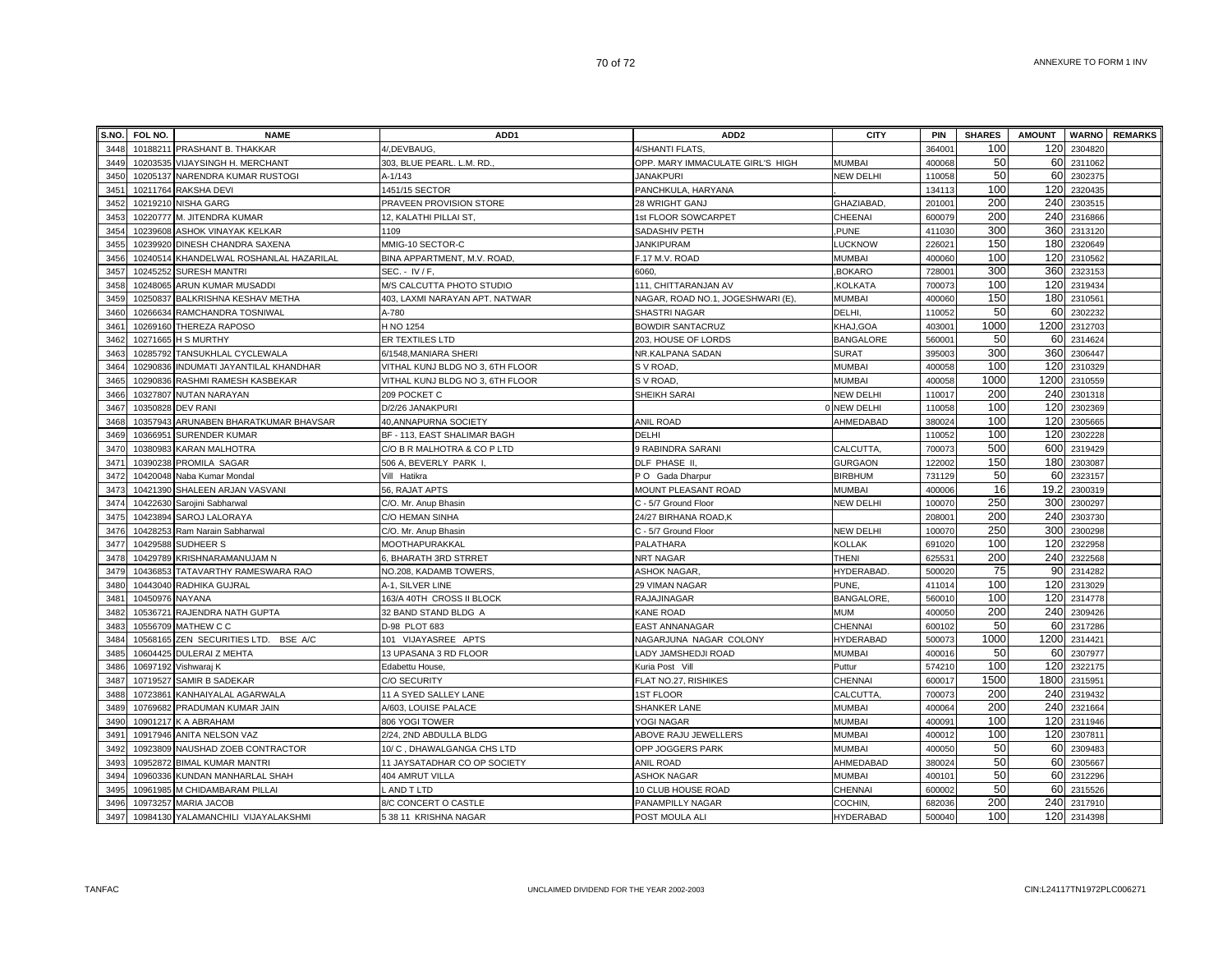| S.NO. | FOL NO.  | <b>NAME</b>                            | ADD <sub>1</sub>                     | ADD <sub>2</sub>                 | <b>CITY</b>        | <b>PIN</b>         | <b>SHARES</b> | <b>AMOUNT</b> |         | <b>WARNO</b> REMARKS |
|-------|----------|----------------------------------------|--------------------------------------|----------------------------------|--------------------|--------------------|---------------|---------------|---------|----------------------|
| 3498  | 10992123 | SADALI LAKSHMINARANAPATHIMMAIAH        | KIRAN II C R LAYOUT I CROSS          | J P NAGAR                        | <b>BANGALORE</b>   | 560078             | 200           | 240           | 231515  |                      |
| 3499  | 11024737 | ADI KAIKHUSAROO SAHUKAR                | F - 2/9, SALUNKE VIHAR, KONDHWA      | POST. SRPF,                      | <b>PUNE</b>        | 411022             | 50            | 60            | 2321331 |                      |
| 3500  | 11110197 | RODA RUSI JASSAWALLA                   | 29 PALI ROAD                         | <b>BANDRA</b>                    | <b>MUMBAI</b>      | 400050             | 12            | 14.4          | 2309487 |                      |
| 3501  |          | 11123960 DAWOOD DALVI                  | 1304, UNITED TOWERS,                 | BEHIND RAM-SHYAM PLO             | <b>MUMBAI</b>      | 400102             | 50            | 60            | 2312323 |                      |
| 3502  |          | 11125199 TAJUNNISA DALVI               | 1304 UNITED TOWERS                   | ADJACENT RAM-SYAM TH             | <b>MUMBAI</b>      | 400102             | 50            | 60            | 2312324 |                      |
| 3503  | 11130593 | <b>D LEELABAI</b>                      | 22 5TH STREET                        | KOVALAN NAGAR                    | <b>MADURAI</b>     | 62500              | 50            | 60            | 2317537 |                      |
| 3504  |          | 11134418 PRATIMA BANERJEE              | A1/13 EAST CALCUTTA TOWNSHIP PROJECT | PHASE II                         | CALCUTTA           | 700078             | 50            | 60            | 2323044 |                      |
| 3505  |          | 11149703 SHANTA V PATWARDHAN           | <b>VISHRANTI</b>                     | OPP DR BEDEKAR S HOS             | <b>MUMBAI</b>      | 400602             | 150           | 180           | 2312441 |                      |
| 3506  |          | 11149703 SHANTA V PATWARDHAN           | VISHRANTI                            | OPP DR BEDEKAR S HOS             | <b>MUMBAI</b>      | 400602             | 150           | 180           | 2312442 |                      |
| 3507  |          | 11157486 MANJUSHA S ASHTEKAR           | INDRANEEL DWARKAPURI                 | CHAITANYANAGAR SAVED             | AHMEDNAGAR         | 41400              | 50            | 60            | 2324457 |                      |
| 3508  | 11320858 | <b>S SELVAN</b>                        | ATHIAPPA CHEMICALS P LTD             | 4 52 INDUSTRIAL ESTA             | <b>PONDICHERRY</b> | 605009             | 300           | 360           | 2324564 |                      |
| 3509  | 11360099 | LILAWATI PANDEY                        | C/O DR PARAS NATH PANDEY             | MEDICAL SUPERINTENDE             | <b>BHULI</b>       | 82810              | 100           | 120           | 232332  |                      |
| 3510  | 11382128 | NOCHUR SUBRAMANYAM PARAMESWARAN        | 3/58 SAVITHA                         | CHHEDA NAGAR                     | <b>MUMBAI</b>      | 400089             | 50            | 60            | 2311876 |                      |
| 351'  | 11390744 | ATMARAM DHANUKA                        | 23 ARCHANA APTS                      | OPP SUNDER NAGAR SV              | <b>MUMBAI</b>      | 400064             | 50            | 60            | 2310764 |                      |
| 3512  | 11392465 | ASHOK KUMAR SINDHU                     | C/O PIONEER INDIA                    | 16 / 7 MATHURA ROAD              | <b>FARIDABAD</b>   | 121002             | 50            | 60            | 2302990 |                      |
| 3513  | 11403772 | GEORGE THOMAS LUIS SHENOY              | 6 DOVER RISE 09 06                   | HERITAGE VIEW, TOWER C,          | SINGAPORE.         | 13867              | 200           | 240           | 2300309 |                      |
| 3514  |          | 11496780 N ANJANEYULU                  | <b>WORK INSPECTOR</b>                | <b>MANDALA PARISHAD</b>          | <b>MARTUR</b>      | 52330 <sup>-</sup> | 50            | 60            | 2321954 |                      |
| 3515  |          | 11601260 P NAGARAJA KUMARI             | H NO. HIG B-68, NR WATER TANK        | A.P.H.B COLONY, LING             | HYDERABAD          | 500133             | 50            | 60            | 2321749 |                      |
| 3516  |          | 11804366 R SUNDER V RAMU               | <b>B 1 ADITYA DARSHAN</b>            | NEW STAR COLONY MANP             | THANA              | 421204             | 100           | 120           | 2321427 |                      |
| 3517  |          | 11918116 DEVENDRA KUMAR SINGHAL        | 88/1 SHASTRI NAGAR                   | MEERUT                           |                    | 250004             | 300           | 360           | 232443  |                      |
| 3518  | 12359807 | <b>SARAL SUDAN</b>                     | C/O COL. J. N. GUPTA                 | E/87, DDA FLATS                  | <b>NEW DELHI</b>   | 110048             | 200           | 240           | 2302064 |                      |
| 3519  | 12425803 | <b>ATUL KAISTHA</b>                    | C 5 SOAMI NAGAR                      | <b>NEW DELHI</b>                 |                    | 110017             | 100           | 120           | 2301319 |                      |
| 3520  | 12438139 | MOHIT KRISHNA                          | FLAT NO. 202, PLOT NO. 71            | <b>TEJAS APARTMENTS</b>          | <b>MUMBAI</b>      | 400706             | 50            | 60            | 2312648 |                      |
| 3521  |          | 13151229 PARESH KUMAR PANCHAMIA        | C/O REX ELECTRICALS                  | 22 RABINDRA SARANI ROOM NO FN 16 | CALCUTTA           | 700073             | 400           | 480           | 2319430 |                      |
| 3522  |          | 13270160 BHAWNA PANCHAMIA              | C/O REX ELECTRICALS                  | 22 RABINDRA SARANI               | CALCUTTA           | 700073             | 300           | 360           | 2319431 |                      |
| 352   | 13519601 | MOHAN MURARI GADODIA                   | B/303, GAYATRI DARSHAN               | THAKUR COMPLEX                   | <b>MUMBAI</b>      | 40010 <sup>-</sup> | 150           | 180           | 2312289 |                      |
| 3524  | 14210042 | KALI KRISHNA BOSE                      | 205 EMBASSY                          | APNA GHAR UNIT NO 6              | MUMBAI             | 40005              | 50            | 60            | 2309791 |                      |
| 3525  | 14224676 | MARAIAH BHASHAPAKA                     | R/O PANGAL                           | H NO 7 1 195                     | NALGONDA (DIST)    | 508002             | 100           | 120           | 2321824 |                      |
| 3526  | 14484601 | V SHANMUGAM                            | A 10 NTC OFFICERS COLONY             | ALAGESAN ROAD                    | COIMBATORE         | 64101              | 100           | 120           | 2317770 |                      |
| 3527  | 14687603 | <b>KHAN SAFIA SALIM</b>                | 9/11 BLOSSOM                         | MILITARY ROAD MAROL              | <b>MUMBAI</b>      | 400059             | 50            | 60            | 2310508 |                      |
| 3528  |          | 14841688 RATNA UPENDRA PAI             | <b>4 LAULIK APP</b>                  | 1020/4 GOKHALE ROAD              | PUNE.              | 411016             | 50            | 60            | 2313040 |                      |
| 3529  | 14935803 | EILEEN CONSTANCE DANIELS               | JOYCE EILEEN COTTAGE                 | FATEHPUR BERI MAIN ROAD          | <b>NEW DELHI</b>   | 11003              | 100           | 120           | 2301824 |                      |
| 3530  | 15128657 | KRISHAN KUMAR HEMRAJANI                | 354 D POKET II                       | MAYUR VIHAR PHASE                | DELHI              | 11009              | 50            | 60            | 230279  |                      |
| 353'  | 15165881 | <b>DELIA PEREIRA</b>                   | HILL ROCK FLAT NO 4                  | 33 PALI MALLA ROAD               | <b>MUMBAI</b>      | 400050             | 100           | 120           | 2309453 |                      |
| 3532  | 15272045 | MANKESHWAR PRASAD                      | C/O DR SHEOJEE PRASAD, HOMEOPATH,    | <b>DWARIKA MARKET</b>            | SIWAN              | 841226             | 100           | 120           | 2323367 |                      |
| 353   | 15288871 | SATYA WANTI SATIJA                     | UPPER NATHANPUR NEAR NEHRUGRAM       | POST OFFICE                      | DEHRADUN, U.P      | 24800              | 100           | 120           | 2304303 |                      |
| 3534  | 15515996 | SUREKHA RAMAN NADKARNI                 | 36 JAWAHAR NAGAR                     | SARKHEJ ROAD                     | AHMEDABAD          | 380007             | 50            | 60            | 2305201 |                      |
| 3535  |          | 16218367 DILIP SITARAM BHAMARE         | 7 MORESHWAR APTS                     | DR R PRASAD ROAD RAGHUVIR NAGAR  | THANA              | 42120 <sup>-</sup> | 50            | 60            | 2313421 |                      |
| 3536  |          | 16221445 HANSABEN HARIVADAN DADHAIWALA | 9 RAMVATIKA                          | <b>HANSOT ROAD</b>               | <b>BHARUCH</b>     | 39300              | 100           | 120           | 2306323 |                      |
| 3537  |          | 16366372 INDU BALA DARDA               | 394 KALANI NAGAR                     | AERODROME ROAD                   | INDORE (M.P.)      | 452005             | 50            | 60            | 2321563 |                      |
| 3538  |          | 16406156 SAKSHI MALIK                  | D 1A 55                              | <b>JANAKPURI</b>                 | <b>NEW DELHI</b>   | 110058             | 50            | 60            | 2302377 |                      |
| 3539  |          | 17007759 CHANDESHWAR KUMAR             | POSTAL ASSISTANT                     | BANKIPORE. HEAD POST OFFICE      | <b>PATNA</b>       | 800004             | 1200          | 1440          | 2319734 |                      |
| 3540  | 17219323 | SAURABH DATTA                          | MIG 60                               | <b>SECTOR E</b>                  | LUCKNOW            | 22602              | 100           | 120           | 2304219 |                      |
| 3541  |          | 17663279 PRAN NATH BAJAJ               | D-195                                | JAL VAYU VIHAR SECTOR 30         | <b>GURGAON</b>     | 12201              | 1050          | 1260          | 232038  |                      |
| 3542  | 17663658 | RAVI KANTA BAJAJ                       | D-195                                | JAL VAYU VIHAR SECTOR 30         | <b>GURGAON</b>     | 12201              | 50            | 60            | 2320390 |                      |
| 3543  | 20001567 | RAMESHWARAM SECURITIES (P) LTD.        | 93.                                  | NAVYUG MARKET                    | <b>GHAZIABAD</b>   | 20100              | 50            | 60            | 2303519 |                      |
| 3544  | 20005422 | JAYANTHI K R                           | PHONE MECHANIC, C/O ASSISTANT        | SR, ENGINEER, MDF, SH            | <b>BANGALORE</b>   | 560019             | 100           | 120           | 2314870 |                      |
| 3545  |          | 20006550 K L HARINATHA GUPTHA          | HARINATH TEXTILES                    | H.A.R.MARKET, 14, D.             | <b>BANGALORE</b>   | 56005              | 50            | 60            | 2315077 |                      |
| 3546  |          | 20036215 RUCHI SINGH                   | <b>KIRAT NAGAR</b>                   | <b>DC ROAD</b>                   | KHERI              | 26270              | 100           | 120           | 2320730 |                      |
| 3547  |          | 20050739 SUBHASH MITTAL                | C/O RAM BILAS AGARWAL                | 478 URBAN ESTATE 2ND             | <b>HISAR</b>       | 125005             | 200           | 240           | 2320403 |                      |